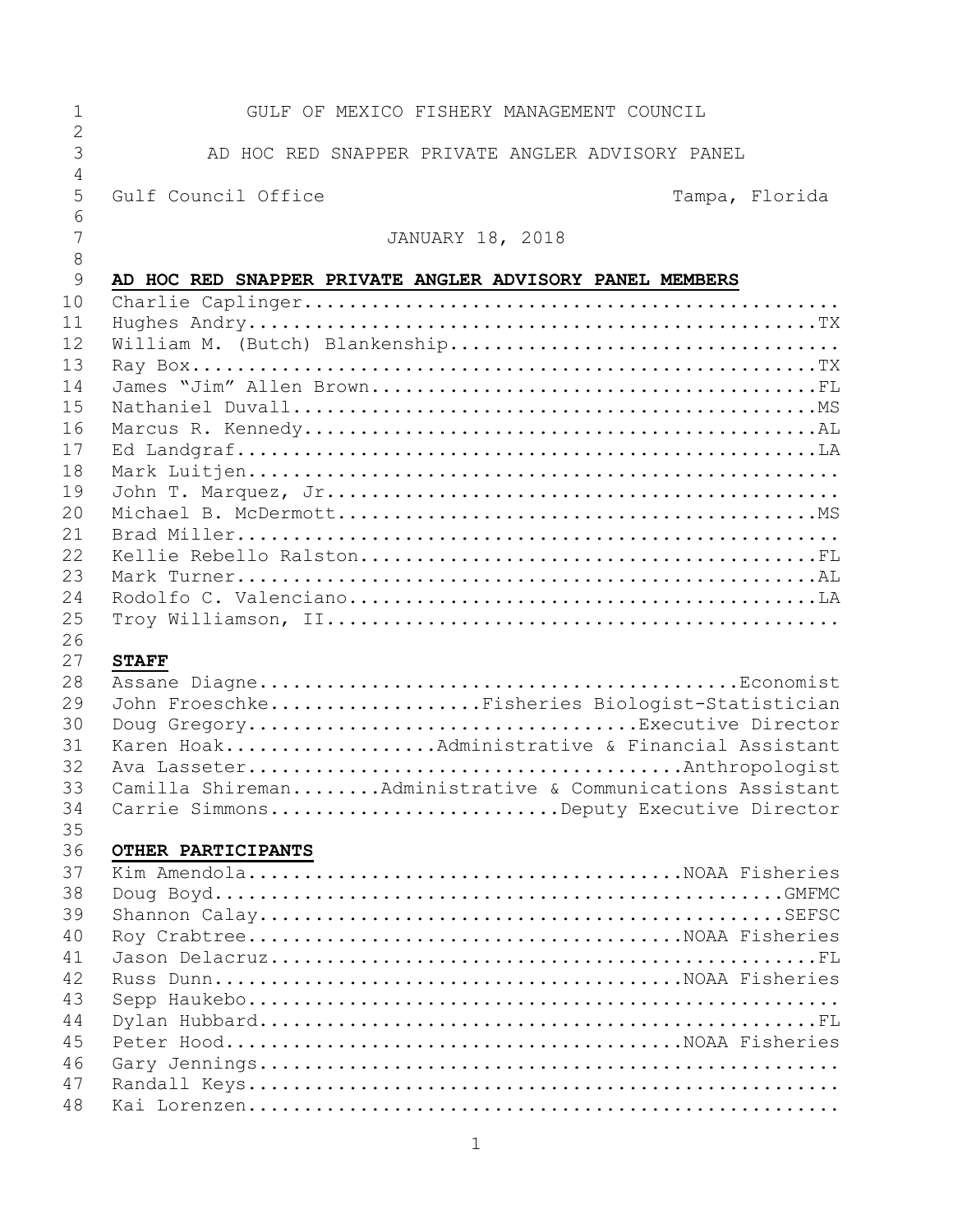| - 5            |                                                                                                                 |
|----------------|-----------------------------------------------------------------------------------------------------------------|
| - 6            | 1999 - Paul Barbara, actor a construction and the construction of the construction of the construction of the c |
| $\overline{7}$ |                                                                                                                 |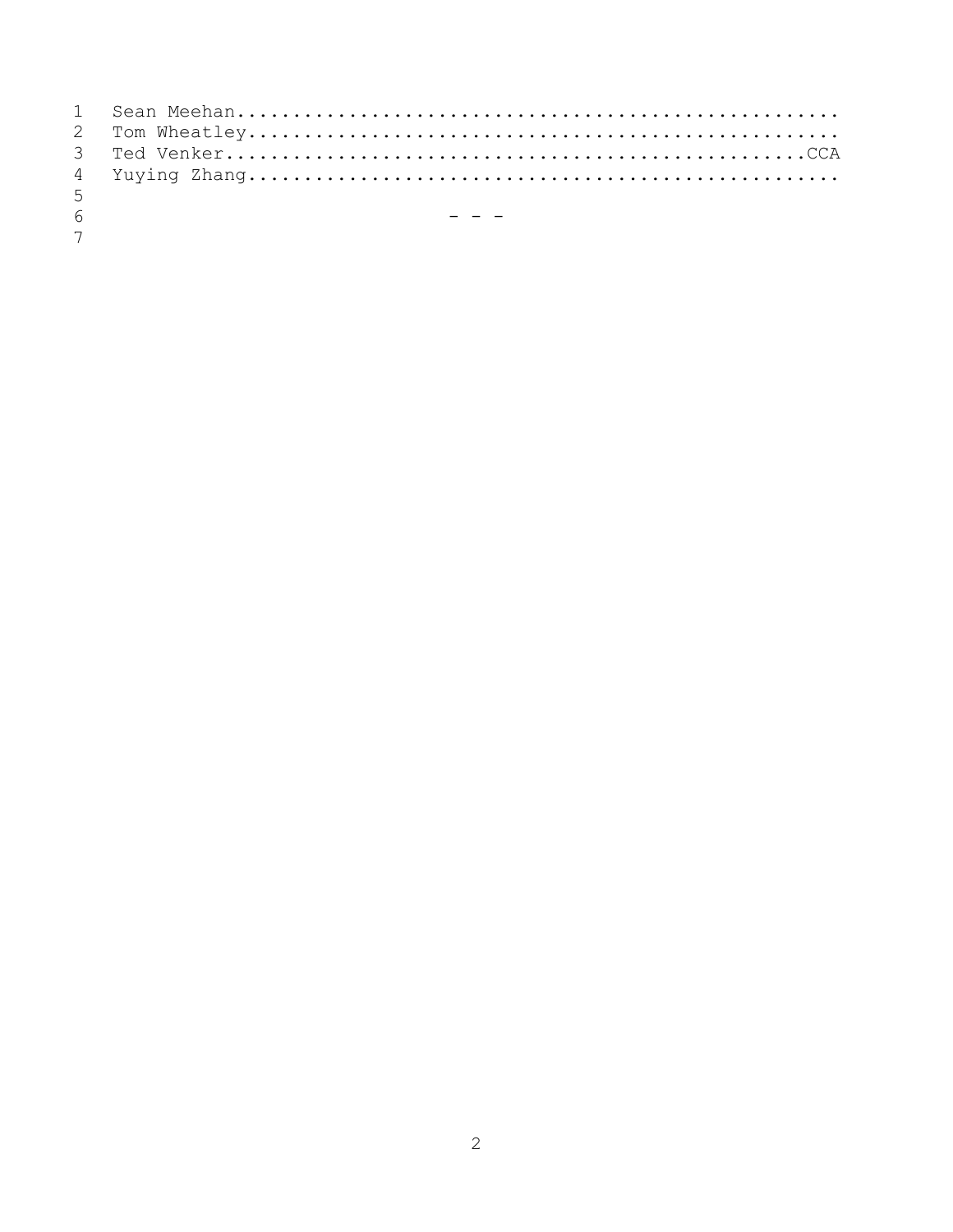| $\mathbf 1$          | TABLE OF CONTENTS                                                                                                               |
|----------------------|---------------------------------------------------------------------------------------------------------------------------------|
| 2<br>$\mathfrak{Z}$  |                                                                                                                                 |
| 4<br>5               |                                                                                                                                 |
| 6<br>$7\phantom{.0}$ |                                                                                                                                 |
| 8<br>9               | Approval of the Minutes from May 8-9, 2017 Meeting 6                                                                            |
| 10<br>11<br>12       | Presentation: Summary Overview of Requested Items from Last                                                                     |
| 13<br>14             | Presentation: Red Snapper Stock Assessment Process45                                                                            |
| 15<br>16             |                                                                                                                                 |
| 17                   | Review of Red Snapper State Management82<br>Presentation: Summary of Red Snapper Amendments Considering                         |
| 18<br>19             | State Management for the Recreational Red Snapper                                                                               |
| 20<br>21             | Red Snapper State Management Decision Support Tool88<br>Presentation: Summary of State Amendments (Continued)105                |
| 22<br>23             | Presentation: Red Snapper Stock Assessment Process (Continued)116                                                               |
| 24                   |                                                                                                                                 |
| 25<br>26             | Panel Discussion and Recommendations to Improve Access for<br>Recreational Anglers in the Red Snapper Recreational Component131 |
| 27<br>28             |                                                                                                                                 |
| 29<br>30             |                                                                                                                                 |
| 31                   |                                                                                                                                 |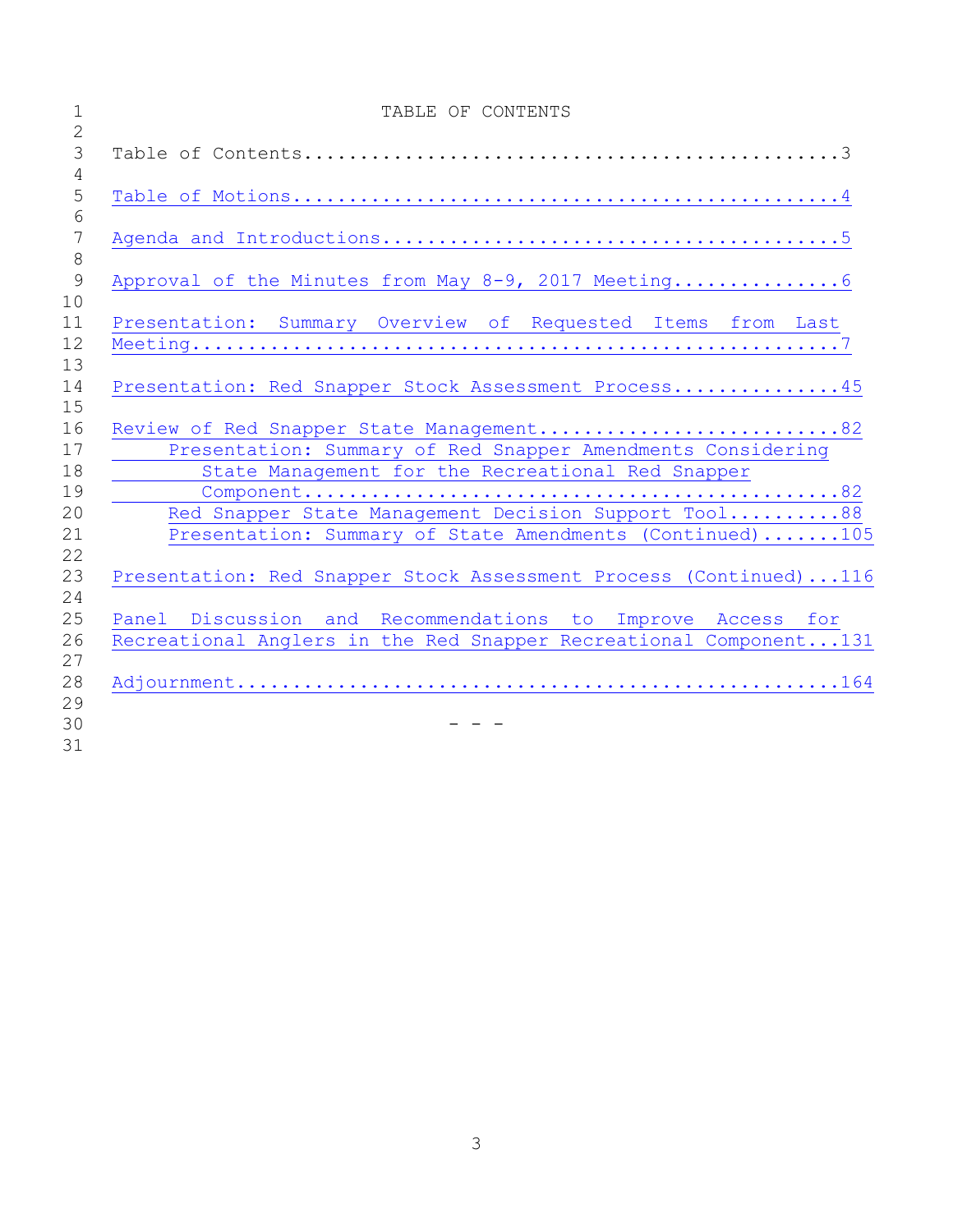<span id="page-3-0"></span>

| $\mathbf 1$<br>$\mathbf{2}$                  | TABLE OF MOTIONS                                                                                                                                                                                                                                                                                    |
|----------------------------------------------|-----------------------------------------------------------------------------------------------------------------------------------------------------------------------------------------------------------------------------------------------------------------------------------------------------|
| $\mathcal{S}$<br>$\overline{4}$<br>5         | PAGE 98: Motion to support state management of all recreational<br>red snapper. The motion carried on page 104.                                                                                                                                                                                     |
| $\sqrt{6}$<br>$\overline{7}$<br>$\,8\,$<br>9 | PAGE 133: Motion that the committee fully supports and endorses<br>the Modern Fish Act as incorporated into H.R. 200". The motion<br>carried on page 134.                                                                                                                                           |
| 10<br>11<br>12<br>13                         | PAGE 135: Motion that that council investigate the impact of<br>the illegal red snapper fishery occurring in U.S.<br>waters<br>operating out of Mexico. The motion carried on page 135.                                                                                                             |
| 14<br>15<br>16<br>17<br>18                   | PAGE 137: Motion to explore the requirement of descending<br>devices and/or venting tools to reduce discard mortality in all<br>sectors: commercial, headboat, and recreational. The motion<br>carried on page 144.                                                                                 |
| 19<br>20<br>21<br>22<br>23<br>24             | PAGE 147: Motion to recommend the council reconsider red<br>snapper allocations considering all relevant factors, including,<br>but not limited to the following: social, economic, historical<br>catch, and increased participation of the recreational sector.<br>The motion carried on page 150. |
| 25<br>26<br>27<br>28<br>29<br>30             | PAGE 154:<br>Motion to recommend that the council explore<br>voluntary angler electronic reporting of harvest and discards<br>and how that information can be incorporated into management<br>decisions and stock assessments. The motion carried on page<br>154.                                   |
| 31<br>32<br>33<br>34<br>35<br>36             | PAGE 154: Motion to consider increasing the creel limit on red<br>snapper to three fish with one fish over twenty inches, and the<br>other two fish have got to be under twenty inches. The motion<br>failed on page 161.<br>PAGE 163: Motion to reconvene the panel again. The motion              |
| 37<br>38<br>39<br>40                         | carried on page 163.                                                                                                                                                                                                                                                                                |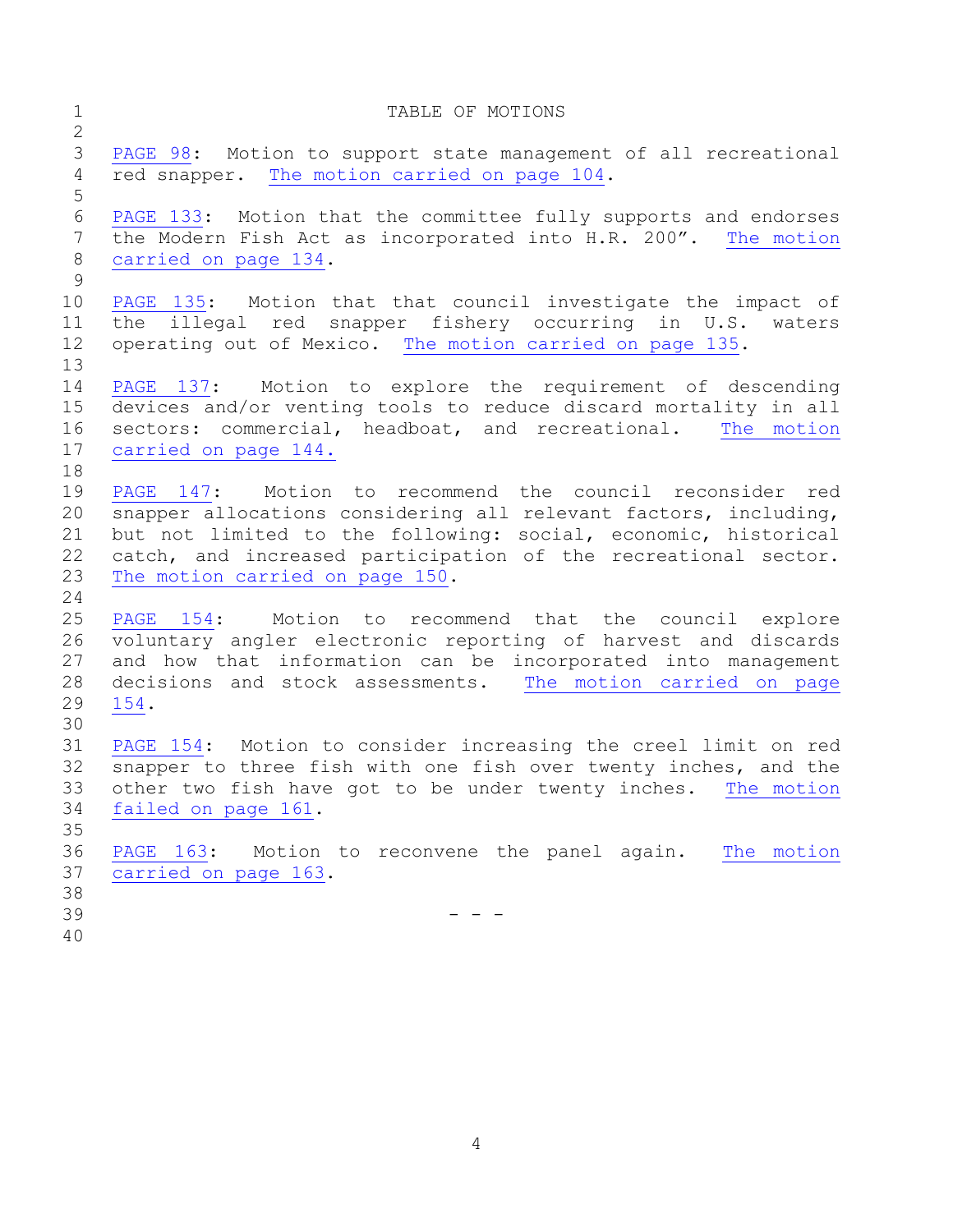<span id="page-4-0"></span> at the Gulf Council Office, Tampa, Florida, Thursday morning, January 18, 2018, and was called to order at 8:30 a.m. by Chairman Charlie Caplinger. **AGENDA AND INTRODUCTIONS CHAIRMAN CHARLIE CAPLINGER:** With all the flight cancellations and the closed interstates, we certainly appreciate you being here. I have to read a Chair statement, and so bear with me here. Good morning. My name is Charlie Caplinger, and I welcome all of you, as the Chair, to the Ad Hoc Red Snapper Private Angler Advisory Panel for the Gulf of Mexico Fishery Management Council. We appreciate your participation in this meeting. Representing the Gulf Council is Doug Boyd, and council staff for this meeting are John Froeschke, Karen Hoak, and Camilla Shireman. Notice of this meeting was posted in the Federal Register and provided to the media and subscribers of the council's email list. Meeting information was also posted on the council's website. The purpose of today's meeting is to provide recommendations to the council on private recreational red snapper management measures which would provide more quality access to the resource in federal waters, reduce discards, and improve fisheries data collection. This meeting is open to the public, and members of the public are welcome to speak at times that will allow the orderly conduct of business. Please advise me or the council staff if you desire to address the committee. If you have not already done so, please register in the sign-in book at the entrance. Agendas are also over there for anyone needing a copy. This meeting is being recorded, and so, when you speak, please identify yourself and speak into the microphone, and, anyone that does not have a microphone, please find one and identify yourself. Please deactivate microphones when finished. A summary of the meeting will be produced and will be available to the public along with the digital recordings. Interested parties may contact the council office if they desire copies of either. For the purpose of voice identification, we ask that each member identify him or herself, starting on my left. **MR. DOUG BOYD:** Doug Boyd, council.

 The Meeting of the Ad Hoc Red Snapper Private Angler Advisory Panel of the Gulf of Mexico Fishery Management Council convened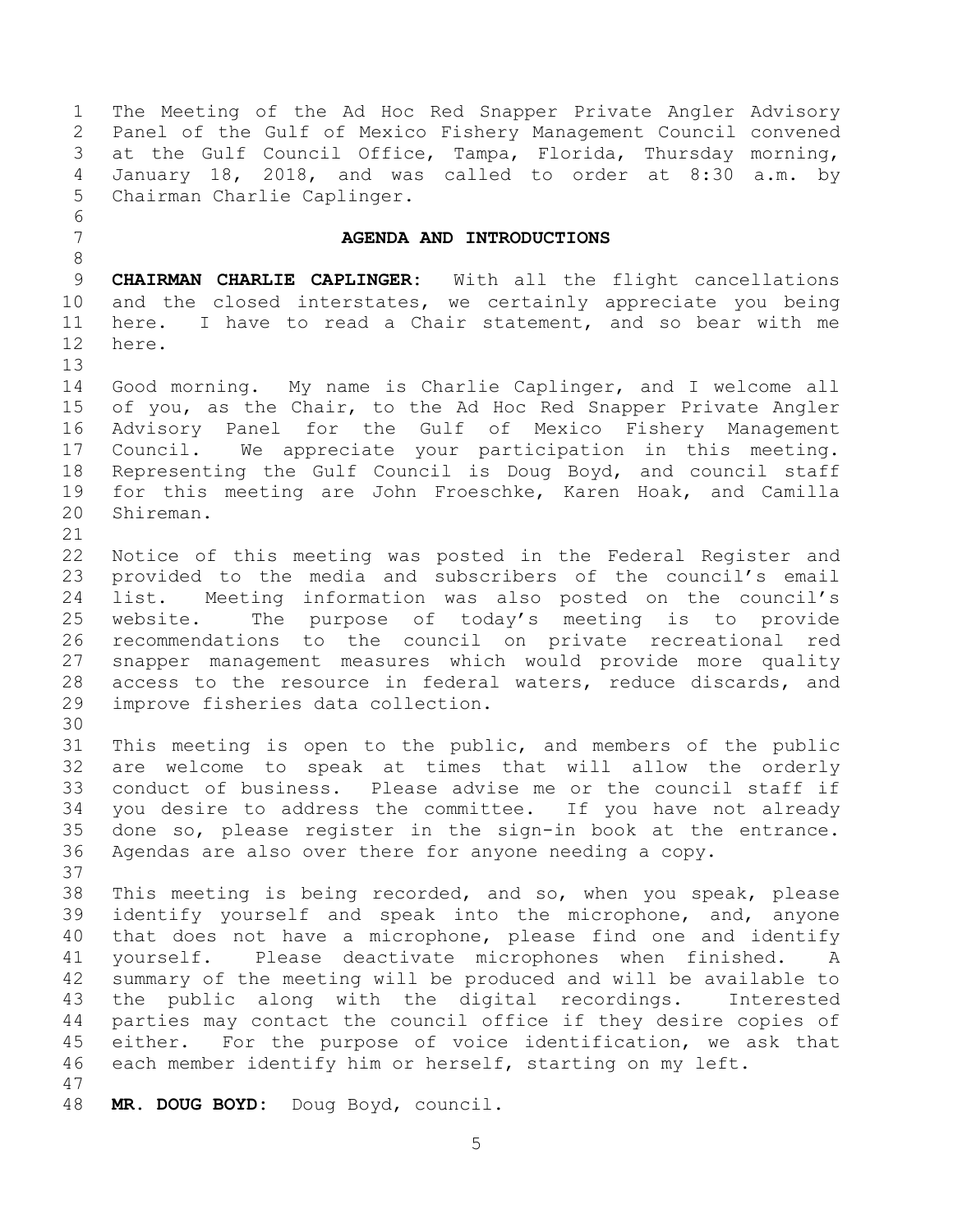<span id="page-5-0"></span> **MR. JOHN T. MARQUEZ, JR:** Johnny Marquez. **MR. WILLIAM M. BLANKENSHIP:** Butch Blankenship. **MR. ED LANDGRAF:** Ed Landgraf, Louisiana. **MR. RODOLFO C. VALENCIANO:** Rudy Valenciano, Louisiana. **DR. JOHN FROESCHKE:** John Froeschke, council staff. **DR. AVA LASSETER:** Ava Lasseter, council staff. **DR. ASSANE DIAGNE:** Assane Diagne, council staff. **MR. RAY BOX:** Ray Box, Texas. **MR. MICHAEL B. MCDERMOTT:** Michael McDermott, Mississippi. **MR. MARCUS R. KENNEDY:** Marcus Kennedy, Alabama. **MR. HUGHES ANDRY:** Hughes Andry, Sportco Marketing, out of Texas. **MR. JAMES "JIM" ALLEN BROWN:** Jim Brown, Florida. **MS KELLIE REBELLO RALSTON:** Kellie Ralston, Florida. **DR. ROY CRABTREE:** Roy Crabtree, NOAA Fisheries. **DR. SHANNON CALAY:** Shannon Calay, NOAA Fisheries. **MR. NATHANIEL DUVALL:** Nate Duvall, Mississippi. **MR. MARK TURNER:** Mark Turner, Alabama. **APPROVAL OF THE MINUTES FROM THE MAY 8-9, 2017 MEETING CHAIRMAN CAPLINGER:** Thank you, all. I have to hit this to start this meeting. Just so you know, we have to approve the minutes from last year's meeting on May 8 and 9, and so, if you can, please review these, and we need a motion to approve them, after you have reviewed them, and so take a second to review these minutes. Can I get a motion? I have a motion to approve the motion and a second. All in favor; any opposition. The minutes are approved. I just want to let you know, as a housekeeping note, that I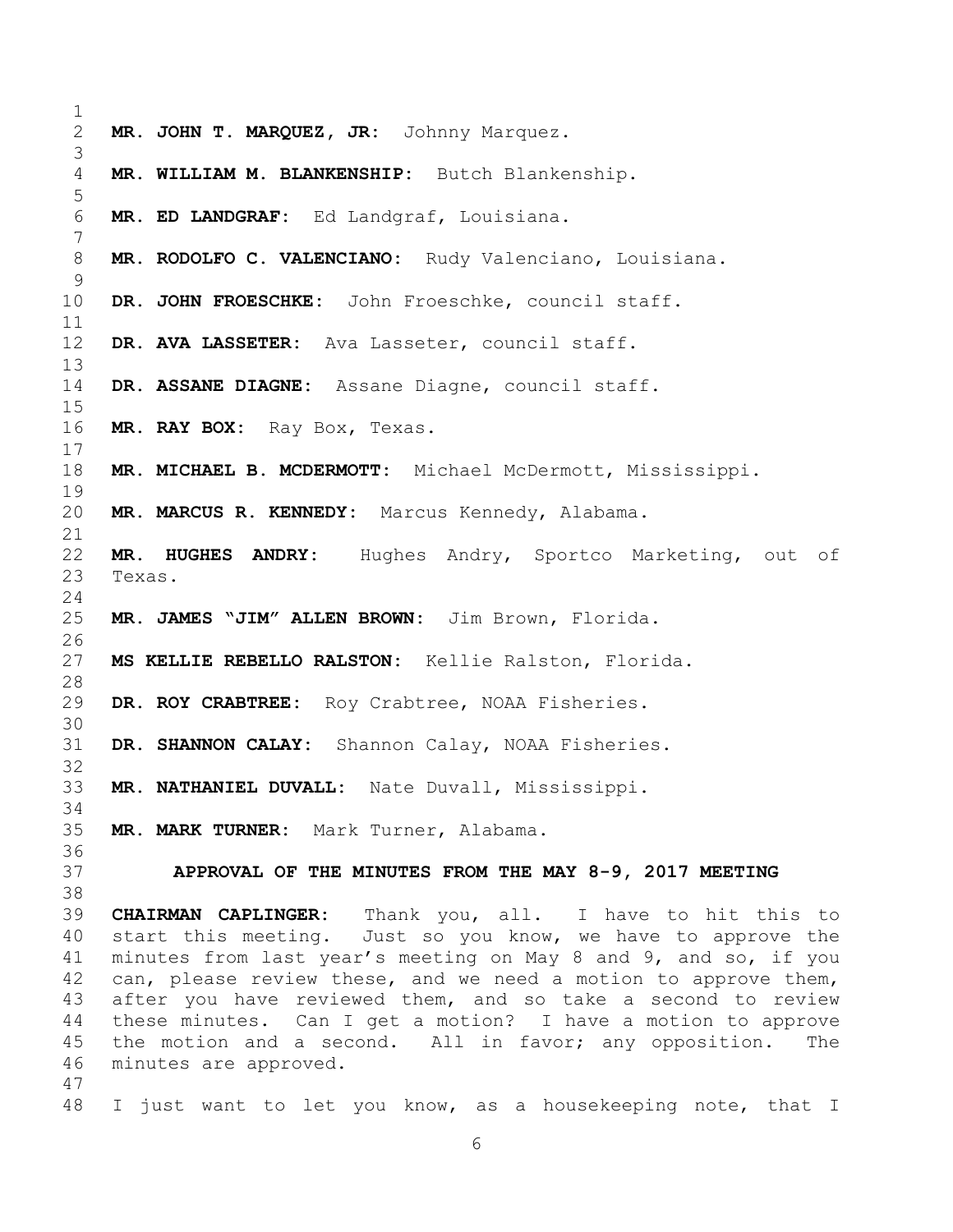think Dr. Shipp is under the weather today, and so he will not be here, and I think Dr. Porch is not here as well, but I think we have a substitute presenter there. With that, I will introduce Dr. Froeschke to tell us why we are here. 

## <span id="page-6-0"></span> **PRESENTATION: SUMMARY OVERVIEW OF REQUESTED ITEMS FROM LAST MEETING**

 **DR. FROESCHKE:** Thanks, and good morning. On behalf of the council, again, thanks, everybody, for taking the time to come. I know it's not easy to get out of your personal lives, and travel is not easy.

 Before we get started, if you need to use the restroom, women are out this door and straight down the hall on your left, and the men are down past the elevators and then take a right. You will see the sign. Coffee and bagels and that sort of thing are back there, and there are drinks, sodas and water, in the refrigerator. Please help yourself.

 If you need something else and you don't have it and you can't 22 find it, let me or one of the other council staff know, and we'll do our very best to get whatever it is you need. As the day goes on, if you have some snafu with your travel or something like that, please let us know, and we will try and help you, if you're going to need transportation to the airport and things like that. Any questions on that stuff before we get started?

**CHAIRMAN CAPLINGER:** How about lunch?

 **DR. FROESCHKE:** Lunch, I think there was an email sent out. Karen, stop me if I get off track, but lunch is going to be provided, and so probably it should be brought into the room. Then, I think, on your per diem, I think you just take off like thirteen-dollars for lunch. Is there anything that I missed on that?

 **MS. KAREN HOAK:** To make sure that the AP -- You won't be able to go out, and so it's a working lunch.

 **DR. FROESCHKE:** Any questions on that? Okay. The plan is -- As Charlie indicated, Dr. Shipp is sick. He just let me know, and so, that part, we're just going to have to reschedule. He has a unique perspective, and so it's difficult to find someone that can provide that in the absence of him, and Dr. Porch is not here.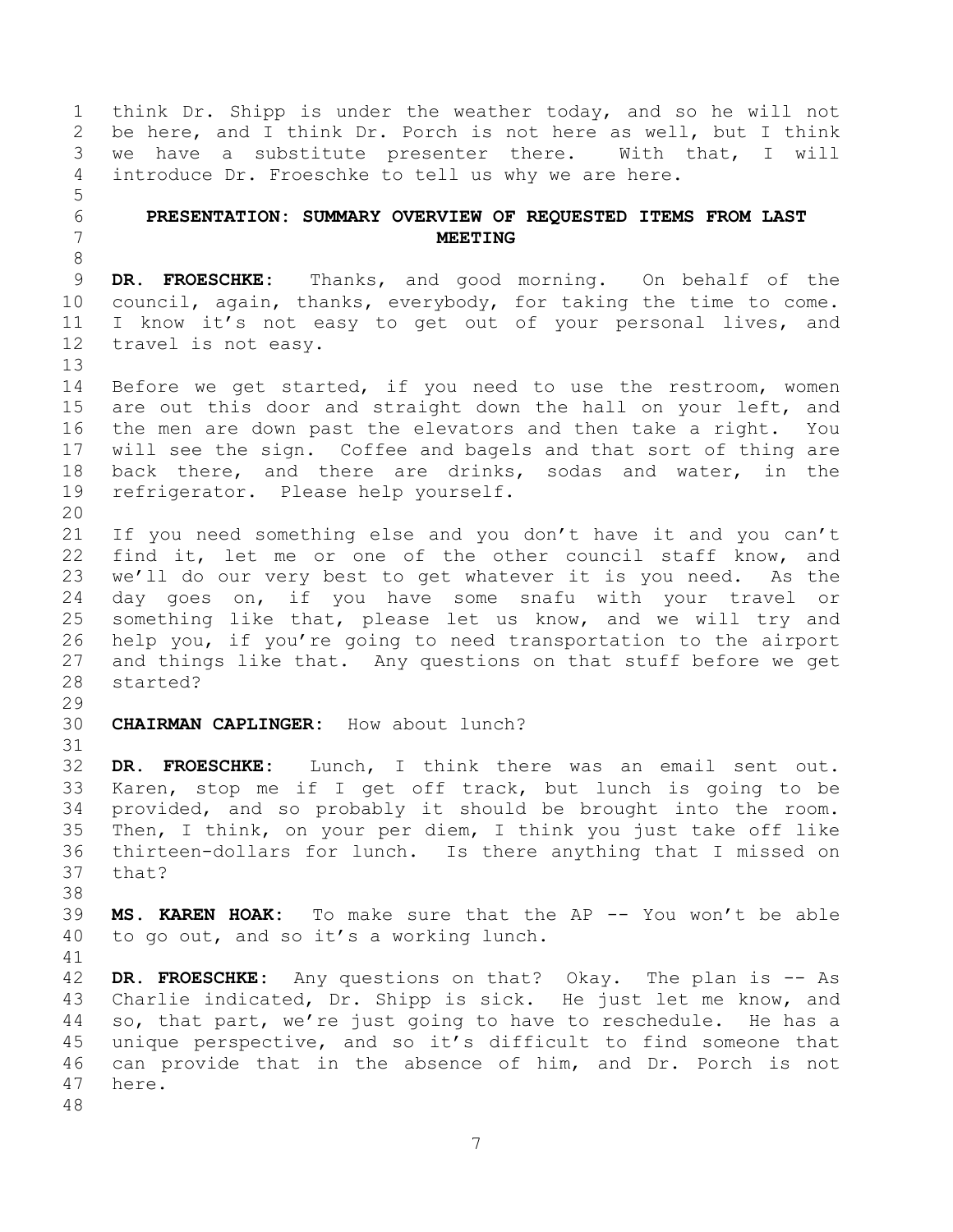Dr. Calay is here, and she's a very capable stock assessment scientist from the Southeast Fisheries Science Center. She is well-versed in all things stock assessment. She has done many herself, and she works at a high level there, and so I think she will be a great resource for the group, both specifically on things relevant to red snapper and more generally on how the assessment process works and how that folds into the management and things like that. At the end of her presentation, please use her as a resource. She is very knowledgeable. I have prepared a short presentation, if you want to bring that up, Karen. If you recall, at the last meeting, there were a number of information requests, I will call them, that you felt

- like more background information was necessary. What I tried to do was provide some of that here or give you a response to each of those items, and so I was going to start with that.
- This is not intended to be an in-depth thing, and part of it, for example the stock assessment information, Dr. Calay is going to provide, and so I won't try to replicate that, but I did want to let you know that we did respond to your requests, to at least let you know.
- I think it's always good to start a meeting with why we're here. If you recall back to the first one, we obviously have a problem, in terms of stakeholder satisfaction, with the red 27 snapper recreational fishery, in terms of access and things, and we hope to be able to improve that, and so you all, as the knowledgeable stakeholders, have probably been underrepresented in the council process, at least from a private recreational perspective, and so we're trying to reach out to you all and get your advice.
- 

 We have tried to get a broad swath of regional perspectives and different participants in the fishery. Weather aside, I think we've been able to do that, but please keep that in mind. That's why you're here, and we're hoping that you can provide guidance to the council, both in terms of we would like to see more of this or we would like to see less of something else, but 40 both of those are useful, and, the more prescriptive you can be, the better, but I understand that it doesn't have to be -- Concepts are helpful as well.

 In terms of the charge, you have seen this before as well. The council has convened this group to think of ways we can increase access in federal waters, and we can discuss both the state and federal waters and how they interplay and methods to potentially reduce discards. As you know, discarded fish are wasted, and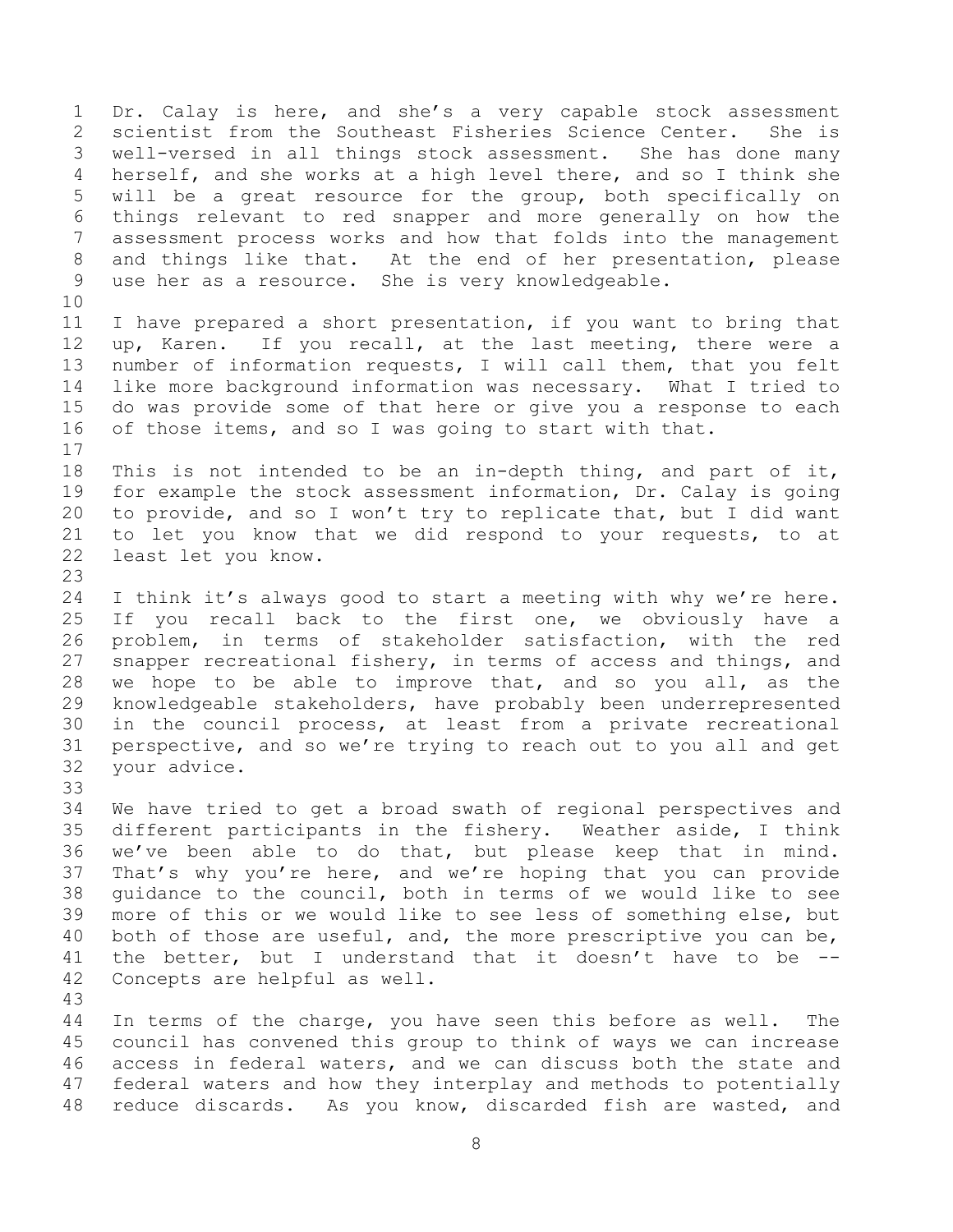so, if we can reduce those, that leaves more open to fishing and more access. Then, third, if you have ideas on how data collection can be improved, and there is obviously is a connection. If we have better data, then we may be able to improve our estimates of harvest and things and improve access. This little flow chart on the bottom here, just to kind of remind everybody of the way this works, the council gave a charge, and we formed an AP, and the AP provides recommendations to the council. The council will consider these, but they're under no obligation to act on these. At any rate, that little black arrow, whatever the council does or doesn't do with your recommendations, I will let you know. I will write back, in an email or something, and just say these are the recommendations and the council did X, Y, and Z, or didn't do, and so I do try to do that. In the past, sometimes APs have provided recommendations and then APs have -- We haven't always been great about following up, and so just to let you know that we will -- You will hear from us again. The action items, this is from the May 2017 meeting, and there were some requests for a description of the inputs, if you will, to how harvest recommendations are arrived at, and so I'll give you a little bit of background on both the fishery-dependent and 29 the independent data, what they are and how they're used. Shannon also has some more detailed methods on that. There was some discussion about the use of economic data in fisheries management, and I think most of you are aware that economics is part of the Magnuson Act. Dr. Diagne here is the staff economist here, and he's worked here for a long time, and he's very knowledgeable about that, and so we have some slides in here, and he's going to kind of walk you through how these data are used and their role in fishery management. Last time, there was questions about allocation, both how these numbers were derived, both between the commercial and recreational sector and within the for-hire and private rec components on the recreational side, and so we have a little bit of information about that. This one about legislative issues, I will start by saying that that's sort of above our paygrade, and, as a council, we're not involved in particular bills from Congress, and that's by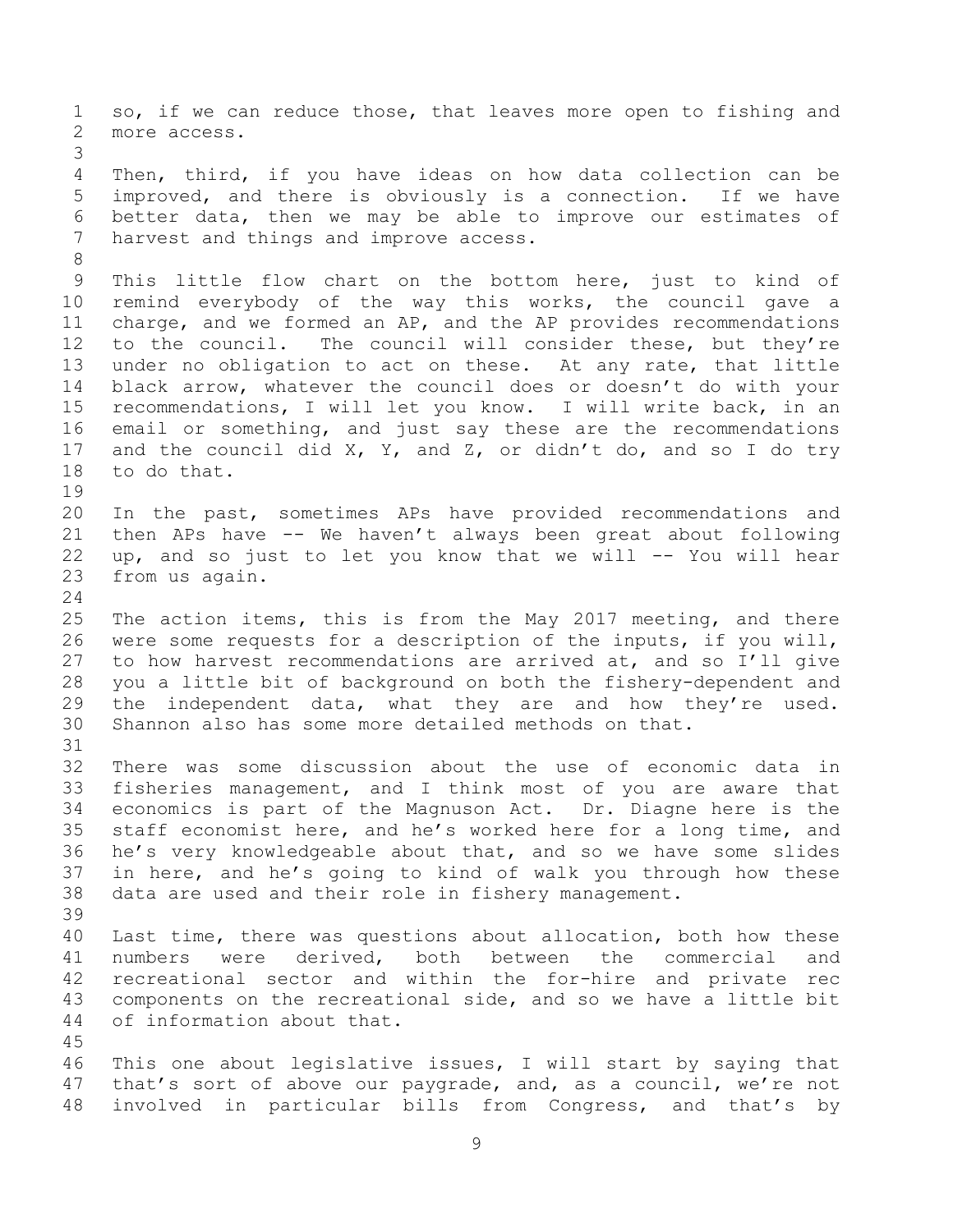design. In the past, Doug Gregory, our Executive Director, has prepared an outline of one bill in there, and it's in the background materials. It sort of looks at the council response to the intended request. I am aware that there are several other bills in various states of progress, if you will, but I haven't prepared that. That's just not what we do. I'm sorry. The last part, again, Dr. Calay is on the stock assessments and harvest, and she has prepared a fairly detailed presentation, and I do think that it provides a lot of useful information on how this process works, and, again, I think your ability to ask questions, if you have specific questions to her, will be very useful. That's sort of what we have prepared on this. At the end of the day, what we hope to do is provide time for some lengthy discussions, to give you time to deliberate and make the recommendations that you feel are appropriate. At this time, I will just give you a little bit more information, and I'm approaching this from inputs to how a fishing level recommendation, specific to red snapper, works in the Gulf. This will generally be representative of what we would call a data-rich species, meaning a species that has a fully age-structured stock assessment model that's data-rich and we have a lot of information. We don't have everything that we would like to have, but we do have more than many species. In terms of the kinds of data, we broadly think of it as fishery-dependent or fishery-independent. Fishery-dependent means these data are derived from fisheries, both recreational and commercial fisheries. We use these to derive a few different things. One is the total harvest, which is that second bullet there, which is fairly to simple to think of. It's just how many individuals, either in pounds or numbers, were removed from the fishery. In this case, it's by the commercial. We also do that, obviously, for recreational. Other things are the catch rate, meaning how fast they are removed from the fishery with a given amount of effort, and so we use these to understand the catch per unit effort, which can be associated with an overall abundance of a stock. As you know, the commercial fishery is tightly controlled, in terms of the reporting requirements. Their effort is well estimated, and the total number of participants is controlled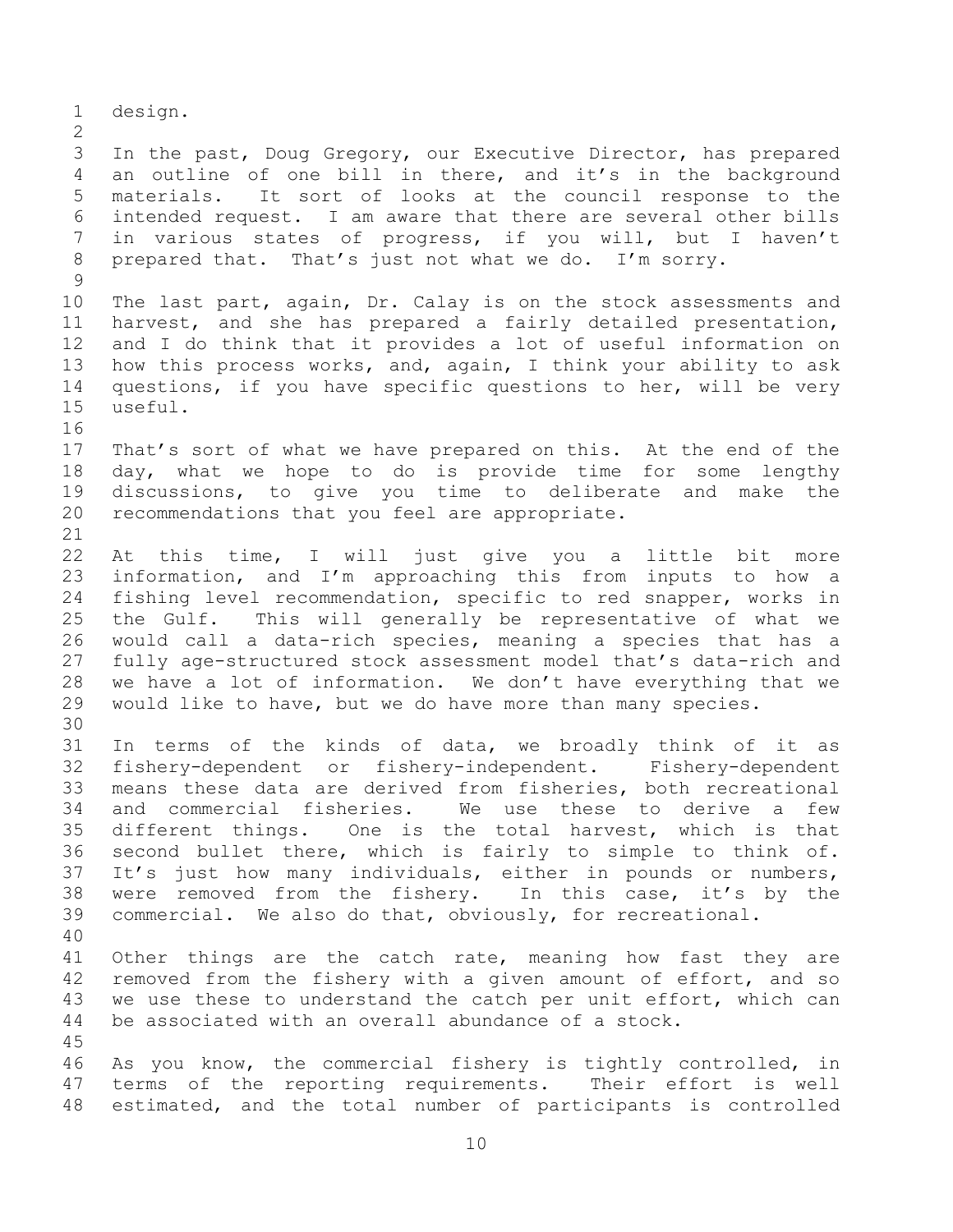and much smaller than the recreational fishery, and so those data certainly are included in the assessment, both from an index of abundance and total removals on the harvest side. The recreational is a little bit different. There are really kind of three parts of the recreational that we monitor. There is the private recreational, which is many of you, and that's individuals going out on their own boats or fishing from the shore. Obviously, you're not shore fishing for red snapper, but, in general, this is a broad group of participants fishing in a lot of different ways from a lot of different access points, and, historically, these participants have always been surveyed by surveys. It used to be MRFSS in the Gulf states, minus Texas, and that's been transitioned to MRIP, which attempted to improve and address many of the shortcomings in the MRFSS system that was a result of a 2006 National Academy of Sciences review. The MRIP survey operates in Florida, Alabama, and Mississippi, and there are two parts. The effort is estimated by a mail survey now, where they have a registry of anglers, and they contact them in a sampling program to estimate how many people are fishing in a given area in a given block of time. They also conduct dock-side intercepts. They actually meet people at the dock when they return from trips, and they see what they caught, how many, how big, and so they use that to obtain both the biological information as well as estimates of what and how many, and that can be combined with the effort to get estimates of how many fish were harvested and discarded. In Louisiana, in 2014, they began developing their own program called LA Creel. It was meant to address what they felt were some of their more regional needs that MRIP wasn't addressing, and they have used this in lieu of MRIP, and they have calibrated it, and so it has recently become a certified replacement, but, essentially, it serves the same purpose, although it does survey both the for-hire sector, at least charter boats, as well as the private anglers, and I will come back to the headboats in a minute. The Texas Parks and Wildlife, Texas has always done their own survey. They started theirs in the 1970s, long before the MRFSS or MRIP surveys existed, and they have always felt that it meant their needs. The good news about it is that it's been around for a long time and it's fairly consistent. These other ones have changed more, and there may be challenges in estimating red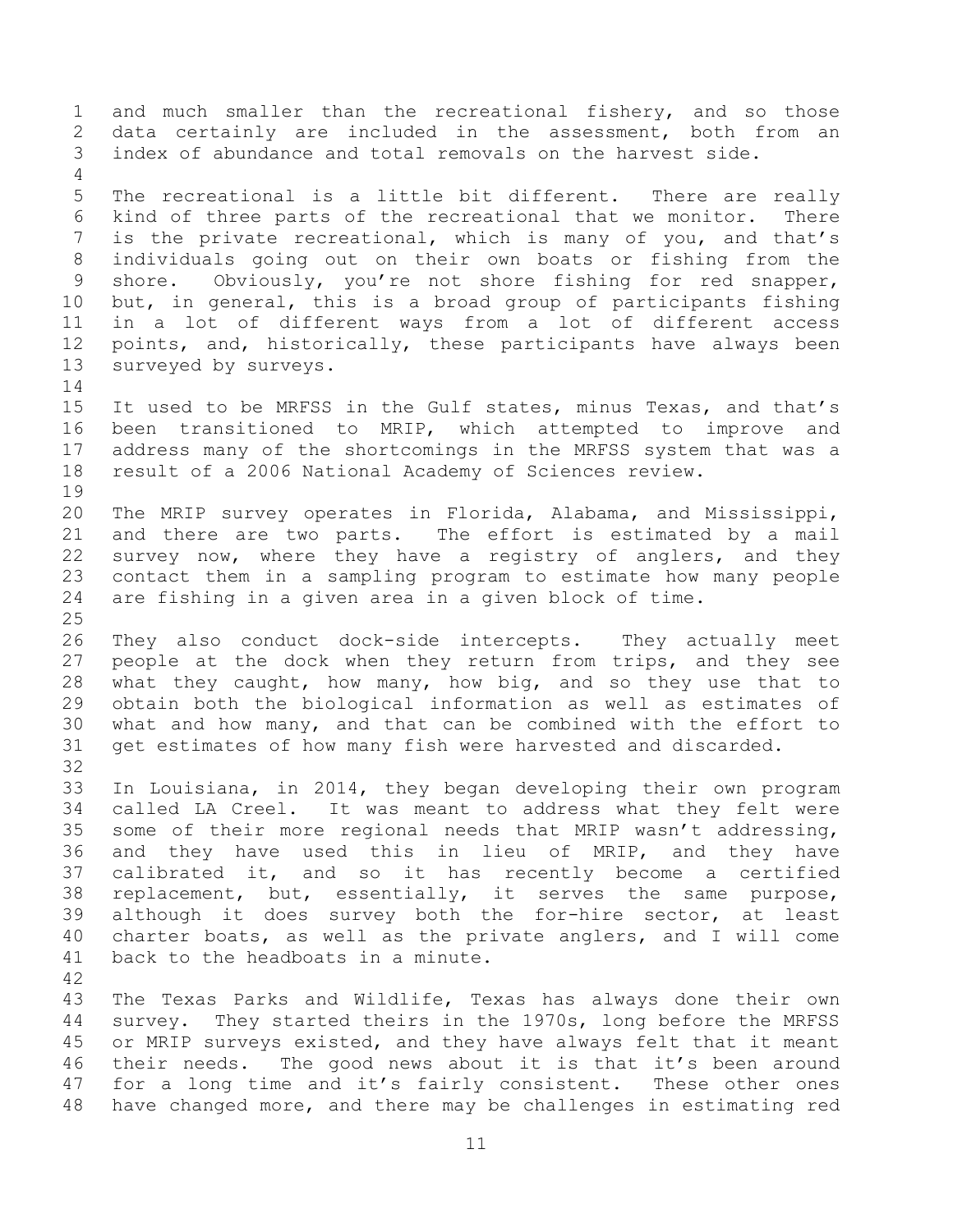snapper and things, some species, based on their sampling program, but I won't get into those specifics. What we did do, and I don't work for any of these states, and so I don't want to represent their programs, but we did provide some background information on the website, in the background materials, about the specific websites. Lastly, just the logbooks, as you know, what we call the headboats are the big for-hire vessels, where people pay per- person and they go out on the trips, and there might be sixty or a hundred people out, and we have a special program called the Southeast Region Headboat Survey, and they have an electronic reporting program. Once a week, the vessel operators are required to send a report of what they caught, and it's all electronic, and so it's a little bit different system, but it does give high-quality data pretty quick. **MS. RALSTON:** John, before you leave that slide, could you give kind of a brief overview of kind of where the states, Florida, Alabama, and Mississippi, are in developing their own programs to potentially replace MRIP, as Louisiana has done, and maybe 25 how those are comparing with MRIP, if we have any sort of  $-$ - **DR. FROESCHKE:** I have a little bit more information in a coming slide on some of that, and Shannon has some of that as well. Then this next slide sort of just illustrates the problem. As I indicated, these are broad, multispecies generalized surveys. The red snapper season has gotten progressively shorter, and these types of surveys don't always work well in short seasons for single species. The other thing that has changed is, as the federal season has gotten shorter, the state seasons have expanded, and I think you've seen this figure before. On the panel on my left, it shows the number of days in the state seasons for each of the five Gulf states, and this top one up here looks a little bit funny, but that's Texas, and they've always had a year-round state season, but the remaining Gulf states, as you can see, in recent years, have dramatically increased their state seasons. The result of that is that the proportion of the quota, or allowable harvest, that comes from state waters is now quite substantial, and so that, essentially, comes off the top. The more fish you harvest in state waters, the fewer that can be harvested in federal waters, and the result has been a shortened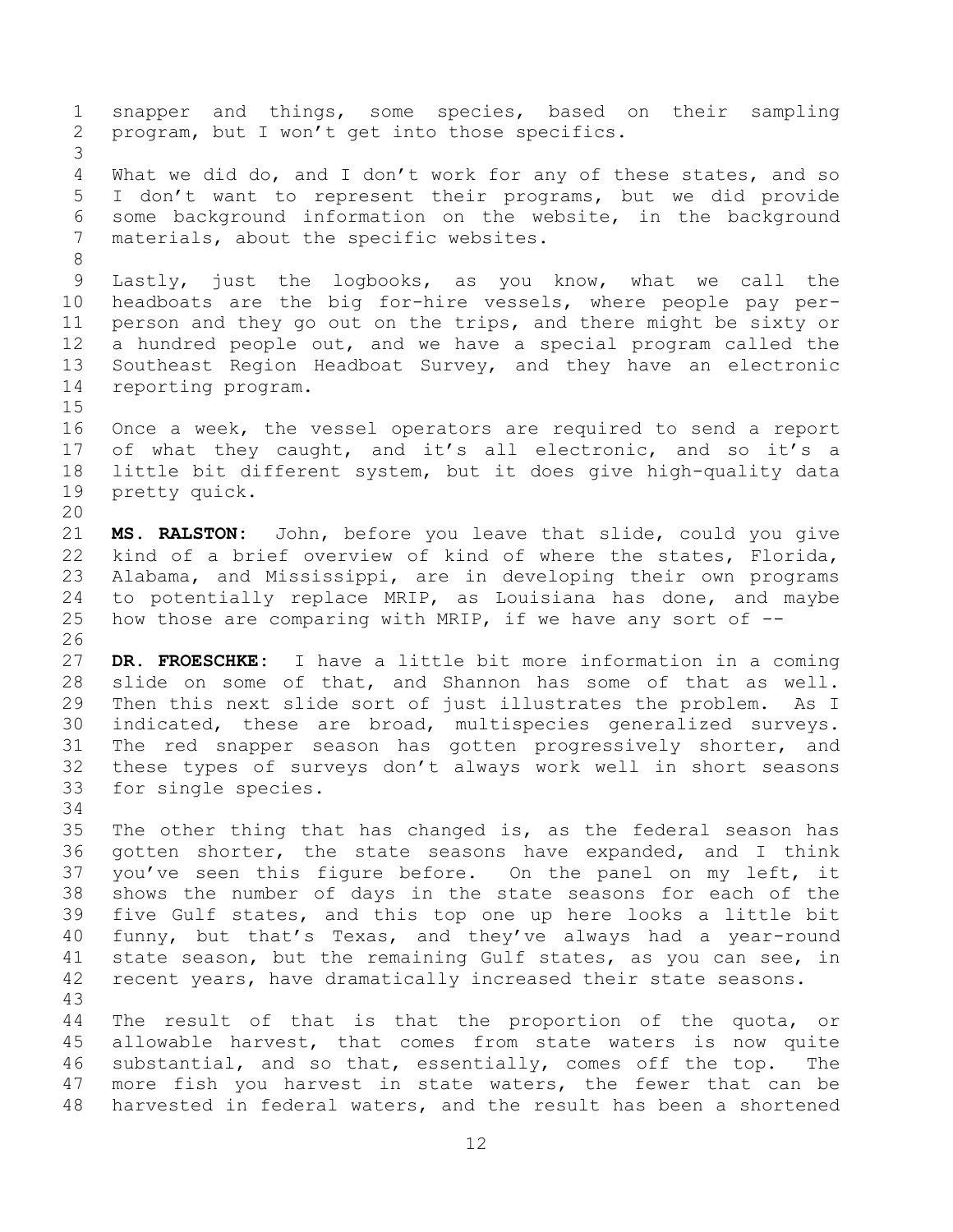season.

 These shortened federal seasons in response, the Gulf states have each developed a specific survey program to improve their estimates of red snapper harvest in their states, and so what I've done is just, kind of across the top here, is each state -- Kind of a brief description of their programs.

 Florida has the Gulf Reef Fish Survey, and it's a registry system that tries to reduce the pool of anglers, and there's a lot of people -- When you go out, you'll see a lot of boats, but the vast majority do not. They're inshore fishermen, and so, to the extent you can remove those from your survey pool, it helps improve the estimates of reef-fish-associated species.

 Alabama has what they call Snapper Check, and this is a reporting system and where anglers are required to report their landings. It's an electronic system, and it produces estimates based on a capture-recapture method, and many of these -- They have worked with statisticians and things, and they're under review to try to make these systems as robust as they can, and it's an ongoing process, but it is fairly sophisticated, and the idea that these programs are in various levels of certification, but, ultimately, the idea is that they will replace the MRIP estimates for at least these species.

 Mississippi has a Tails and Scales Program. It's also a mandatory red snapper reporting program that you have to have a trip authorization and report your harvest, and, before I go on, each of these have more detail, again, in the background presentation for each of the states that they provided to the council at the June 2017 meeting, and so, rather than hashing through all of those, I just put them up there, if you want to look through them. If you have a specific question about them from a state, we can certainly get you in contact.

 Louisiana has their own LA Creel survey, and, again, this includes both private and for-hire sampling, but it's an effort- intensive survey, and it generates a fairly specific time and precise estimates of harvest, and so it has recently been certified to replace MRIP.

 Then, again, with Texas, as I've said, they've had a long -- They have a long-going survey. They have a Gulf-only survey to improve their estimates of offshore species, and they have also worked with the iSnapper program that, as you probably know, was developed by Greg Stunz at Texas A&M Corpus Christi, which is an electronic reporting program.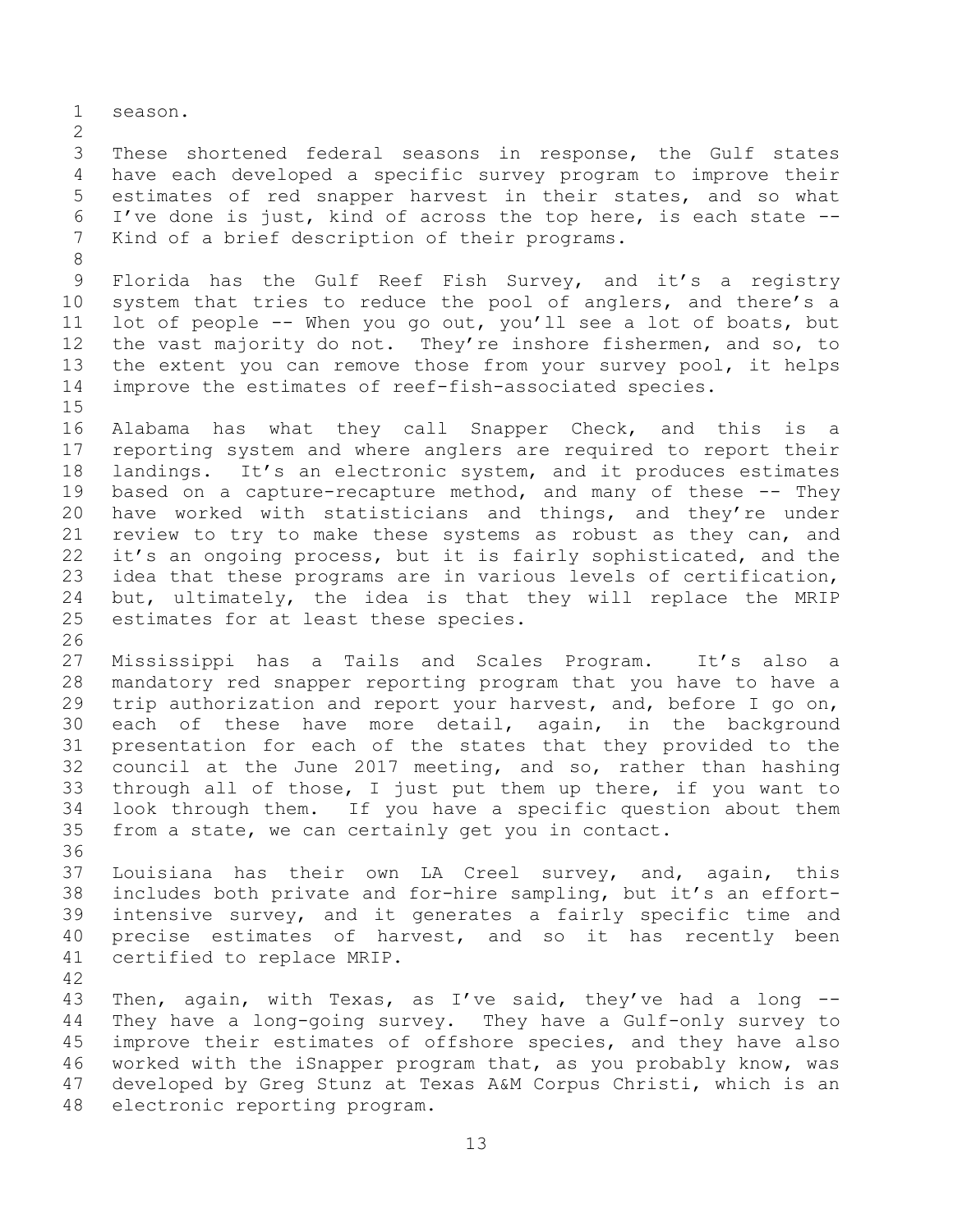It relied on a dockside validation, which was done by the Parks and Wildlife, and they have worked with them for a long time, and there may be some closer integration in the future between those programs. On the fishery-independent side, the value of these data are they are useful in producing estimates of abundance of the stock that doesn't require as much adjustment for changes in regulatory things. The fishery-dependent, for example, the harvest is affected by the seasons and the rules and all these things. The fishery-independent, the idea is that the gears are used in a specific way in a sampling design, and so the estimates, through time, should be representative, and so increases in abundance over time should be proportional to an increase in abundance of the stock in that same time period. As you know, there are lots of different habitats in the Gulf, and red snapper use different habitats throughout their life and their sizes, and so different gear types are necessary to try to characterize the abundance of the various life stages and across habitats. Traditionally, in the Gulf, the longest-standing survey has been a trawl survey used for multispecies, and it does not capture 28 adult red snapper, because they don't survey on reefs, typically, and they're too big. It does provide a good index of juvenile abundance. The reef fish trap video surveys is a more specialized survey aimed at red snapper. It's a more recent survey. We also have the vertical line and the longline. The longlines catch the larger animals. They set these near the reefs, but not on the reefs, and so each of these individually produces indices of abundance, and they target specific sizes and ages of red snapper. All of this information is combined, as you will see from Shannon's presentation, into the stock assessment, and so there are a number of different inputs. If you're interested, I also did put a link down here with a full description. It's a pamphlet, and it's readable, but it's longer than I wanted to go through here, and it has more detail about the sampling effort and the intensity in each of the programs, and so I encourage you to have a look at that.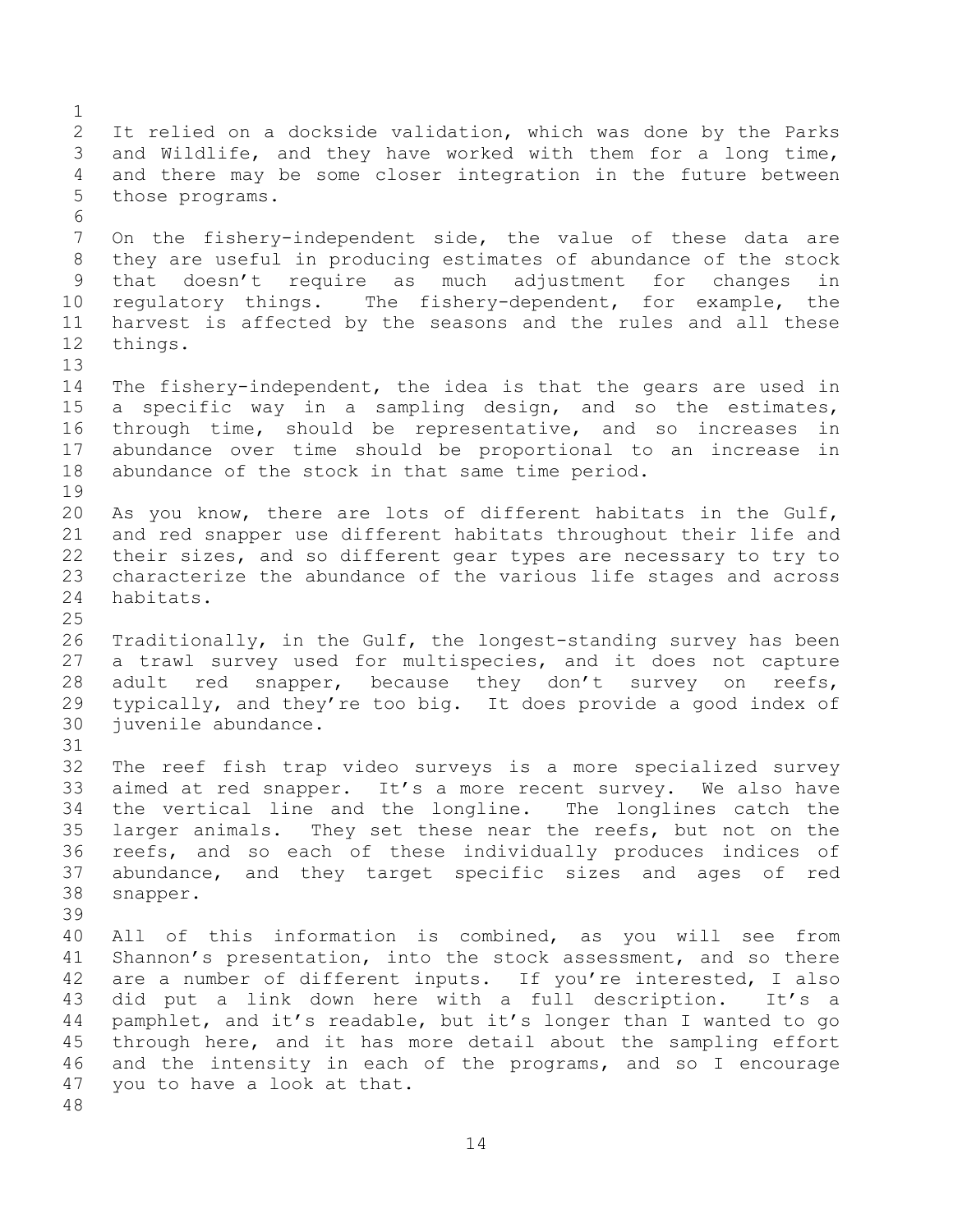Then, on these charts on the right, you kind of just see, down here, and you can't read that, but I think that's the SEAMAP, but you can see that each dot represents a sampling location, and the different colors represent the various state entities, and so this is a federal program, but it's done by the states, through SEAMAP, and so, as you can see, there's a lot of effort. I mean, it's a big Gulf, but it is Gulf-wide, at least in fishable waters, in terms of depth, and so it's an intensive survey that is very useful.

 At this point, you did ask for some information about economics, and I am not an economist, and I pretend to be sometimes to tease Assane, but I'm going to turn it over to him and kind of have him walk you through how this information is incorporated into the FMP process.

 **DR. ASSANE DIAGNE:** Thank you, John, and good morning, again. I will try to provide a very brief overview of some of the uses of economics within our management process. During this short overview, some of the key points we'll try to touch on would include a purpose for these analysis, some of the mandates that we have, as indicated in the Magnuson Act, for example, and some Executive Orders, and, finally, briefly discuss the distinction, 24 or the difference, if you will, between economic impact and economic effects, or economic value, because it seems to me, and in talking to John, that it has been a recurring theme of discussion.

 I will just go ahead and look at some of the mandates, and emphasis on the word "some". We have additional mandates and additional Executive Orders. Essentially, the National Standards in the MSA, the Magnuson-Stevens Act, would require us to do certain types of analysis.

 In terms of the fisheries description, we typically include also the economic impacts and look at business activities within the Gulf of Mexico, and the key issue here is to make sure that the rebuilding restrictions, as well as the benefits that may occur, are allocated equitably.

 In terms of mentioning a few Executive Orders, and, actually, I will mention just one, 12866, which really gives us guidance on 43 how to conduct regulatory impact reviews, and, here, really, the focus, the emphasis, is on maximizing net benefits to the nation. I will repeat this. It's to make the distinction between the nation, which is, I guess, broader in scope, and the Gulf of Mexico, which is, essentially, under the council's purview, but our directive is to look at net benefits at the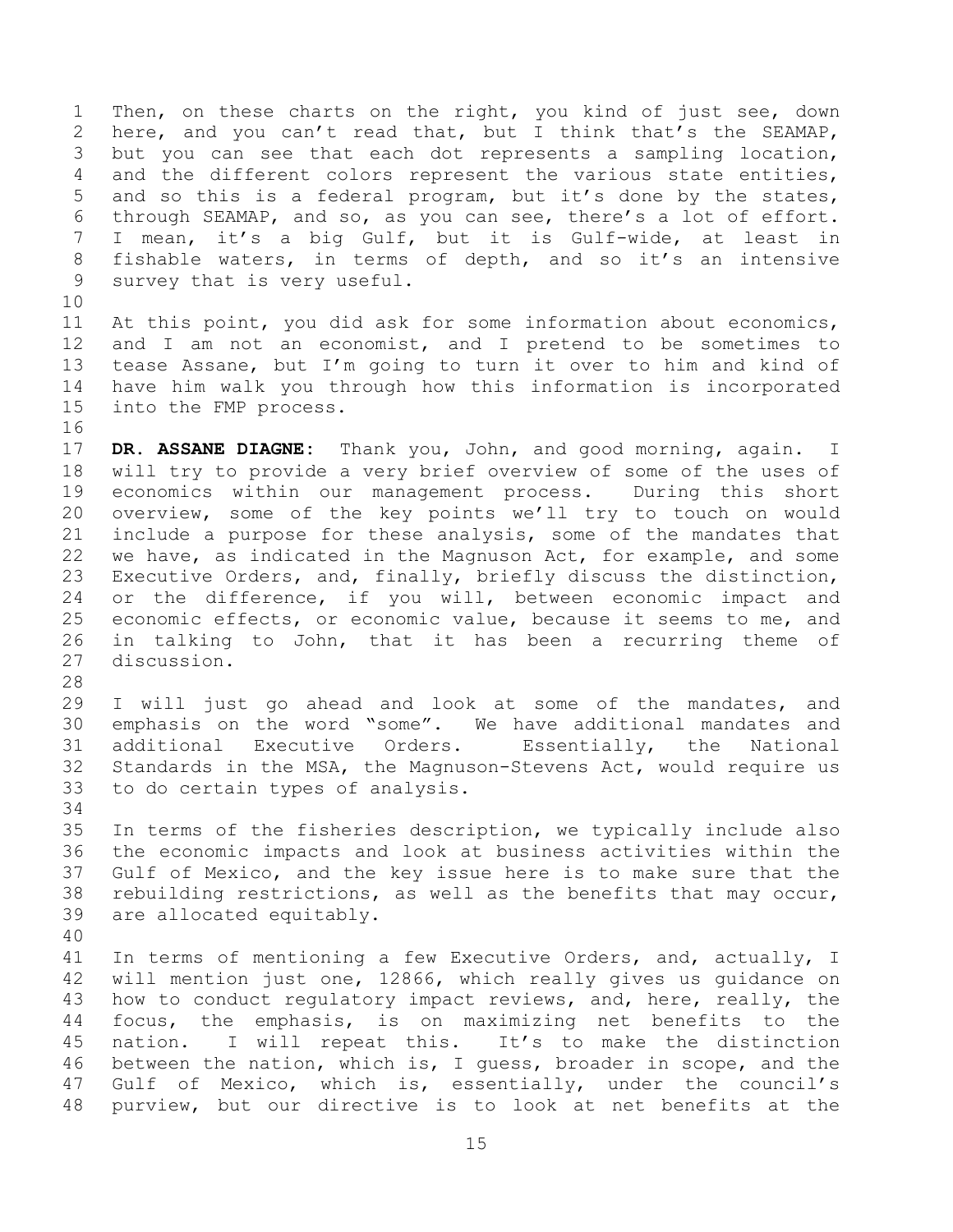national level. We have also some analysis to conduct under NEPA, including, for example, the cumulative effects, and that is always included in all of our amendments, and a final mandate that we will mention here as an example would be, for example, coming from the Endangered Species Act and when it comes, for example, to designation of critical habitat. Now on to the purpose of these analyses that we typically include in the regulatory actions. We have to evaluate the expected economic consequences of the management alternatives and the consideration in a particular, let's say, amendment or framework action. In doing so, some of the questions and some of the issues that we look at would include who is expected to be affected by the proposed regulation, how, and by how much. That would be one aspect. 19 What are the economic effects and impacts on fishing businesses, individual fishermen, and other entities that may be affected, suppliers, dealers, processors, communities? I will come back in a second and talk about economic effects versus economic impacts, and, finally, we address the distributional effects, in terms of who wins and who loses and essentially was the split equitable amongst the parties. Let's look a little bit at the difference or the distinction between economic effects or economic values and economic impacts. When we look at economic effects, we, in general, discuss changes in participation and activities and efforts, and we look at the change in harvest by sector. We look at the changes in ex-vessel and trip prices, changes in revenue and harvesting cost, and changes in economic value. In economic value, we have two components. One is known as consumer surplus, and, essentially, if we wanted to define "consumer surplus", it is the difference between the maximum an angler is willing to pay for a trip, or let's say for a fish, and minus the cost of harvesting the fish, and so, obviously, the wider that gap, the better off the angler is. On the side of the producer, we have a measure known as producer surplus, and this is the difference between what it is that the producer receives for a trip, let's say a charter/for-hire operation, minus the cost of providing that trip, and, here again, the wider that gap, the better off, let's say, the charter captain or owner would be, because then you would have additional resources that you can turn around and apply to some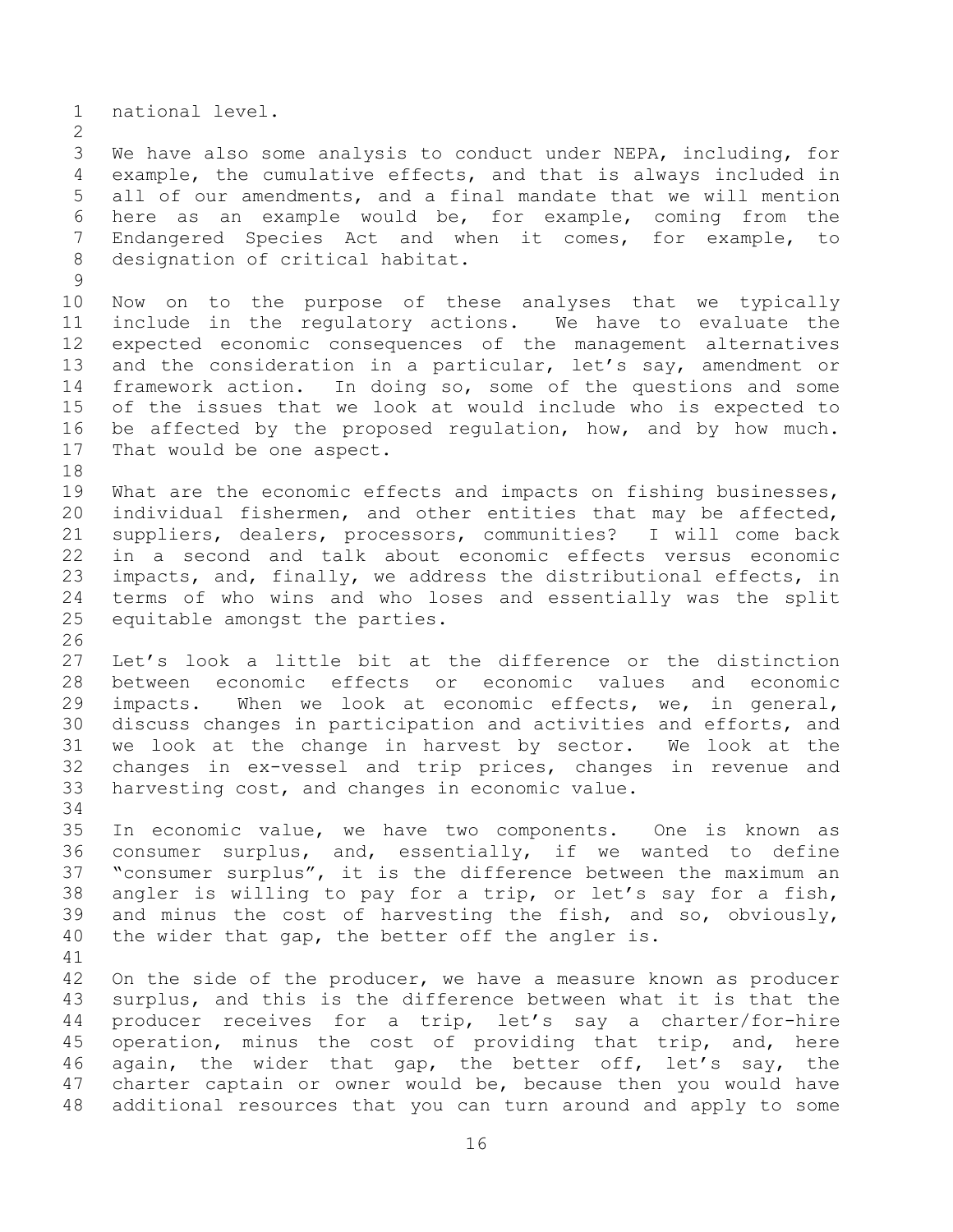other productive uses.

 Again, when we look at economic value, is it towards computing the net economic benefits to the nation, or the broad perspective. Now, when we are looking at the economic impacts, those would include changes in employment and jobs, income, and added value, but these are really geared towards a specific region. You will look, for example, at an economic impact in a well-defined community, state, or region, or let's say, for example, towards the Gulf of Mexico. Here, your interest is in looking at the linkages within the economy of the region that you have previously determined.

 One last observation is let's say, for example, we have a very long spell of extremely bad weather and recreational anglers do not have the opportunity to go out and fish. The expectation is that some of those recreational dollars, and I put that in quotes, would be directed towards other activities within this country. People would find other ways to entertain themselves and participate in leisure activities, and so it is not all lost. 

 Essentially, when looking at the management measure, economic impacts are important, in terms of looking at the linkages. Where is money spent and how does it flow, but the central measure for us would be the economic value, because that is the measure that directs us towards the net national benefits, net benefits to the nation, which is our primary mandate, per the Magnuson Act.

 **CHAIRMAN CAPLINGER:** Excuse me for a second. In your opinion, what does the data show about economic value to the nation for red snapper, as you compare it from a commercial target to a recreational target?

 **DR. DIAGNE:** I would preface my answer by saying that I don't have an opinion. What I can share with you is what the data showed us.

**CHAIRMAN CAPLINGER:** Yes.

 **DR. DIAGNE:** Essentially, when we compare numbers, one of the challenges is always to compare apples to apples, if you would, likes with likes. It does not tell us a whole lot when we take let's say economic impacts of X and Y billion from one sector and compare it with economic impacts of other type of billions in another sector. That does not tell us anything. It just simply tells you how the resources, if you would, flow within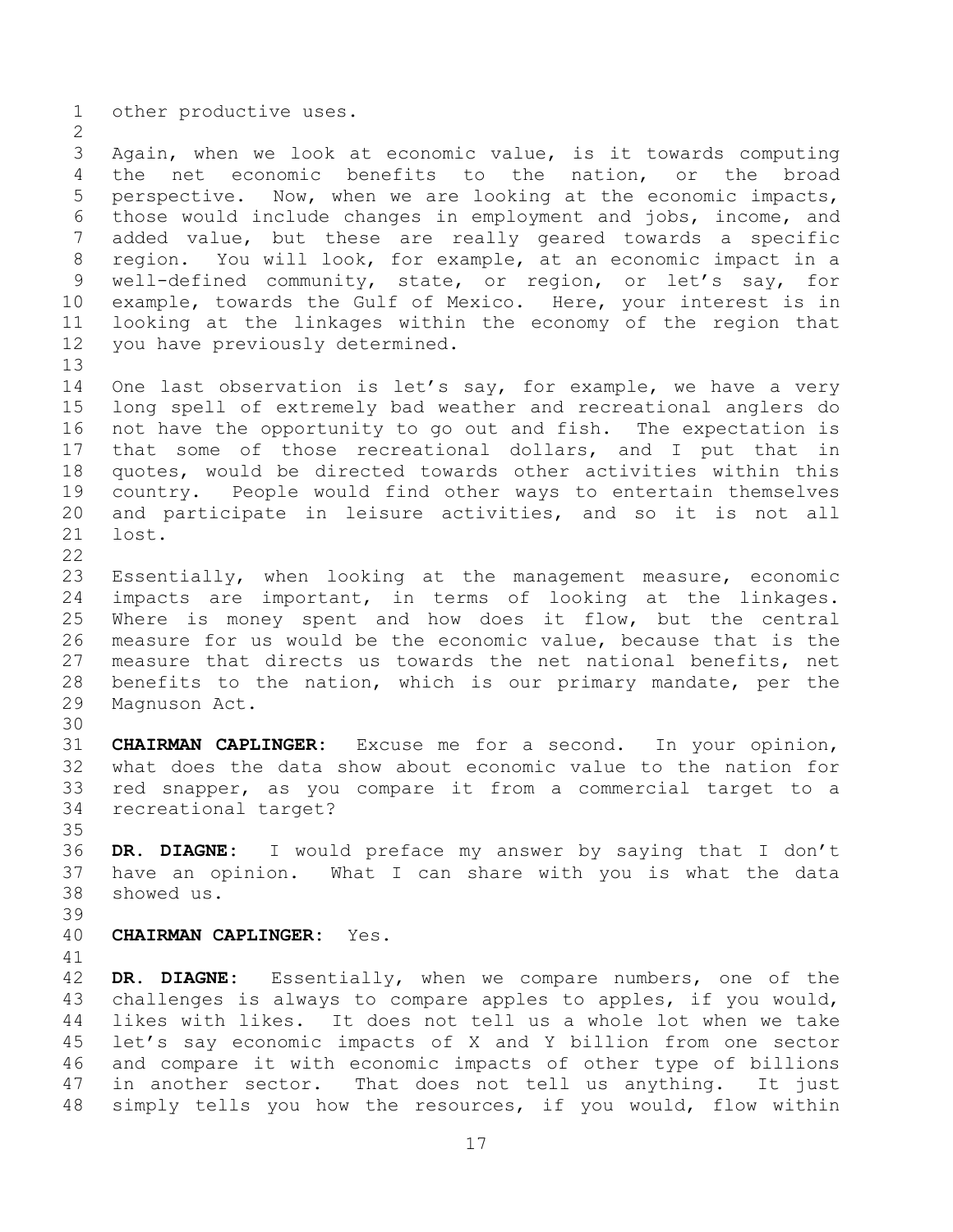the linkages in a particular region.

 What is of benefit, and of value, when we have a regulation to evaluate before us, is to evaluate those changes that we talked about and to look at how the proposed management alternative, if you would, impacts the net benefits to the nation. In computing the net benefit to the nation, both sectors, if we are talking about fishing here, meaning the recreational sector as well as the commercial sector, are contributors to this, because we look at consumer surplus and producer surplus, and so both sides contribute to enhancing the net benefit to the nation.

 **CHAIRMAN CAPLINGER:** What you're telling me is the data does not say that the commercial value is more than the recreational value or vice versa, and is that right?

 **DR. DIAGNE:** Yes, what I'm telling you is, in computing the net benefit to the nation, you take the contribution of both and you look at enhancing that, and, in general, in comparing different management alternatives, but, at this point, I would not be able to say that this sector has contributed more than this one, based on let's say numbers that we see in terms of economic impact, however large those numbers may be.

 **MR. BROWN:** I am trying to wrap my head around what you said, and so I have to kind of simplify it down, to make sure I've got it straight. In my area, in Apalachicola, during red snapper season, we probably see 75 percent of the vehicles in the parking lot at the boat ramp are from Georgia, and so, if you shorten the red snapper season, then those folks from Georgia won't come down, and they will stay in Georgia, but they might go to a movie instead and still spend money. 

 You're saying that that impact could be a positive to the nation as a whole, because they're staying home and spending money, but it could be a negative for Apalachicola, because they're not coming there, but you're not necessarily counting the negative for Apalachicola, because there is still a benefit in Georgia, and is that correct?

 **DR. DIAGNE:** It is close, absolutely, and the fundamental idea that you have right is the fact that, if you are looking at changes in efficiency, which is what economic value allows us to measure, then the fact that one spends, let's say, a dollar in Apalachicola, or that same dollar is spent in Tampa or in Boston, should not make a difference.

It would, of course, be of great importance to the community in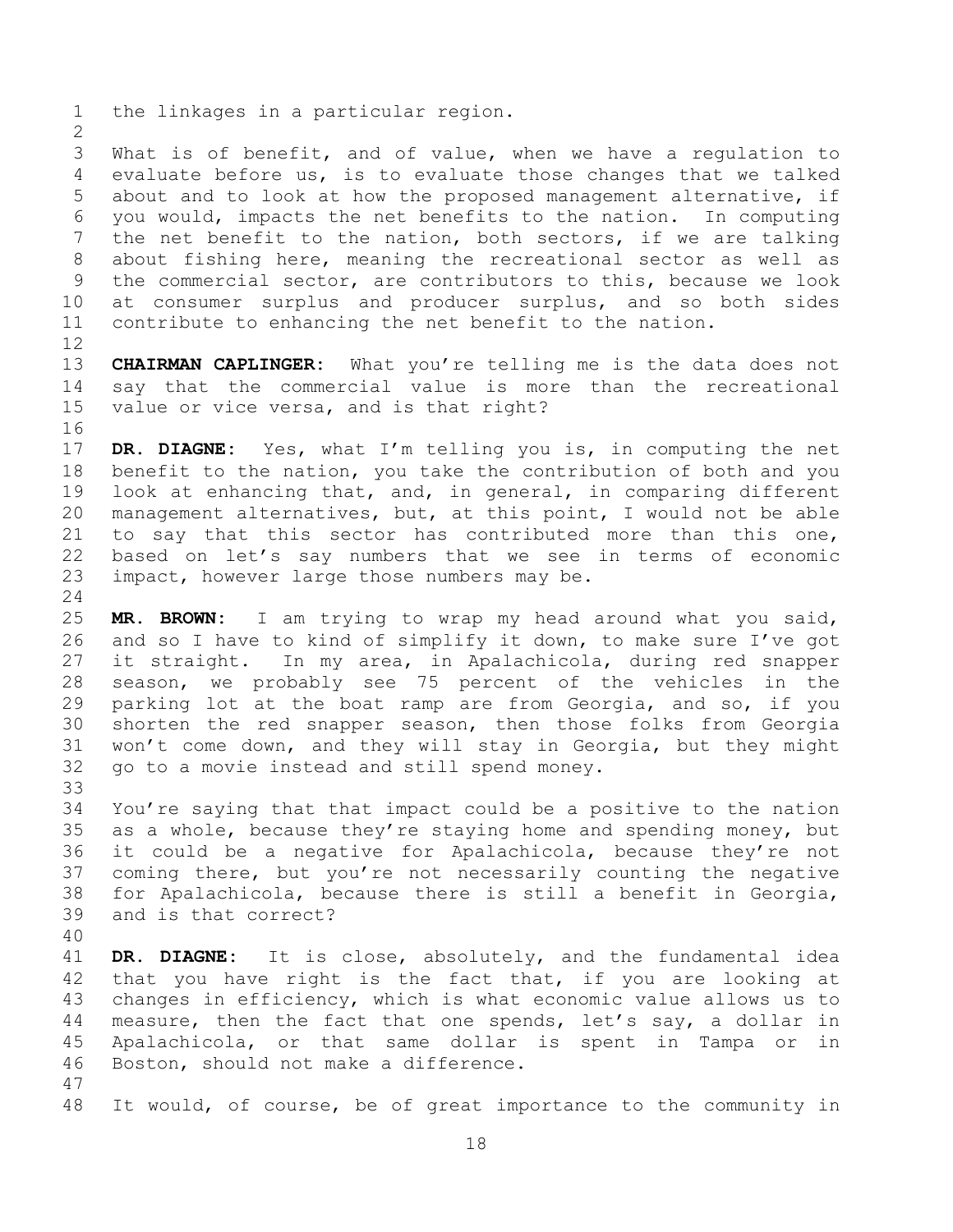Apalachicola, or let's say in Tampa Bay or in Destin and so forth, and that is the key distinction, but there is a matter of scope. Per the MSA, our scope and primary, I guess, responsibility is to maximize net benefits to the nation, but, of course, if you took the mayor of a small town somewhere in the Gulf, then their responsibility is to make sure that revenues flow within that community and create jobs and so on and so forth, and so therein lies, if you would, a difference in scope that would then be translated into a difference in objectives. **MR. KENNEDY:** I think one of the things we have to deal with, and maybe there is a misconception, but, basically, what a lot of us want to know is this economic impact and assigning value to a red snapper is what we've got in our mind, and so we're trying to basically figure out what the value of that red snapper is to the nation. So, when we wind up with one extra red snapper and we put it out there on the floor, what is the value of that red snapper as a recreationally-caught red snapper versus what is the value of that same ten-pound red snapper if it's caught as a commercially-caught red snapper, and one stakeholder that a lot 25 of us don't give credit to, but some people want that red snapper to still swim in the ocean, and what is the value of that? We've got two consumptive users, a recreational and a commercial, and then a non-consumptive user that just wants the thing left staying around there, and so, when you decide where that extra red snapper gets to go, just commonsense says, okay, from an economic standpoint, we want to know, dollar-wise, is that red snapper more valuable? Is that ten-pound red snapper worth a hundred-dollars if a recreational angler catches it? Is it worth fifty-dollars if it's caught and sold commercially? Then, if it's just left swimming around in the Gulf, what is it worth, and so, in my mind, I'm thinking that's the way you determine what is the net economic benefit of that red snapper, and so is there anything in place that allows you to assign what amounts to a simplistic 43 value to that red snapper, so that when, say the Scientific and Statistical Committee comes up with this extra red snapper, who gets dibs on it, from an economic standpoint? **DR. DIAGNE:** This is a great question, because it really gets at the heart of what it is that we are trying to discuss, and,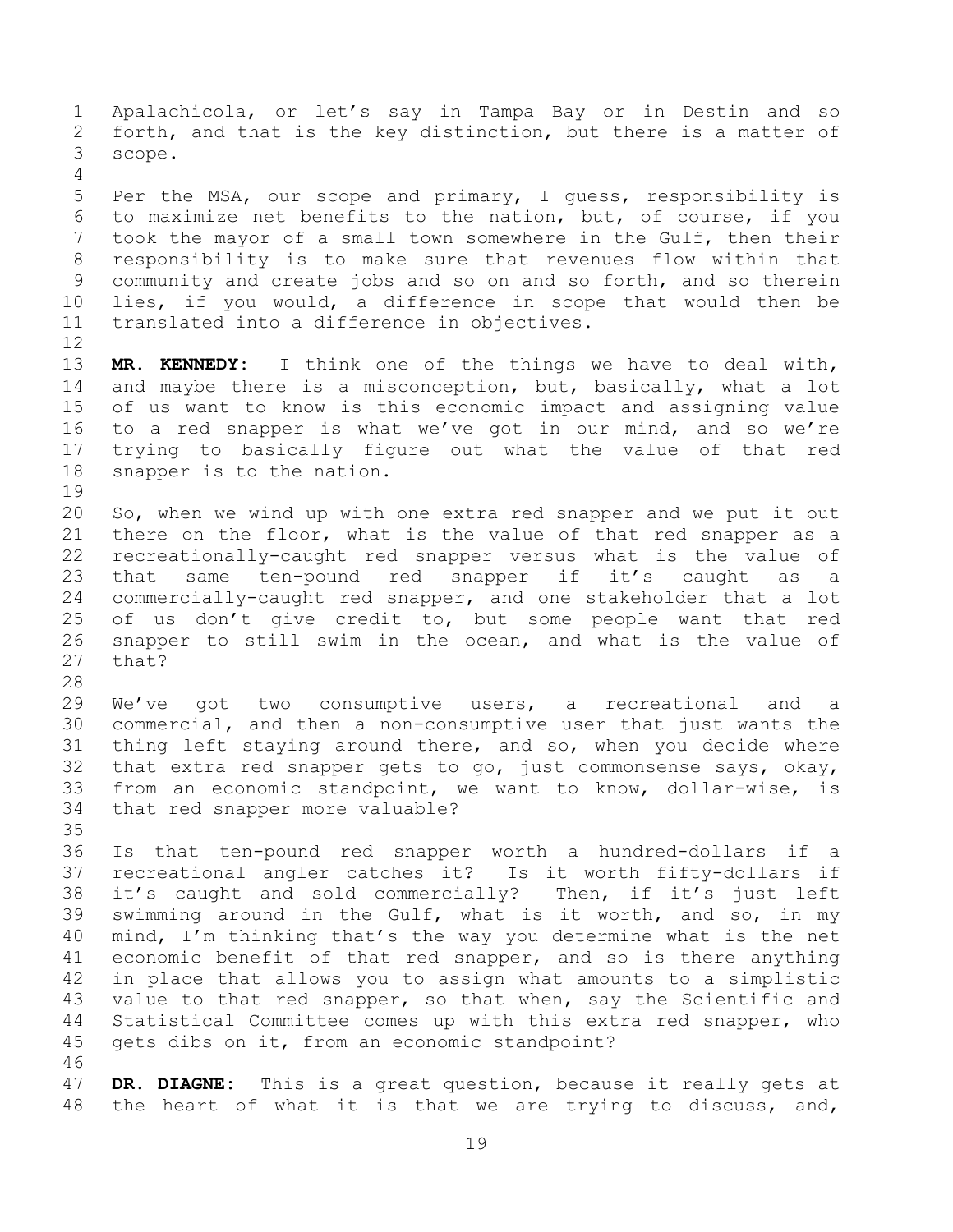essentially, if you allow me to segue, this goes at the core of how allocation decisions are made, essentially. I would just cover the next slide, and, in the process, come back and answer your question. One of the examples that we thought to include, after talking to John, is to look at this, I guess, thorny issue of allocation between sectors. Allocations should be based, essentially, on economic efficiency, and economic efficiency has to do with economic value, which you just mentioned. The other side of it, the impacts, the bigger the expenditure, the bigger the impact. I would say just one more thing about impacts and then move on and address the points that he just made. If, for example, tomorrow we have a catastrophe in some area, and I don't want to say the Bay Area, but let's say in the Gulf, an oil spill or something of that nature, that would damage the natural resource, obviously, that we have, and that will damage a whole lot of things, but, on the flip side of that, because you are going to bring a lot of money to clean it up and hire people, that would increase economic impact, and so economic impacts, large numbers, are not necessarily good for us. Now to come back to this. In terms of allocation, the right metric is economic value, and so, in this particular case, you would pick up a fish and look at let's say both sectors, the commercial sector and the recreational sector, and compare the marginal willingness to pay, essentially, and say in which part would this fish generate more value? Now comparing the two values, and the recent studies that we have would suggest that, at the margin, a recreationally-caught fish has more value than the commercially-caught fish, and I stress what I just said. I say at the margin. At the margin would allow you to make small changes around that margin, and so, if you want to use those numbers to make large, or wholesale, changes in allocation, you have a problem. The problem that you have is nobody knows whether that marginal value would still hold, but what I can say for certain is that, at the margin, based on all of the studies that I have seen, a recreationally-caught fish is worth more than a commercially- caught fish. That is one thing. The second thing, perhaps, that we can offer to answer his question further is that, when those numbers are derived, there is a fundamental assumption that is made in the methods of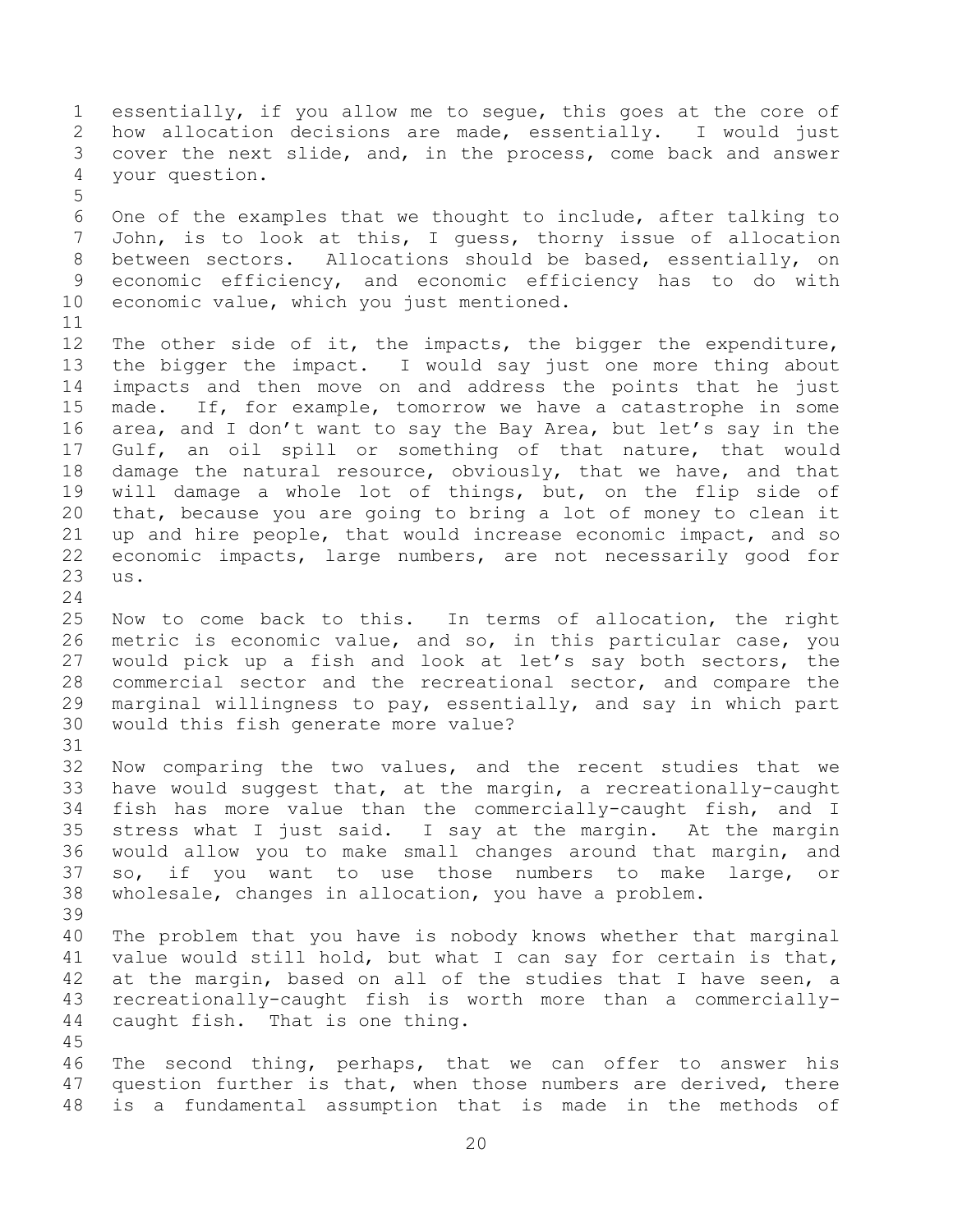calculation, and what is assumed is that you have a proper sorting method, and, by sorting method, we mean that, for example, if you had let's say ten fish to sell, you would be able, presumably, to auction them off and to make certain that each fish would go to the person that is willing to pay the most for it. Let's say if I wanted to sell a home or an asset, I would make sure that the asset goes to the person that is willing to pay me the most for that asset, for me to recoup as much as I can. The problem that we have in the recreational sector, or the challenge, I should say, is that we do not have a sorting mechanism. By that, I mean that we are managed under open access, and it means that the red snapper may be caught by someone like me, who perhaps places a very low value on the fish, or the fish, the same fish, could have been caught, perhaps, by someone like a fisherman here in this room who would place a higher value on the fish. If we were able to make sure that the highest willingness to pay 22 catches the fish first and then you go down from there, then that would be very helpful, but, again, on the studies that I have seen so far, a recreationally-caught fish is worth more than a commercially-caught fish at the margin. I hope this answers your question. **MR. BROWN:** Basically, what you just said there, and from our knowledge of the Deepwater Horizon, it would probably be better off just to unplug all the oil wells and let the Gulf be polluted, because that would probably be the highest value. **DR. DIAGNE:** No, I didn't say that. I said that, after the oil spill, because somebody brought in a lot of crews and a lot of resources were spent to clean it up, that, in turn, generated tremendous economic impact, but the net result is we damaged the ecosystem, and we did certainly damage certain stocks and so forth. That was just to say that, looking at the big number, when it comes to economic impact, does not necessarily mean that it is good for us. **MR. LANDGRAF:** Is it fair to say that, as the snapper creel limit has went down over the years for recreational from whatever it was, six, five, four, three, two, that the two fish is worth a lot more than the six fish was, correct? **DR. DIAGNE:** That's an excellent point too, and yes. What I want to offer is that there is an assumption in economics, but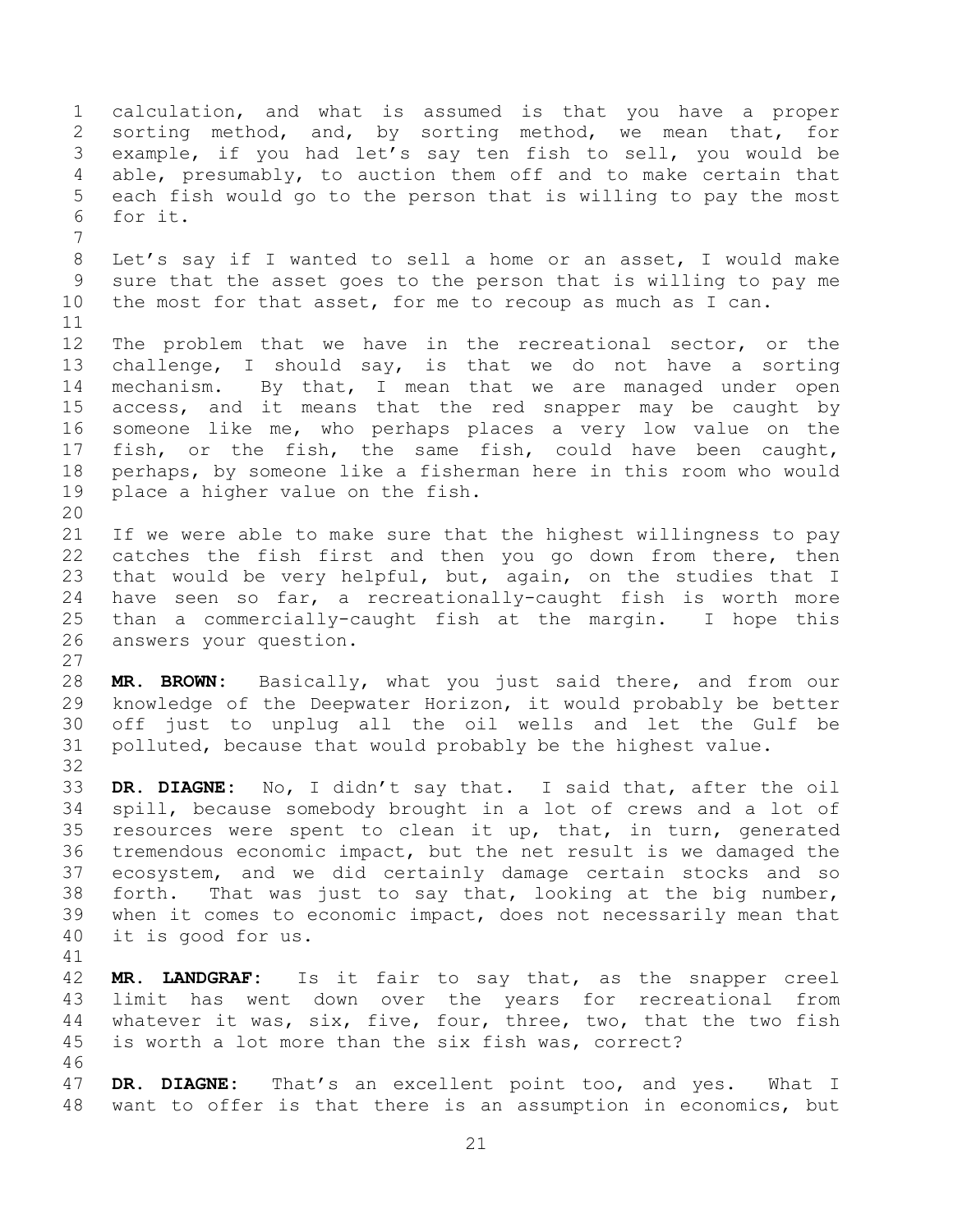we just have to look at kids, I guess, and maybe ourselves, to realize that it is true. The more you get of something, the less you value it, and so, if you give me let's say six fish, the first fish would have a very high value, but then the marginal value would decrease.

 The second fish would be worth less than the first, and the third fish would be less, and so on and so forth. To the extent that now you get only let's say two fish, let's say the first fish, presumably, will have the same value, but the second fish will be highly valued also, but a little less than the first fish, and I did mention kids in the sense that, if you were to give them a treat, or let's say a snack, they may take the first 14 one, the second one, the third one, and, at some point, they will throw it back at you, essentially saying that I don't want this anymore, and so, yes, willingness to pay, marginal willingness to pay, are on a declining schedule.

 **MR. LANDGRAF:** I would also add that being able to catch less fish, to me, in this scenario, value and cost are proportional. What I would have paid to catch six fish has now quadrupled, because now my cost to catch two fish is three times higher than catching six fish, right? The cost being higher, to me, as a recreational angler, I would argue that that has decreased the amount of anglers that are able to go out and fish.

 **DR. DIAGNE:** What it has decreased is the consumer surplus. Remember that when we talked about this that we looked at the maximum that you were willing and able to pay for the fish minus the cost that it took for you to catch the fish.

 If the maximum goes up a bit, but your cost, as you indicate, triples or quadruples, obviously that margin between the two, or that gap between the two, begins to shrink, and so your enjoyment, if you would, or the economic value that you derive from the fish, begins to shrink. Then, if you push that further, the net benefits to the nation are then lessened as an effect.

 I would perhaps offer another example. It may be intuitive, or maybe not, but let's say I go out to buy a home or a car, for that matter. A car, I guess, would be simpler. I purchase the vehicle, and I go back home. I don't think that I would go home and be happy and brag about the fact that I paid too much for the car. 

 What would make sense is for me to say, well, I really got a good deal, and I paid as little as I could, because then,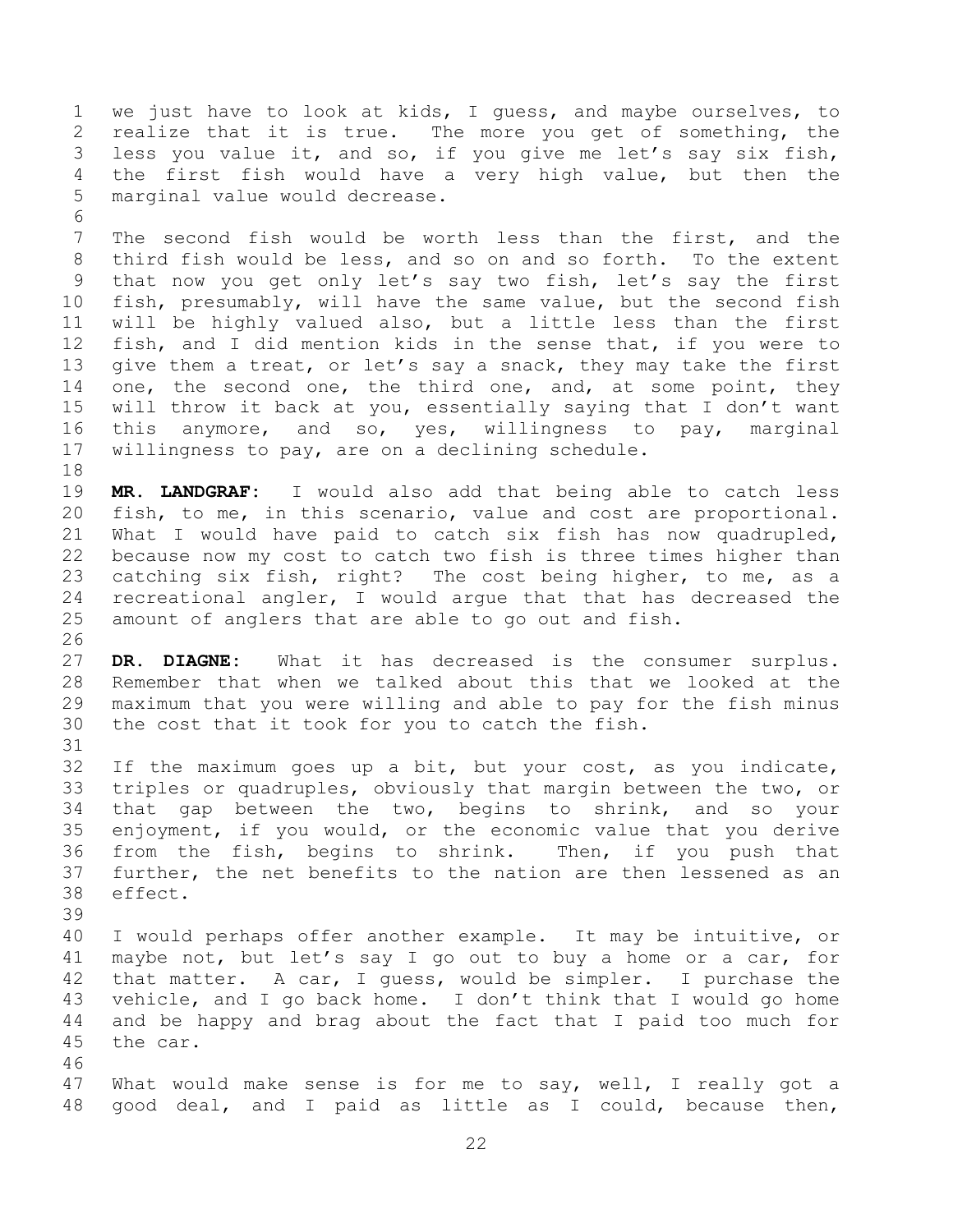presumably, I have money left over to turn around and do other things. I don't know anybody who is happy to have overpaid for something that they bought, because then that, essentially, really puts a hole in your budget. Let's apply that same reasoning to catching a fish. I should not be really extremely, I guess, happy of overpaying to catch a fish. What makes sense is for me to value the fish at this level, but pay as little as I can, so that the gap between the two, or consumer surplus, is as wide as it can be. **MR. LANDGRAF:** I can tell you, from my own standpoint, when my wife asks me how much it cost to catch two snapper, she is not very happy. **DR. DIAGNE:** No, I would lowball the number. **CHAIRMAN CAPLINGER:** In the event that there is no season, are you suggesting that the fish decreases in value, maybe to almost worthless? **DR. DIAGNE:** No, I am not suggesting that at all. The value of the fish, really, is something that you look at in terms of the maximum that you would be willing and able to pay to catch it minus what it would cost you to catch the fish. Even if there is no season, that value is still there, and, by asking your question, I am reminded of the last part of his question, because he did mention non-consumptive values. I have to say that, typically, the analyses that we conduct do not do a whole lot of service to non-consumptive values. We just mentioned it in passing, and, in those, one could think about, essentially, those folks that would be happy to just see the fish swim in the Gulf of Mexico. That has value to them. There is another value, and this is the value of, essentially, leaving the fish to future generations. There are some people who are perfectly happy not harvesting the fish, because they know that this will contribute to a healthier stock for their children and grandchildren. All of those things are values, but very difficult, of course, to quantify, and so, typically, what we do is we base our analysis on consumptive values and then just mention, I guess, that there are other values out there, meaning non-consumptive values, which would include bequest values and the like. **MR. KENNEDY:** Could you possibly expand on -- Like deer hunting, you can't hunt wild deer commercially. If the fisheries was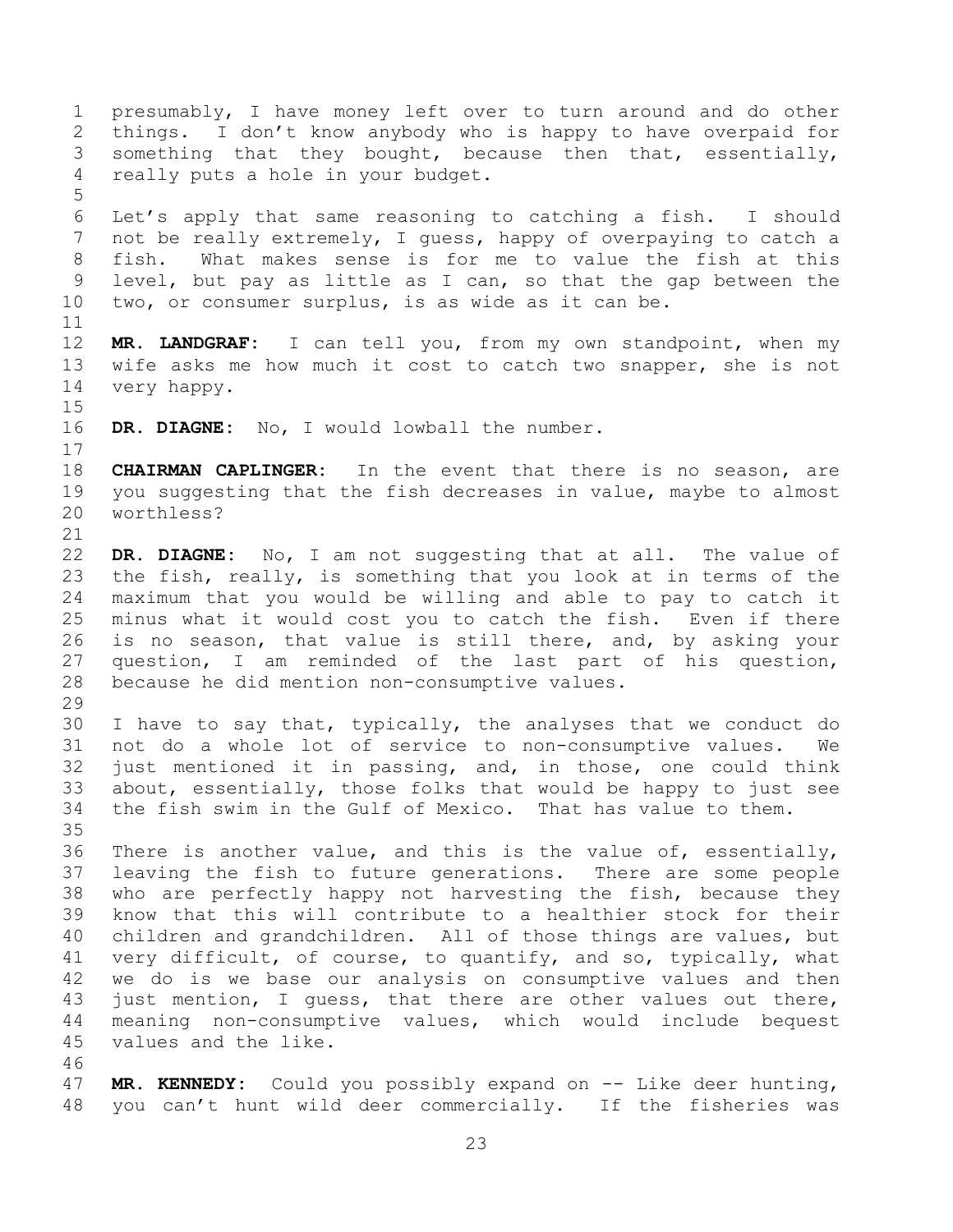like that, like instead of commercially catching red snapper in the wild, versus deer hunting, and so the value would significantly drop of the red snapper, correct, because you don't have the ability, and then recreational folks could actually go out and catch more fish, probably underneath the tonnage quotas for the year, and it would cost them a lot less money, if it was like on-land species that are consumed in the wild.

 **DR. DIAGNE:** I am not sure that we can make those inferences, and I believe that, in hunting and so forth, you have rationing systems, meaning you have lotteries and people draw numbers and this and that in various settings, and I don't know exactly what are the procedures for deer hunting, versus let's say duck and other things, but one of the issues, again, in recreational fishing is that, if someone is thinking about perhaps expanding access and so forth, it has to be what type of quality of access is one trying to offer and what is, I guess, a feasible expectation when it comes to the population in the Gulf of Mexico, the very popular touristic attractions and so forth, meaning the sheer number of people who want to have access to that resource, and that is, I guess, something for us to think about.

 One last thing that we would say is most of what we do is really concentrated and focuses on the federal aspect of things, but, needless to say, I guess the fish really do not recognize, I guess, state versus federal boundaries and so forth, and John, in his introduction, did talk about the harvest in state waters, which I think now accounts for up to 80 percent or so, maybe 70 or 80 percent, of the recreational catches.

 I mean, those are some of the parameters, I guess, that one needs to think about in terms of really thinking about improving access and improving the quality of that access.

 **CHAIRMAN CAPLINGER:** Will you go back to your example and talk about the second bullet point of economic efficiency, because it suggests here that the policy should seek to minimize the cost of providing goods and services to consumers, and, if that is indeed the case, then I'm not sure we're doing that right now, because, if you go to your seafood market or your grocery store, 43 red snapper is the most expensive fish in the box, and so, if we're trying to provide the cheapest -- Minimize the cost, and, 45 if that is our goal here, then we're not achieving that as well. 

 **DR. DIAGNE:** I don't know why you would conclude that we're not achieving that. I mean, essentially, really, in looking at net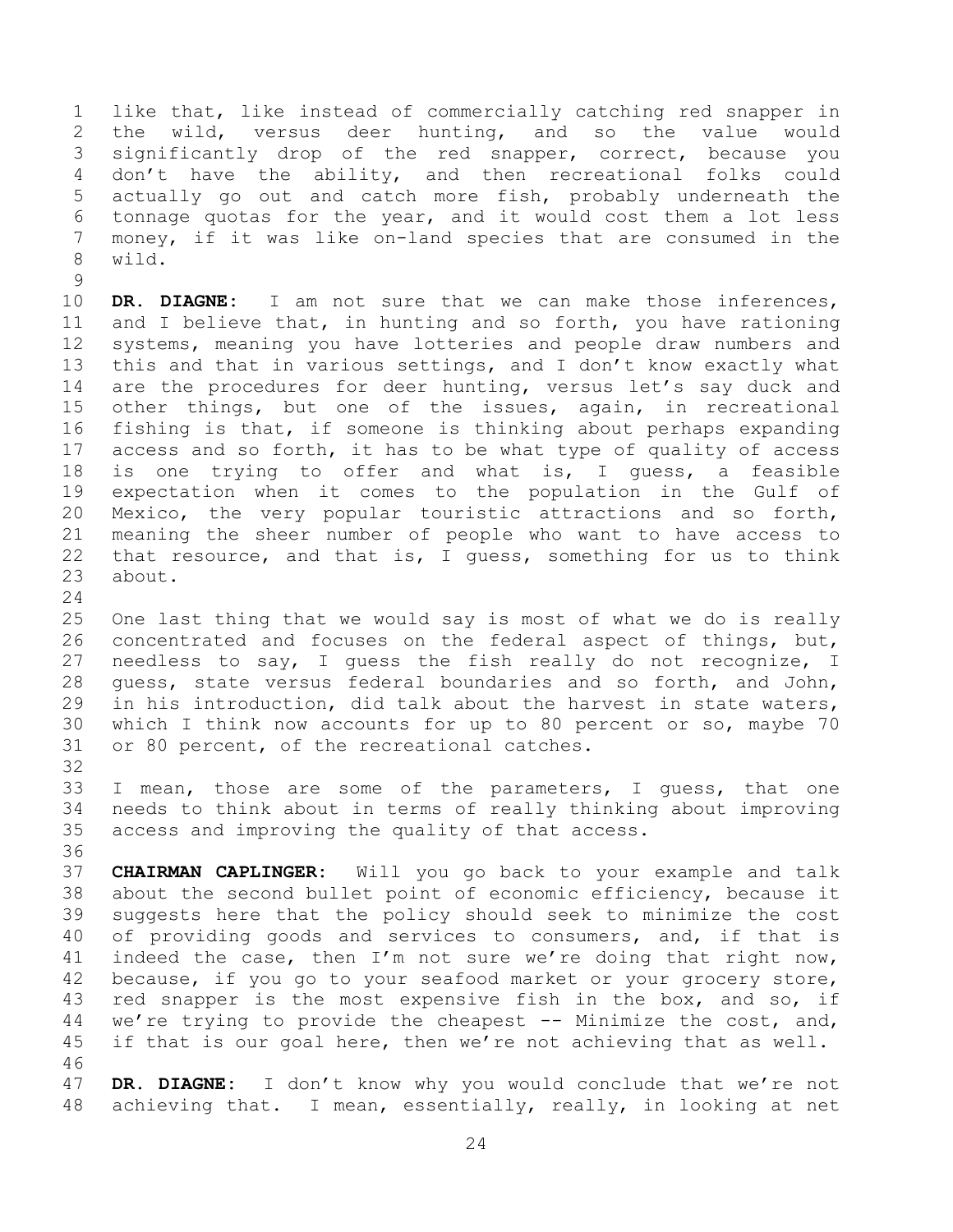national benefits, again, you have a difference between the maximum that you are willing and able to pay and the costs that you have to bear to participate in that activity, whatever the activity may be.

 Now, I mean, what you are mentioning is that fact that, when one goes to the seafood market or Publix, et cetera, and you look at a red snapper fillet, or another fish fillet for that matter, it is extremely expensive, but, here, we can begin to discuss other things, really. I mean, what type of demand is there for the product itself and what kind of a supply do we have?

 We have a fairly limited supply, if you look at it, and, in the big picture, the red snapper in the Gulf is a very small portion, if you would, when it comes to the seafood that we consume in this country. Most of it, I think in excess of 80 percent or so, would come from imports, but the fact that on the shelf at Publix or the seafood market it is ten-dollars a pound, and, actually, I have seen, quite frankly, in terms of the fillet, more expensive than that, and I'm sure you have, and that does not really tell us a whole lot about the fishing part of this business. It tells us more about the demand for the product in the seafood market as well as the availability of the supply of the product.

 **CHAIRMAN CAPLINGER:** I get that completely, and I understand that that is an indication of the demand, but I guess my point is that, if this is what we're basing allocation on, maybe we should have less consideration for this. This should be a smaller part of the consideration, and we should look at, again, the overall benefit to the nation, which would be who is spending the most, what does the nation get, what is the best or highest value that the nation gets, for that ten-pound fish that's sitting in the middle of the room.

 **DR. DIAGNE:** Okay. I think now I follow you, and perhaps there is a misunderstanding in terms of the costs that we are referring to. When we are talking about allocation, the costs that we mentioned, when it comes to computing the surplus values, those are, let's say, for example, for the commercial fishermen, producer surplus, how much he or she will get paid for the fish minus the cost of the trip and catching the fish. It is the cost of harvesting that fish that we are referring to here.

 On the recreational side of things, it is the maximum that let's say a recreational angler is willing and able to pay for the fish minus the cost that he or she had to bear to harvest the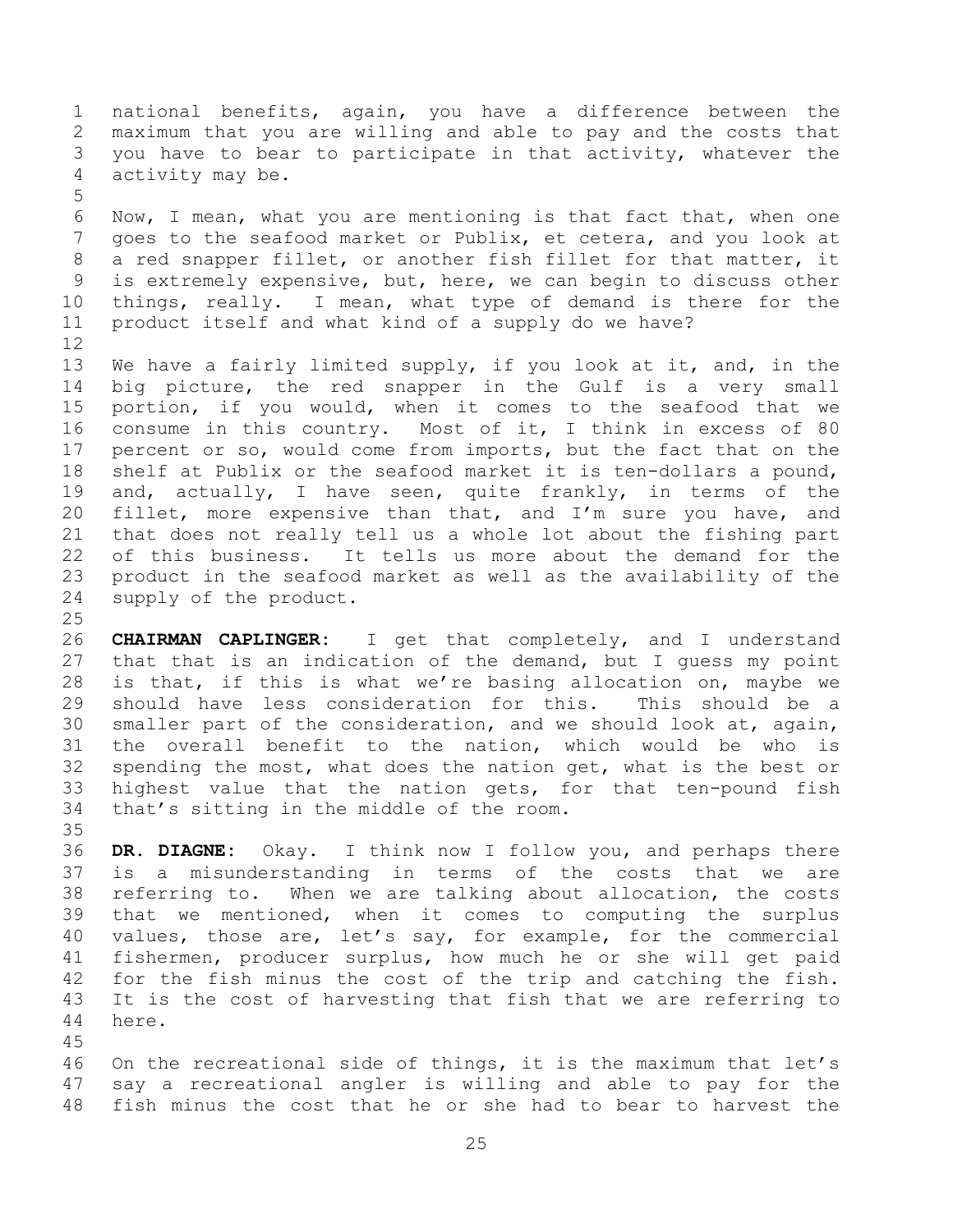fish. That is the cost that we are talking about, and we were not talking about the cost to let's say anyone here going to Publix and buying the fish, although that is something to be considered, because, in terms of the chain of value, or the value chain, after the harvest, we need to look at the additional value created.

 For example, the wholesaler that buys the fish and then turns around and sells it to a retailer gets some more value, and, typically, we overlook that, because the data available to us may be lacking, but that would have added to the commercial value, if you would, and, on top of that, the value that let's say a consumer like myself gets from purchasing the fish in Publix and offering, let's say, a meal to my family, there is a difference there in value that I get, and, on top of that, the 16 value that one of us gets when we travel, let's say, to a city on the Gulf, and let's take New Orleans, which is known for its cuisine and seafood and so forth, the value to restaurant owners, because you added value to the fish and so on and so forth.

 I have to say that we are challenged in finding the data along the value chain from harvest to plate, if you would. On the recreational side, we are challenged in defining the value of the fish let's say to the recreational angler, because there is no market transaction, and so, essentially, we have to resort to other techniques, and those are non-valuation techniques, and you use proxies for it, such as how much one paid for the travel to the site and so on and so forth, or your design experiment. I guess there was a little misunderstanding, and maybe I didn't make it clear, in terms of which costs would apply where.

 **CHAIRMAN CAPLINGER:** Thank you, and I guess the last question I had was it says economic impacts should not be the primary basis for allocation decisions and that will likely reward inefficient producers. Well, the recreational angler is the inefficient producer. We are not good, as good, as efficient, as a commercial fisherman, and so, clearly, we are going to spend a lot more per pound of fish that we catch.

 **DR. DIAGNE:** On the flip side of that, I did say that, at the margin, the value of a recreationally-caught fish is higher than the value of a commercially-caught fish, but, in general, the point that you made, yes. If we look at economic impacts alone, then you would reward inefficiency, because, the more money you spend, the more impacts you generate, but, as a nation, our net benefit is to be as efficient as we can, so that you can take leftover resources and go do something else, and that is the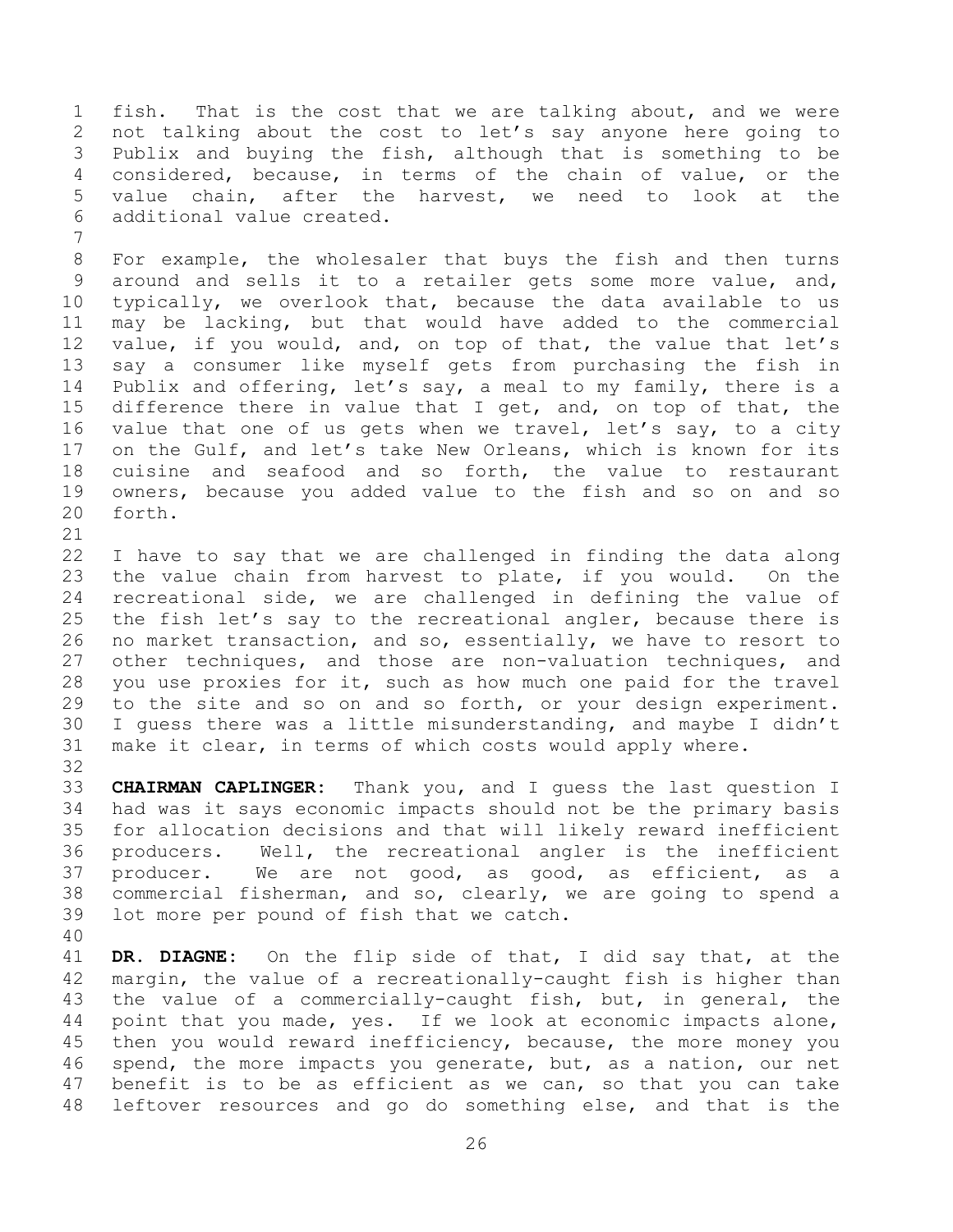main reason why, for allocations and other policy choices, you look at net national benefits.

## 

**CHAIRMAN CAPLINGER:** Thank you.

 **MR. MARQUEZ:** I would like to say one thing. It seems to me that we started this discussion in talking about how we can kind of compare apples, and, when you start talking about the economic benefit of the fish and efficiencies, we're not comparing the same things in a recreational fishery and a commercial fishery.

 That seems, to me, to assume it's all about what is the value of how quickly we can put that fillet in the market, or on the table, at the least cost, and what it doesn't take into account, from the recreational standpoint, is it's the experience. It's the value of fishing. It's the ability to go out and fish. That value is greatly diminished if there is no opportunity to go and catch fish. It's not necessarily about a pound-for-pound value, and so you're really not comparing the same things.

 The other is that, and this is just, I guess, my ignorance until 23 this morning, this standard of a national -- What's the benefit to the nation, and it seems that any economic analysis, if that's the standard, you just wipe out any benefit of a recreational fishery, because you have this standard that money is fungible, and, if they don't spend it on recreational fishing, they will just go spend it on something else, and so it just totally discounts the value of the recreational fishery unless you bring that analysis down to some lower level, as in a state.

 I know, in my state in Mississippi, they would look at the value of tourism and bringing all those people to the coast, and that benefits the entire state. It certainly benefits those local communities. To somehow look at recreational fishing and say, well, if we didn't have it, it wouldn't really matter, because they could go back to Arkansas or Missouri, all these people that were fishing, and they would just do something else, they would go river-rafting, and I don't quite understand that. It seems to just remove any value of economic analysis in this fishery.

 **DR. DIAGNE:** All right, and very good points, but those are not really the implications. Let us start with the benefit to the nation, the fact that the experience of fishing has value on its own, going out on the water, open water, with family and friends and so forth. Absolutely, but that in itself is captured in the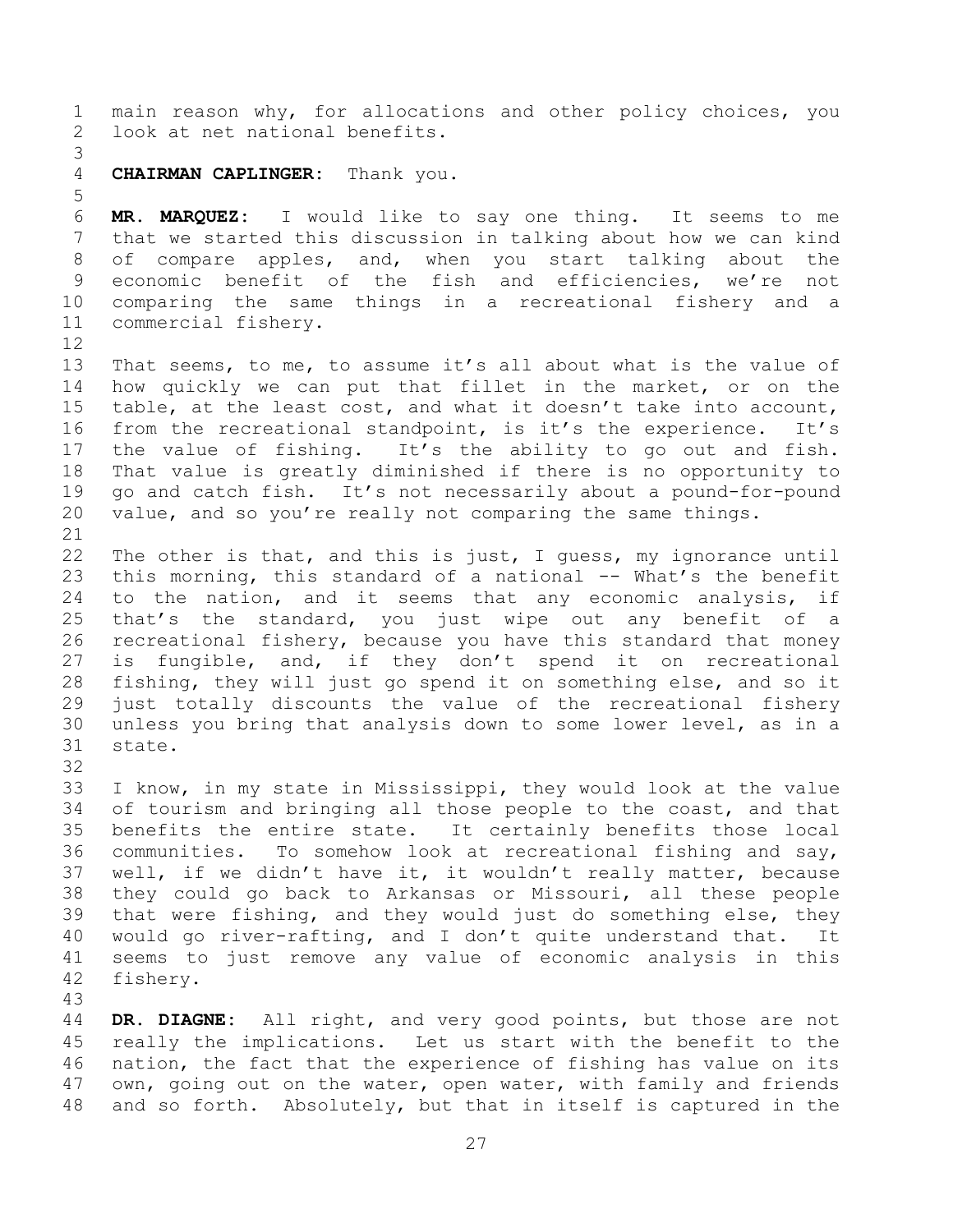maximum that one is willing and able to pay for the fish. It is in it, and the experience itself is part and parcel to determining that value. It is embedded in it, and, if that value, I guess, were really the most of the value of the fishing experience, then presumably we could just move to a catch-and- release fishery, because the experience is what it is that we value the most, and obviously that is not the point. When we look at allocation, we absolutely compare apples to apples, even though the data that we have may be lacking on both sides of this, because what we are comparing is, again, economic values. On the recreational side, where does value come from? It comes from two places, from the consumer side, and I say consumer because we use it in a general, and I say from the angler side as a consumer surplus, and, again, that difference between that maximum willingness to pay minus the cost of harvesting the fish. That's consumer surplus, and, to that, you add the value that for-hire operations enjoy, meaning producer surplus, which is the difference between how much they get paid minus the cost of providing the trip, and so these are economic values. You take economic values on the commercial side, and, normally, you should follow the fish until its final consumption point, which is presumably when you go to a restaurant and buy it at the table, but we don't have the data to see really the added value that the restaurant owner puts on that fish, meaning buying the fish and preparing it, et cetera, and putting it on the plate. We don't have good data on the lower step, if you would, from that wholesaler who bought the fish and brought it to the restaurant owner. What we have is we have the data at the harvesting level, essentially, how much did it cost the commercial fisherman to harvest the fish and what is it that he or she gets for it, and one more thing that we have to say -- I mean, the Magnuson Act is careful in saying that all the economics is a part of the discussion when it comes to allocation and it should not be the sole justification, and so we have to look at the other things than how it would impact different communities and related businesses and so forth. It is a piece of it, but it is not the only thing when it comes to making allocation decisions, and none of this discussion really implies that recreational fishing has no value. To the

contrary, there is a lot of economic value generated by the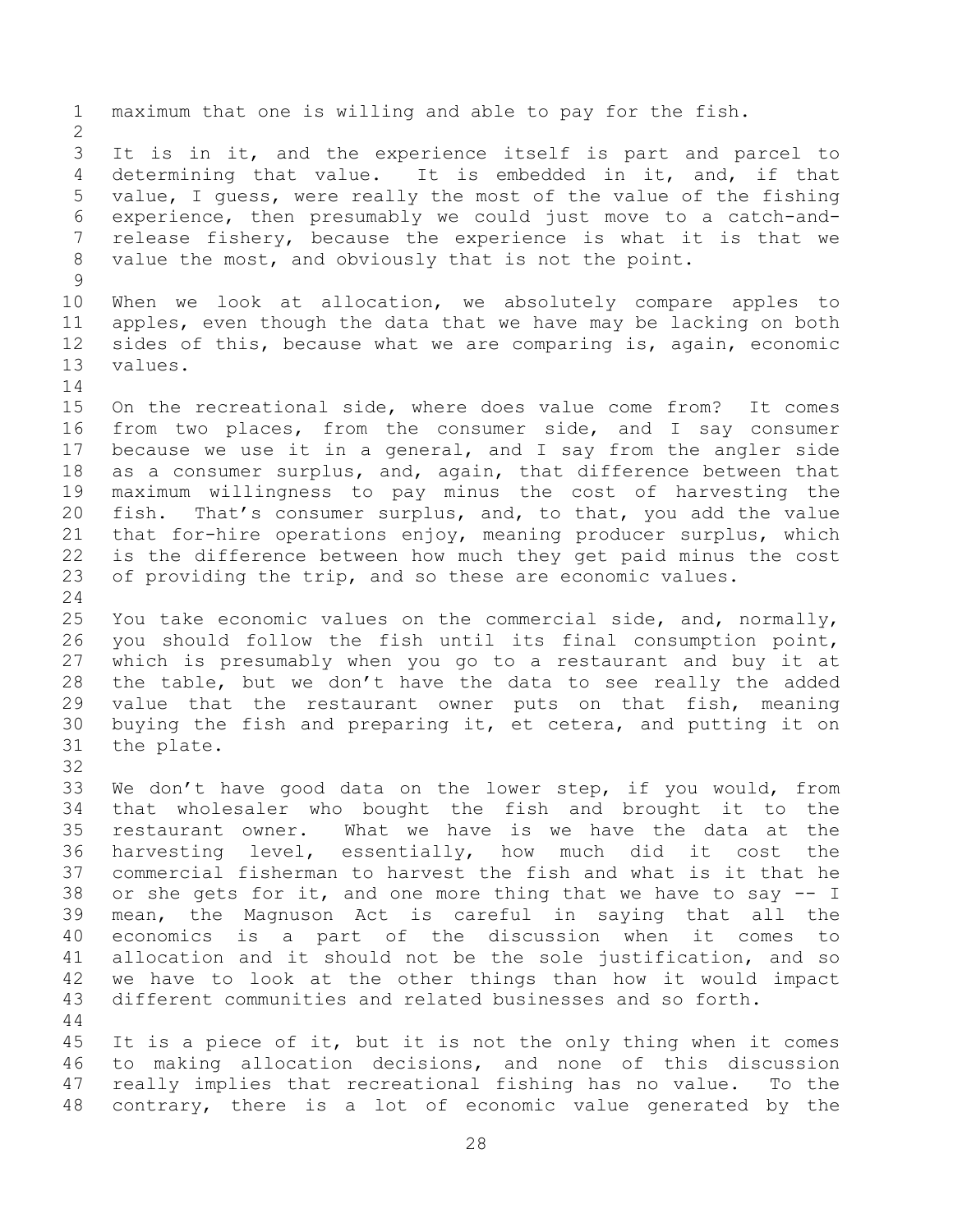recreational sector, and I would repeat that again. There is a lot of economic value, and that is the proper metric to looking at allocation.

 Economic impacts, unfortunately, are not. They are big numbers, but they are not, because allocation is about efficiency, and so you need economic value. Economic impact is about how much money has been spent and where do those dollars flow in the economy. You buy let's say bait and fuel and ice, and then the person turns around and pays his workers, and those workers go to the supermarket and buy things and so on, and the dollar circulates, essentially, and that will give you a measure of economic impact.

 **DR. ROY CRABTREE:** You get some sense, from this discussion, as to how complicated this whole issue gets, and trying to get at benefits and surpluses and all the things that Assane is talking about -- It's not that hard to understand how you get there on the commercial side, and even the charter side, but, with recreational fishermen, it's a lot more complicated, because there is value in just the pleasure and the fun that people get out of fishing. The problem is how do you put a number on that, and so how do you monetize the pleasure that people get from fishing?

 Well, they come up with surveys that ask all kinds of questions about how much would you be willing to pay for this and that, and so the willingness to pay number that you come up with is effectively trying to get at that, but, complicating all of this -- Like you said, there are all kinds of tensions and competing things going on. Like, if the bag limit is too low, you get into this issue of how much did you spend to get to catch one fish, but, if you raise the bag limit, you catch up to the annual catch limits faster, and you get fewer days, and that cuts back on the amount of opportunity you get to go fishing, and so that starts getting into all the complications of it. 

 We could get you more days by lowering the bag limit, but then you're going to pay more per fish on it, and so the whole thing is a really -- In my opinion, understanding the nuances of what net benefits really mean and how it applies to recreational fisheries is one of the most difficult concepts to wrap your head around in fisheries, and that's partly why we argue a lot about allocations, but we haven't made a great deal of progress on it, and it's also, in my personal opinion, one of the problems we have when the litigation comes, because then you go in front of a federal judge, who doesn't really know anything about this stuff, and you try to explain it to them very quickly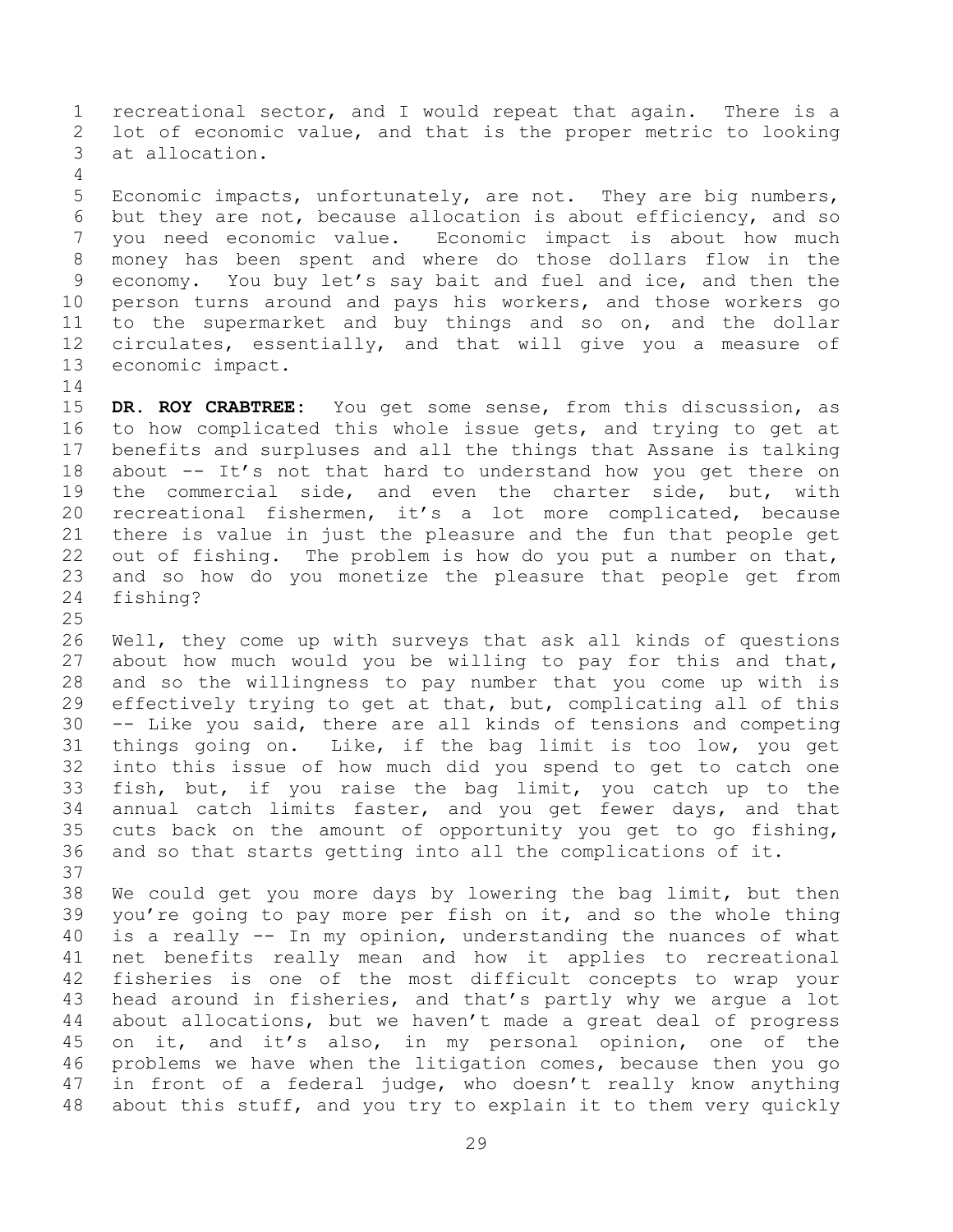and in a very short brief, and they may or may not understand it and they may or may not come to a decision that makes sense to you. It is a complicated concept, but, with red snapper at least, in general, the willingness to pay numbers are higher on the recreational side than they are on the commercial side, which might indicate that you could increase net benefits by some level of reallocation towards the recreational fishery. The problem we get into is no one can really tell us what the magic allocation that maximizes all of that is, and no one can really tell us how much should you reallocate, and that's part of the dilemma. There's just not a clear-cut way that is easy to wrap your head around to figure out what would be the magic allocation that would maximize all of this stuff, and so I think it's a good discussion, but it is a very tricky concept to really get your head around. **MR. MARQUEZ:** Could I ask one other question? We talked about just this straight sort of a dollar value here, and the idea that the economics shouldn't play the lead role. I don't think that it says that it shouldn't play any role, but, within that, you indicated that they're supposed to consider the impacts on local communities as one of the items of consideration, and can you give us any insight on sort of how that folds together when you get into the decision-making process, because I think this goes exactly to the point that Jim Brown was making earlier. Although the national net benefit may be sort of a wash if all these folks from Georgia just stay in Georgia and spend their money there, but the impact to that community is severe if they 33 don't have that quota and they don't have those fishermen there. **DR. DIAGNE:** In making a decision comparing management alternatives, a variety of factors, of course, would be considered, one of which being the economics, and I believe that Dr. Lasseter, when she discusses a few issues with you, will talk about some of the social implications as well of the management alternatives. If you have let's say two alternatives of equal contribution when it comes to net benefits, you would look at the one that would do the least -- That would be the most beneficial to small communities, I guess, particular communities, in making the decision, but how do you balance all of these competing aspects? That is more, really, the purview of the council, if you would. We provide the information and say that, in terms of economic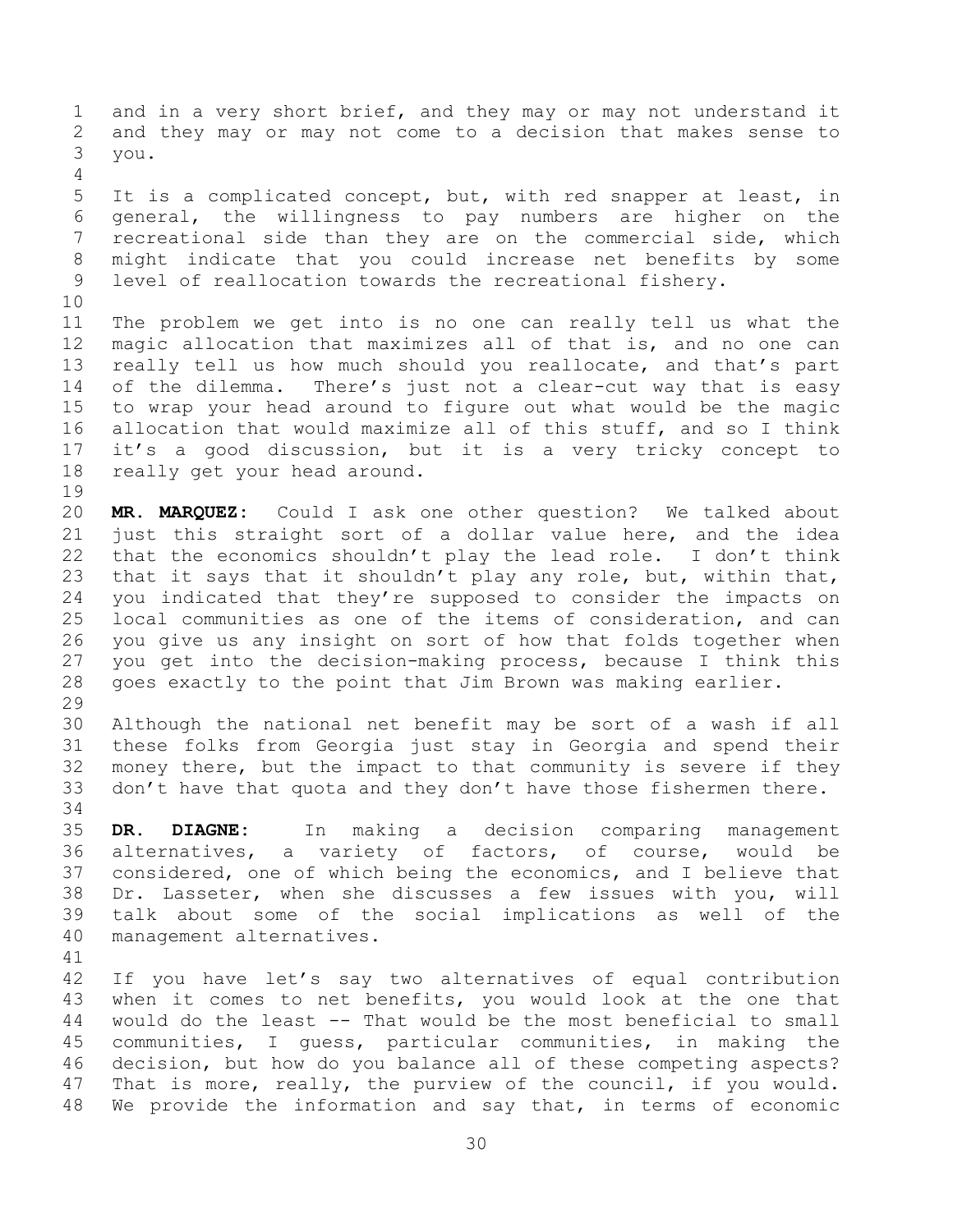benefits and business activity, which are the impacts, these are the numbers that we have. Then, in terms of, I guess, the biological effects, these are the implications, in terms of social effects, these are the implications, and then you can have the cumulative effects, et cetera, and so forth, but, at the end of the day really, the difficult and challenging decisions, those are the purview of the council. They are the ones that take in the information and balance all of those different aspects and come up with their final decision as to how they want to manage. **DR. FROESCHKE:** Are you going to finish your allocation slides? **DR. DIAGNE:** I think that was it, or is this one mine? I thought that this was -- **DR. FROESCHKE:** I can do it, or you can do it, whatever you want to do. **DR. DIAGNE:** It's the same, and I think I may have a nicer voice, and so I will just give this to you. **DR. FROESCHKE:** If you recall, at the last meeting, you did ask for some additional information about how the allocations that we do have were arrived at, and so I just put together a few quick slides. The first bullet, how the commercial and the recreational allocation was determined, that was one question, and then, within the recreational sector, how the apportionment between the for-hire and the private rec for sector separation, how that was done, and so we have a couple of diagrams. Then the most recent allocation adjustment, which was overturned by the courts, and we can touch on that a little bit, but I will probably have to defer back to Assane, but, originally -- Well, I will start by the commercial to recreational allocation is 51 percent commercial and 49 percent recreational. This has been for a very long time. It was established in 1990 in Reef Fish Amendment 1. We're in the 50's now on these amendments, and so if you're keeping score, but this was based on landings, and that's typically how, fisheries that are allocated, that's how they're done. What was done was a calculation, essentially, of the landings between 1979 and 1987, and, essentially, they were tallied up for each sector and taken an average, and it was 51/49, essentially.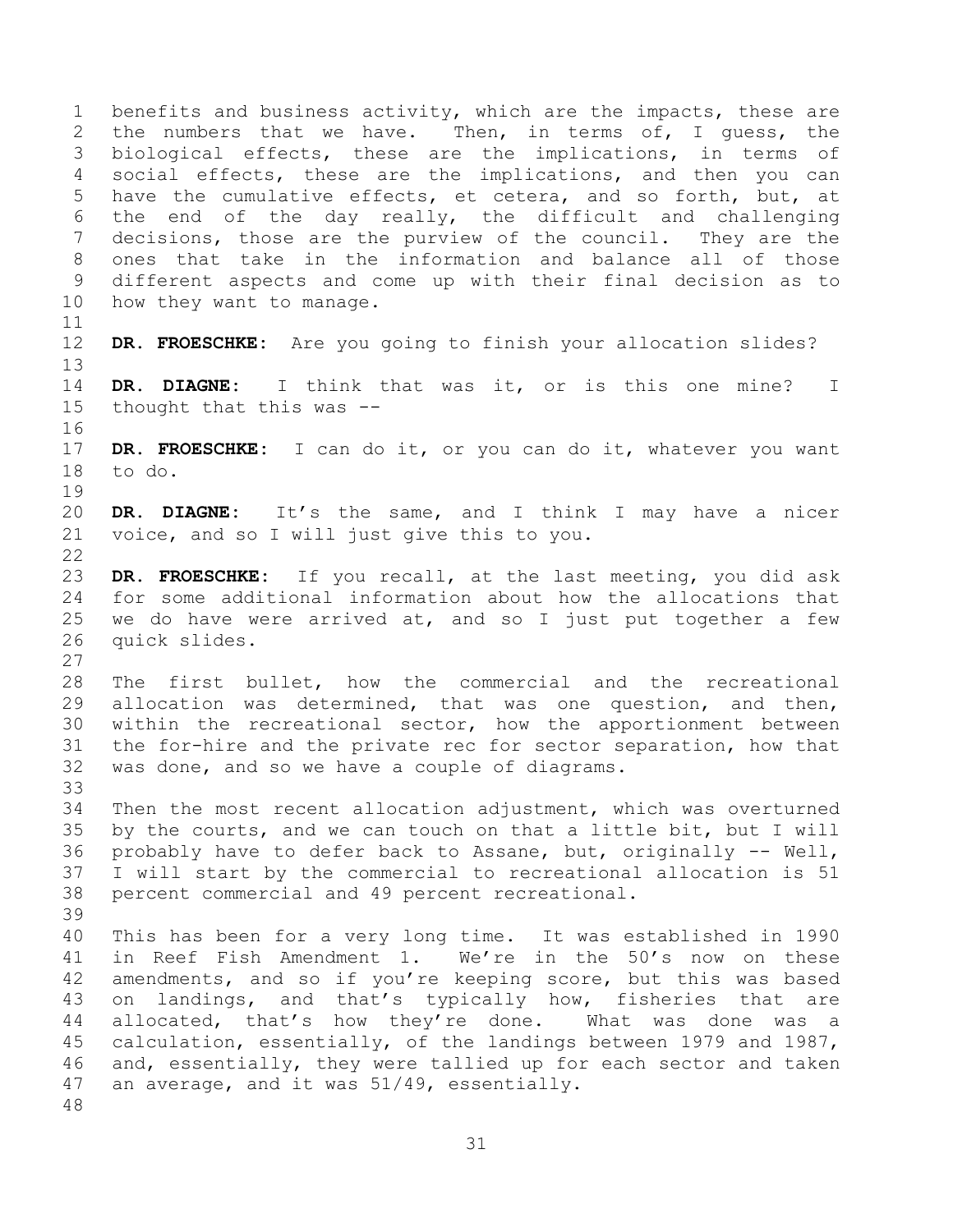That's where we were. In 2015, there was a Reef Fish Amendment 28 that did modify the allocation to 48.5 commercial and 51.5 recreational. However, that was overturned by a judge, and so it reverted back to the commercial and recreational. As sort of the nuts-and-bolts of how those numbers were arrived, it sort of encapsulated all the information that Assane discussed. There really isn't information to get too far away from what we have, based on what we have, because it's really at the margin, and so, in terms of the -- If you think back to just the quota, we have the recreational allocation is 49 percent, and then, of that, in the sector separation amendment, it was further sub- divided into 42.3 percent for the for-hire and 57.7 for the private, and, again, that was a -- There was a landings series that was used, and I think it was 1986 forward, through 2009, and I can check that number. Essentially, the way it's done is you take -- There is two parts to it. You take the whole time series, and then the most recent years are doubly-weighted, if you will, and an average was computed, and that's how it was done, and that's fairly typical of how we've done it in the past for other species. In terms of just to kind of circle back, this was a little bit intended to build off of Dr. Shipp and what he was likely to say, but, just to kind of re-orient everyone, in the flow chart, Congress develops the rules that govern federal fisheries management. What we operate under is the Magnuson, and this is sort of where we can play. Rules and bills and things that operate above that level are not in our purview, and so we typically don't go there. That's not to say that you can't, but we don't, because we're not allowed to, and so we are constrained to what's allowed under the Magnuson Act. From that, sort of NOAA and the council work together, with public input, to establish fishing regulations, which are implemented by the Department of Commerce. Just to kind of re- orient yourself to how this process works, occasionally we might remind you of this is not something -- That's a great idea, but it's not in our purview, and that might happen, and that's just the way it is, and I apologize. At this time -- I think questions have sort of come up as they have been mentioned, but, if you have any other ones, we can take them now. Otherwise, we have some other stuff for you.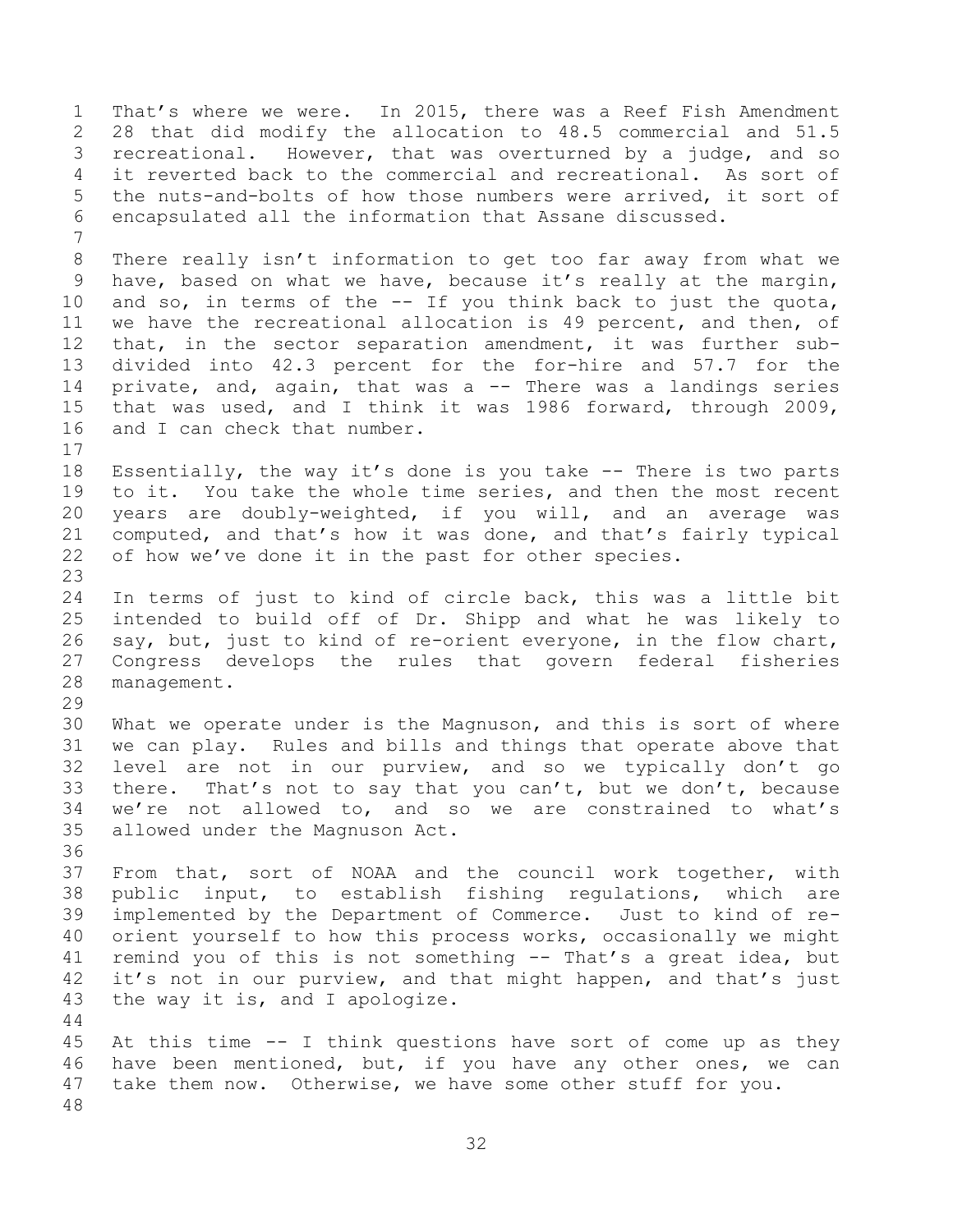**MR. ANDRY:** John, you had talked a little while ago about the different states' methods of surveys, and it comes up with this, with the allocation process. I am guessing all those allocations were based upon the MRIP surveys? **DR. FROESCHKE:** No, not necessarily, because, for example, there is no MRIP survey in Texas. **MR. ANDRY:** Right. **DR. FROESCHKE:** There are different options, but what is done for the various states is their numbers are estimated with the various programs, and there is sort of a calibration to make sure that everybody is operating on the same currency, and so there is some calibration that's done. Then, for example, the headboat is a Southeast Region, but primarily it's the same program throughout Texas to Florida, and so, in terms of estimating the total recreational landings, those individual components are summed. **MR. ANDRY:** When we get into some of the state-based survey programs, how are they aligning with what MRIP has put out there in the past? Are there some states that are doing a better job than others with their individual survey programs? **DR. FROESCHKE:** Well, I will caveat this with essentially you're calibrating two unknowns. I mean, there is a total estimate of fish, dead fish, that were removed, and we will never know precisely that number. The MRIP is currently the standard, and these other programs are referenced in lieu of that, and so the way that we try to understand this is what's called a PSE, or percent standard error, and the idea is that, the more precise your estimate, the less uncertainty is associated around that, and we think that's likely to be a better estimate. Each of the states are in various processes of getting their various programs certified through MRIP, which essentially says that MRIP has reviewed the methodology and they have agreed that this is a reasonable and appropriate method to estimate landings from the fishery and that these numbers can be used in the management process. As you can see, if you look in the various state presentations, the methodologies are different, and that is by design. Different regions have different needs and different amounts of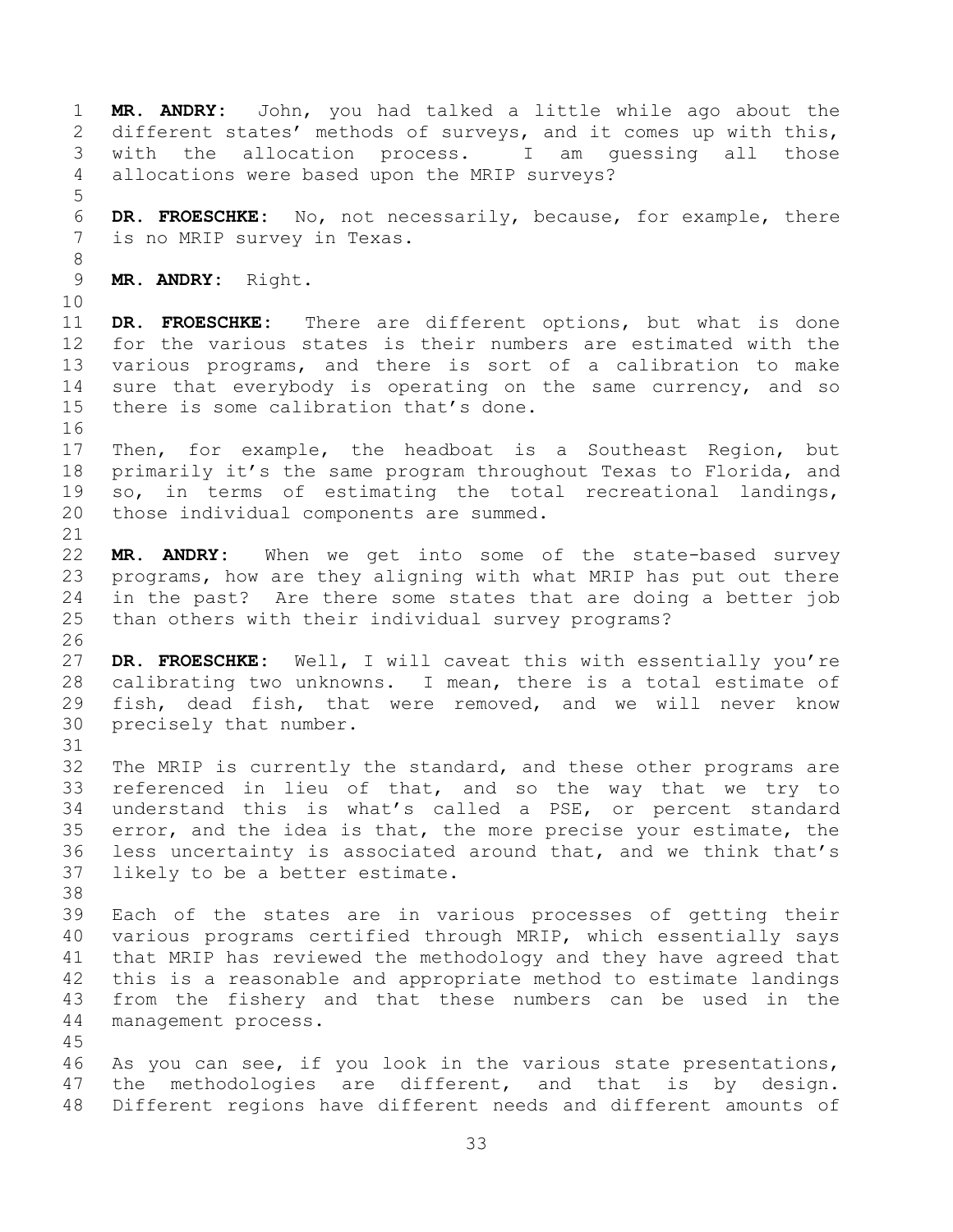resources and things to direct at the fleet, and so it is very complicated. **DR. CRABTREE:** Hughes, are you trying to get -- Are you asking how do the magnitudes of the federal survey compare to the state survey and individual states? **MR. ANDRY:** Yes, I am. **DR. CRABTREE:** In Louisiana, we ran LA Creel and the MRIP survey side-by-side in 2015, and the LA Creel red snapper catch estimate was 2 percent higher than the MRIP catch estimate for 13 red snapper, and so they're very close. Mississippi has done Tails and Scales estimates for two years. One was lower than the MRIP estimate and one was higher than the MRIP estimate, but the MRIP estimate for the State of Mississippi is extremely uncertain, because they catch very, very few snapper. The biggest disparity we've seen consistently has been with Snapper Check in Alabama. The for-hire estimate that Alabama produces is fairly close to the MRIP for-hire estimate, but the private catch estimate from Snapper Check has been about half, about a million pounds less, than the MRIP estimate. Now, the issue with Snapper Check is there is a fair amount of non-compliance with Snapper Check and people who are supposed to report and they just don't, and so there's an expansion factor that's applied to the estimate to account for that, and, depending on what expansion factor you use and how you do it, you can get very different catch estimates, and so that's the biggest thing that's being looked at with Snapper Check by these external statisticians as part of the review methodology. Now, Florida is working on a reef fish endorsement that they would use to modify the effort survey, and the last report I heard from them was that the estimates were comparable to the MRIP numbers, but I don't think their survey is very stable yet, and they're not really releasing the estimates with any confidence. Then, overlaid on all of this, is they have changed the way the effort survey is done. In the past, it was a telephone survey that asked how many times did you go fishing in the last sixty days, and they're switched, as of this year, to a mail survey, and the reason for that is because of cellphones and caller ID and nobody answers the phone anymore, and so the statisticians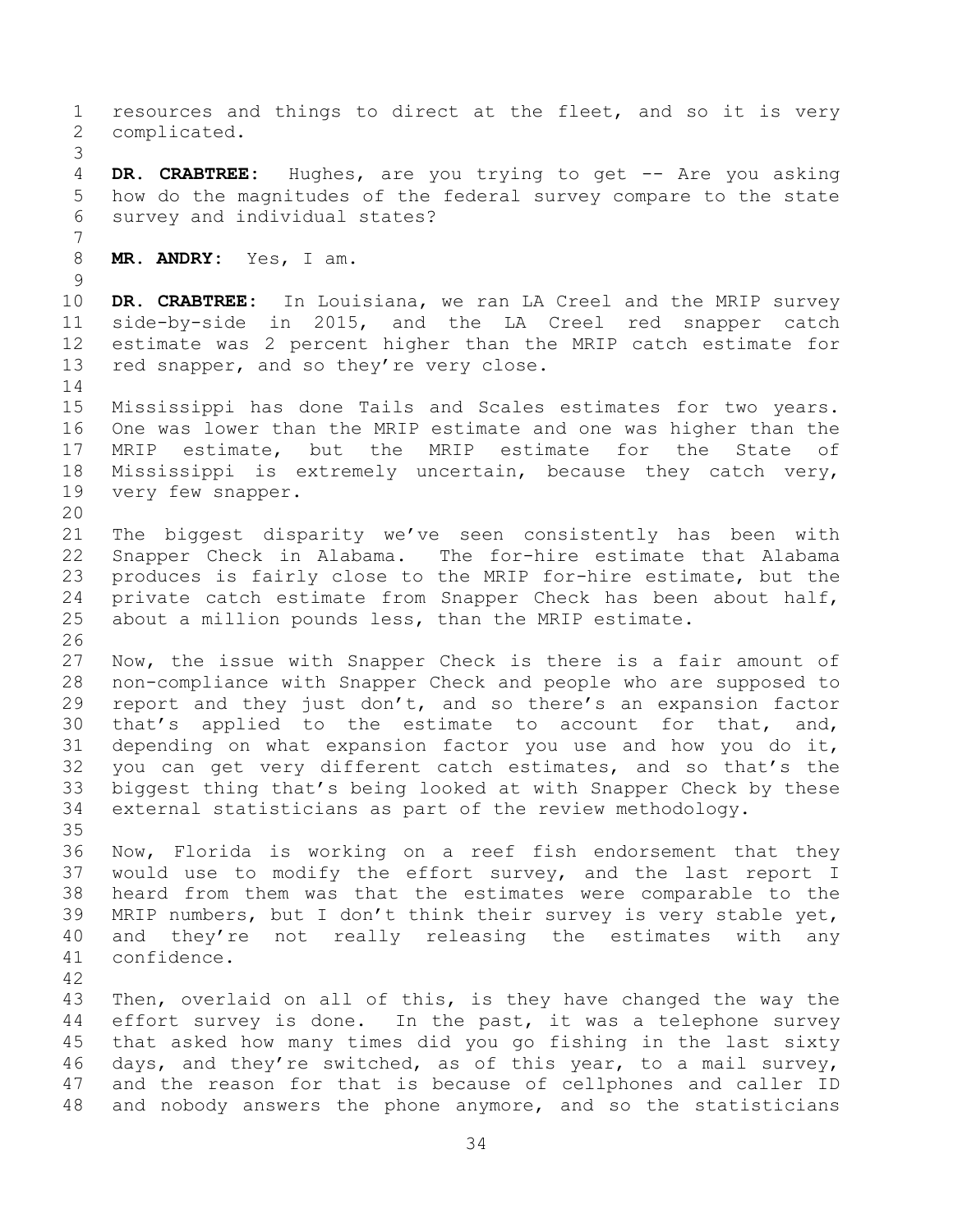The pilot studies on that have consistently produced much higher estimates of effort than the telephone survey, and so that would indicate that MRIP is underestimating catches across the board. The bottom line of all that is there is no clear pattern in looking at the state surveys. Some are producing higher estimates and some lower and some pretty close, and the biggest disparity is in the private sector Snapper Check estimate with Alabama. That is still being looked at to try and understand what it means. 

say a mail survey is the way to go.

 **MR. BROWN:** Going back to the allocation, and I'm sure this has probably been asked plenty of times, but, by using thirty or forty-year-old data for landings, for commercial and recreational, the commercial fleet has probably, I would guess, halved from what it was thirty or forty years ago, the number of commercial boats involved in the commercial fishery, and the number of recreational boats has probably doubled during that time.

 You have taken this 51/49 split and you've given 51 percent to fewer people and 49 percent to more people, and that seems to be out of whack, and I'm sure that that's been the discussion of a lot of folks, and I was wondering if there was any weight given to the changes in numbers.

 I mean, you can look at historical boat registration data, and you can look at state-by-state license issues and federal license issues and see that there has been a drastic change in those numbers, which seems like that needs to be updated, and I don't know if you have discussed that recently or not. 

 **DR. DIAGNE:** I just would want to, I guess, maybe add one point, and that was a very good question. We have to look at, really, the final use of the products that we are talking about. As a recreational angler, when I harvest a red snapper, then I will presumably take it home and prepare it and have a meal and so forth, if I am so lucky to catch it.

 As a commercial fisherman, once the fish is harvested, it goes through the channels, and so, if we are comparing really numbers of consumers, and I put that in quotes, the right metric is not the fleet that's harvesting the fish, but the final customers that are going to eat those fish harvested on the recreational side.

Although the number of anglers has certainly increased, and I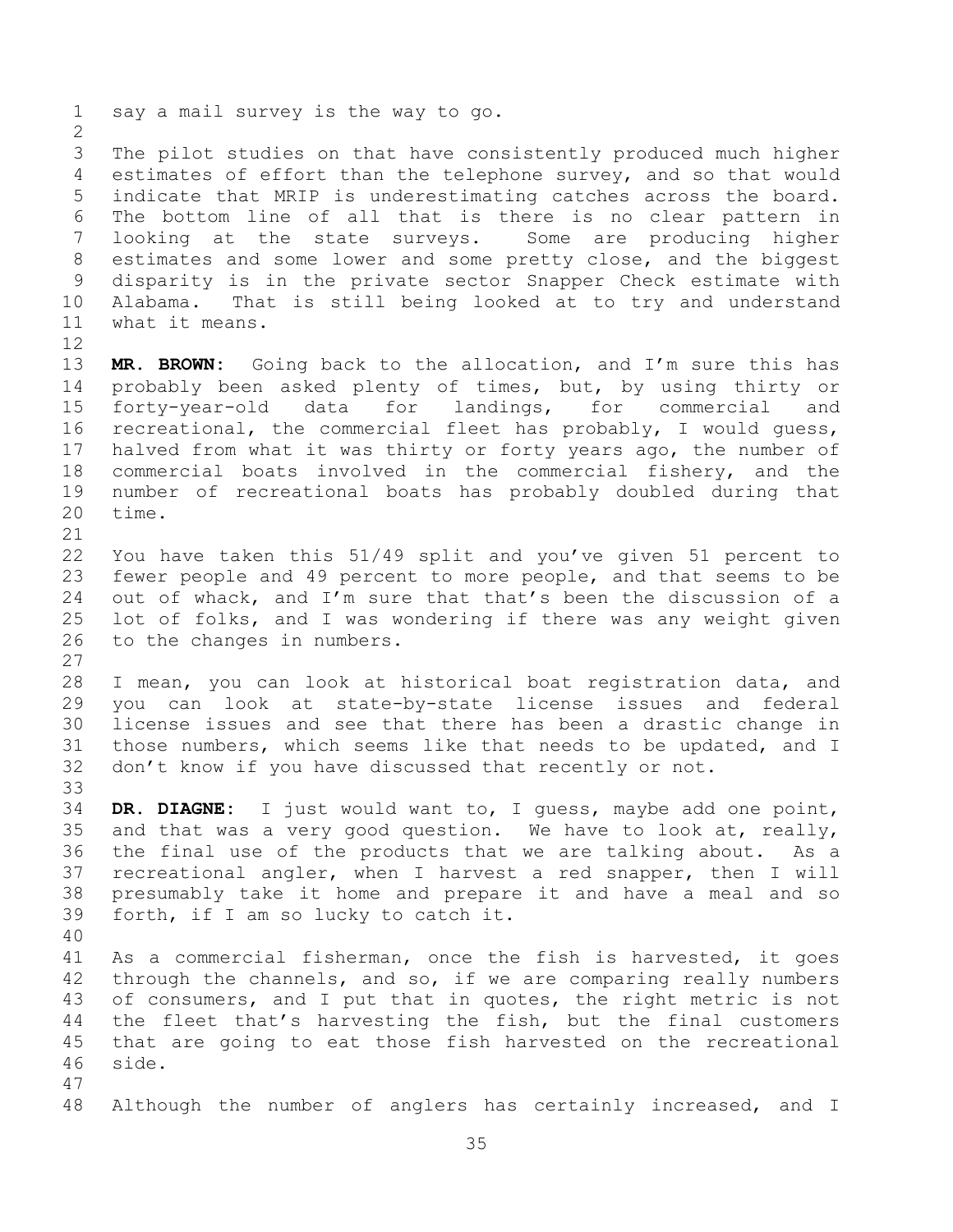think you said double, and it's probably more than that, but, if we look at consumption of let's say seafood products, we could also as well argue that the final customers, the consumers of those products, have definitely increased, and so, looking at the size of the fleet, I think that misses a part of the picture, in the sense that those fish are destined to go to market and be used by a much larger population, if you would.

 **MR. BROWN:** But that also gets back to looking at the economic piece that -- Other than the price has probably increased for red snapper, it's that the commercial side stays stagnant, because, even though the fleet size doesn't change, the number of fish, I guess, or the price is somewhat similar, but, when you're adding more users on the recreational side, that increases the value of what was talked about earlier of that individual fish, and the value increases dramatically, because now you have more people spending more money to catch that fish. 

 That would seem, to me, that you would want -- It would be a greater benefit to the nation by having more folks participate in spending more money catching the fish than what is basically stagnant on the commercial side.

 **DR. DIAGNE:** There is some validity to one side of what you just said. Absolutely there is more recreational anglers, a higher demand for harvesting these fish, and so presumably that should be translated into a higher willingness to pay on the recreational side, and, as I said before, based on all of the studies that I have seen, at the margin, the value of a recreationally-caught fish is higher than that of a commercially-harvested fish. There is no question there.

 The problem is that, once you stray from that margin, you don't know what happens, and so, if it were, let's say, to tweak allocation around the margin, which I guess we are now at 51/49, 51 commercial, and slightly tweak around that, you would have ample justifications, based on the consumer surplus and producer surplus numbers, economic value numbers, that we have, but, if you want to make wholesale changes, a large swing in allocation, no one knows how those values are going to change, and that is one of the challenges, and, again, let's say on the commercial side, we should really look at the fish and follow it to its final destination, which is not, of course, the commercial vessel, but is on a plate in someone's home or in a restaurant. 

 **MR. BROWN:** On the recreational side, do you follow that, because, when I look at like say Florida's numbers, they have like recreational saltwater fisheries at a \$7.6 billion economic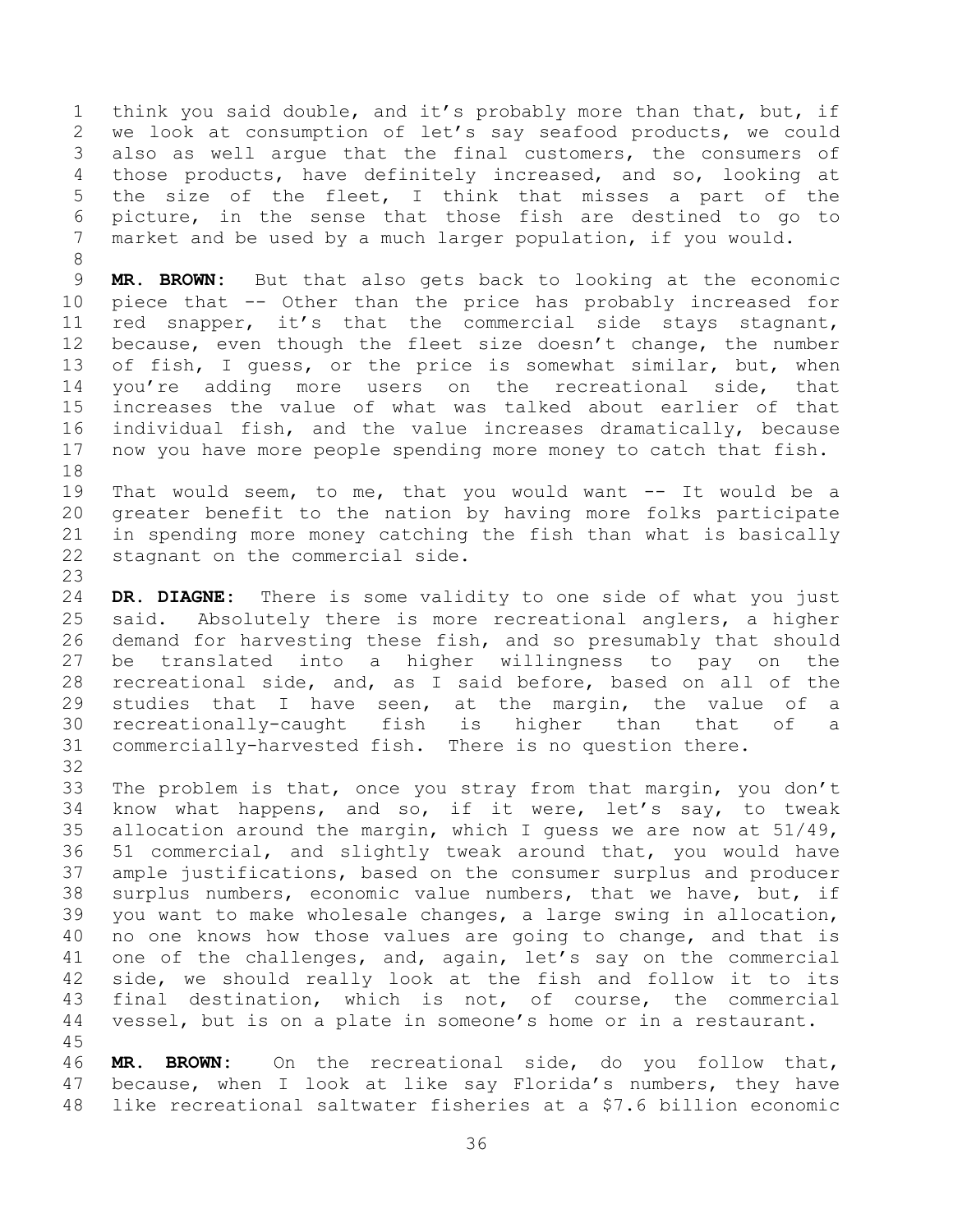impact. When they talk about commercial fisheries, it's in the millions of dollars. **DR. DIAGNE:** I think that, not to go back to the discussion that we had, and I think we settled the discussion that economic impacts are not the right place to look when we are talking about allocation, and the recreationally-harvested fish absolutely is followed. I mean, unless there is something that we missed, but, once a recreational angler harvests a red snapper, that is the end of the activity. She would take it home, and, as far as I know, sales are not allowed for recreationally-caught fish. She would take it home and enjoy it and prepare it and share it with family and friends and so forth, and that's that, and so we do follow that, absolutely. Where we fall short is in following the commercially-harvested fish because of a lack of data. Once the fish are harvested, they are then sold, presumably, to a dealer, who turns around and sometimes even resells it to a wholesaler, who then supplies the restaurants and grocery stores and seafood markets that they have. Once the fish reaches a restaurant, the restaurant prepares it and adds value and puts it on a plate in front of a customer, and so that is where we are lacking when it comes to following really, if you would, the value chain, but, in the recreational sector, I believe we do that, and, as Dr. Crabtree mentioned, our challenge really is in determining the right willingness to pay, because there are not market transactions, and so we have experiments and surveys asking people questions and looking at the money they spent in travel. There is a section of models that are known as travel costs, essentially, that reveal the preference. I don't know how much you are willing to pay, but I am going to base my estimate on something that you have revealed to us by looking at how much you spent to travel there and catch the fish and so on and so forth. **CHAIRMAN CAPLINGER:** Roy. **DR. CRABTREE:** But I think part of what you were touching on, Jim, is the world has changed a lot in the last forty or fifty years and why is the mix of the fishery back in the 1970s and

47 1980s relevant to what the allocation ought to be today, and, to make that even more complicated, all of the catch estimates have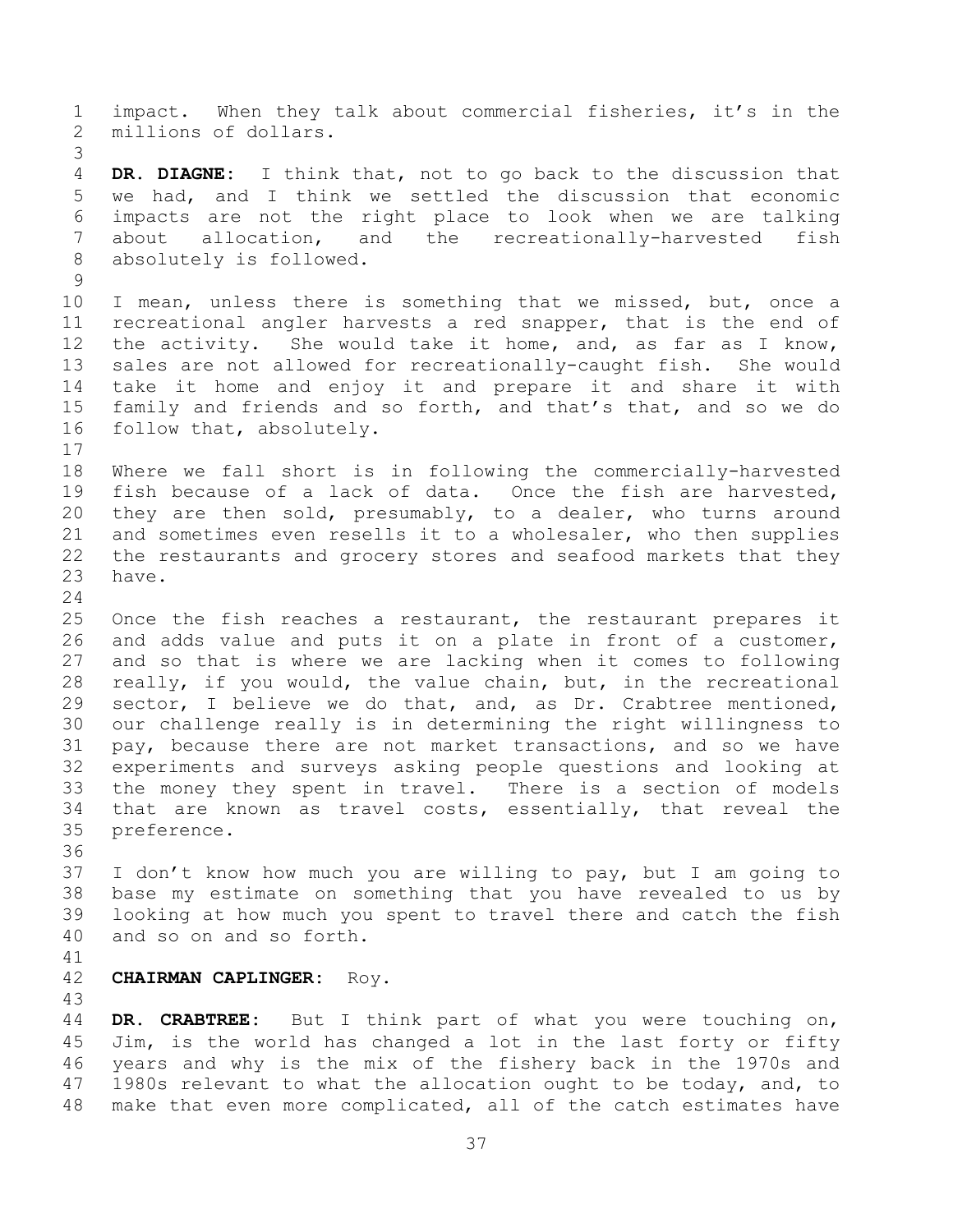been revised multiple times over the years, and so, if you look 2 at the current catch estimates from that time period, they don't add up to 51/49 anymore. That was the catch estimates the council had in front of them when they did this in 1990. 

 To make it even more complicated, the survey doesn't even support 1979 or 1980 anymore, and so there's not a good way to even adjust those estimates anymore, and so there is no question there is a need to review the red snapper allocation and see what it ought to be today and make it more relevant to the way the world is today. The difficulty is there is no clean way to know what it should be, and that makes it very contentious and very difficult.

 **MS. RALSTON:** I appreciate those comments, Roy, and I think that is exactly what Jim was getting at, that forty-year-old information needs to be updated. If you all can help me out, 18 but I'm thinking back to the allocation amendment, Amendment 28, that was challenged in court, those allocations were -- The shifts in allocations were being suggested because of original discrepancies or --

 **DR. CRABTREE:** That was because of a shift that was made in the way the dockside intercepts are done and changes in the way the people who do the dockside intercepts are told when to go do it and where to go do it, and, when they changed it, it resulted in higher estimates of the recreational catch, and, since the belief was that the allocation is based on what the historical mix in the fishery is, if the recreational catches have been higher historically, that increase ought to go to the recreational fishery.

 It's like if you had a fishery that everything indicated it was healthy and you catch a hundred pounds a year and it's allocated 50/50 and everybody gets fifty pounds, what if you found out one day that one sector was actually catching a hundred pounds, and always had been catching a hundred pounds, and so the catches have actually been 150? Well, all your data says the fishery is healthy, and so you say, okay, the total allowable catch will be 150 pounds. 

 If you allocate it out 50/50, that means that everybody gets seventy-five, and so the guys who have been catching a hundred all along are going to get cut, and the guys who were catching fifty are going to get an increase, and so that's what we tried to correct. 

The judge said that, well, the trouble with this is it can only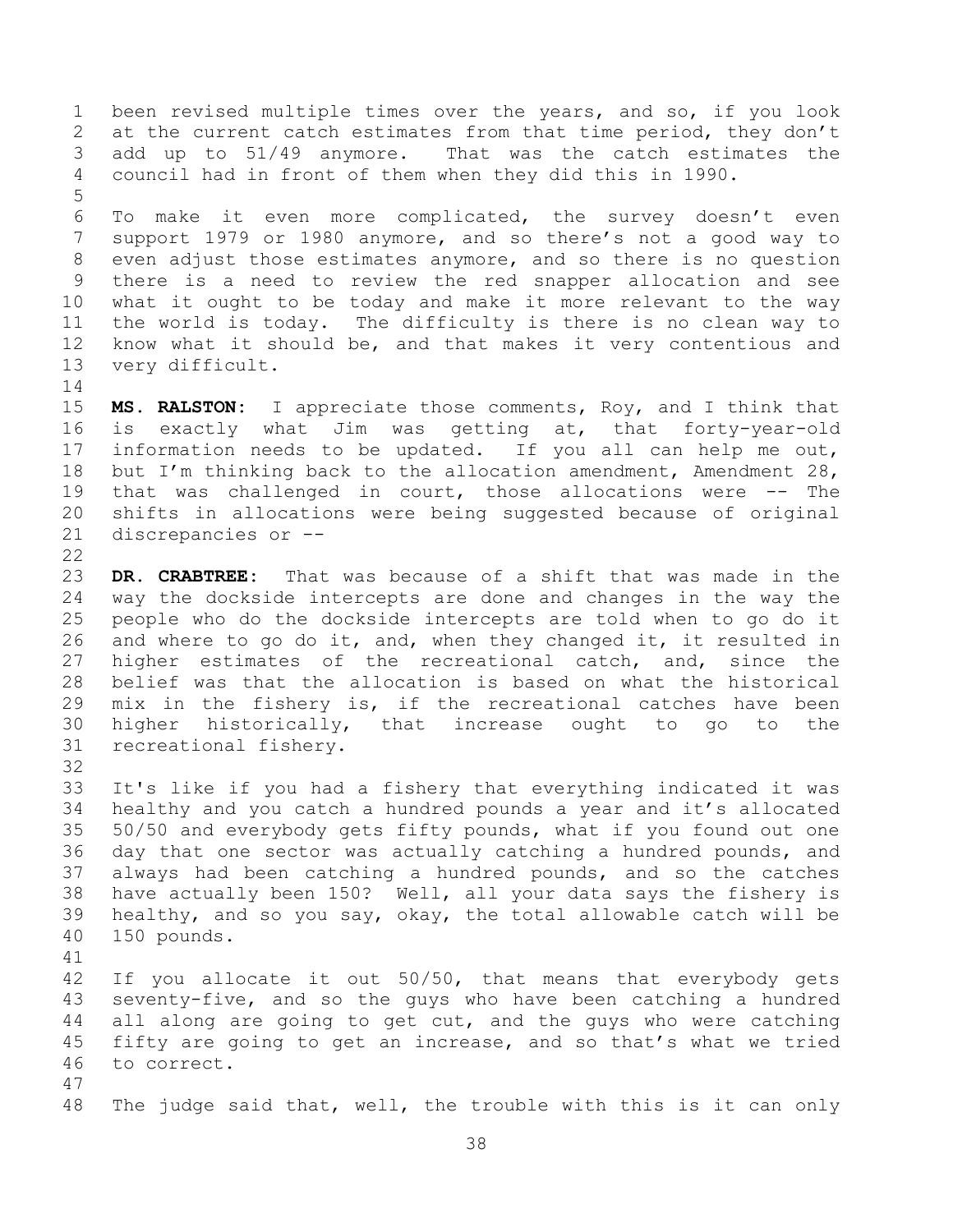go one way, and there is no way that it would ever result in the commercial fishery getting more fish, and so it's not fair and you can't do it, and that's wrong, because it could have come out, when we changed the survey, that the recreational guys were actually catching fewer fish than we thought, which would have indicated that we should allocate more to the commercial guys, but that nuance escaped the court and they made their decision. 

 **MS. RALSTON:** Along those lines, I think it would be a very worthwhile exercise for the council to revisit reallocation of red snapper between the commercial and the recreational sector, and I think that's something that this AP could consider as a recommendation and perhaps to more fully explore it, because my understanding too of that court decision was that they felt that the council also needed to provide some additional rationale, and I think there's a way that you could structure that reallocation discussion, or allocation discussion, that would include all of those components.

 **CHAIRMAN CAPLINGER:** If I want to stir the pot even further with allocation, which we clearly have an issue with, I think we've hit the limit on what people are willing to pay to catch a red snapper when we divided recreational anglers from private boats into two groups, recreational anglers on charter boats, those the same as the recreational anglers catching those fish, but now the amount that those anglers are spending for a charter to catch two fish may have pushed us to that limit where people say enough and I can't spend it anymore.

 Maybe that's why the charter catch has been lower than, I guess, 31 the quota, or under the quota, and so I don't  $-$ - Other than fixing a problem with the poor charter captains who bought permits and then were not able to fish for that period of time when the season shrunk so low, I don't really see a reason, and I have a big problem with dividing the recreational anglers into those two groups.

 I know it probably helps you, because you get a better idea of what recreational anglers are catching, because they have a tighter reporting method, and is that right, Dr. Crabtree?

 **DR. CRABTREE:** Well, the effort estimates for the for-hire survey I think are more precise, and probably less biased, than the effort estimates for the general recreational survey, because it's a smaller universe of captains, and we know who 46 they all are, because they have permits.

**CHAIRMAN CAPLINGER:** I guess my point is that I think this whole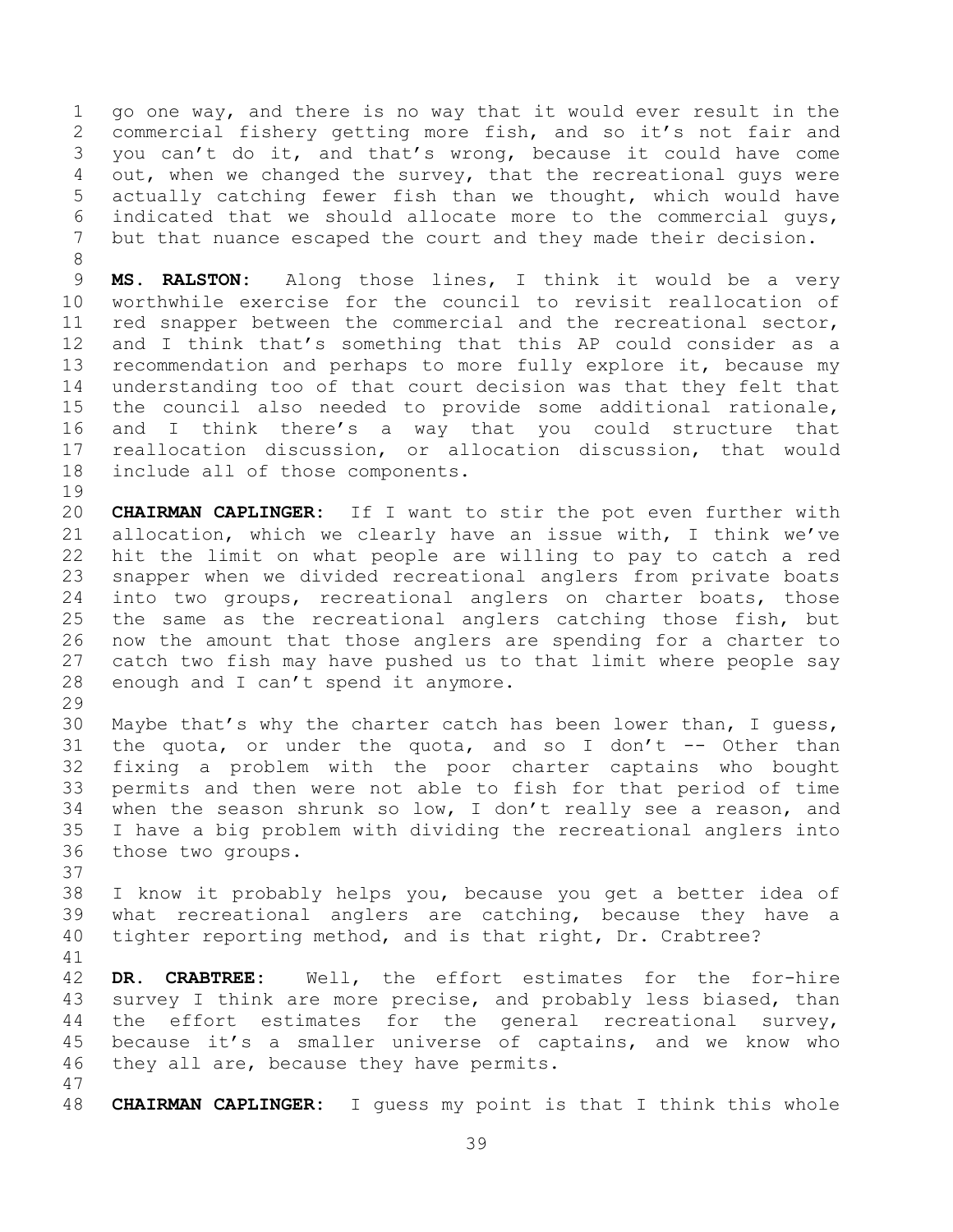program was set to fix that problem with these guys who spent a ton of money buying permits and were not able to use them.

 **DR. CRABTREE:** Well, where this came from was a result of the extended state-water seasons, and we had a rule that's been in place for many years, and it's in place for most of our fisheries, that says, if you have a federal permit, you have to abide by the federal rules, regardless of where you're fishing. 

 When the states started opening up state waters, the charter boats could only fish when federal waters were open, and that meant that, as more and more of the quota got caught up in state waters, the charter boats were getting squeezed out of the fishery, and so we went from a fishery that historically had been roughly 50 percent caught on charter boats and 50 percent caught by private anglers to a situation, I think in 2013, when around 80 percent of it was caught by private anglers, and the charter boats were below 20.

 People whose only access to the fishery is to go out on charter boats, people who don't have boats or whatever, were getting squeezed out of the fishery, and so the council -- One of the jobs the council has is to make sure that everyone has fair and equitable access, and so the council came in and set an allocation in order to resolve that problem and shift the mix of the fishery back to something that was close to what it historically had been with fish caught on charter boats versus fish caught by private anglers, and that's where it came from. Had we not had differences in the state-water seasons and the federal-water seasons, I don't think that it would have ever happened.

 **CHAIRMAN CAPLINGER:** I agree, and I would suggest that the states didn't create this problem. I would suggest that the state seasons increased as a result of the federal seasons that have been dramatically decreased, and I appreciate the problem you were in. You're having to follow the constraints of the law, but the states did not cause this. This was a federal issue, and we can debate forever, but --

**DR. CRABTREE:** It's a chicken-or-the-egg.

 **CHAIRMAN CAPLINGER:** What I'm saying is that, if we continue along this path that we have been on, and I think we're here to fix that, the problems with the federal system have caused the rest of the Gulf, the states, to try and address it. That's all.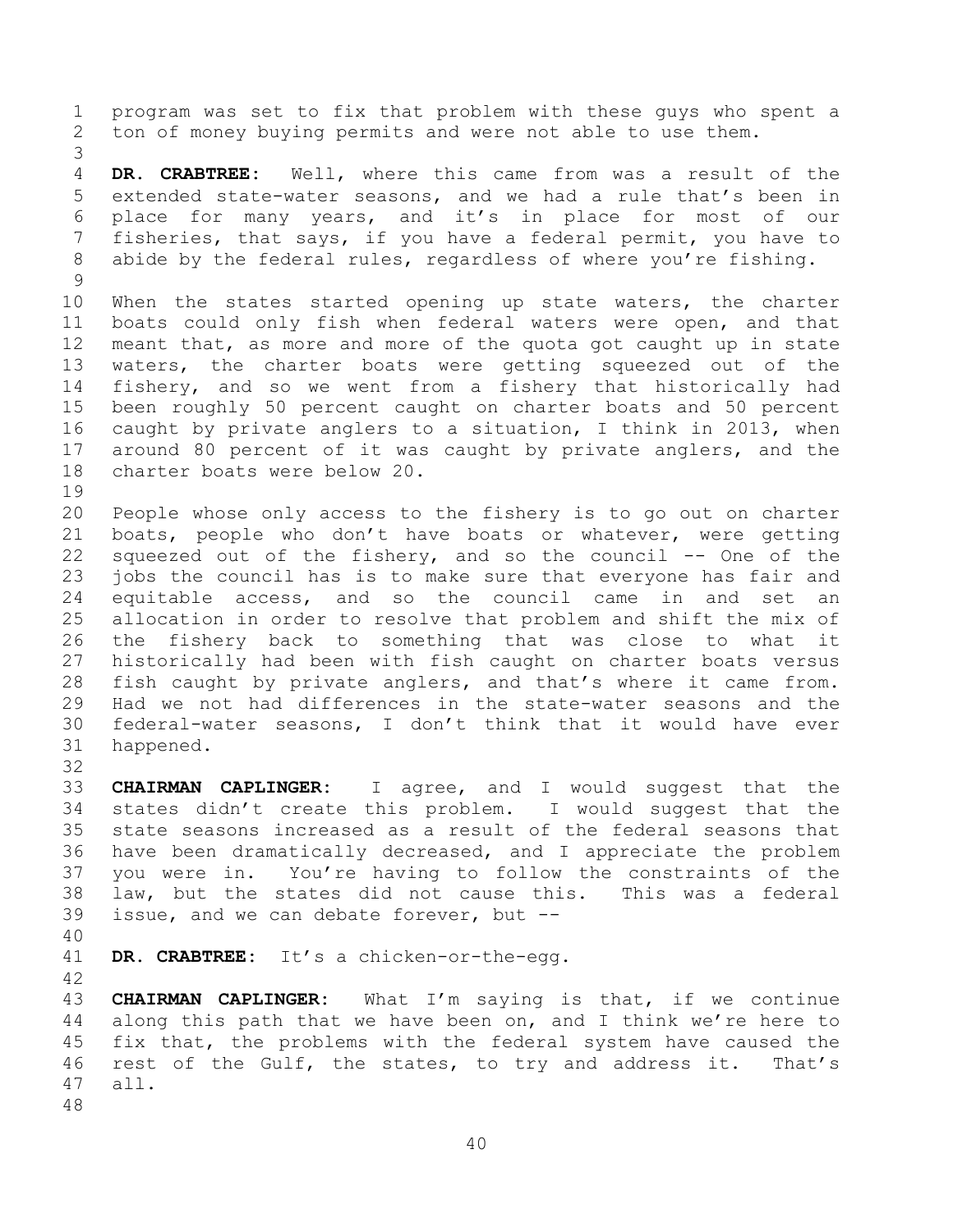**DR. CRABTREE:** The only thing I would point out to you is the reasons for the federal season getting short are multiple and complicated, and one of the problems we have is we're doing things that make the season even shorter, even though what we say is we want to make the season longer, and so it's a complicated thing.

 There is no getting around that, if states open up more state waters, that causes the federal season to get short. If we engage in activities that increase catch rates, such as putting out artificial reefs, that results in the season being shorter, and so it's an odd situation, where we're doing things that work counter to what I hear all the time, which is we want a longer federal season.

 Somehow, we've got to bring all of these things into alignment and decide what do we really want, and there's a bunch of ways that you can get to a longer federal season, but we're all over the map on it. I think it's broader problem than people generally think about it.

 **CHAIRMAN CAPLINGER:** Well, it comes back to the system is broken, and, if we keep saying, well, we have to work within the 24 constraints of the system, then we're not going to get anywhere. The system -- We have heard repeatedly, and this is going into another subject, but we've heard repeatedly that the Gulf of Mexico, or at least the western Gulf of Mexico, is probably as healthy as it has ever been, and we can't probably get to a much higher population, and so those are the things that frustrates anglers, when clearly the federal season dropped, continued to be reduced, over time, and that's created the frustration.

 **DR. CRABTREE:** That's a great point, but I don't think that has anything to do with the system being broke. I suspect that the western Gulf is rebuilt and it's healthy. There is nothing preventing the council to managing red snapper as two stocks, western Gulf and eastern Gulf. If they did that, I suspect you would have robust fisheries off of Louisiana and Texas, with a lot of days.

 What is happening right now is the western Gulf is paying a price for the high catch rates in the eastern Gulf. Most of the fish caught recreationally in this fishery are caught off of Alabama and the Panhandle of Florida. I bet you 80 percent of 45 the catch occurs in that small stretch of coast, and so you're losing days in the west because they're catching so many fish in 47 the east, but there is nothing in this system that prevents the council from addressing that, but it's just getting the votes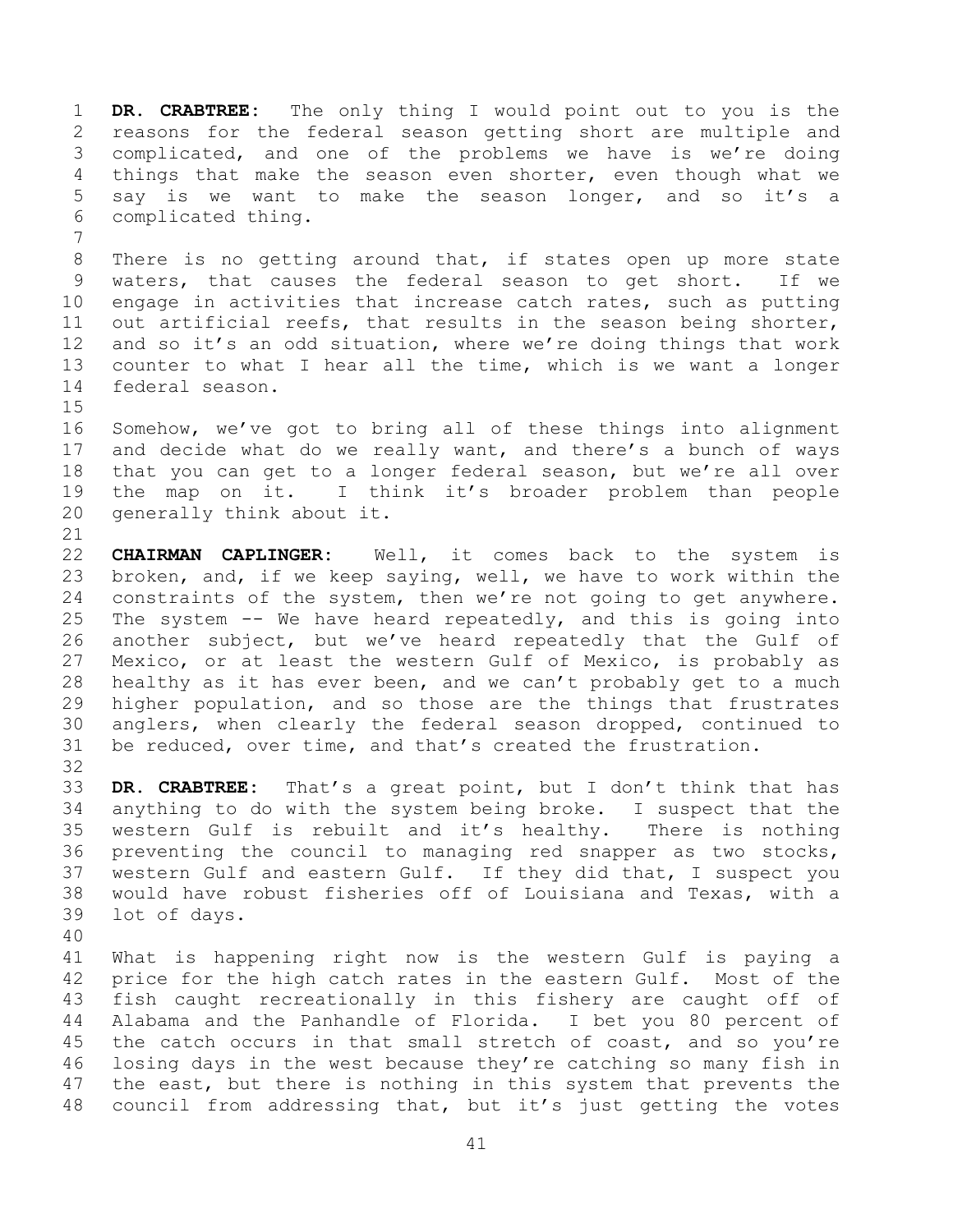and the politics of doing it. **MR. BOYD:** That's the key, is the politics. When you go to Florida and you talk to Florida about separating it into two stocks, they glaze over and won't talk to you anymore. I mean, that's what we see at the council level, is that it boils down to the politics of the fishery, and, to what you were talking about a minute ago, I will give you my own analogy on the chicken-and-the-egg problem with the fishery. We say today, and I experienced this coming over here, that there is too many carry-on bags on the airplane, and so people get on the airplane and the last ones on have to go back down the aisle, and you can't go back down the aisle, and so you're thirty minutes late leaving because there is too many bags. Whose problem is that? I contend it's the airlines' problem, because they started charging for bags and everybody reacted to it. I think that's what has happened. In my analogy, I think that's what has happened in the fishery, is, because of the management, whether you blame it on Magnuson or you blame it on NMFS or you blame it on Roy, which Facebook would do, I'm sure, but the problem is the result is that the states are protecting themselves. They have to protect their economy and their fishermen, and so they are reacting to what has happened to them, just like the airline traveler has reacted and is now carrying on an extra big bag, and it's a problem. **MR. BROWN:** For Florida, I guess I have to talk, after hearing this. I think part of the problem, at least from Florida's perspective, would be that what we would be looking at is exactly what we were just talking about between commercial and recreational. It's that, if you looked at historic data, then the western Gulf is going to get a larger percentage of the allocation, but, on the other hand, yes, there is more users, probably, in the eastern Gulf that are going out there to participate, but red snapper are in places that we haven't seen red snapper in the eastern Gulf in fifty years. I am catching red snapper a mile off the shore, off the beach, off my flats boat, and that hasn't happened, and so that's the frustration, I think, from a Florida perspective. It's that,

yes, we're seeing more fish and --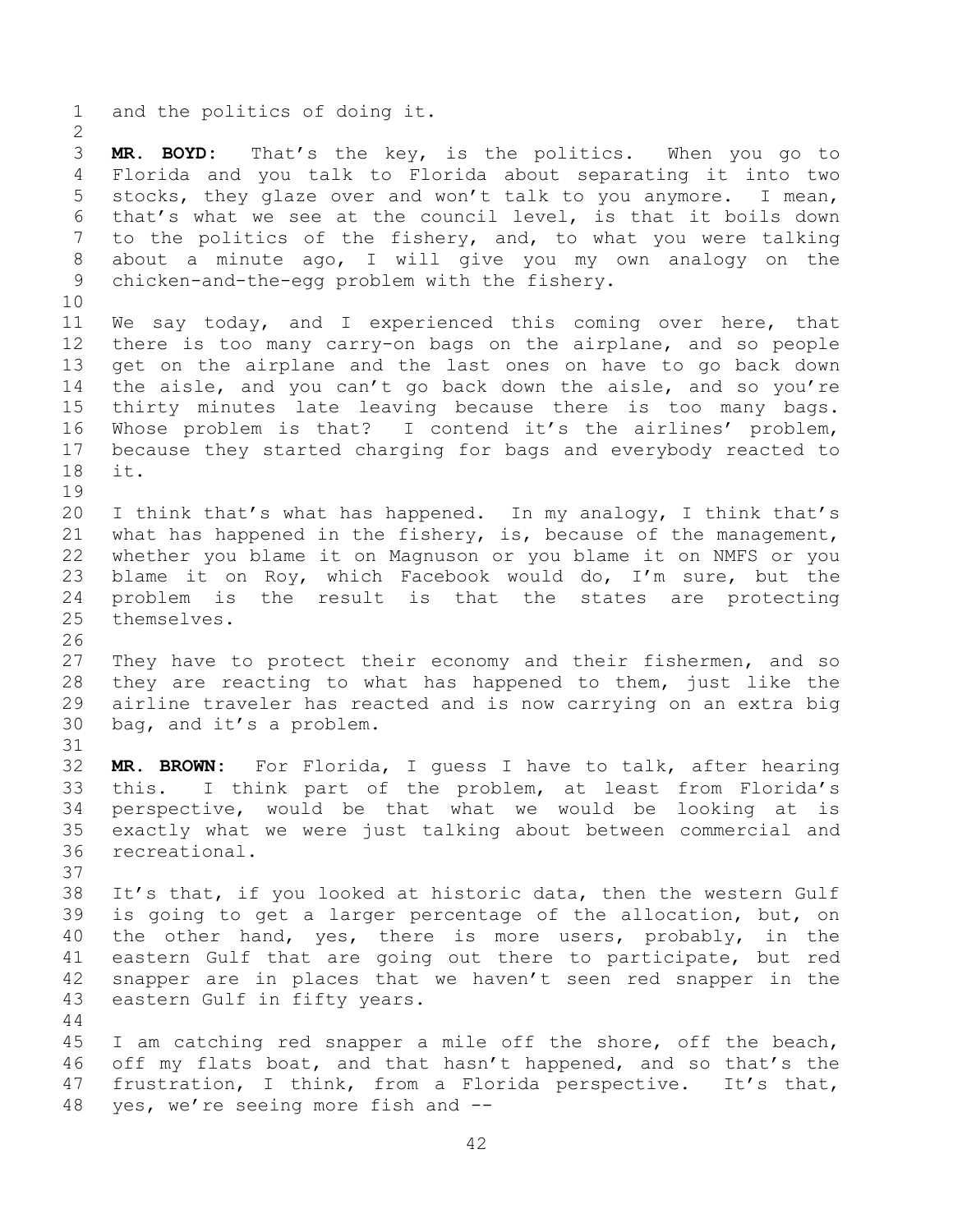**MS. RALSTON:** That's why we're catching them.

**MR. BROWN:** That's right.

 **DR. CRABTREE:** I get that, and I think you can make an argument that we ought to allocate the fish to where the fishermen are and not necessarily where the fish are, which is kind of how it's shaking out now, but my only point with all of this is that it's not a problem structurally in the system and the Magnuson Act. This is just a problem with disagreements and regional differences and getting at kind of a polarized -- I mean, look 13 at Congress today. It's polarized. They can't pass -- We may shut down tomorrow afternoon because they can't come to an agreement.

 It's not like this is unique to the Gulf Council. It's throughout the whole society, but there is nothing structurally in the Magnuson Act that prevents the council from doing this, which means there is not a change to the Magnuson Act that needs to be made to allow this to happen. The council just needs to come to some agreement and work it out, and that's difficult.

 **CHAIRMAN CAPLINGER:** Roy, do you and your staff make these recommendations to the Gulf Council that these things should be fixed, or do you throw the ball in their court and say, knock yourselves out and let's see what you come up with? 

 Somebody has got to lead these people. I mean, just like we're being led, and, I mean, somebody has got to drive the train here, and, if you know something is broken or something needs to be fixed, then maybe the staff, the economists and the biologists and the scientists, should be pushing for real changes.

 **DR. CRABTREE:** Well, I have been a big proponent for regional management and delegating more responsibility to manage the fishery to the states. I don't believe we need the Graves Amendment or legislation to do that. The council can do it. We had an amendment already to roll to do that, and I supported it. 

 The problem was the states were having disagreements about who should get how many fish, and it's essentially this very problem, and the states, Texas and Florida, killed the amendment. I voted not to kill it, and now we're going to talk about exempted fishing permits, and we've got a new series of amendments to do state management again, and I will support that. I think we do have a problem here.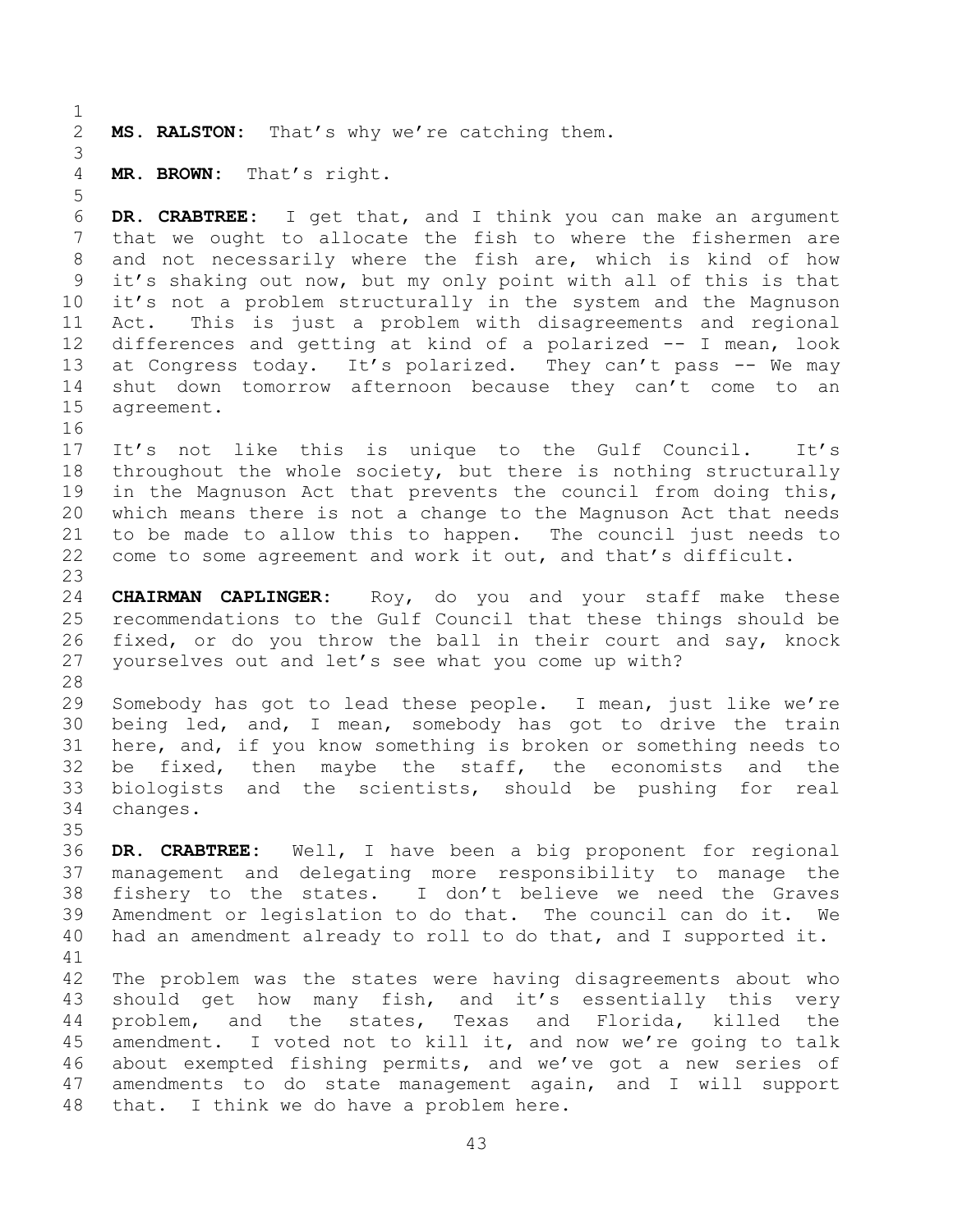I think, when you get another stock assessment, you're going to again hear about differences in the western and eastern Gulf and that you could manage this as two stocks. Now, as Jim pointed out, there is different ways to look at that, and I think the states just have to decide. You know, trying to exert leadership on the council is a tricky thing, because, sometimes, if I come in and try to push them one way, they're going to go the exact opposite way from me, and so that -- If the council is overfishing and the law says you've 12 got to do this, it's easy for me to go in and say you've got to end overfishing and here's the science and that's what the law requires. When it's something like what should the recreational/commercial allocation be, I am happy to tell the council that you need to review the allocation and re-look at this, and I have told the council that you need to look at it, and I voted for Amendment 28, which shifted the allocation, because I thought it was the right thing to do. If this comes up again at the council, I will support taking another look at the allocation, but then, if you ask me what should it be, well, I don't have the answer to that. **CHAIRMAN CAPLINGER:** I think we're long overdue for a break. Is that right, Dr. Froeschke?

 **DR. FROESCHKE:** Yes, and I was going to suggest that some of this information about the stocks and the distribution is probably better discussed in Shannon's presentation, because she has a lot of that information, as well as some of the state landings and things like that is also in Ava's presentation, and so we have some information that could inform those discussions, and so we might move to those and then revisit this as we get there.

 **MR. LANDGRAF:** Charlie, I've got one quick thing before we break. I agree with Kelly on the recommendation, and that's our charge, right, is to make recommendations, and so the challenge for this group, as we go through the day, is understanding recommendations and making sure they're clear, so we can record them to the council.

## **CHAIRMAN CAPLINGER:** That's correct.

 **MR. LANDGRAF:** Just to Dr. Crabtree's point, when it was said that the baseline data that we're doing our studies against is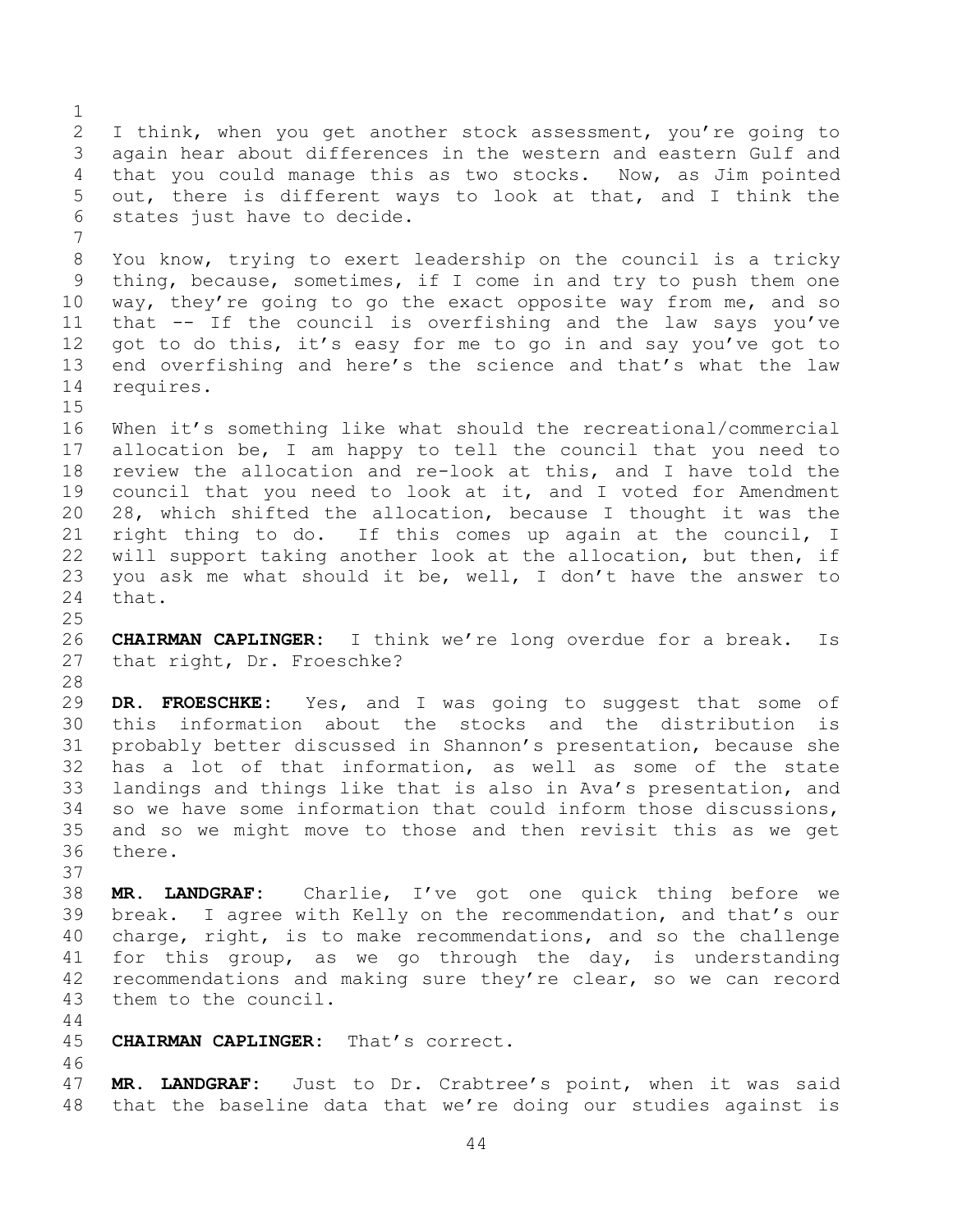old, as we know, shouldn't that support why one of our recommendations might be to support the Modern Fish Act? **CHAIRMAN CAPLINGER:** That's what we will have to determine at the end of the day. We're going to take a five or ten-minute break, and then we'll come back. Thank you all. (Whereupon, a brief recess was taken.) **PRESENTATION: RED SNAPPER STOCK ASSESSMENT PROCESS DR. CALAY:** My name is Shannon Calay, and I am from the Southeast Fisheries Science Center in Miami, and I actually work directly under Clay Porch, who is the Division Chief at our laboratory. I am the Chief of the Gulf and Caribbean Species Group, and so I supervise the stock assessment staff as well as some ecosystem experts, and I actually did conduct the update assessment in 2014, and so hopefully I know about as much as needed, although certainly I don't know as much as Clay Porch would have, had he been here. I will try to fill his very capable shoes. This is a talk about the stock assessment process, some of the data inputs and stock assessment results. If you have any 25 questions at any point, do feel free to interrupt me, or if  $I'm$  speaking too fast or using terminology. There is a lot of acronyms in this presentation, and I'm going to try to avoid using them and actually say what the words are, but, if I fall into the trap of acronyms, please feel free to ask any questions that occur to you as I speak. First of all, what is a stock assessment model? A stock assessment model is simply a set of equations that represent a simplified version of the population dynamics of a fish, or a species, and its fisheries that operate on that stock. We tune stock assessment models to actual observations, from data, of both the biology of the fish, the catches of the species, as well as how those fisheries operate, the effort, the distribution, perhaps, of their landings. When we say tune, what we really are talking about is something very similar to the way you might do a regression, say of length at age, only we have many things that we're trying to simultaneously solve, and so, essentially, we're trying to find the solutions that are most likely, given the data inputs that we have available to us. Stock assessments provide advice on where the fish population is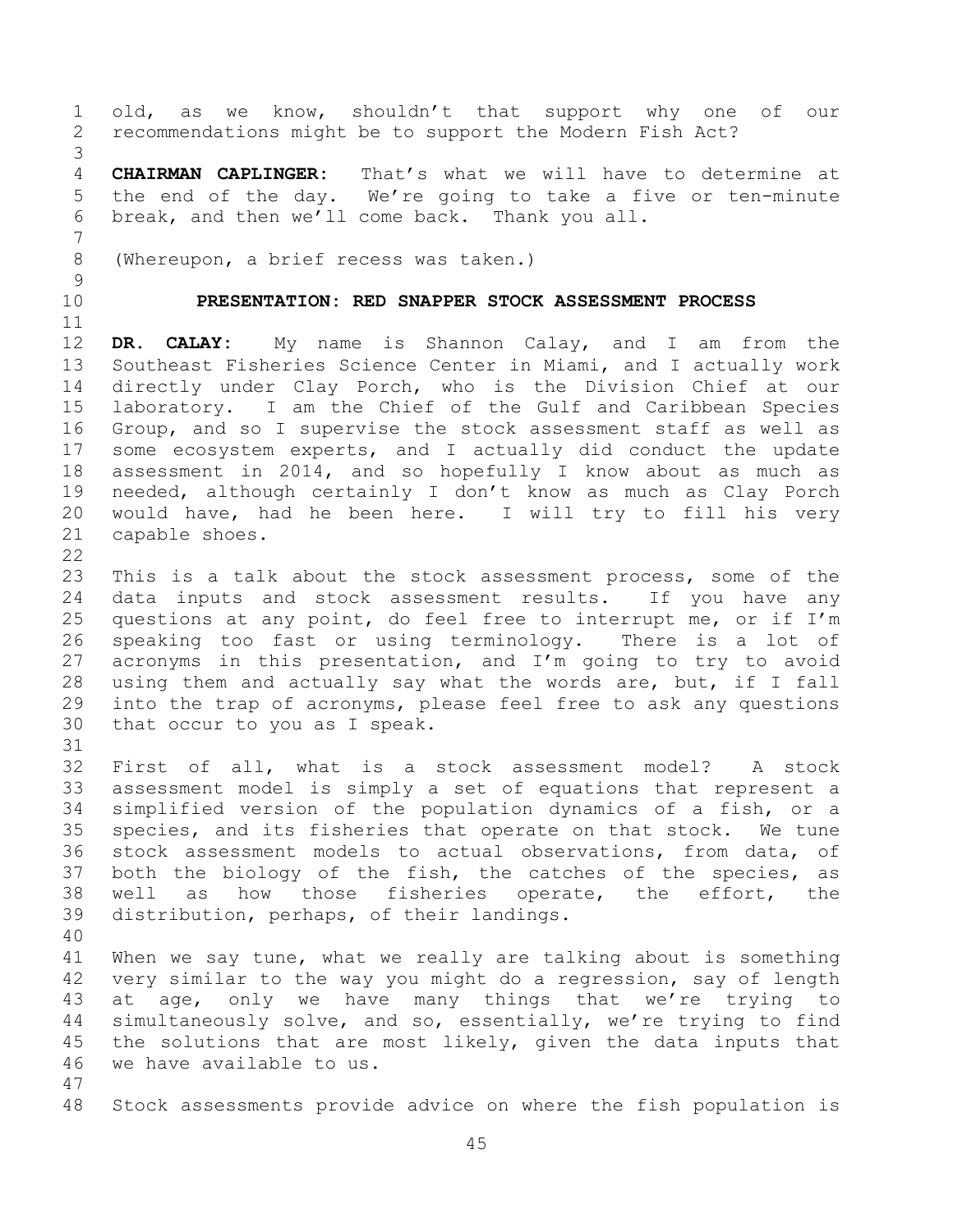today relative to established management benchmarks, and, also, stock assessments predict how the stock will respond to future management actions, and so I'm going to go out on a limb and show just a few slides with some mathematics, at the risk of boring you all to tears, but, in a highly oversimplified stock assessment model, say you have a pond. The number of fish in that pond is only reduced by fishing. These fish don't breed, and they don't leave, and they don't enter the pond. In this situation, the number of fish you have next year is simply going to be the number of fish you have this year minus the catch. In this situation also, U is the catch rate, the catches per hour. The catches you have this year, which is U2, are simply going to be proportional to the number of fish that are there in that year, and so Q is a proportionality constant, which you can now conveniently ignore, and the catch rates that you had last year are also proportional to the number of fish that you had last year. What I am really getting at here is, in this system of equations, which is very oversimplified, you have things that you know, which are identified here in red, and these are things that you know from data observations, and you have other things that you will need to estimate, and those are shown in blue. The proportionality constants, you can ignore. Now, let's say, in this example, that the catch in year-one is 1,000 fish, that the catch rates in that year were one fish per hour. In the next year, your catch rates were only half-a-fish per hour. You can rearrange these equations and put in the data that you know and solve for how many fish actually were in this pond. In the first year, you had 2,000 fish in this example, and, in the second year, you had 1,000 fish. This is an extremely oversimplified example, which just gets at the point that we have certain things that we know from data observations and other things that we have to estimate, and we estimate it from the data available to us. Of course, in a real stock assessment, we use far more data than that to estimate more things, and we use a much more complex set of equations, which is why you need to have a comprehensive review of these assessments, which here occur through a SEDAR process and also through the SSC, which is another, obviously, group of this council, the Scientific and Statistical Committee. What goes into a real stock assessment? We have information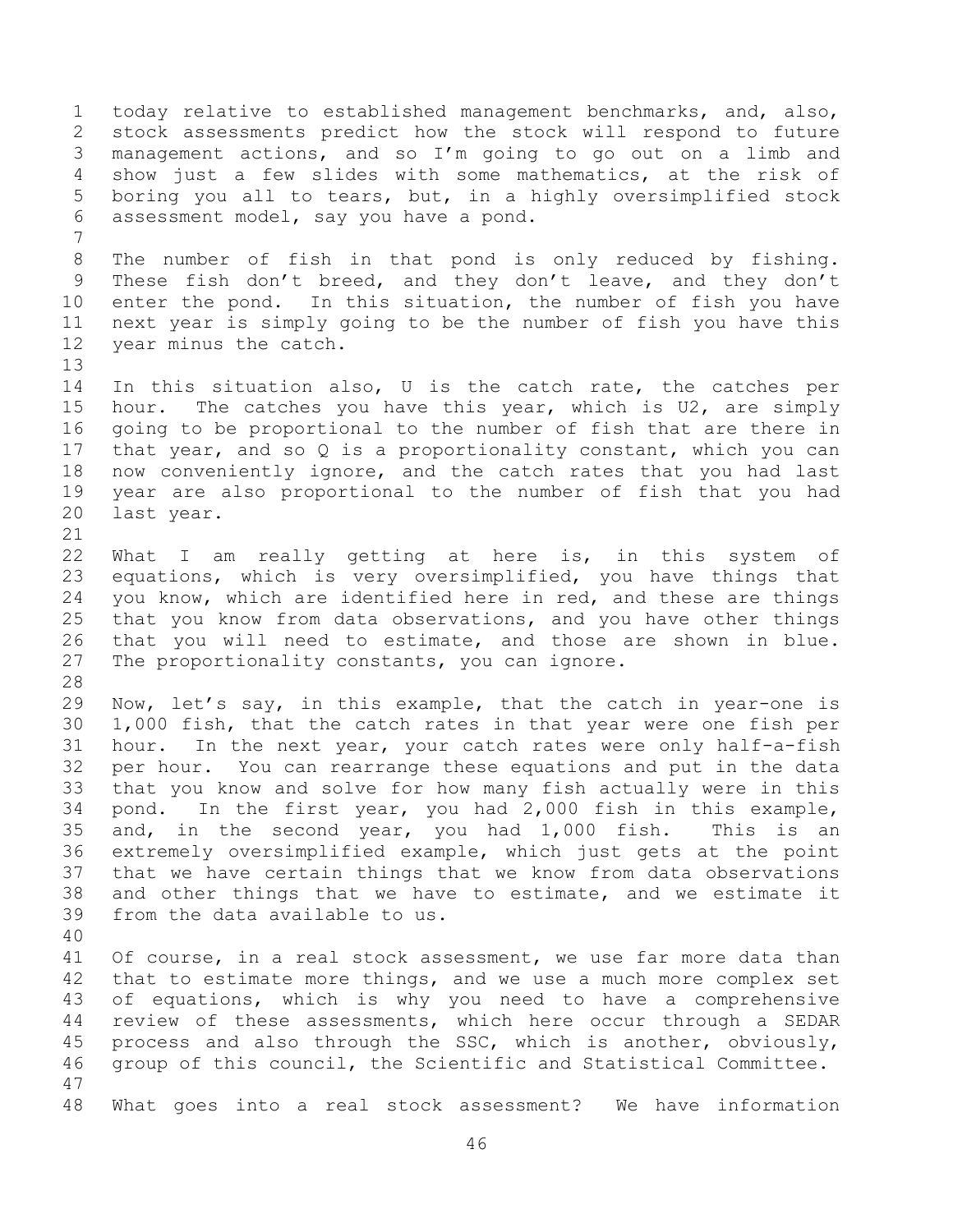about the biology and ecology of fish, and we have information about the age and composition of the catch from analysis of otoliths, or ear bones, and we have information about the size of the catch. We monitor recreational fisheries and commercial fisheries, and we have scientific, or fishery-independent, surveys. We also monitor other extractions, such as shrimp bycatch and discards.

 What actually went into the 2014 assessment of red snapper and what are we using also in the update, which is occurring right now? We are currently underway with an assessment to be completed in 2018. A reminder that some of this is a little bit redundant with John's presentation, but we are using an age- structured model. We used Stock Synthesis, which is basically pretty standard across the -- Well, it's standard use in the United States. It's also used in many other countries, and it has been simulation tested, which is an advantage.

 The stock assessment covers a period from 1872 to 2014 in this case, and we assess the stock as two stocks, one east and one west of the Mississippi River, and so all of the data inputs are actually broken out by east and west, but we only estimate one spawner-recruit relationship at this point, and we allocate the recruits to either the western Gulf or the eastern Gulf, using information obtained from data, but the council has chosen to manage the stock as a Gulf-wide stock.

 Although the assessment is already essentially constructed to support the eastern and western analyses, the management advice, by the choice of the council, is provided Gulf-wide.

 We have a variety of sources of fishery-dependent data, meaning that they are literally derived from the operations of the fisheries themselves. For example, we have catch information, information on the discards, the effort, the catch per unit effort, and age and length composition data.

 The fleets that we actually model in the stock assessment are the commercial handline, or vertical line, fleet, the longline, and the recreational private boat and charter boat are combined in the stock assessment model, and we have the headboat. We also model closed season commercial discards, closed season recreational discards, and the shrimp bycatch. Those are all separated east and west, as I mentioned.

 We have a variety of fishery-independent information, which is also used in the stock assessment model, and, as John mentioned, the advantage of the fishery-independent data is that we don't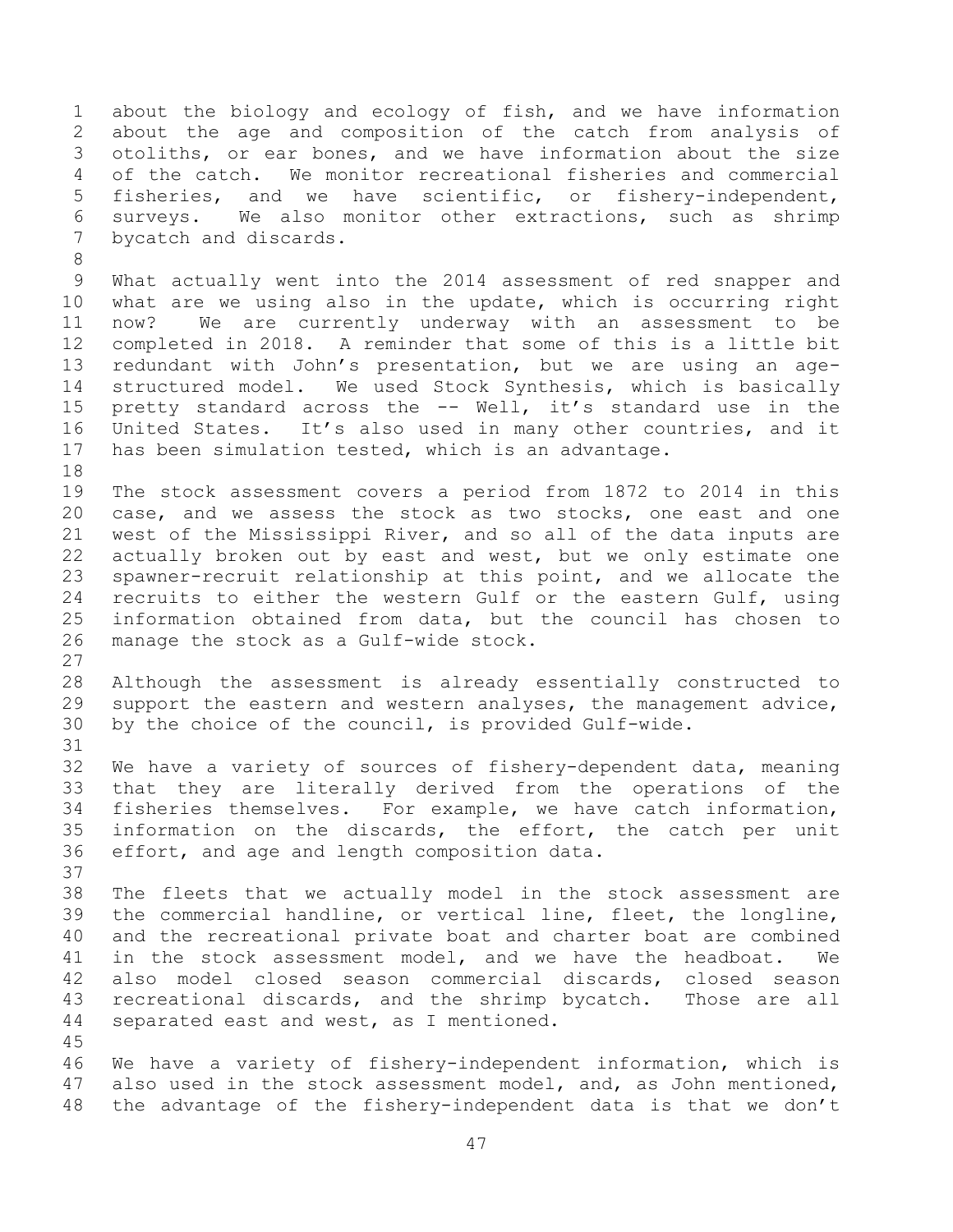need to model our way out of changes that have occurred due to management. All of the fishery-dependent sources, they are all influenced by management decisions, and so there are attempts to correct for those changes. That is not needed in the case of the fishery-independent data. Here we have mostly information on catch rates or indices of abundance from the SEAMAP video survey, the ichthyoplankton, or larval survey, summer trawl and fall trawl survey, NMFS bottom longline survey, and we have information from the artificial reefs. I will talk a little bit about that. It's from remote- operated vehicles, and it's primarily a source of fishery- independent length composition information. It's not an index of abundance at this time. One thing to mention, and also touched on by John, is that these fishery-independent surveys actually monitor different age classes of red snapper, and so the summer and fall trawl surveys look at age-zero and one, primarily. Well, entirely. The plankton survey, although it actually is a larval fish survey, we're using it to index the spawning stock biomass, the abundance of the adult spawners, and the NMFS longline survey also is an indicator of the adult biomass of spawners. The video survey is a broader composition of both younger fish and older fish as well.

 **MR. BROWN:** Before you move to the next slide, is the age- structured model -- You haven't really explained that, and is that in reference to the age of the fish?

 **DR. CALAY:** Yes, exactly, and so we essentially are modeling the fish from age-zero to I think the maximum age in this case is twenty. I think the plus-group is twenty, but I could be mistaken. The fish are actually as old as fifty-seven years, but we have such spotty measurements of the much older fish that we create a plus-group that encompasses fish that are adults, that essentially have that maximum reproductive potential, or close to it, but we compress it into a single age group and track it in the model that way.

 **MR. BROWN:** In that, if it's a model that is used across all species, and, again, forgive me, especially to all the scientists in the room, for trying to simplify this. If you're looking at most fish, and say their maximum yield might be between the ages of three and five, and the maximum yield for red snapper might be between ten and twenty, and I'm just making numbers up here, but, in the meantime -- So, in that three to five-year-old fish, there is very little production, probably,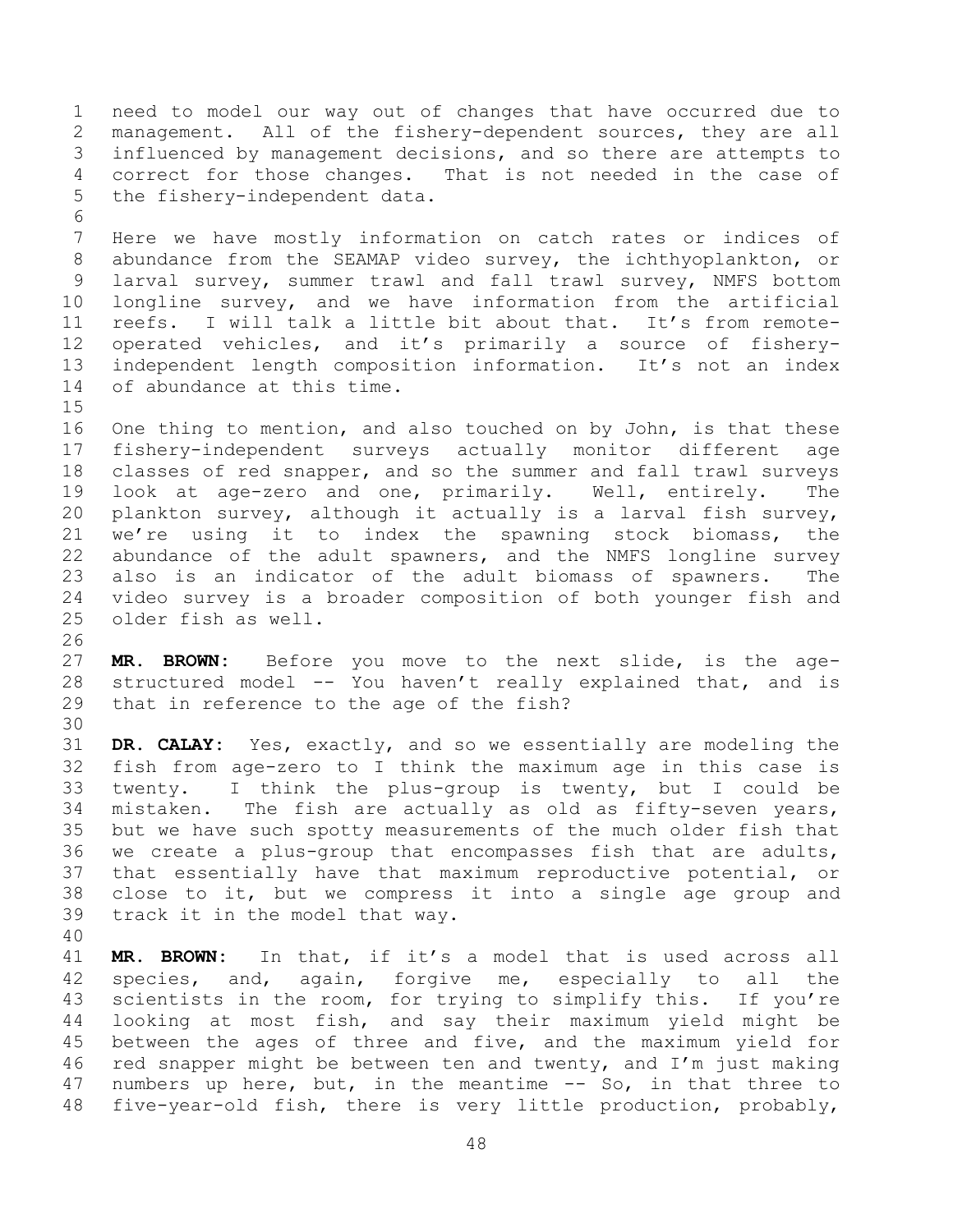before three years and very little production after five years, but, with red snapper, there may be considerable production before they meet their maximum at ten years and probably not a whole lot after their maximum, but, that period of time between the five and ten-year range, you've got a lot of production going on there. Is the model kind of set up to consider that data?

 **DR. CALAY:** The model has age-specific estimates of fecundity, 10 or reproduction, and mortality, and it actually has the age composition of the fisheries, and so we know the age that, for example, the recreational headboat fishery in the east -- We know the age classes that that fishery acts upon, and so, as I show these inputs, if it's still not clear to you what I'm trying to get at, let me try again, but I will show you what the inputs look like, and maybe it will become clearer. 

 Stock Synthesis is actually a very flexible model framework that can be set up -- It's essentially set up based on the information you have, and so, in this case, we have information about the age composition of fish from zero to fifty-seven and the years 1872 to 2014, and we have this complete structure, and so that's how this model is set up, but, in a number of situations, you would have much less data, and the model would be structured more simply. This just happens to be a fairly data-rich stock assessment.

 **MR. BROWN:** I guess my question goes to -- It sounds like you are considering that production time prior to them having their prime production.

**DR. CALAY:** Absolutely.

 **MR. BROWN:** You're not just waiting for all the fish to get to that older producing age, but you're counting in that, yes, those younger fish are still producing, and they're producing for a longer period of time than what most species produce.

**DR. CALAY:** That's correct.

**MR. BROWN:** So there's an adjustment for red snapper, basically.

 **DR. CALAY:** Yes, and I will show you what we actually include. All right, and so now I'm just going to go over the data inputs to this particular stock assessment, at least generally. We actually begin this stock assessment model in 1872, and we have estimates of the historical landings of this fishery from, in this case, on this slide, 1872 to 1960, which is prior to where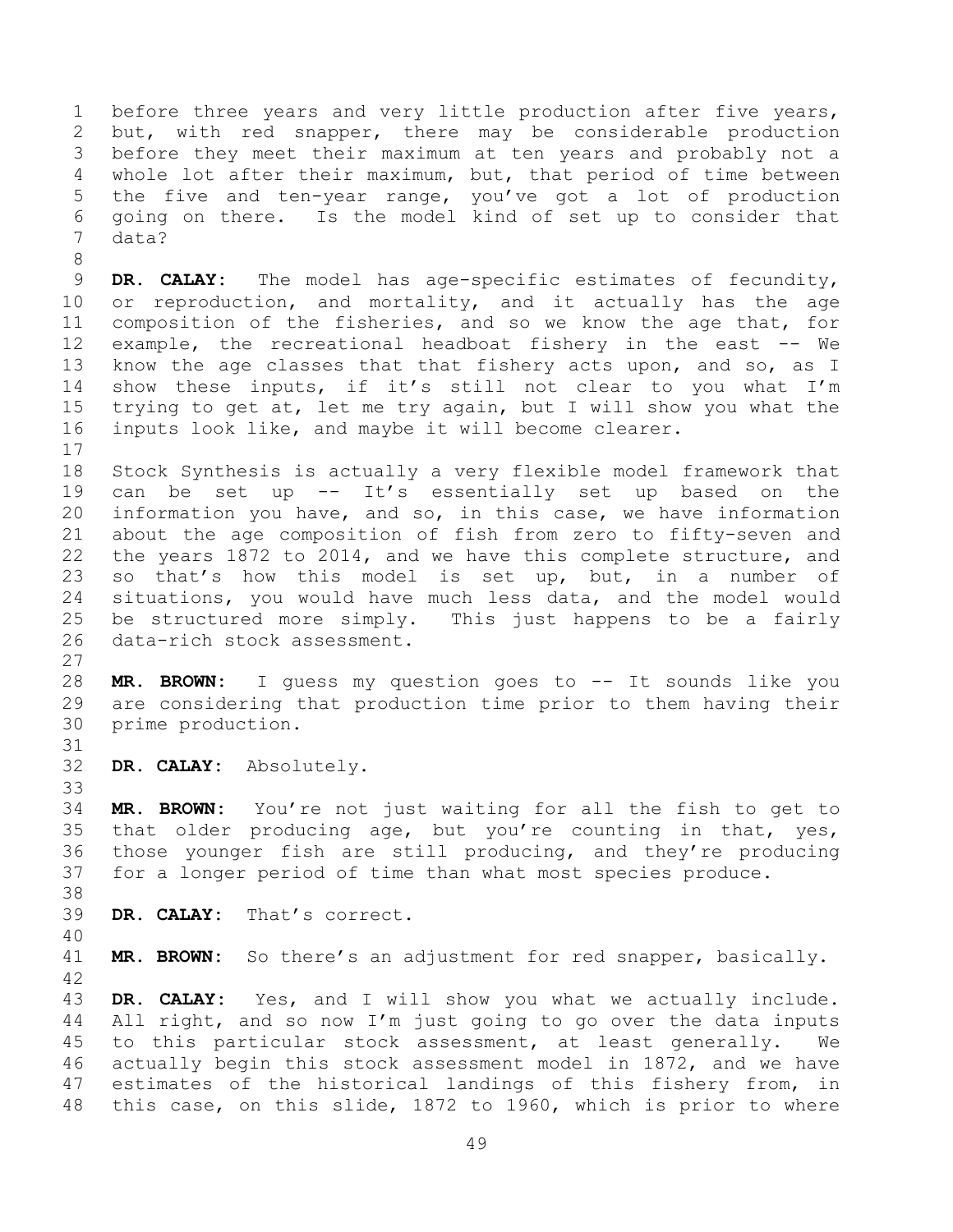we start having our NOAA Fisheries data about the commercial and recreational fisheries. This information, basically the fishery started in 1872, when ice became available, and it became economically viable to capture these fish and sell them, and so the fishery very quickly ramped up, and, even in the 1880s, and you see the hook there, there was already some reports of local depletions of certain stocks, and so there was an investigation to try to figure out where they would have higher catch rates in other places. There was a peak in the probably early 1900s that you see there, followed by a rapid decline, as the fishery actually moved toward Campeche Bank, and so, although those landings continue 16 to occur, they are not in U.S. waters, and so they're not included here, but this is a plot of U.S. landings. The flat portion you see is essentially World War I, and then there is a slight ramp-up and a big decline, where the dollar sign is. That's the Great Depression. The fisheries didn't ramp up again until World War II, and then, due to a lot of enlistment, and so some of the fishermen became soldiers, as well as the threat of submarines, the fishery did decline again during World War II. It has essentially increased from World War II to 1960, with fluctuations, obviously, as technology increased, as boat engines became available, as there was boat building occurring. Even in the 1960s now, there was concern that the stock had become overfished, particularly in the eastern Gulf of Mexico, where the fishery was predominantly occurring. Now this is more -- These landings are from our federal databases, and so now we have the full history, and so from 1872 to 2014, but I am going to talk about the part that starts with the green shading, which is where we start to have information about the recreational fisheries, which apparently there was a rapid increase in the recreational fisheries that occurred about that time, and this decrease that you see right here around 1990 is actually caused by the imposition of management regulations, including the thirteen-inch size limit, and especially pretty strict catch quotas of five and six-million pounds that occurred at that time, which limited the landings that were extracted for red snapper. Since that time, the catch limits have increased somewhat, and the landings have as well. We also have discards in the model, and what you're seeing in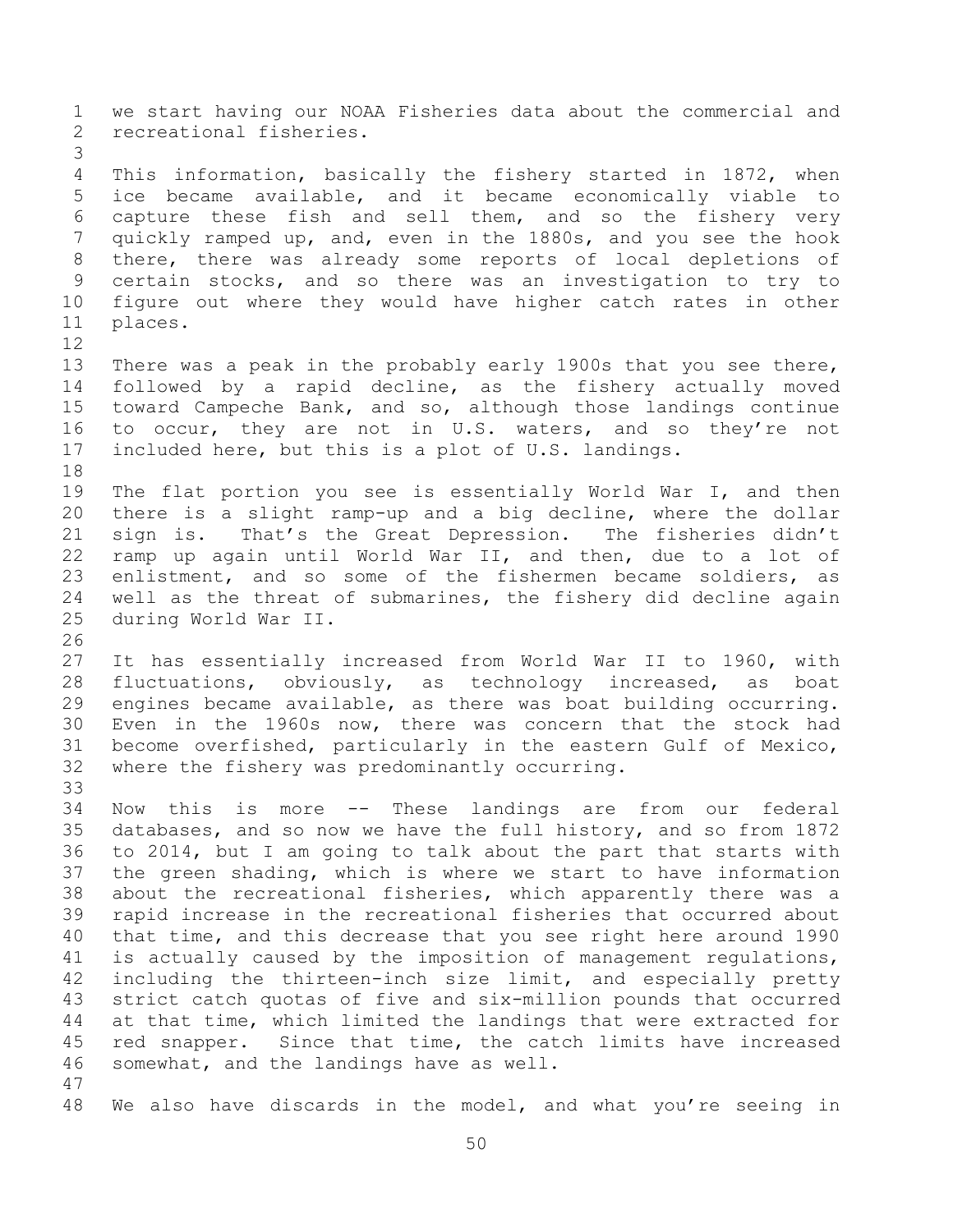orange are the shrimp discards, and this plot happens to be in millions of pounds, and so the shrimp discards look relatively small when they're expressed as millions of pounds. If this plot had instead been in numbers, they appear very large, because they're on the order of twenty-five-million red snapper extracted by the shrimp bycatch in certain years, but they're very small. They're essentially mostly age-zeroes and ones, and so they're small fish, and so their weight is actually relatively low. You see all these other discards from the recreational and commercial fleets rapidly increase about 1990, and that, again, is due to the management regulations, and so, as you see the size limits occurring, fish are discarded, and some subsequently die of barotrauma, and so that produces dead discards, and you also have closed seasons and bag limits, et cetera, et cetera, that all lead to discards of fish that may subsequently die of barotrauma. This is an age-structured model, as I have mentioned, and so this is an age-structured input, which does the natural mortality at age, and so why age-zero has a lower natural mortality than age-one is actually because of the way the model is structured. Age-zero is only half-a-year long in Stock Synthesis, and the other ages are all one year long, and so, actually, age-zeroes die at a higher rate than age-one, due to - - Well, they just do, but we apply a lower natural mortality of zero, because, in the model, it's a half-a-year long, and so it looks a little strange. These estimates, I believe, came from Benny Gallaway and others, and they were reviewed by the data and assessment workshops during SEDAR 7 and 31, and so we tried to incorporate a variety of information from the academic studies. Growth, the length at age, obviously, is also an age-specific component to this model, and this functional relationship comes from roughly 100,000 otolith observations, and you can actually age the fish using this otolith bone, and that's where this measurement comes from. Reproduction is what you were getting at, and you can see that fish as young as age-two have some maturity, although a very low fecundity, but fish three, four, five, and six all do produce eggs, and there are at least a fraction of them that are mature and producing eggs in the population. There are also a lot more of these small fish, and so, even though their relative fecundity is lower than the oldest fish, there are more of them,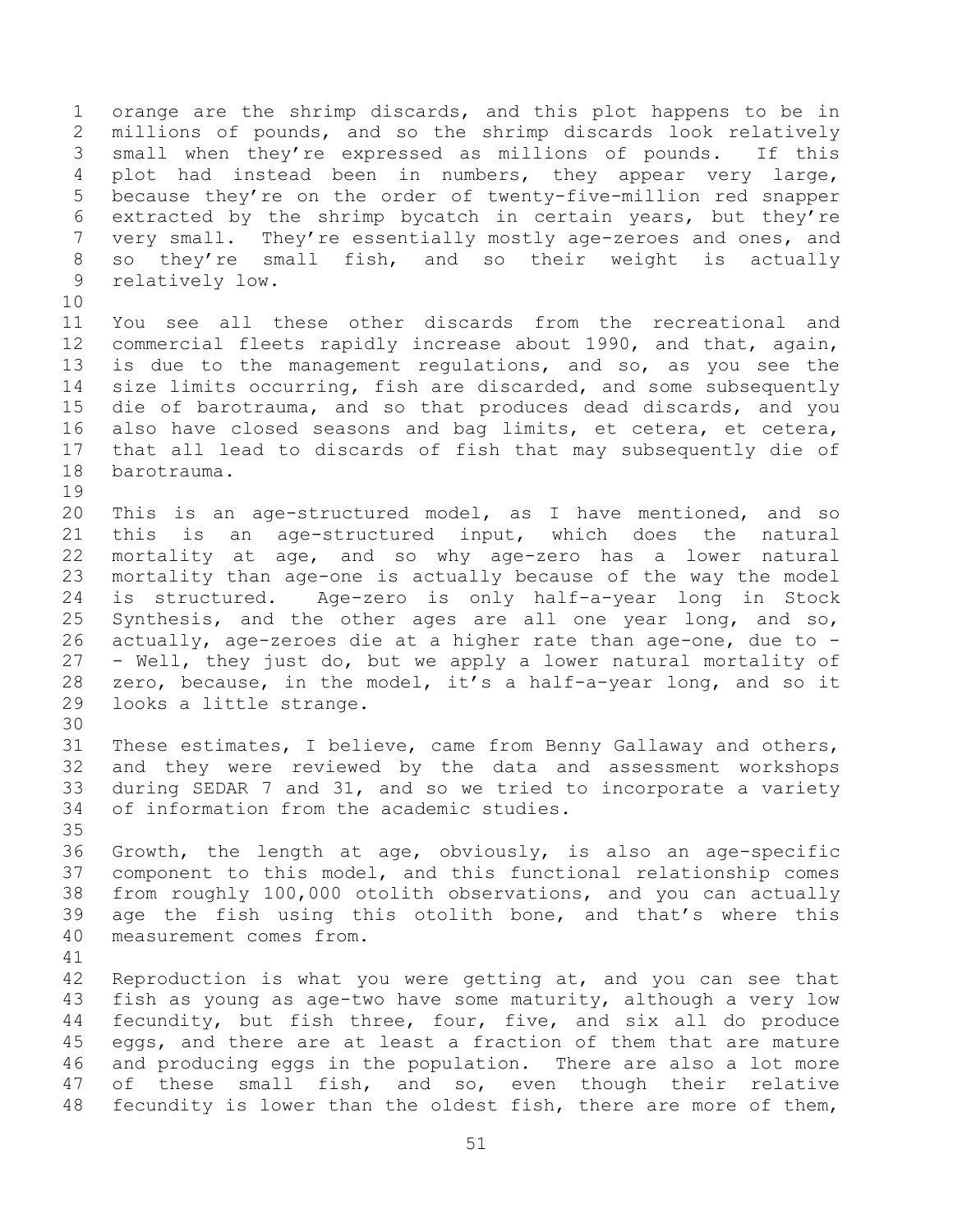and so they do have an important effect on the reproduction of red snapper. Obviously, the older the fish get, the more fecund they are. They produce more eggs per year at larger sizes, and so those fish, per individual, are more important to the stock, but there are more younger fish, and so, even though their relative fecundity is lower, there are a lot of them. Is that basically clear? Am I basically addressing the question you asked? **MR. BROWN:** Yes. **MS. RALSTON:** What does it look like when -- **DR. CALAY:** I would have to pull a different slide for that, and I don't know the number offhand. **MS. RALSTON:** I would just be curious. **DR. CALAY:** In general, the reproduction increases at about the Q above the length of the fish, and so the fish have a maximum size, and, once they essentially achieve their maximum size, their relative fecundity doesn't change as quickly anymore. There is some evidence that the older fish have higher fecundity because their eggs survive longer and they provide a higher quality reproductive product, but it doesn't increase as quickly anymore once they achieve essentially their maximum size, which I think is achieved -- They are achieving their maximum size around age-twenty here, and so you would expect their relative fecundity doesn't increase as quickly anymore after they achieve their maximum size. **MR. BROWN:** So the length of a one-year-old fish, on average, is about what? **DR. CALAY:** A one-year-old fish, according to this plot, you're 38 looking at a length of  $--$  This is probably  $--$  It's a good question whether this plot is in -- This must be in centimeters. This plot is in centimeters, and so twenty centimeters. **MR. BROWN:** Then you would estimate a five-year-old fish being around the forty centimeters or something like that? **DR. CALAY:** Yes, and obviously there's a lot of variability here. **MR. BROWN:** Yes, right.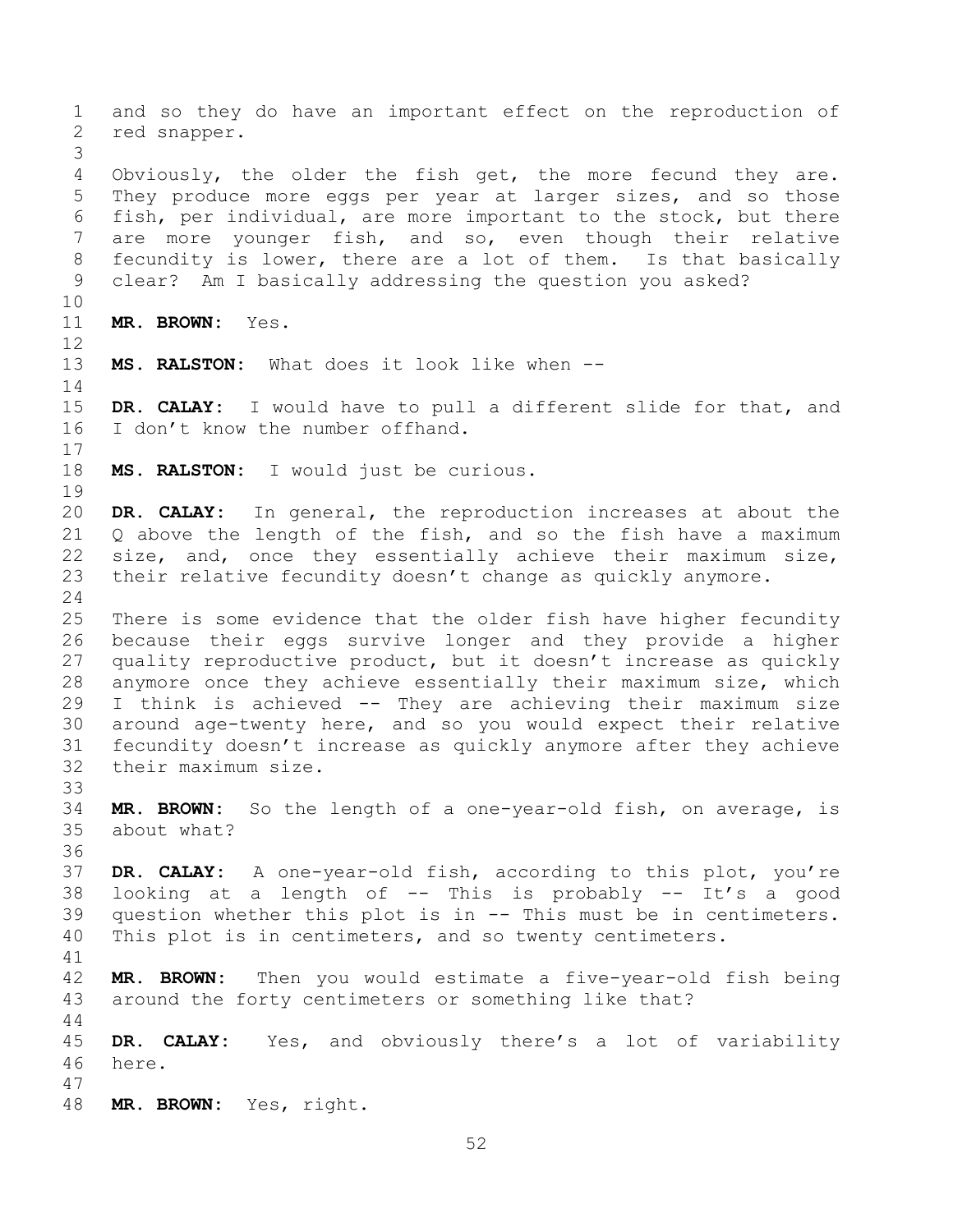**DR. CALAY:** One thing that would help us to improve the stock assessment is to have a better idea of the size of fish -- This is fishery-dependent data, again, and so one thing that we lack is a lot of observations of fish below the size limit, and so the smallest fish don't actually show up on this figure, because they are below the size limit, and so they're not landed by the fishery-dependent operations. **MR. BROWN:** Do you have an opinion or data on -- Because you said the mortality of a one-year-old fish is very high, and how much mortality is caused by -- What am I trying to say, but bait and the other fish, bigger fish, eating smaller fish? **DR. CALAY:** I don't. I'm sorry. I don't have any. **MR. BROWN:** I don't know that it mattered, but I was just curious. **DR. CALAY:** I mean, obviously, there is predation and there is disease. I imagine the largest source is predation, but I'm just not sure. **CHAIRMAN CAPLINGER:** Shannon, the number we have to pay attention to is sixteen inches, and so how many times has that fish spawned by the time it reaches sixteen inches? My question is because I don't want to catch the fish too soon, and, if we're damaging the fish for some reason for a limit, then I want to be thoughtful about that, but is the -- I am ignorant on this, but what is the commercial length limit? Is it sixteen as well, or is -- It's smaller, isn't it? Is it twelve? **DR. CALAY:** It's thirteen. **CHAIRMAN CAPLINGER:** So, can you kind of help us with when and how much and how often these fish spawn by the time they reach thirteen and then sixteen? **DR. CALAY:** It's a complicated question, because fish may spawn multiple times in a year, and the spawning frequency also changes with age, and so, typically, I would think, in the relationships that I've seen, as the fish get older, they also spawn more frequently. It's a question that I can certain address to our Panama City

 Laboratory, and they could probably respond today, but my impression is that they're really not -- They're not producing much, in terms of reproductive products, until they're age-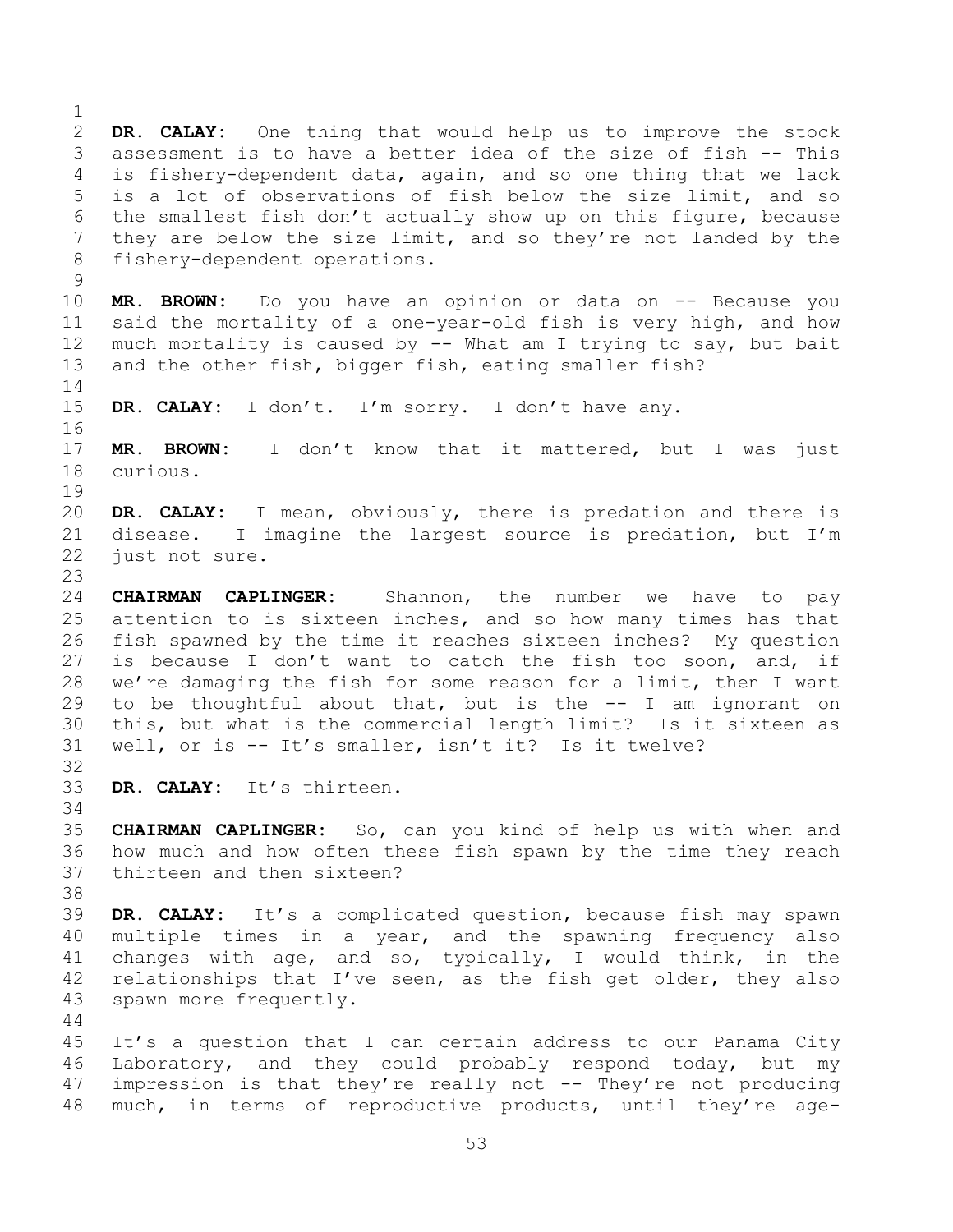three, at least, and it looks like, on this plot, that age-three -- Really, what we're talking about in some of these fisheries is predominantly we're catching ages-three to eight in the directed fisheries, and so, at age-three, you're talking about a very low relative fecundity, and so these fish may have only spawned say once or twice, or one or two years, with a low frequency during that year of spawning. By the time they get up to age-eight, they are spawning more often, and they have had more opportunities to spawn. **DR. CRABTREE:** Where the commercial size limit came from -- It used to be fifteen inches, and we lowered it, and that was based on observer data on commercial vessels that indicated that 85 percent of the fish they release were dead anyway, and so every analysis we had indicated that you're better off to land them and count them against the quota than to throw them over the side dead. The sixteen inches in the recreational fishery was more based on trying to squeeze a longer season out of it than anything else, but the belief has always been the discard rate in the recreational fishery is much lower. Remember that the commercial guys fish those Christmas tree rigs that have loads of hooks on them, and they pull them up and stream the rig down the side of the boat, and then there's quite a period of time before the fish get released, and so it didn't make any sense to throw that fish away. **CHAIRMAN CAPLINGER:** I've got you, and I thought it was because that size fish fit on a plate. That's not right? **DR. CRABTREE:** That was part of it. I actually felt like we should have gotten rid of the size limit and required them to land every fish they caught, but they didn't want to bring in the fish below thirteen, and so there was this compromise, and that's where it wound up. **CHAIRMAN CAPLINGER:** Shannon, is the catch -- Is the amount of red snapper caught insignificant compared to natural predation or whatever else when you look at the spawning rate? Are we really, we being commercial and recreational fishermen, are we hurting the spawning rate at all, or is it such a miniscule amount compared to how many fish are caught in shrimp trawls and die because they've been eaten and all that kind of stuff?

 **DR. CALAY:** The stock assessment model does include components of the natural mortality, the directed mortality, fishing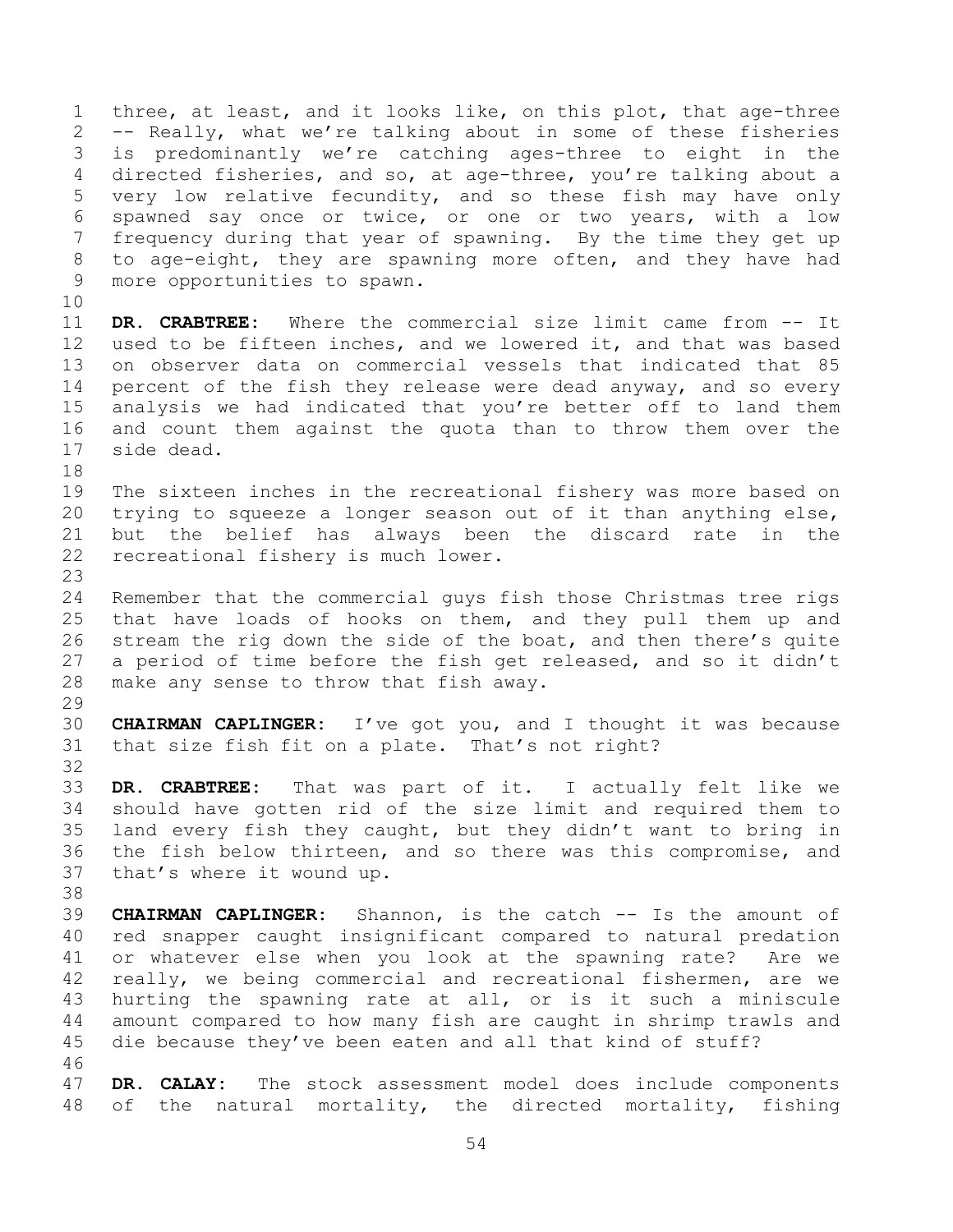mortality, and discard mortality. If you look at the relative magnitude of those sources of mortality, certainly your recreational fishery in the east and your commercial fisheries in the west have important impacts. If you look at fishing versus natural mortality, like all fishing sources of mortality and natural mortality, if the sources of directed fishing essentially equal the natural mortality, that's a situation where we think overfishing could be occurring. I mean, that's a very general benchmark that we think about. In this situation, the directed sources of mortality are certainly comparable to the natural mortality that's occurring, and, specifically, those sources of directed fishing mortality that are notable in the stock assessment model are the recreational removals in the east, in particular, and the commercial removals in the west. Now, the shrimp bycatch used to be, prior to 2007, a very much more important source of removals. The shrimp effort has declined markedly since that time, and it doesn't seem to be a very important source of removals anymore, especially given the very high natural mortality of age-zero and one, because the shrimp bycatch is largely age-zero and one, but, if we were to allow the shrimp bycatch to increase again, if we were to allow the shrimp effort to increase, then that would become, again, an important source of mortality in the model. Right now, it seems to be relatively small. **CHAIRMAN CAPLINGER:** Thank you. **DR. CALAY:** You're welcome. **MR. MARQUEZ:** Shannon, can I ask why is the commercial component just identified for the west, rather than the east? **DR. CALAY:** Well, again, this gets at the way the fishing fleets in this model are structured. We're essentially doing -- Really, we're doing two stock assessments that are joined through the allocation or the assignment of recruits east and west, and so what I was really get at is that, if you look at the east in isolation, if you look at just the eastern population, the primary source of directed fishing on the eastern population is from the recreational sector, where, if you look at the predominant source of mortality from the western Gulf of Mexico on that western stock in isolation, it tends to come more from the commercial than the recreational sector in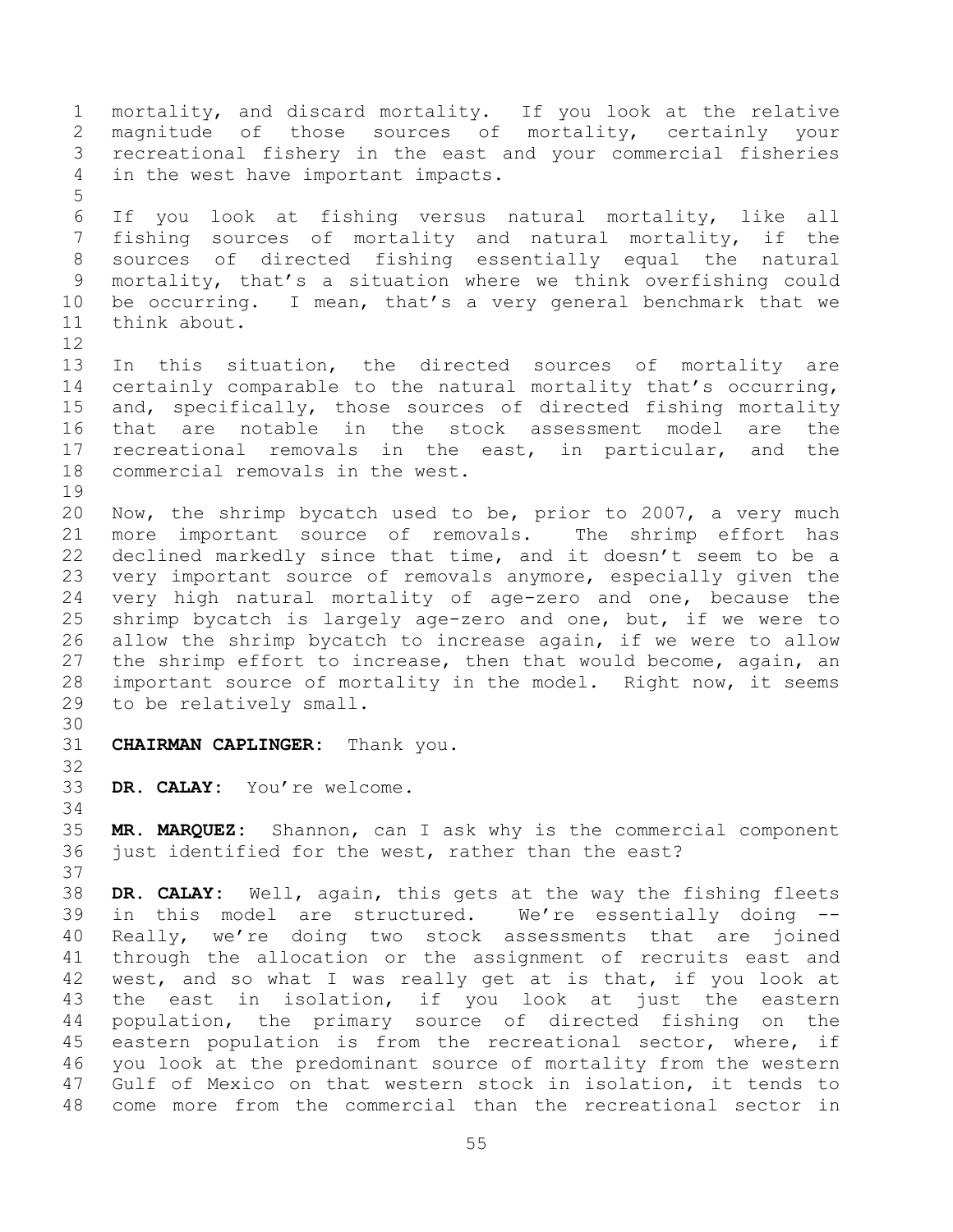the west. **DR. CRABTREE:** But there is commercial fishing on both sides. **DR. CALAY:** There is commercial fishing on both sides. **DR. CRABTREE:** It's just most of the commercial fishery is in the west and most of the recreational fishery is in the east. **DR. CALAY:** Correct. It's an uneven distribution of those two fishing sectors. Do you see what I'm getting at? Most of the recreational fishing is actually occurring on the eastern stock. **MR. BROWN:** All right, and so it's just the recreational pressure in the east is outstripping the commercial effort there, but would you say the commercial effort in the east and 17 the west is about the same, but it's just that the recreational effort in the east is higher and it's outstripping the commercial effort? **DR. CALAY:** Let me see if I can say this accurately, and Roy can assist, if needed. I think that -- I don't want to get at effort, because they are measured differently between commercial and the recreational, but the extractions, the actual commercial and recreational extractions, are fairly similar east and west, but the recreational fishery predominantly occurs in the east. **DR. CRABTREE:** I think more than half of the commercial landings are in the west. **DR. CALAY:** Yes, right. **MR. KENNEDY:** Could you explain the vertical axis to me? **DR. CALAY:** It's relativized, and so, basically, at some age, I think twenty in this plot, which isn't on the plot, you have the highest fecundity, and so this is just -- Say wherever 0.5 occurs, and it looks like about age-seven, and so a red snapper about age-seven has about 50 percent of the fecundity of an animal that is age-twenty. **MR. KENNEDY:** The ability to produce eggs? **DR. CALAY:** Right. **MR. KENNEDY:** So when we have a management plan to -- According to this, it's, I guess, pretty much common knowledge, if we have

a management plan that incentivizes killing say a ten-year-old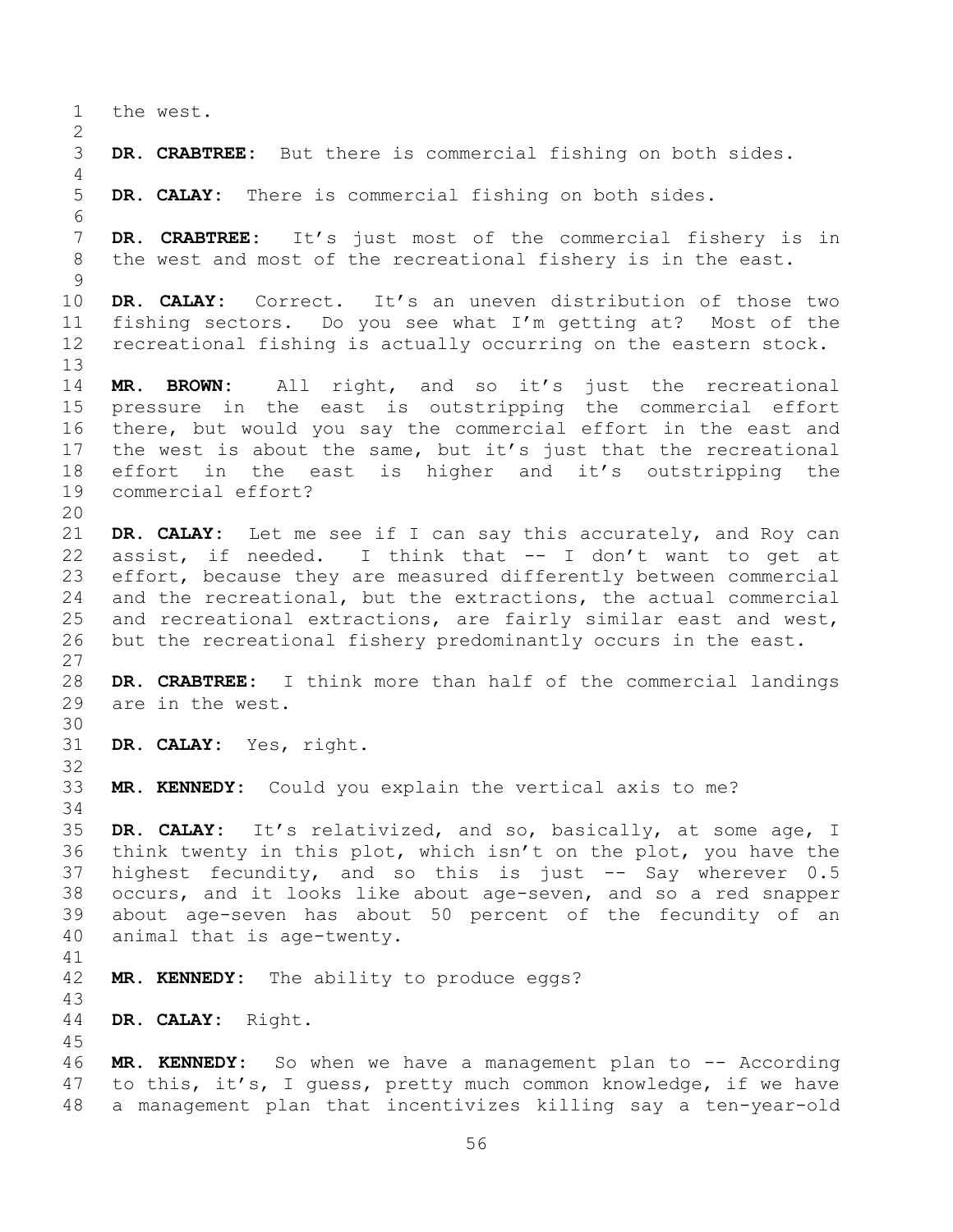fish, because it's bigger, instead of killing a three-year-old fish, that's counterintuitive to the thing you're trying to help us with with reproduction increases.

 We're a lot better off with one ten-year-old fish in the pond than we are with several three and four-year-old fish in the pond, so that, if you've got the biomass of a ten-year-old fish, and say it's twenty pounds of your stock, whereas that same twenty pounds equals several of these younger fish. According to the reproduction, we're a lot better off with that single ten-pound fish out there, if he's twenty pounds, then twenty pounds worth of smaller fish.

 **DR. CALAY:** There are always many ways to skin a cat, and you can actually successfully manage a fishery that predominantly catches young fish. You can also successfully manage a fishery 17 by delaying those catches until they're older. 

 You could catch large numbers of the older fish, because they've had a number of opportunities to reproduce, and so there's always ways that the fishery can be managed on whatever selectivity pattern you want to see, but that will have an 23 implication for how much you can catch, and so it's a management decision.

 **MR. KENNEDY:** One of the things that we're considering -- I say considering, but one of the options that there are to consider is to catch the stock down so that the average size of the fish that most people keep would be smaller, so that we reach our quota less quickly, because it's been an unintended consequence 31 of the management procedures over the years, even though the quotas are going up and the stock is getting healthier, and we get less days, and that's because the single fish we catch weighs significantly more, and so it seems like another benefit to that would be, if we're taking out smaller fish, then we are taking out inefficient spawners compared to larger fish.

 **DR. CRABTREE:** It's complicated, because that smaller fish you take out -- If you didn't take it out, it would continue to grow and get bigger and become a bigger fish, and so --

**MR. KENNEDY:** The same big fish would get caught.

 **DR. CRABTREE:** It might, if you could figure out how to catch the small ones without catching the big ones and discarding them and having them die anyway, and that's always been the main problem here, is it's very difficult to shift the size fish that the fishery is catching without having big impacts on the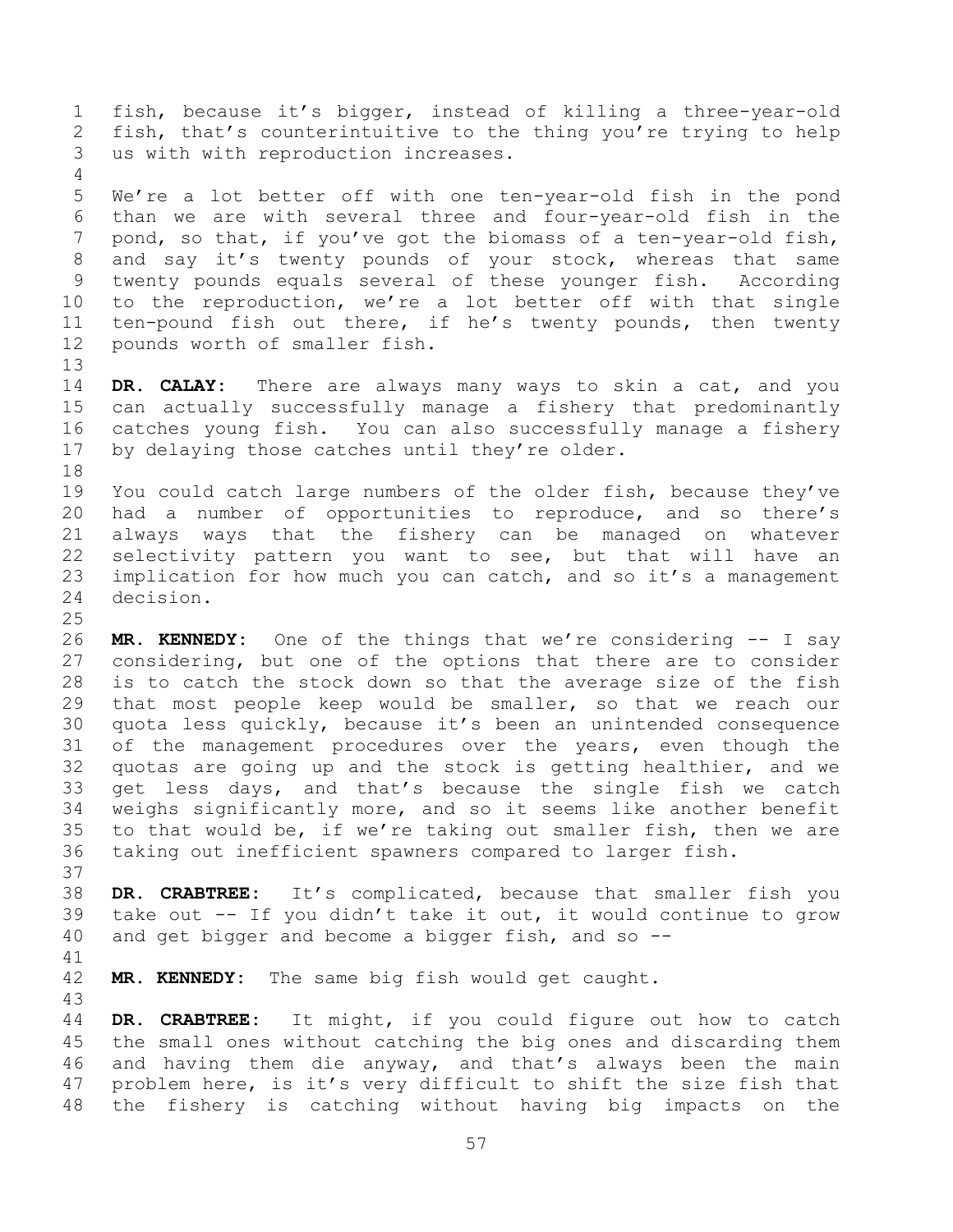discard patterns.

 **MR. KENNEDY:** I see, in all the management plans, it seems like, every time you want to help the situation, you increase the size of the fish that we're allowed to keep, thinking that that's going to extend the season, and I've seen that comment in all of the alternatives.

 **DR. CRABTREE:** We used to have analyses that showed that, and that was at the time when the stock was much more depleted than it is now, and so it was hard to catch bigger fish, and so I remember fishing back in the 1990s, and the size limit was fifteen or sixteen inches, and you would go through a lot of fish before you finally caught one that was sixteen inches, and so, if you put the size limit in, it took people longer to catch a fish, and that had the effect of extending the season. 

 What has happened now though is it doesn't take any time to catch a sixteen-inch fish, and, because people know they're going to catch lots of big fish, a lot of people won't even keep a sixteen-inch fish, because they want a bigger one, and so it probably doesn't have any effect of extending the season anymore, and we just haven't changed the size limit, I don't think, since 2005 or 2006.

 It's been where it is now for a long time, because we have really never seen a powerful reason to change it. I think, if you lowered the recreational size limit, people still aren't going to bring in those small fish.

 **MR. KENNEDY:** No, and you have to increase the number you can keep to get them to keep the smaller fish.

 **MR. BROWN:** Right, or you could have a slot limit, because that would prevent the discards, because, right now, what you said is exactly the case. I don't know of anybody that's keeping anything under a fifteen-pound fish, and so they're fishing until they can catch those bigger fish, and they've got plenty of discards.

 **DR. CRABTREE:** You could put in a slot limit and say that no one could keep a fish above twenty-four inches or something like that. The trouble then is you've got to deal with the mortality rate of those big fish that people catch and throw over the side, and it's probably going to be substantial. I mean, my guess is 30 percent or so of those are going to die. Now, maybe with descending devices and all kinds of things, you can improve on that.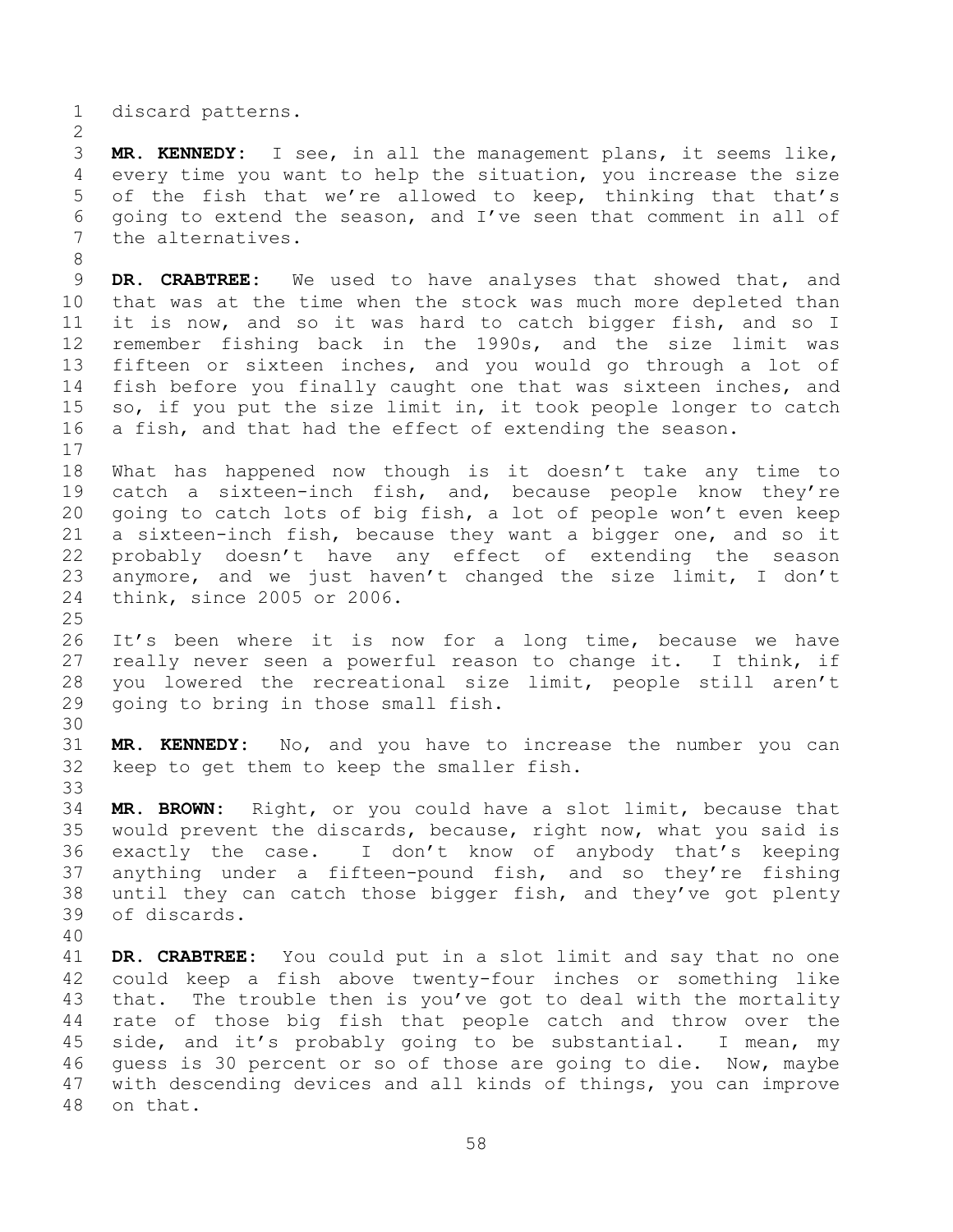The other part of that is nothing really ticks people off much worse than making them throw a big fish back and watching it float off, and so we've talked about slot limits a lot, but the council has just never been willing to go there, because of the concerns about mortality and discards.

 **MR. BROWN:** I don't know if anybody else has experience with this, but it seems like the younger fish are more aggressive, and so you're more likely to catch those first at a spot. 

 **DR. CRABTREE:** Now, one thing that you probably could do is regulate hook sizes, and, if you use bigger hooks, you're going to catch fewer small fish, and then you avoid the discards 15 altogether, but, boy, that's getting into pretty much micromanaging the fishery, and probably there is no real way to 17 enforce that, but, if you made people use a really big hook, you could probably get rid of most of those small fish.

 **CHAIRMAN CAPLINGER:** Roy, it seems like, the bigger the fish, the lesser quality of the meat, and, really, you're catching a trophy fish. For redfish, for example, in Louisiana, we have, anything over twenty-seven inches, you can only keep one. That has worked well, and people have been fine with taking a picture and releasing those fish, because the picture is what they want. 

27 The quality of the meat is not there, and it's really not a good fish to eat, and so I'm thinking, with the improvements in descending devices, and I use one right now, and we rarely lose a fish, or we see one, but you would think that you could use that as a carrot and say, if you voluntarily -- If the recreational sector would consider this seriously, then perhaps we could increase the number of days or do something that would benefit their experience on the water.

 **DR. CRABTREE:** You might could. I mean, the thing about redfish is I think the release mortality rate for redfish is 2 or 3 or 4 percent. It's really low. It's higher with red snapper, and so, if we knew what effect descending devices would have, and we knew what the compliance would be and how many people would actually do it, we could probably do some sort of analysis to look at what the impact on the season would be.

 **CHAIRMAN CAPLINGER:** Maybe they need to use descending devices across the fishery, into commercial fishing as well, because I'm sure there's a significant amount of discards on those boats, 47 and, because they are so efficient, and they want to be so efficient, I don't know how careful they are.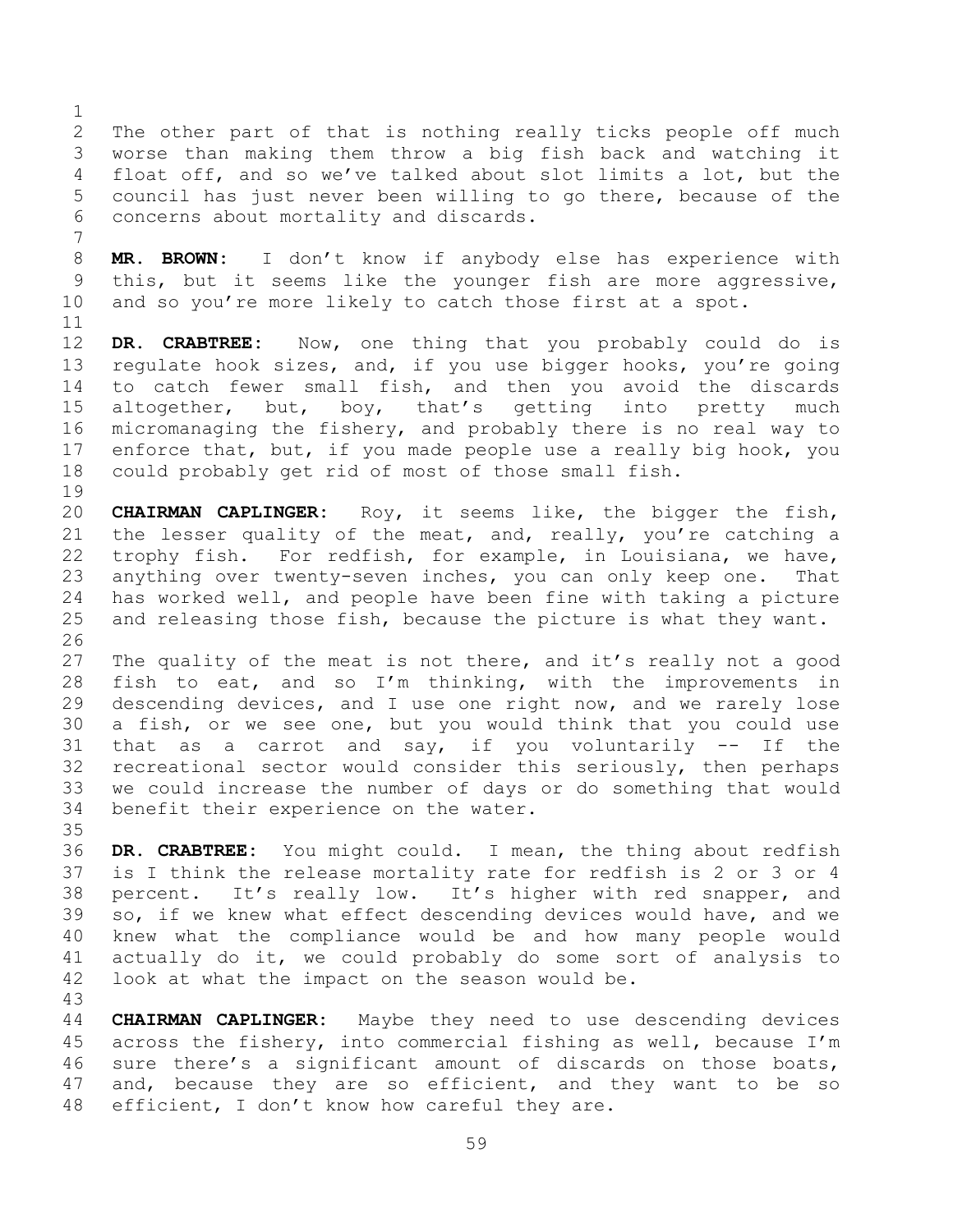I mean, I have left a rig and chased a fish to grab it and put it back on the descending device and send it back down, and I brought my kids up that way, and I don't know that that mindset is prevalent across the whole fishery.

 **DR. CRABTREE:** The commercial fishery is more complicated. I don't think they have all that many discards because of the size limit. Most of the discards in the commercial fishery have to do with people not having IFQ quota and those kinds of things, and so you may have grouper guys who don't own very many IFQ 12 shares, and they may catch snapper sometimes, and they can't bring them in, and so they're discarding them, and it doesn't matter what the sizes are.

 Now, that's getting better over time, because people are trying to acquire quota, and people lease quota to try and cover their discards, but I don't think all that much of it is because of the size limit, and I wouldn't expect that these guys fishing thirty-hook rigs are going to be able to effectively use descending devices, but it may have a lot of potential on the recreational fishery if you could really get good compliance and get people to do it, particularly in the western Gulf, because, generally speaking, the fishery is in deeper water in the western Gulf, and so the release mortality rates are probably higher.

 **MS. RALSTON:** I really like the idea of perhaps another recommendation of this panel being a more robust exploration of descending devices. I know the council has looked at doing a voluntary type of promotional approach at this point, but I think perhaps a recommendation from this panel to maybe look at what the impacts would be on actual regulatory discards and how that could help with availability of quota might be something for us to think about.

**CHAIRMAN CAPLINGER:** I will mark it down. Thank you.

 **MR. BROWN:** And it has incentivized -- It increases the use of it, and so, if you have one onboard and you can keep one more fish, you're going to have people that are going to go out and buy that and use it.

**CHAIRMAN CAPLINGER:** Doug has a question.

 **MR. BOYD:** Well, I've got a question for Roy. I think it was at 47 the last meeting, or maybe the meeting before, but Andy Strelcheck sat in for you, and there was a lot of discussion and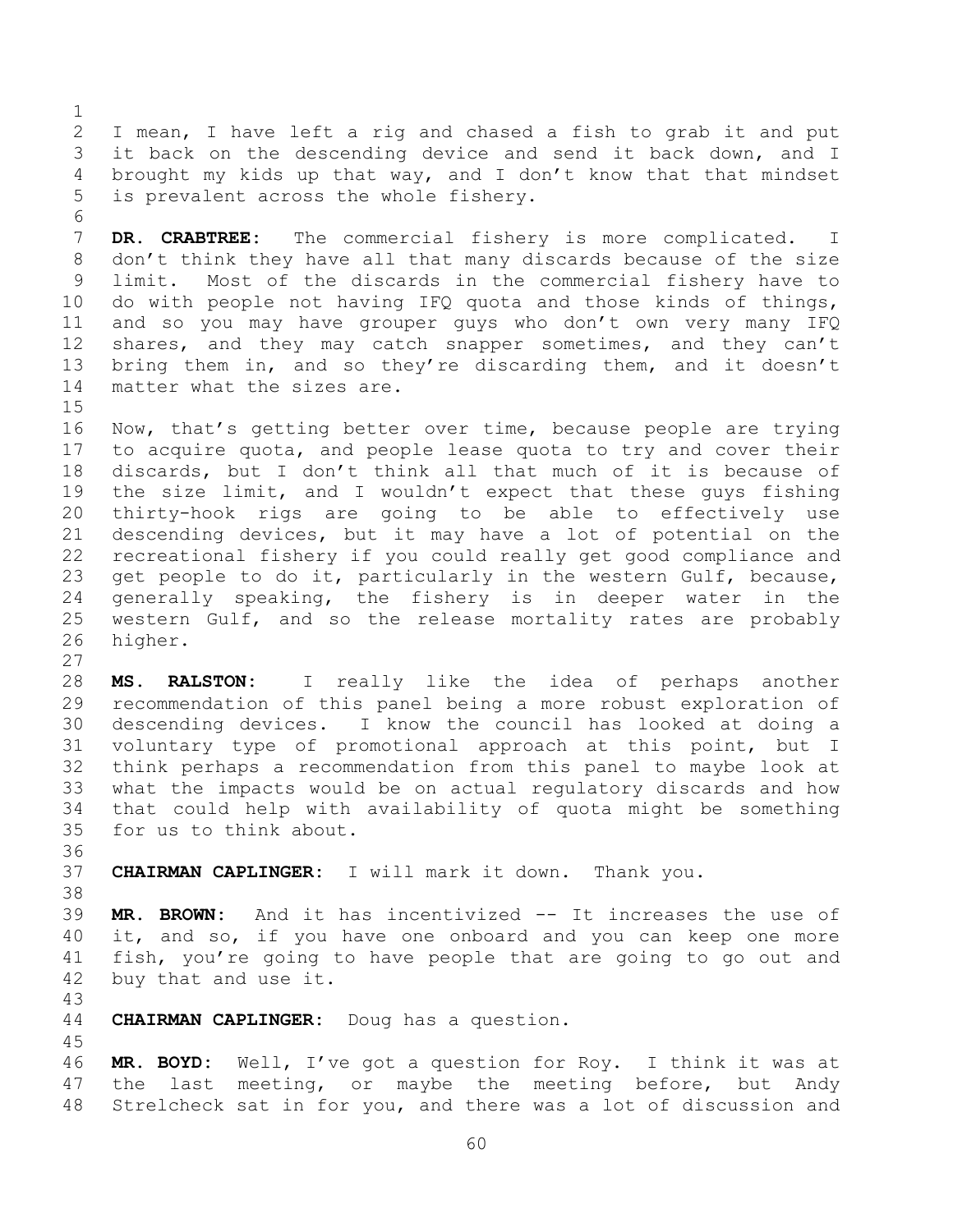a presentation by Greg Stunz out of Texas, the senior biologist, about descending devices, and Andy virtually killed that discussion at that time, and can you comment on that?

 **DR. CRABTREE:** This gets complicated, because there is RESTORE Act money that people want to use to buy descending devices and make them available to folks. One of the things with RESTORE Act money is you can't use it to do something that is already required in the regulations, and so there is a worry that, if we require descending devices now, that we wouldn't be able to use RESTORE Act money to buy descending devices and distribute them. 

 The feeling was let that happen and try to do the outreach and get these out in people's hands and let them get comfortable with them. Then come back, down the road, and revisit whether we want to require them or not. You know, all we can really require is people to have one onboard the vessel. We don't have 18 any ability to enforce that people use them or not, and the trouble with that too is that, a lot of these fish you release, you don't need to use a descending device.

 If you're in shallow water, you're better off to just let the fish go and let it down, and so, at some point, the fisherman has got to make a judgment call about whether to vent the fish or whether to use the descending devices, and so the best we could do is require people to have them, but I think the consensus right now is we're better off to let some of this funding get them out into the fishery and let people get used to them and learn to use them and do the outreach part of it and hold off on the regulatory side of it, and so I think that's where that discussion was.

 **MR. BOYD:** Is there an active program to distribute those to fishermen?

 **DR. CRABTREE:** There are grants and things happening. I think hasn't ASA distributed descending devices?

 **MS. RALSTON:** Yes, we did some to charter captains, to kind of evaluate how they were using them and what their impressions were and that sort of thing, and so we've done some of that.

 **MR. BOYD:** Do you think they're using them, the charter guys, the for-hire?

 **MS. RALSTON:** We have a summary of the study, and I would have to pull it up, but it seemed like it was a positive result, for sure.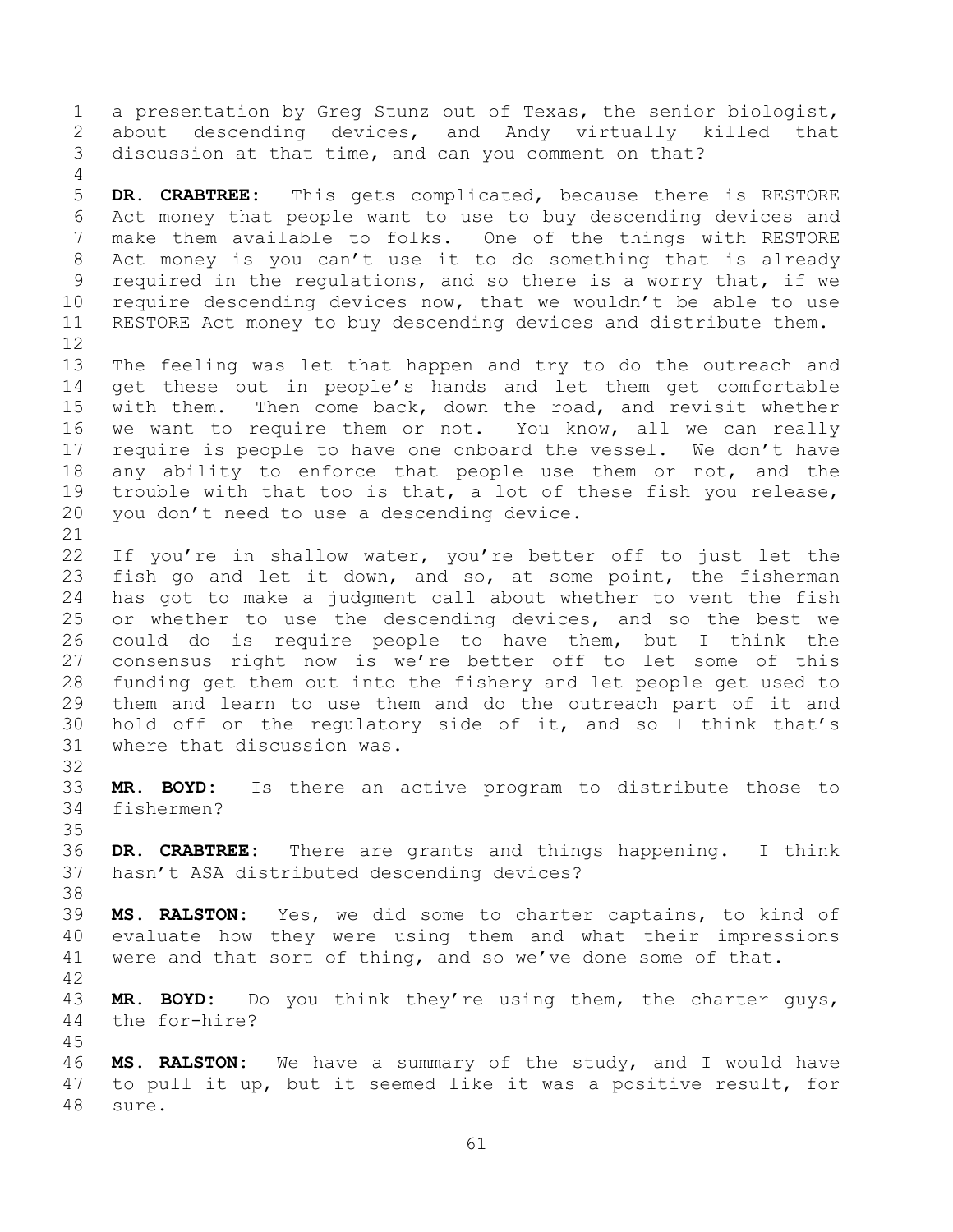**MR. BOYD:** Okay, and I have a question for Shannon, if that's all right.

## **CHAIRMAN CAPLINGER:** Sure.

 **MR. BOYD:** Does the model, your models, take into consideration the poaching that's happening out of Mexico, because it's significant, and, if so, how do we manage that, because it feels like, and I think common knowledge is that a majority of those fish, because of the price of the fish, are coming back into the United States from Mexico and being sold to fish houses here.

 **DR. CALAY:** When this stock assessment model which I'm describing was conducted, that information was fairly new, and we had not, at that time, incorporated that information. The estimates are not insignificant of the poaching that's occurring, and, if we were to put those landings in the model, it would have some impact.

 Compared to the total removals in the stock assessment model, they are still relatively small, and so it's unlikely that you're going to see a massive effect of the inclusion of the poaching from Mexico, but, nevertheless, if we had an accurate time series of that information, we would be very happy to include that in the stock assessment model, as a sensitivity run at least, for consideration of the group. We are conducting that stock assessment right now, and so maybe I can follow-up with that, to make sure that we're still considering that source of information.

 **MR. BOYD:** There are wide estimates, like you said, from maybe a million pounds a year to three-million pounds a year, that are being taken out, based on the interceptions, and so the next question I would have is, if it is significant, if it's poaching at the level of the recreational fishing quota, shouldn't we do something about that, and how can we manage those fish coming back into the United States, and, if they're coming back into the United States and they're coming out of our waters, how do we charge those to a particular sector and account for them in that way?

 **DR. CRABTREE:** That's complicated, and I would think you wouldn't charge it to a particular sector, because it's poaching, and we have poaching from various sources that oftentimes may not get counted, but the trouble with -- I mean, everybody agrees that we don't want the poaching happening, but it gets into international treaties and the State Department and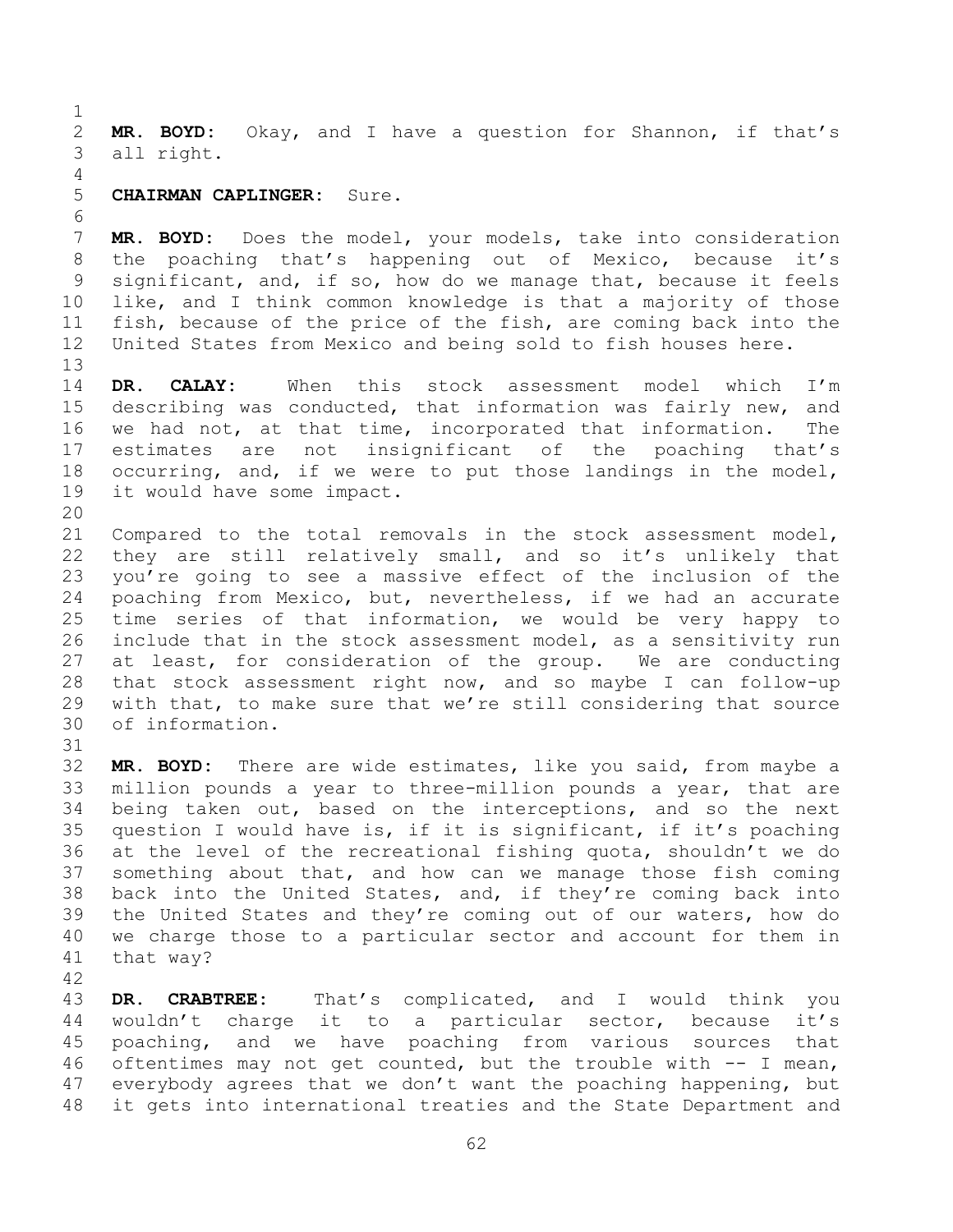our ability to do those kinds of things. I think it's high on the Coast Guard's radar screen. The trouble is these guys come over in boats that are essentially worthless, and the boat gets confiscated, and, ultimately, the poachers get sent home, and I think, ultimately, the boats may get trashed, but apparently they just write it off as a cost of doing business. 10 The other thing is it's more than just poaching that these guys, a lot of them, are doing. There is drug running and all sorts 12 of things that I've been told are associated with it, and so we would like to change it, and maybe if -- You're in Texas. When the wall was built, my idea was to extend it out 200 miles. **MR. BOYD:** We just need to give them the ability to put a fifty- caliber round through the motor. **DR. CRABTREE:** Well, I mean, there's lots of things you can think of where we should have tougher penalties and all, but that's all getting well beyond what we -- **MR. BOYD:** Our Coast Guard representative at the council has said that there is one particular fisherman that's been caught over twenty times and released back to Mexico, and then, a week later, he's right back again. **DR. CRABTREE:** I guess we could ask the attorneys to advise us on who the authorities are on these sorts of things, and we could make a request that someone in the administration look at tougher penalties for it, but my guess is that it gets tied into NAFTA and all that stuff. **MR. BOYD:** The problem is, and you said it, but the problem is that we've got a State Department issue, and we've got international treaties, and we don't want our fishermen who go across the border to get their boats confiscated and everything else, and so it's a very hard issue. **DR. CRABTREE:** If you think about a million pounds or two- million pounds of fish, we have a roughly fourteen-million-pound quota, and you've got all these dead discard fleets, and so there is probably twenty-million pounds in removals, easy, and so you're really talking 10 percent or less, probably, and I think that's why Shannon says that it's not likely to make a substantive -- **MR. BOYD:** But when you look at it from the amount of quota that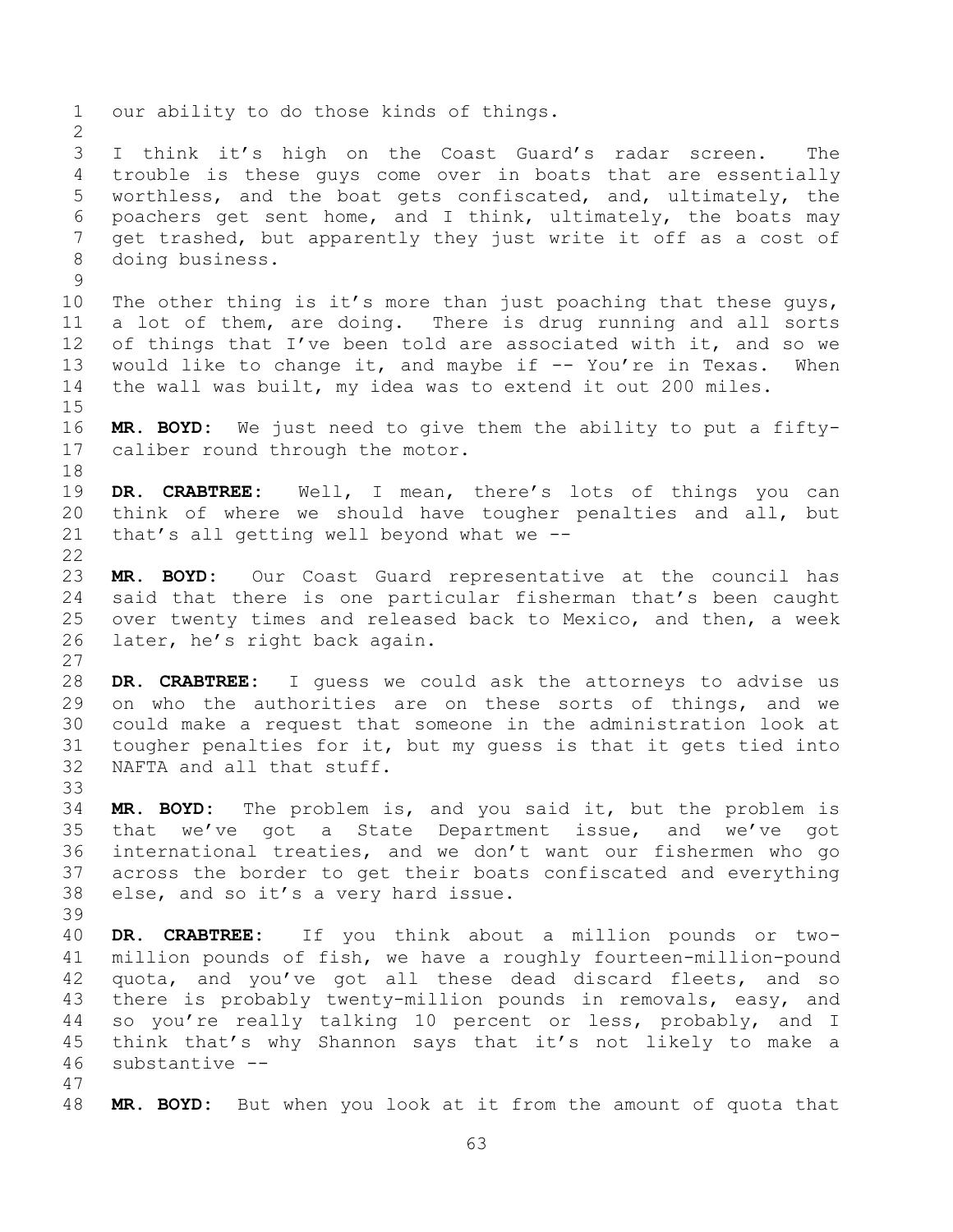the recreational fishermen have, which we're talking about here, it's significant. **DR. CRABTREE:** Well, if they weren't removing those fish, in theory, we could raise the quotas and catch them ourselves. **CHAIRMAN CAPLINGER:** We have two questions. Rudy, I think, had one. **MR. VALENCIANO:** Have we made some adjustments to the mortality rate for the fish on discards due to the fact that the rule-of- thumb, back when I was fishing in the 1980s and 1990s, or even late 1970s, the rule-of-thumb was you have to catch redfish in a hundred feet of water or more, and now we're catching fish, like you said, in forty feet of water, where you don't need a descending device, and the mortality rate has been decreased substantially, because now we're catching the red snapper in the upper portion of the water column. In a lot of cases, like fishing for mangrove snapper without a weight, you're catching red snapper all the time, and you can release those, and they go right back down. There is no mortality in those, and so, even if you're releasing the sixteen-inch fish and trying to catch a fifteen-pounder, you're not doing any damage to the stock, because you're really not damaging the species, and has any adjustment been made for that? **DR. CALAY:** The only adjustments that are being made to the release mortality in the stock assessment model are changes that occurred with the imposition of circle hooks and venting requirements. We have some scientific information from academic studies that have allowed us to make a change in the discard mortality rates due to those events. We have not considered whether the depth of fishing changed from the time period you were discussing. We do have some information about the depth of fishing that we use, and we have some supplemental surveys that are also providing additional information, like iSnapper, about depth of fishing. Depth of fishing is a field in the commercial data that we receive, and it's not a field that we often have a lot of faith in, because we do find that fishermen tend to report one depth of fishing frequently, and it's not certain whether they're fishing at the same depth of fishing or that's just what they always write down. We don't have depth of fishing on our recreational datasets at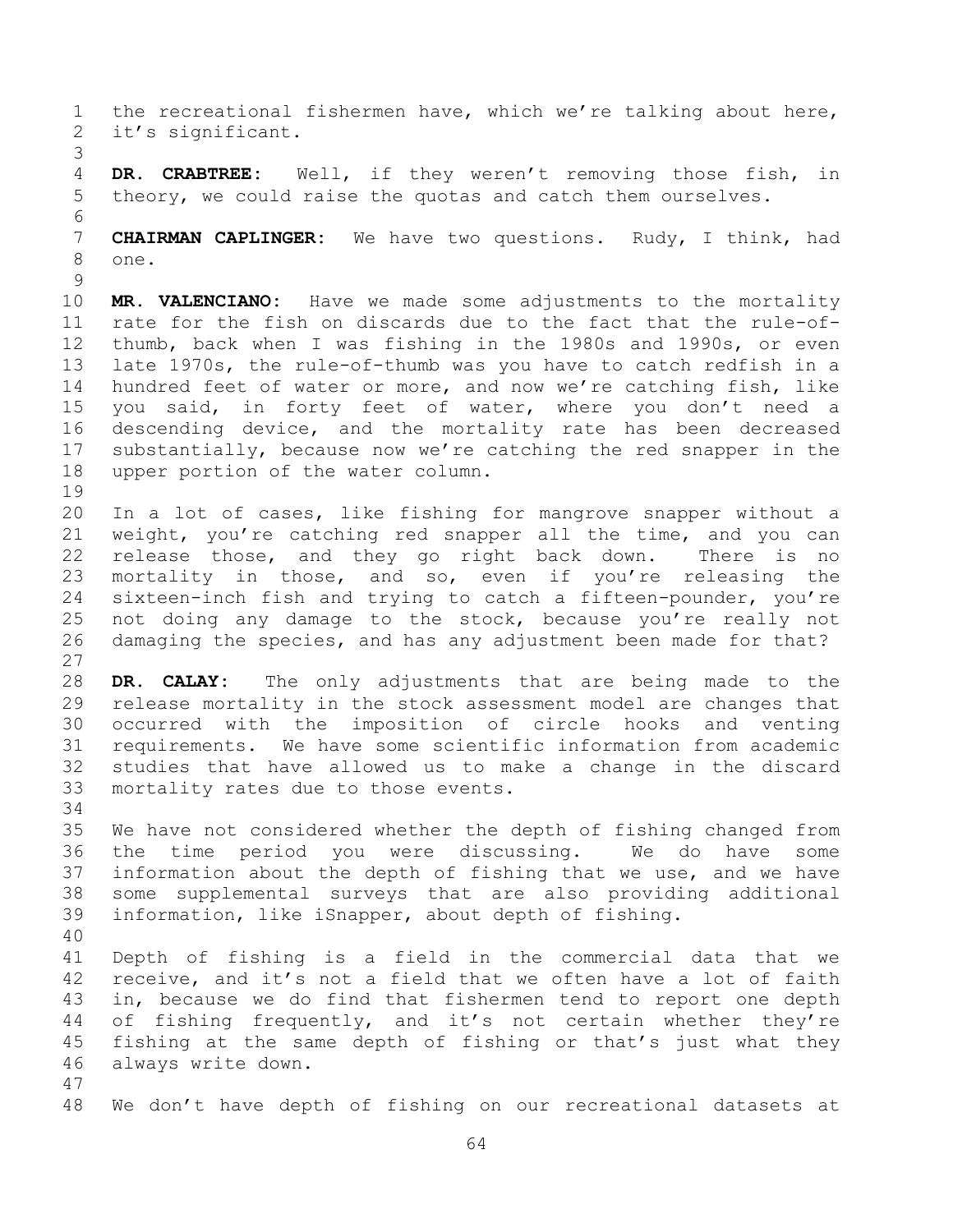all, and so we have to infer it from what information we have about their fishing location, which sometimes is just Florida, and so it's very difficult for us to use that sort of detailed information in the stock assessment context, because the data that we actually have available to us is often quite limited in what sort of information is collected.

 **MR. VALENCIANO:** I would suggest that, since the onset of fishing in state waters being increased, that those state waters are hardly ever -- I know on the coast of Texas, unless you're on the far south end of Texas, those waters -- Of course, they do go farther out, but like in Louisiana, if you have the three miles, as opposed to the nine miles that we had last year or the year before, most of that water is less than a hundred feet, and so the increased catch of red snapper in state waters in Louisiana, even though the numbers are going up, the discard 17 rate mortality has to have gone down drastically, because you're not catching those fish where you've got the barometric problems with the fish.

**DR. CALAY:** It's certainly something that can be examined.

 **CHAIRMAN CAPLINGER:** We have a question in the back, the gentleman in the back.

 **MR. PETER HOOD:** Just back when you were talking about descender devices, I am on a group that is working with some of the money from the oil spill, and, basically, we're working to develop a program that will look at fish descender devices, and it will look at getting fish descenders out into people's hands and covering the outreach efforts, as well as supporting a scientific study on both how well the descending devices work Gulf-wide as well as looking at fishermen's attitudes about descender devices and how they may change with some of these outreach activities. It's certainly, within the open ocean, something that people are thinking about, and this is one of the projects that I think will be going forward.

**CHAIRMAN CAPLINGER:** That's great, because they do work.

 **MS. RALSTON:** Is there a way -- You touched on iSnapper, I think, and is there a way or is it -- It seems to me that you can get some additional data beyond your standard survey through using something like iAngler or iSnapper. Is the Science Center or the council contemplating any actions to expand kind of the use of those programs that could then be incorporated into stock assessments and kind of expanding our data knowledge?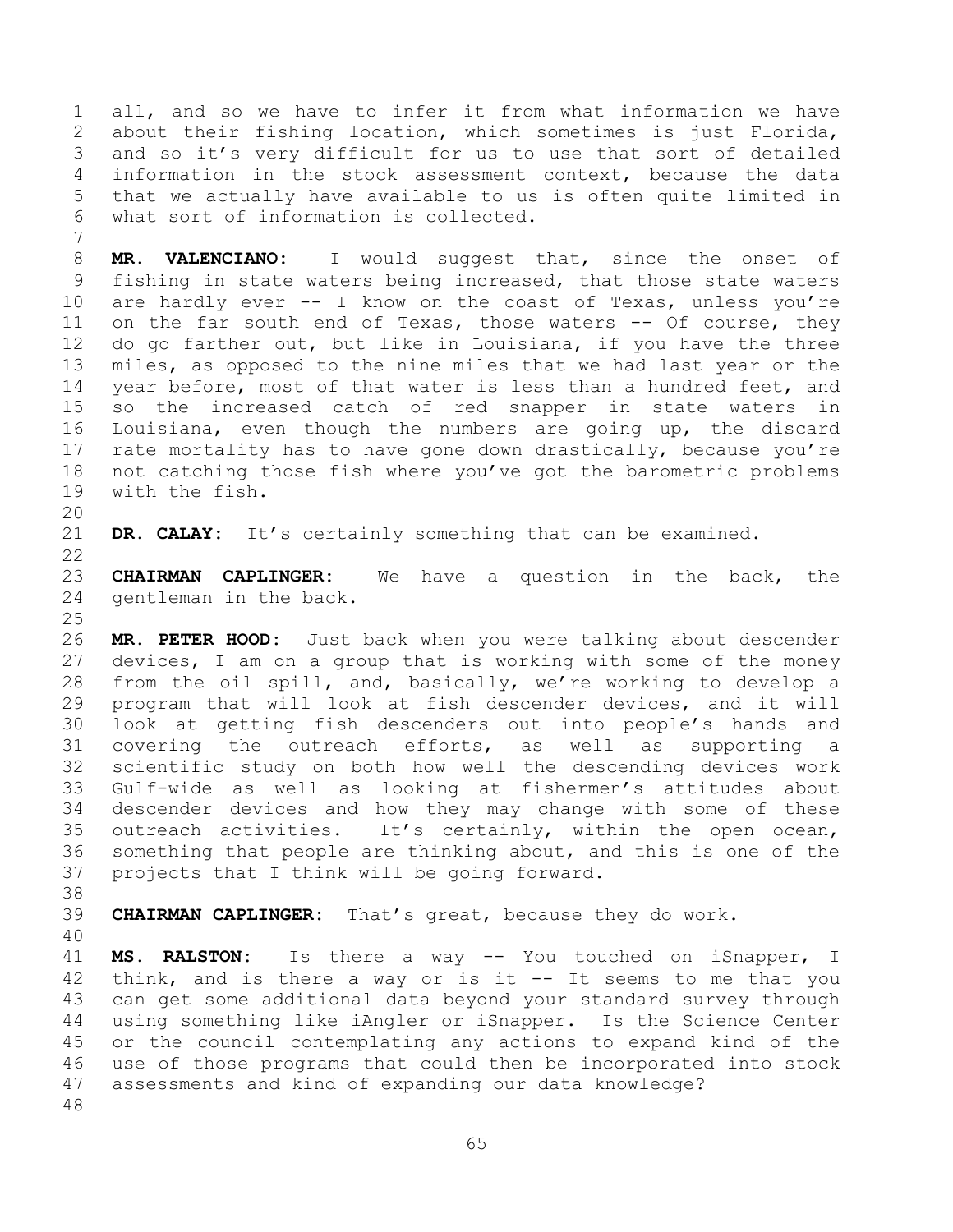**DR. CRABTREE:** The biggest change right now is the biggest thing that the council has done is they have approved an amendment to require electronic reporting on the charter boat fleet, and part of the requirement is the electronic logbook has to have a position recording device, and so that's 42 percent of the recreational catch right there.

 When that is implemented and we have it, at least for that part of the fleet, we would have information about what depth you're fishing in, and so that would be an improvement, and there are lots of things underway now to look at how to use self-reported data through iSnapper and iPhones and that kind of thing from private recreational fisheries, and I think a lot of attention is going to continue with that, but there are all kinds of questions about what would be the inherent biases of that kind of data, but, if we could get some of that information, you could potentially get some depth information out of people.

 **MR. VALENCIANO:** On the egg production, I know from there we can see what the -- Depending on the size of the fish, what the egg production is, and do we have any data that can quantify the amount of eggs being produced as a biomass or any kind of data that would see those numbers increasing or decreasing? Really, by looking at how much they produce, that's fine, but we don't know how many fish we have in each, or do we, that we can calculate whether the egg production in the Gulf is going up, whether west or east or both?

 **DR. CALAY:** That's exactly what a stock assessment can produce, and I've got some slides that will show you exactly that. Moving on, remember that we're just talking about data inputs at the moment, and so I'm continuing with what sorts of data inputs are contained in the stock assessment.

 We use several fishery-dependent sources of information to construct indices of abundance, and we also call these catch rates or CPUE series, catch per unit effort. In this case, I am showing you commercial handline, and it's also broken out east to west, and this is an example where, due to management regulations, in particular the imposition of IFQ, this series has been truncated now, because fishing behavior has changed in such a way that we don't believe that this series tracks abundance anymore.

 Until such a time as we can determine and quantify how these changes in fishing behavior have changed the catch rates of the commercial handline fishery, we no longer utilize that information after the imposition of IFQ as an index of abundance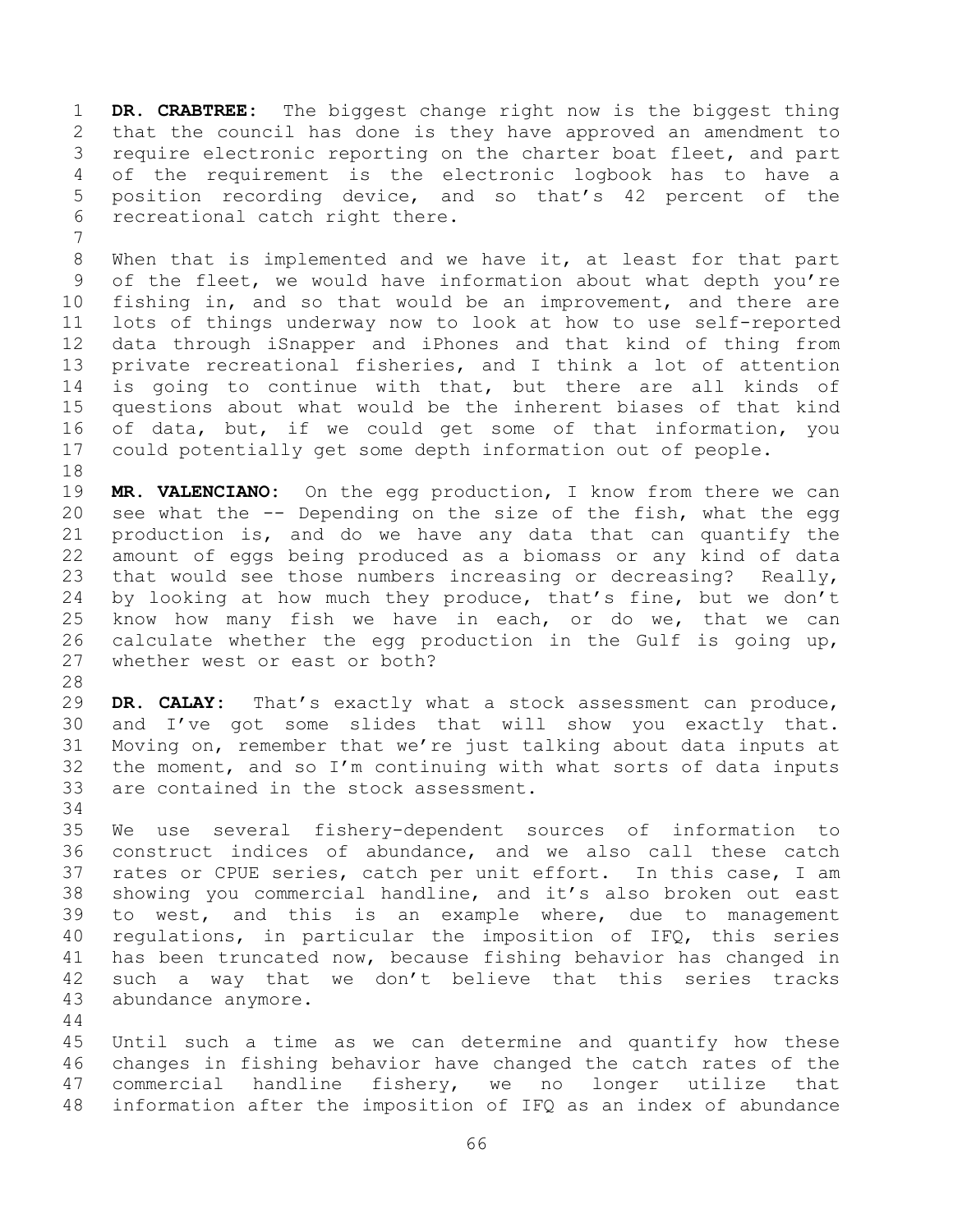of the stock, and so this is a case where we need some assistance from socioeconomists to try to recover this information for use in the stock assessment after 2007. We also have a commercial longline index, which is not shown, and we have fishery-dependent indices from the recreational 7 sector, and this happens to be MRFSS, or MRIP, and it's the private and charter boat modes combined. The blue is just the information from the 2014 stock assessment, and the red is the newest series that we have just produced for the assessment to be conducted in 2018. In the east, the series is generally increasing for recreational, private and charter boat, fishing, suggesting that the population is increasing in the east and also in the west, although, in the most recent years, you do see somewhat of a downturn. It's unclear whether that is -- Well, we haven't run the stock assessment model yet, and so it's unclear yet whether that will be interpreted as a signal in abundance or a signal in, for example, a regulatory effect. We have several fishery-independent indicators of abundance, and this is the NMFS bottom longline survey in the east and west. This is an indicator of the adult spawning stock biomass, and the important thing to see here is that, in both the east and the west, this information indicates an increase in the spawning stock biomass, a rapid increase, in the recent years. This particular index begins in 1996, and so, since 2007, roughly, the stock in the east and the west is thought to have increased dramatically, and the same trend is seen in the SEAMAP larval survey, which is also an indicator of spawning stock biomass, egg production of adult spawners. This series is spotty, because, in some years, they either have not sampled or don't support the estimation. You can see still that, since the time series began, in this case 1986, these series both indicate an increase in abundance of the spawners. We use age composition data, and this is from fishery-dependent data sources, and this is from readings of the otoliths, which is shown here. It's a bone that the fish lay down in annual increments, and you can actually read them, like tree rings, to see about how old the fish is, and we have that information beginning, roughly, in the early 1990s through the present day. It's over 100,000 otolith observations, which is a very large amount. In this case, this is just showing you the age composition of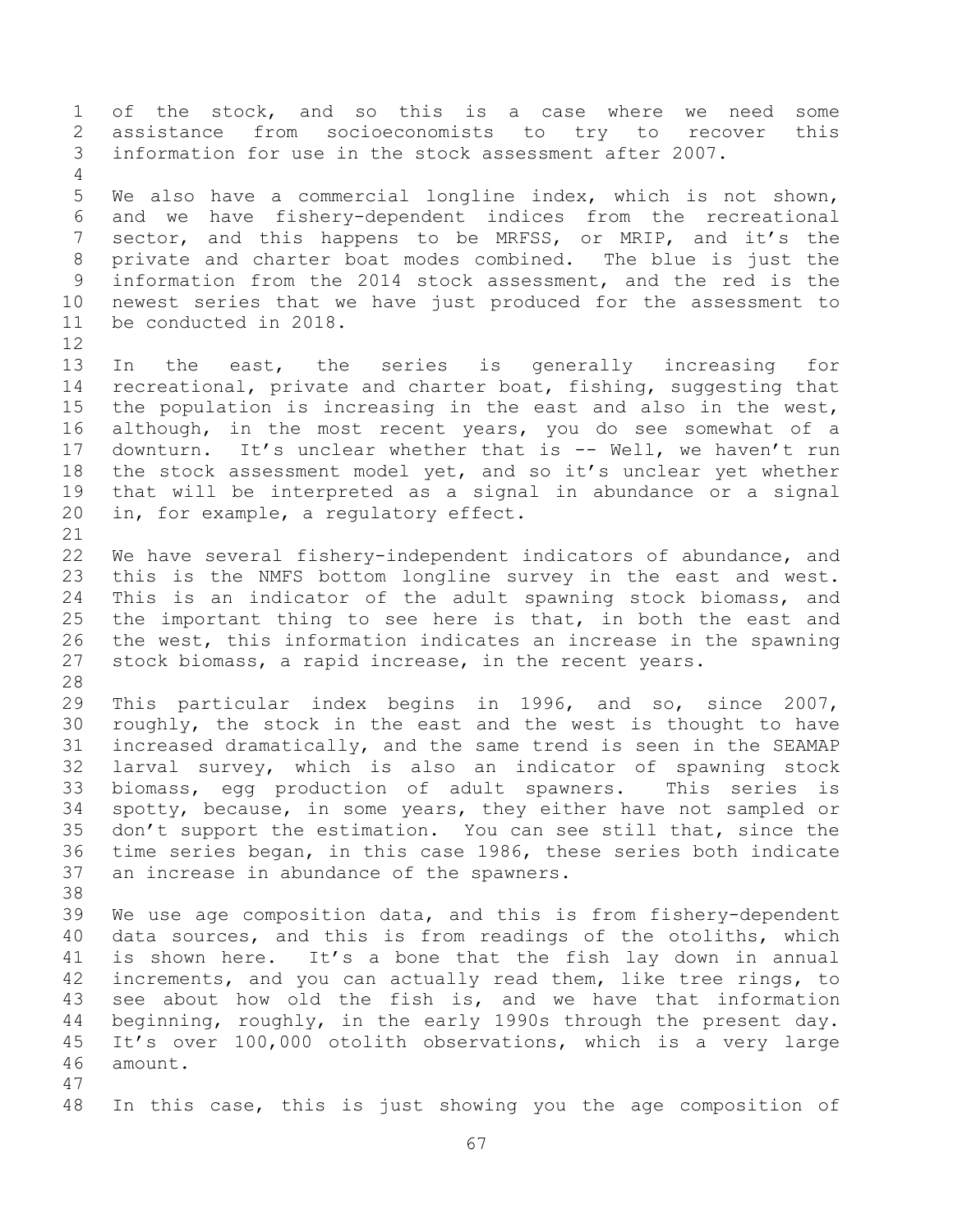the commercial handline fleet in the east, and all this is really telling you is that most of the fish that are actually captured by that fishery are from ages about two to ten. That age composition is relatively static through time, which would suggest that the stock is not increasing rapidly, which is a tension in the stock assessment model. One of the reasons that we think that this occurs is because of the highly-concentrated nature of the way these fisheries operate, and so, essentially, you're operating in an area of high fishing mortality, but, outside of these areas of very high fishing mortality, we believe that the stock may be increasing faster in those places. There is also an element of selectivity here, and so, if this fleet cannot physically capture animals of larger size, they won't be represented in the age composition. The stock assessment model does account for selectivity. We also have information about discards from headboat observer programs and commercial observer programs operating in the Gulf of Mexico, and it basically shows, as you would expect, that these fish are young, roughly ages-zero to five for the recreational, and about the same for the commercial handline, although there are some older fish also discarded in the commercial fisheries. An important source of information is the shrimp bycatch. The way the stock assessment is actually modeled, we fit to shrimp effort, because it's a more reliable source of information, and then we scale that bycatch estimate using some of the information that comes out of our bycatch estimation procedure, but the important aspect here is that shrimp effort has declined dramatically after about 2007, and so that has meant the shrimp bycatch is much smaller now than it was say in the 1990s. It's a less important source of removals in the east and west. **DR. CRABTREE:** One thing that is in the fishery management plan is there is a cap on shrimp effort. If we go over it, the shrimp fishery is shut down in the western Gulf, predominantly, between a depth of I think ten and thirty meters, which is where most of the bycatch occurs, and so we have effectively allocated a fraction of the fishery to the shrimp fleet. If they catch more than we think they are, they would be shut down, and they have never exceeded the cap in the time we've been monitoring, but that is in the fishery management plan. **MS. RALSTON:** Roy, if we're allocating a portion -- Basically,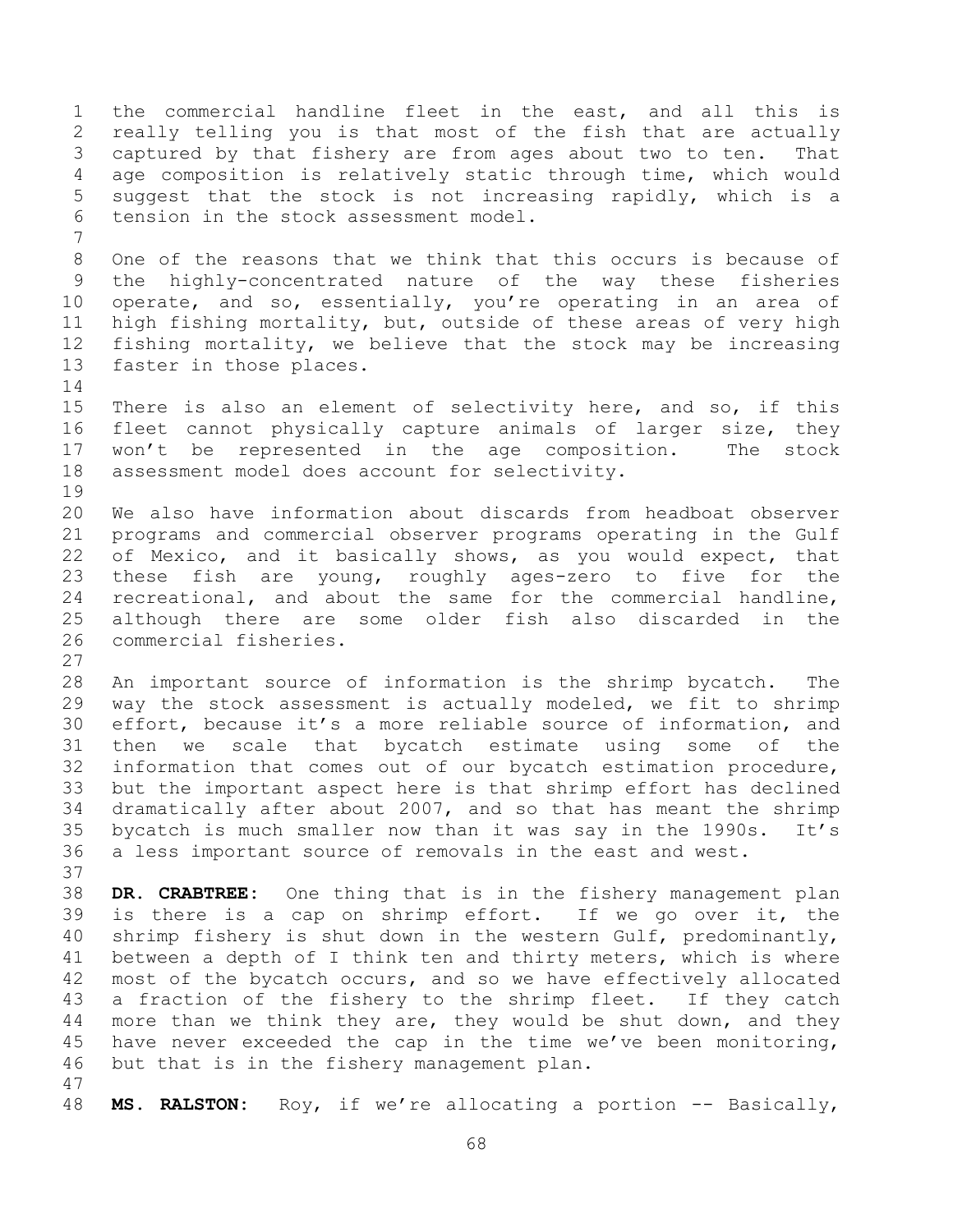we have almost a third sector, it seems like then, the shrimp, and is that kind of an accurate way to look at it? **DR. CRABTREE:** You could think of it that way. I mean, it's an effort cap, and so that's essentially saying, all right, they're going to catch this many, and so it effectively is like an allocation. **MS. RALSTON:** How does that cap relate to the graph? Was the cap set back more like at 1995 levels or are we more at 2009 levels or where -- **DR. CRABTREE:** It's set much closer to recent levels than it is to the historical. **MS. RALSTON:** I was just wondering if there was a little bit of wiggle room, because it has decreased over time, that it would be -- **DR. CRABTREE:** We set it after that decreased curve. We set the cap, I think, in 2007, and so we knew that decrease had happened. **MS. RALSTON:** Okay. **DR. CRABTREE:** Then we at one time, since the stock started recovering, actually adjusted the cap upward a little bit, I think. **MR. BOYD:** Roy, so we have two caps. We have one on the number of fishermen that are allowed because of the limited entry, and then we have another on the actual catch production, right? **DR. CRABTREE:** You're talking about in the shrimp fishery? **MR. BOYD:** In the shrimp fishery. **DR. CRABTREE:** Yes, and so shrimp permits are under limited entry, and so there's a limit on how many federally-permitted shrimp boats there can be. Then there is, separate to all of that, the cap on effort, and the council gets -- I think we get like quarterly reports, but we get an annual report every year that shows where the effort is relative to the cap. **DR. CALAY:** We also have -- This is fishery-independent information, again. We have this ROV camera survey of artificial reefs, and the locations are shown here, although the

plot is difficult to read, but, essentially, we have Western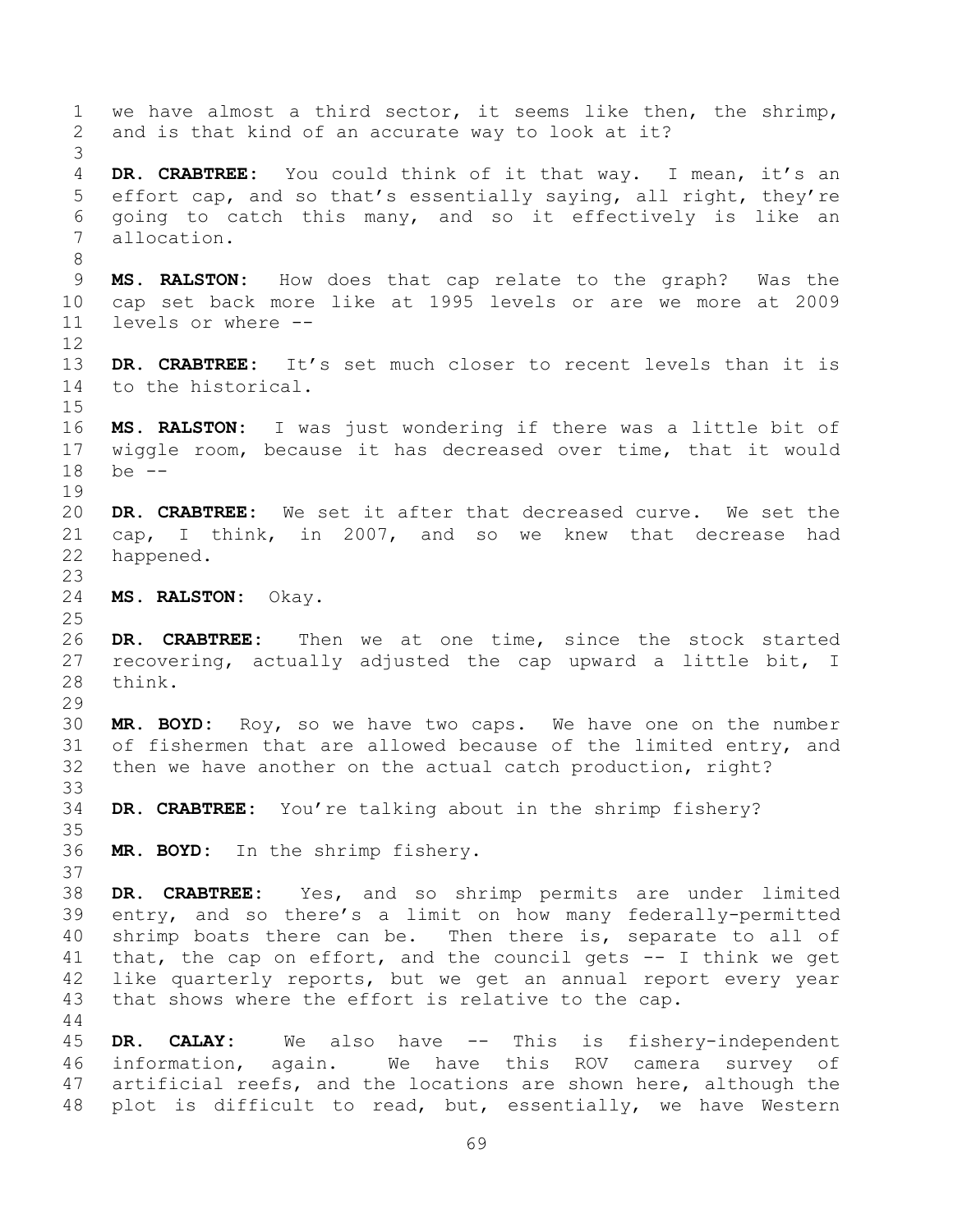Florida, Dauphin Island Sea Lab participating, and Panama City. They are mostly northeastern Gulf of Mexico observations from 2005 to 2012. We are using this information right now as a fishery-independent source of length composition or age composition information in the stock assessment model, and so I'm going to go over just a few aspects of the stock assessment results. There is also a SEDAR stock assessment report that I can refer you to that contains a great deal more information than I want to try to present here. The most recent SEDAR stock assessment of red snapper actually 14 agrees with the community's perception of red snapper, that they are in fact more abundant than most fishermen have ever seen in their time on the water, and that's represented by this plot, which shows the number of fish, in millions, of age-two red snapper in the eastern Gulf on the top and the western Gulf on the bottom. In 1980, there were roughly four-million fish, according to the stock assessment model, age-two or above, which is about what the directed fisheries observe. In the eastern Gulf and by 2014, there were as many as twelve million, and so you're seeing a roughly threefold increase over the 1980 abundance estimates. 27 In the western Gulf, you're seeing an even larger increase, from roughly five million fish in 1980, ages two and above, to twenty-five million fish, a fivefold increase, in 2014. The stock assessment model does agree that there are more fish than most people have ever observed, in both the eastern and the western Gulf. **CHAIRMAN CAPLINGER:** So what is your target? **DR. CALAY:** Well, I will show you the target. It's coming up. What led to this increase in red snapper? From our perspective, at least, and this just shows you the catch levels, in millions of pounds, and so, basically, in 2007, we had a rebuilding plan, which was revised, and it resulted in a lower fishing mortality, lower catch limits, and we ended overfishing at that time. Since then, the stock has actually rebuilt, or started to rebuild, I should say, and so, as the stock has increased, so have our estimates of the annual catch limit. They have continued to increase throughout time, until the 2014 stock assessment, where we actually recommended over fourteen million pounds for an ACL.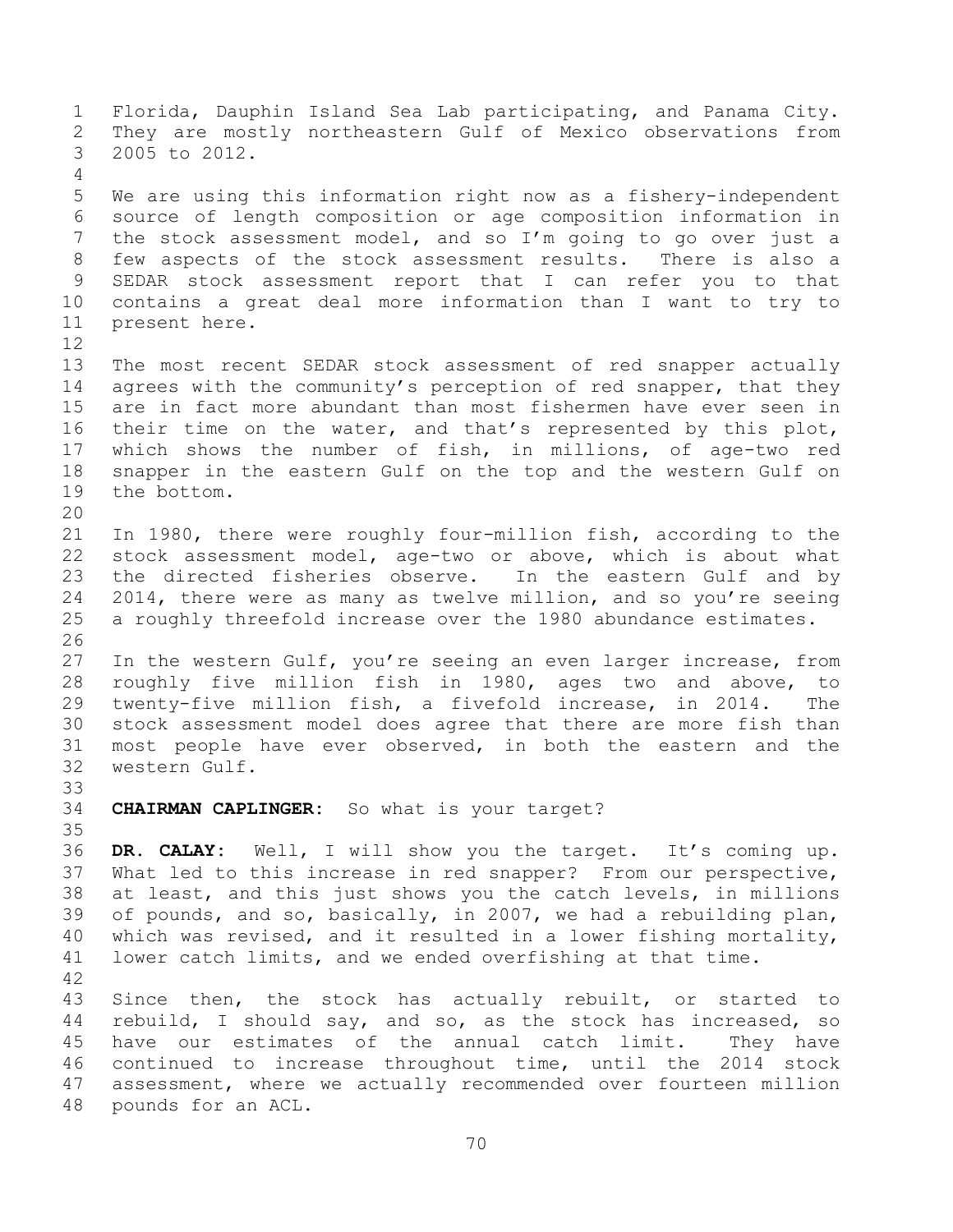There has also been a very marked decline in shrimp effort, and this is an important occurrence. As this market declines, and I think it's a roughly 80 percent decline in shrimp effort has occurred, that has greatly reduced the mortality on the age- zeroes and ones. We have also seen a strong recruitment that occurred in 2004 through 2006, and remember this is a long-lived species, and so animals that were born in 2004 through 2006 entered our fisheries in the late 2000s, and, to some extent, are still promoting this rapid rebuilding today, as they become increasingly important reproductively. This is a figure that essentially shows you a measure of fishing mortality, and so this happens to be the fraction of red snapper stock that are removed by fishing, ages-three and above in this case, which is a measure of fish removed either by landings or by dead discards from the directed fisheries in the Gulf. Again, I am stealing figures from other presentations, and so the red here now is the 2014 assessment, and the blue is the previous assessment to that, which was SEDAR 31, and so you can ignore the two colors. It was just a demonstration that the model results are similar between those two assessments, but the important message here is that, in roughly 2006, before the rebuilding plan was revised, we were catching about 30 percent of the numbers of fish in the Gulf each year. 30 percent of the fish we were removing by fishing pressure each and every year, and that is a large number. After the rebuilding plan was revised and overfishing ended, by 2010 through 2014, now we're only removing about 10 to 14 percent of the stock every year, which is a number that basically overfishing has ended and the stock is beginning to rebuild. You also see that the number of adult fish, and I apologize that we keep changing the age reference on you, but this is just now a measure of the fish ages-four and above, and so these have some reproductive potential. During the period of 2000 through 2006, we had a six-month fishing season, and the stock was considered both overfished and undergoing overfishing. In 2007, we put in place the new rebuilding plan. Since that time, your age structure has started to recover, and so you have more fish that are now ages-five, six, seven, eight, nine, and

ten, and this change is roughly a threefold increase in animals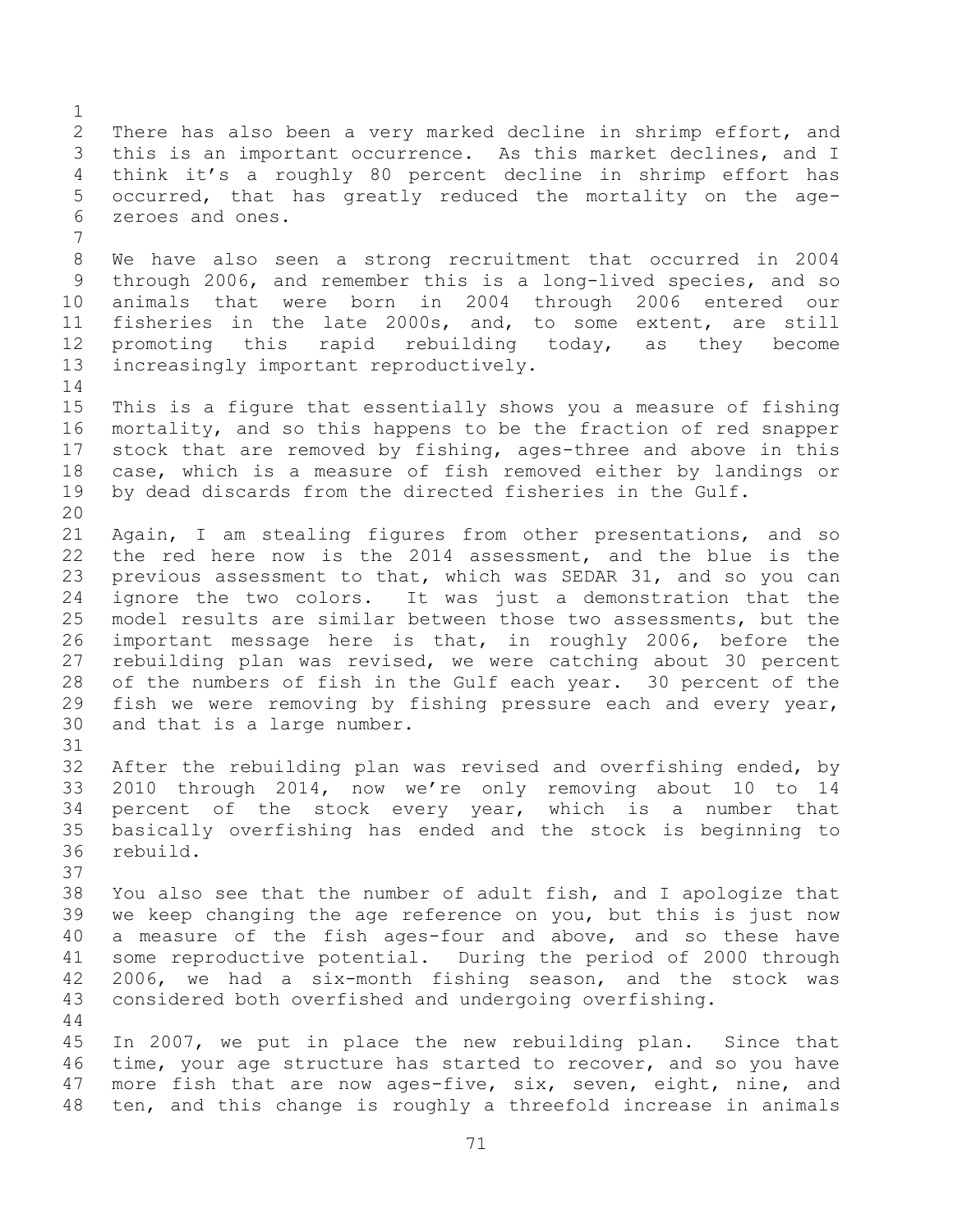age-four since 2007, and that means that your spawning stock biomass is increasing Gulf-wide. This gets partially -- I will continue with this train of thought, but, partially, your question is why are they still considered overfished and what is our target for recovery? They are still considered overfished for essentially this reason. This animal lives to be up to fifty years old, and so, in 2000, this was a period of time where overfishing was occurring, and 10 the stock was considered fairly depleted. There were very few animals older than five years of age, and so we were allowing very few of the animals to reproduce at all, in fact. In 2016, the stock was roughly about half of the rebuilding target, and so it was about 15 percent of the unfished reproductive potential, if you had no fishing at all, and, at this time, you see we're rebuilding now. Ages-six through eleven are becoming more abundant. See how we're rebuilding the age structure? You're seeing it now in ages-six through eleven. Now, our target at this time is to rebuild the stock, by 2032, to 26 percent of its unfished reproductive potential, and what that would look like, in age composition, is this bottom panel, and so, if you were to actually achieve that rebuilding target, this is what your age composition would look like. You would have animals filling the age composition all the way out. You see that ages-eleven through nineteen are now filled, and you have far more animals in this plus-group of age twenty-plus. In this case, you have bigger, older animals with a higher reproductive potential, and that's what the current rebuilding target would look like, in terms of age composition. This is just a simplified graphic, and so spawning potential -- Here, what I'm talking about is relative to what the stock would be at unfished condition, and so how many eggs would the stock produce at unfished condition would be 100 percent of your spawning potential. In 1950, the model estimates we were at roughly 45 percent of that unfished spawning potential. We had depleted that, by 1990, to about 2 percent, and so we would call that, in 1990 -- In our vernacular, that would be called SPR 2, which is a very severe depletion of the stock. By 2006, it had started to recover somewhat, up to about a 4.9 percent spawning potential, or roughly 5 percent of its unfished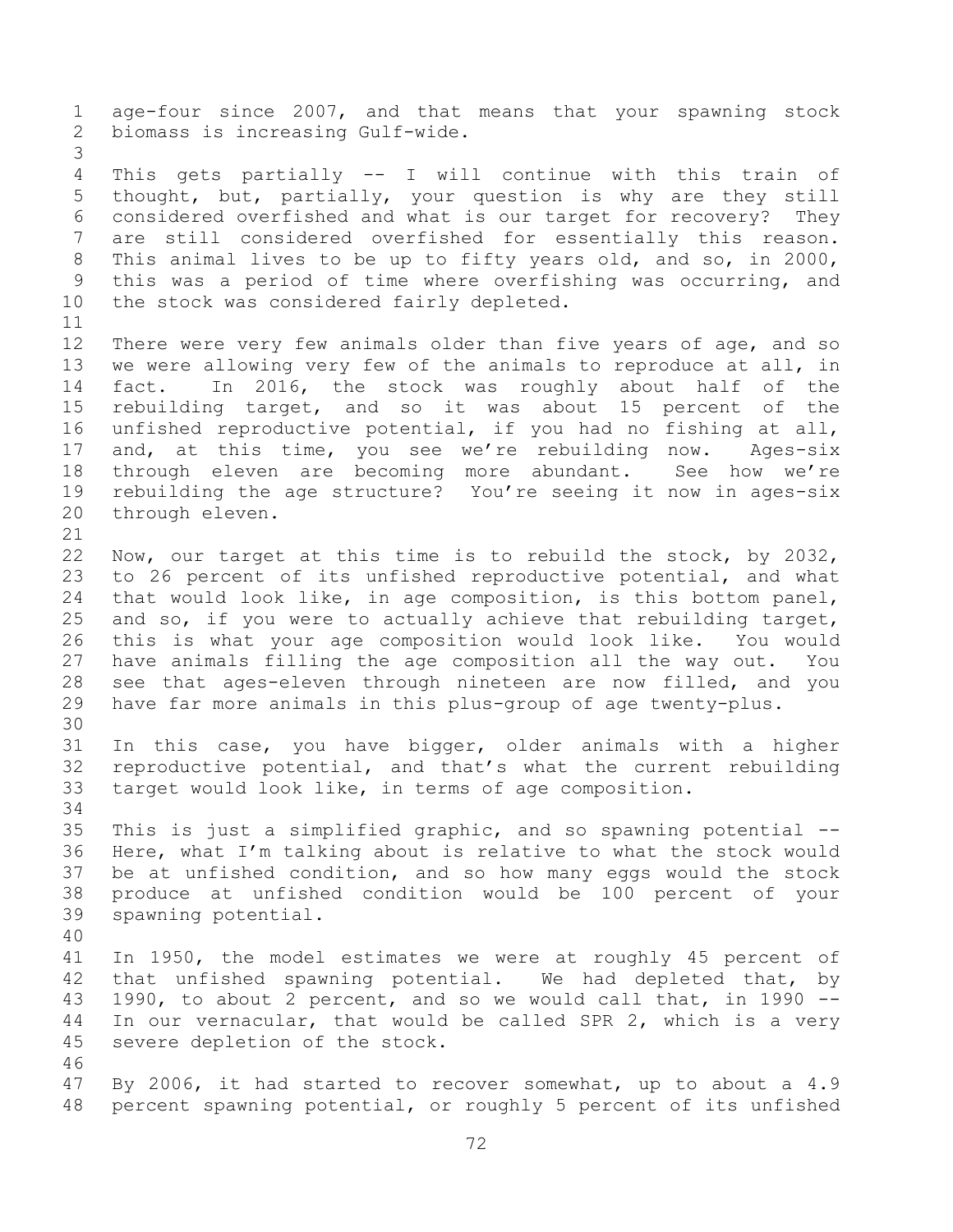reproductive potential. Once we did put in place measures that ended overfishing, we started this rapid recovery of the stock. Currently, well as of 2017, our model estimates that we're at about 17 percent of the unfished reproductive potential, which happens to be about the same level we were at in 1967, and so we have recovered to essentially where we were in the late 1960s, and we're rebuilding towards this 26 percent target. If we achieve this by 2032, the model -- What we're trying to achieve is essentially 26 percent of that unfished reproductive potential, which we think corresponds roughly to the maximum sustainable yield. **MR. BROWN:** Where are we going to put all these fish? **DR. CALAY:** Where are we going to put all of these fish? In the Gulf. **DR. CRABTREE:** I don't know if you have one that shows this separately for the west and the east. **DR. CALAY:** Yes, I do. It's coming. I do have that shows this separately east and west, and I can jump to it right now. This, I just added, and so it's fuzzy and not particularly attractive to look at, but I added it because of the discussions that were occurring when we talked about socioeconomics. The panel on your left is the western Gulf. In the red here, on the right, is the eastern Gulf, and this is actually just a demonstration of the effect of allocations in the east and west, but I can also tell you that your current allocation of 49 percent recreational and 51 percent commercial is actually -- Well, in the west, it's this dark blue color, and so you see that -- I will read this to you, because it is very difficult to see. In about 2000, in the west, we were at about 5 percent of your unfished spawning potential, but, in 2000, say right about now, we're above 20 percent of the spawning potential and rapidly rebuilding towards our target, and so the west is nearing or at even its rebuilding target now, and it's continuing to increase at your current allocation. In this particular projection, in 2032, you're at 35 percent of your unfished condition, which is above the rebuilding threshold in the west, according to our current projections. Now, the effect in the east is opposite. In this case, your current allocation is the most optimistic one, and it's actually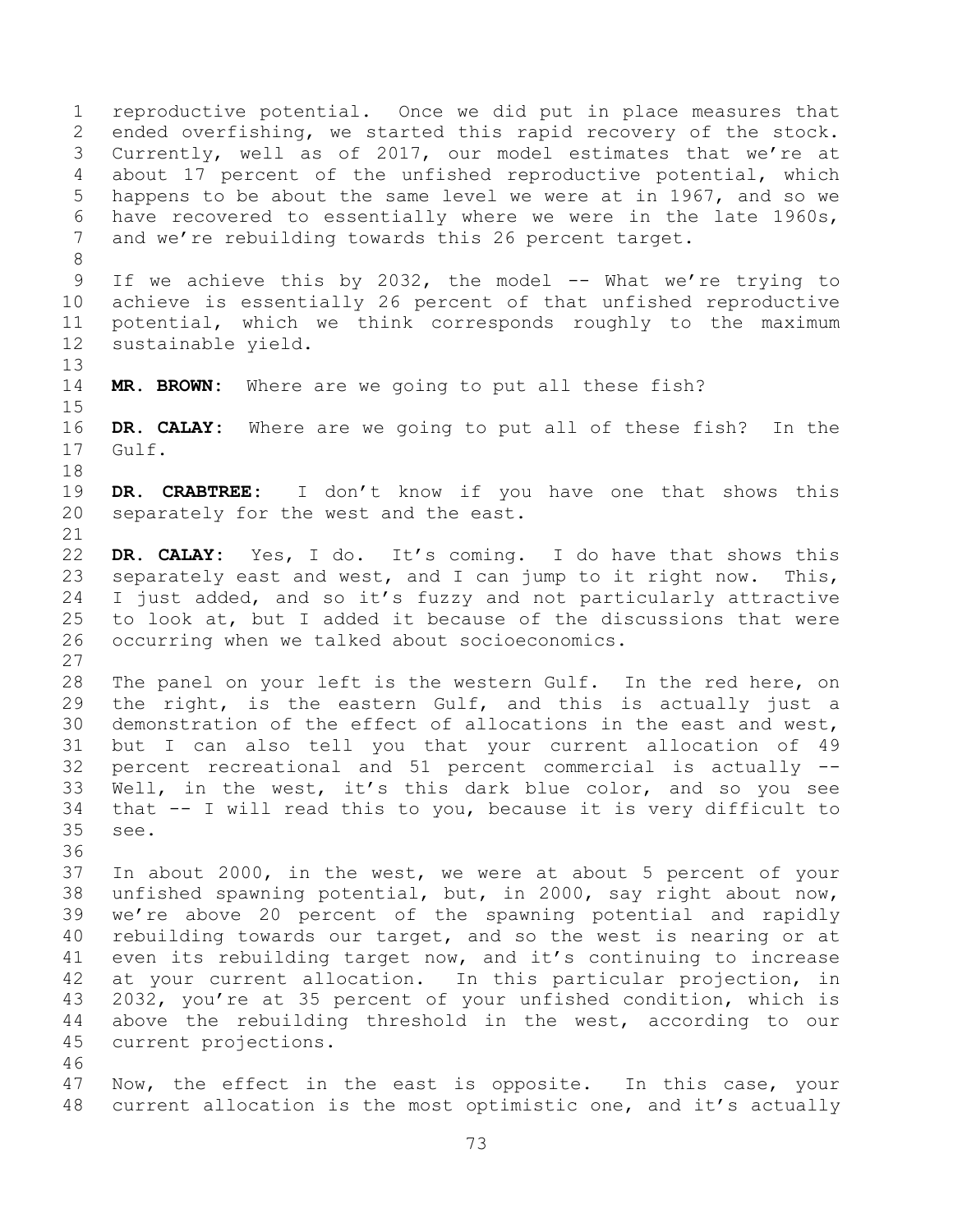showing, and you can see this effect, unfortunately, and this might change as we update this stock assessment. This is from the 2014 stock assessment, and some of our results today indicate that the trends in the east aren't as pessimistic as the 2014 assessment was seeing, and so we may see some changes occurring, but the important thing to note is that the eastern stock actually achieves about 12 percent of the unfished condition in 2015, roughly, and then it starts to decline at the current fishing allocations between the commercial and recreational sector. The western stock continues to increase, and, because you're managing this Gulf-wide, you achieve the rebuilding threshold.

 **DR. CRABTREE:** So the western Gulf rebuilds above the target to compensate for the eastern Gulf never reaching the target. The more you shift the allocation from the commercial to the 17 recreational, the bigger that disparity becomes, because most of the recreational fishing is in the eastern Gulf, and so, the 19 more you reallocate to the eastern Gulf, the lower the rate where you recover to in the east becomes, and the higher the recovery becomes in the western Gulf.

 **DR. CALAY:** You're going to build a big population in the west that is going to essentially subsidize a lower population in the east.

 **CHAIRMAN CAPLINGER:** You're suggesting this clearly pushes the need for separating the Gulf and managing two different sectors, and is that what you're saying?

 **DR. CRABTREE:** If you live in Texas or Louisiana, that would certainly be a sensible -- If you live in Florida or Alabama, you might --

 **CHAIRMAN CAPLINGER:** No, it's not even that, but what you're saying is that we're going to continue on a downward trend in the eastern Gulf, and they may have less opportunities to fish.

 **DR. CRABTREE:** I'm skeptical of the rate of decline like that, and I suspect, when the new assessment comes out, it won't be nearly as bad as that, because this is all dependent on assumptions about recruitment, which we don't really know. 

 Now, the positive side of that is, if that stock in the eastern Gulf actually declines like that, that would mean lower catch rates in the eastern Gulf and smaller fish overall, which would have the net effect of increasing the season length.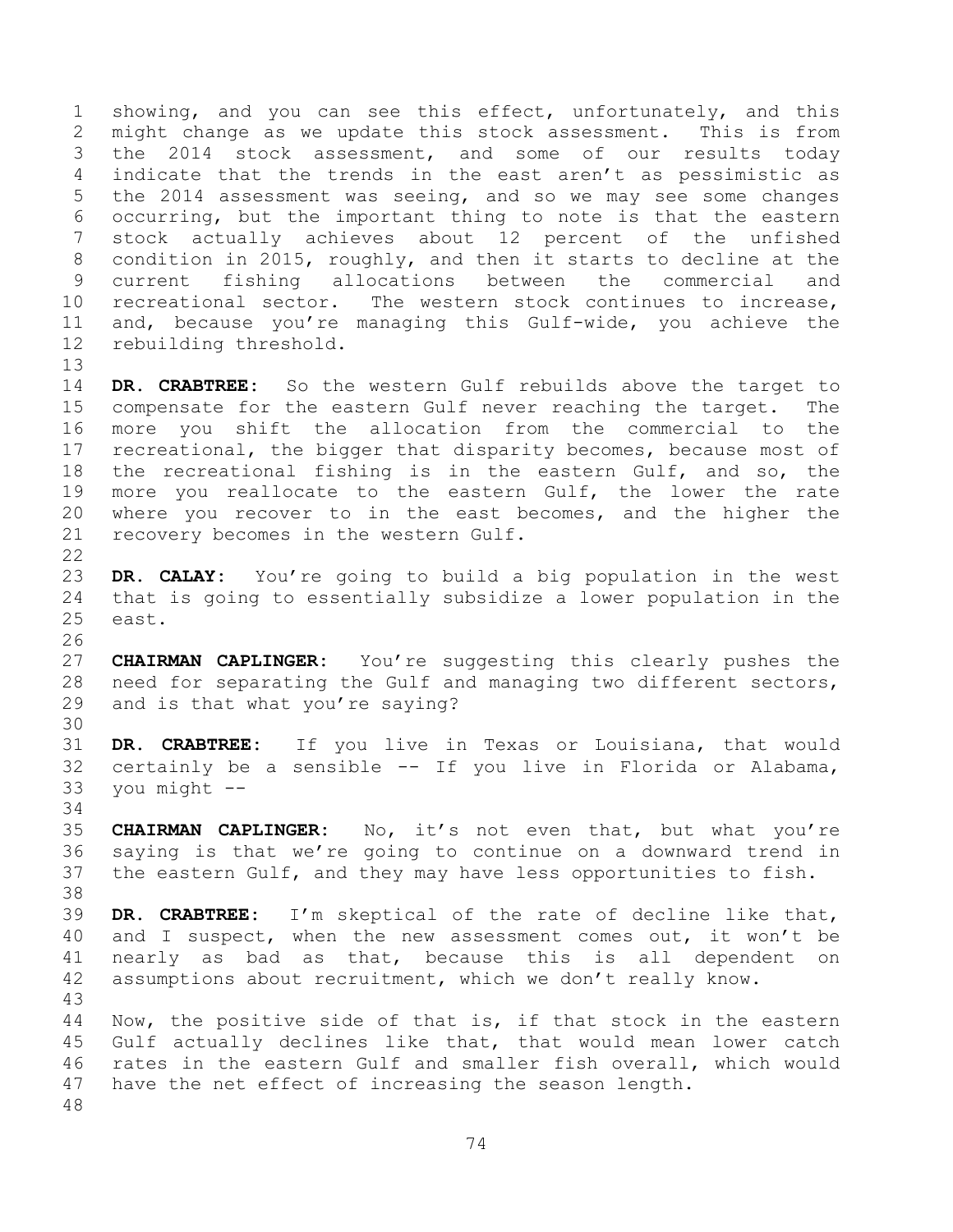I take your point, and the western Gulf is giving up days to compensate for the eastern Gulf, and so, from that sense, yes, there is a certain level of a fairness issue that you could argue regionally. 

 **MR. MARQUEZ:** When you're looking at managing the stock for the whole Gulf, just from the spawn itself, when they spawn, do the eggs and larvae setting in locally, closer to where the spawn is, if you have this decreased pressure in the west, and they're continuing to grow at a rapid rate over there, or the stock is continuing to grow at a rapid rate, or is it circulating all through the Gulf?

 **DR. CALAY:** It certainly does circulate through the Gulf, to some extent, although we do find that there is more -- The west subsidizes the east more than the east subsidizes the west. Fish that are spawned in the east are more likely to stay in the east, because of the way the currents flow, essentially. 

 **DR. CRABTREE:** There is a lot of information that has developed over the last five or six years that looks at the look current that comes up in the Gulf of Mexico and goes through the Florida Straits, and there is evidence that, depending on how the loop current is configured, more of the larvae may be retained, and so you get good recruitment. In other configurations, more of them get washed out of the Gulf entirely and you have poorer recruitment, and so there is that.

 Then the other part of all of this is we don't really see much of a relationship between the size of the spawning stock and recruitment, and so, even when the stock was fished way down, we had some really big recruitments come out of it, and that gets into the whole level of what are the yields going to be.

 The way the model is configured now, we're harvesting MSY already, and so, even though we rebuild, the quotas don't go up. Now, that could turn out not to be the case, if in fact we do see more recruitment as the spawning stock grows, but, at least at this point, we haven't seen much of a relationship there, and so it's not really clear whether the quotas will go up above where they are now or whether this is about all that we're going to get out of the stock.

**CHAIRMAN CAPLINGER:** We have a question in the back.

 **MR. JASON DELACRUZ:** Is this a good time for you to talk about the change that -- The minimum stock size threshold rule that's already been agreed upon, but hasn't been enacted yet and how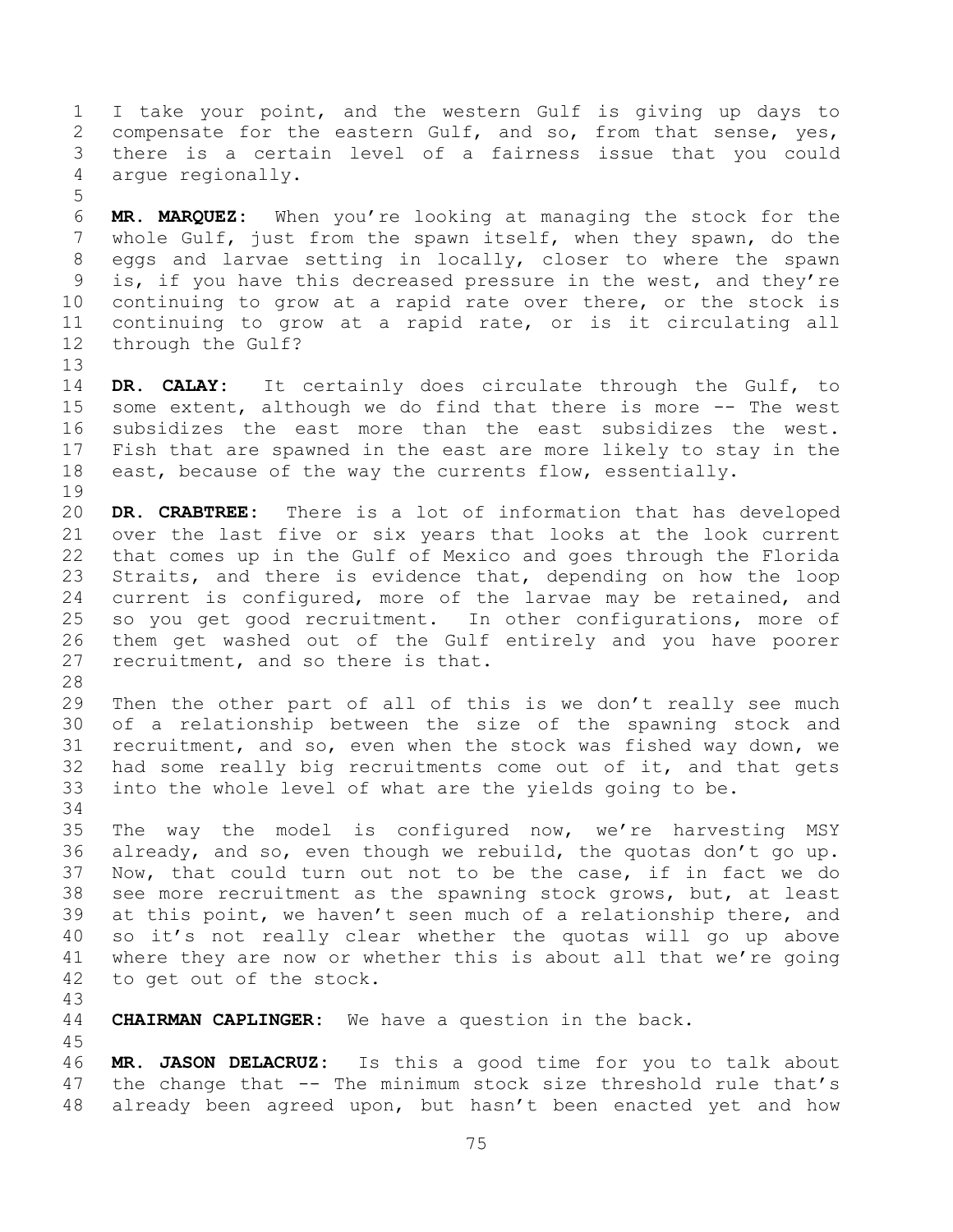that would affect that previous slide, on that, and if it would. 2 I don't know, but I've already been curious about that, and, having everybody in this room, this might be a good thing for this group to understand.

 **DR. CRABTREE:** The council approved a change to the minimum stock size threshold, which is the threshold that defines overfished versus no longer overfished, and it used to be set based on a formula that was based off of the natural mortality rate, and so it used to be at about 92 percent of the biomass when it's rebuilt.

 The council changed that to 50 percent of the biomass at which the stock is rebuilt, and, based on that, the stock is no longer overfished, and so we have already put in a change to the annual report on stock status to Congress to change red snapper from overfished to not overfished.

 Now, that doesn't mean that the stock is rebuilt, because it won't rebuild until we Gulf-wide hit that 26 percent spawning potential threshold, and we're not there yet, but it does mean the stock is no longer classified as overfished.

 Now, the significance of that, at this moment, is the regulations have provisions for paybacks of quota overages, but the payback is only required if the stock is overfished, and so, last year, all the evidence we have is that the recreational fishery exceeded its annual catch limit, and there would have been a payback required if the stock had remained overfished, but it no longer is, and so there's not a payback required, and my guess is the quotas will be the same this year as they were last year.

 **DR. CALAY:** I did want to agree with Roy that the decline, the relatively steep decline, that you see here in the east, there were two things that led to that in the 2014 stock assessment. One was that we had some estimates that showed low recruitment in the most recent years, and, also, we had some information about declining catch rates in the east, and it does seem like our most recent evidence that we just received says that both of those things weren't as severe as they were thought to be in 2014 for red snapper, and so it may be that this result changes when we redo the assessment that you will see in 2018. It may not be as severe of a decline predicted in the east. 

 **MR. WILLIAMSON:** Let me pose a question to you, Roy. Assuming that the Secretary of Commerce signs off on the proposition that the stock is no longer overfished, where do you see this taking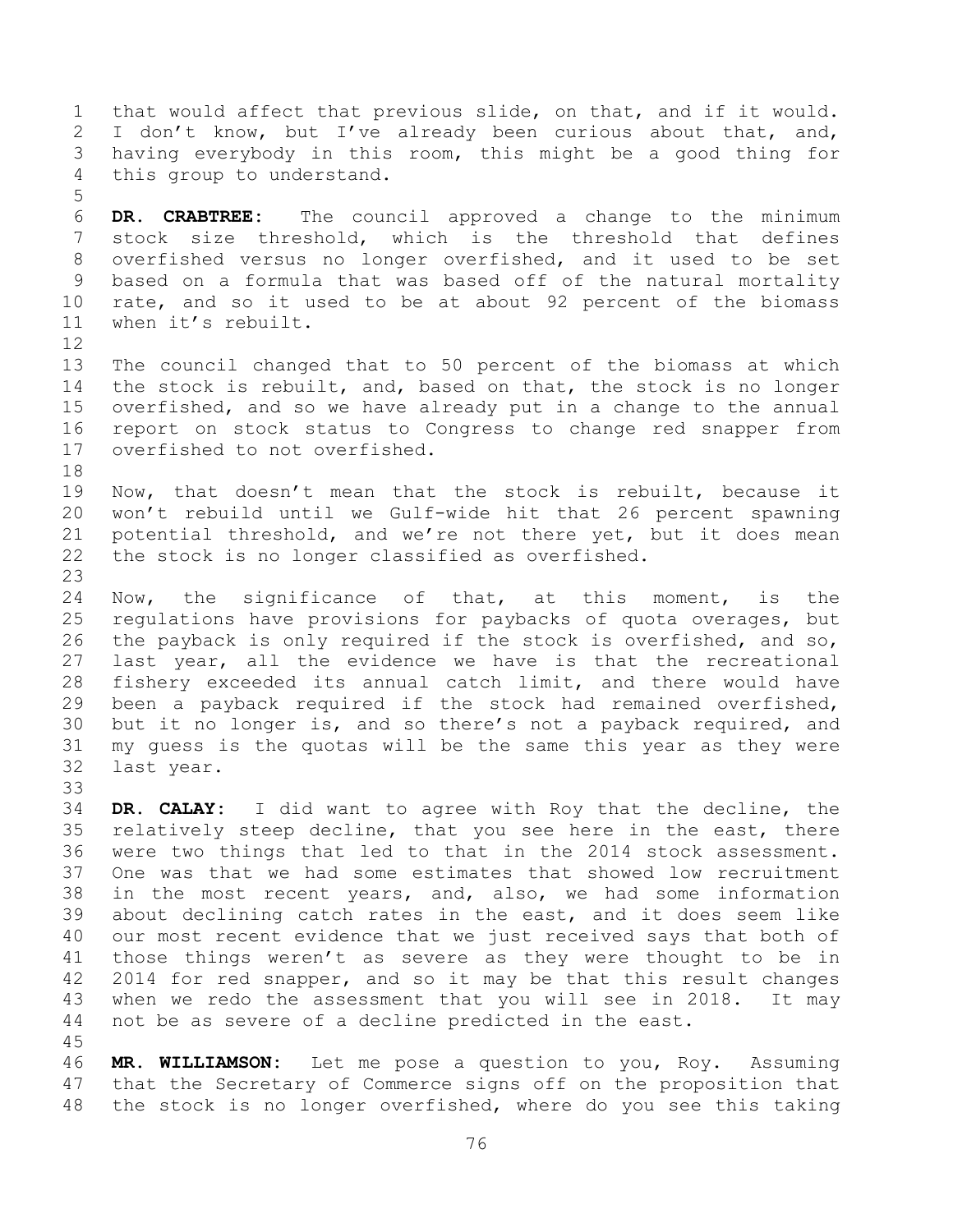us as far as the available fishing days for the recreational sector? **DR. CRABTREE:** If we had to pay back the overrun last year, I think we would have had to pay back probably a couple million pounds of fish, and that would have made it difficult to have a season, and so it means the season will be longer than it otherwise would have been. Now, that is all complicated by we don't know how the fishery will be managed come later this year, because all the states have applied for exempted fishing permits to allow state management of the fishery. The council is going to look at those at the next council meeting. If that is put in place, then we will have different season lengths off of different states. Whether that is going to happen or not, I don't know yet, but, generally speaking though, that means there will be more days than there otherwise would have been had there been a payback. **MR. BROWN:** So we can look forward to a thirty-nine-day season this year? Is that what I'm hearing? **DR. CRABTREE:** No. **CHAIRMAN CAPLINGER:** Shannon, let's go. **DR. CALAY:** I am going to try to cover just two more slides of this presentation before our lunch break, and then I've got some other things that are kind of on a secondary topic that we can do after the lunch break. I was asked by John to try to describe how these stock assessment results actually result in OFLs and ABCs, and, without using mathematics, which nobody wants to see, not even me, that's hard to do, and so I'm going to try to do it just graphically, and maybe I will be successful, and I don't know. You probably are aware that the overfishing limit essentially corresponds to the maximum sustainable yield. The acceptable biological catch is a level that is likely to be below OFL, and, 43 if it is below, that buffer is meant to be representative of your scientific uncertainty. Then there is an annual catch limit, which can be below ABC, which might incorporate then management uncertainty, and that's my oversimplified description of the national guidance.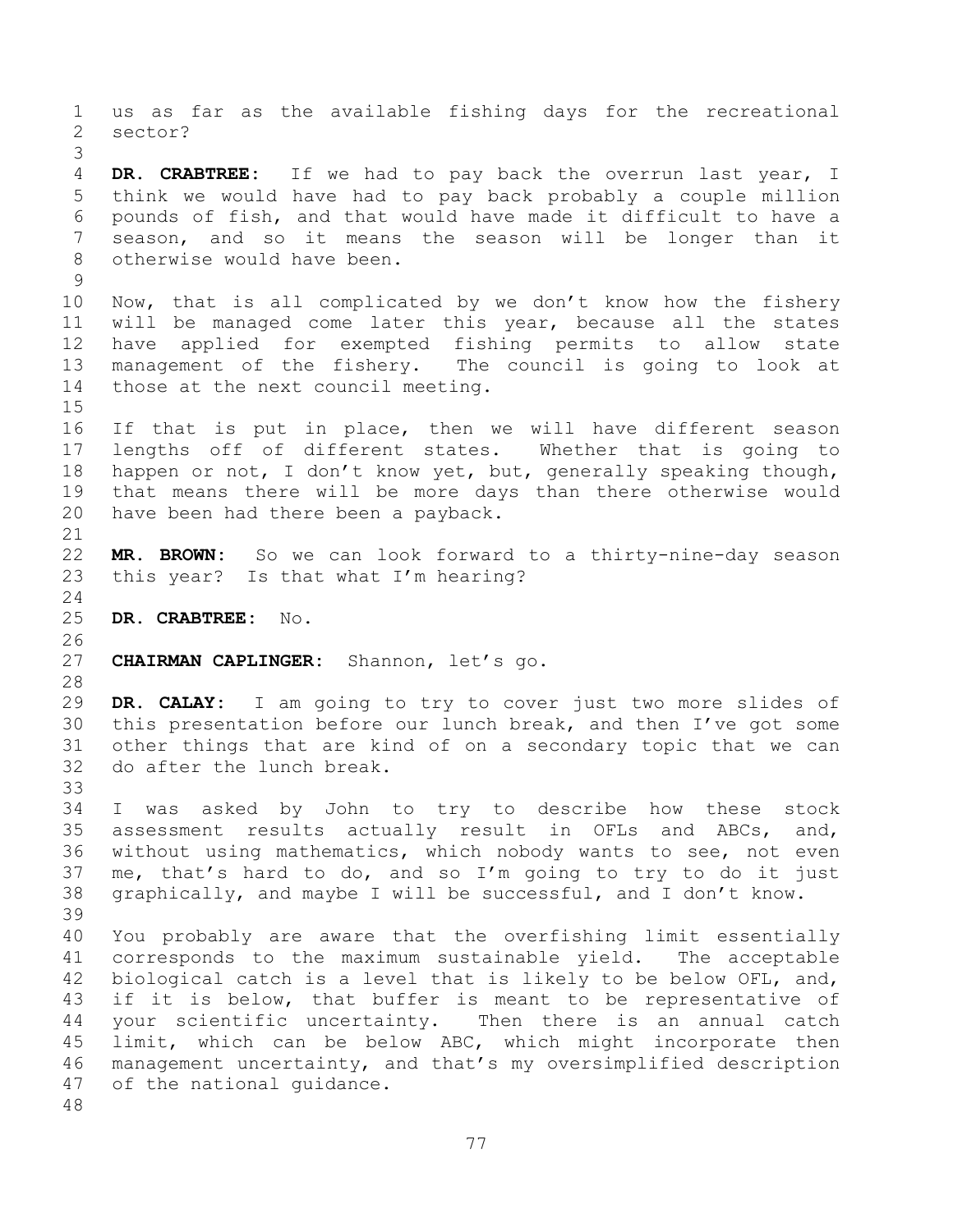Essentially, we use projections of the stock assessment to estimate these OFL and ABC catch levels, and, to do that, we have to make assumptions about the recruitment that is going to occur in the future and about how the fisheries will operate in the future, and so what we've done is we've assumed that recruitment will be essentially equal to the average of recent period recruitment, which we use 1984 through the present. We assume that the fisheries will continue to operate as they have in the most recent year, 2014, or, in this case, it was 2012 through 2014 or something like that, but the most recent 12 years. That means that the sizes that they catch, how they 13 target animals, that all those sorts of things don't change, and that's complicated, because we work in a very complex regulatory environment, and so sometimes things do change, but that's what we assume. Then we can estimate essentially levels of fishing mortality that will lead to rebuilding, and so, for example, in this panel 20 marked "fishing mortality", the blue is the  $F$ , the fishing mortality rate, that allows the stock to rebuild to our management threshold of 26 percent SPR by 2032, and the red is what will allow the stock to rebuild to that same threshold eventually, but without a limit on the year that that actually happens. We would call those two rates -- The red fishing mortality rate is FMSY. It achieves our MSY proxy eventually, and I think it actually happens in 2060-something, according to the stock assessment, and, the blue, we would call F rebuild. It's the level that achieves the management threshold in 2032, by definition, because that's the management plan. We project those fishing mortality rates that are right here shown, and we assume that recruitment will be about the average level of recent years and that fishing will continue, fisheries will continue, to operate as they have operated, and that leads to essentially an estimate from the stock assessment of your spawning stock biomass, and, in this case, relative to that unfished condition, what here is SSB zero, and so you see that, under red, which is FMSY, your SSB is going up each year. That F rebuild fishing mortality rate is actually lower, and so your spawning stock biomass is recovering a little faster, but the model also then can predict, given that this -- Given our assumptions, the model can then also predict the catches that will be achieved under those two fishing mortality rates, FMSY and F rebuild.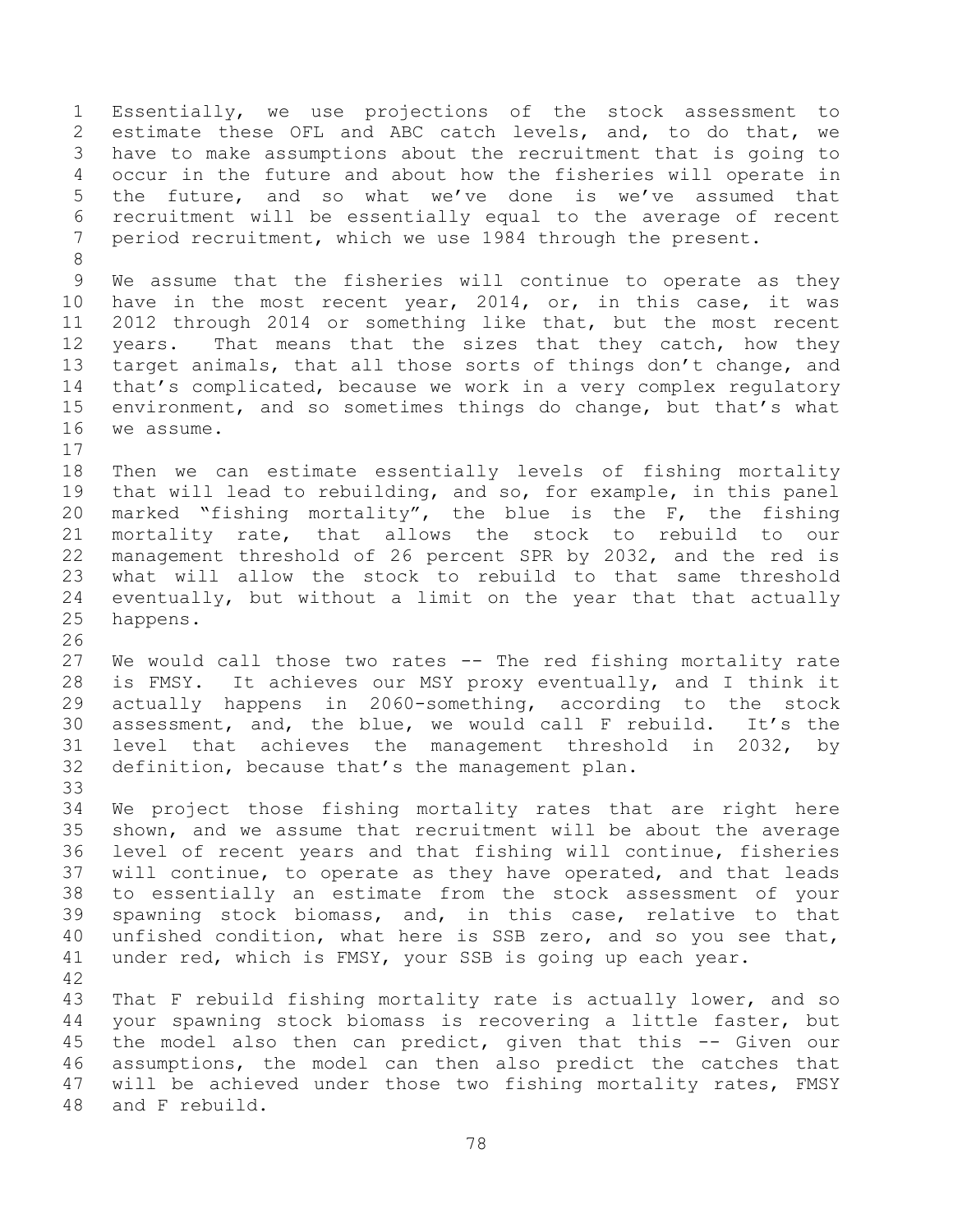Your OFL is determined from the FMSY projection, and so you see that it starts in 2015 here. In 2015, it starts a little above fifteen-million pounds, and it declines a little bit to equilibrium here, at roughly thirteen-and-a-half-or-something- million pounds, and the blue, because it's a slightly lower level of fishing mortality, allows a slightly lower catch, and so that's ABC. ABC comes from your projection of F rebuild. It's also a little bit buffered to accommodate scientific uncertainty. 

 **DR. CRABTREE:** This is assuming that the recruitment levels stay roughly where they are now. If it turns out that recruitment goes up as the stock spawning potential increases, then those yields will go up in the future. We don't know if that will happen or not. 

 **DR. CALAY:** It also depends, unfortunately, on allocation and selectivity, and those things change. Selectivity changes if you change the size limit. Allocation changes if you -- The selectivity patterns also change if you change allocations, because the commercial and recreational fisheries have different inherent selectivity patterns, and so the advice always changes based on what really occurs, based on compared to what we assumed would happen, and so, every time you make a management change, we essentially are going to have to rerun projections to give you better information about OFL and ABC.

 **DR. CRABTREE:** I think any stock assessment scientist will tell you to take projections into the future with a big grain of salt.

- **DR. CALAY:** Exactly.
- 

**DR. CRABTREE:** They are very uncertain.

 **DR. CALAY:** That's why, when you look at SSC reports, for example, we typically only prefer to give information roughly three years into the future, or maybe five, and we have shown you to 2032 here because that's the rebuilding plan, which ends in 2032 for red snapper, but, because we can't predict what will happen with fishing operations or recruitment thirty years into the future, these have very large uncertainty estimates. 

 That is essentially how the stock assessments produce catch advice, and that's the overly-simplified version. Now, it is a little bit -- Maybe some of you have noticed that it's a little bit strange to think that a stock is not fully rebuilt and yet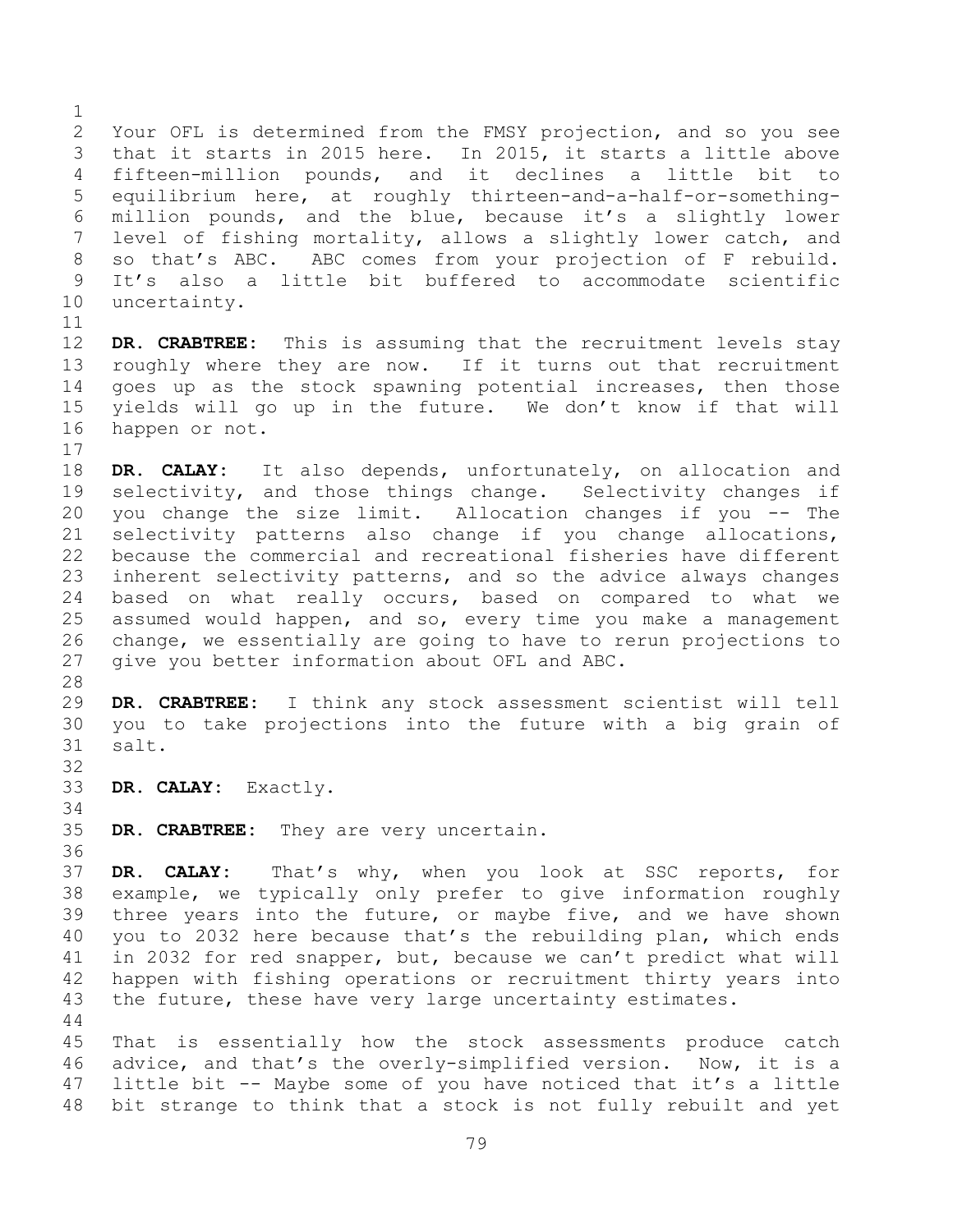we're saying that, in 2015, you will actually have a higher OFL than you would way out here in what we call equilibrium. We think we're riding those high recruitments still. They are still influencing our perception of the spawning stock biomass, but those fish will eventually die of either fishing mortality 7 or natural mortality, and the levels of recruitment that are projected are actually lower than those high years that occurred in 2004 through 2006, and so this is a recruitment feature, we believe. Now, the last slide that I am going to talk about, before lunch at least, is some of the primary criticisms that we have received about the stock assessment, and these are the major ones, certainly. There is a widespread belief that NMFS overestimates the recreational catch, and I will touch on that a little bit after lunch. There is also a common misunderstanding that NFMS does not count fish on artificial reefs, and I can address that a little bit after lunch. 23 What I won't get too much into, unless this group prefers to, is the rebuilding target itself. In the case of recreational fisheries, recreational anglers, MSY is not really relevant. What's really more relevant is maybe maximum sustainable fishing opportunity, and so Magnuson itself does specify MSY, and the rebuilding target that we have given you is kind of a -- It's consistent with Magnuson, to some extent, but we have spent a great deal of time examining other potential rebuilding targets, based on council requests and other primary literature. Certainly the stock assessment model -- Basically, the council needs to agree upon, with feedback obviously from NOAA, what are acceptable reference points or rebuilding targets. The stock assessment model itself is flexible. I mean, we can provide the information, no matter what rebuilding target is eventually agreed upon, and we can explore how well those rebuilding targets function, using management strategy evaluation and the stock assessment model constructs, and so we can certainly provide information on that, and we have in the past, and we'll continue to do so, but I don't want to comment on which one I think is most appropriate, because that's really way above my paygrade. Certainly we can get into that discussion, if you would prefer, and so I will go into these primary criticisms a little bit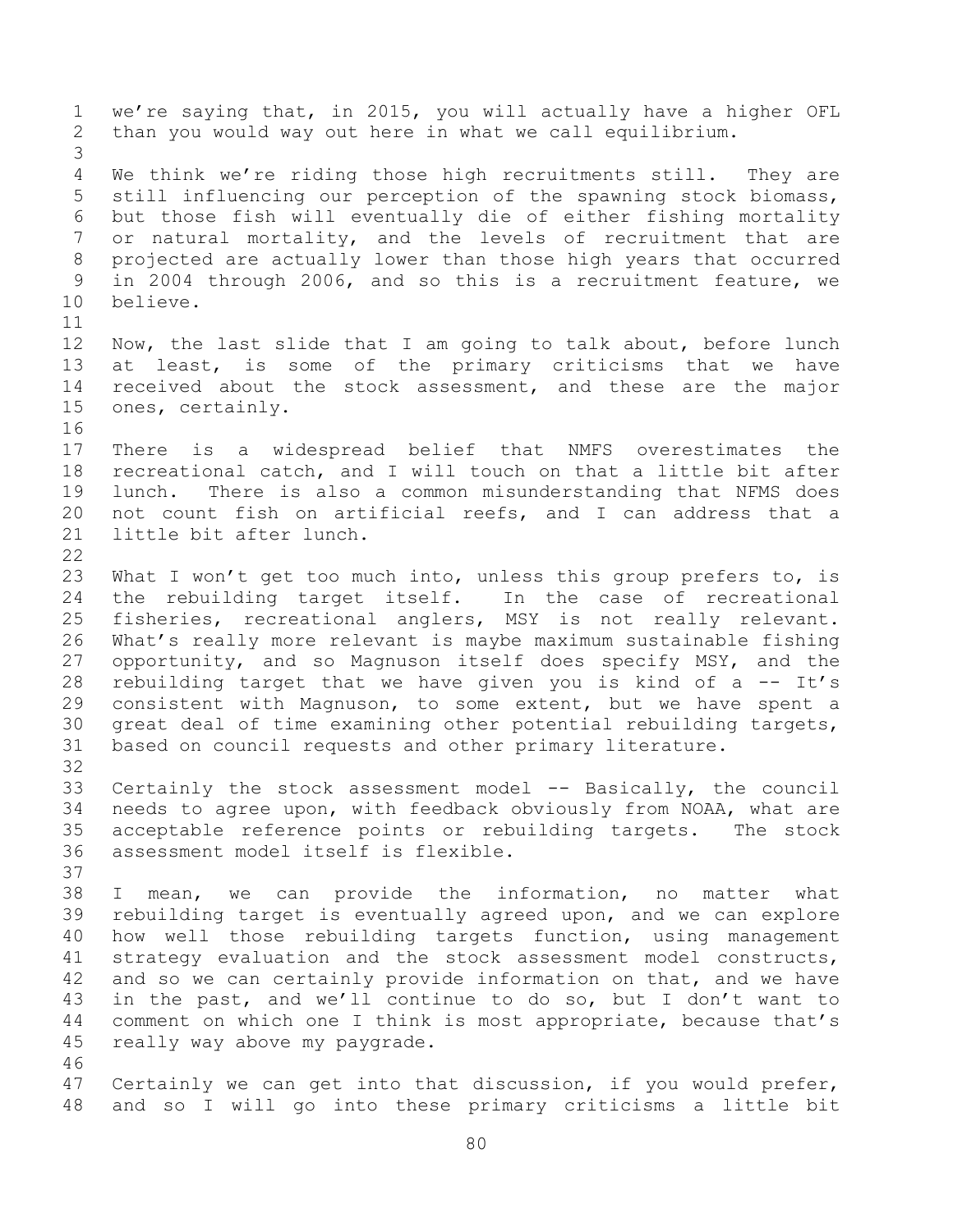after lunch, and there is only about five slides, or six slides, left in the presentation. **CHAIRMAN CAPLINGER:** Thank you, Shannon. Is everyone ready to eat? Then let's take a break. (Whereupon, the meeting recessed for lunch on January 18, 2018.)  $9 - - -$  January 18, 2018 THURSDAY AFTERNOON SESSION - - - The Meeting of the Ad Hoc Red Snapper Private Angler Advisory Panel of the Gulf of Mexico Fishery Management Council reconvened at the Gulf Council Office, Tampa, Florida, Thursday afternoon, January 18, 2018, and was called to order at by Chairman Charlie Caplinger. **CHAIRMAN CAPLINGER:** We're going to move on to the next section with John, but I wanted to make two other quick comments. Doug Gregory passed around this MREP program to everybody. If you or if you know people back home that want to see how the sausage is made and learn more about how it's made, these are two opportunities for you to increase your knowledge here, one in St. Petersburg and the other in Tampa. Then, secondly, I've been jotting down notes for recommendations, because I know that's the purpose of this, at the end of the day, to come up with some suggestions to the council, and so, if you feel strongly about something that we need to definitely bring up and reiterate and this is something that needs to be messaged to the council, please say that. Hit me with a hammer and make sure that I write it down as such, so 38 that, at the end of the day, we have time to go through the handful of suggestions and maybe prioritize them or highlight them, so that we do end up doing something productive today. With that, I think John is going to talk about state snapper management. **DR. FROESCHKE:** Actually, Ava Lasseter, Dr. Lasseter, is going 45 to go through the amendment. She is the lead staff on that, and then I'm going to follow up with some additional information, and so I'm going to turn it over to her first.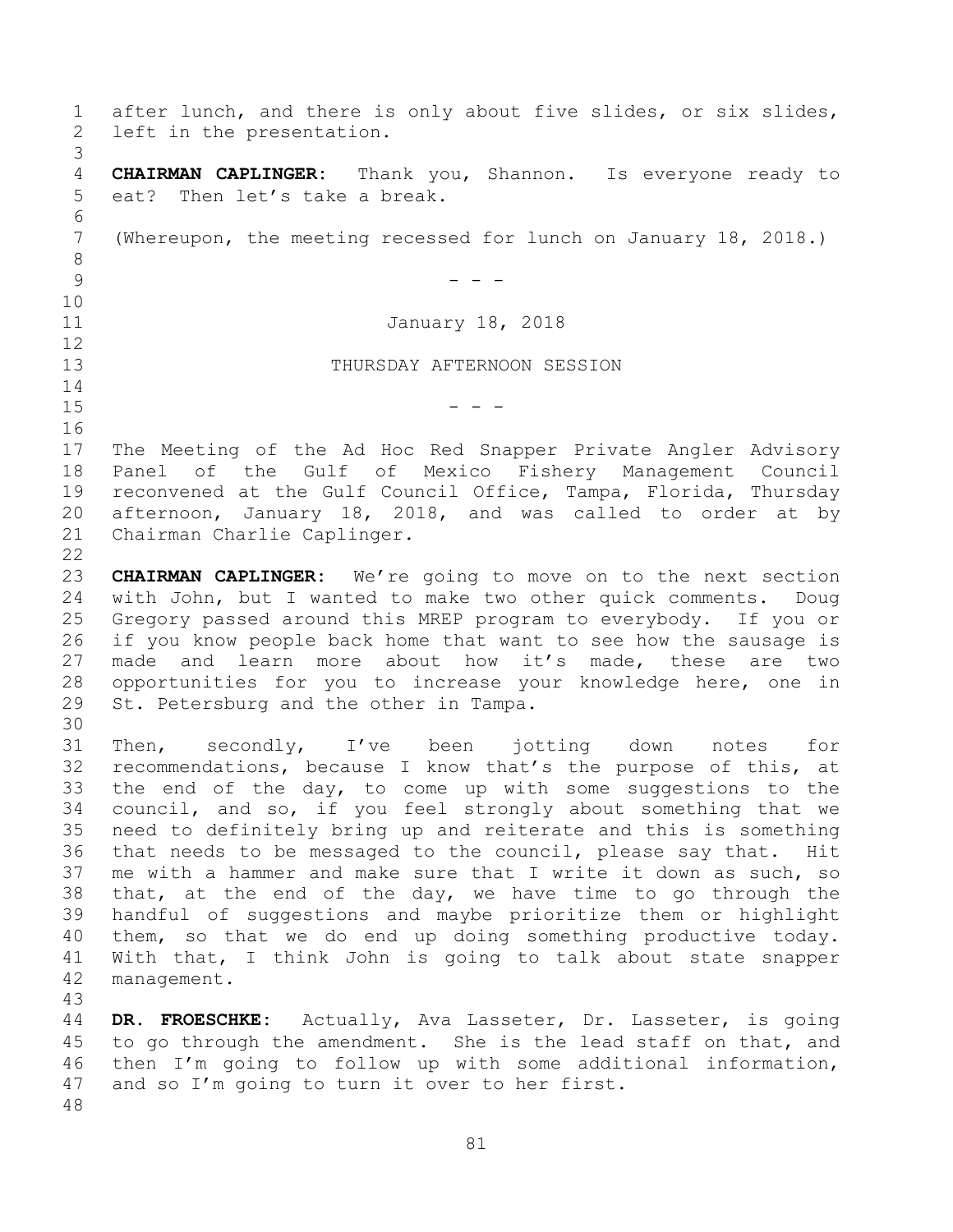## **REVIEW OF RED SNAPPER STATE MANAGEMENT**

## **PRESENTATION: SUMMARY OF RED SNAPPER AMENDMENTS CONSIDERING STATE MANAGEMENT FOR THE RECREATIONAL RED SNAPPER COMPONENT**

 **DR. LASSETER:** Thank you, everyone. We have the presentation up for you that we put together in regard to the state management program for recreational red snapper. The full documents are provided on the server, so you can look through those, and I would encourage you to do so, specifically for kind of a history of where we're at with this program. 

12 I'm not going to go into too much detail with that, but, of course, and I think Dr. Crabtree touched on this, that we did start, a few years ago, with an amendment, Amendment 39, and we termed it regional management for recreational red snapper. Here, we've just tweaked it to state management, just to kind of help us differentiate what we're working on. 

19 This idea, this concept, has been brought back up, and the council has been moving forward quite quickly with the development of these documents, and so I'm going to kind of start with an overview, as the slide is up right now, on these amendments, and then we will go into each one and each of the actions in more depth. 

26 Actually, what we have here are six amendments, and so there is one amendment, and we're calling that the program, the programmatic amendment, and this is the state management program for recreational red snapper. 

 Separately, the council has initiated development for a separate independent amendment for each of the five Gulf states, and so you have a Louisiana, and on down through the states, management for recreational red snapper, and so we have six amendments total.

 We will go back to the programmatic one, the state management program, first. This amendment addresses actions that would affect all of the states, whether or not they are participating in state management. Therefore, this amendment must be approved first. It could be approved at the same meeting as one of the additional individual state amendments, but this one does have to come first, because it has the actions in it that determine how much quota each state would get, which components are going to be participating, and so those are our two actions. 

 The first action is to determine which components to include in state management, and so, again, we have the recreational sector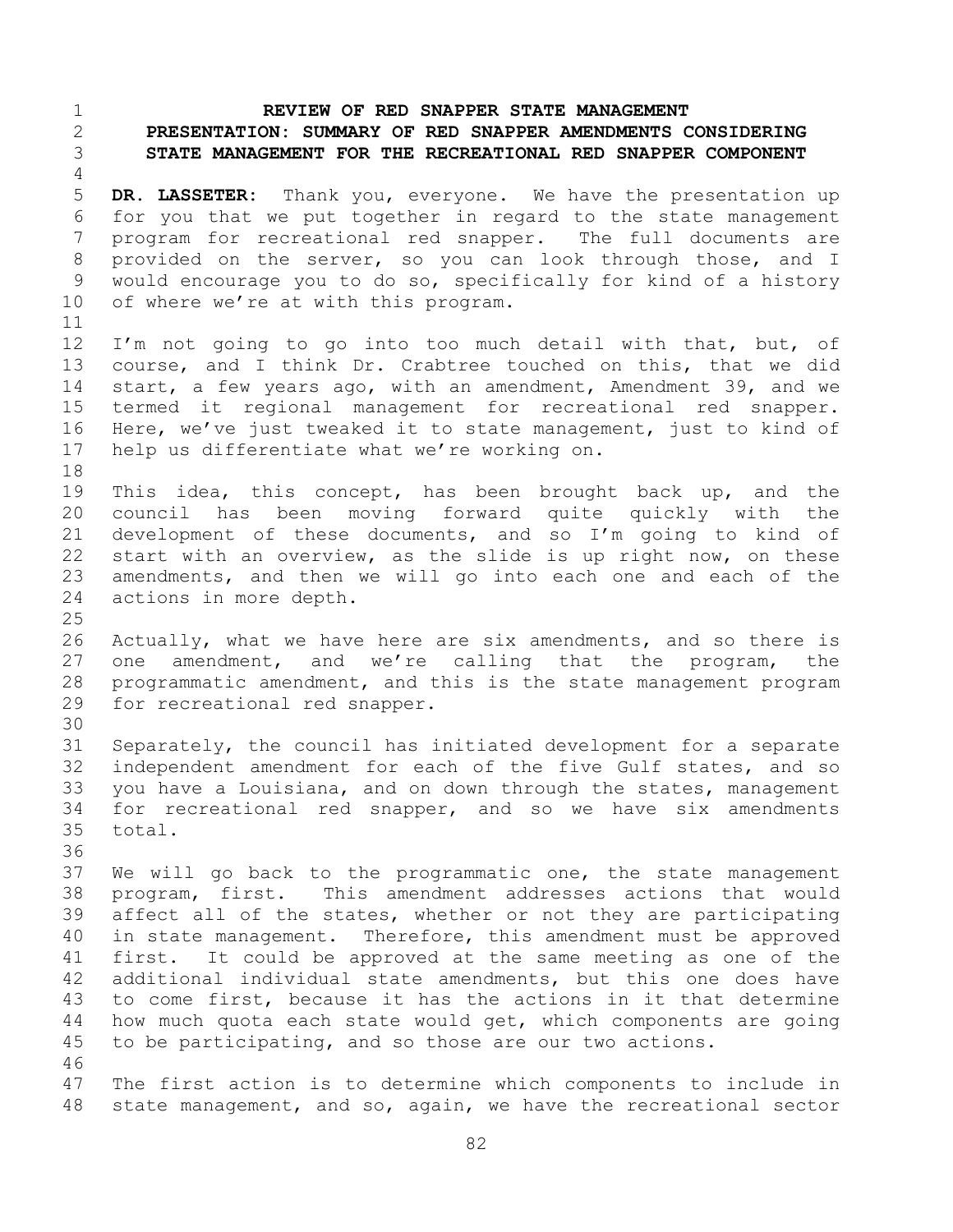is divided into two components through the 2022 fishing year, the private angling and the federal for-hire components, and so the council will decide whether to manage both components or just one component underneath state management, and the second action is how to divide the recreational red snapper ACL amongst the states, and so you can see how these actions would affect everybody. It kind of sets the stage for how state management would work.

 Individually, there are a couple of actions in each of these five individual state amendments that first address the authority structure, how state management is going to be enacted, how we're going to change the regulations, the rules, to accommodate to allow individual states to adopt the state management. Then post-season accountability measures as well, this ability to modify those so that they apply to just a state rather than the Gulf-wide ACL.

19 We will go to the next slide, or, actually, let me take a moment here. First, just to point out, this lays out where the boundaries would be. This was decided during Amendment 39. The council agreed on the lines that would be used if necessary in state management, and we can kind of come back to how this would actually work as we go through this, but the idea, to this point, has been that -- The idea that all states, if all states were participating and had active state management programs, essentially there would be no lines in federal waters, because, essentially, federal waters would remain open, and, through an exemption -- Each of the five states would receive an exemption from the federal regulations and would be able to -- Their anglers would be able to fish in federal waters off of any of the states.

 It gets a little trickier when you have neighboring states with one participating and one not, and so those distinctions get a little more complicated, and we can raise some of those hypotheticals, if you're interested, later, and I'm just going to touch on that, at the council meeting in January, the council will be reviewing exempted fishing permits, EFPs, from the states. This was NMFS' approach to how they're interpreting a congressional mandate to allow the states to do a pilot program for state management. How this is all going to work is still developing, in order to accommodate this new step in the process.

 Now we're in the state management program amendment. Again, 47 this is the one that would have to be approved first, passed first, and so the first action addresses the components of the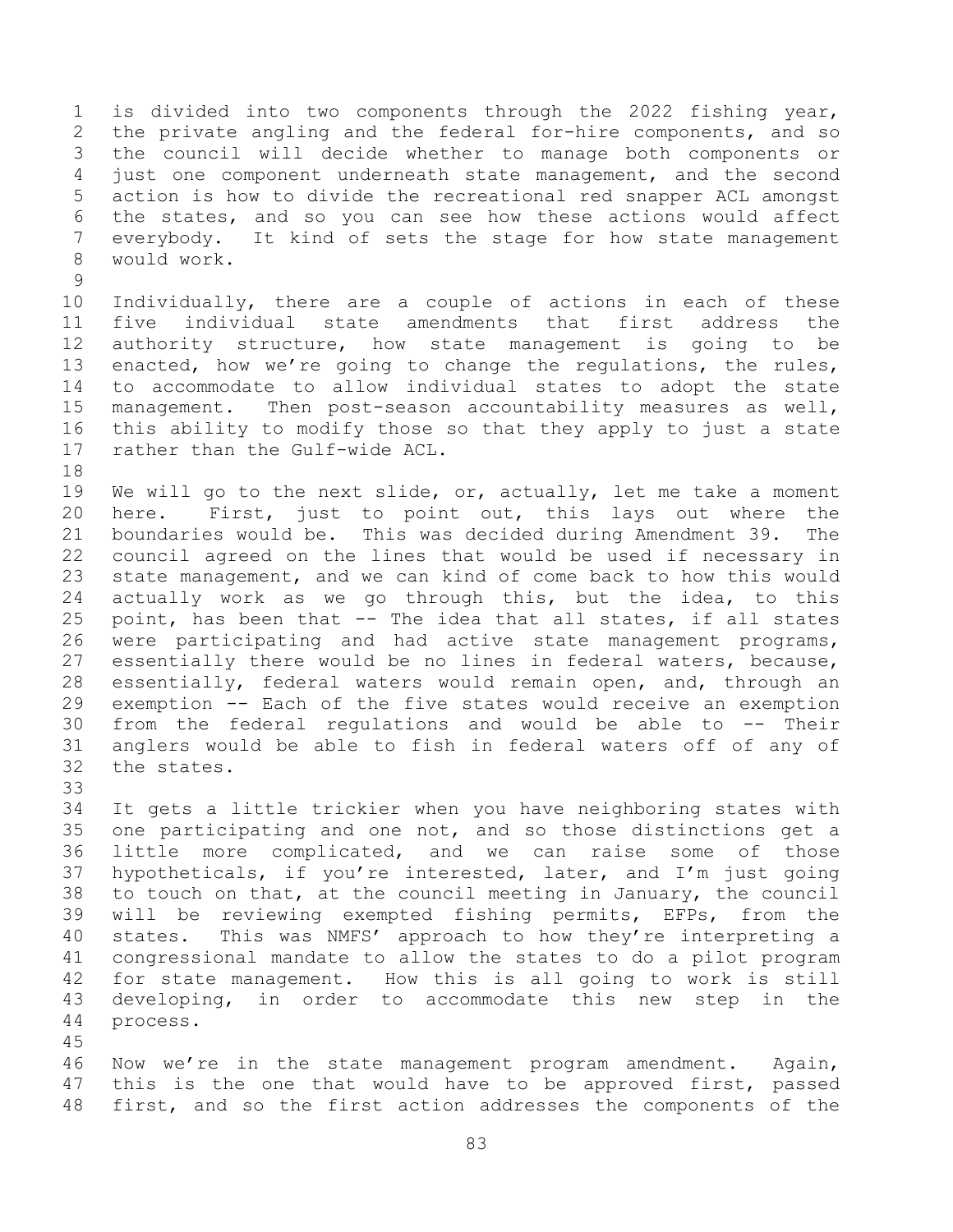recreational sector to include in the state management programs, and, in our council documents, there is always an Alternative 1, which is always your no action, and this is for the purpose of analysis, in order for staff to provide council members with an analysis that compares what they're going to be considering against what is currently in place, more or less status quo, and so you will always see an Alternative 1 that is no action. Then follows our suite of alternatives that are actually under consideration, and so, for a state with an approved state management program, we have three alternatives. First, the Alternative 2, the state would manage the private angling component only. Alternative 3 is the state would manage both its private angling component and federal for-hire components. Alternative 4, which the council has -- It's currently their preferred alternative, and that is that each state could choose whether to manage its private angling component only or to manage both its private angling and federal for-hire components. 

 For all of the alternatives that I just described, states without an approved state management program, the separate components, private angling and federal for-hire components, NMFS will estimate a separate fishing season for each of those based on the balance of the recreational sector ACL after, the states that are participating, their quota has been deducted. Again, at the federal level, for those states not participating, the remaining balance of the ACL will be reduced by the established buffer.

 I believe Dr. Crabtree also kind of touched on the status of some of the individual state data collection programs. Louisiana has been discussing this, I believe, with NMFS a little bit more. When we were still discussing Amendment 39, none of the states were as far along in their individual state data collection programs as they are now, and NMFS was going to require each state, under state management, to manage towards the ACT, and that's your buffer.

 Now, LA Creel, it's my understanding, has finished being certified, and Tails and Scales and Alabama Snapper Check are coming along, and NMFS is reevaluating that. If a state is able to show that it could maintain, constrain, its landings to within its ACL, this may not be a requirement. I have left a little note here on this particular slide, but, if you look at the document, the full-length document, that language is tempered a little bit, because that is part of the ongoing discussion for state management. That's the first action, which components are going to be participating.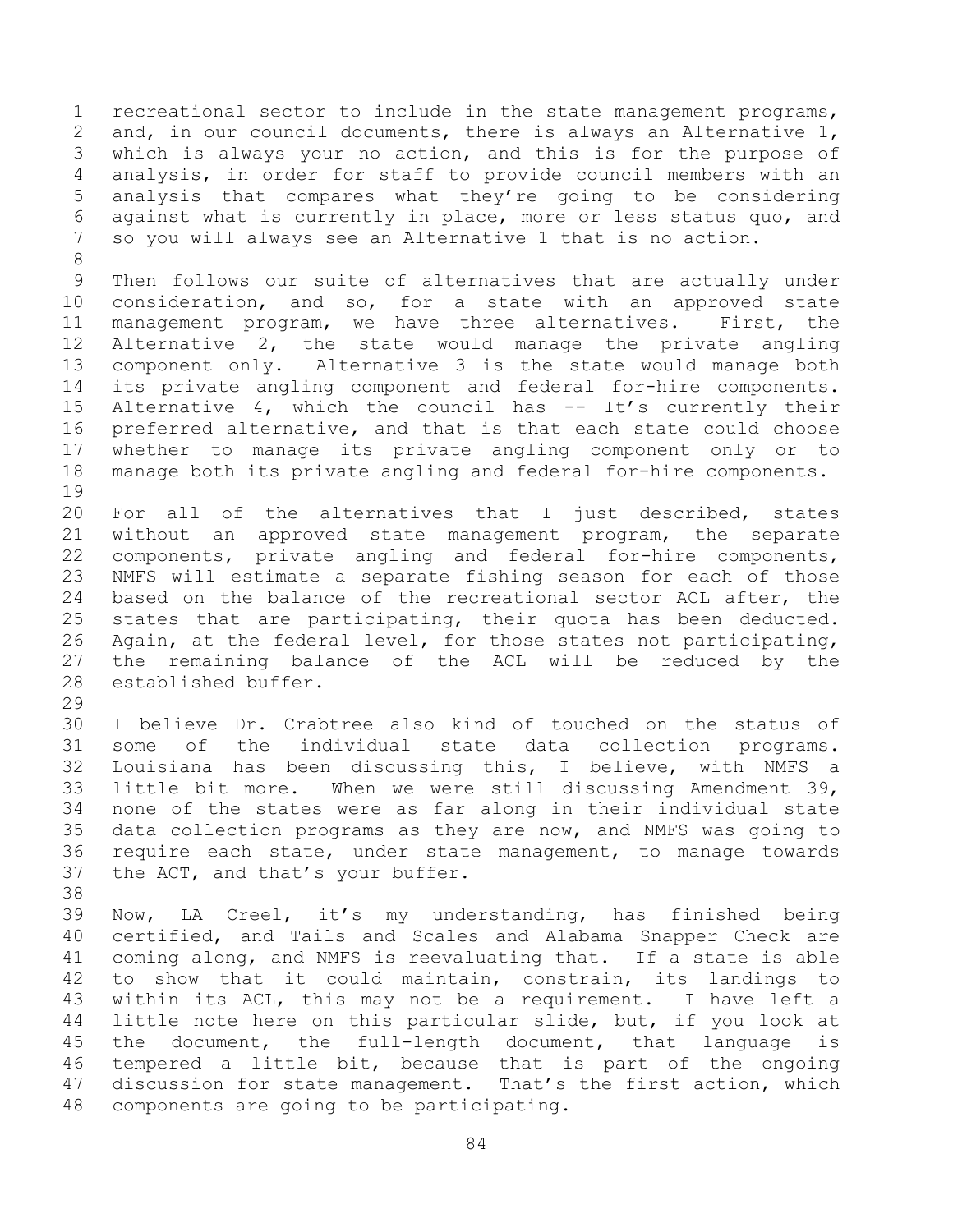Let me show you a little further how, visually, the recreational sector ACL would be divided. For the Alternative 2, for the private angling component only, which is not the council's preferred, the recreational sector ACL, you can see how it's divided between the two components. Then, that private angling component ACLs, five of those would be created. Even if your state is not participating, it has an assigned recreational sector ACL that would be used in the event that your state is participating. If your state is not participating, that then goes towards the Gulf-wide, with any other states that are not participating, and NMFS establishes the common federal season for those states. This is how it would look if the states managed both the components. Because that component allocation is already on the books, the recreational sector ACL is still divided first into those component ACLs and then each one of those ACLs is divided into the five pieces. That way, if your state has your private angling and your -- It's not averaging your private angling and your state's federal for-hire landings. It's giving credit, respective to all the 25 other states, for each of those components, landings components. Then, finally, the council's preferred alternative is to allow the states to decide, each state to decide what they would want to do, and so, in the example here, you can see State C -- On the federal for-hire side, State C has decided to manage its private angling component only, and so you can see that quota that would have been that state's component ACL going to a federal for-hire component ACL, and NMFS would estimate the season based on the quantity of that quota. I don't see any questions, and so I'm going to move on. The second action in this amendment determines the apportionment, the allocation, of the recreational ACL amongst the states, and there we go again. We have the Alternative 1, no action, and then the remaining alternatives, which carry on to the next slide, would allocate the recreational sector ACL among the states, first based on the average of historical landings for the years, and we have two sets of years. Alternative 2 ends, all of the alternatives, in 2015. Alternative 3 ends them in 2009. What we have are the Options a being the longest time series with the respective terminal year and Options b back off ten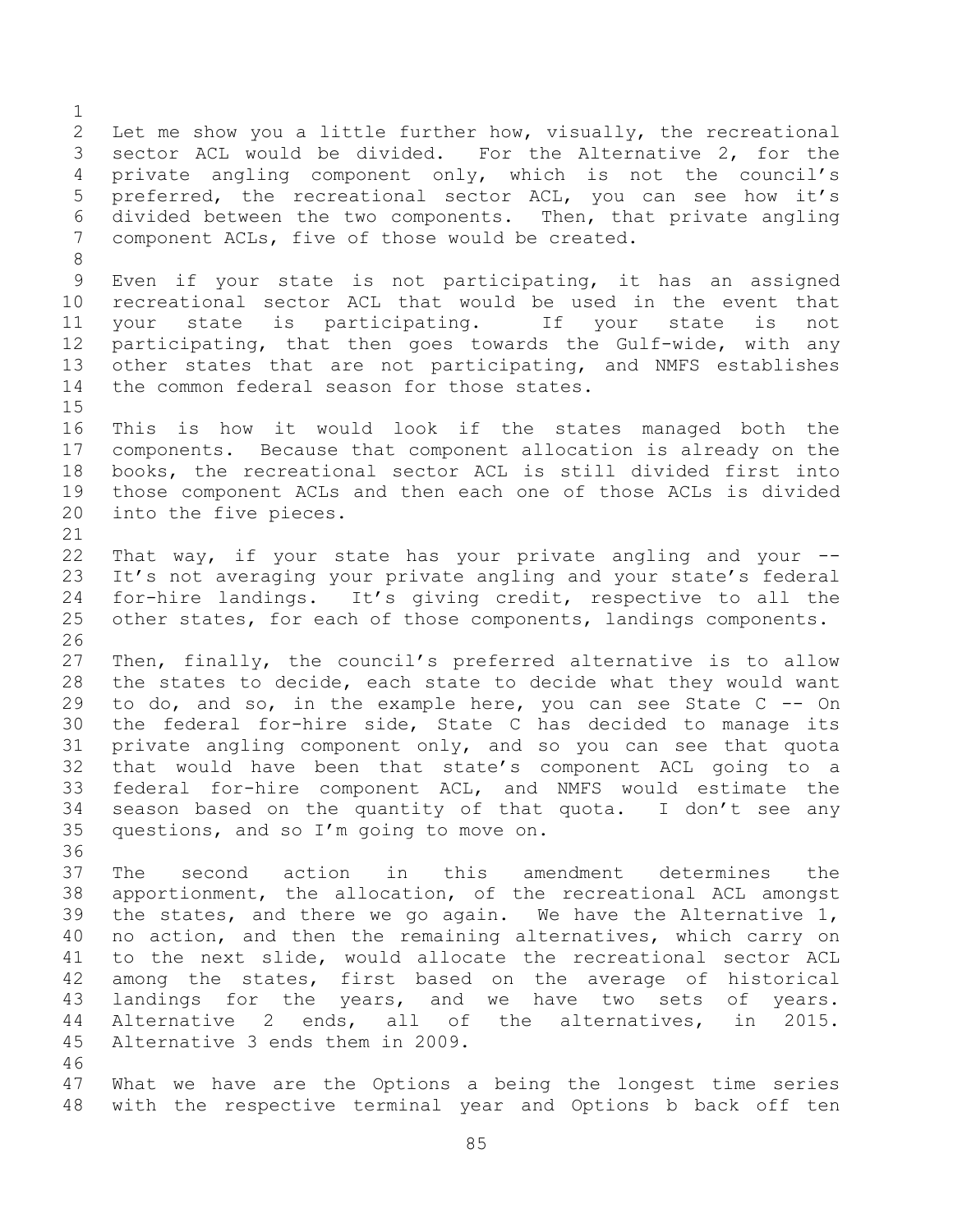years. Options c back off ten more years, and then our two Options d are most similar to the way the allocation was determined in the sector separation amendment, where it gives half the weight to the longest time series and then half the weight to the most recent time series, which is essentially doubling the weight on your more recent time series. To go along with these two alternatives, we have Alternative 4, which allows the council to select various years that they could exclude from those preceding alternatives. Now, Options 4a and 4b are excluding 2006 landings, and that was because of the storms in 2005. In 2010, that was BP oil spill. 4c and 4d we provided because, in the sector separation amendment, the terminal year for the allocation was 2013, and that has now been several years, and so we set this up as the Alternative 2 allows the council to select through 2015, but, if they would like to be consistent with the sector separation time series, they could select Options 4c and 4d to exclude those two most recent years, and that just seemed the most efficient way to lay out those alternatives for the council. Alternative 5 would allocate the recreational sector ACL based on each state's best ten years of historical landings for the longest time series, 1986 to 2015. Alternative 6 takes a different approach, and this is the most recent alternative the council has added, and it would allocate the recreational sector ACL among the states based on combining biomass, estimates of biomass, off of each state and recreational trips. Then the council also specified options that weight each of those factors differently, and so you have a, b, and c, and you've got increasing weight on the biomass, 25, 50, or 75 percent, and decreasing weight on the trips on the other side for those alternatives. **MR. KENNEDY:** A question, please. When it comes to this Alternative 6, and maybe the lady that did the presentation before lunch can weigh-in on this also, but, according to the biomass, I presume that's the sampled biomass now, or is it where red snapper are supposed to be? Is there any consideration given to like -- I don't know how you would figure that out, but is there an assumption that red snapper are supposed to be uniformly distributed throughout the Gulf or red snapper -- Are there supposed to be more of them off of the Alabama coast than there are off of the Naples coast? By supposed to be, I mean you would think they have a preferred habitat.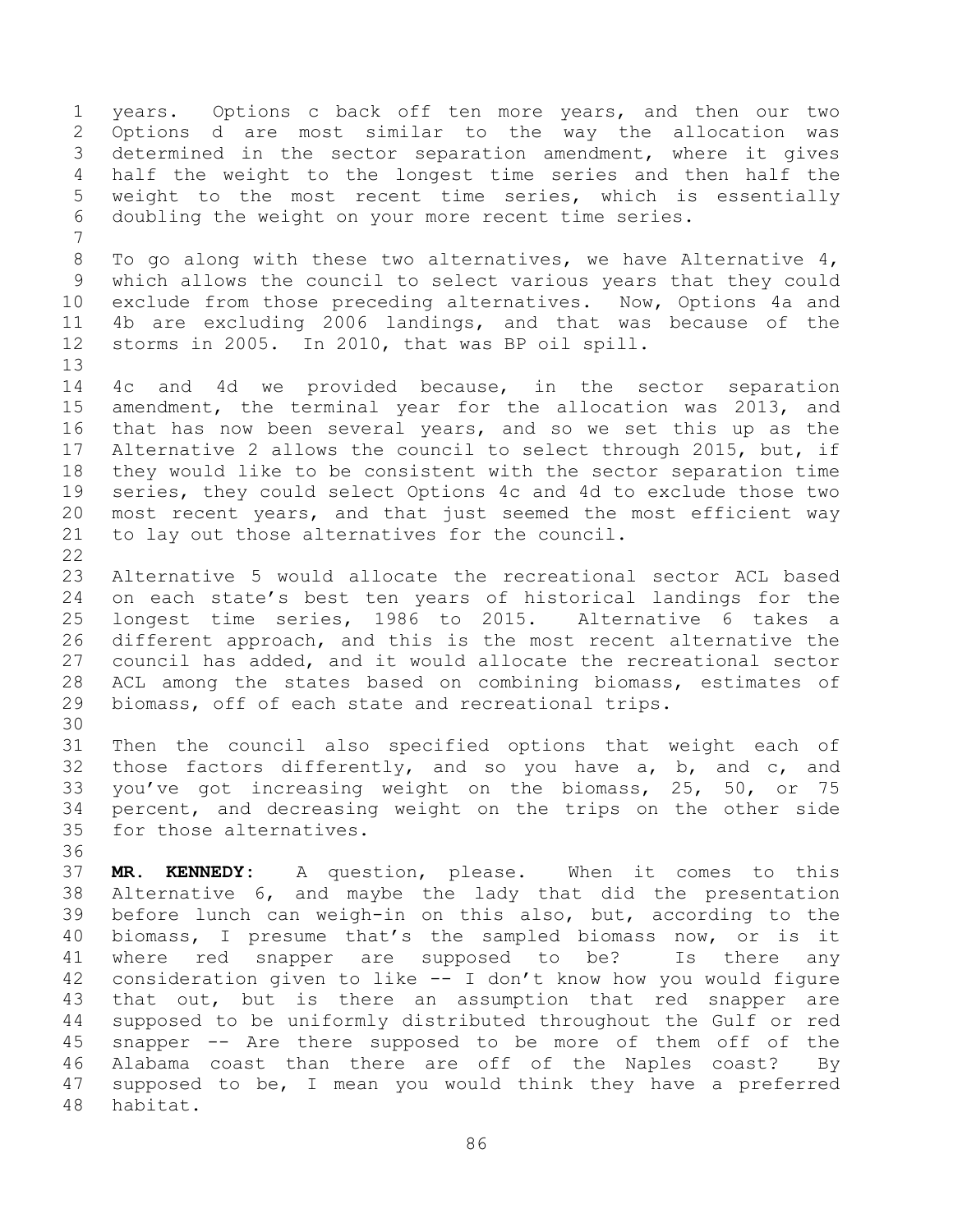**DR. CRABTREE:** Yes, and I don't think we ever expect any fish to be uniformly distributed everywhere, because that's just not the way the world is. I think where the council is coming from here though is what's the distribution of the biomass now, and there are different ways to look at that, but I think what we're looking at here is there is a paper that was published last year that actually looked at the different habitat types and how they're distributed in the Gulf and then looked at the abundance of snapper on all the habitat and then calculated out where is the biomass. 

 Then you can go into that and draw the state lines out and estimate what fraction of the biomass is off of each state, and I think that's probably what we're looking at here. The other way you could do is to take the stock assessment and say, okay, here is the west Gulf biomass and here is the east biomass and then somehow allocate that out, but I think this is relying on that paper.

 **MR. BROWN:** Okay, and so that paper seems to be weighted based on preferable habitat a little bit anyway, correct?

 **DR. FROESCHKE:** Yes, and the next item on the agenda here is I have a map of that that's based on the paper, and I can show it and we can put it up on the screen and take a look at it.

 **MR. BROWN:** Is there any historical data as to compare what the biomass is out there today to what there was in 1960 or before, so that we could know, as was just said, what's it supposed to be?

 **DR. CRABTREE:** I think that would be the stock assessment, and you could look at the stock assessment and see what historically the west was relative to the east, but I don't think you could parse it any finer than that in the assessment.

 **DR. LASSETER:** This will be based on a snapshot in time of biomass, and John, again, will pick up more on this when he gets to the decision tool, but the approach is based on a peer- reviewed paper that the SSC then reviewed and supported using how NMFS interpreted, applied, the paper to this issue of trying to estimate the biomass, and that is going to be presented to the council for the first time in January, and so the council has not actually seen, as a body, those values yet. They will be reviewing that. 

I do want to also point out in here that, for all of these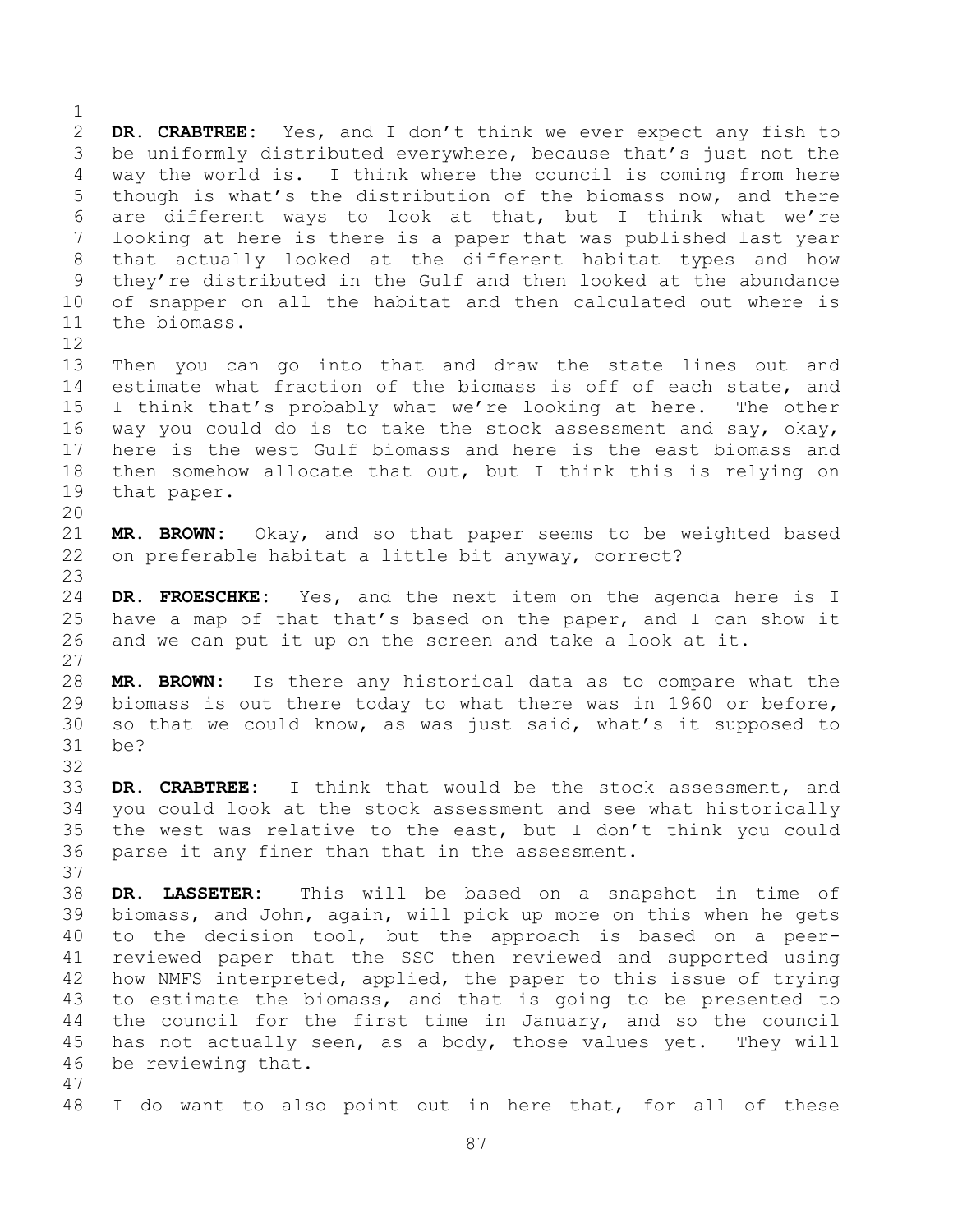alternatives for allocation, it is a method, a formula, that is being determined for the allocation that the council is determining and not the final percentages, and the significance of that is that, should information change, should there be another calibration of MRIP landings, should some other information change, say the biomass be selected and then more recent information becomes available, the most recent information would be plugged into the formulas. Again, keep in mind that it's the method, it's formula here, that is being selected and not the resulting percentages.

 With that, I'm going to turn this over to Dr. Froeschke, who has put together a decision tool that is actually web-based, and the link is available in your briefing book, that lets you kind of look at the different alternatives and put in the different time series, and I will turn it over to him and let him explain it more thoroughly.

- 
- 

## **RED SNAPPER STATE MANAGEMENT DECISION SUPPORT TOOL**

 **DR. FROESCHKE:** Hopefully you can see this. What I did on this is we determined, not surprisingly, that there might be some public interest in this, and, in order to consider -- To jump to the question on the allocation part about what do I get in a particular area for each of the alternatives, we wanted to make something that was a little more interactive to explore these kinds of things, and so we built a website. It's available at the URL up here, and it's in your briefing materials. If you go to the portal.gulfcouncil.org, you can link to it through there. 

 What it is, on the top, there are a number of tabs representing each of the alternatives, and these are the alternatives reflected in Action 2 on the programmatic document, and I'm just going to skip to Alternative 2, but, essentially, what this does is it provides a panel on the left with the options that are currently in the document. On the panels on the right, it shows the data, and these are landings data that are used to inform the various options, and so you can look at those and inspect them, and you can turn them off or turn them on. It's an interactive web plot kind of a thing. 

 Then the tables on the left show the result of the allocation for each state based on the options, and so you can click through the different time series, and you can see the plots and the data and everything, and it provides a different way that you can kind of look through and see what you get. 

The idea was that this was available, and it would work for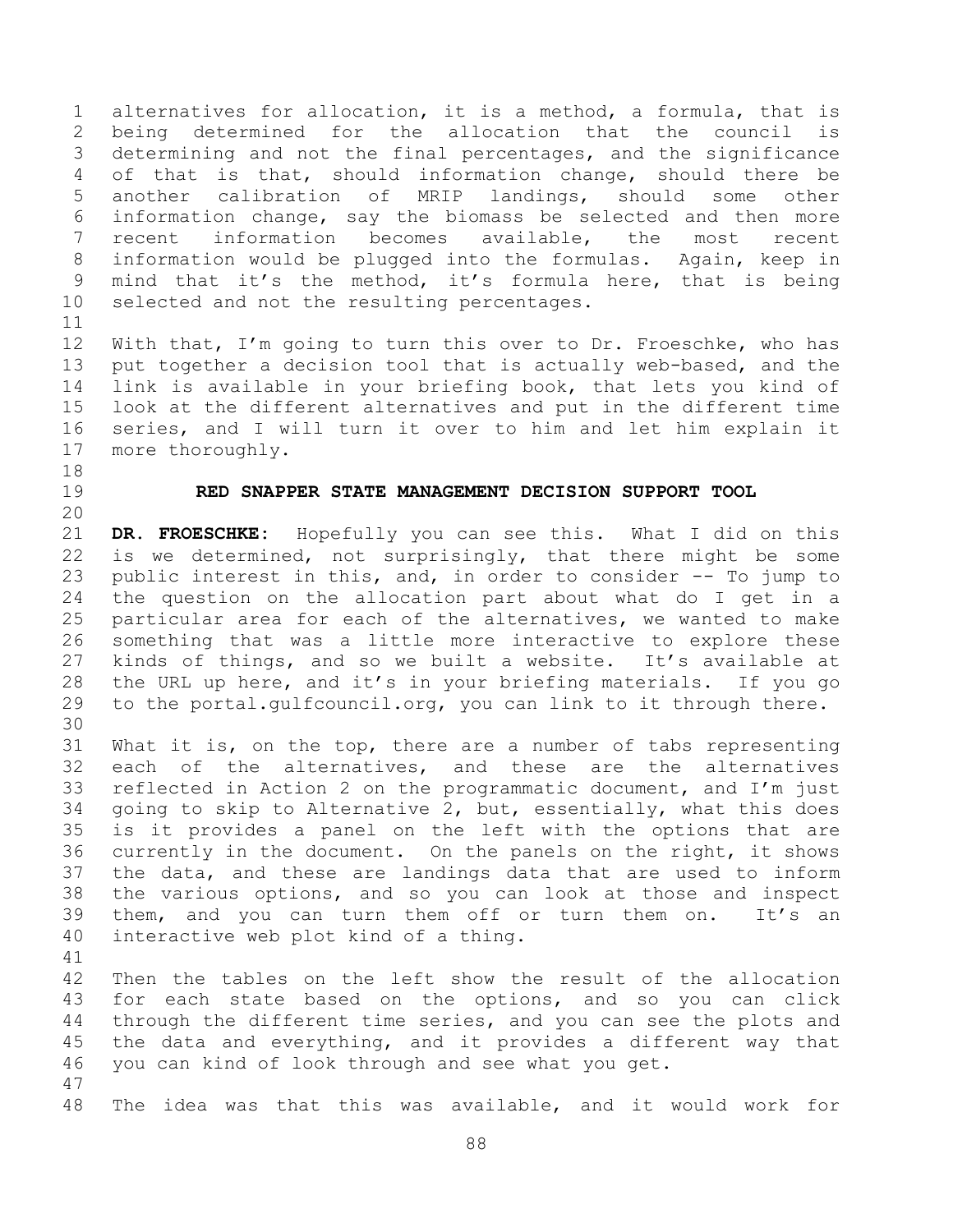everybody, and it was supposed to be simple, and so I won't spend too much time telling you how to use a website, but the idea is, for Alternative 3, and, again, these mirror what's in the document. The Alternative 4 here is a little bit different, but, again, you can select the years that you would start, either the 1986, 1996, or 2006, that is reflected in the Alternatives 2 and 3, and then the little box down here for those various years. There are some scenarios that maybe aren't so likely. For example, if you were to select Option c that began in 2006 and then turn off all the excluded years, you would be left with not much, and so some of these may not be particularly useful options, but this is what the council has asked to see. Alternative 5, I just wanted to get -- It's a little bit different, and Ava described it earlier, but the other alternatives are based on predefined set of years, for example 1986 through 2015, and Alternative 5 is different, in that it selects -- Each state could select, would select, the years of the ten highest landings in each of their states, but the understanding is that the actual year that that occurred would not be the same in each state, and so everybody would get their ten best. I was a little bit curious, on my curiosity, on, well, did it matter if it was nine or eleven, or what is something magic about that ten years, and it turns out not very much. This slide right, right up here at the top, you can explore different numbers of years, and you can select the minimum and maximum range with this bottom slider. On the panels, I should point out, for each of these, the private rec are on the top and the for-hire are on the bottom. If you look on the charts, the ones that actually have little circular shape markers, for each of the alternatives, those would be the years that would actually be included in the calculation, and so the potential years are the 1986 through 2015, and what is selected on the status quo, if you look at the charts, you can see what years that would actually work out to be. 

 **CHAIRMAN CAPLINGER:** John, can I ask you a quick question? Are you saying that -- I was under the impression that there was going to be an ACL across the Gulf and that each state -- You're saying each state is going to be assigned some type of percentage of that ACL?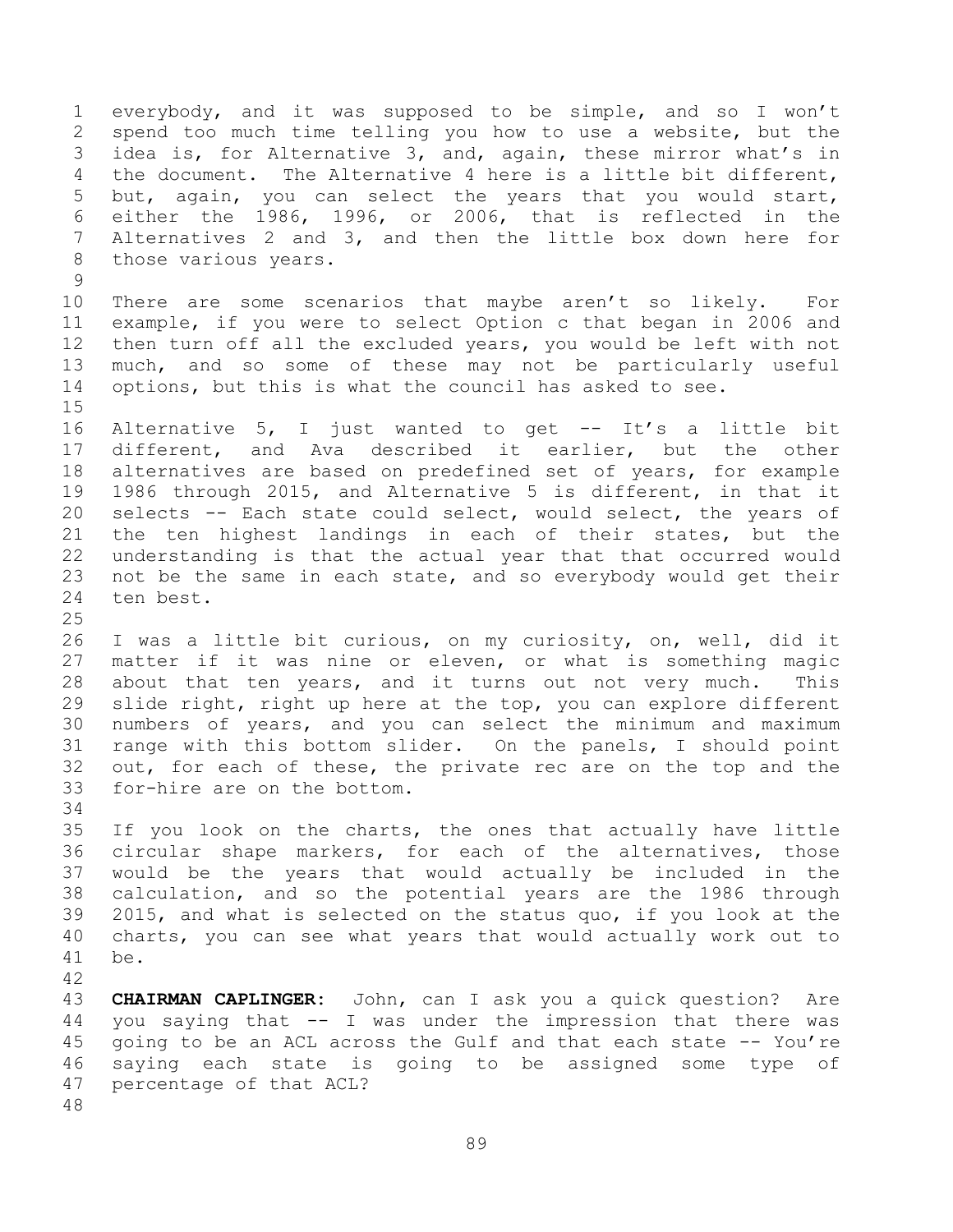**DR. FROESCHKE:** Yes. **CHAIRMAN CAPLINGER:** Each state is going to be able to select which years they want to, to obviously get the best ACL possible? **DR. FROESCHKE:** That's how this alternative would work. However, you would -- You would still base it on a percentage basis, and so -- **DR. DIAGNE:** I think this would be, I guess, similar to what was done, I believe, in one of the IFQ programs, by which individuals were allowed to select their best set of years, if you would. Obviously, if everyone did that, by the time you sum it up, it will be way more than 100 percent, but then you use those relative proportions to calibrate back to 100 percent, if you would, if that's what you were asking. **CHAIRMAN CAPLINGER:** Yes. **DR. FROESCHKE:** Ava mentioned Alternative 6, which is kind of what I started with, and that's a little more complicated, in terms of the options. Before I kind of walk you through this, this panel on the right was the question that Marcus asked about. This area here reflects the distribution of biomass. This was based on a paper from Mandy Karnauskas and her colleagues at the Southeast Fisheries Science Center, and it came out last year. The reference is down below that, and that paper is freely available on the internet. If you're interested, you can go to it and download it and have a look. It's a very interesting paper. This was used, as Roy described, and, if you zoom in, you can kind of see that each of those boxes is sort of color-coded, and each has a numerical value, and then these green lines are the state boundaries that Ava mentioned, and so you can sum the values of each box within the state polygon. If you compute those all up, you will see, in this table on the left, this biomass column, which works out to be 29.9 for Florida, 6.3 for Alabama, 1, et cetera, on down. That is where those values come from. What the council is considering is, in addition to just basing the allocation on landings, for example Alternatives 2 through 5, this one, what they have currently considered is biomass or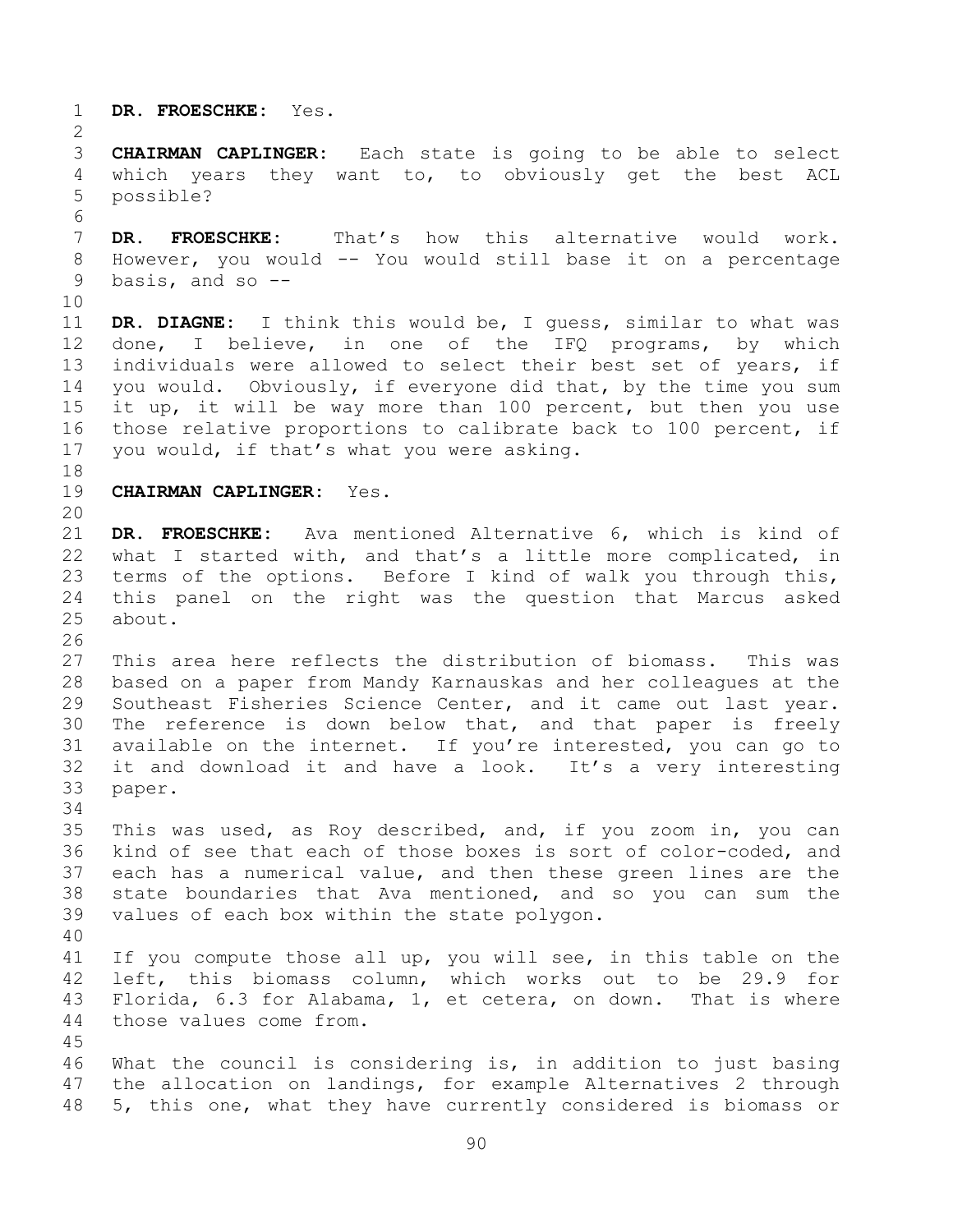trips as two metrics that you could weight. We have put in landings, just for their consideration, as something that they have done in the past. The way this is set up, it can be explored by either the recreational sector as a whole, or you can do it by either the 7 private or the for-hire. Just like the Alternatives 2 and 3, you could select your time series that you were interested in, and these would calculate the weighted percentages of both the trips and the landings. The biomass, we only have a single estimate in time, and so that's not a dynamic variable at this point. 14 At the bottom here, what this does, in this orange box, it calculates an allocation for each state based on the values that are in the table, and then these green boxes are a relative weighting for each of the variables, and so, for example, if you were to make the biomass 100 and the trips zero and the landings zero, your allocation would just be an exact mirror of the biomass, because all the weighting of the variable would be to that one. You can explore any combination of these trips or landings or biomass and recalculate them, and, so long as they all add up to 100, you're in a reasonable space. The council currently has three options, which I have sort of just provided as hot links in these buttons up here, and so 25 percent biomass and 75 percent. Currently, they don't have landings as part of their decision criteria, but we have included it, in case they do. Then the 50 percent, 50/50, and then the 75 percent biomass and 25 percent trips. Again, I wasn't really getting too tangled up in the actual numbers, but this is a formula or a process, and we were trying to make something that was interactive by council members and stakeholders and everybody that has a vested interest. A couple more things, and then I will move on. If you were to, for example, find something that you're interested in sharing, you can always just click it and grab a very long URL, and you could email it to someone or save it or something and reopen it later. The last thing on the page load is there is sort of a fine-print box, but, down there at the bottom, there is a link to submit public comments. All of our ongoing actions, we always accept public comments through our website, in-person or otherwise, and so, if you have something to tell us, you're more than welcome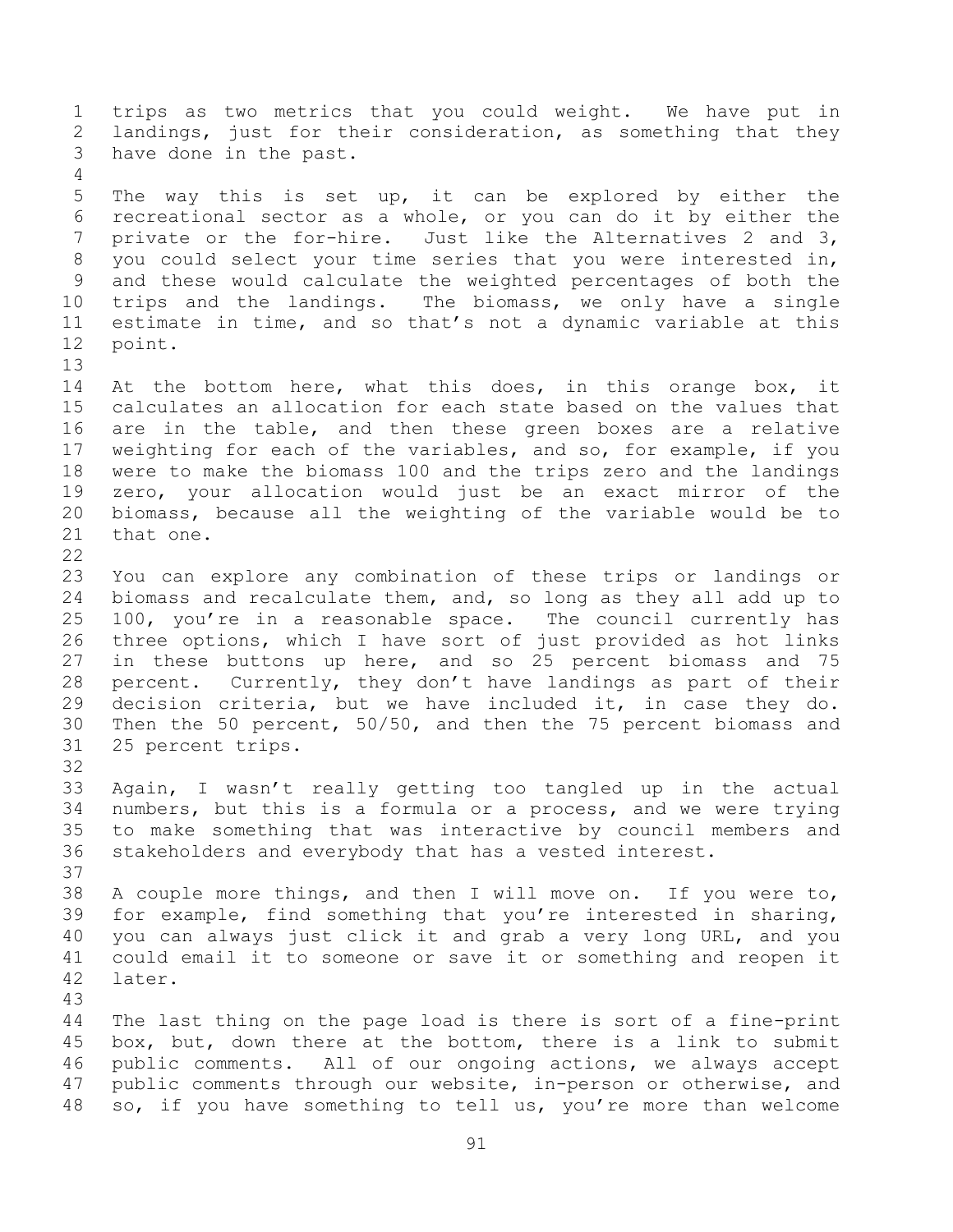to go there or any of your friends or colleagues or neighbors or whatever. **CHAIRMAN CAPLINGER:** Excuse me, John. Before you go on, is there somebody that could send us the link for that tool, because I've been searching since you started, and I still can't find it. **DR. FROESCHKE:** Yes. **DR. LASSETER:** It's on the very last page of the presentation that I am in. **CHAIRMAN CAPLINGER:** John, if you think you know where the biomass is, to make this easy for the council, why wouldn't you say the biomass is here and this is where we're going to set the ACLs, because of that biomass? Otherwise, this is going to be a catfight for the Gulf Council. I mean, every state is going to be fighting, and nothing is going to get done. I mean, are you worried about that? It just seems like we've given them so many alternatives, and there is so much politics involved, that this is going to be an absolute bloodbath, and nothing is going to get done. **DR. FROESCHKE:** Just to be clear, it actually kind of works in the reverse. The council tells us what they want to see, and then we provide it. It isn't the other way. We have a long history of struggling to -- The council has a long history of struggling with this. They were interested, and there was new scientific information available, and they were interested in trying to see if it was worth incorporating that into the decision process. I do think it's sort of interesting, in the table there, that it does show the disparity in the distribution of the biomass and the distribution of the landings. It just further reflects that the biomass tends to be in the western Gulf and the landings are more heavily weighted to the eastern Gulf. **CHAIRMAN CAPLINGER:** But you could actually encourage states to grow their biomass, through artificial reef programs and 43 whatever kind of enhancements they can do, and so you could motivate states to create habitat, essentially. **DR. FROESCHKE:** You could if biomass was the main objective of 47 the recreational fishery, but, in fact, it doesn't seem to be, because the artificial reefs drive up the catch rates and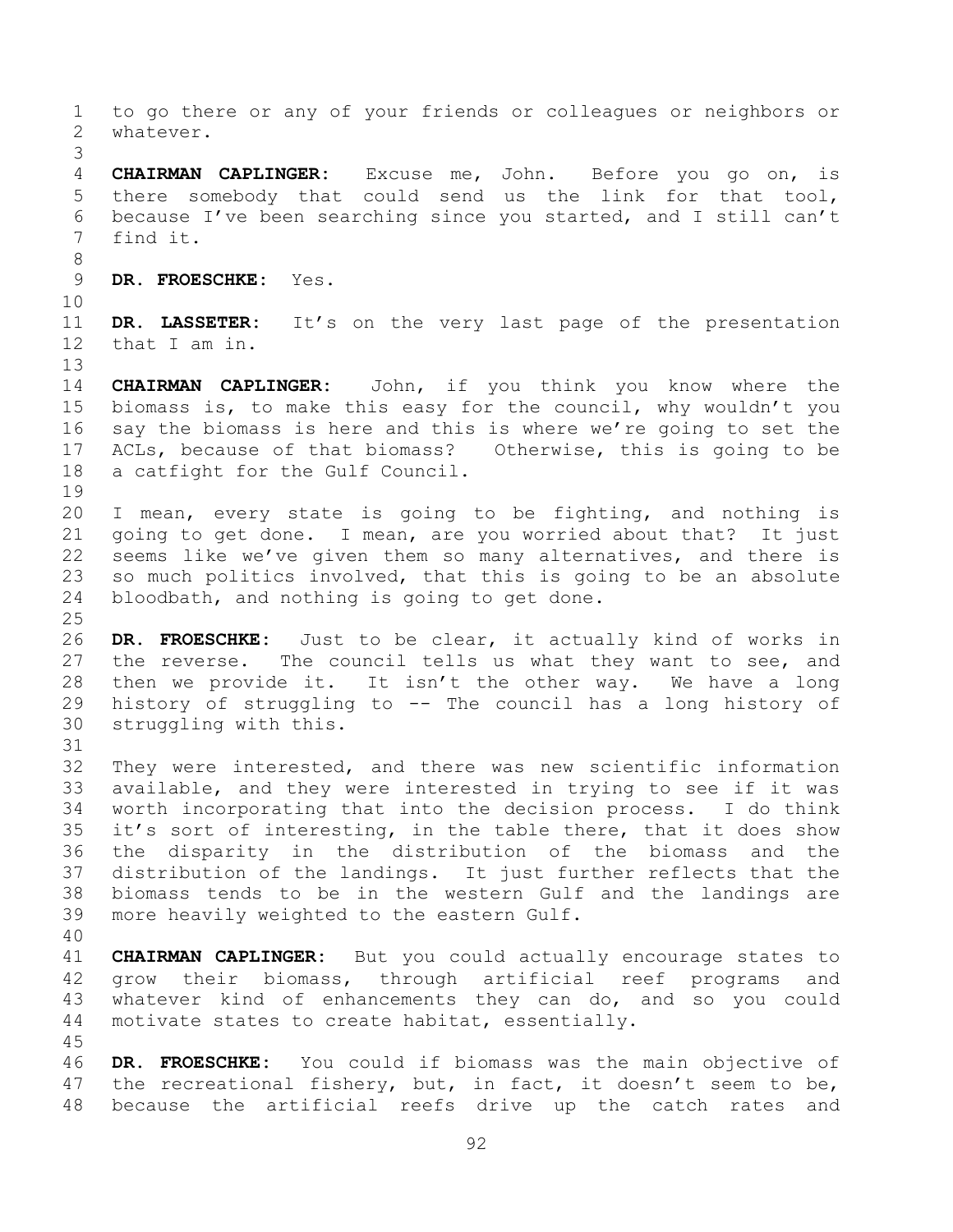shorten the seasons, and so it's -- You've got to really narrow in what is it that you want. If the charge is more access, it's not clear, from the data, that more artificial reefs get you more access, but it does get you a higher catch rate. **CHAIRMAN CAPLINGER:** You would think that it creates more habitat, and so it would create more biomass, but I know that gets into the whole argument of aggregation and creation, which we can't discuss today. **DR. FROESCHKE:** Well, we can, but it's just that the catch rate is so much higher on the artificial reefs that artificial reefs tend to increase the removals more than they increase the biomass. In this paper, and it's actually worth looking at, but they actually calculated the biomass both ways and looked at just the 18 effects of the biomass and things, and it's not my paper, and so I wouldn't feel too comfortable in explaining the finer details, but it is in there, and they do acknowledge the contribution of artificial reefs and biomass. It's minor, but it certainly does make a difference. **DR. CRABTREE:** Charlie, in the last part of Shannon's presentation, it partially addresses this issue, because I think the artificial reef issue is front-and-center to the whole problem with red snapper. **MR. KENNEDY:** Remember John earlier said that Bob Shipp had a unique perspective on this, and it wasn't unique, but it's just different from theirs. **DR. CRABTREE:** Well, I don't know that that's true. I mean, I don't dispute that artificial reefs may increase productivity. That may well be the case, and that's Bob's argument. **MR. KENNEDY:** Just the argument is over the net result, because the net result, we think, is positive. **DR. CRABTREE:** That's partly what I think that Shannon is going to address a little bit, and I think we need to talk about that. **DR. FROESCHKE:** One quick point about that, and then I will leave, but one thing I found very interesting in putting this together is, if you look at this table, for example, you will see, in this column for Alabama, where they only have 6 percent of the biomass, but they have 31 percent of the landings, which means that the catch rate must be higher or they're fishing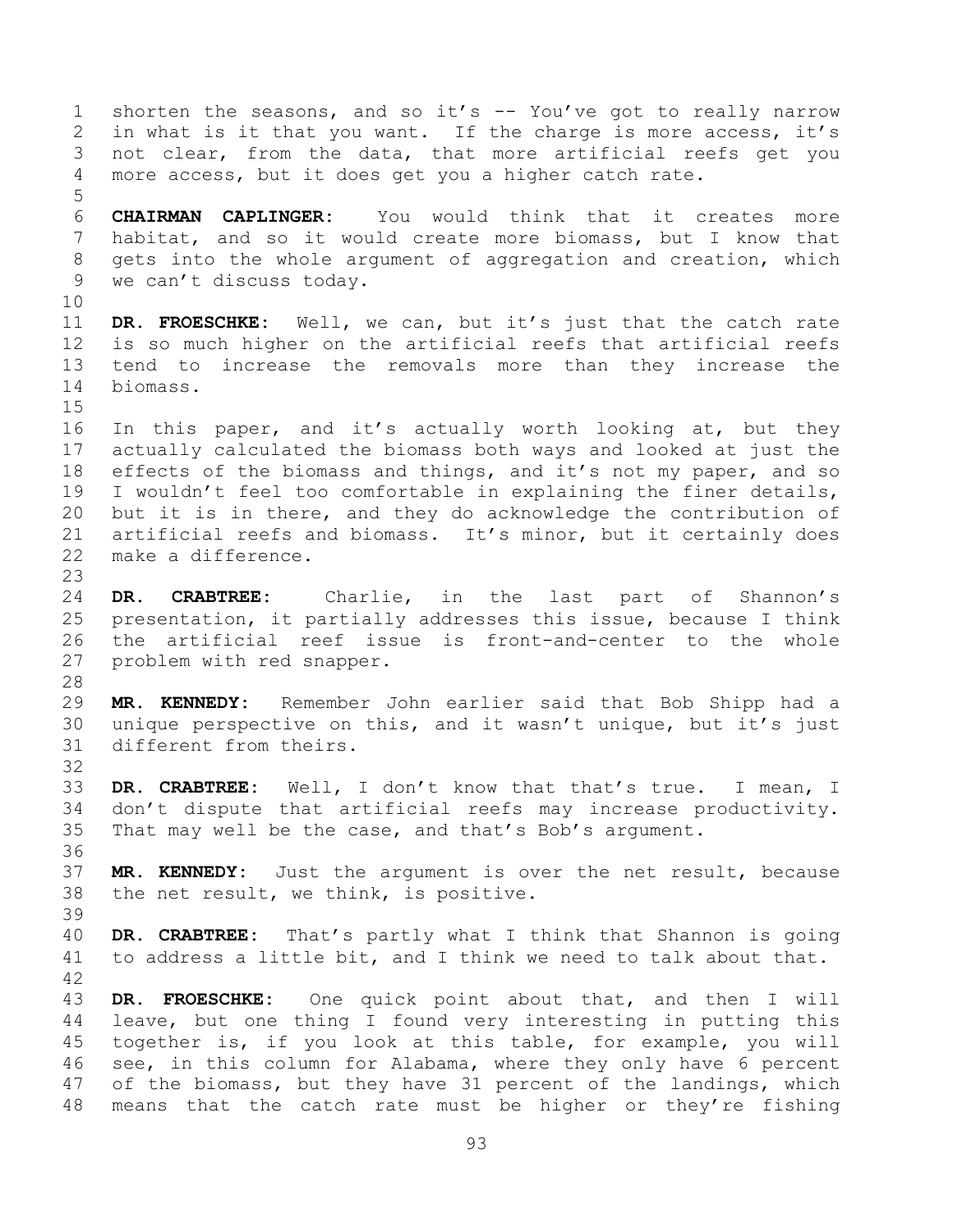somewhere else, but it is interesting, and I would sort of attribute that to the artificial reef effect, and you could see why an observation there, or at least it seems to me, could be different than an observation somewhere else.

 **CHAIRMAN CAPLINGER:** If they were doing that year-in-and-year- out, you would clearly think that they have more biomass than is being modeled or that the habitat, the artificial reefs or whatever they have there, is enhancing the population in some way. How can you catch more than the biomass can support, year after year after year?

 **DR. FROESCHKE:** Yes, that was the question, and so either 14 they're catching it somewhere else or -- It's not something that you can declaratively answer with the data, but it is an interesting observation.

 **MR. BLANKENSHIP:** I'm from Alabama, and I have fished the same reefs, artificial reefs, for twenty years, and I don't ever go more than about eleven or twelve miles offshore, and I have never fished one of them out, in twenty years of fishing. 

 **MR. MARQUEZ:** I couldn't help but comment on this Option 6, because it seems bizarre to me that there would be a reward for fishing pressure. I mean, you've got the biomass in here, and you're saying here's what the result is, but we're going to look 27 at rewarding additional quota because you're in states that have close proximity to the fishery and can run two-a-days. 

 The charter industry over there runs a trip in the morning and runs a trip in the afternoon, whereas, Mississippi and Louisiana and Texas, I think you have a longer distance to get there. It just doesn't make sense to me if we're identifying the stronger biomass in the western part of the Gulf. As I read this model, it is set up where you can show increased fishing pressure. Therefore, you get more increased trips, and you're going to get more quota.

 **DR. FROESCHKE:** That is definitely the input that we're looking for from the AP, is how you feel like this would best serve your needs, and so we're not here to tell you what to do. We're asking for your help, and so this is just the information that we've been asked to provide.

 **CHAIRMAN CAPLINGER:** Thank you. We have a question in the back. **DR. CARRIE SIMMONS:** Thank you, Mr. Chairman. I'm Carrie

Simmons, Gulf Council staff. I just wanted to mention that I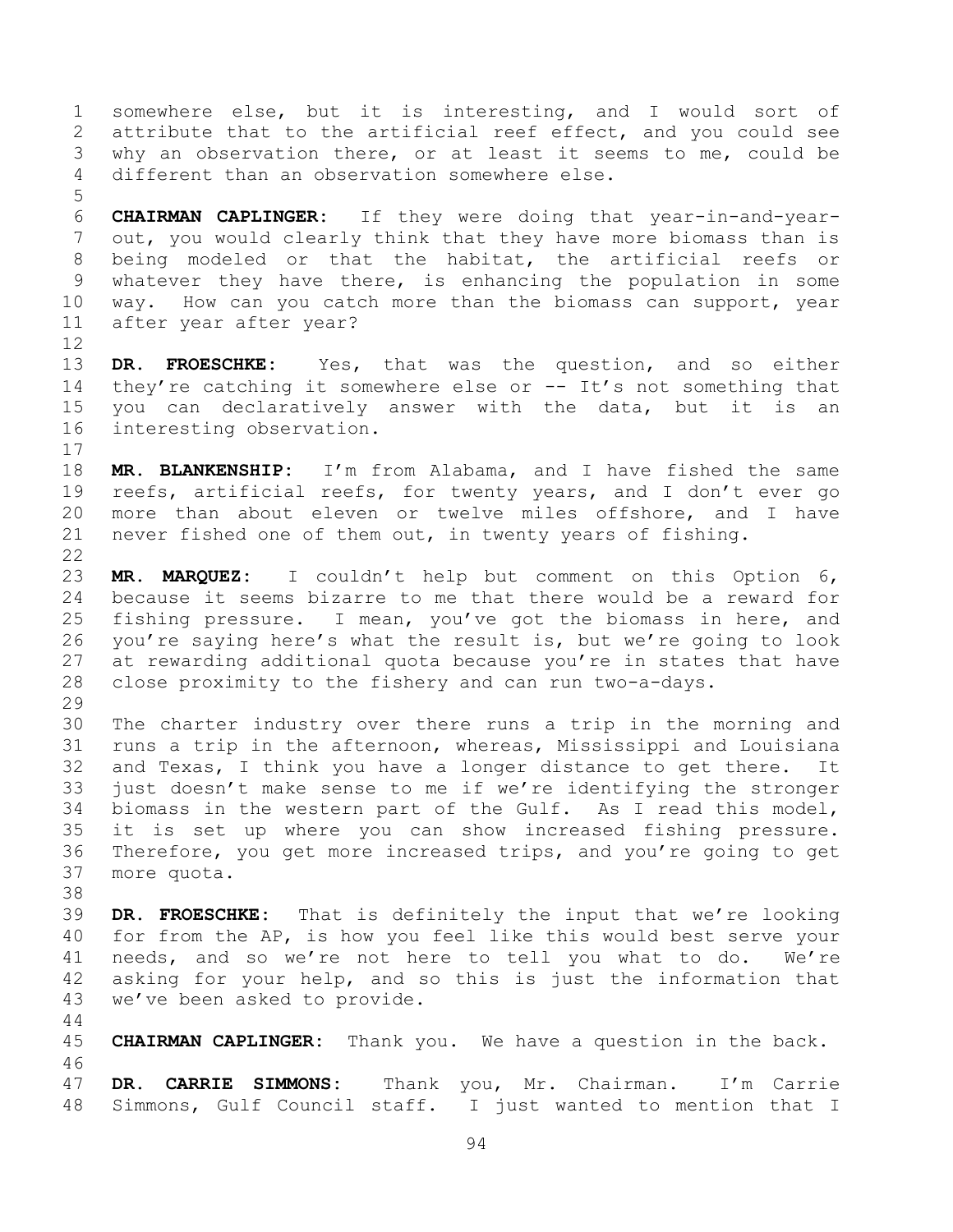believe this paper is really based on 2011 information, as far as the artificial reefs and the natural habitat out there and the increased sampling that was done at that time, due to the congressional funding as far as the surveys. John, is that correct? I think that was one of the items that was discussed when the SSC reviewed this, and the fact that habitat has probably changed out there, and the biomass has probably changed out there, but then they did some various, I guess, analyses, and, again, we can get into this more at the council meeting, but to 12 try to, I guess, incorporate that into these estimates, but, again, I believe it's mainly based on the 2011 information. **DR. FROESCHKE:** I will take a go at that. A couple of things. Yes, it is based primarily on 2011 information. Two points. One, it's important to understand that the color scale, or the response variable, if you will, is a relative index of abundance, or biomass, and it's not an absolute. That means that, if the biomass of the stock changed, but it changed the same everywhere, that wouldn't really -- We could make that adjustment, and we do those kinds of stuff with MRIP and fisheries all the time. The second point is the headboat information on here, I believe, was from 2007, and it was calibrated in just the way I described, and so it would be possible, with some assumptions, to update it based on the current changes in SPR between 2011 and 2017 or something, although I don't think that would change the outcome for the kinds of things that we were considering here. **CHAIRMAN CAPLINGER:** To this group, to the AP, do you want to point to one of these alternatives, or suggest one of these alternatives, folks, as a recommendation to the council, or do we just want to say this is the direction that we want to go in? We need some feedback on how we want to handle these alternatives. **MS. RALSTON:** Rather than getting down in the weeds about this, because this is really all going to change, has the council actually looked at this yet and had this as part of their discussion? **DR. FROESCHKE:** Not yet. You guys are the first ones. **MS. RALSTON:** I would like to see the states try to work out a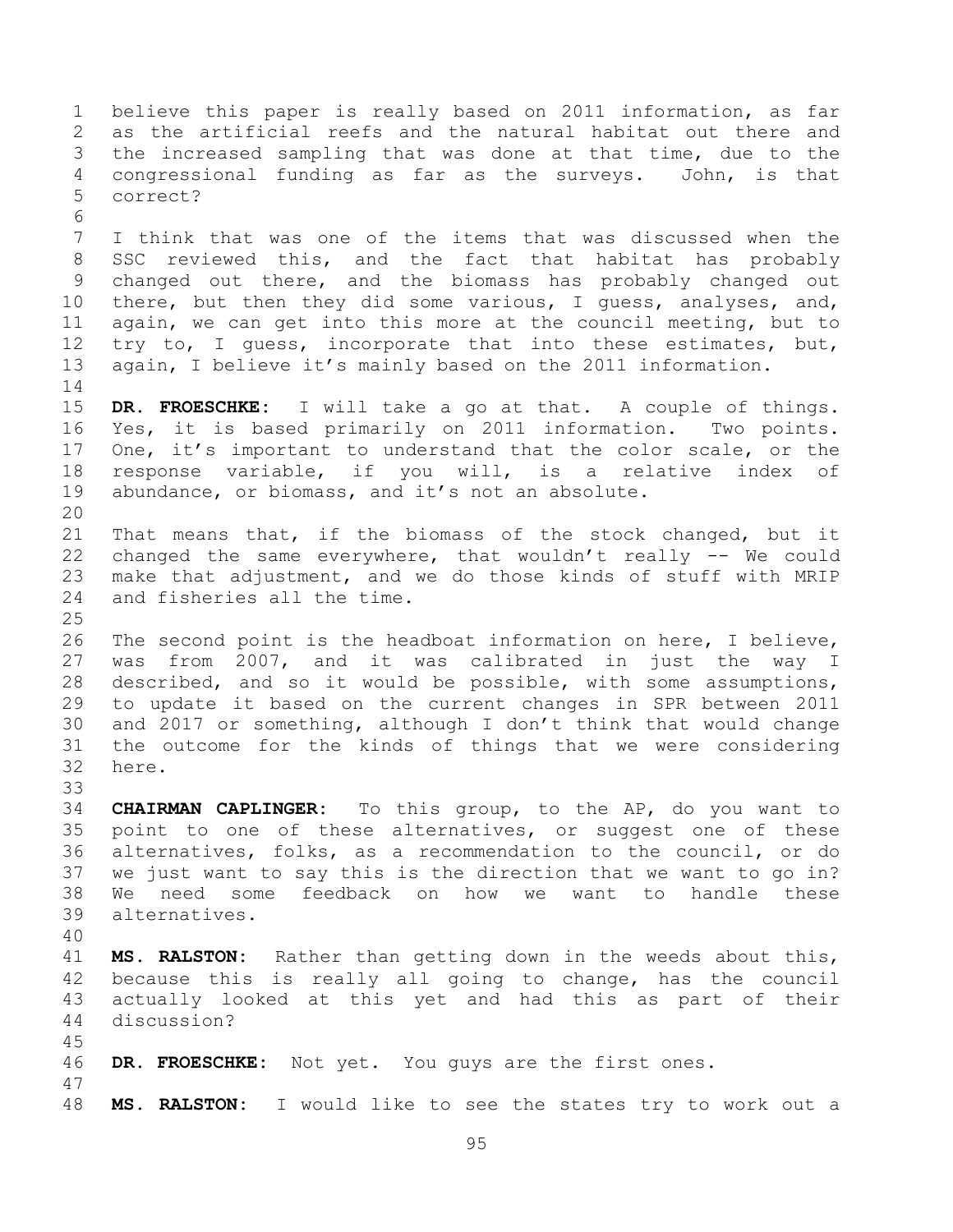solution between themselves. Personally, I am supportive of exploring state management, but, as far as making a specific recommendation, I think there's a lot of other factors that are going to come into play before we can come up with a solution. **CHAIRMAN CAPLINGER:** Okay. Good. Perfect. Thank you. **MR. BROWN:** What I was going to say is -- I totally agree with Kellie, but I was going to say that I kind of almost feel like we're in a situation of a divide-and-conquer, that we've had the for-hire sector peeled out, and now they're somewhat, a little 12 bit, more satisfied, and so now we're going to try and peel out a few states and make them a little bit more satisfied, and that still doesn't answer the overriding questions on the amount of quota being distributed and who it's being distributed to, and so I agree with Kellie, because of that. **CHAIRMAN CAPLINGER:** The whole question about dividing the recreational anglers further bothers me, I can assure you, and so I concur with you. **DR. FROESCHKE:** Do you have some general recommendations of things not to do or to do more of? Do you feel that the landings-based kind of approaches might be better, if they were to go to this, or more of the Alternative 6 style or something else? **CHAIRMAN CAPLINGER:** John, hasn't the ACL increased over the past several years as the biomass has increased? **DR. FROESCHKE:** It has, but the recreational season has decreased, because the changes in catch rate have eclipsed the increases in biomass. **CHAIRMAN CAPLINGER:** So has the ACL increased recently? Has it been on an upswing? **DR. FROESCHKE:** Yes. **CHAIRMAN CAPLINGER:** Wouldn't we naturally prefer to have the more recent years, say 2014 or 2015, be considered as our ACL? **DR. FROESCHKE:** It's not to consider the ACL, but it's to consider -- If you think about whatever the pie is, in percentage basis, how would that be divided among the five states, and the idea is that it's a formula. If that percentage 47 basis would stay the same, but it would -- If the total ACL went up, then, obviously, in terms of pounds, every state would get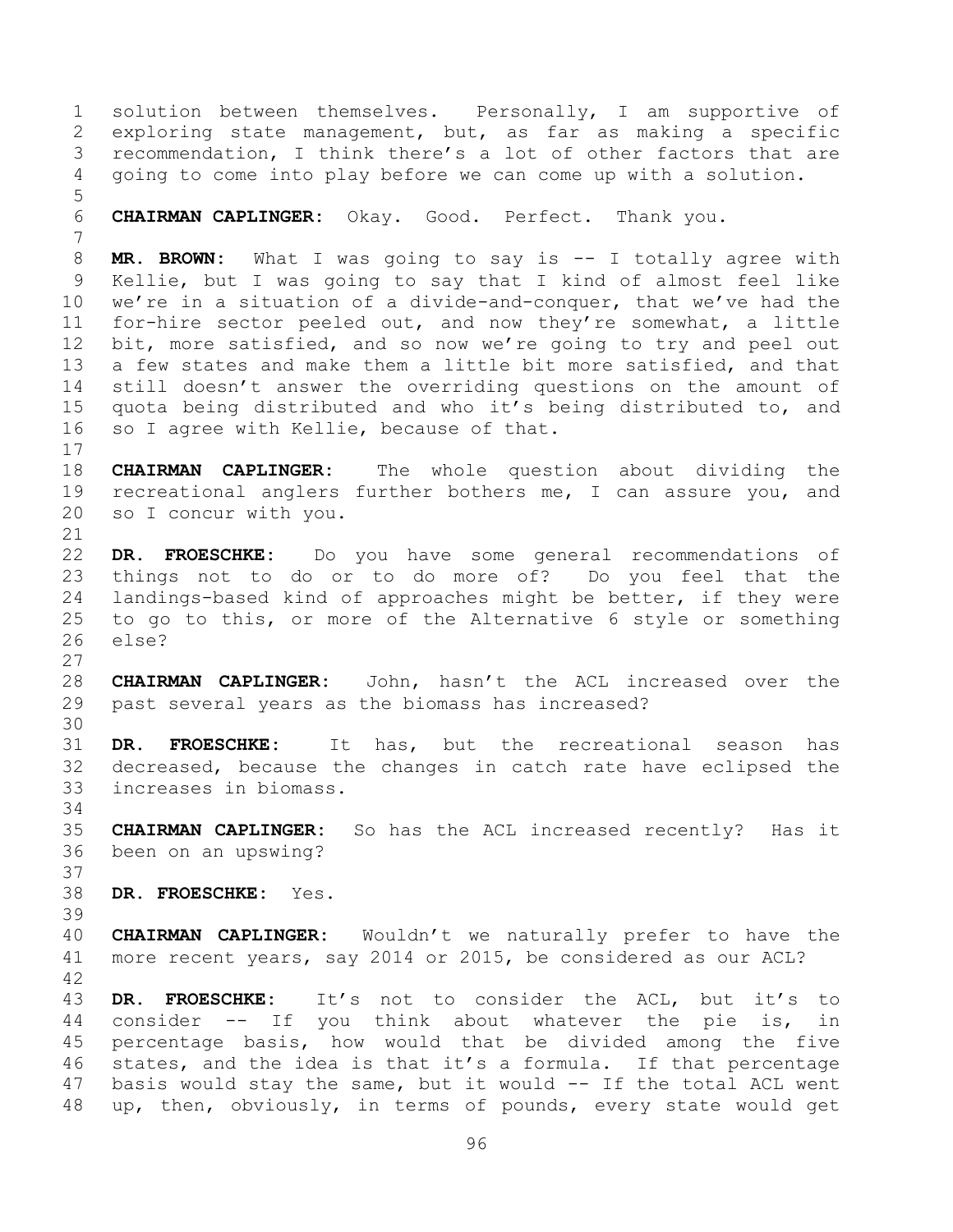more fish. We're just trying to understand, from your perspective, one, if state management is something that you guys feel is of interest or is not of interest, or somewhere in between, and, if so, do you have some specific directions that you feel like you would like to explore one alternative more than another or if something is more or less appropriate than another one. **MR. KENNEDY:** It's absolutely we're interested in, because we've go down to the mess we're in now without it, and so surely it won't be any worse. **CHAIRMAN CAPLINGER:** I would say just, in my opinion -- I think, in general, what I've heard is that we are in favor of state management, and we do want to pursue that. As far as the technical alternatives, I am not a biologist, and, like Kellie said, I would hope that the gurus in each state could come together and decide which they would prefer to manage this by, but, in general, I think the states have the boots on the ground, and I think they're developing the programs, and they have the scientists and the enforcement agents out there. I think we as recreational anglers have better input with our own state managers, as well as legislators, and so I am certainly in favor of going the route of state management. Now, how do we best do that? I don't have a good idea for you right now. I would love to play with this model. **MR. LANDGRAF:** Charlie, pardon me if I'm a little off base here, but the ultimate goal is for each state to get certified by NOAA, like Louisiana is, in their assessment program? **DR. FROESCHKE:** Perhaps, but that doesn't change -- That would affect the ability to monitor their catch, regardless of whether it was a state-managed program or a federal program. **MR. LANDGRAF:** Wouldn't you want to get there first, before you would -- It's the chicken-and-egg thing. **DR. FROESCHKE:** I don't see one being required to do that. I mean, if landings occur in their state, we have estimated those landings, and MRIP will continue to do that if there's not a certified state program that supersedes that. One thing is -- Many of you are sort of new to the council, and we, as staff, want to provide your feedback to the council as clearly and accurately as possible. The easiest way for us to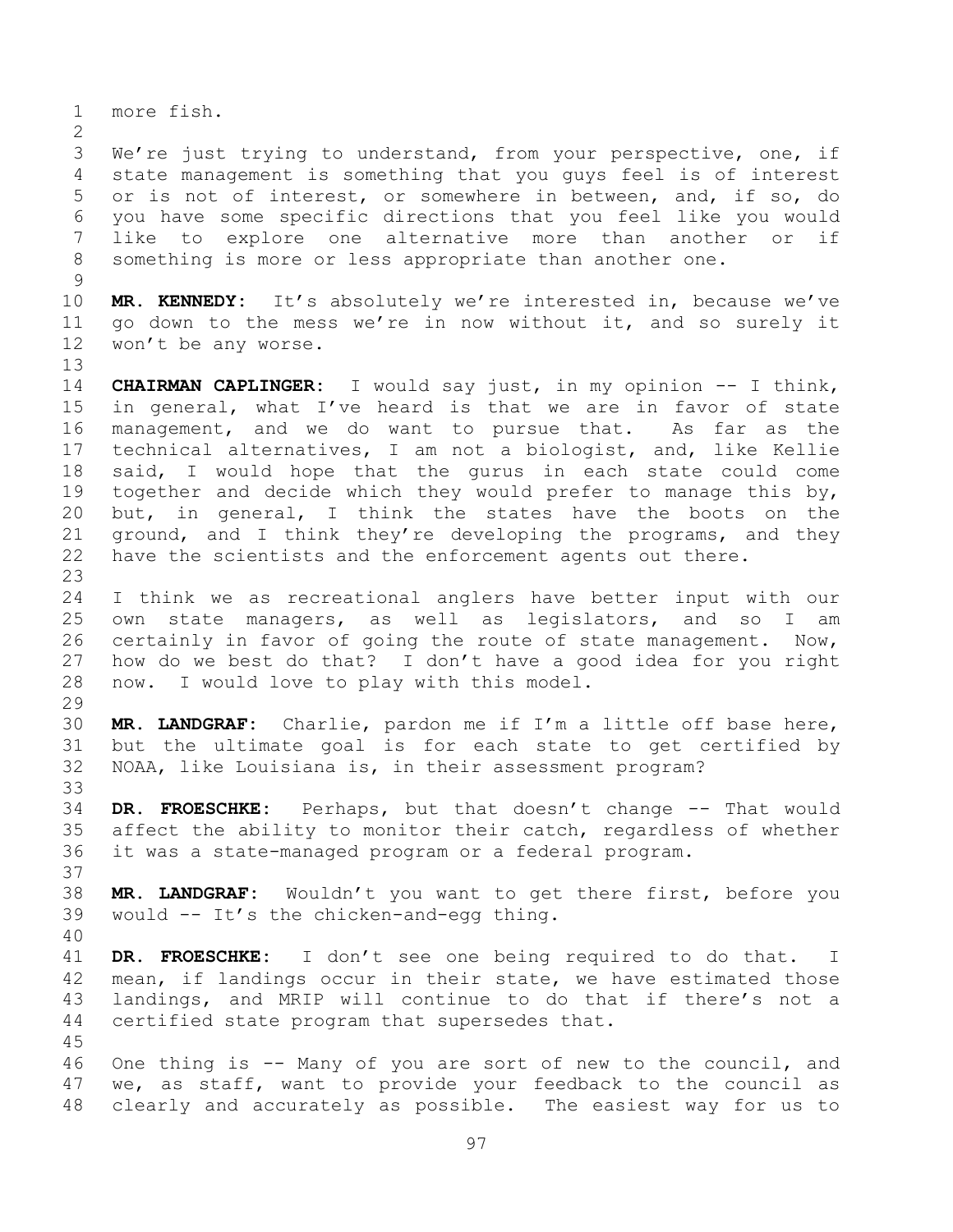do that, when you have a recommendation, is to make a motion. **CHAIRMAN CAPLINGER:** I've got you. Just to throw this out to the group, I would think that we would want it managed to where the fish are. If the fish are not in an area, and we're saying go ahead and keep fishing, then that doesn't help the situation in that specific area, in my simplistic view of it. If the biomass is off of Texas, and they can handle more pressure, then certainly that would be my preferred way to manage, and I don't know how the landings skew things from 1986 to 2009 or 2015, and so I can't comment on that, but I would imagine that states are going to go after the one that's best for them, unfortunately, and that's why I think this is going to be difficult. You as a scientist, I would think, would say the fish are here and this can take more pressure and fish there. The fish are 19 not here, and, if we continue this type of pressure, we're never going to rebuild this area or whatever. That would be my gut. **DR. FROESCHKE:** Yes, I think that's a reasonable -- **MR. BROWN: I am trying to think of maybe a motion to support state management of red snapper, but leave it up to the states to decide and agree on what that management entails and stop there. MS. RALSTON: The only thing I would add to it, and, John and Ava, you all may have touched on this and I missed it earlier, but I know there was a pretty extensive discussion about flexibility in state management and kind of the tools in the toolbox that the states can use to get there, and so the only thing that I would add to Jim's motion is maybe to allow the states or that the states would select those options that would provide them with the most management flexibility under this program. DR. LASSETER:** While they're getting this up, I will just comment on that. The actions in the individual state amendments, and we'll get to that next, that's where we're going to discuss delegation, and so we'll touch on that a little bit more, but that would be great, if you want to add that clause onto this motion. **MR. BROWN: That would be a friendly amendment. MR. LANDGRAF:** Do we feel that the council and NOAA is working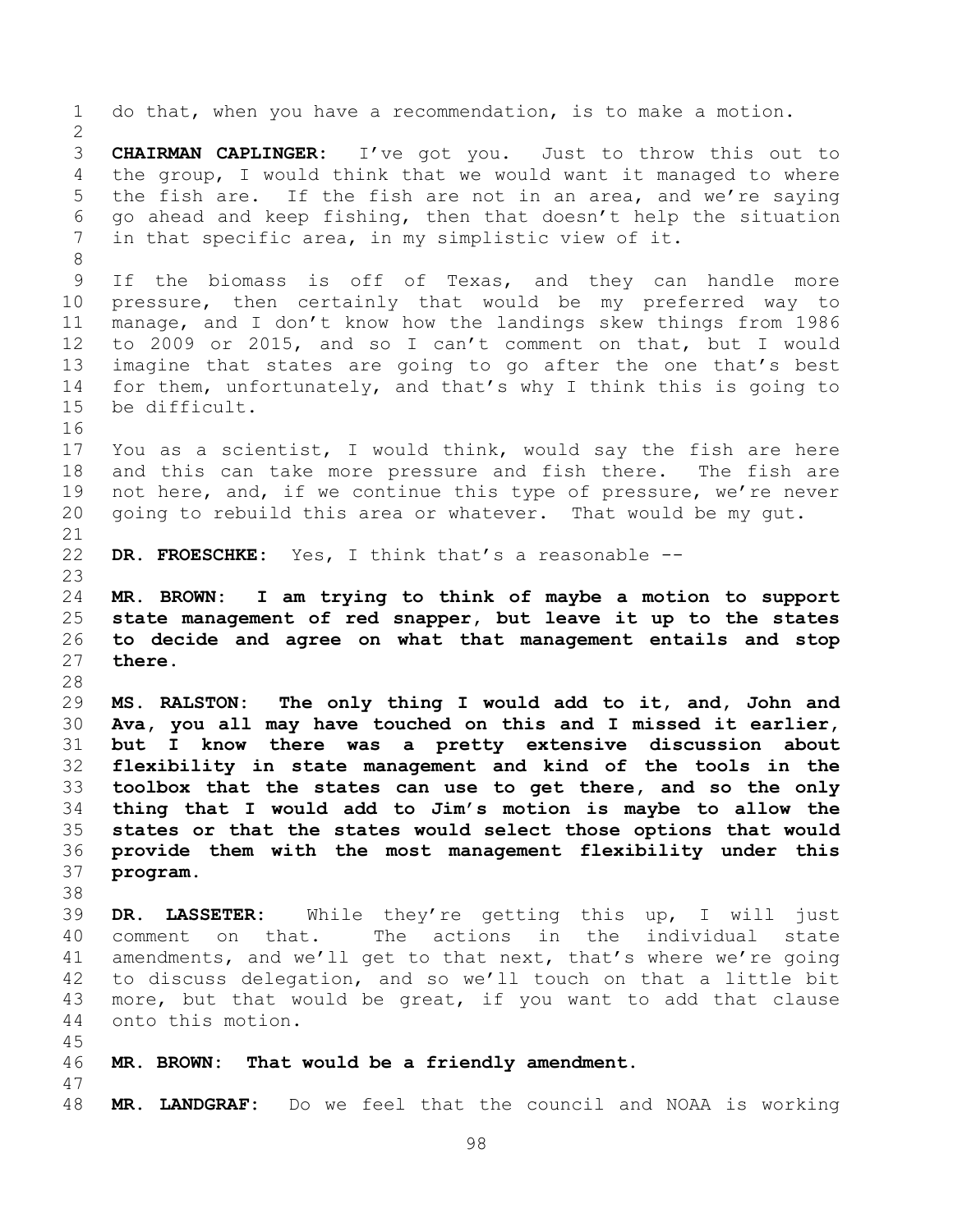with the states enough to advance them towards certifying the program in each state? Is there a gap there that we need to close, maybe through a motion or a suggestion, that more -- I hate to use word "effort", be provided to those states to get their programs certified in an expeditious manner? **MR. KENNEDY:** There is a state marine resources rep from every state on the council. **MR. LANDGRAF:** So maybe that's moot then. **MS. RALSTON:** I think the states, and Roy can correct me, but it takes about three years for that certification program. I know Florida and Alabama started in 2015, and so we're coming up on that three-year timeframe for them, and Louisiana started in 2014, and that's why theirs is already done, and so I think we're getting close on those that are working on it. **DR. CRABTREE:** Right now, Alabama and Mississippi are fairly close, and they could well be certified by the middle of this year. There are some issues with Snapper Check and how the expansion factor works to account for non-reporting that need to be resolved. Florida is not -- My understanding with Florida is they are not prepared, at this time, to go very far in certification. They're still working on some of the details of their own program, but the Fisheries Service has, in part, funded these programs, and I think our interest is to see them certified as quickly as we can, but we need to make sure that the programs are statistically sound, and so I think all of that is happening. I wish it would go faster too, but it just takes time to work through all that. **MR. LANDGRAF:** My comment was more around -- Pardon me if I don't know the differences in each state, but making sure those states have all the tools that they need, from a federal level, to understand the requirements that need to happen for them to be certified. **DR. CRABTREE:** Yes, and I think that they do understand that, and that's all being worked through, but it's just working through the time it takes to deal with the issues, because they're complicated. **DR. LASSETER:** I just wanted to check. Mr. Brown, is this the correct motion?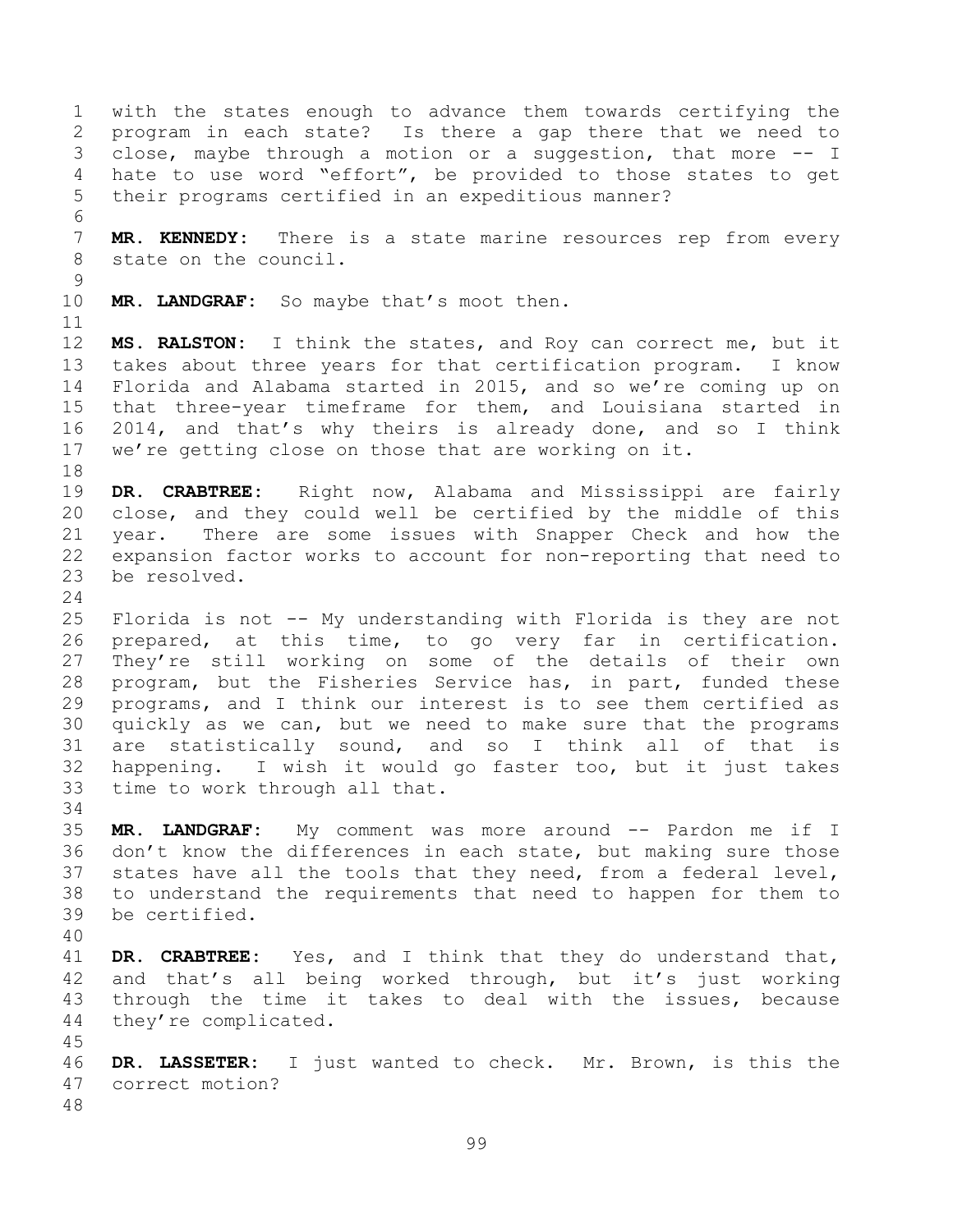**MS. RALSTON:** If we can add the part about encouraging maximum flexibility in that management system, and I don't know how to word it exactly. **MR. BROWN:** That's good. **MR. MARK LUITJEN:** Should this motion limit itself to recreational and to not include headboats and charter boats or just recreational, which includes headboats and charter boats, or all red snapper, because what it says right now is all red snapper. **AP MEMBER:** I think the charge is only for recreational. **MR. LUITJEN:** It needs to say that then. **AP MEMBER:** That would include for-hire though, wouldn't it? **DR. LASSETER:** If I could speak, that would be a very constructive recommendation that we could present to the council, whether or not you support state management being for private angling only or if you do support it being for both components. Just to refresh, the council does have a preferred alternative right now, and that is to allow the states to decide whether to manage private angling only or to manage both. **AP MEMBER:** Both meaning commercial and recreational? **DR. LASSETER:** I'm sorry, but we're only talking recreational here. **AP MEMBER:** That's correct. **DR. LASSETER:** Within the recreational sector, you have two components, and that first action that I went over in the program document addressed which of those components the states would manage under state management. There was an alternative for private angling only, there was an alternative for both, and there was an alternative, which is the council's preferred, to let each state decide whether it will manage private angling only or to manage both. I will note there, if it's not the obvious, that there is no alternative to say that the states manage for-hire only, and that's really a history of state management, and, also, the council has two other amendments going forward right now that

 address separate management for charter and headboats, and so that does not seem like a reasonable alternative within this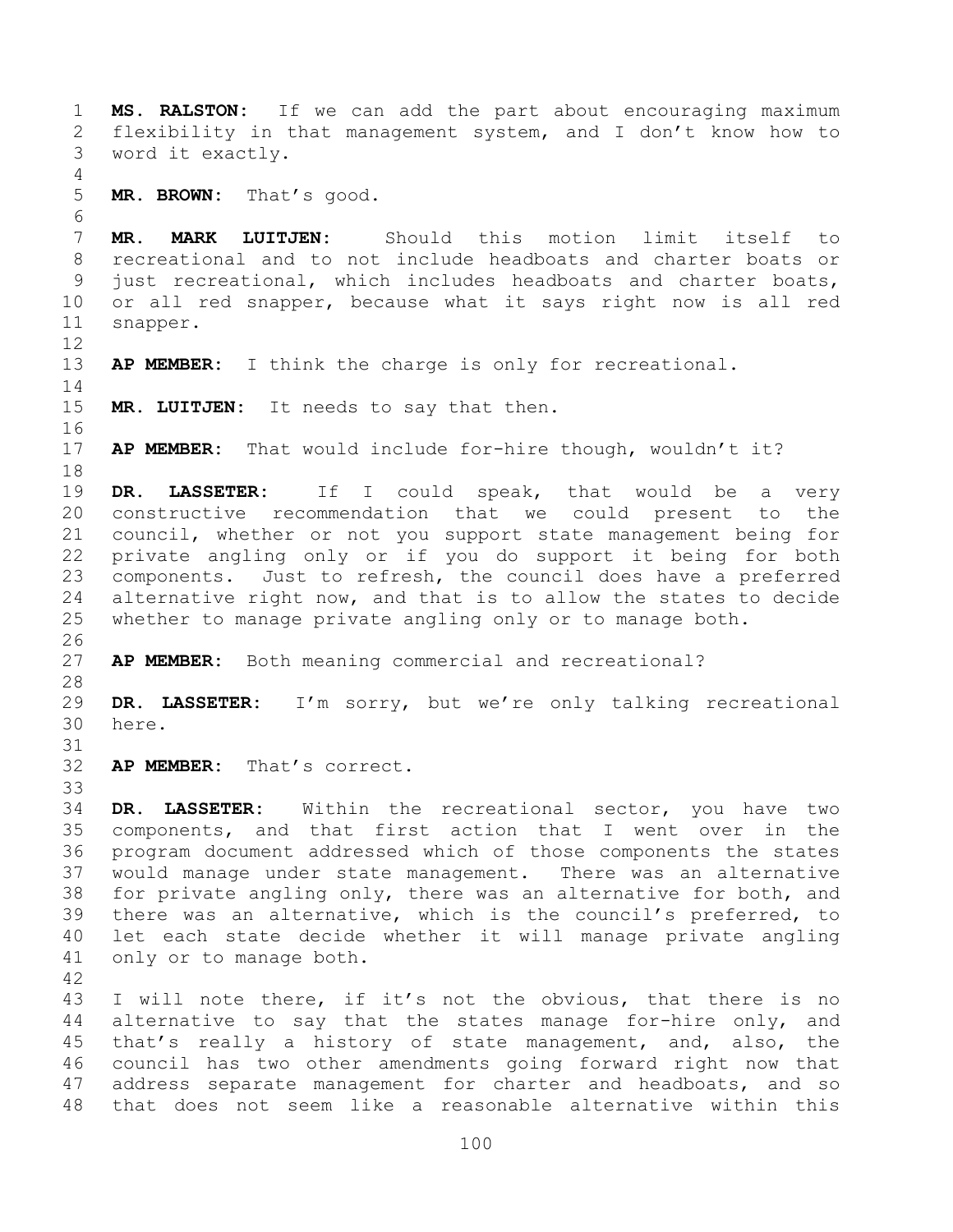document at this time.

**MR. BROWN: For my motion, it would be for all recreational.** 

 **MR. KENNEDY:** Who has the authority to relieve the restrictions on federally-permitted charter boats that they can only fish in the federal waters for snapper?

 **DR. CRABTREE:** That would require a plan amendment by the council. They requested that a couple of years ago, and it was disapproved by the Fisheries Service, because, if we had done that, it was going to lead to even bigger overruns in the quota, 13 and we had just lost a court case about that, but, if you turn the charter boats loose and let them fish in the state-water extended seasons, it will result in much shorter seasons overall, and so you can recommend that, but then you're recommending something that is likely to shorten the season.

 **MR. KENNEDY:** But if they're combined under state management, the states would have to have two different plans, and one of the plans would be only for federal waters.

 **DR. CRABTREE:** If you did it with state water -- If there wasn't a disparity between the federal season and the state season, that requirement is meaningless and doesn't do anything, and so, if we go to this state management, the state would manage all landings in that state, and so you wouldn't have the discrepancy between state-water seasons and federal seasons, and so it would become moot at that point.

 **MR. KENNEDY:** So the rule would still be there, but it just wouldn't be -- 

- **DR. CRABTREE:** It would be there, because it applies across all sorts of species, but there wouldn't be any discrepancy anymore with red snapper. Now, including the charter boats has been very controversial, and there are a lot of charter boats that don't want to be included in state-water management, and that's been one of the tough things. I think, Doug, we've made four or five motions about who to include, and every one of them has always failed.
- 

 **MR. BOYD:** Yes, and the issue, I think, is that, as I read it, and from public testimony, that the charter boat operators from around the states are about 50/50 on having the states manage them. Louisiana, if I remember correctly, their charter boat organization wants state management, and Alabama's does not. There is a contingent in Florida that does not and a contingent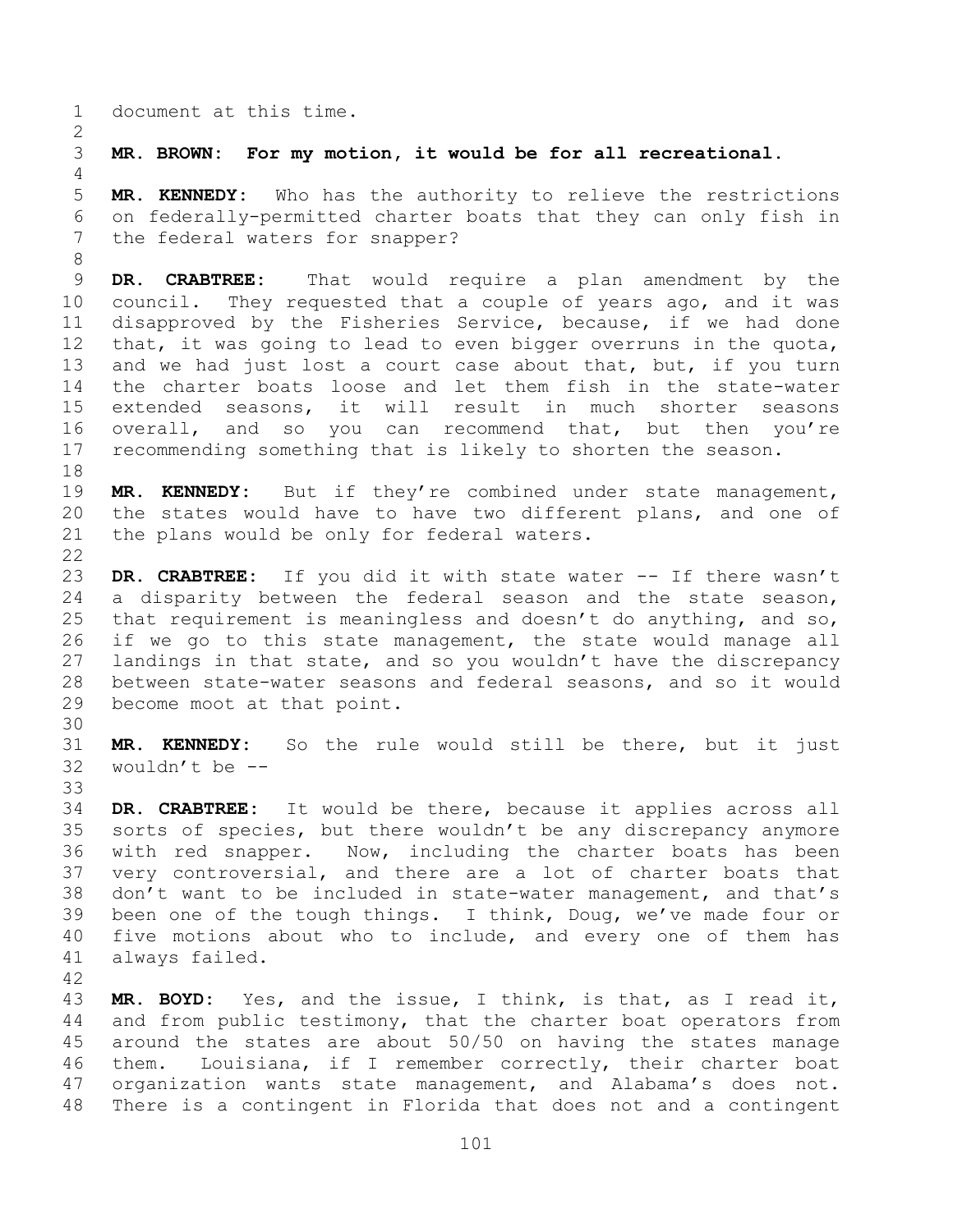in Texas that does not, but it appears that the numbers are 50/50.

 I would like to say one other thing. We have said, a few minutes ago, that the preferred alternative -- We mentioned that the preferred alternative of the council is. Preferred alternatives can change at any time, based on a council member's motion and a vote by the council, and so, whatever you see in any document that shows as the preferred, that can be changed at any moment in a council meeting and voted on, and so don't hang up on something is a preferred and that's the way it's going to be at this moment, because that could change.

 **DR. LASSETER:** If I could add to that, thank you very much, Mr. Boyd, for bringing that up. I probably didn't explain enough of that clearly. For each one of these actions, there are numerous alternatives. I noted that the Alternative 1 is always your no action, and that's for staff to analyze all the other alternatives against, but this is a range, a reasonable range, of alternatives for the council to decide.

22 If it is appropriate, if you think that there is something that you could make a recommendation on, either in support or possibly to ask the council to consider a different alternative, that would be a very constructive, concise recommendation that we could take to the council, and I will always note if they have a preferred in there, and that it can be changed, and the council very often does select a preferred and get public testimony on an issue and then reconsider and even change their preferred alternative.

 **CHAIRMAN CAPLINGER:** Do we want to vote on this motion? Is there a second?

 **MR. BLANKENSHIP:** No, I don't. I think -- I promised myself that I wasn't going to talk much during this meeting, but I can't help it. If you allow one state to have one way of doing things with charter boats and headboats and another state the flexibility, the way this is written, quite frankly, it means nothing will get accomplished, because every state then is -- We're telling them nothing.

 We're saying, hey, we hope that you can work it out, but I think we should be recommending that all the states do it the same way, so that it encourages all of them to come to an agreement. If you leave the wording of this the way it is, we're saying, you know, Louisiana, we kind of like what you're doing, and that's okay and do what you want. Alabama, we don't agree with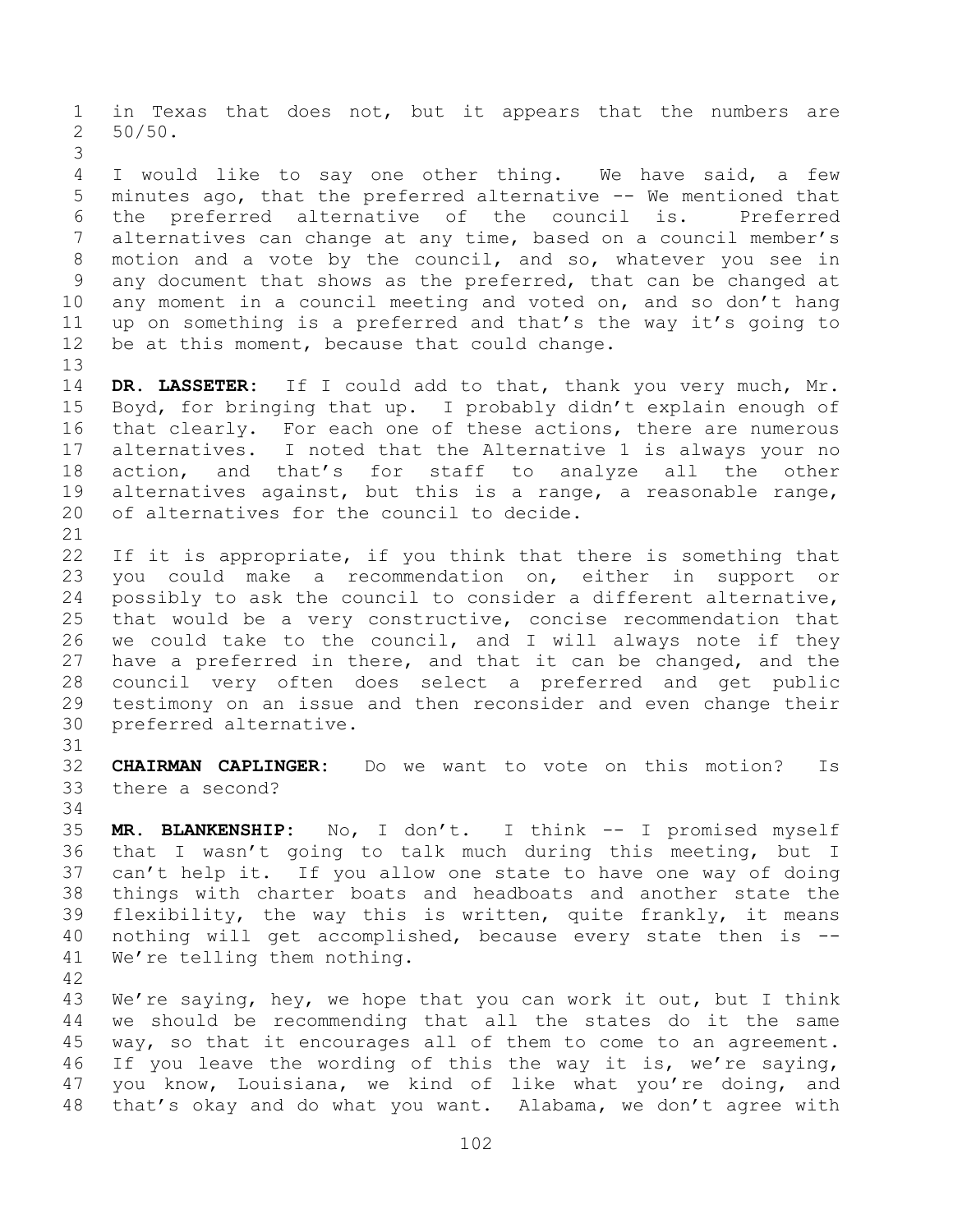you, but do what you want. We're not going to get anything accomplished this way. I think there needs to be a certain level of continuity across all five states and that we recommend to them that they all do the same thing, because, otherwise, they're never going to agree, because everybody is going to have a different way of looking at it. If we, as a panel, are making a recommendation, I think that it should be that it be all the same. **MR. BROWN:** The only problem I have with that is that, if you're allowing them -- If you're allowing each state to have the flexibility, Texas could say we want June and July to be open, and Alabama could say that our best time is spring break and we want whatever time is available, and so it gives the states -- It allows the states the opportunity to manage this fishery 17 according to how they see it on the ground, and that's my only problem with trying to make a cookie-cutter across-the-board. Otherwise, we have that right now.

 **MR. BLANKENSHIP:** No, what we have is somebody telling us that it's going to be more than what it would be otherwise, which was zero, and we're not getting any guidance in that respect, but if we -- Look, every state, they all have the same seasons, the best times.

 They're all the same along the Gulf Coast, and so I don't see that it's -- If there is a continuity, if all of them -- They know that we don't have any power over what they do anyway, but, if we tell them that we all agree, and we should all be in the same boat here. We should all be in the same -- As far as the flexibility is concerned, what we're inviting each state to do is say, well, pay no attention to us, because we can't agree either.

 **MR. BROWN:** I thought that the purpose of this motion really was for us to get behind supporting state management for recreational snapper, and the question was is that just private recreational anglers or private and charter boat, and that's what we were trying to get at. It was to say we want you to look at the whole what used to be the recreational fishery, both private recreational and charter/for-hire, but this group really can't get out in front on how we're going to slice that pie. That's what the states have to get together on. 

 Once they have decided how they're going to divide that up, that's what state management is all going to be about. They are going to manage the private recreational and charter/for-hire in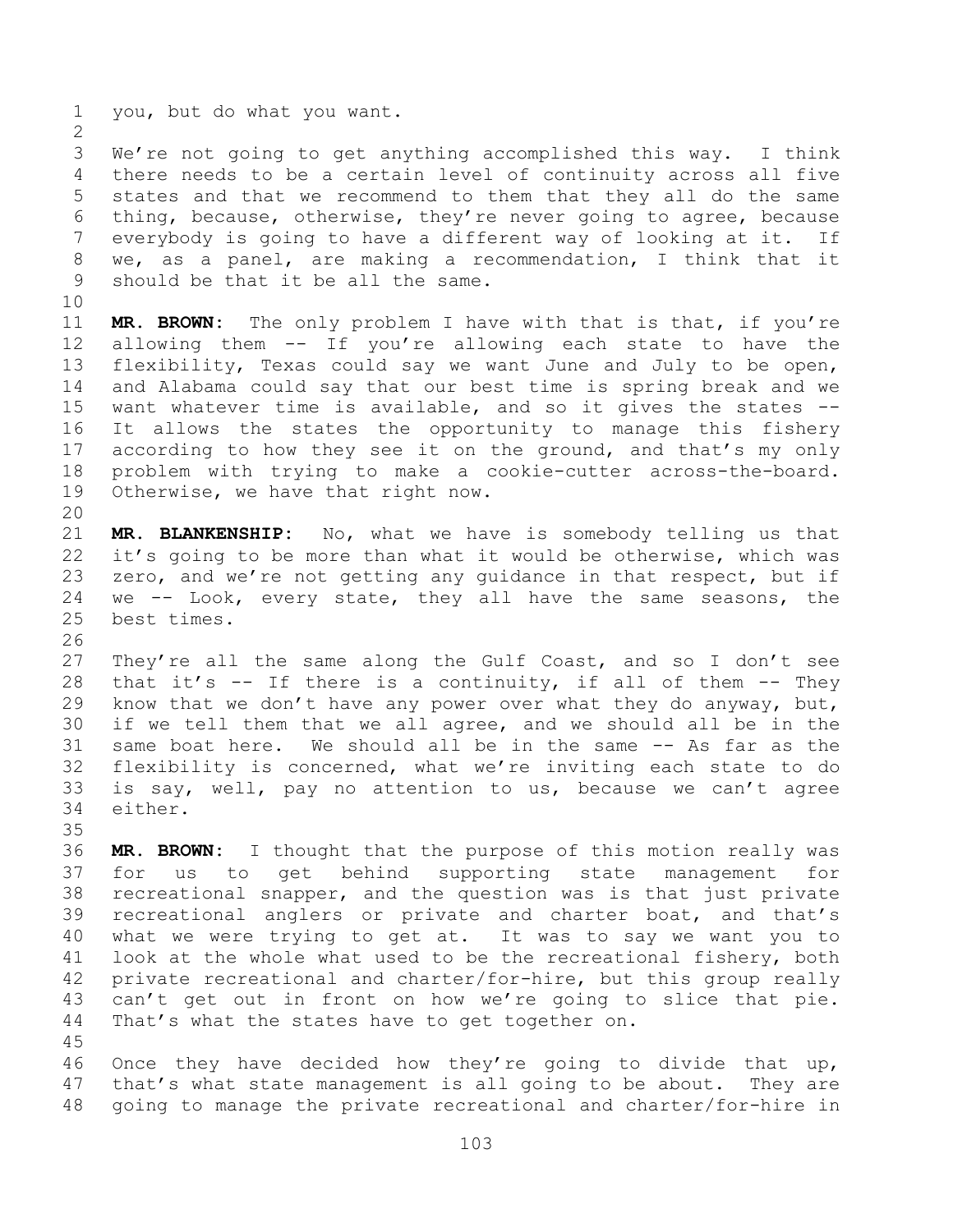whatever way works best for them, and I don't necessarily agree that it's the same in every state. I mean, I know, depending on other fisheries, and amberjack is a good example. In Florida, they may have amberjack closer in, and they may want to -- If amberjack is open and available, they may want to do their red snapper a different time. Other states may want to do it a little bit differently, but, to me, what's important is that we manage that entire recreational sector together, if the states can ever agree on how we're going to divide it up amongst the states, but I don't think this panel can come up with that agreement. **DR. LASSETER:** I just wanted to -- In order to facilitate staff being able to present your recommendations to the council, I am hearing three different discussions going on, and it might warrant three separate motions, and that might be an easy way to tease them apart. I understood this motion as starting through -- You did not want, as a body, want to dictate to the states how to divide the quota up, and so it seemed to be a message of support that they would do for the allocation decision, and then there's another component of it of which components to put under state management, and so you may want to tease those two separately. Then there is the issue of different regulations across the Gulf, and I'm kind of hearing that level of flexibility as well, and so we may want to tackle these individually as motions that could each be a concise statement. **MR. BLANKENSHIP: All I'm saying is the motion should be to support state management of all recreational red snapper, period, that's it.** All that other surplus is not necessary for this motion. **MR. BROWN:** I agree with that. **DR. FROESCHKE:** So a substitute motion, I guess, would be the -- **CHAIRMAN CAPLINGER:** Okay. Can we live with that? Do we have a second? Okay. We will write this as to support state management of all recreational red snapper, period. Do we have a second? Rudy seconds. **All of favor of this substitute motion; any opposition. The motion passes. MR. LANDGRAF:** Charlie, wasn't there another recommendation that we talked about before lunch also that we need to -- Is that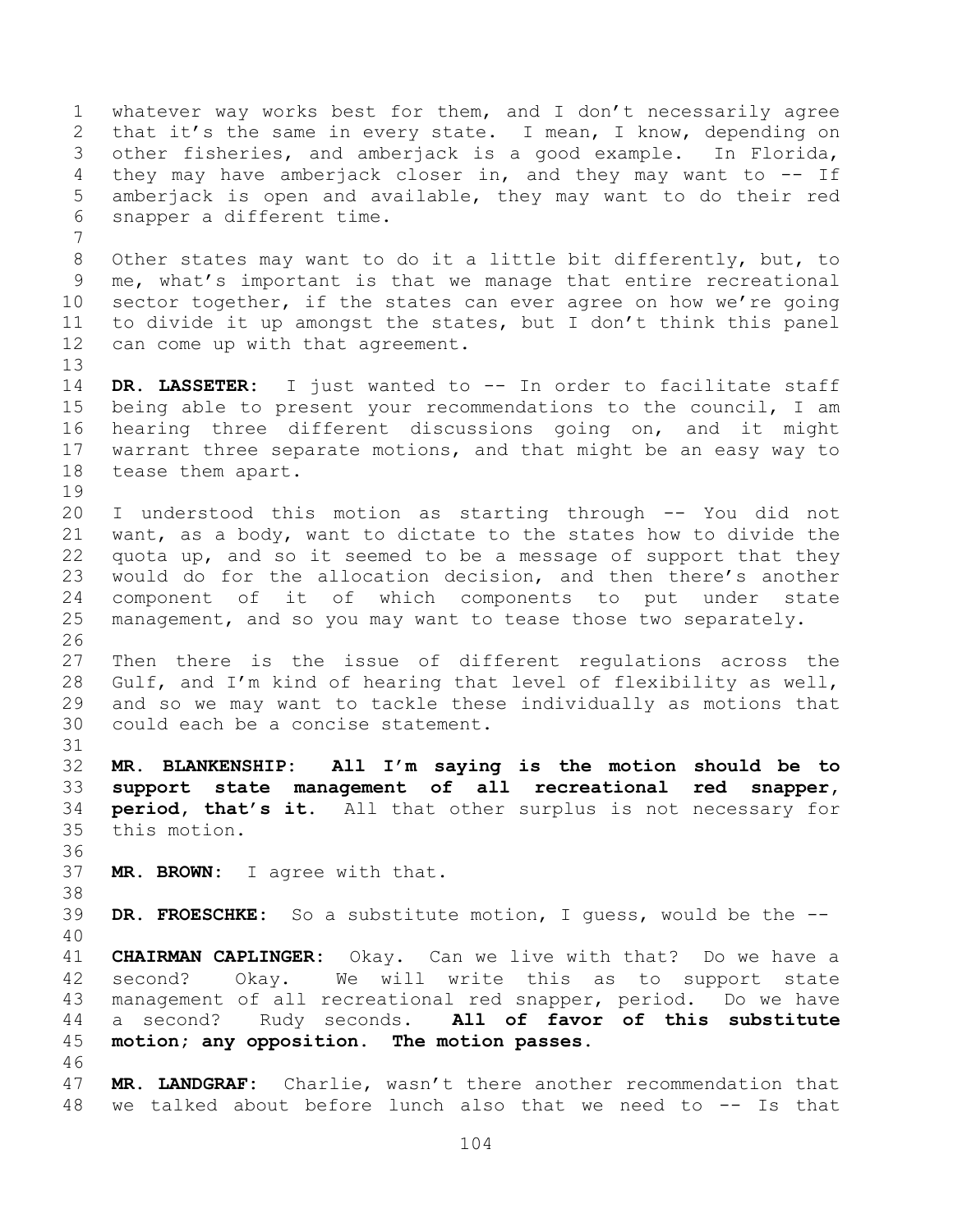something that we need to try to -- **CHAIRMAN CAPLINGER:** We talked about allocation review, and I 4 have that in my notes, so that we can -- Hopefully, at the end of this, we can go back to that. **DR. FROESCHKE:** Did you have any further guidance on the state management? Ava has got more, I forgot. **PRESENTATION: SUMMARY OF RED SNAPPER AMENDMENTS CONSIDERING STATE MANAGEMENT FOR THE RECREATIONAL RED SNAPPER COMPONENT (CONTINUED) DR. LASSETER:** We have five more amendments to go through. I think we are done with the decision tool, and so we're going to bring back up the PowerPoint that I was going through for state management, and, as that's coming up, I will note, again, that the very last slide on that says "Questions", and there is your link to that decision tool that Dr. Froeschke put together. That was the second action in the program amendment, and so, again, as a recap, we had the first action of which components will be under state management, and the second action is how to divide that recreational ACL up amongst the states. Then we have individual state amendments. The individual state amendments, we actually have five amendments, and they are identical except for the name of the state is different for each one of them, and one other difference is that, the Louisiana document, the council has selected preferred alternatives for Louisiana. The other four state documents do not have preferreds at the moment. Again, in these five amendments, there are two actions, and the first action that we have up here on the board addresses the authority structure for state management. It's basically how do you give control, authority, to the states, and there is two main methods for doing so. One is delegation and one is called conservation equivalency. On this first slide here, we have the delegation alternatives. Of course, we always start with Alternative 1, which is our no action, for analytical purposes, and then we have two alternatives, 2 and 3, for delegation. Alternative 2 would be to establish a management program, and remember this is within an individual state's amendment, and so, when it says, "establish a management program", we're within one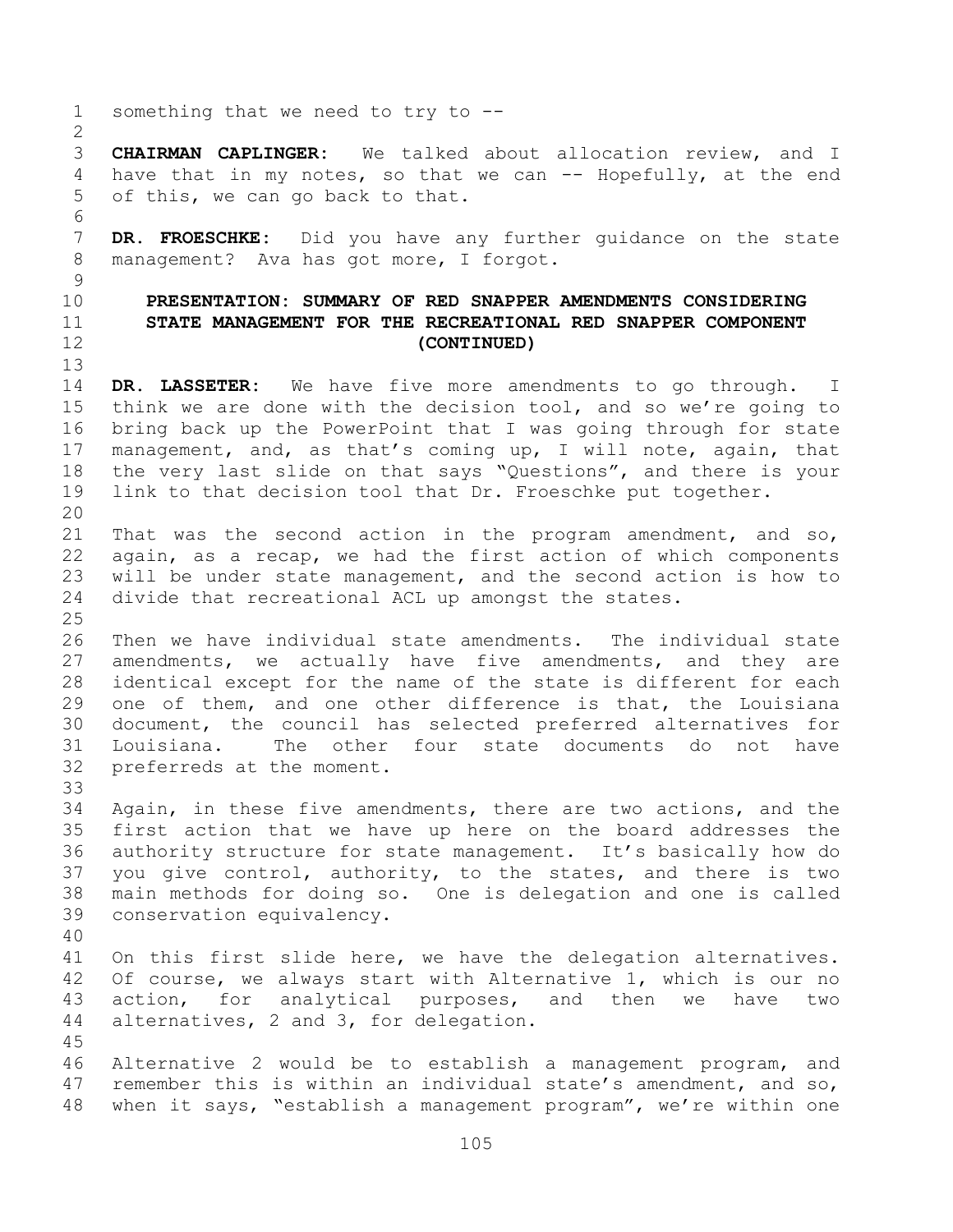state's amendment, and so this is specific to that state. Establish a management program that delegates some management authority in federal waters to a state, and, in each amendment, 4 it doesn't say "to a state". It says the respective name of that state, which must establish the red snapper season structure and bag limit. They must formally establish those for the harvest of its assigned portion of the recreational sector ACL. It's noted there that Louisiana's document does have this selected as their preferred. Alternative 3 was added more recently, and we're still exploring this alternative, and so Alternative 3 would establish a management program that delegates management authority in federal waters to a state. When this motion was made to add this, Florida actually made the motion, and they termed it "full delegation", but what we need to understand is the scope of authority, what is the scope of authority to include in the delegation of that state, and so a couple of things here. First of all, delegation is a provision in the Magnuson-Stevens Act, and the full text of that provision, and it's less than a page, is one of the appendices of the full document that is provided in your briefing materials, if you would like to look at that. Basically, it provides NMFS the authority to delegate to a state to let a state manage vessels registered in that state while in federal waters, and so it's not putting federal rules onto the states. It's turning the authority over to the states to manage its vessels in the federal waters. Now, one important note of this provision, and it's specified in Magnuson, is, unlike other decisions that the council makes, which can be passed by a simple majority, approving delegation requires a three-quarter majority vote of the voting council members, and so your Coast Guard representative and State Department representative are not included. You have seventeen voting members on the Gulf Council, and so it does require -- It's a higher vote, a higher bar, for passing delegation. I am going to say a little bit more about Alternative 3. When this motion was put forward for the expanded full delegation, staff, as well as NMFS staff, needs to understand what this means, and so there are regulations on the books that are specific to red snapper that include red snapper, affect red snapper, but are applied more generally to reef fish, and there's thirty-one species in the Reef Fish FMP, and there are regulations in the Federal Register, on the books, that apply to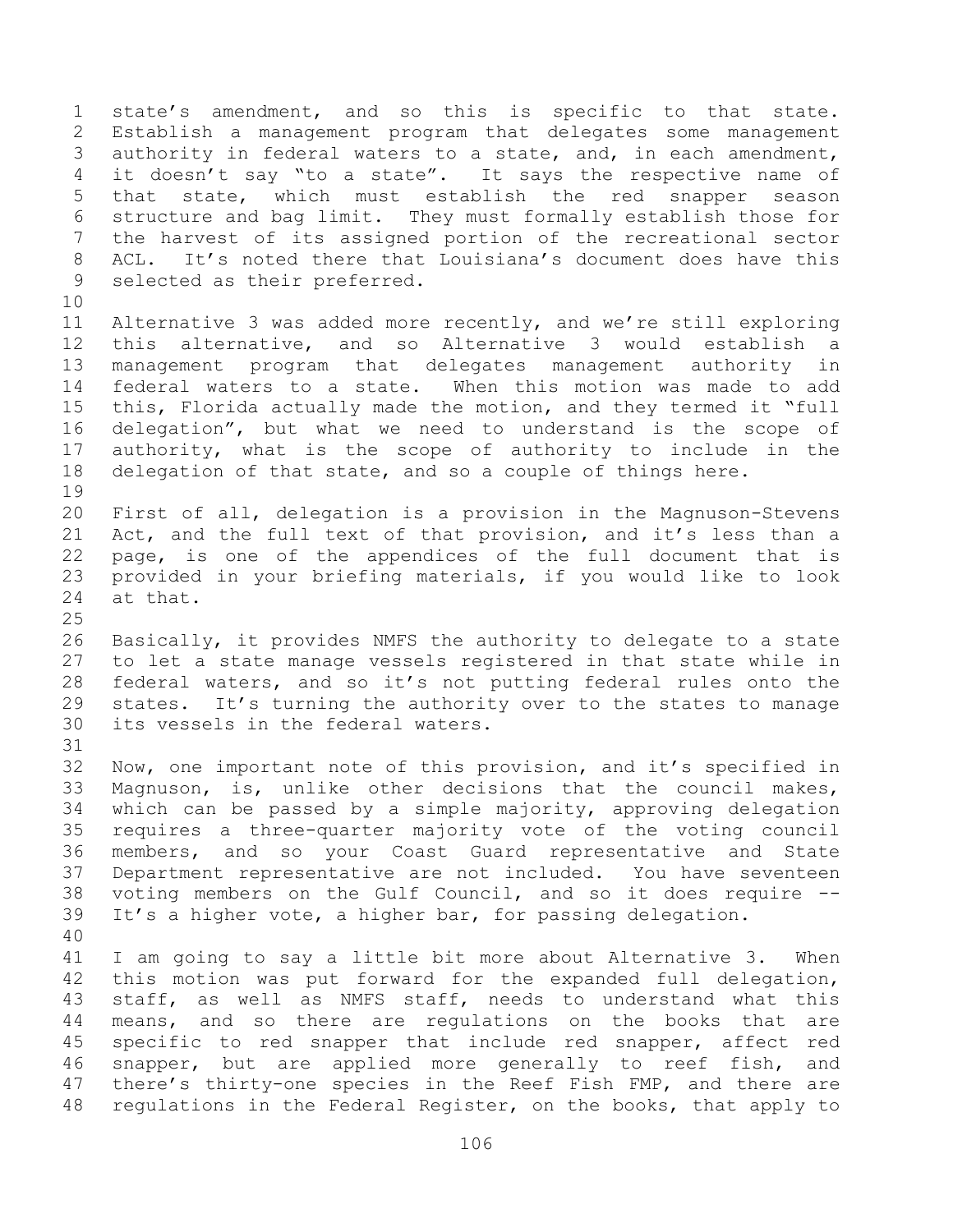just fishing in general.

 Then there are some things that a state may want to do for management for which a regulation does not currently exist. Why we need to know what a state would want to do, as far as this expanded delegation, is, if it's something that there are regulations that currently are in place for, NMFS would need to know that, in order to modify those regulations.

 There are some regulations that, because of other requirements, other applicable law, statutes in Magnuson, the National Standards, that they could not delegate, and one of those would be setting the ACL. Some of the other things that perhaps a state might want to do for which regulations do not currently exist would just require a conservation with NMFS and then possibly additional analyses, and possibly it would be something 17 that could be done or could not be done. 

 At the last council meeting, the council moved to send a letter to each of the five states asking what is it that you would want delegated to you, and so we will be presenting those responses to the council at the meeting in a couple of weeks, and so that's why this Alternative 3 is still under development, if you will. We're still working on identifying and defining what this more expansive delegation would be.

 Now, that said, under Alternative 2 delegation, although it specifies that a state must establish its season and bag limit, they must do those two things, because, under delegation, that state with an approved plan would be exempted from those federal regulations, and we know those two things the states would be able to designate on their own, but there could be additional things, even under Alternative 2 delegation, that a state could do without requiring regulations to be changed. 

 There's an example in the document for Florida. Say Florida wants to establish a Panhandle season and a West Florida Shelf season, because the weather is different or there is preferred fishing times that are different. Florida could do that under the Alternative 2 delegation, and so that's why we're still waiting for Alternative 3, to get a sense of what is the scope that the states might want to do.

 It's possible that these might be collapsed into a single delegation alternative, or they may remain separate, but we're waiting for more information from the states, to see what they want to do. That's kind of an overview of delegation. I will pause there for a moment.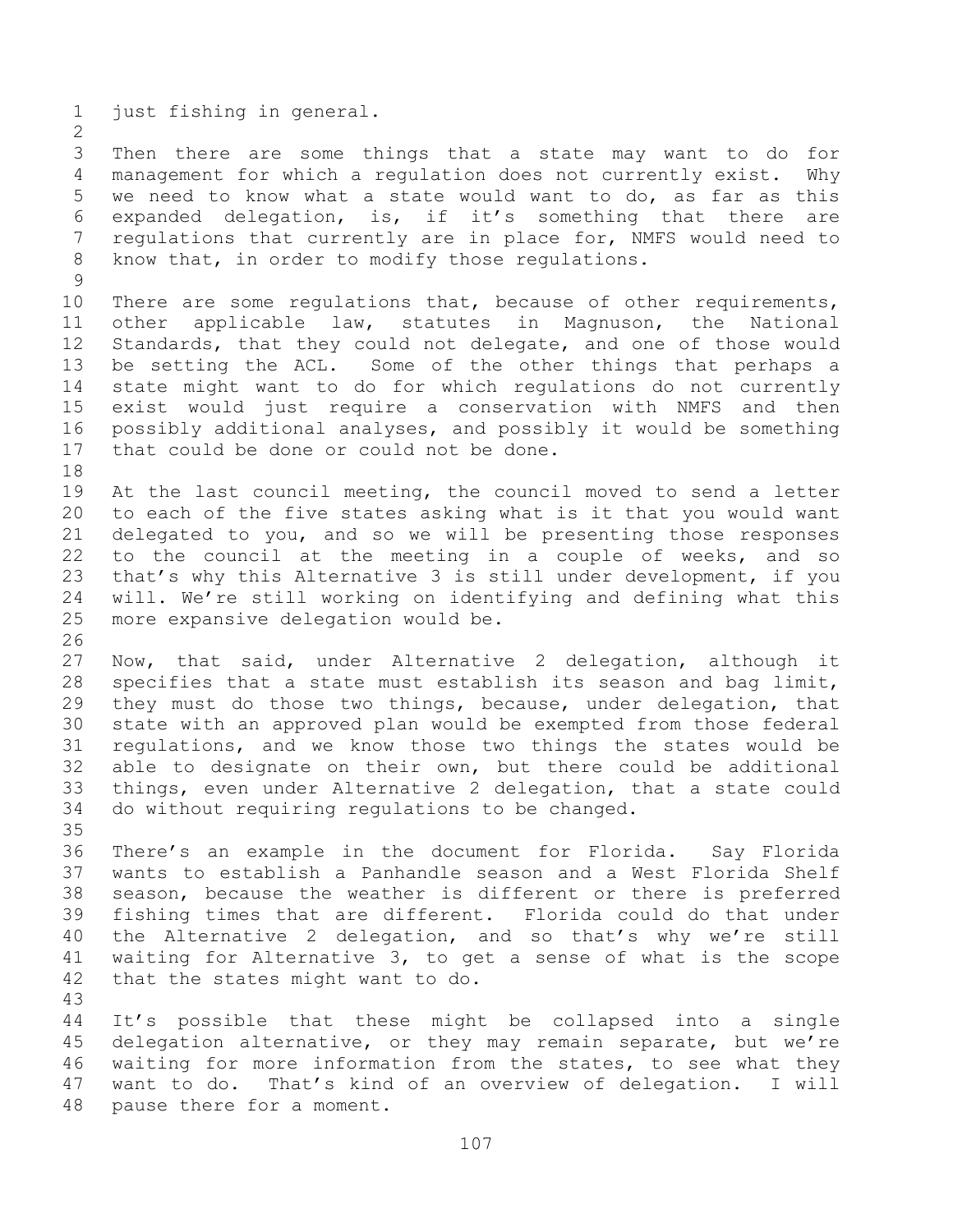**MR. KENNEDY:** You mentioned, and I don't have it in front of me, but the page that deals with delegation under the Magnuson- Stevens Act would allow states to regulate the boats that were registered in that state, and is that the way it reads, or can it be boats that are landing fish in that state, because I'm registered in Alabama, but I frequently fish out of and return to Mississippi and Louisiana and Florida. Is that actually the way it reads, is that the delegation of authority can go to the state to regulate boats that are registered in that state? **DR. LASSETER:** That is the exact language within Magnuson. **MR. KENNEDY:** Well, that's not going to work. **DR. LASSETER:** The way the document is also written is that state management is primarily a landings-based program and that, no matter where the fish are caught, where they are landed is the state that they would count against the quota. Now, how this works for law enforcement, in your example, in terms of you departing and leaving from a different state and your vessel is not registered in the state which is delegated the authority, I would have to ask GC about this, and so I'm going to turn this over to Roy. **DR. CRABTREE:** Well, my understanding of how this would go is, when you land in a state, you would have to conform to that state's regulations when you land. **MR. KENNEDY:** But if it says they're regulating boats that are registered in that state, that's going to foul us up. **DR. CRABTREE:** I think that part of it has to do with at-sea enforcement, and, if we go down this path, at-sea enforcement is going to be extremely difficult, and, virtually, we're not going to do it. We're going to rely on enforcement at the dock, because, to do at-sea enforcement, you would have to know where the boat is going to land before you know what rules it's faced with. Now, the reality of recreational enforcement, at least for private vessels, is that most of that is done at the dock anyway, and this would actually, I think, make dockside enforcement more straightforward, because now, when enforcement stops a boat at the dock, it depends on were they fishing in state waters or federal waters as to what rules they comply with, and this fixes that.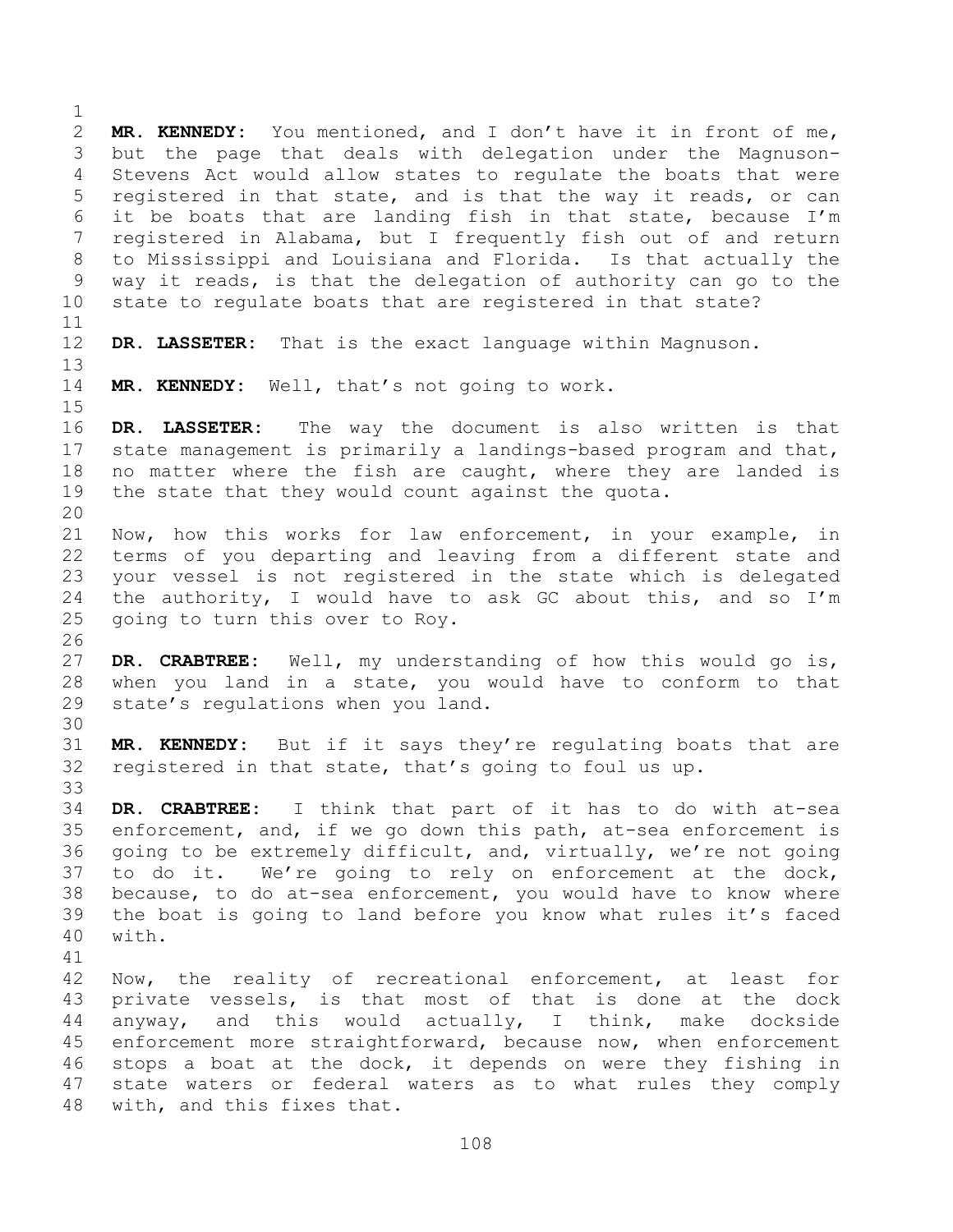There are a host of enforcement concerns and things that the details still need to be worked out, and, at some point, I think you ought to ask Shannon to comment on the implications of this for the stock assessments, because I know one of the things that I keep hearing from recreational fishermen is you want better science and better stock assessments. Going down the path we're talking about is going to lead to much less certainty in the stock assessments and create a host of problems, and I think you ought to have Shannon comment on that whenever you think that's appropriate, Mr. Chairman. **MR. BROWN:** If I could just comment real quick and follow-up on Roy's comment that I totally agree that it would actually simplify law enforcement, because, right now, they're dealing with state and federal and where were you fishing and that type 18 of thing, and it's much easier to determine where you're coming from in a state, and I think, Marcus, your concern would get worked out, because I really believe that it's where the fish are landed. **MR. KENNEDY:** If the federal law specifically says the state is delegated authority to regulate boats registered to that state, that thing has got to be fixed formally before we can go down this -- That's a practical issue. **MR. BROWN:** Right, but I think it probably already is. I think we're probably missing something, because that would mean, like in Florida's case, like I said earlier, we have -- At certain times of the year, the majority of boats are coming from Georgia, and so they're not even -- They're launching and recovering in Florida, and they're not even going out, and so I think it's already handled someplace, and I don't think it's anything that -- **MR. KENNEDY:** It's not a rule yet, but, if it is a rule, the provision is there. **MR. BROWN:** I think it is, is what I'm saying. **MR. KENNEDY:** Okay, because it was just that one page, and that's what it said on that one page. **CHAIRMAN CAPLINGER:** Go ahead, Shannon, please. **DR. CALAY:** From the stock assessment perspective, the biggest degradation you would see from going to a state-specific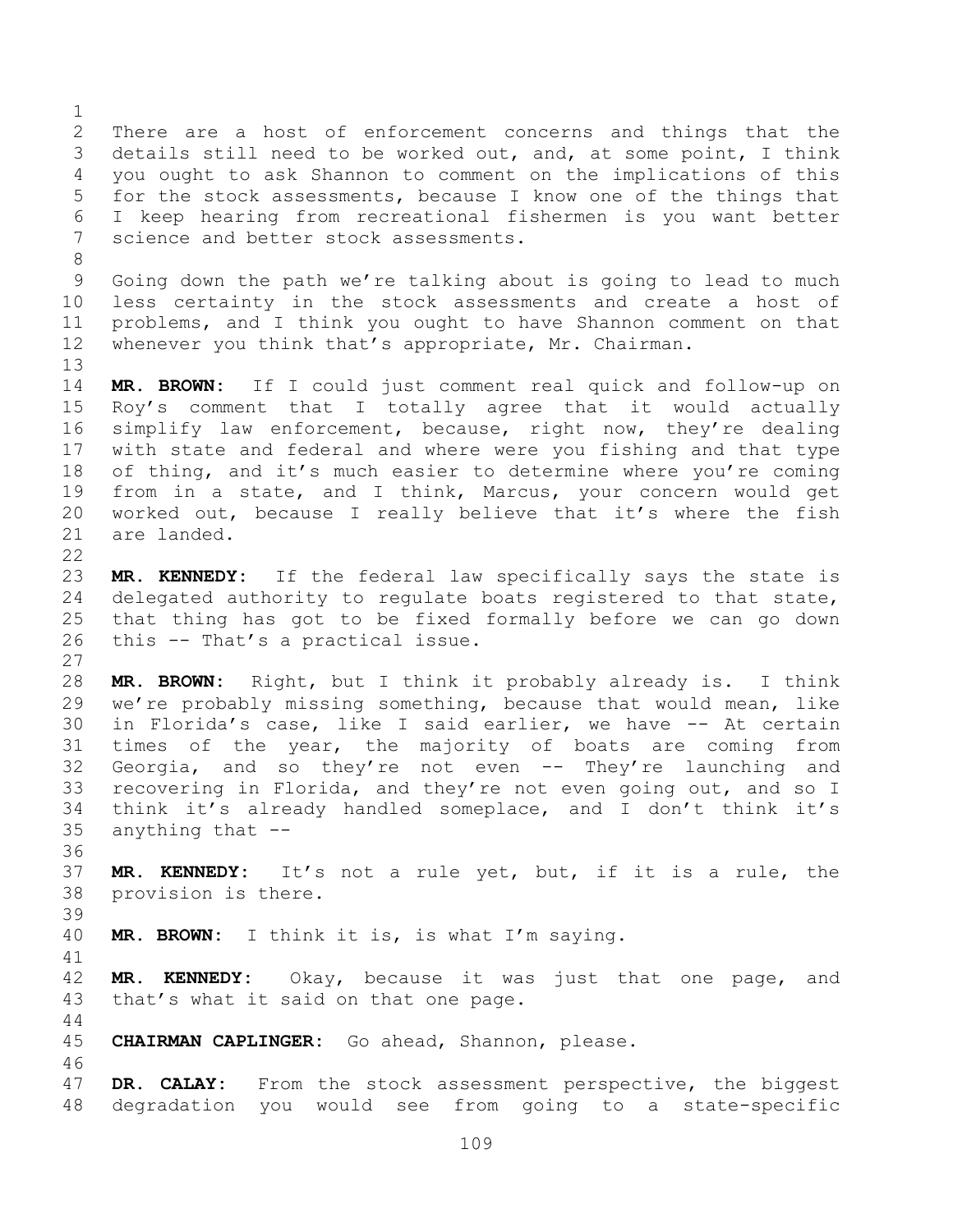approach could occur if the states implemented different management measures, say different size limits and different bag limits, et cetera, different open and closed seasons. That substantially degrades our fishery-dependent indicators of abundance. Our fishery-independent indicators, and this is just my personal perspective, I suppose, would need to be enhanced in order to give the value of information that we obtain from having both fishery-dependent and independent sources of information. You're really talking about a wholesale restructuring of the way we conduct data collection activities in the Gulf of Mexico to actually provide you with the same quality of information in a state-wide way, and so indices of abundance would be a massive problem, especially fishery-dependent. The other problem that you're going to have, which hasn't been directly addressed yet, is that it isn't sufficient to just certify a state program for collecting landings information from the recreational fisheries. In order to conduct a stock assessment, you need an actual time series from the imposition 23 of the fishery to present day, and so you have to also calibrate those estimates and extend them backwards in time to be able to know your removals. 27 Those processes are all underway in the various states, but they haven't been addressed yet. I think Louisiana is the farthest along in trying to create those calibrations that we need, and so you're really a long way from having the information you need to conduct a data-rich stock assessment state-by-state, and that's our fear. What you're going to likely end up with, if you move forward, is something far simpler than what we're doing today, something that essentially is a step backwards in the stock assessment complexity, and certainly a step backwards, as far as we're concerned, for what we consider to be -- We rank stock assessments based on essentially -- We considered age-structured stock assessments to be generally superior, NOAA does, to a surplus production model, for example. My fear is that, if you do go ahead and impose this, we'll have to take a step backwards towards simpler model structures, like surplus production models, which don't consider age-based fecundity and age-based mortality and age-based growth, for example.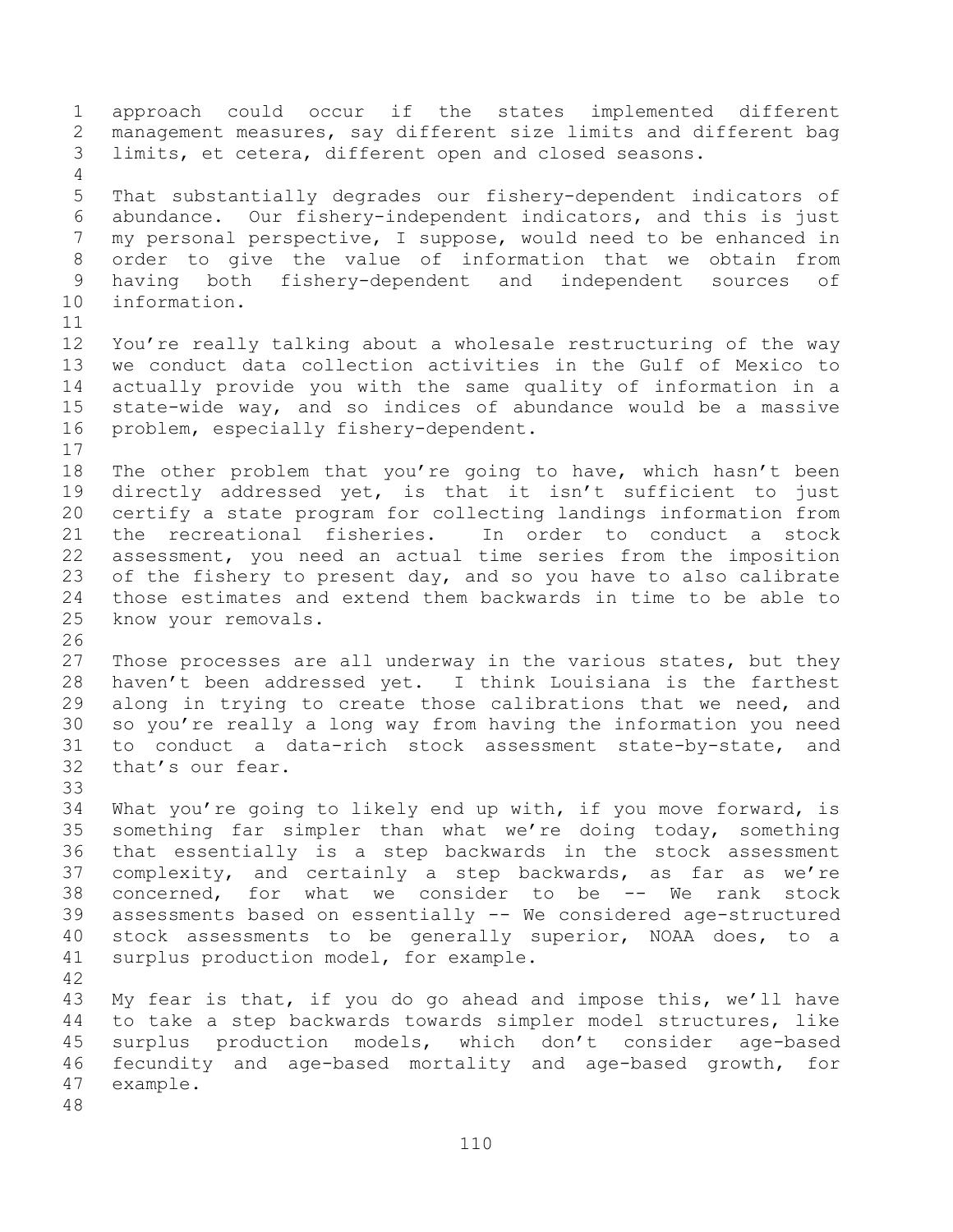Basically, we're essentially silent on this, because, whether or not you choose to go with the state, we'll still be asked to do what we can, I suppose, and we will probably find something we can do, but the likelihood is the uncertainty will increase until such a time as we completely restructure the data collection activities to accommodate this new state-wide approach.

 **MR. KENNEDY:** Surely it's not worse than now, because, now, if the states are harvesting 80 percent of the recreational catch, you already have that, because Texas has a year-long season, and Louisiana has a six-month season, and Mississippi and Alabama have a one-month season and Florida a three-month season, and so it probably won't be that bad. It will probably be better, because they might be a little closer than they are now.

 **DR. CALAY:** Well, the season length, we do attempt to accommodate within the stock assessment standardization, and we're already seeing the complexity of management for red snapper and a few other stocks has already degraded our ability to use fishery-dependent indicators of abundance.

 We are not able to model our way out of all of the management complexity that has developed in the Gulf of Mexico, and so we've already truncated the commercial fishery-dependent series with the imposition of IFQ. At the latest red snapper meeting, now we're talking about truncating the MRFSS and headboat, due to short recreational seasons.

**MR. KENNEDY:** So we're already significantly degraded.

**DR. CALAY:** We're already degrading the stock assessment.

 **MR. KENNEDY:** So going to state management will just do it a little bit more.

 **DR. CALAY:** It will potentially further degrade the stock assessment.

 **MR. KENNEDY:** Not a whole lot, but just a little more, because we're already there. 

 **DR. CALAY:** One thing that will be important though, if you want to go state-by-state, is MRIP may not get you there in all cases, because one of the things that is basically -- Let's put it this way. There is a diversity of -- The way fishermen have reported their fishing location in the recreational varies tremendously trip-by-trip.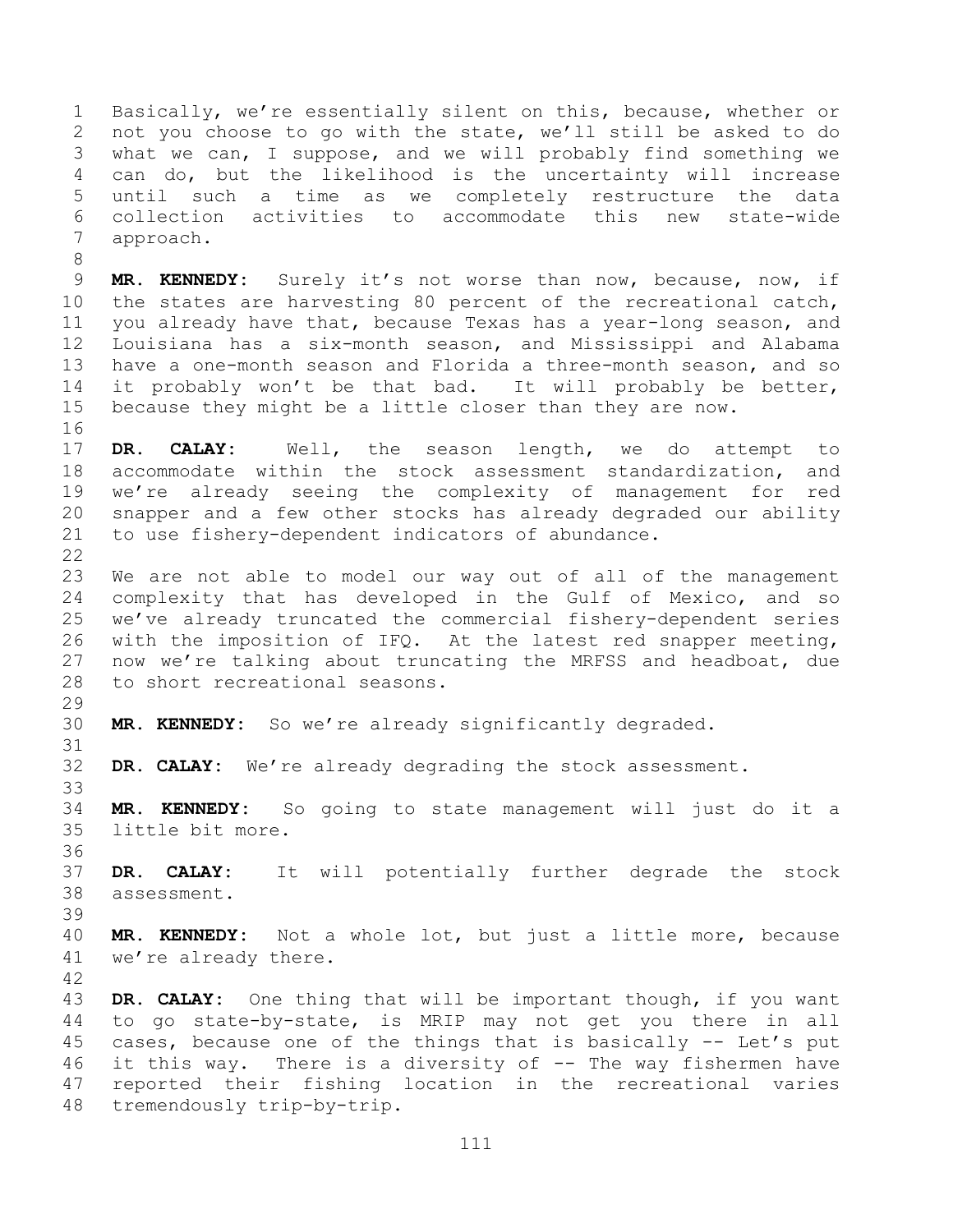In some cases, we have latitude and longitude, and, in some cases, we just have -- All the information is missing, except maybe they're fishing off of western Florida or some such thing. We also have situations where fishing trips begin in Florida and fish in areas off of Louisiana, which we can see in MRFSS, and so, until such a time as these state programs can give us more detail about where the fish are being removed, there will always be an additional source of uncertainty there as well, and so, once we get the state recreational surveys in place and certified and calibrated, so they can give us a historical time series, we may start to see the stock assessment improve again, but, until such a time, we're really kind of stuck with MRIP and all of the difficulties we have with MRIP. That won't be solved

for some period of time.

**CHAIRMAN CAPLINGER:** Ava, do you want to continue?

 **DR. LASSETER:** Thank you, Mr. Chairman. The next alternative, or the next approach, for which we also have two alternatives, is called conservation equivalency. This approach was developed based on the summer flounder management in the Mid-Atlantic, which each individual respective state underneath that council has its own quota, and so it's something similar to what we're talking about here in state management. There are positives and negatives, as far as their management program, but that's what designed this approach around.

 The idea is that management still does remain with NMFS, and each state participating in a conservation equivalency program writes a CEP, conservation equivalency plan, which it submits to NMFS, in Alternative 4, or, in Alternative 5, the state submits that plan first to a technical review committee, which consists of representatives of the states, the state directors.

 The technical review committee reviews it, and it goes back and forth to the states, just to make sure that everything is good, before forwarding it on to NMFS, and so NMFS is still the final approval under both of those Alternatives 4 and 5.

 Under all of these alternatives -- I'm sorry, but let me do the 43 note first. For conservation equivalency, the state's plan must specify the red snapper season and bag limit, just like delegation, because, again, those are going to be removed or modified from the federal regulations. They would remain as default federal regulations for states that are not participating.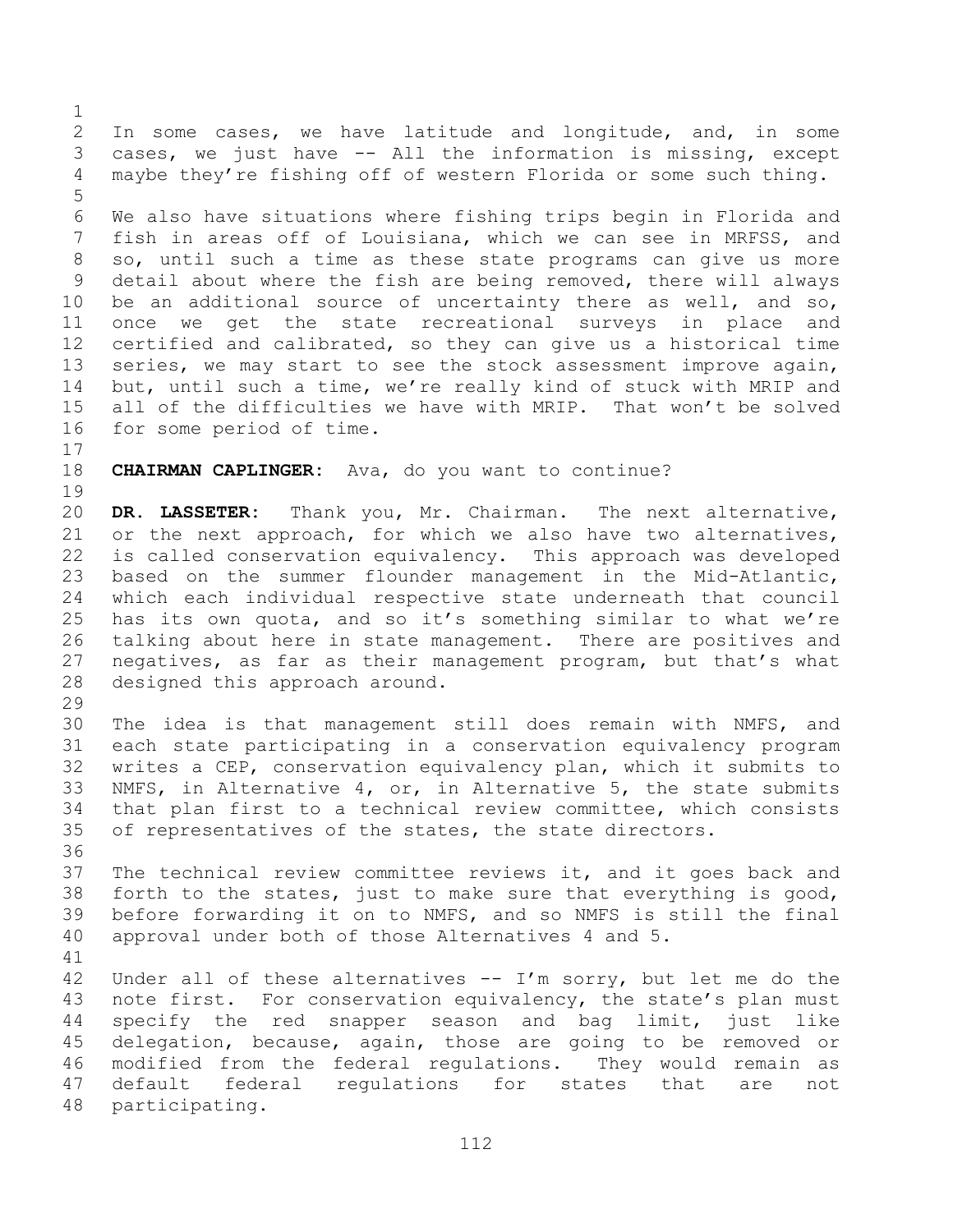For a conservation equivalency plan, the state must have its season and bag limit, and the plan must be reasonably expected to limit the red snapper harvest to that state's assigned portion of the recreational sector ACL. Further details on what would be required in a CEP are in the full amendments, which are provided in your briefing materials, and there's a list of what would go into a CEP. There is a sample timeline of that process would be carried out, and the council seems to be leaning more towards the delegation, and so I have focused more on discussing delegation right now than CEP. If you have more questions about the conservation equivalency approach, I can answer those as well, but the general sentiment is that having delegation gives the states greater flexibility, because they're not having to resubmit plans every year or two years. The CEPs could be submitted for one or two years. Rather than having to come back and forth with NMFS on this, delegation would afford the states great autonomy and flexibility than does the conservation equivalency approach, but, for all of these alternatives, both delegation and the CEP alternatives, if a state's plan is determined to be inconsistent with the requirements of whichever approach is selected, then the recreational harvest of red snapper in the federal waters 27 adjacent to that state would be subject to the -- Here's this concept of default federal regulations for red snapper. Right now, those refer to the current bag limit and season start date of June 1, with the season ending when NMFS estimates that, under status quo, the Gulf-wide recreational ACL is going to be met or if your individual state's ACL would be met, and there would be a bag limit of two fish per person per day. Let me stop there for just a moment. Any questions on the conservation equivalency part or any recommendations regarding authority structure to the council? **CHAIRMAN CAPLINGER:** Ava, why does the adjacent state get penalized if the state -- Am I reading that wrong? **DR. LASSETER:** I'm sorry, but federal waters adjacent to the 43 state. I apologize if I have a typo there. Yes, it's federal waters adjacent to that state. **CHAIRMAN CAPLINGER:** Okay, and so not adjacent, but farther out. **DR. LASSETER:** Correct.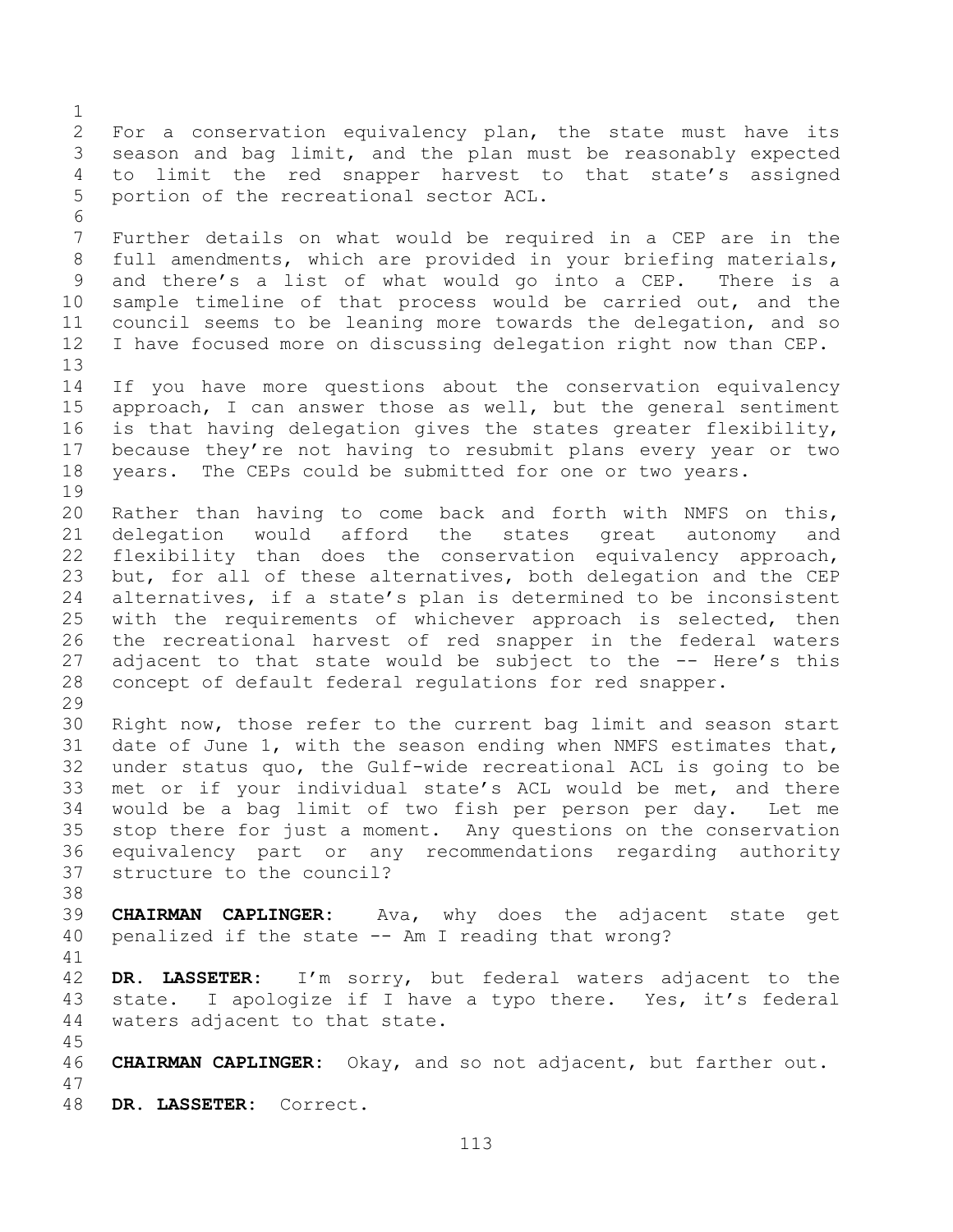**CHAIRMAN CAPLINGER:** Perfect. **DR. LASSETER:** That does highlight a sticky point, which we won't go into all the hypotheticals, but you could have issues with one state participating and one state not participating and the council and NMFS would need to work out what would happen in these different situations when you have some states participating and some states not. Then also the to-be-reviewed EFPs that are coming up would work differently than how we envisioned state management working, and so a lot of the details of how all of this would work have yet to be worked out. **CHAIRMAN CAPLINGER:** Do we need a motion on this one or -- **DR. LASSETER:** If the AP does have -- **CHAIRMAN CAPLINGER:** Does anybody have a strong opinion on delegation versus CEP? I know Louisiana would prefer some delegation of management authority, but I would be -- I would support basically full delegation. **DR. LASSETER:** Just to explain Louisiana's, the vote by the council to select that as Louisiana's preferred was actually made before that Alternative 3 motion was made to put in that Alternative 3. **CHAIRMAN CAPLINGER:** So they may prefer that, maybe? **DR. LASSETER:** If we even know how it's defined. Again, we're not quite sure what that is. This idea of a more expanded delegation was raised and then added to the document after Louisiana knew that they wanted delegation, but that Alternative 3, full delegation, still needs to be defined. **MR. WILLIAMSON:** Ava, maybe you know this, or not, but, if state management was adopted totally, everything would have to be consistent with Magnuson, and so, any regulations that were adopted on a state basis, everything would have to be consistent with Magnuson. Now, assuming that that were the case, where are these -- Obviously the states get a lot of federal funds for carrying on these programs to help assist in stock assessments, and is NOAA, the feds, are they going to pull these dollars from the states

and say, if you want to be managing this resource, then, baby,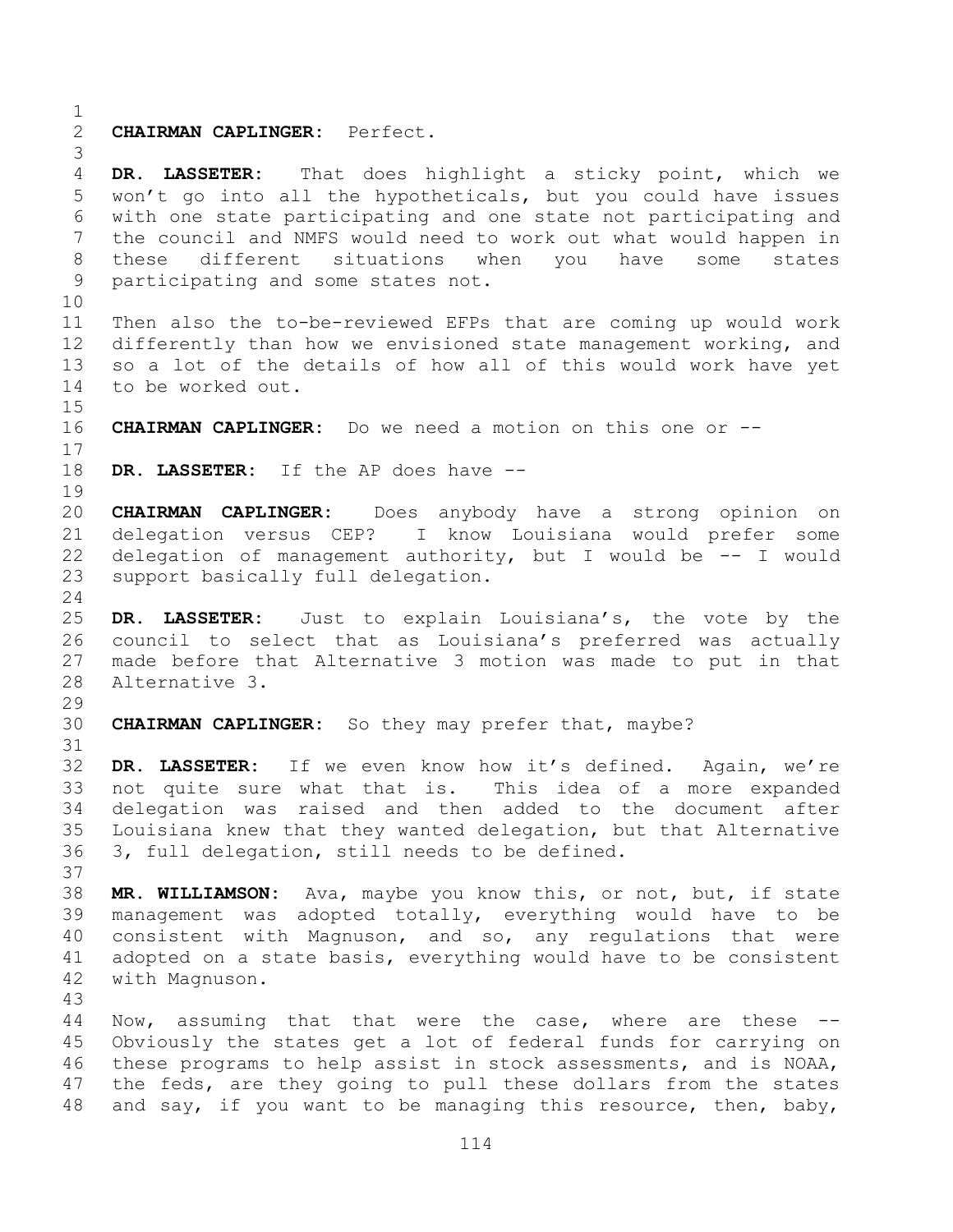**DR. LASSETER:** I am going to let Roy speak to that specifically, but, as far as this document is concerned, red snapper is still remaining a federally-managed species, and, as far as I know, there would be no changes in anything funding-wise by delegating authority to -- Red snapper is still maintained a federal species. There is an ACL, and things have to be required, but I see nothing funding-related, but let me turn that to Dr. Crabtree.

it's yours and there is no longer any funding here?

 **DR. CRABTREE:** I would not expect there would be any reduction as long as red snapper remains in the fishery management plan.

 **MR. WILLIAMSON:** So there would be no reluctance in that arena for a state to oppose taking over delegation of the resource?

**DR. CRABTREE:** None that I see.

**MR. WILLIAMSON:** Okay.

- **CHAIRMAN CAPLINGER:** Please go ahead.
- 

 **DR. LASSETER:** Thank you, Mr. Chairman. Delegation and conservation equivalency, that's Action 1. The second action, and final action, in the individual state amendments concerns post-season accountability measures. Again, Alternative 1, no action, remain status quo, which I just didn't repeat here, is essentially the same as Alternative 2, except Alternative 2 applies that post-season AM to the individual state and that state's ACL.

 Then there is options which would apply if a state is managing both of its components, and so let me go through the full text of the alternative. Alternative 2 is, while red snapper is overfished, and so this comes back to this recently-approved Amendment 44 that will redefine, or has redefined, red snapper as no longer overfished, but, when red snapper is overfished, if the combined state recreational landings exceed the recreational ACL -- So we have two "ifs". First, red snapper has to still be classified as overfished, and, two, the total recreational ACL has to be exceeded before this post-season AM applies. 

 In those two situations, in the following year, reduce the recreational quota and the state's ACL by the amount of the ACL overage in the prior fishing year, and then here is our qualifier, unless the best scientific information deems that an overage adjustment is not necessary.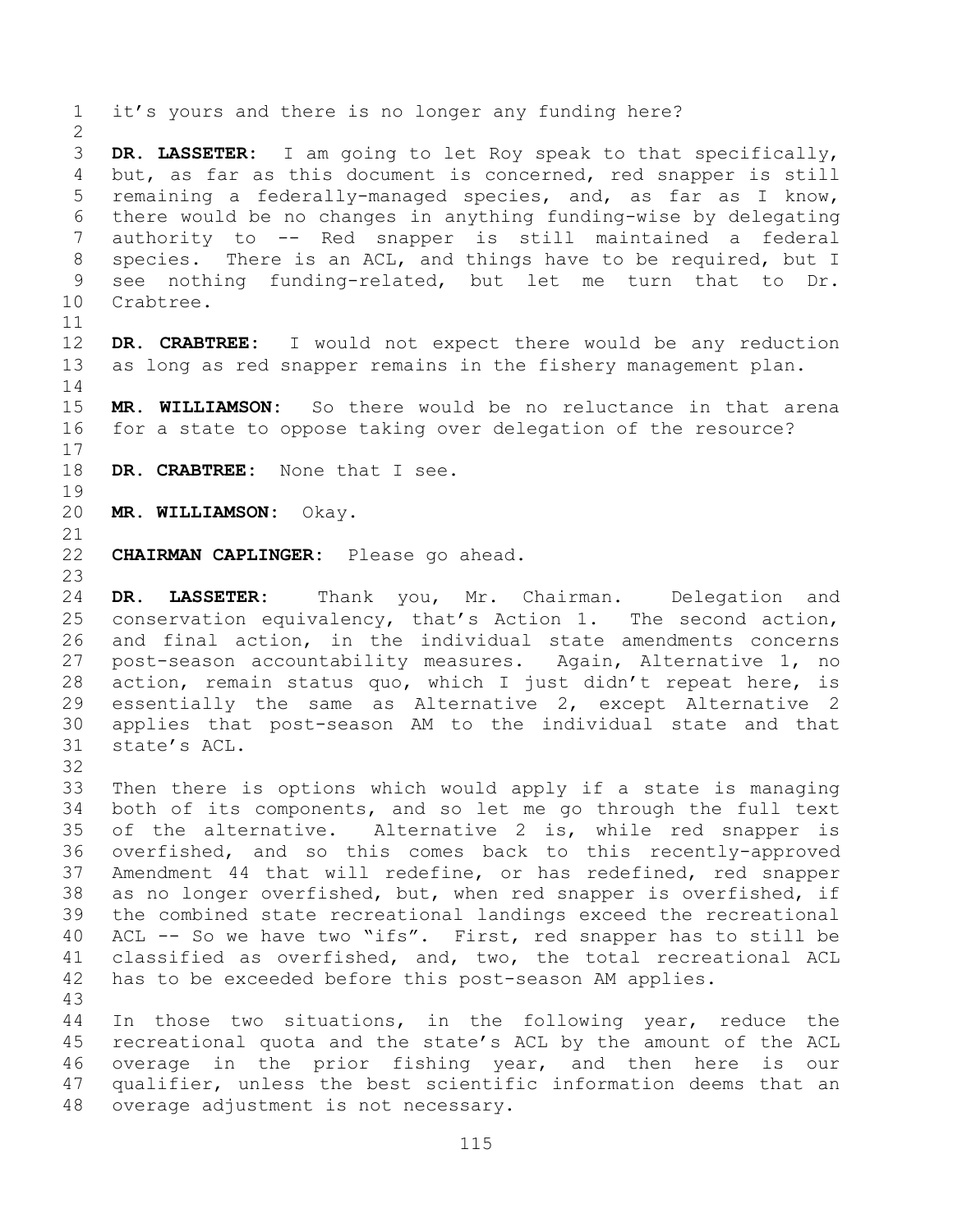This is basically saying, under those two situations, the AM would no longer be applied Gulf-wide, but it would be applied to that state's ACL if that state allowed their portion of the ACL to be exceeded. Now, again, the options are if they have both components, and so Option 2a would apply it to the component that exceeded the ACL, and so, if only one component exceeded the ACL, that component would pay back the overage entirely, and Option 2b would split the overage between the two components and apply it equally, 50/50. Louisiana did select a preferred option and alternative through the council vote, which was, yes, to support Alternative 2, with Option 2a, to apply it to the component that exceeds its applicable ACL. I will stop there for just a moment and see if there's any questions or comments. Okay. That is the final action in these amendments, and, the next slide, here we have our link to the decision tool, and I noted again that John presented, and so those are the six amendments for a state management program, if there's any questions, or I will just turn it back to Mr. Chairman. **CHAIRMAN CAPLINGER:** Thank you, Ava. John, where are we heading next? **DR. FROESCHKE:** I think we should finish with Shannon's presentation and then maybe take a short break and then spend the remainder of the time to let you guys discuss and hopefully make some specific recommendations to the council. **CHAIRMAN CAPLINGER:** Okay. Do you all want to take a quick break right now, before we start with Shannon? Let's take five minutes. Thank you. (Whereupon, a brief recess was taken.) **CHAIRMAN CAPLINGER:** All right. Pushing to the end. Let's see. Let's hear the rest of Shannon's presentation, and then we can go in and start talking about recommendations and whatnot. **PRESENTATION: RED SNAPPER STOCK ASSESSMENT PROCESS (CONTINUED) DR. CALAY:** All right, and so I left off talking about some of the primary criticisms that we've heard regarding the stock assessment, and the first one that I would like to address is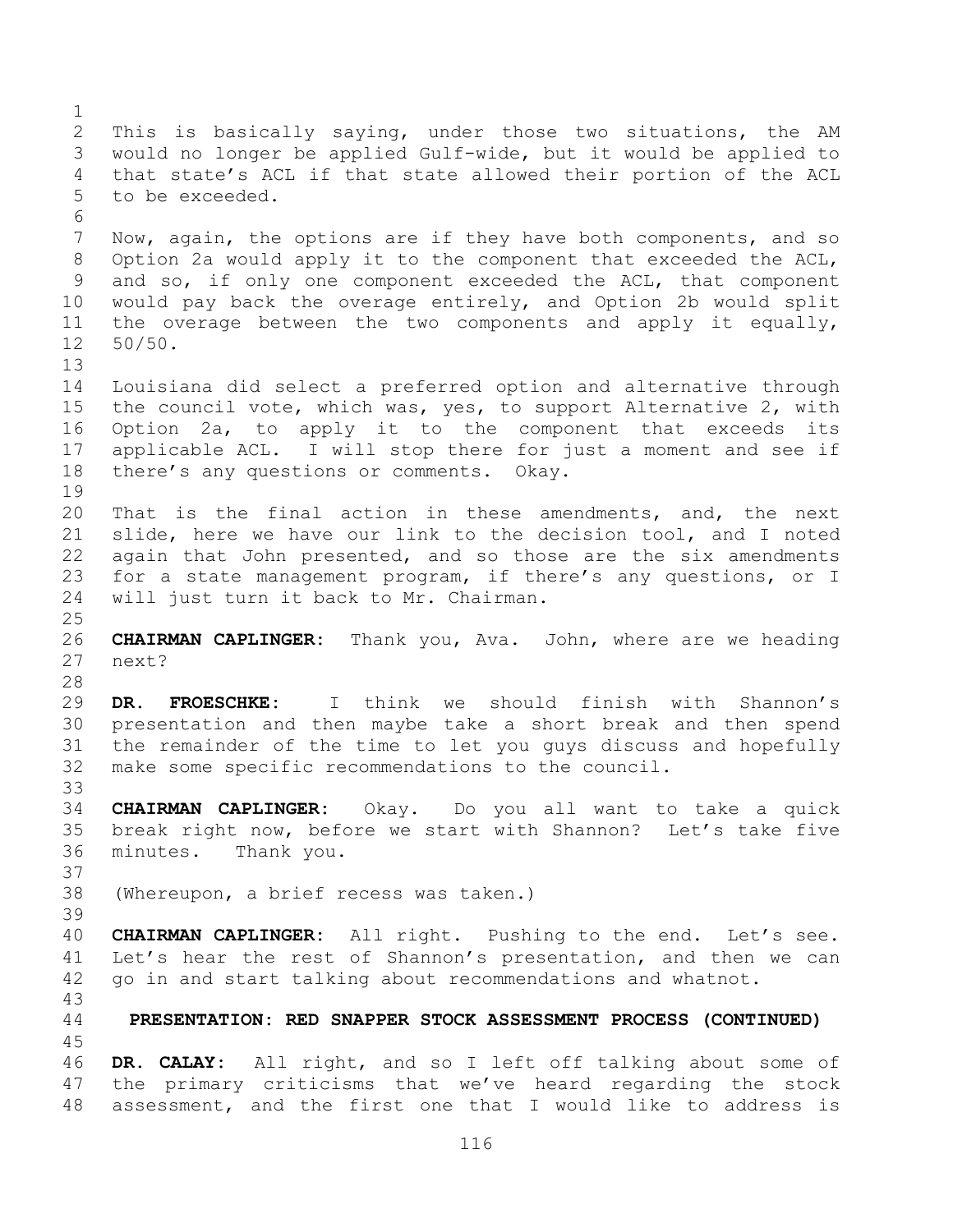the contributions of artificial reefs, and, frankly, we could talk for an entire meeting about this alone, and I've only prepared a few slides, but hopefully they will at least lead to some discussion topics. There is a perception that we are ignoring information from artificial reefs, and I want to make it very clear that the assessment does in fact use catch data and catch per unit effort data and indices of abundance from all habitats in the Gulf of Mexico, natural and artificial. Wherever fishing is occurring, we are receiving that fishery-dependent data from those fleets, and we are creating catch and catch rates that do include those artificial reef habitats. NMFS SEAMAP surveys using the assessments do not specifically cover artificial reefs, in particular the trawl surveys, because they don't want to trawl over structure, necessarily. However, the larval survey, which I mentioned as an indicator of the spawning stock biomass, implicitly does represent the spawners on all habitats in the Gulf of Mexico, because the larvae don't just occur from the artificial reef structures. It's all the larvae that we encounter are included in that survey, and there are a number of third-party surveys of artificial reefs off of Alabama and Florida that are used in the stock assessment, in particular the Alabama Reef Survey, which I have outlined there in red. The results from that Alabama Artificial Reef Survey is described by a presentation by Sean Powers, and the survey estimates of abundance for ages-three through eight in Alabama reef survey area are about 30 percent of the estimates from the stock assessment in the eastern Gulf. Actually, that's surprisingly consistent with our expectation. It has often been said in blogs, for example, that there are more fish in that Alabama survey area, by a large margin, than the entire Gulf of Mexico from the stock assessment, and that is not true. That is not factual. The number of fish from the Powers survey indicates that, in that Alabama survey area, about 30 percent of the animals ages-43 three through eight in the eastern Gulf occur there, and that's consistent with our understanding, based on the removals that occur there as well. Now, there is also a conversation occurring about whether these artificial reefs simply aggregate fish or whether in fact they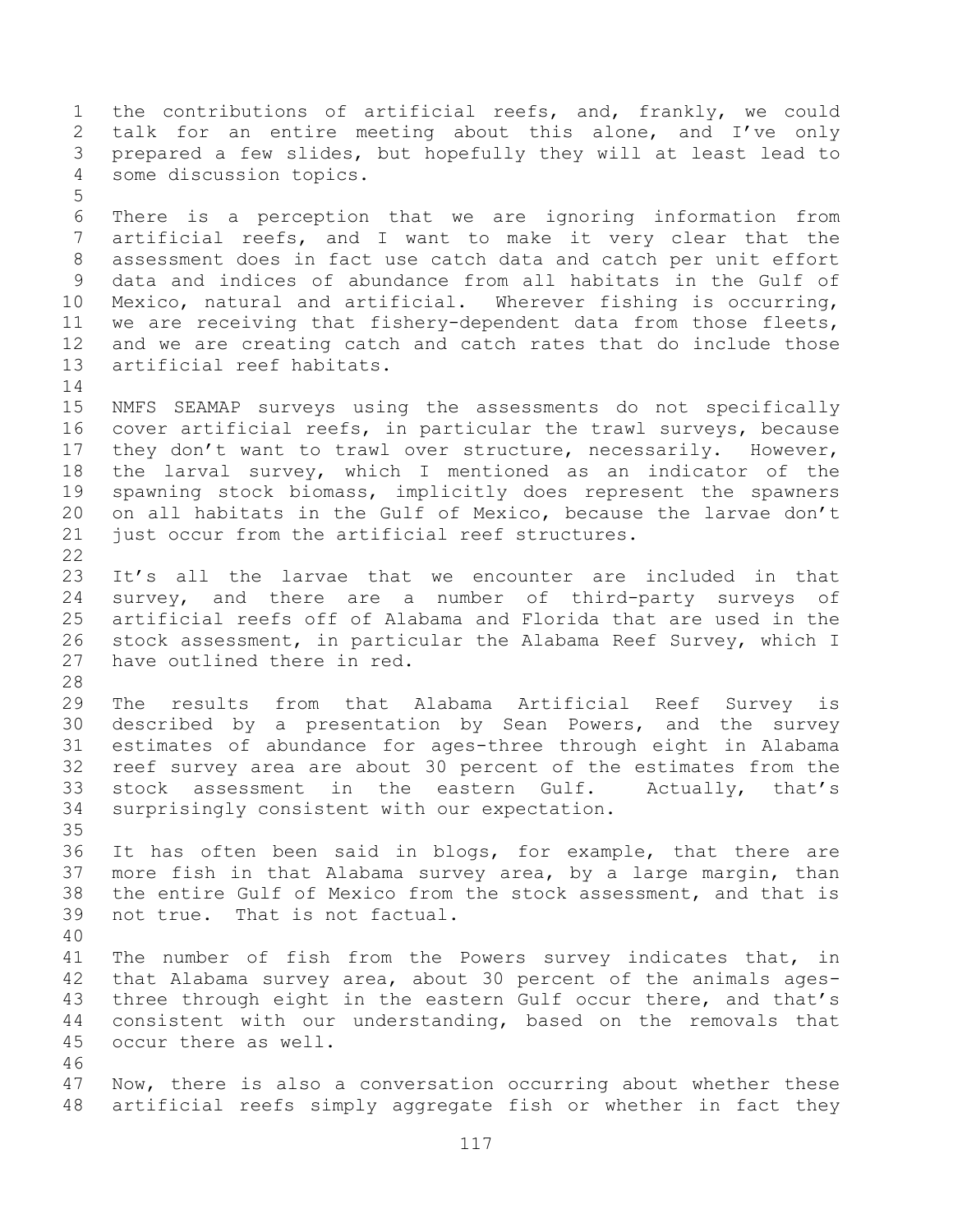increase production, and, in all honesty, the studies that we've done in this area, although they are very interesting and they're in the publication record now, we're still working on this. This is still an area of active research. However, we can definitively say that artificial reefs make red snapper easier to catch, for sure. The catch rates are almost tenfold on artificial reefs, and so they are definitely making the red snapper easier to catch, and they are increasing, therefore, the catchability of the fisheries that occur there, and, in effect, they are shortening the fishing seasons, because the fishermen can catch the fish much faster than they used to. However, do they also increase production? We have done one study, which is published in *Marine and Coastal Fisheries* in 2016, and it's by Mandy Karnauskas, et al., and she looked at the percentage of eggs that are produced on artificial structures relative to natural structures. What she found is that the total eggs that are produced on the artificial reefs is small, in fact, compared to the natural reefs, even though the animals are aggregated, and that's because artificial reefs only make up a small fraction of the total reef structure in the Gulf of Mexico. Here is what her results say, and, like I said, we're still actively conducting research on this topic. In the eastern Gulf, about 10 percent of the total eggs that are spawned are spawned on artificial structures, about 10 percent. In the west, it's about 5 percent, and, over the Gulf of Mexico, it's about 7 percent. Even though there are large aggregations of animals on the artificial reefs, and they do spawn there, the actual extent of artificial reefs in the Gulf represents a small proportion of the total reef structure that exists. **MR. ANDRY:** I have a question, and maybe I'm missing something. Would oil and gas platforms in the western Gulf be considered artificial reefs? **DR. CALAY:** Yes, they were. **MR. ANDRY:** Okay, and the western Gulf seems to be where the largest biomass of red snapper is coming from, and is there no correlation between the abundance of oil and gas platforms in the western Gulf as artificial reefs?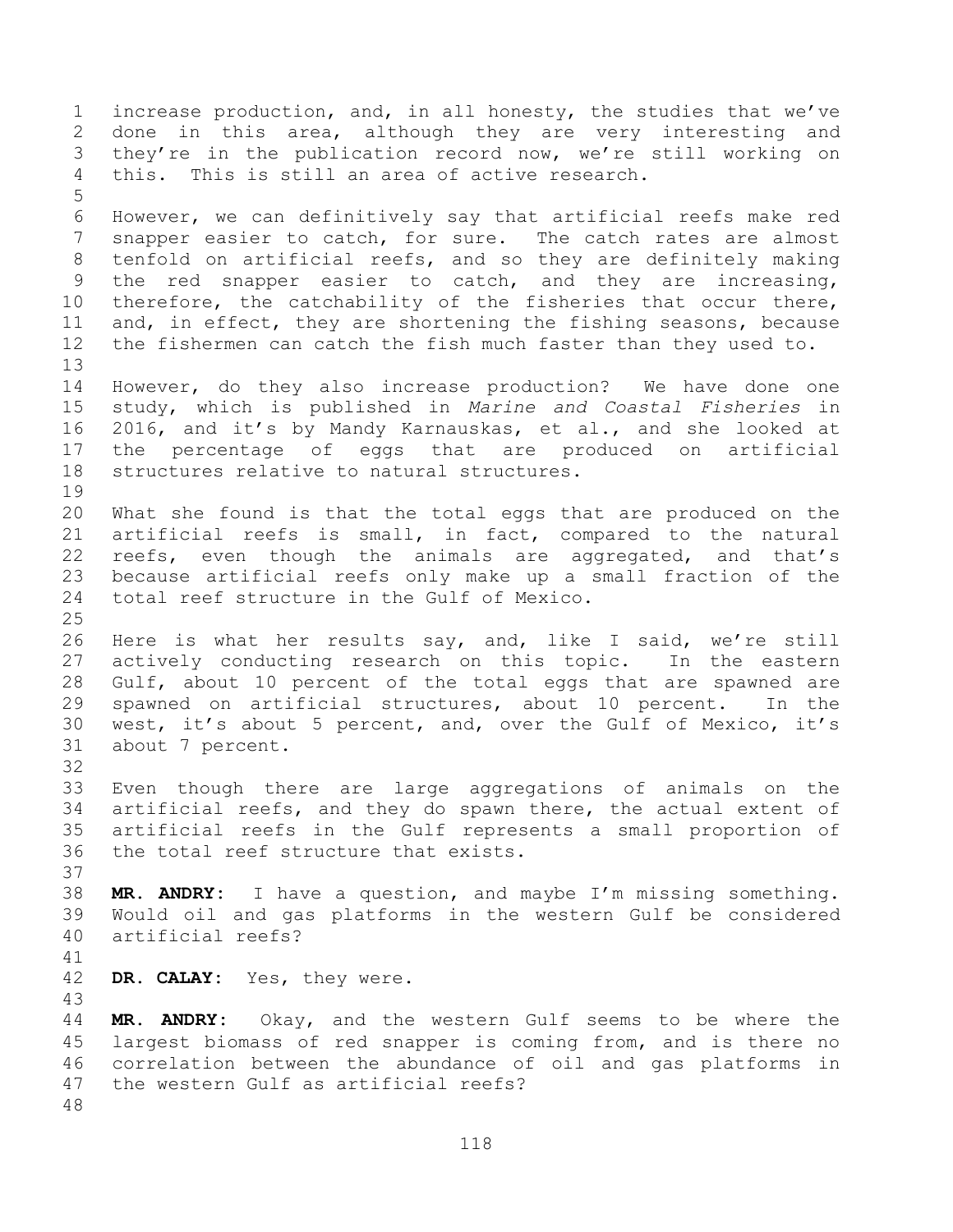**DR. CALAY:** Well, I'm not an expert, necessarily, on the distribution of the oil and gas platforms, but my understanding is that most of the artificial reef structures occur in the eastern Gulf of Mexico.

**MR. ANDRY:** There's way more oil rigs.

 **DR. CALAY:** There are more oil rigs in the west, and so I'm not the author of this paper, and I did want to say that I don't think we have made strong conclusions yet about how important enhancing production might be. There is still research ongoing 12 today about this, both in the Science Center and academia. It's an open topic. One paper suggests that the production that's occurring on these artificial reefs may not be large. They certainly aggregate fish, and they certainly make it easier for fishermen to catch fish. That is no doubt.

 **MR. BRAD MILLER:** What is determining the eggs produced on the reef? Is it that they trawl near artificial reefs versus natural reefs?

 **DR. CALAY:** I think this is just based on where adults occur, where spawning sites are, the hydrodynamic model that Mandy has developed, and so they're not able to track a particular egg to where it was spawned. They are just suggesting that, based on the distribution of spawning sites, the circulation in the Gulf, and the distribution of natural artificial habitats, this is the best estimate they can make of what percentage of eggs occurred on those artificial structures.

 **MR. SEPP HAUKEBO:** I have heard the numbers for artificial reefs off of just Alabama range from 10,000 to 20,000, and that can be somebody that went out and dumped a Volkswagen or a dishwasher out there. I know there's not 10,000 oil rigs in the western Gulf, though. They're much larger, but the total number in the eastern Gulf is much larger as well.

 **DR. CRABTREE:** If I could, the number of oil rigs in the western Gulf is declining, because they are removing oil rigs, but you're right that it's the Panhandle. Alabama has the biggest artificial reef program in the Gulf, but there are a lot of artificial reefs off of parts of the Panhandle of Florida, too. 

 If you look at these numbers, even if you believe these are bad underestimates of it, and so say that the production of eggs on artificial structure is twice as high as that, then it's 12 percent. Let's say it's four or five times higher than what this indicates. Then it's around 30 percent, and so we might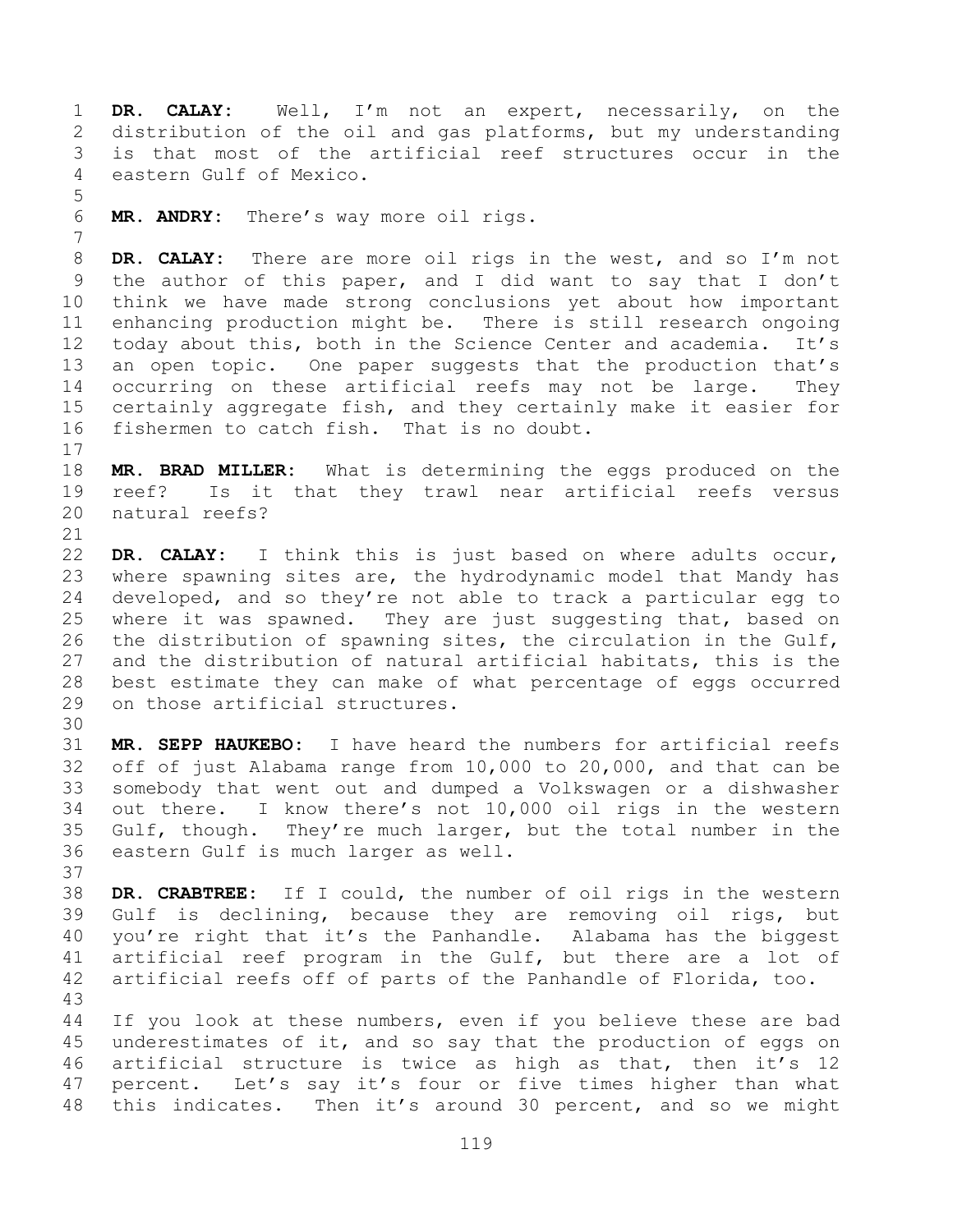have increased -- If you believe all of that egg production from the artificial reefs wouldn't exist if the artificial reefs weren't there, which seems a stretch to me, but, even if you accept that, then we may have increased productivity of red snapper in the Gulf by 25 or 30 percent, but the evidence we have on catch rates indicates that the catch rates on artificial reefs are ten to twenty times higher than the catch rates on natural bottom. To have this be a wash, you would have to believe that you're increasing the productivity of the Gulf by ten times, and that flies in the face of everything that we know about red snapper. There just isn't, I don't think, any credible argument that we have increased productivity by that much. I have thought about this for a long time, and I find it very difficult not to reach the conclusion that artificial reefs are significantly shortening the red snapper season, and I think that is just inescapable. Even if you believe these numbers are way off, it's just hard to see how they could be so far off that you come to a different conclusion to that, and I think that's an important thing, and I wish Bob Shipp could have been here today, because I think that would have been a great discussion to have with him, but I think that's something people really need to think about, because I am concerned that, when people talk about artificial reefs, they're only seeing the positive part of them, and they are not seeing the impact on catch rates. If you have a set amount of fish to catch, and you want to have a longer period to catch them, then you've got to reduce the catch rates. There is no other way to get there. **CHAIRMAN CAPLINGER:** Roy, the other side to that is -- If you make the other side of that argument, you would say, if there are so few fish on artificial reefs, 20 or 30 percent of the overall Gulf or whatever, and they're so easy to catch, and so you can catch those as fast as you want, then the Gulf must be full of red snapper, because, if 70 percent -- If you're talking about that 70 percent of the fish are not on artificial reefs, 42 then we aren't even touching the amount of fish out there. **DR. CRABTREE:** That's a conversation that we've had quite a bit, and it really comes down to how much do the fish move, and so, if red snapper don't move at all, then you could, in theory, fish the hell out of the artificial reefs and have a pretty

limited impact on the overall stock, and I have had this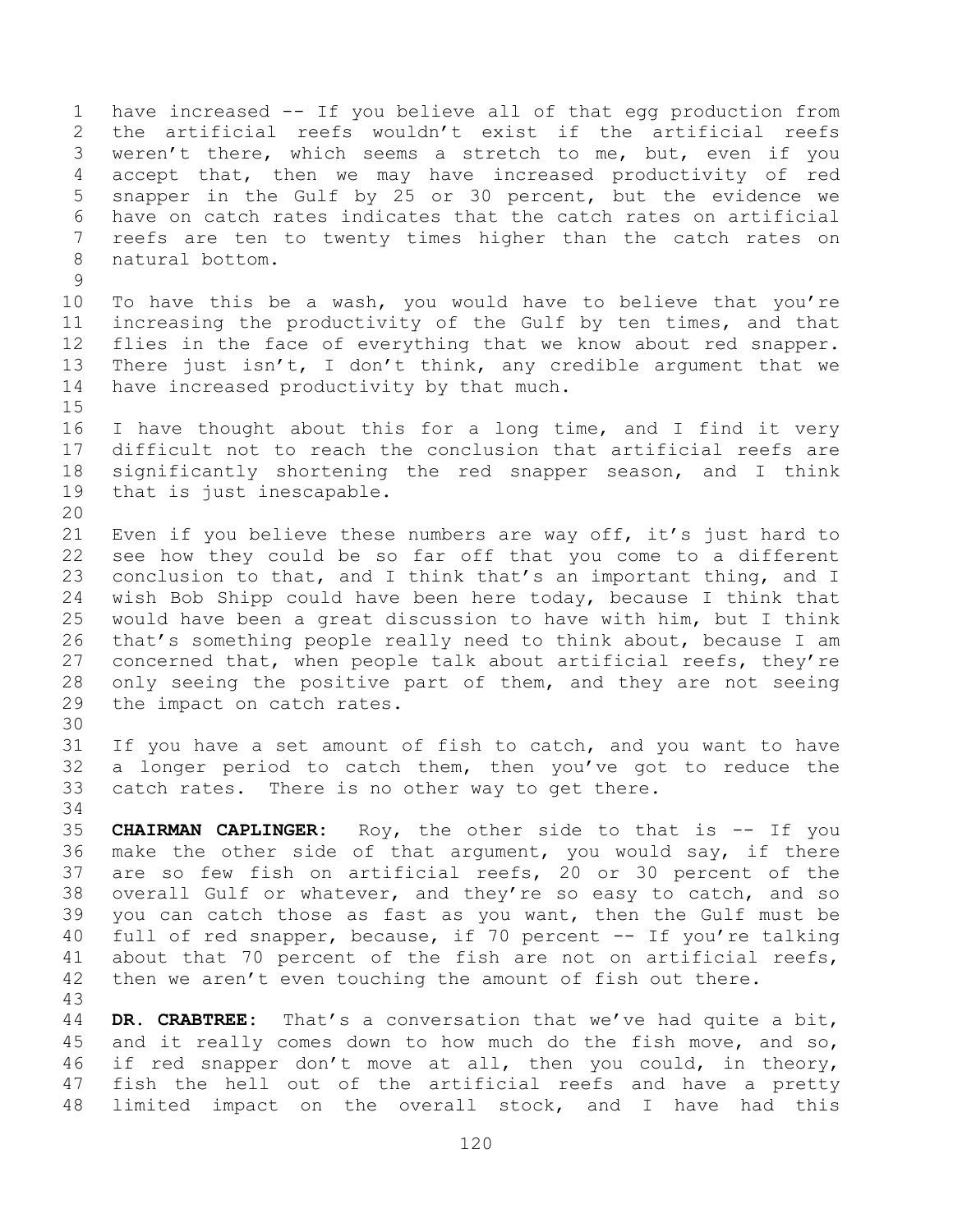discussion with Chris.

 The problem is we know that red snapper do move, but what we don't really know is exactly how much do they move. If it's the case that when you catch a fish off of an artificial reef, if, the next day, a fish swims over there from natural bottom and occupies the reef, then you're sucking the fish off of the natural bottom, and I don't think that's the case either, but we don't really know how much that happens.

 We do know, when you put an artificial reef in the water, there is snapper on it very quickly, and so it didn't create those snappers. They swam there from somewhere else, but the question of how much the fish move -- Because one thing I have talked to people about is could we just partition off the artificial reef zones off of Alabama and the Panhandle and essentially say, have at them, guys, and you can fish all you want on these artificial reefs, and could we do that without having a significant impact on the overall status of the stock? 

21 If it's really only about 6 percent of the spawning biomass, and if the fish don't move much, we maybe can, but, if it's like this black hole that just is sucking fish in from everywhere else, then it probably wouldn't work. I am talking to Clay and folks at the Science Center and in Florida about how to design some studies to try and look at that and trying to get better information on how that might work.

 **CHAIRMAN CAPLINGER:** Isn't there a ten-million-dollar grant right now that's out there trying to identify what the real fish population is? 

 **DR. CRABTREE:** Yes, and I think a big part of that grant is going to look at habitat mapping, and so I think we'll have a much better understanding of how many artificial reefs there really are and where they are, because the way you'll get to the estimate of population size is to get to, okay, over this type of habitat, we find these kind of fish densities, and then you will categorize how much of each type of habitat is there in the Gulf and then calculate it out. There is also a big tagging component of that study, which I think will shed a lot of light on how fish move around.

 **MR. BLANKENSHIP:** Roy, that's why I was just going to ask you about the tagging part of it, because I know we tag a lot on the reefs, but do they tag them from natural habitat, and do you have any information about them moving from natural to those reefs?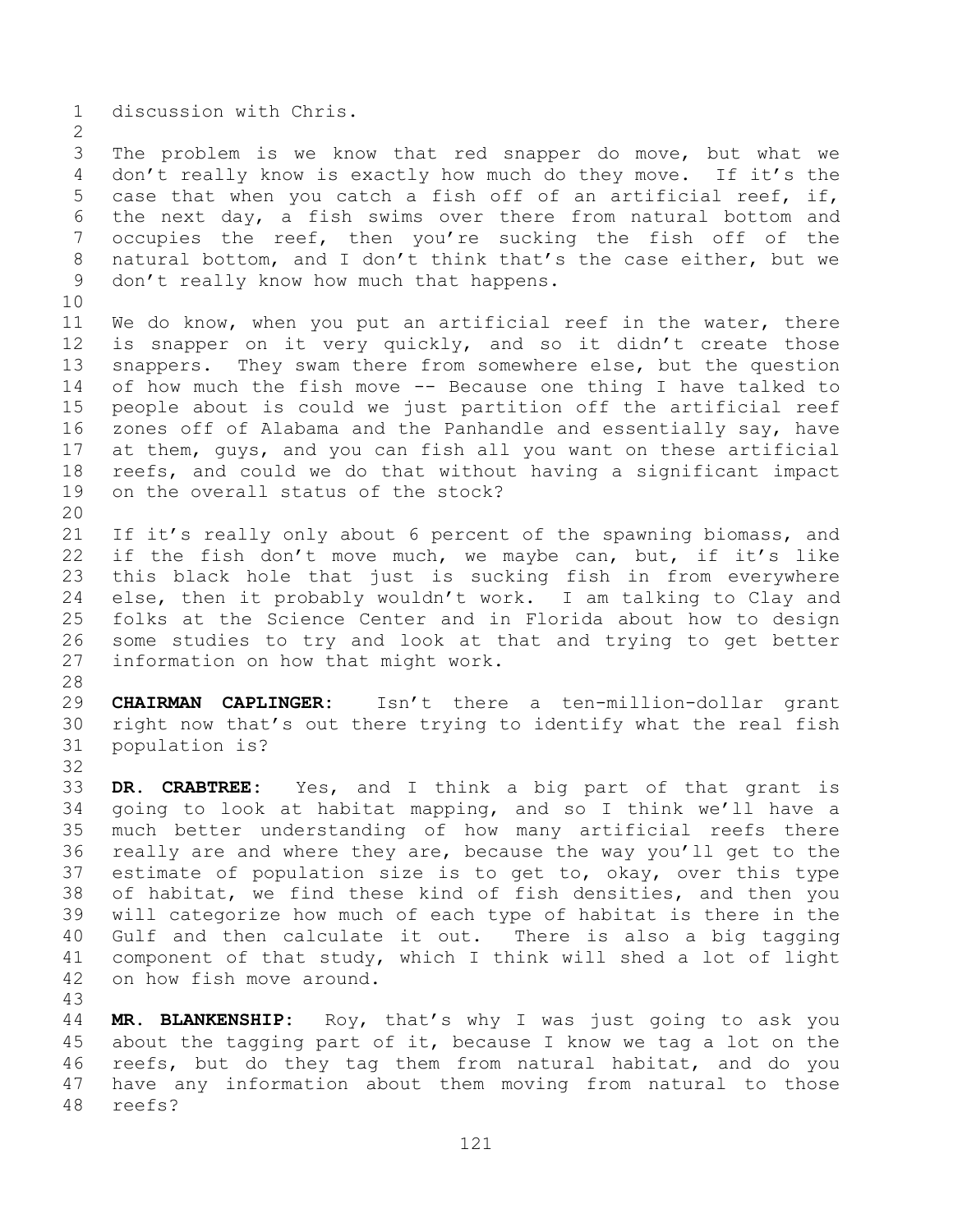**DR. CRABTREE:** There has been tagging on natural habitat, and I'm sure, as part of the study, they will try to tag fish on all types of habitat. My understanding, and I'm out of the science end of all of this and so I can't really tell you, but I'm not convinced that we have enough of any of that to really understand it.

 Now, I think Chris Blankenship and Kevin Anson are talking to me about having some sort of artificial reef symposium or something in Alabama sometime this year, to try and pull all the information that we have about it and try to get some better understanding of how it works, and so I don't have all the answers to this, but I think it's important to understand that artificial reefs are probably having impacts that aren't what you might think they are, and we don't really understand how they play into this whole scenario.

 **MR. TURNER:** I know you're not the author of this paper, but do we have an idea of the percentage of artificial reefs out there versus natural bottom land mass, when we're talking about percentage of egg production?

 **DR. CALAY:** I hate to say, because I am not certain, but the results would certainly imply that the natural reef habitat -- That there is far more natural reef habitat, but the actual density of spawners might be lower on natural reefs than it is on the artificial, but the natural reef habitat is much larger than the artificial reef habitat, and that's why you end up with more egg production actually on the natural habitat than on the artificial reefs, because there is just so much more natural habitat.

 **DR. CRABTREE:** I think that's exactly right, and my memory is only about 2 to 3 percent of the habitat in the Gulf actually has artificial structure on it. Now, that may be way off, and so maybe it's three times that, but that's still a relatively small amount of habitat.

 **DR. FROESCHKE:** We did a white paper on the council, a few years ago, and looked at that, when Bob Shipp was on the council, and 42 I think it is about 3 percent. The other thing to remember, based on the figures that Shannon showed, is the artificial reefs typically only support red snapper between the ages of about two and seven. If you remember, those don't have near the reproductive capacity as the larger animals that aren't really on those reefs.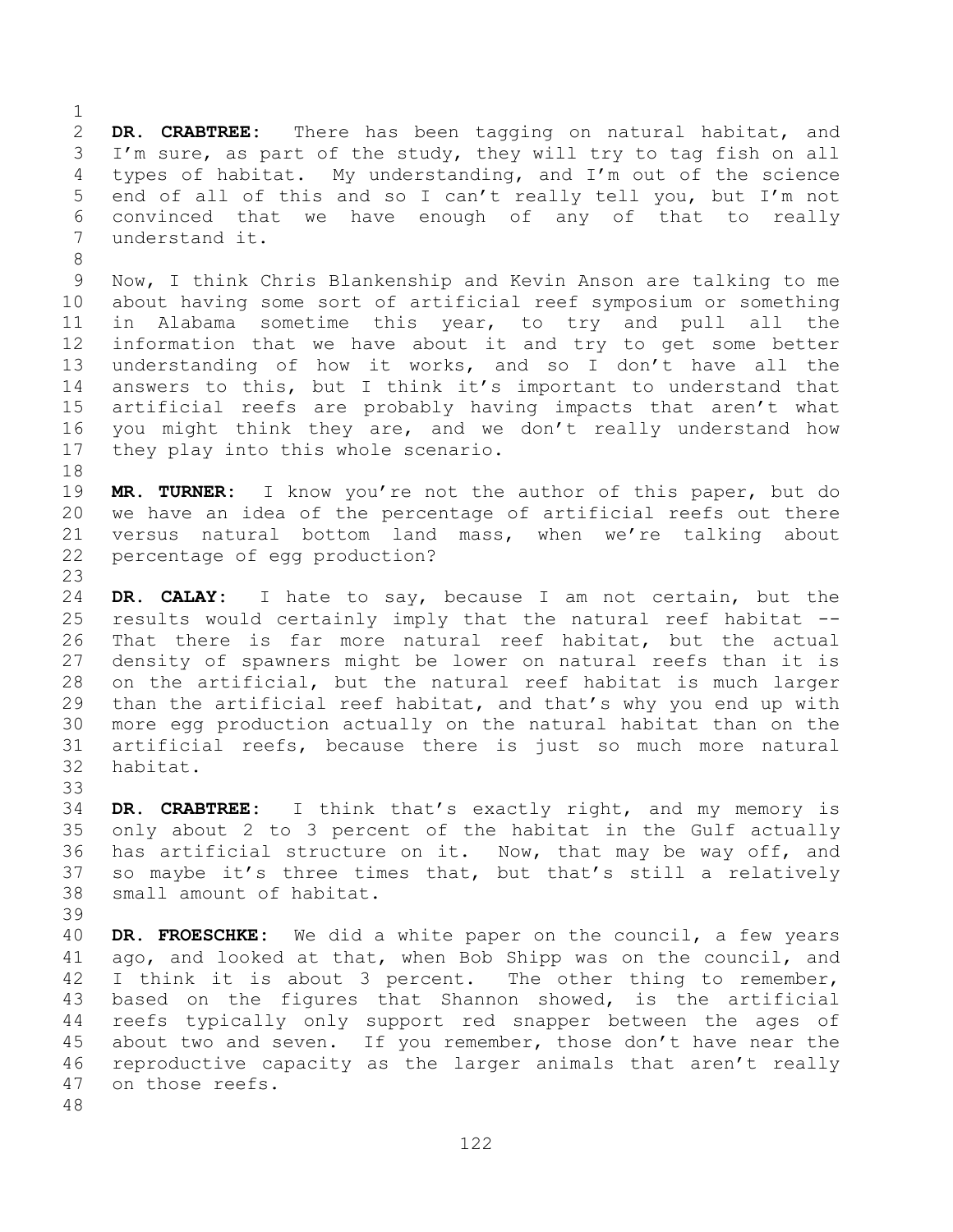**MR. KENNEDY:** The larger animals are on a lot of the reefs, and it doesn't really make them easier to catch. It makes them easier to locate. If you can locate the fish, then the small ones are easier to catch, but it's really, really hard to catch the real big fish off of artificial reefs and oil rigs, I mean like really, really hard. You damned near can't catch them. That's why, when you go diving, you look down there and all the

 big ones that have got hooks in their mouths with leaders hanging off of it, because they're almost impossible to catch, but, on natural bottom, where you don't have a lot of relief, that's where we catch our big tournament grade thirty to thirty- five-pound red snapper. We just about can't do on artificial 14 reef. We have to go out to the flat bottom, where you don't have a lot of structure to cut them off. 

 **DR. CRABTREE:** My suspicion is, and, of course, I don't know the answer to this, but, I mean, you've got about 80 percent of the catch coming off of Alabama and the Panhandle of Florida, and my guess is, Gulf-wide, I would guess 80 or 90 percent of the recreational catch of red snapper is coming off of artificial reefs. 

 **DR. CALAY:** We absolutely see that impact on the age composition data. I was alluding to that when I made the presentation, where the age composition data essentially says the population is between ages-two and eight from the landings, and, if the landings are in fact coming predominantly from the artificial reefs, and, if in fact there are older animals there that we're not observing, then it's an important -- It's an element of the stock assessment that you need to be aware of, because there is tension then between your indices of abundance, that suggest an increase, and the length composition data, which is saying the stock is not increasing.

 We are well aware of it. It's been discussed at a number of stock assessment meetings, and we tend to weight higher the indices of abundance and the length composition data, but it is an important element of what the data tell us to be aware of. 

41 All right, and so, to better address these questions about production on artificial reefs, kind of alluding to or seguing to what you already discussed, but we need improved maps of the artificial and natural structures, and we need also fish surveys on these structures, maybe by some advanced technological camera or ROV. 

We also need more process studies to address the relative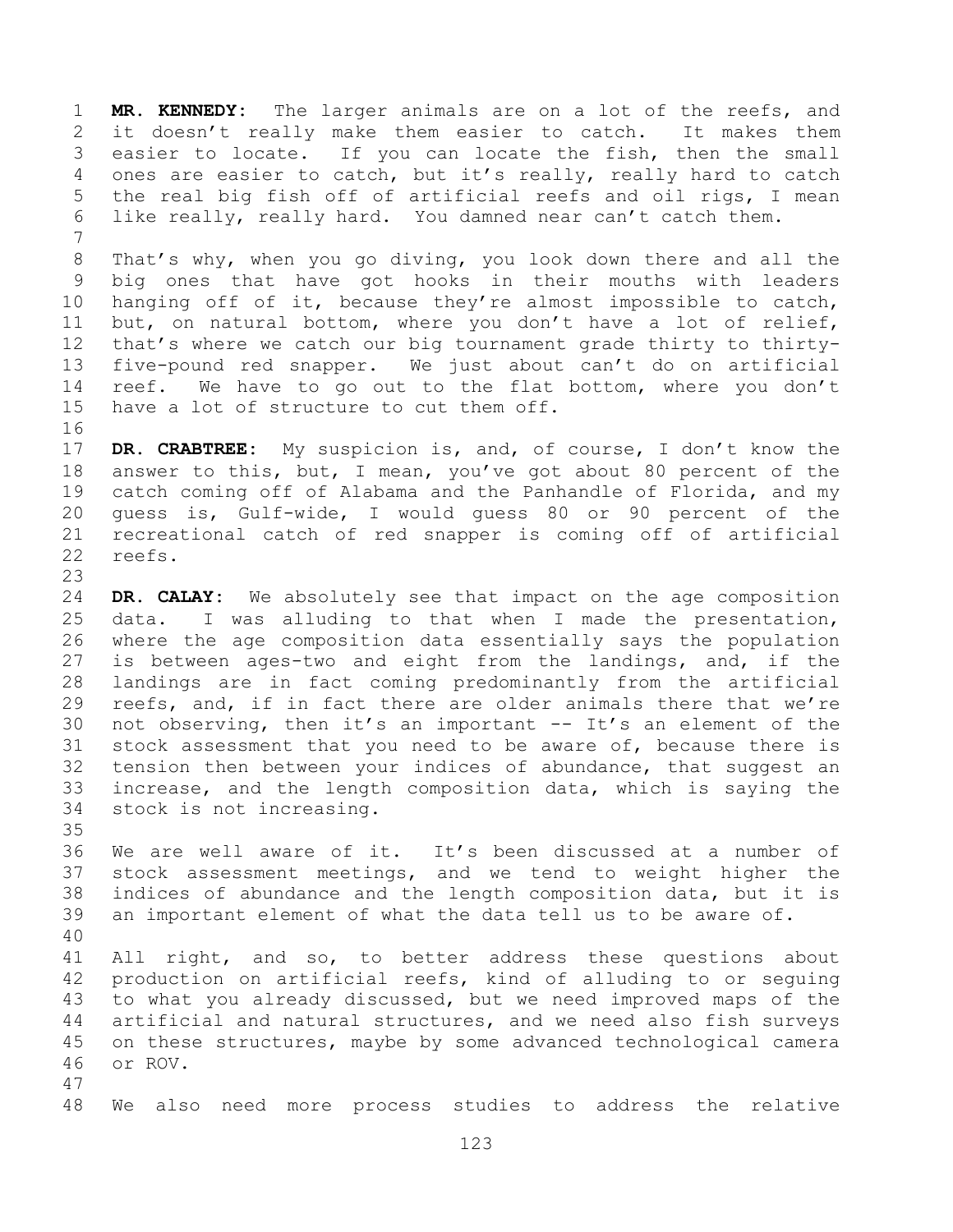quality and quantity of eggs produced and post-settlement survival on artificial reefs versus natural habitats, and that would help us address this question about how much production is enhanced by artificial reefs. The remaining things I have are really just more information about the way the recreational landings are done, and so perhaps it's not that important. I can go over it fairly quickly, because you've already seen it in a number of other presentations. I will just go over it very briefly. There are a variety of recreational data collection programs that occur throughout the United States and territorial waters. In the Southeast, we use TPWD, LA Creel, the Southeast Headboat Survey, the MRFSS access point interviews, as well as the telephone survey data, which is what we traditionally call MRIP. Now we have these new supplemental surveys coming onboard. Just kind of a picture of what the present looks like today, for MRIP APAIS, we still have that Access Point Angler Interview Survey going on in Florida, Alabama, and Mississippi. It's still used in conjunction with the telephone survey. However, in 2018, this year, it will be replaced with that FES, we're calling it, the Fishing Effort Survey, which is that mail-in survey. That's going to have an important impact on our perception of recreational landings. That's why we're putting a lot of effort into trying to calibrate that number and extrapolate it backwards in time to create a new time series of recreational landings. We're going towards the for-hire survey for the charter boat, which is another animal entirely. For headboats, in all five states of the Gulf, headboat landings and discards now are measured by the Southeast Regional Headboat Survey, which is administered by the Southeast Fisheries Science Center, and it's logbook based. Now we have the Louisiana Creel Survey coming onboard, which has been certified, and it's been instituted by the state as a replacement for MRIP as a general survey, and it's intended to achieve higher sample sizes and greater precision than MRIP, at least, and I will get a little bit more detailed about that in a moment. We also have TPWD, which has been going on since the 1970s, and it's an angler-based survey out of Texas. It looks at private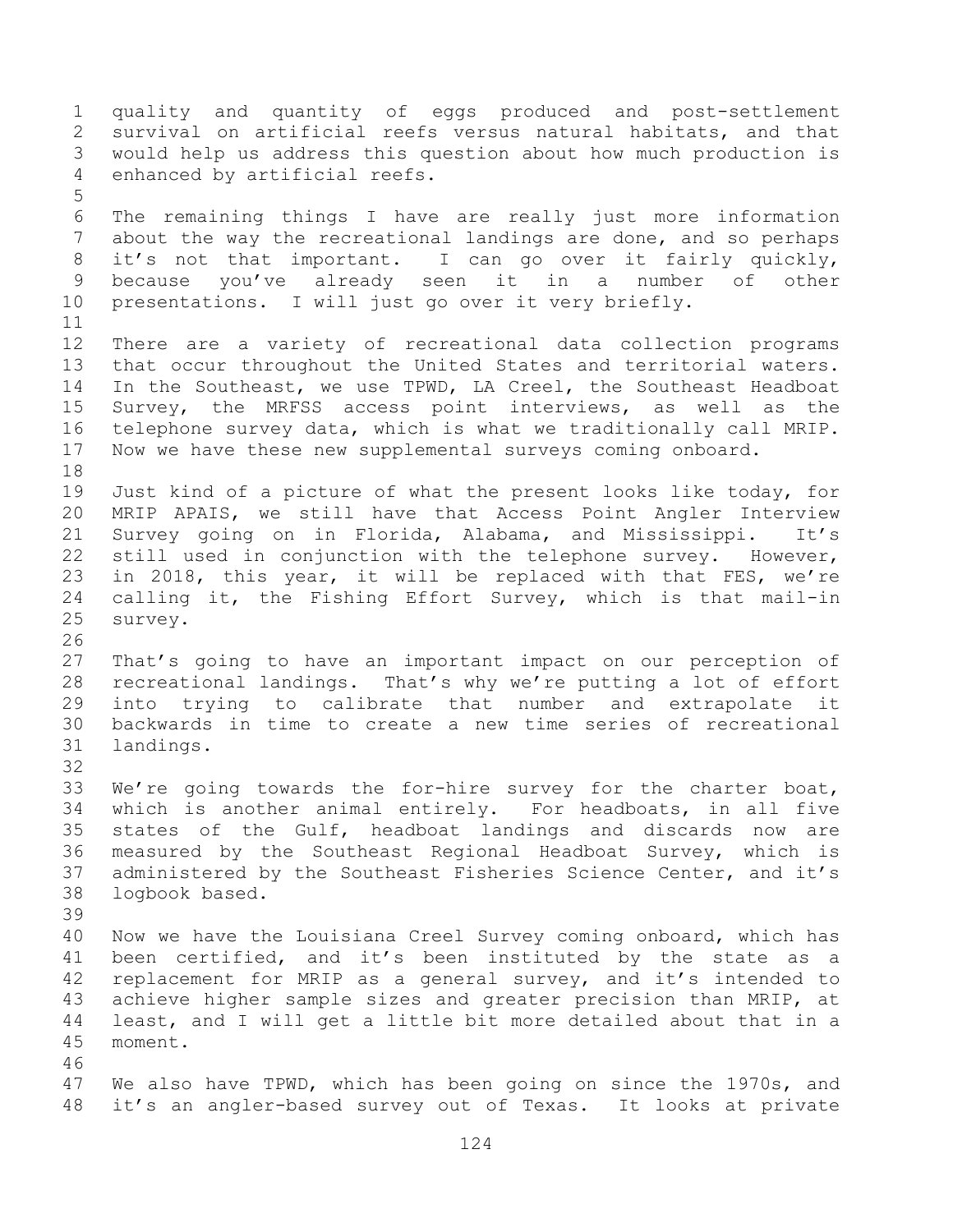and charter boats, and so all of these sources of recreational information have been included in the stock assessments that we have conducted throughout time at the Miami Laboratory. The status of the LA Creel survey right now, on December 29, we did certify the LA Creel survey, but still we need that calibration, so that the estimates from 2014 through 2017 can be used now in combination with MRIP estimates to estimate prior years of catches in Louisiana, and so, basically, we need that time series extended backwards in time to use for recreational removals in the stock assessment. NOAA is working with MRIP consultants and with Harry Blanchett and Joey Shephard to develop these ratio calibration estimates. 15 We are aware of -- Well, obviously, there is a concern that MRIP is not very effective for these short-season fisheries, these pulse fisheries, and, the red snapper season being very short, we do consider it now to be a pulse fishery, and so that's why 19 we have worked -- When I say "we", I'm really talking NOAA, but we have worked to develop these supplemental surveys to address this in cooperation with our Gulf partners. What's been done, to date, is that NMFS and GulfFIN have conducted three workshops in 2013, 2014, and 2015, in consultation with MRIP experts, to develop testable designs for state-based supplemental surveys. Based on these workshop results, four of the states are pursing implementation of surveys, and I will tell you about them in a moment. NMFS did fund pilot projects in Alabama and Texas, and we have also made MRIP expertise available to all those states to assist in their survey development and to conduct peer reviews of the pilot test results, and so the progress to date, that I am aware of at least, is that, in Mississippi Tails and Scales, the pilot testing and peer review are complete, and certification is expected soon. Likewise in Alabama, the same story, but the next steps for both Alabama and Mississippi will be deciding how to integrate these supplemental surveys with the general MRIP survey. To do that, we require the development of calibration methods to convert these new estimates backwards in time, essentially to create a landings series of removals in those states. The Gulf Reef Fish Survey, pilot testing is ongoing or complete, and I'm not sure which one. The peer review will actually occur next month, in St. Petersburg, and they are also looking for now methods to integrate and calibrate that survey for use.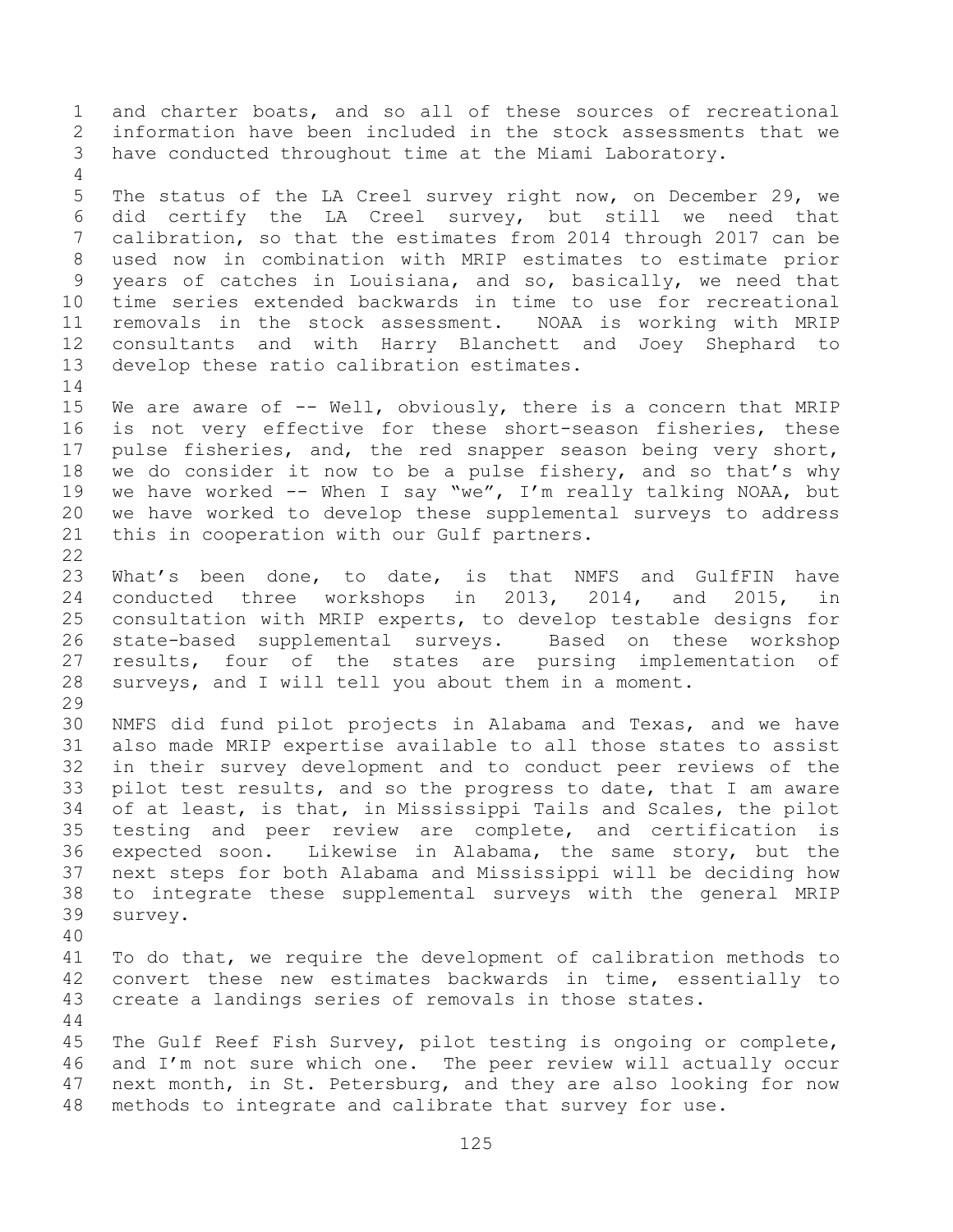In Texas iSnapper, all I've been told, to date, is that the testing is complete and they are awaiting a state decision for how Texas wants to proceed. Now, perhaps John or someone else knows more than that about Texas iSnapper, but that's the information that I have, to date.

**DR. FROESCHKE:** I don't have any more current than that.

 **DR. CALAY:** Okay. That's really all that I prepared. I mean, I did hear someone -- The general perception has been that perhaps the MRIP has underestimated the recreational landings and what implications will that have on the stock assessment, and certainly it's in our plan to actually produce new estimates of the stock assessments once we do receive the new recreational estimates.

 I just did want to caution that sometimes the results can be counterintuitive, because, if you actually have more landings than you expected, and, if those higher landings have been consistently higher throughout time, the stock assessment model will generally compensate by saying, if there were more landings, then the stock must have been larger and more productive, and so, at the end of the day, what you see is the stock status actually remains relatively unchanged, but your catch limits might be higher than what -- Your catch limits actually increase, and so you can take more catch out of that stock.

 Now, the problem occurs when it's not a consistent bias through time. Say maybe in 1980 MRIP was doing a fairly good estimation of recreational, but it got worse and worse as people moved toward cellphones and as people stopped answering the telephone. If in fact that recreational catch had been larger now, but it was actually fairly accurately estimated back in time, that can have different implications in the stock assessment. That result tends to be less optimistic, say.

 We have produced a few test cases, where we have examined the impact on stock assessment of different recreational estimates. In most cases, the impacts have not been enormous, but we'll be doing a full analysis of that once we do receive the actual recreational estimates. It's on our annual plan, but those estimates have been delayed, and so we're waiting to get them as well. I can answer any questions you might have.

 **MR. LANDGRAF:** I have a question, and pardon me, but it's from a layman perspective, but, as we were talking about different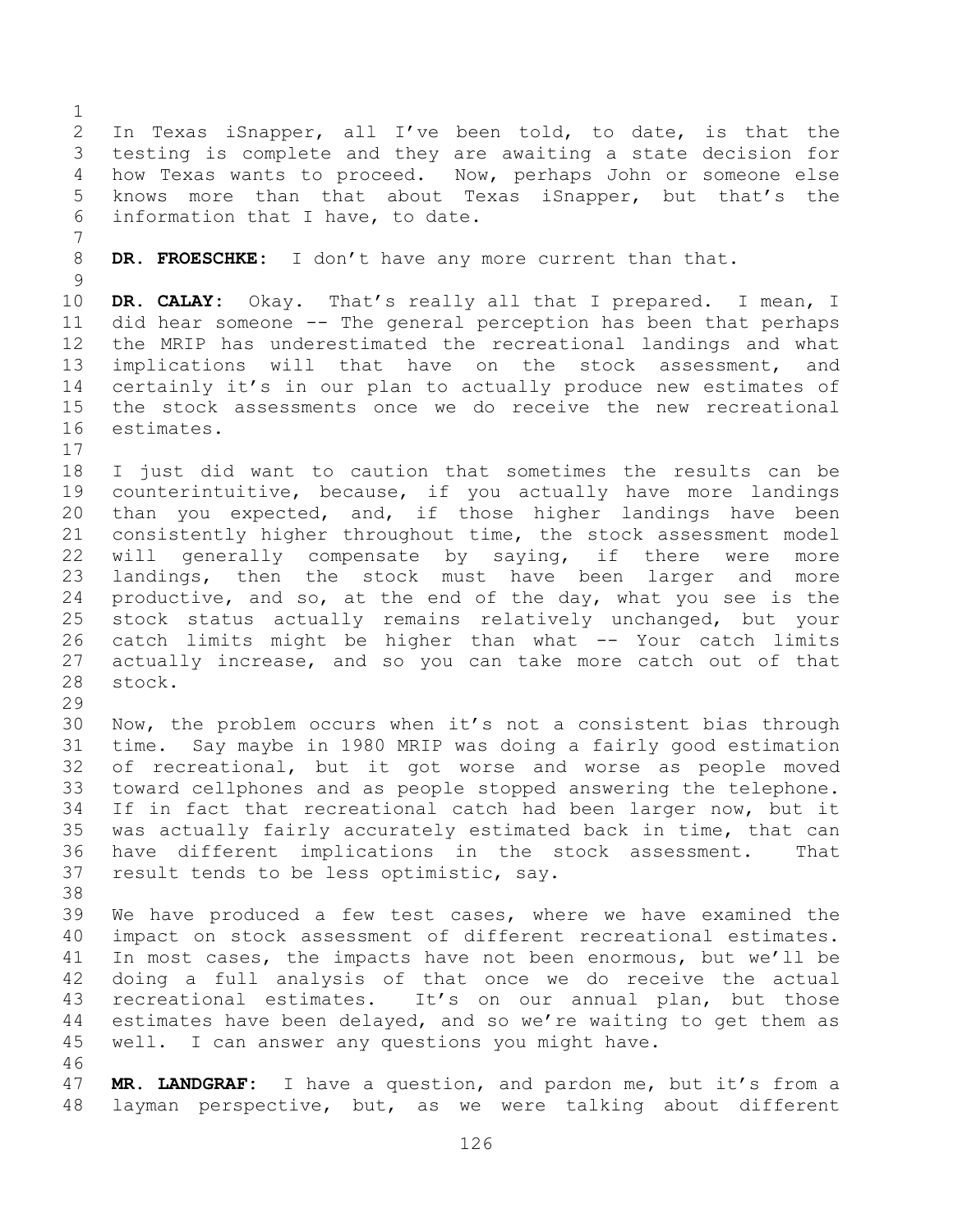areas, and going back to what Dr. Crabtree was mentioning about catches on artificial reefs, do more commercial -- Are more commercial fish caught in the west or the east? If so in the west, are they caught on artificial reefs or on natural reefs?

 **DR. CALAY:** Well, it looks like -- It's hard to -- I don't know the answer as to the artificial and natural reef habitats in the west and what percentage of commercial landings occur. I know that -- This shows you the recent landings history by fleet, and so the dark-blue color on the top, those are the handline landings in the east, and then the medium-blue color below it is the handline landings in the west, and so you can see that the handline landings in the west are larger than they are in the east, by millions of pounds, at least.

**MR. LANDGRAF:** Right.

 **DR. CALAY:** Longline, you're looking at -- In the east, you're looking at very small longline landings in the east and considerably larger in the west, but still relatively small, and so I would say the commercial landings in the west are larger 22 than they are in the east, but I don't know what fraction of those occur on natural versus artificial habitats.

 **MR. LANDGRAF:** Handline, just because I work in the industry and I work offshore, or I had for many years, I would see a lot of commercial boats fishing around platforms, at many times during the year. Making the argument that fishing around the artificial structures depletes the stock faster, because they're easier to catch, because you know they're around a structure, and so you probably know where I'm going with this already. Should you go to the commercial folks and say, hey, you shouldn't fish around artificial structures?

 **DR. CRABTREE:** I don't think we're making the argument that it depletes the stock faster. I mean, the stock has a certain level of productivity, and it can support a certain amount of catch, whether you take it off of artificial structure or natural structure. My point is that you catch your quota faster.

**MR. LANDGRAF:** Right.

 **DR. CRABTREE:** Now, for the commercial guys, they want to catch fish fast, because they don't want to spend any more time out there than they have to. 

**MR. LANDGRAF:** Their optimum size is --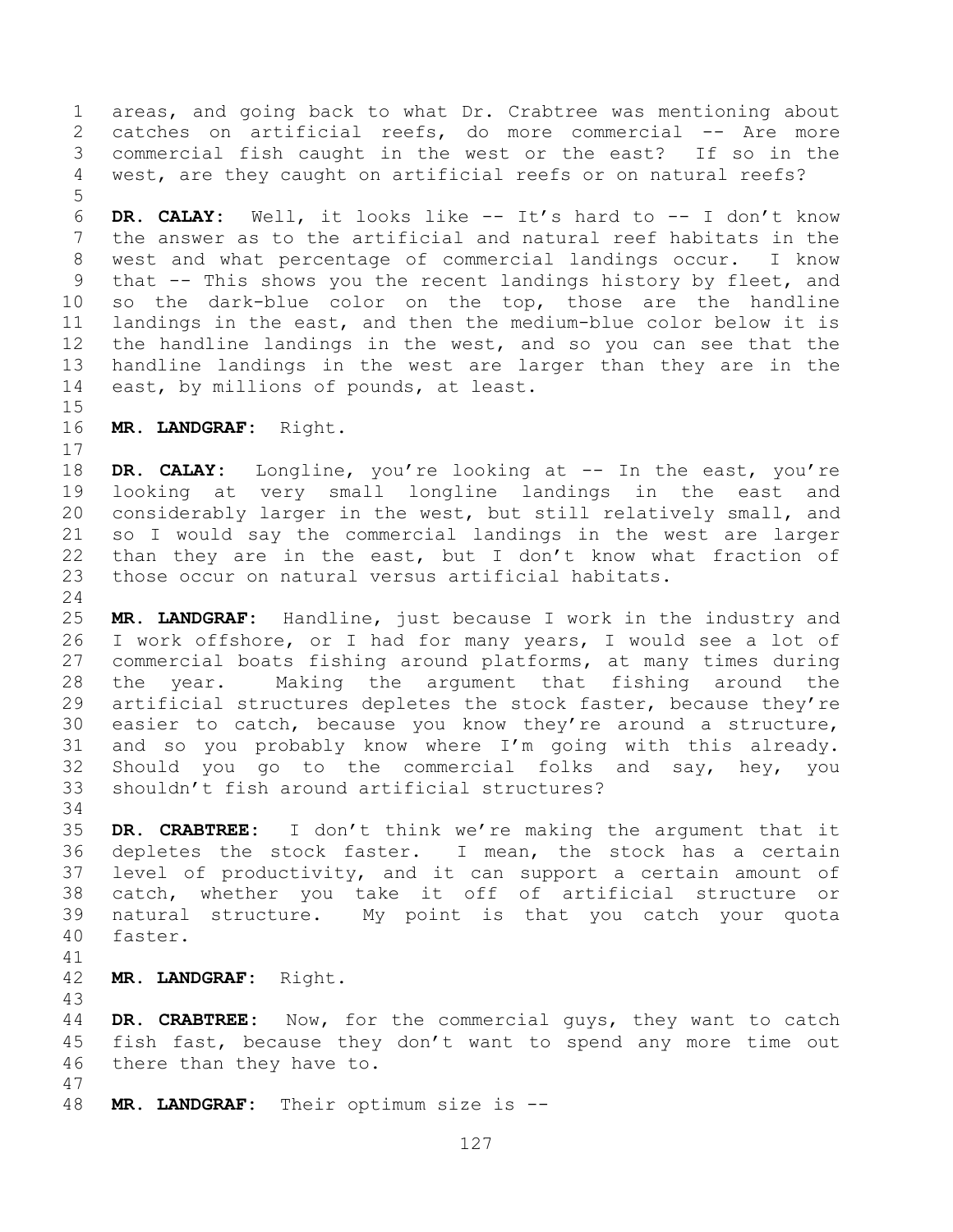**DR. CRABTREE:** My guess is most of them are fishing, a lot of them are fishing, on artificial structures and things, and so it's probably platforms, like you say, in the western Gulf, and I don't know that that's necessarily bad. My concern with it is just more about how it impacts the recreational season.

**MR. LANDGRAF:** It seems like the more -- Getting to Marcus's point about not being able to catch, which I somewhat respectfully disagree, about catching quality fish around platforms, but I think it depends on the area and the way you fish, but, if the recreational are going out and they want to catch quality fish, and there is so much pressure on these artificial platforms throughout the entire year by commercial, et cetera, it becomes a difficult proposition, and it also leads to recreational bycatch in trying to catch the bigger fish, right, when you can only catch a few of them and you only have a very few days to do it.

 **DR. CRABTREE:** I do think, based on conversations with Greg Stunz and a lot of people who have done a lot of work on this, that rigs are different than the artificial reef zone off of Alabama. They have differences on it, and I can't speak to how hard it is to catch big fish off of a platform relative to natural bottom, because I don't have any basis to know one way or another.

 **MR. KENNEDY:** A quick question for you, or maybe not quick, but anyway. In the state management, when it comes to all the data acquisition and such, currently, everything has -- All the management plans have to be operated for maximum sustainable yield. Earlier, there was an alternative mentioned of managing for maximum opportunity, and whether they can or can't, under the law, all of the states are going to try to manage for maximum opportunity, meaning maximum days.

 As the data is collected, it seems like there is always a catch- 22 for recreational landings. If we catch a lot of fish, it seems to indicate a healthy stock, but it also makes us catch our quota quicker, and we have less fishing days, but, if we catch less fish, we don't necessarily indicate that we have a healthy stock. We indicate that we have an unhealthy stock, but we don't reach the quota quicker, and so we have more fishing days, and so that seems to be a no-win situation in the landings data for recreational anglers.

 Then we've got this conundrum with being required to manage for maximum sustainable yield, which sends us down one road, versus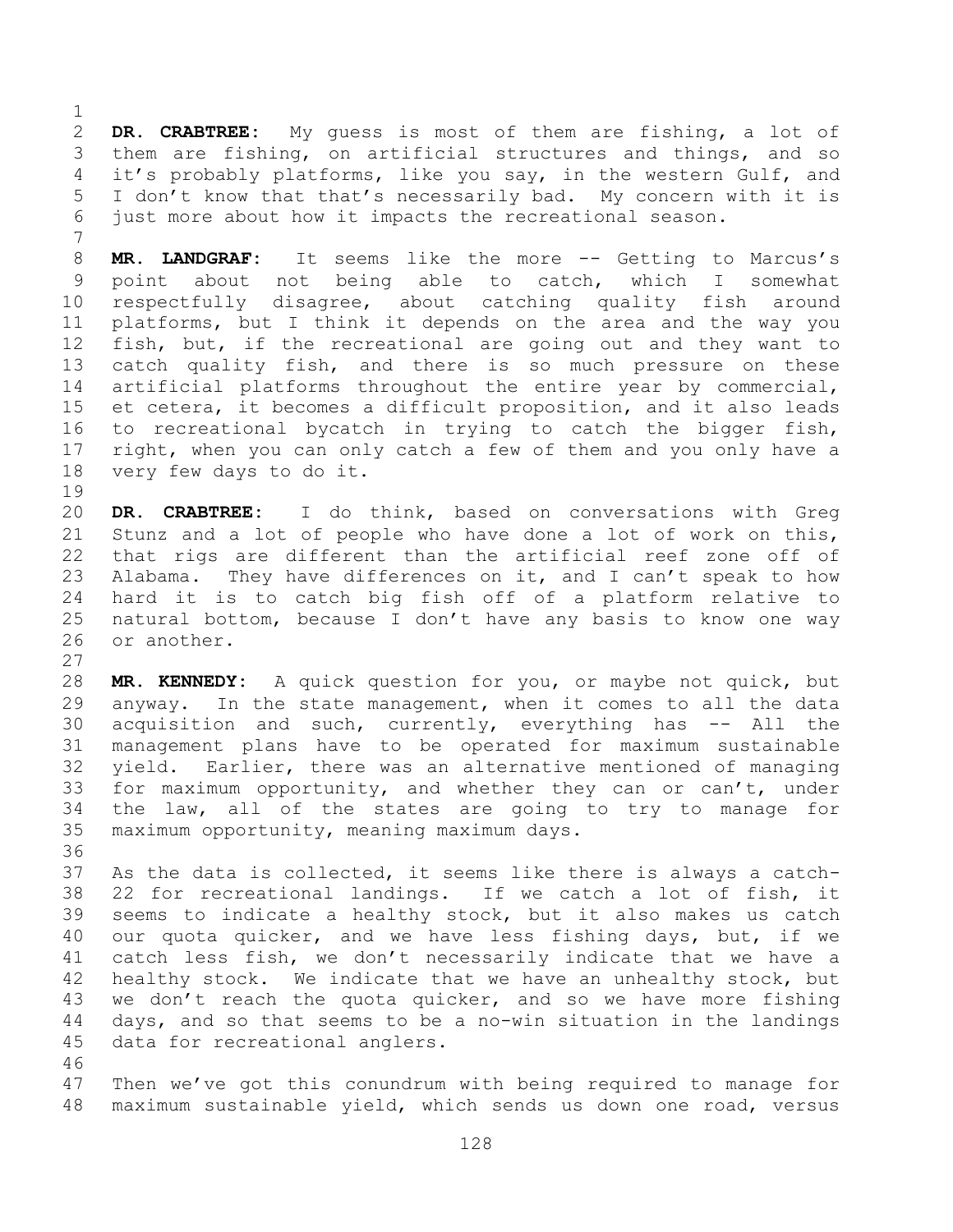managing for maximum opportunity and access.

 **DR. CALAY:** Well, I can address at least one part of that question. Your concern is really with regard to catch rates. I mean, that's where you see it in the stock assessment model. If the catch rates decline, that indicates that abundance is declining in the stock assessment model, and so there is always a concern that, if the catch rates go down for any reason that is not correlated directly to abundance, that there is a hesitancy to provide that sort of information, fearing that the stock assessment model will misinterpret it. 

 We have a scoping process for data that's fairly -- It's very open and transparent, and we spend a lot of time talking about whether these indicators of abundance truly track abundance or whether there might be management effects or fishing behavior effects, and so I think you can rest assured that, if that sort of information is provided, that there has been some decision to reduce the catch rates by moving fishing off of artificial structures, for example, that we'll be aware of that change and we will try to incorporate it into the stock assessment so it won't have a negative impact on your perception of the trends in abundance.

 It does point out the need for emphasizing the collection of fishery-independent information in the Gulf. Most of our stock assessments here do rely on fishery-dependent information, and some of our stock assessments, and not red snapper, but some of them are fully dependent on fishery-dependent information.

 As we introduce these management complexities, and as we increase the number of management regulations that exist and the differences between how they operate in different areas or states, we will need to depend more and more on fishery-independent sources of information.

 That's something that I have been screaming from the rafters at Bonnie for years, is that the value of our fishery-dependent information is currently being degraded over time, and it's becoming less and less useful to us, and now we're really in the position where we're starting to truncate series and not consider them anymore, because we can't determine what has been a management effect or a fishing behavior effect versus an abundance change.

 Now, you also talked about reference points, and all I can really say about that is that the Science Center and SERO certainly have been communicating about what sorts of reference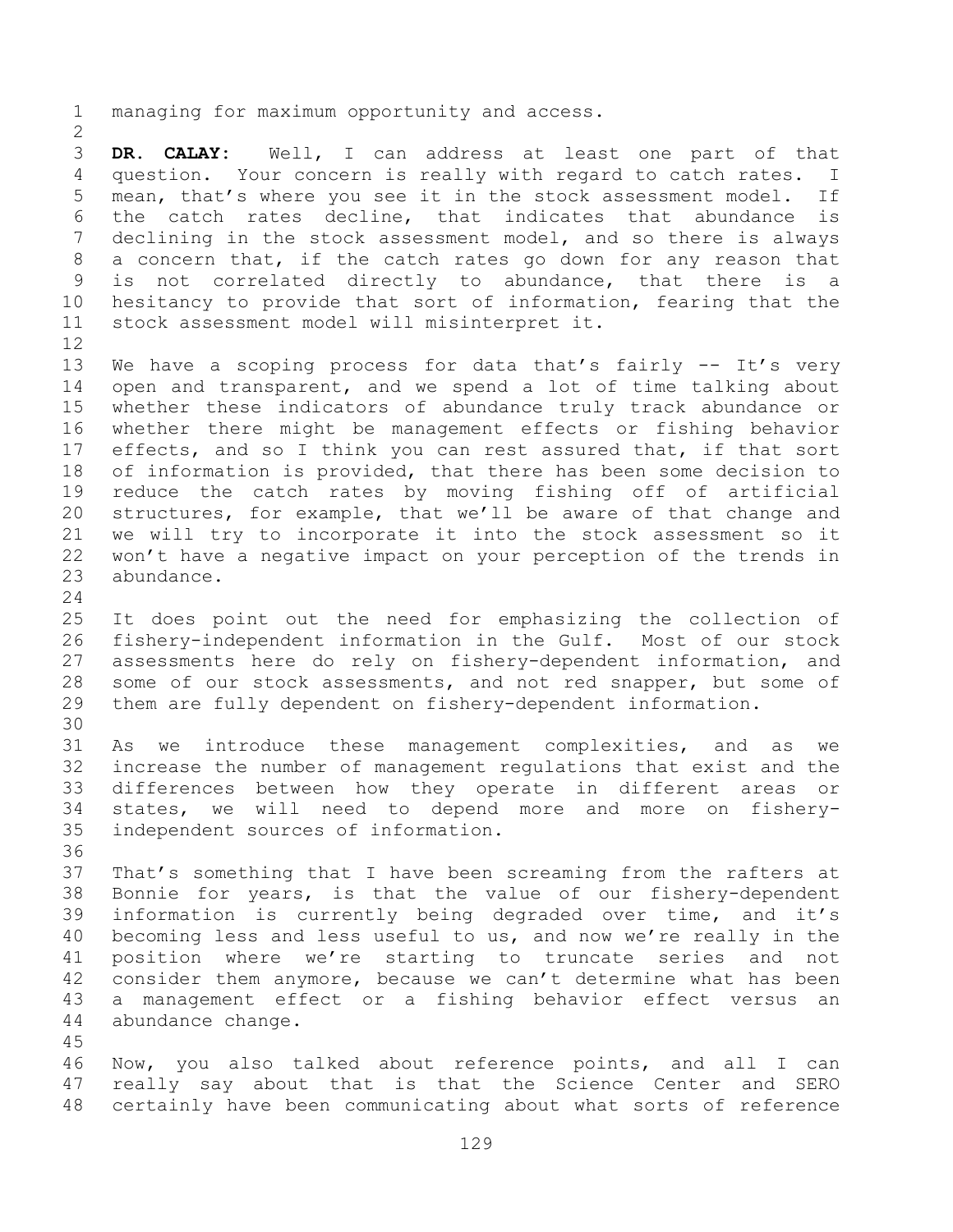points might be considered. Under Magnuson -- I don't want to really talk about -- I don't understand fully what flexibility that we have under Magnuson. It specifies maximum sustainable yield, and I'm not a lawyer, and I don't work at Headquarters. I just execute stock assessments, and there may be more flexibility, and there may not be, but certainly we have discussed that, in a recreational context, where biomass is not your objective, where fishing opportunity and days-at-sea are your objective, that a reference point might look very different, and so we're certainly communicating about what options might exist. What's legal under Magnuson or under any changes, any modified law, that might come up, I can't comment on that. I am not willing to comment on that. I am not informed. I don't know if you want to talk, Roy. **DR. CRABTREE:** Well, I will just say that maximum sustainable yield makes sense for a commercial fishery, because profits equal pounds, but imagine if you had a fishery that was only charter boat, and that was the only sector that was there, and your goal was to maximize the amount of economic gain you make from it. You would want to maximize the number of trips, right, because that's how it would produce profits, and so what you would want, in that case, is the fishing to be good enough that people -- That it kept their interest and they had enough fun that they would pay to go fishing, but you wouldn't want to have it so good that you caught them all up too fast. When you get into a mixed fishery, like red snapper, where you have charter boats and private and commercial interests, it gets a lot more complicated, but it's not clear to me that maximum sustainable yield means much to how you would manage a recreational fishery, but it is what is in the statute, and I think to go towards some other measure would require legislation, and I'm not aware of any -- Of all the legislation that is being considered now, I don't believe any of it addresses the issue of the reference point. **CHAIRMAN CAPLINGER:** Dr. John. 

 **DR. FROESCHKE:** It's 3:37, and I think it would be the time, if you guys have some general discussion or some overall recommendations or something, I think this would be the time to have that discussion.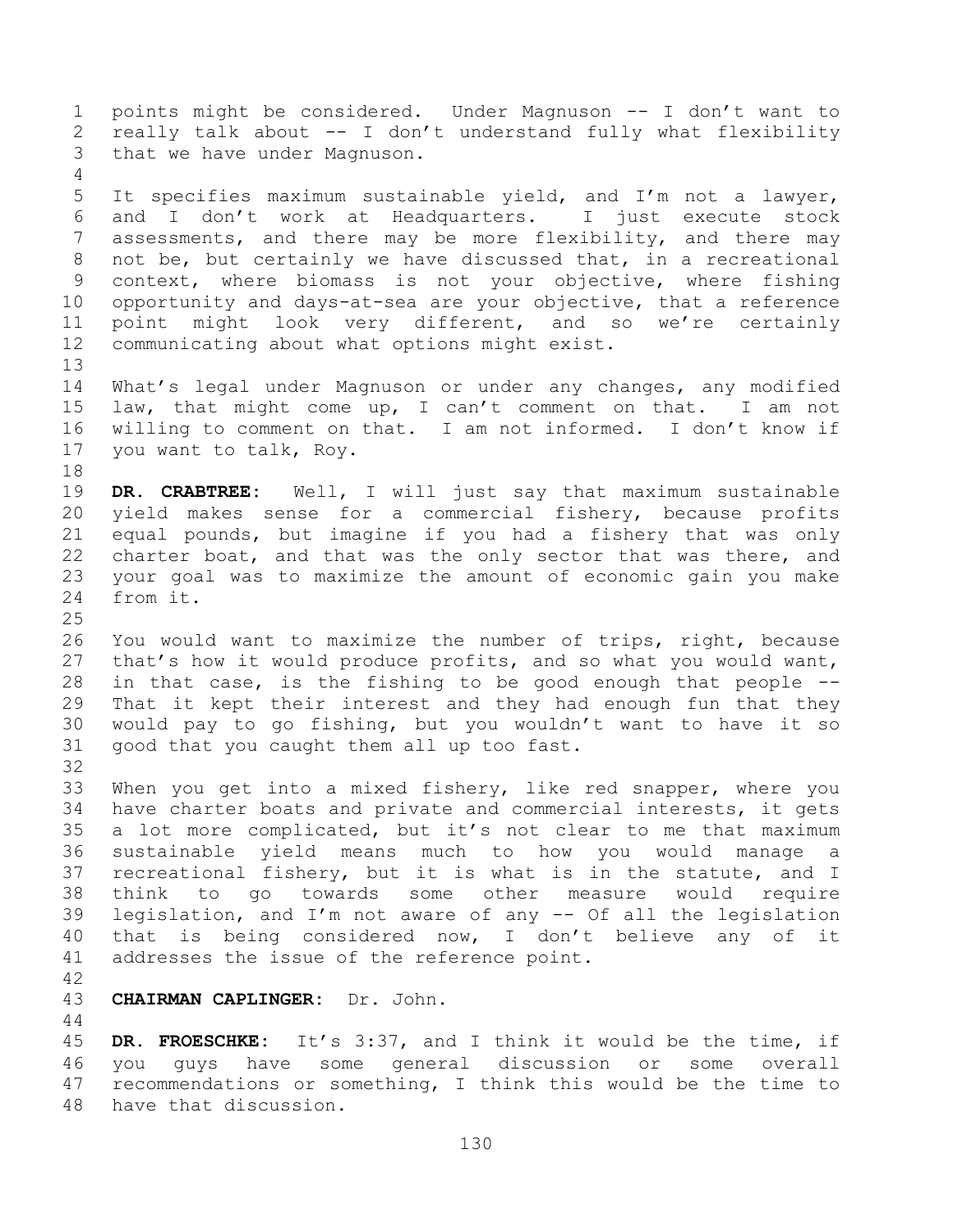## **PANEL DISCUSSION AND RECOMMENDATIONS TO IMPROVE ACCESS FOR RECREATIONAL ANGLERS IN THE RED SNAPPER RECREATIONAL COMPONENT**

 **CHAIRMAN CAPLINGER:** This part of our purpose here, we were supposed to provide more -- We were supposed to look into management measures which would provide more quality access to the resource in federal waters, reduce discards, and improve fisheries data collection.

 I think we need to work towards those three buckets of recommendations, but what I would like to say quickly is that, personally, I am kind of the cup is half full kind of guy. I have heard everything today, and I maybe I read it that way, but it sounds positive. I hear that we have more fish, and I hear we're probably not overfished, and I hear that just a tiny portion of the fish are on artificial reefs, and so there must be this giant swarm of fish out there that we clearly cannot find, and so that's a good thing. 

 I hear that the management tool we're using is overestimating the amount of fish we catch, yet we clearly haven't hurt the fish population, and so that's a good thing, and we're in favor of state management, which I think gives us a better voice and allows some flexibility, which we've never had in the past, and so that's a good thing.

 Just as a simple guy, a simple philosophy, a simple point of view, I think that things are a lot better than where we were a year ago. I think there is still -- We're waiting on the latest stock assessment, and that should help clarify, maybe, some of this, and there is also that ten-million-dollar grant study that's been used to maybe identify what -- Maybe clarify or provide a little more insight to how many fish we have. 

 I think we're headed in the right direction, and the council is going to be -- I think it's going to be a tough spot here, and I think that they are being placed in a position where they're going to be against each other to try and come to a conclusion, and so, the more clarity we can provide to them as recreational 41 anglers, the better off, I think -- Hopefully, the better off their decision, or the easier their decision, might be.

 I am encouraged about the fact that this fishery may get removed from the Gulf Council and into the states' hands, and so, as far as access, we made a motion earlier to support state management 47 for recreational red snapper, that we support recreational state management for red snapper, and we also had a suggestion to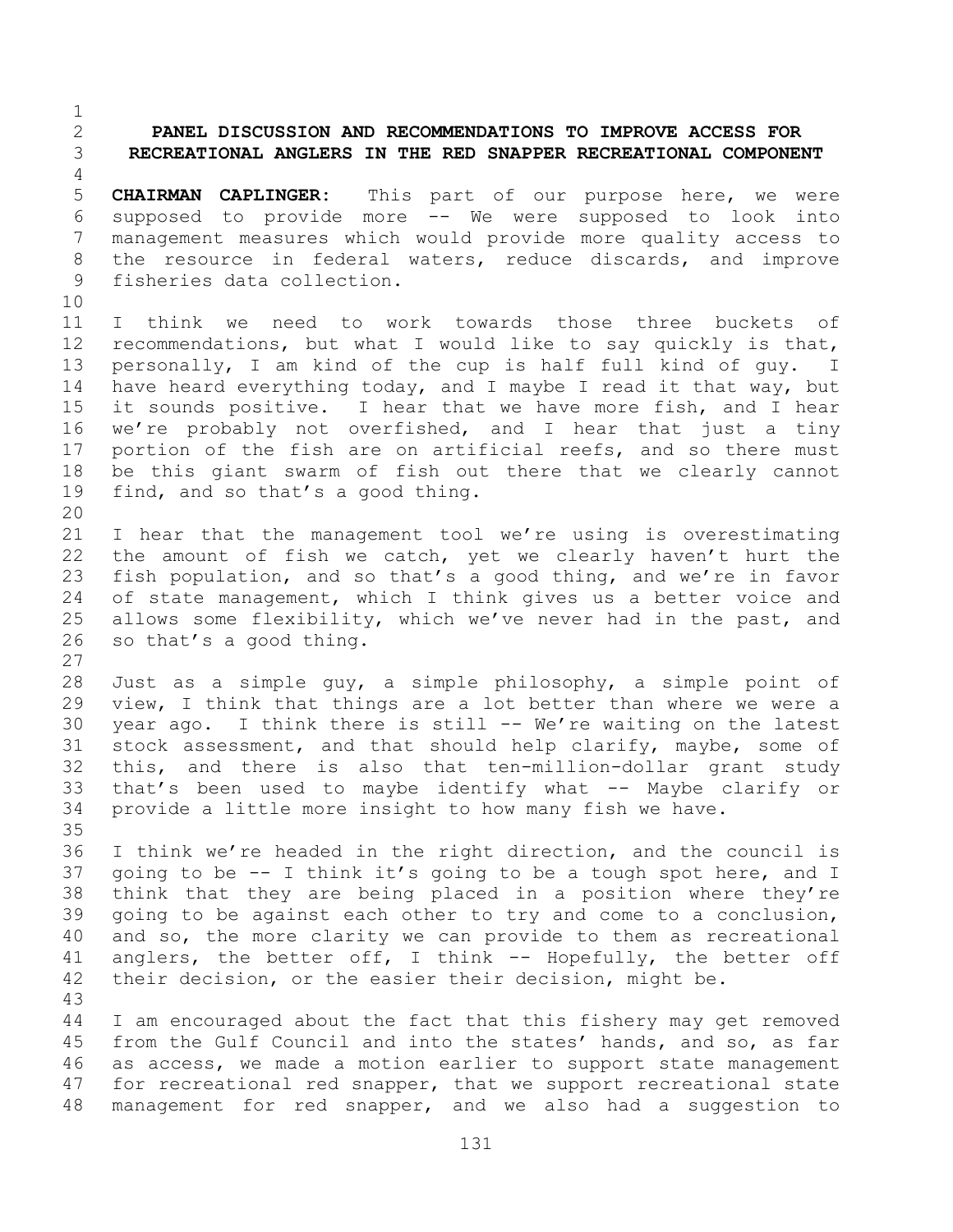review the allocation, which it's clearly been too long, and things have probably changed a good bit. We have some issues with separating the for-hire and the recreational anglers, and does anybody else have any suggestions to help with access to federal waters? Is there anything else that we need to mention? John, if there are things that we should be talking about that we like or talking about that we don't like, please help us throw some stuff on the wall, and we'll figure out what sticks. **MS. RALSTON:** Charlie, can I ask a question? **CHAIRMAN CAPLINGER:** Yes, ma'am. **MS. RALSTON:** I know that there has been some discussions within I believe it's the SSC about some additional flexibility that the council may already have in management, apart from state management, and could somebody, either from the council or Roy or Shannon, speak to that, just kind of beyond this hard- poundage ACL? It seems like there are some other options that may be available, and am I misstating that? **DR. CALAY:** I'm not sure that I understand your question completely. Are you asking if there are alternatives to ACLs, in terms of how a fishery can be managed? **MS. RALSTON:** I think in terms of managing to a hard-poundage ACL, and it does seem like there is some flexibility, even within Magnuson, that could be used by the council, particularly for the recreational sector. We've had a lot of conversations about how MSY is not probably the most appropriate management tool for recreational anglers, and so are there things outside of that box that we could encourage the council, and by extension the SSC, to further explore that might open up some more doors? **DR. CALAY:** All I can really tell you in that regard is that we have argued for a number of years, particularly in the context of the U.S. Caribbean, that these hard ACLs may not be the most appropriate management tool. We have been given various 42 quidance over the years. At times, it's been a very, very strict interpretation that there were no other options and that ACLs had to be put into place and complied with, essentially. Lately, all I can say, from personal experience, is that there does seem to be more discussion now about whether there might eventually be more flexibility. I don't know, currently, how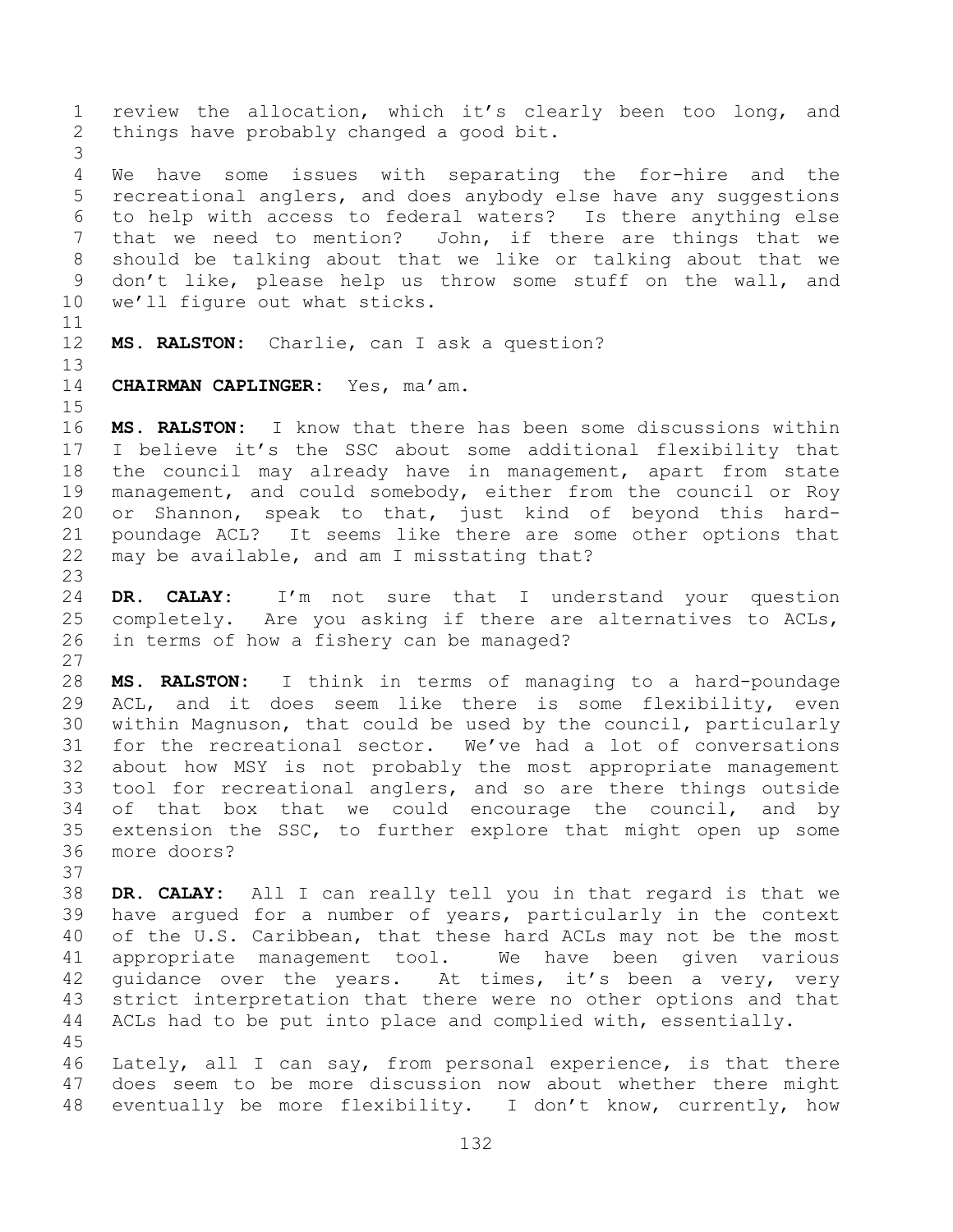much flexibility General Counsel, for example, is willing to consider, and so it would really be, probably, a more appropriate question for the Office of Science and Technology or General Counsel.

 **DR. CRABTREE:** It's more difficult with red snapper, because you have specific language in Section 407 that requires us to have quotas, and it requires us to close the fishery when they're reached. Now, we've been round-and-round about quotas being in pounds or numbers, but I don't think it really makes much difference one way or the other about that. I have testified in front of the Senate Commerce Committee and expressed the agency view that we think that Section 407 should be repealed, and I 14 did that years ago, and it's still there.

 **MR. LANDGRAF:** The 407, is that -- Repealing that, is that a part of the Modern Fish Act?

**DR. CRABTREE:** Yes.

**MR. LANDGRAF:** Okay.

**DR. CRABTREE:** There are revisions that would get rid of it.

 **MR. LANDGRAF:** That's one of the notes that I had earlier, and I'm assuming that this committee supports the Modern Fish Act, and I know we're taking resolutions, and does it make sense to reinforce that resolution to the council to support the Modern Fish Act?

 **CHAIRMAN CAPLINGER:** Yes, I would think we certainly should bring that motion up.

 **MR. LANDGRAF:** Okay. **I will make it. This committee would encourage the Gulf Council to join our ad hoc sub-committee in supporting the Modern Fish Act.**

 **MR. DOUGLAS GREGORY:** The council is prohibited from lobbying Congress, and so we could not -- The council could not send any letter to Congress advocating for any measure or bill. All we can do is answer questions that Congress poses to us.

 **MR. TURNER:** The Senate Committee and the House Committee. Make that motion to them, because I thought I heard earlier that the Gulf Council cannot do it, but I don't believe that that applies to this ad hoc committee.

**MR. GREGORY:** This committee can only make recommendations to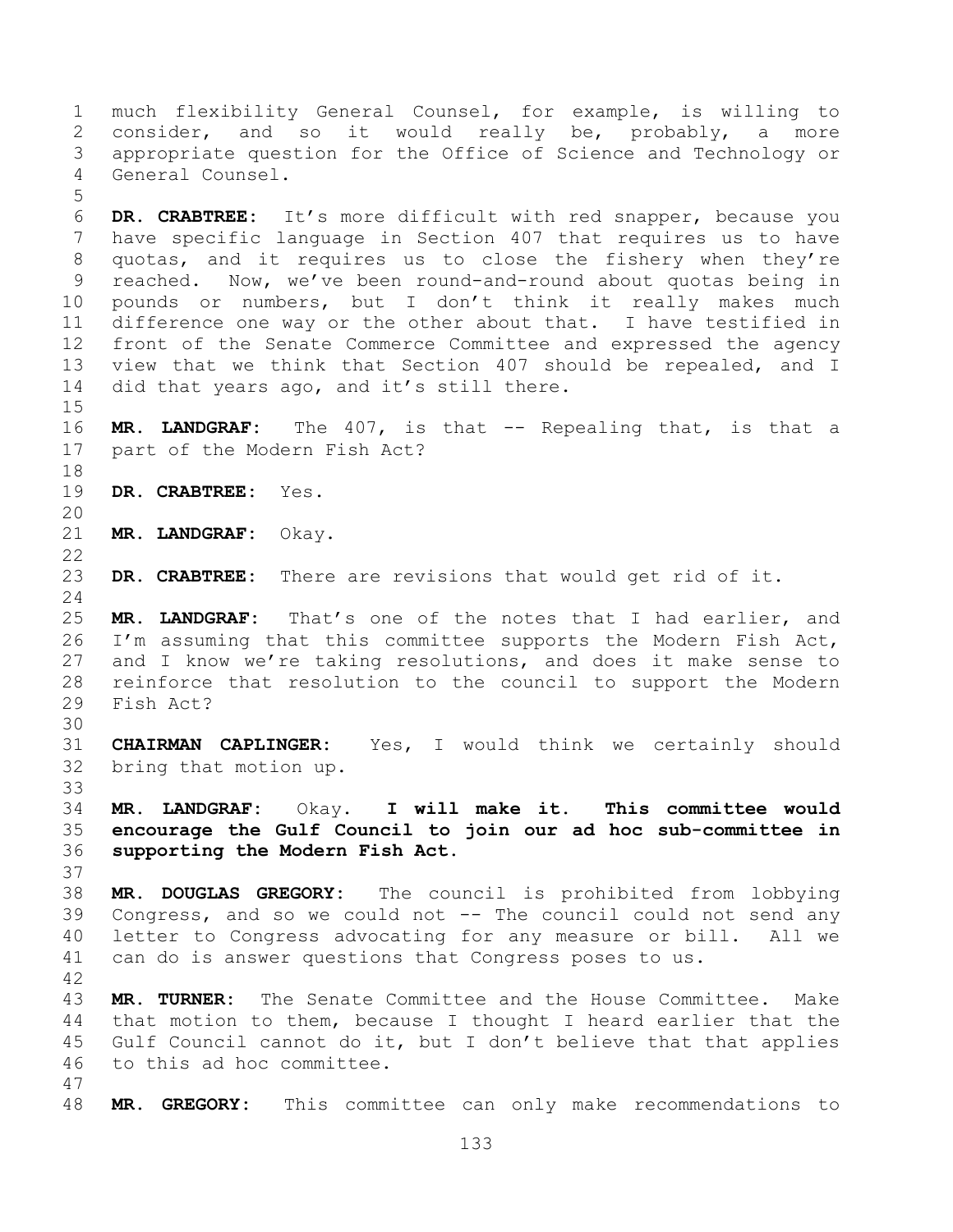the Gulf Council. You cannot make recommendations directly to National Marine Fisheries Service or any other entity. **MR. TURNER:** So write your congressmen and your senators. **MR. LANDGRAF:** But that doesn't mean that our motion still can't go to the Gulf Council in our body of work. **MR. TURNER:** I second it. **MR. LANDGRAF: Whatever you want to call our committee, ad hoc public snapper recreational committee, fully supports and endorses the Modern Fish Act, and I think it's H.R. 200. CHAIRMAN CAPLINGER:** Can we have a second on that? **MR. LANDGRAF:** Let's see how the language reads and let people see if it's adequate. **MS. RALSTON:** It's my understanding that the Modern Fish Act, which is H.R. 2023, was incorporated into H.R. 200, which is a little bit broader Magnuson-Stevens reauthorization, and so however you want to word it is fine. **MR. LANDGRAF:** If that's more appropriate. **MS. RALSTON: Maybe you could just say the "Modern Fish Act as incorporated into H.R. 200" or something. MR. LANDGRAF:** Okay. **AP MEMBER:** Second. **CHAIRMAN CAPLINGER: All in favor; any opposition. That motion passes. MR. LANDGRAF:** Charlie, one other thing that I heard earlier was some discussion around the black market of fishing in Mexico and the lack of either awareness or enforcement in that, and I don't know if there is some kind of motion or recommendation to the Full Council to possibly learn more about that issue and explore opportunities that can be done to help mitigate that. I don't know if that's a motion-able or if it's just a recommendation, and it might be just a comment, and I don't know if the committee wants to do anything with that, but I did hear that as some discussion earlier.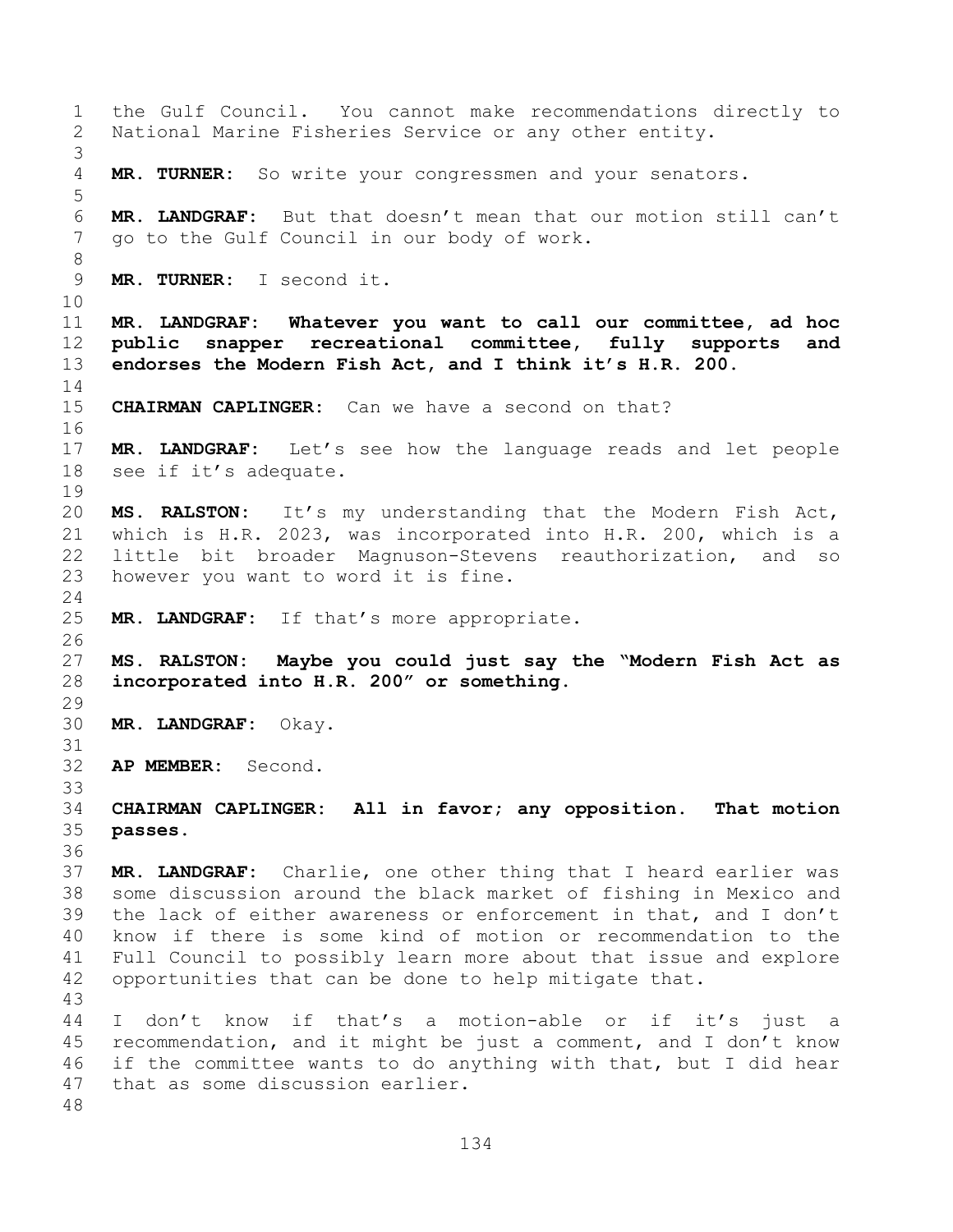**CHAIRMAN CAPLINGER:** It's clearly an issue, but I just don't know what to do about it. **MR. LANDGRAF:** I guess my question to Doug is do you feel that this issue is attracting enough attention at the Gulf Council level? If it is, then so be it. If we need to just make it as a point of emphasis for the council, it might be good to add. **MR. BOYD:** Yes, that's what I was going to say, was I think that, if you want the council to take further note, no matter whether they are addressing it or not, you ought to go ahead and make a motion on it. **MR. LANDGRAF:** Okay. **MR. BOYD:** I would like to just throw something out after we get finished. **MR. LANDGRAF:** Does somebody want to help me with that motion? **MR. TURNER:** Just as a clarification, we're making these in the form of motions, but these are recommendations, because we were asked earlier to make them in the form of a motion. **CHAIRMAN CAPLINGER:** Correct. **DR. FROESCHKE:** Yes, that just helps us, such that we don't misinterpret your advice, which we try to turn these around correctly. **MR. LANDGRAF: I will throw this out, and we can nitpick with the wording, and so the recommendation from this AP is to bring -- It's for the council to investigate the -- Help me out there, Mark. MR. TURNER: Investigate the impact of the illegal red snapper fishery occurring in U.S. waters operating out of Mexico. MR. LANDGRAF: That is exactly what I said. MR. TURNER:** Illegal fishery occurring in U.S. waters operating out of Mexico. **CHAIRMAN CAPLINGER:** Is there a second? **AP MEMBER:** Second. **CHAIRMAN CAPLINGER: All in favor; any opposition. The motion**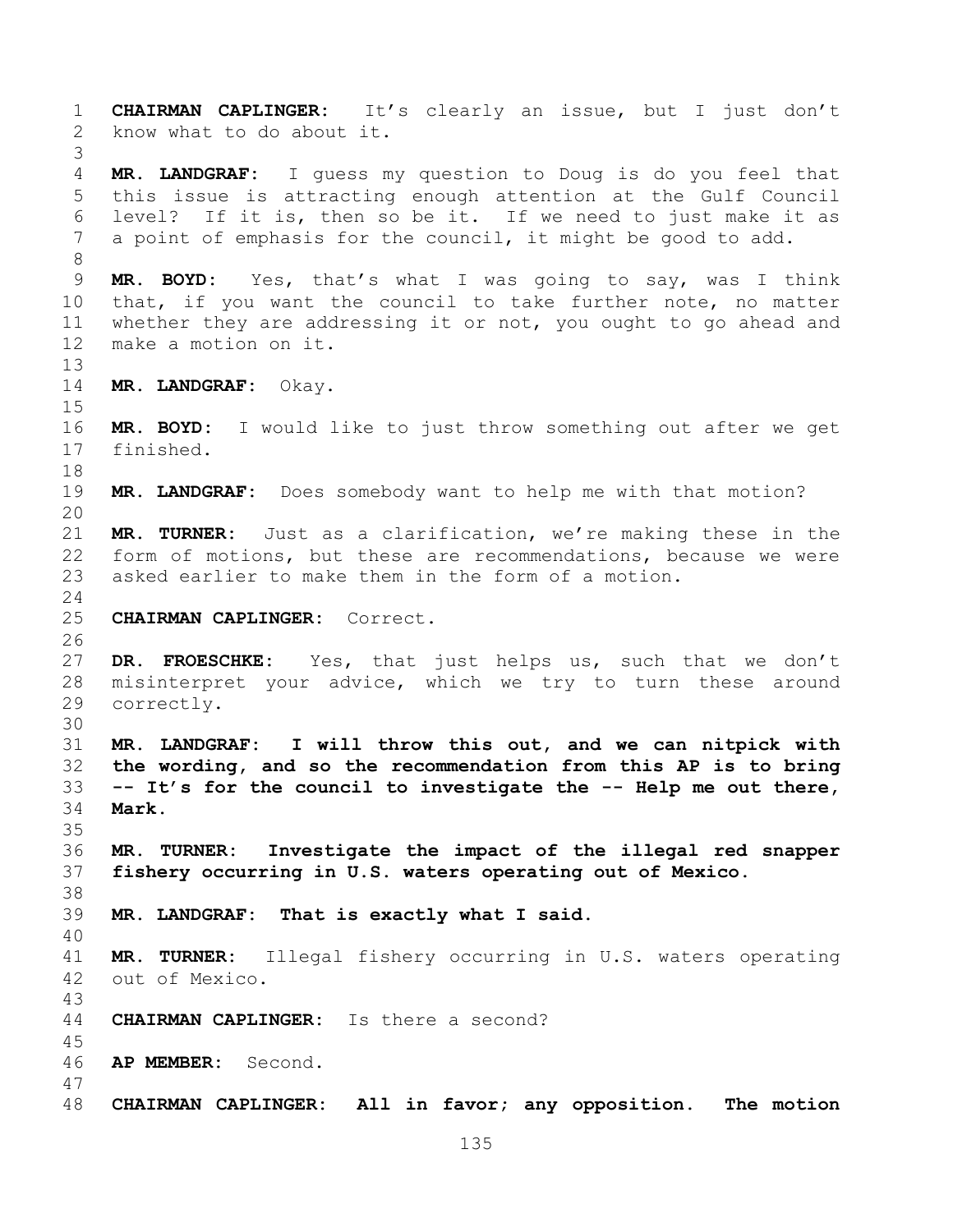**passes.**

 **MR. BOYD:** If you don't mind, there is an issue that's been batted around at the council for a couple or three years, and I just wanted to make sure this group is aware of it. There is a circumvention, if you want to call it that, of the law, 7 basically, and it's legal.

 In Texas, we have a very creative charter/for-hire guy who went and bought commercial quota, and what he does is he takes recreational fishermen on his boat and they volunteer to catch his commercial quota for him, and then he takes that into a fish house, and the fish house cleans them and sells them to him at a, quote, unquote, preferred rate, and they don't pay anything to him, which circumvents the law, and it's legal.

 I'm still kind of unsure whether they're considered crew or not, since they're volunteers, and the Coast Guard has looked into 19 it, and they don't think that there is anything wrong there, but it obviously is getting around the fact that we don't do intersector trading in red snapper or any other fish that's in an IFQ program.

 He is very creative, and he's a very smart guy, and he has created a way for him to shift commercial fish to the recreational fishermen, and I don't know how many of you all understand that or know about it, but, at some point, if you all meet again, you may want to discuss that. It's a pet peeve of mine, and it's a pet peeve of, I can tell you, the State of Texas game and law enforcement people, because they can't touch him, and it's just something this group ought to know about, because you're dealing with both recreational fishermen who fish in their own boat and on for-hire boats, and so I just wanted to put that out there. Thank you.

 **CHAIRMAN CAPLINGER:** Roy, is it possible right now for recreational anglers to buy commercial quota, if I wanted to take my family out, and I said, you know what, I don't know if I'm going to get to fish next year and I'm going to go buy 500 pounds of quota from some guy that wants to sell it?

 **DR. CRABTREE:** You can buy it, but you can't fish it unless you buy a commercial reef fish permit and put it on your boat, and that means you have to put a VMS on it, which would essentially make you a commercial fishing vessel.

 **MR. MILLIER:** Kind of along those lines, I think, last time, we talked about tournaments having a quota specific for them, and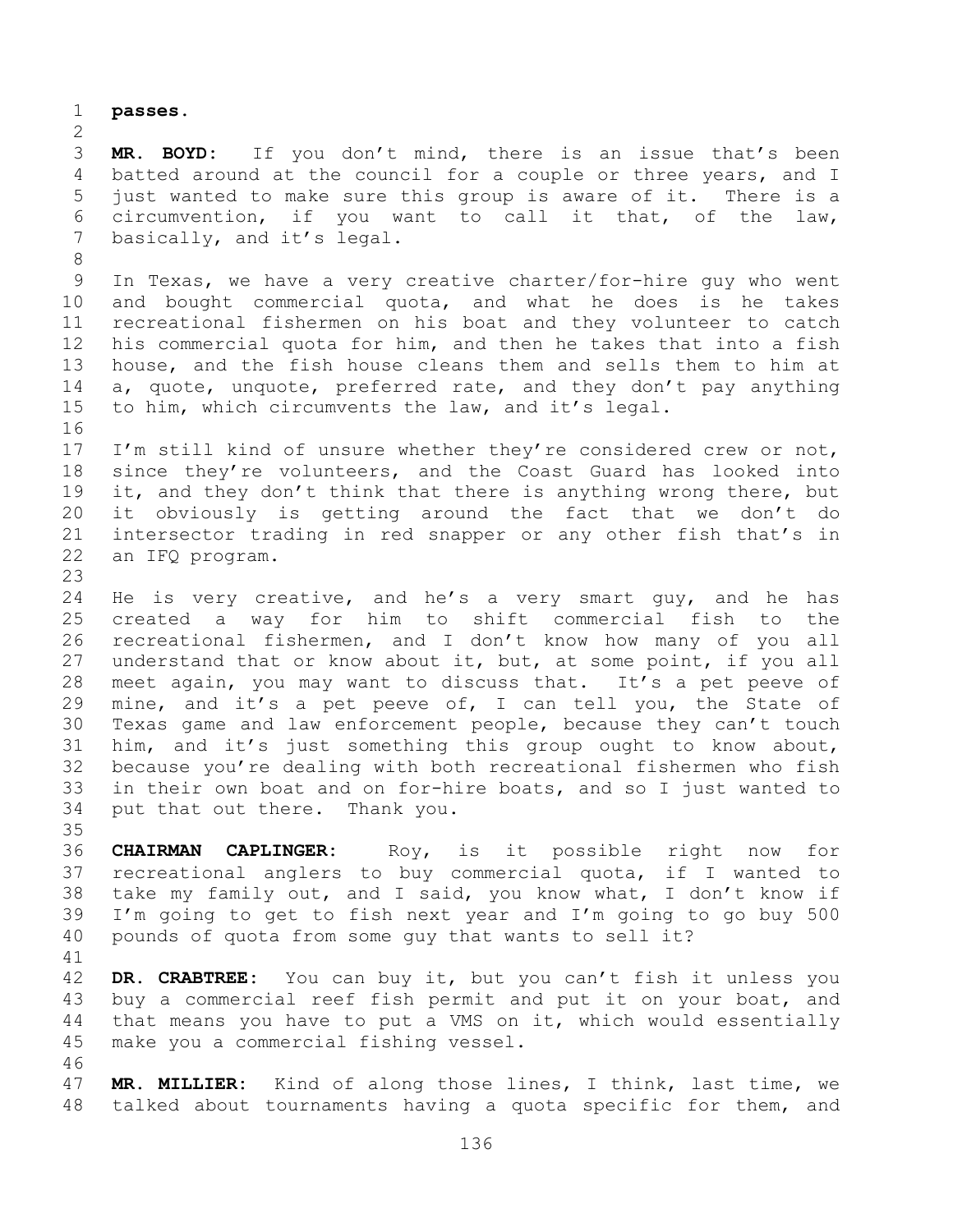is that related at all to the tournaments? When the quota has been met, can they buy commercial quota for their weekend? **DR. CRABTREE:** They cannot right now. I mean, they can buy it, but, again, they wouldn't be able to fish it. Now, I have long felt like one way to get around some of this would be to set up a situation where a tournament or someone could apply for a special -- We could create a new permit, and they could apply and get the permit. They would have to have a weighmaster and ways to enforce it, and then they could buy or lease shares, or fish, from the commercial guys, and they could have a fishing tournament out of season, but that gets into what Doug says about intersector trading. 15 I can remember, ten years ago, that was what the recs wanted, and they were going to buy out all the commercial guys and get all the fish. Somewhere along the way, it became a dirty word, 18 and everybody turned against it, and it's never been clear to me exactly why. What Doug described with these charter trips like that, there is some of that going on, and I have had the attorneys and everyone look at it, and it is legal. To my knowledge, the council has not once proposed looking at a way to stop that, and I think largely because people look at it as what is it hurting, and that's kind of my attitude. It's not clear to me what it's hurting. **MR. BOYD:** My feeling, just so everybody will know, and I have said this to the guy who is running most of these trips, is that, if we're going to have intersector trading under the table, quote, unquote, legally around the law, why don't we do it for everybody? Let's have a free market in these fish, and I don't know why the intersector trading issue has not been more popular. I can tell you that I talk to a lot of recreational fishermen who would like to see intersector trading, and they would like to be able to buy and fish, just like you said, 500 pounds for my family over the year, and so that's -- I am not going to encourage you to do some motion, but I want you to understand 42 that that's going on out there, if you didn't already know. **MR. VALENCIANO: The motion that I have was to explore the requirements of descending devices to reduce discard mortality. CHAIRMAN CAPLINGER:** Can you read that again? I'm sorry.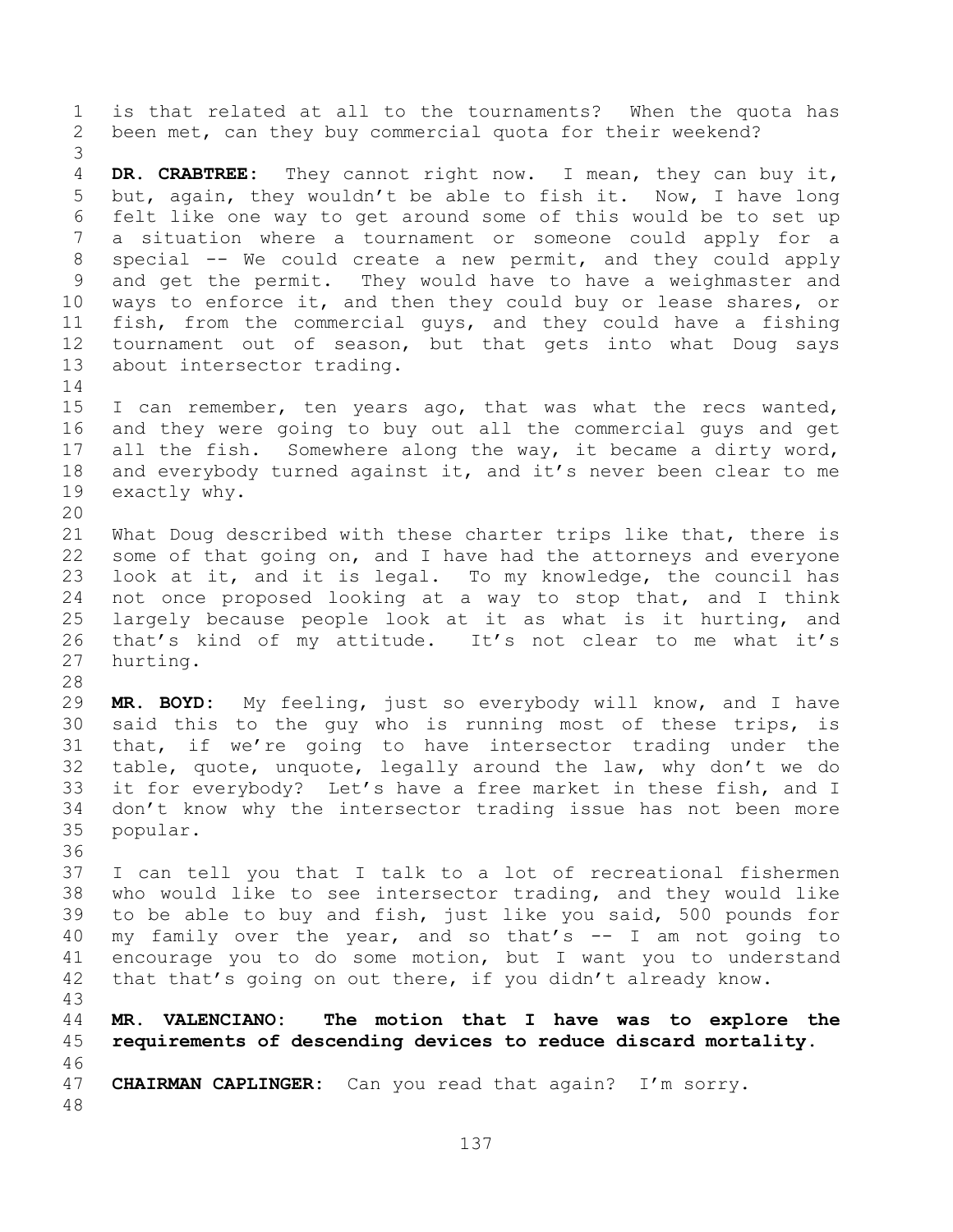**MR. VALENCIANO:** Explore the requirements of descending devices to reduce discard mortality.

 **MR. BOX:** To kind of interrupt, Rudy, just for a second, because I had a question, for anyone, in regard to discards and mortality, and I'm going to try to make this short, because it could go into something else.

 Assuming that all commercial activity goes on in federal waters, and also assuming -- What I'm hearing here is that almost 80 percent of recreational catch is in state waters, and is that reflected in the adjustments for when it's allocated out to each sector that the rate of mortality would logically be greater on the commercial side than on the recreational side, or is that something that's already been addressed that I missed?

 **DR. CRABTREE:** That is built into the stock assessment and the release mortality rate.

 **MR. BOX:** The fact that a lot of the fish comes out of the state?

 **DR. CRABTREE:** It is much higher for the commercial fishery, and that's based, I think, more on the way the commercial fishermen fish and the observer studies that we've done.

 **MR. BOX:** Okay. What made me think of this is, in the state waters, I think we all agree that the fish has a greater chance of survival to be released, and I can't help but notice, and I have talked to other people about it, that, out on the market, in the finished market, when you go into the fish markets and what have you, you very rarely see big fish, and I think the recreational guys would be more likely to keep those, for whatever reason, but I am just wondering if there is any data that shows that, with the exception of maybe an observer on the boat, that the commercial guy -- If we're getting an equal allocation on the actual mortality of probably these big fish, in particular, and I understand about the twelve-inch limit for the commercial guys, so they don't want to throw it back, but I'm wondering, if they want to throw the bigger fish back, is there -- I guess where I'm going with this is I heard allocation review come up.

 I just wondered if this could be part of possibly getting the recreational guys some sort of a -- Without changing the whole scenario, getting the recreational fishermen maybe a little bit bigger slice of the pie, just based on some sort of review in regard to this.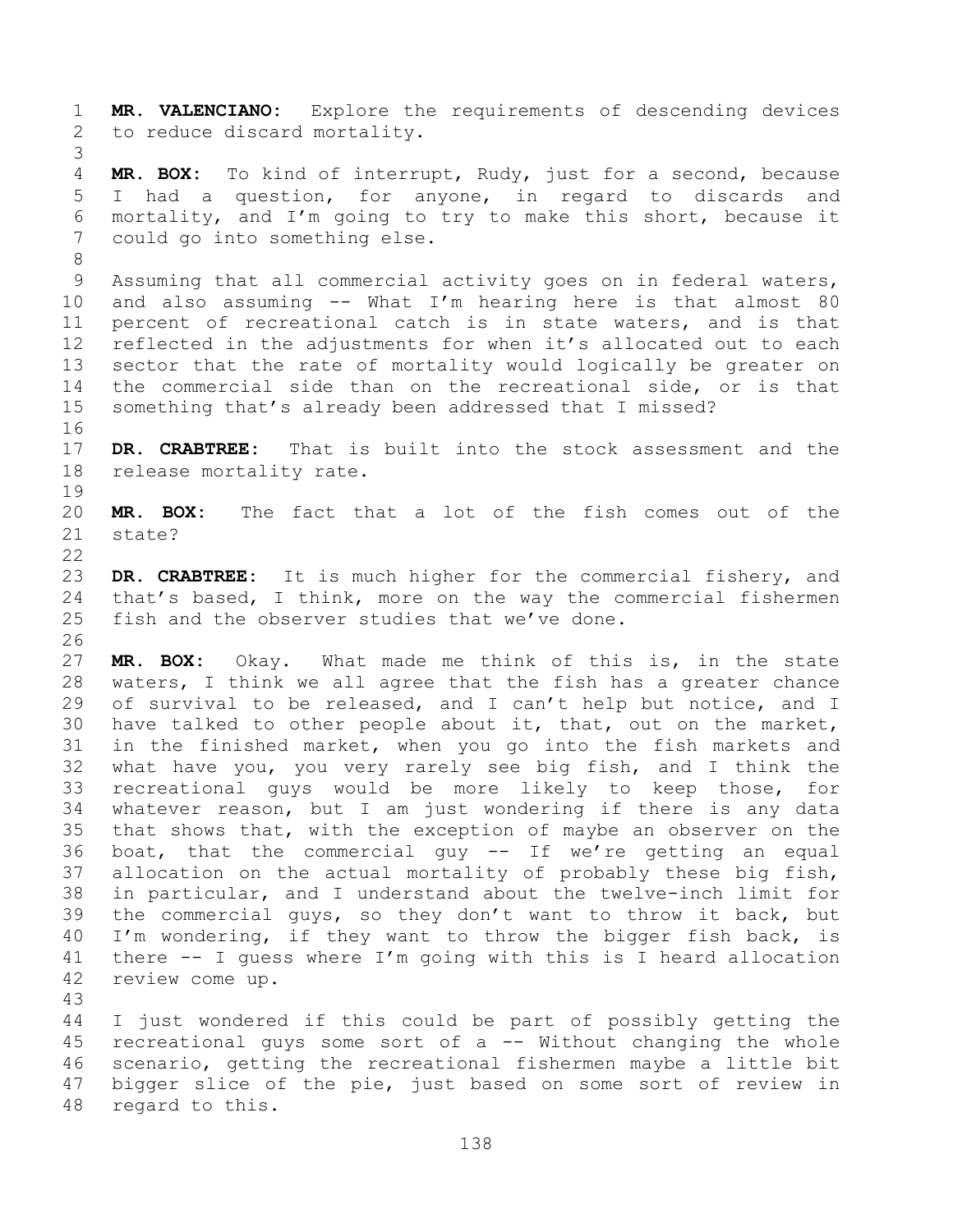**DR. CALAY:** I believe that, currently, and I can look it up and be certain, but I believe that, currently, we're talking about a 10 to 20 percent release mortality rate on the recreational sector versus 50 to 75 percent on the commercial sector.

7 The stock assessment is already aware -- I mean, we are already provided with discard mortality estimates, and so it's already - - We know the discards from these fisheries, and we're applying a discard mortality, which is obtained usually from academic partnerships, and I think that the catch limit we're providing is really the landings that you can allow, and we're assuming that the discards are going to remain proportional to the landings within a given sector, and so, where you would have any kind of ability, maybe, to get a larger number of fish is if you could demonstrate that you can reduce the discard mortality in some way, even though your discard mortality has changed.

 **MR. BOX:** So the discards in shallow water and the discards in federal waters is already calculated into the --

**DR. CALAY:** Correct.

 **DR. CRABTREE:** The statistic of 80 percent from state waters, that was the case, I think, in 2013 or 2014, and it varies a lot from year-to-year. For example, I'm sure last year, in 2017, a much higher proportion of the catch came from federal waters, because we had that forty-day federal season, and I'm sure, if we do these exempted fishing permits, or regional management, my guess is that's going to shift more effort back out into federal waters, and so it's fluid, and that makes it difficult to make real management changes, because it's constantly changing. It's not stable.

- **DR. FROESCHKE:** The 80 percent was based on the estimate in the 2017 recreational season that Nick and I put together prior to the additional supplemental season, and so, if it had went on as it was originally established, that's what was estimated.
- One other thing, just while I've got it, but I guess I would just like some feedback, so I could provide the council on your 42 behalf, but the feeling that I'm getting is that, the concepts of changing bag limits and size limits and things, you're not really interested in those kinds of shifts.
- 

**AP MEMBER:** I am.

**DR. FROESCHKE:** Okay, and so we talked about those last time.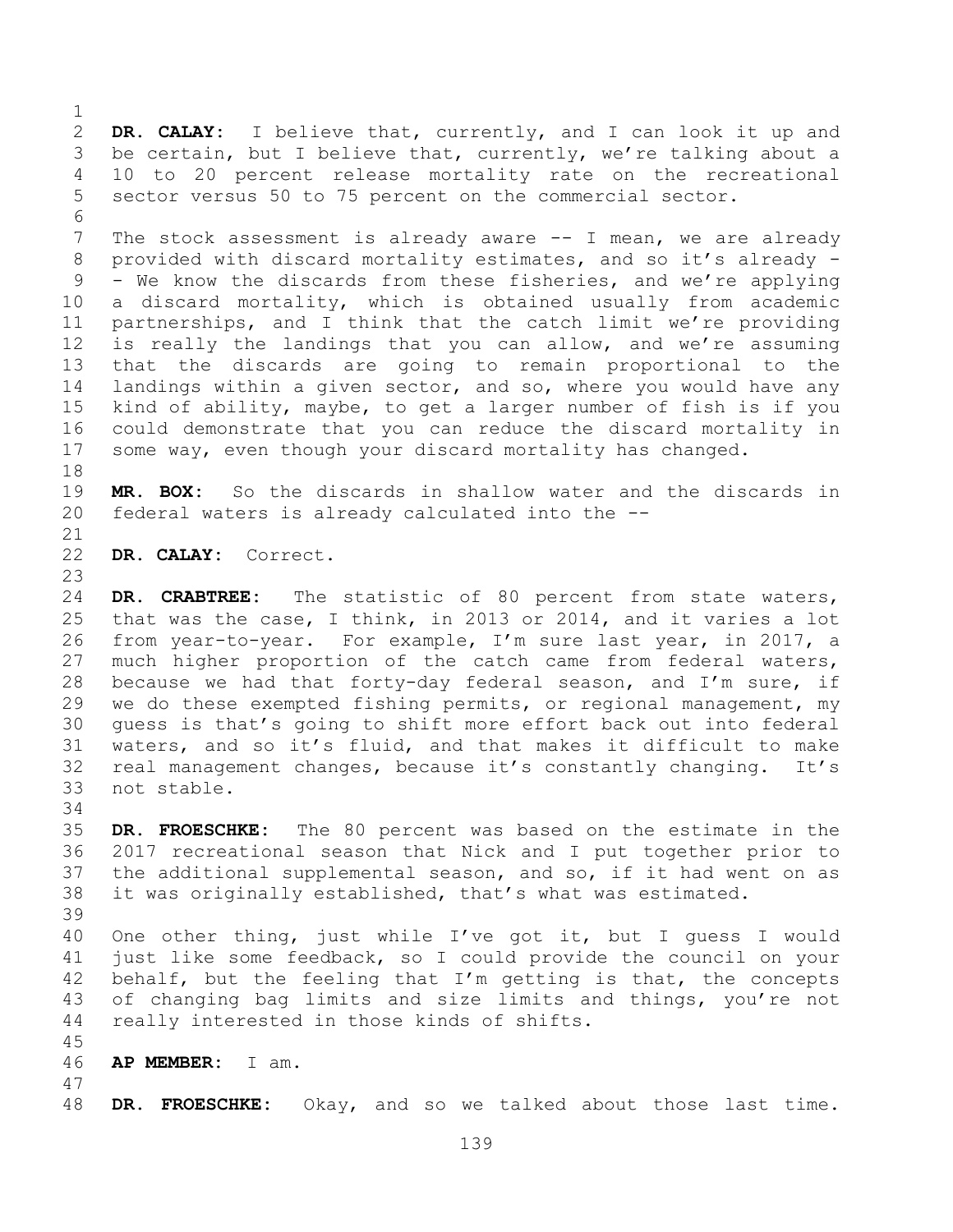If you have some more general recommendations or specific recommendations, it would be great to get those on the record. **CHAIRMAN CAPLINGER:** We have a motion to explore the requirements of descending devices to reduce discard mortality, and I think -- I will just speak as a recreational angler. I got one of these devices as a test program, and we've been using it, and it's a Seaqualizer. You set it to your water depth and drop the fish down, and it's perfect. We have never had a problem, and we've never seen a fish float up. 12 I think that, as recreational anglers, that we've always been willing to self-regulate ourselves, and we should be willing to require these on boats, on recreational boats, even though the discard is not as great, 10 to 20 percent, but it's still -- That's significant, and, just as a matter of ethics, we should try and reduce fish mortality at every chance we get. I am absolutely in favor of this, and my question to you all is should this be mandatory, should this be suggested, and I'm in favor, personally, of making this mandatory, as long as the device isn't hundreds of dollars or cost prohibitive, but I think it is a good thing to do, as recreational anglers. For that point, to that point, if the commercial discard is 40 or 50 percent or worse, those guys can do their part too and sink some of these fish back down without a big deal, and I would suggest to the council that, as a fishing group entity, commercial and recreational, we should be working towards zero discards. We as recreational anglers will certainly take a leadership role, but commercial anglers should feel some responsibility to this as well. Shannon. **DR. CALAY:** Just so we're clear, what we actually use in the stock assessment is that, in the eastern Gulf of Mexico, prior to venting, the recreational fishery had a release mortality rate of 21 percent. After the venting requirement, it was reduced to 10 percent. It's very similar results in the west. For the commercial vertical line fishery, before venting, it's 74 percent mortality. After venting, it's 55 percent. In the west, it was even higher. It was 87 percent mortality prior to venting and 74 percent after. The longline fishery also had 74 percent mortality prior to venting and 55 percent afterwards, and it was higher in the west. These numbers are all in the stock assessment report, but we have already considered the fact that the recreational fishery,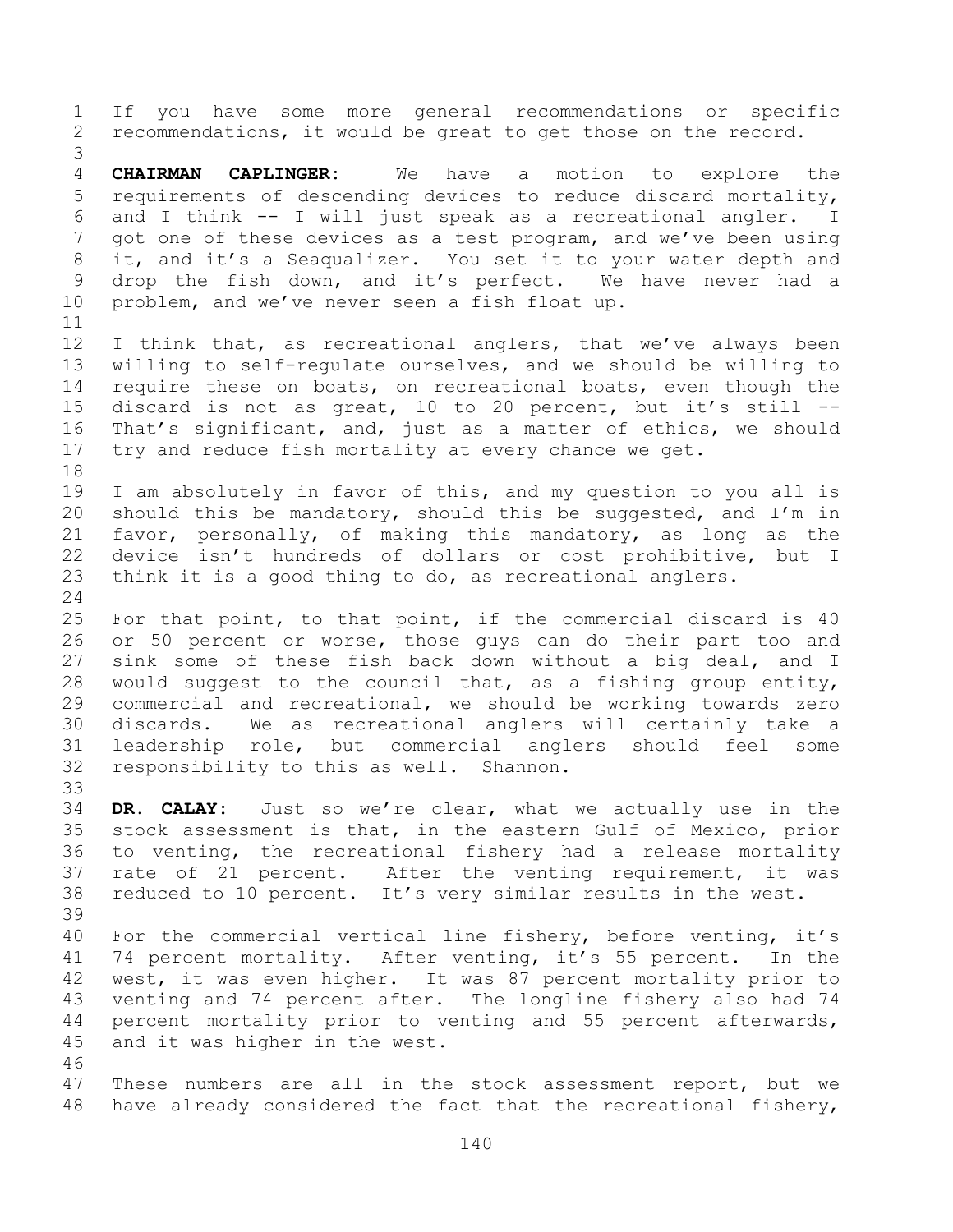because it predominantly in shallower water, and the handling time of the fish is much shorter, and the fish are not remaining on deck for a long time prior to venting, for example, but the release mortalities are substantially smaller in the recreational sector. These numbers were reevaluated at the recent data assessment workshop for red snapper, and they may have changed somewhat, but the general magnitudes are similar, and so the challenge would be to reduce these mortality rates even further in the recreational and commercial sectors. **CHAIRMAN CAPLINGER:** What is the difference in us catching over our limit and being penalized and the commercial fishermen killing a mortality rate of 70 or 80 percent and then having no issues whatsoever, no ramifications? **DR. CALAY:** I am going to try and answer this correctly, and, again, I will call on Roy and John and others to add, but we are asked to produce ACLs in just landed number, and so the assumption is that we're not directly managing discards. What we're assuming then is that the magnitude of the landings and the discards are proportional. As you allow the fishermen to catch more fish, they will also discard more fish, and that's the assumption we make. If you restrict landings, you will also reduce discards, but the ACL is landings only. It's actually what the fishermen are allowed to land, and so the stock assessment model counts the dead fish. All removals are counted in the stock assessment model, and the allocation is applied to the landed fraction, and so we're basically saying that the -- **CHAIRMAN CAPLINGER:** The dead fish, there is no ramifications for killing fish, because you don't bring them in. **MR. KENNEDY:** Commercial could bring more in if they didn't kill as many with the dead discards. **DR. CALAY:** Right. **MR. KENNEDY:** That's their problem. They're killing more than we are incidentally. **DR. CALAY:** I am not entirely certain how it interplays with allocation. It is true that, if you killed less fish, you could catch more fish, but I'm not sure how it plays out when you look at the allocation, because the allocation is applied just to the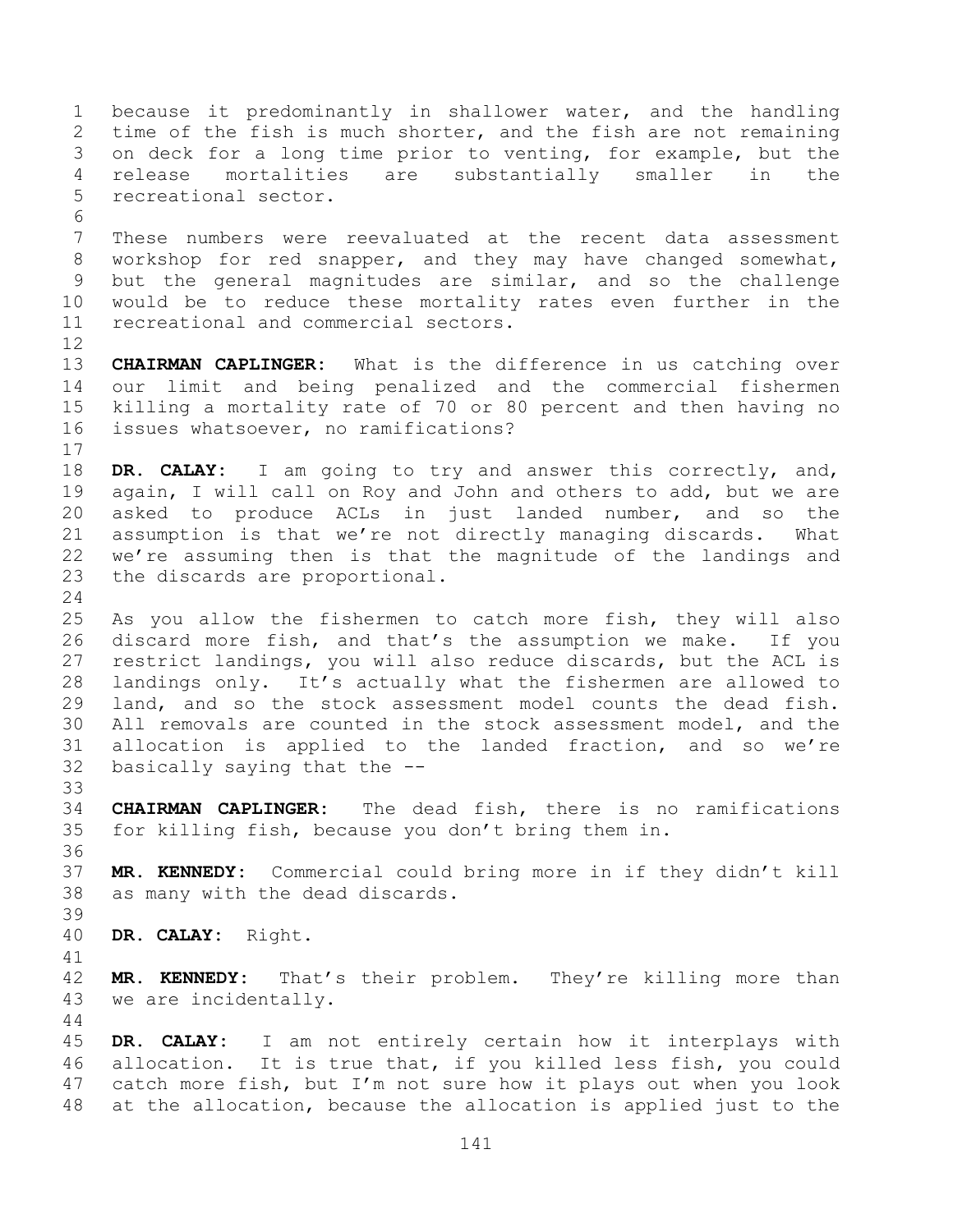landed fraction.

 **DR. CRABTREE:** Don't confuse the mortality rate with the number of dead discards. The mortality rate in the commercial fishery is higher than in the recreational, but I think the number of discards in the recreational fishery is much higher than in the commercial fishery.

 The IFQ program has been effective at reducing discards, I think, in the commercial fishery, by and large. The biggest problem we still have is in the eastern Gulf with the grouper fishery, where some of those guys don't have enough IFQ shares to cover the incidental catch of red snapper that they have. I think that's gradually getting better over time, but it's not as good as we want, but it's not just the rate that counts. It's the number of discards.

 **MR. TURNER:** May I make a friendly amendment? The motion should be to explore the "requirement", and take the "s" off, of descending devices to reduce discard mortality in all sectors, and that includes commercial, headboat, and recreational. 

**CHAIRMAN CAPLINGER:** Yes, sir. We have a question.

 **DR. KAI LORENZEN:** We are doing a study on barotrauma mitigation measures, and one of the results is that venting is still much more commonly used than descending, and so about 80 percent of barotrauma mitigation uses venting tools rather than descenders, and so there is some confusion, I think, about the usefulness of venting, because there was a venting tool requirement that was taken off the books, and people see descenders to be more cumbersome and more expensive, and they perceive a stronger social norm to use venting.

35 One of the things, and I'm bringing this up because I think, if you only make descending devices mandatory, you may actually lose overall barotrauma mitigation if people reduce venting, but don't adopt descending. I would suggest to consider moving descending or venting.

 **MR. DYLAN HUBBARD:** On that same note, as a partyboat operator, it's very difficult to use descending devices. We have four charter boats and two partyboats, and, on a six-pack charter boat, descending devices are realistic, as long as there's not sharks around. If there is sharks around, venting becomes highly regarded as a better option, because you can vent the fish and throw it away from the shark and it's able to escape. With a descending device, you're basically just feeding the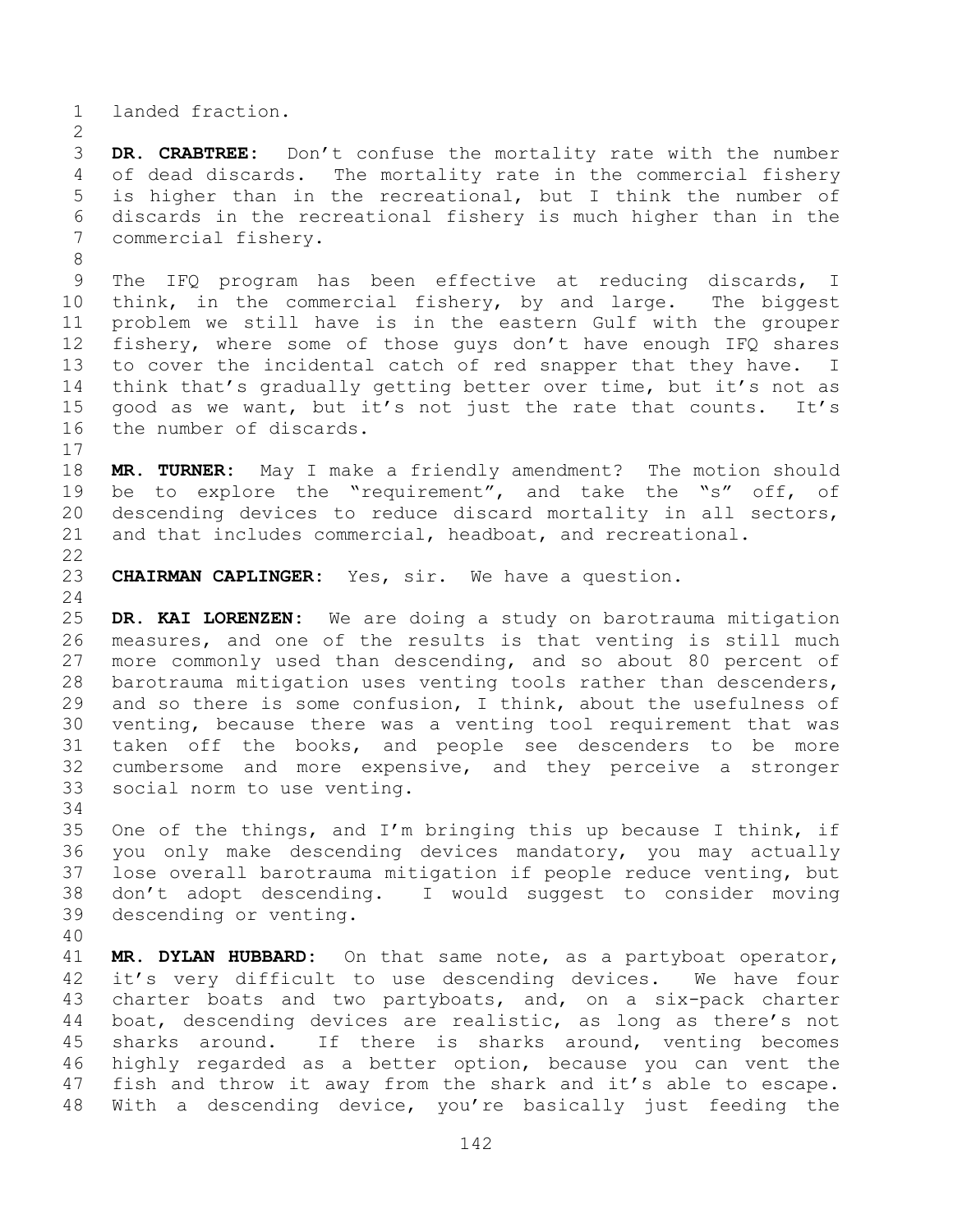sharks and increasing dead discards. In a six-pack atmosphere, without sharks, descending devices are regarded as a better option, in our opinion, in our experience, but, in a partyboat setting, it is unrealistic, and it would increase dead discards, because a venting tool is easy. Everybody has got one, and it's easy to vent a fish and let it escape quickly, whereas, using a descending device, you're going to have to have a rod and -- With a descending device, you're going to have to stop fishing and walk that fish to that rod and hook it up. On a partyboat, when you're on a good bite of fish, these endangered red snapper, we can't get away from them. There is basically sixty of them on deck, and it just simply won't work. You can't descend that many fish quick enough before they pass away, and so venting, I would agree. Venting tools being a part of this would be very important as an option. **CHAIRMAN CAPLINGER:** I don't think we're saying not to vent. I think if you are more comfortable and you think that's a better alternative, then absolutely. The bottom line is we're trying to reduce dead fish. All I'm saying is that these descending devices work, and it's new technology. When applicable, they work great. The question is should we require these or should it be voluntary, but we ought to use different techniques to get the fish back down safely. **MR. HUBBARD:** Requiring them on a vessel would not be a bad thing. I think that would be a wise thing, but I would just caution the fact that it be very important, especially when recommending to the council, to include venting as an option. **CHAIRMAN CAPLINGER:** Sure. Okay. Sir. **MR. GARY JENNINGS:** I would suggest that the council look at the credit that the west coast council gave to recreational anglers for using descending devices with I think it was rockfish, and they were able to increase the recreational allocation by the use of descending devices. **CHAIRMAN CAPLINGER:** That would be one of the goals, yes, absolutely. **MR. TURNER: After the word "devices", put "and/or venting".** 

 **MR. LANDGRAF:** I hate to nitpick the statement, but should the word "feasibility" be in there, to explore the feasibility,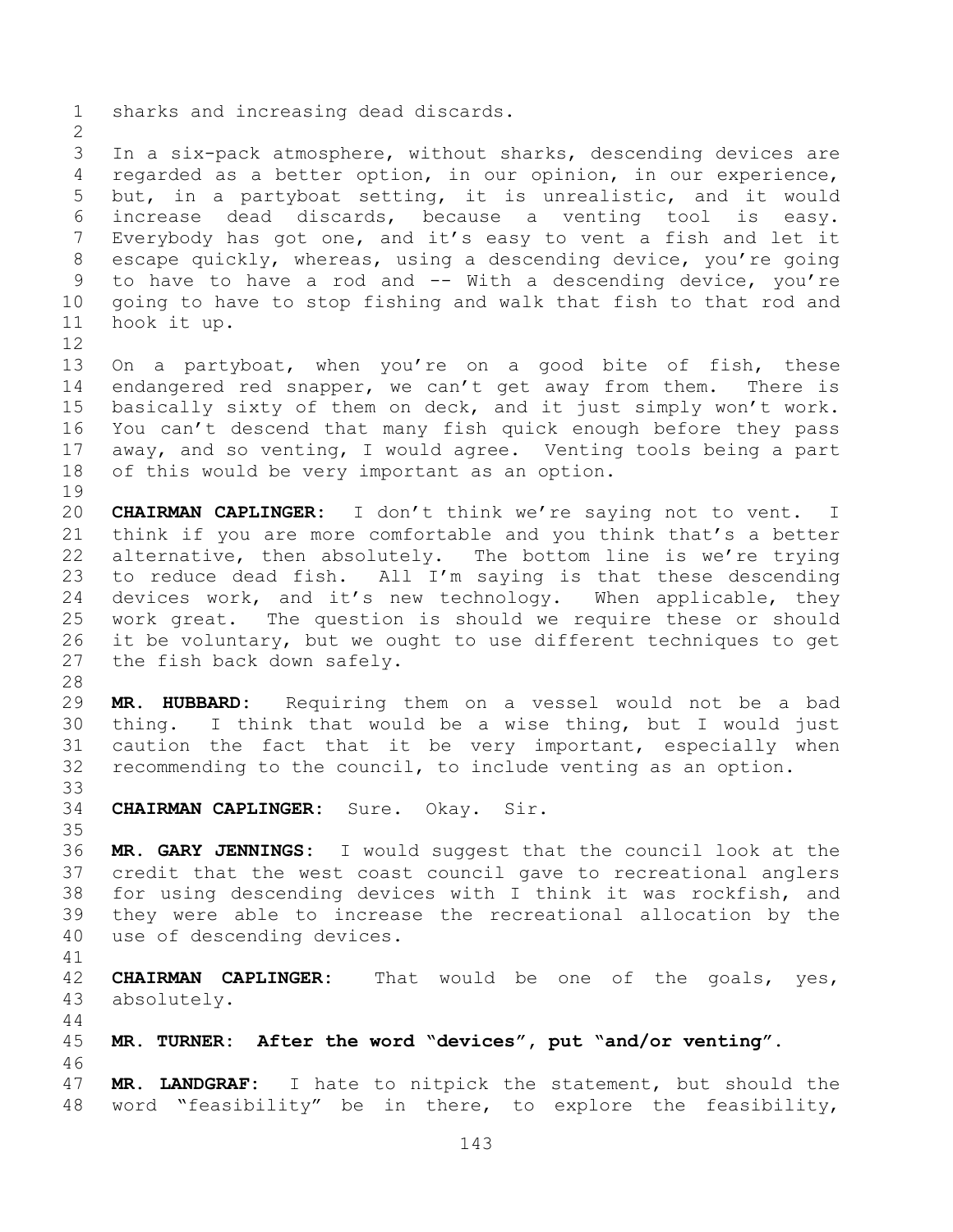```
1 rather than "requirements"?
2
3 MR. TURNER: We want it to be required though.
4
5 MR. LANDGRAF: Okay. Fair enough.
6
7 CHAIRMAN CAPLINGER: Is that right, everybody, that we want --
8 Yes, sir.
9
10 MR. HUBBARD: I apologize that I keep interjecting, and I'm not 
11 on the AP, but, as far as feasibility, what we were discussing 
12 earlier, what you guys were discussing earlier, was the 
13 requiring that one be onboard a vessel, and so having it onboard 
14 the vessel -- Just because there is a shark underneath you and 
15 you want to use venting, it doesn't mean that you can't require 
16 it to be onboard the boat. I think it should still be on the 
17 boat. That way, if there is not a shark there, you can use a 
18 descending device.
19
20 MR. LANDGRAF: I was more talking about what Charlie mentioned 
21 about how costly are these devices, et cetera.
22
23 MR. TURNER: $69.95. That's what one costs, retail.
24
25 CHAIRMAN CAPLINGER: Are we good with this motion? Do we have a 
26 second? We have a second. All in favor; any opposition. The 
27 motion passes. 
28
29 MR. TURNER: I have a motion.
30
31 CHAIRMAN CAPLINGER: Yes, sir.
32
33 MR. TURNER: I would like for us to recommend to NOAA that they 
34 find a way to give the states authority -- We have, in Texas, a 
35 thing called the shrimp buyback program, the shrimp license 
36 buyback program.
37
38 I would like us to recommend to NOAA that they give the states 
39 the opportunity to do the same thing with commercial quota. 
40 It's readily available, and they could take it and buy it, 
41 whoever it was, whether it's, I don't know, CCA or some other 
42 group, and then reallocate it or take it out of the market 
43 altogether, whatever would best serve the fishery.
44
45 AP MEMBER: As a management tool.
46
47 MR. TURNER: Right, and I know that I just heard a minute ago 
48 that somebody -- I think Dr. Crabtree mentioned that they talked
```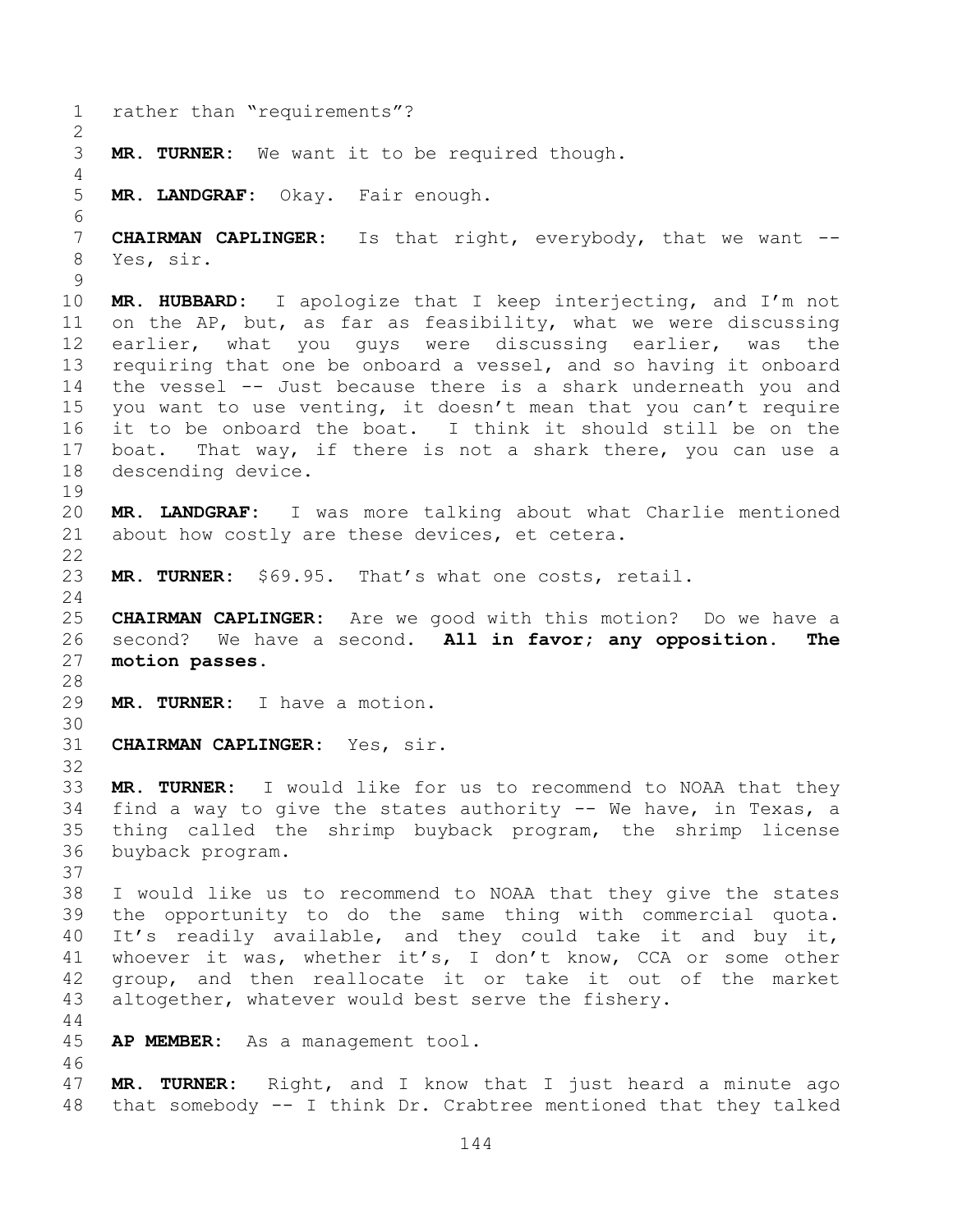about it a few years ago, and it didn't go over, but it worked in Texas, as far as the shrimping, and that's one of the things that probably helped the redfish stock, because of all the bycatch from the shrimpers, particularly with regard to redfish and trout and so forth for the bait shrimpers, or the bay shrimpers. The motion is for commercial quotas to -- **MR. BOYD:** You want to buy back the permits, or do you want to buy back the quota? **MR. TURNER:** Well, the poundage or both, either one. **DR. FROESCHKE:** What would happen with the quota once it was bought by the state? **MR. TURNER:** Then the state would determine what to do with it. **DR. FROESCHKE:** So the state would have to basically become a quota holder? **MR. TURNER:** Well, it doesn't necessarily have to be the state. It could be, like I say, an organization or a conservation group, whatever. **DR. CRABTREE:** I think what you're doing is asking the council to revisit intersector trading. **MR. TURNER:** I don't know, because I'm not that familiar with it. **AP MEMBER:** It could be just another management tool that a state could use. **MR. KENNEDY:** Boy, that's a slippery slope, because you would really have to be specific on the wording on that for what organizations or who may be able to buy the catch, because EDF may have enough money to buy it all, and nobody would ever go fishing. That may ultimately go that route. That may sound good to some, sure, but there are just so many possibilities there that I think it would be tough, is all I'm saying. It would be tough to figure that out. **CHAIRMAN CAPLINGER:** Go ahead, John. **DR. FROESCHKE:** I just had a quick question, but I think that you can already do this. Like a conservation group could buy quota today. I don't think the council has to do anything. In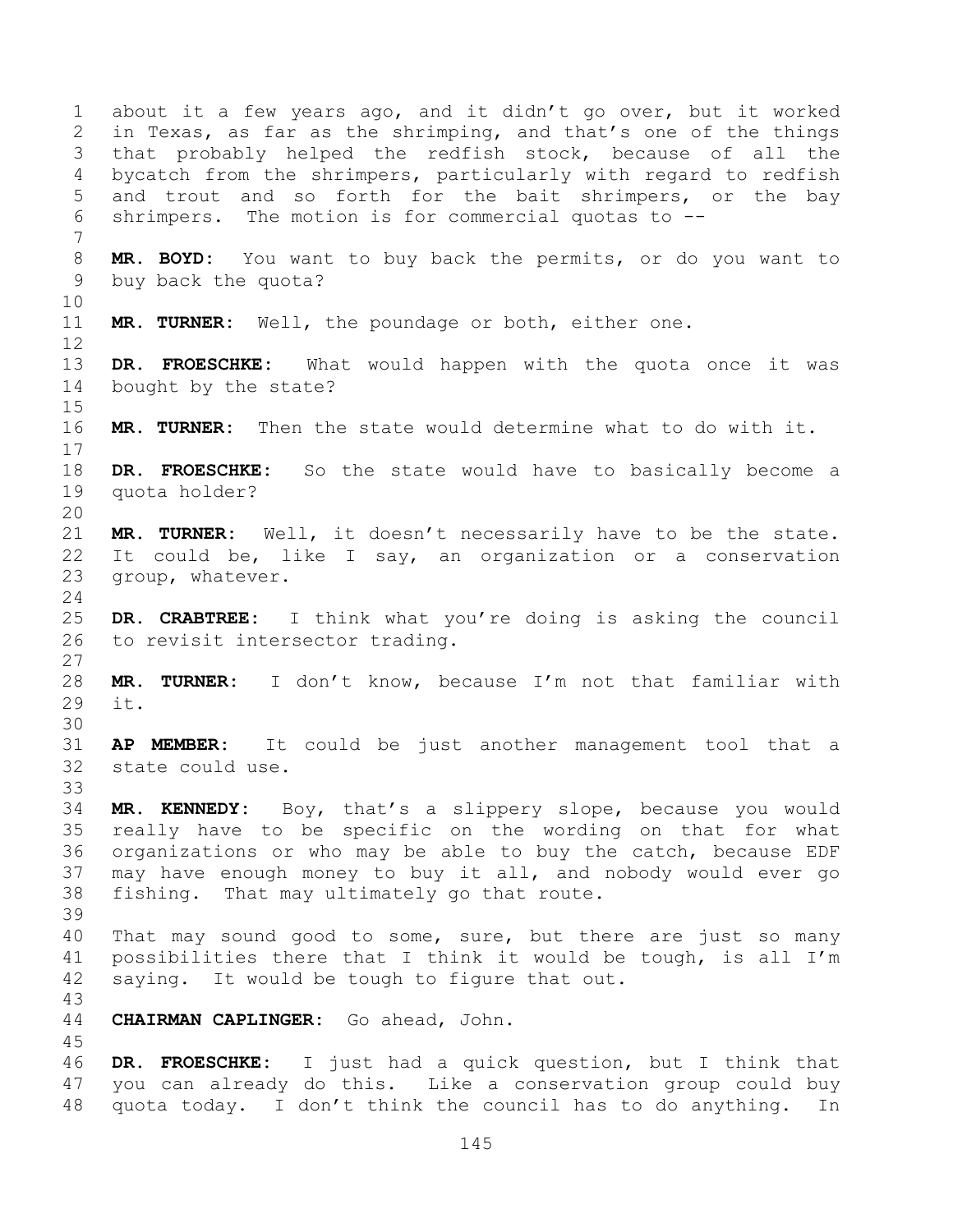order to fish it, you need a permit, but, if you're just interested in not using it, you could already do that. **MR. TURNER:** Well, again, the idea is to give the state or the entity the ability to utilize this sector, if you will, for the best use possible for the fishery and not just buy it and sit on it. There could be other things that it necessarily could be used for. I mean, they could use it as a non-profit and allow people to -- If states take over, which I think is like -- I don't think the chances of that, with a 75 percent necessity of a vote, is ever going to happen, but, if they did, then they would have that flexibility and the ability to do with it what they will. **DR. FROESCHKE:** I just want to try and understand your intent, so, when I pass that on, that I don't get it wrong, and so I 17 think I understand what you're trying to say. **DR. DIAGNE:** In line with what John just mentioned, if the maker of the motion would just elaborate a little bit to give a way to the states to buy, I guess, commercial quota and utilize it or fish it or whatever, but just grant, I guess, that additional authority, quote, unquote. **MR. TURNER:** It's creating the non-consumptive value. **DR. DIAGNE:** For the option value, the bequest value, all of those, you can do it today. **MR. MARQUEZ:** Do we want a motion that really is targeting the states to do this? I mean, we seem like we're putting the cart before the horse when we're talking about state management, and that hasn't really happened yet. If that was in place, then it seems to maybe this would be more appropriate, but we really are getting at the question of intersector trading, if we want to broaden this up more, rather than the focus being on the states. **MR. WILLIAMSON:** I want to reiterate my objection to this whole idea. You've got a public resource there that, if it is something that the recreational community has a need for, then I think there should be a concerted effort for a reallocation of this public resource to the public, which the private sector is, and not a commercial sector. The idea of the states going out and buying a public resource with my tax dollars offends me greatly. I am offended by the give-away program of the council to endow a few, initially, without any program to redistribute it to the other commercial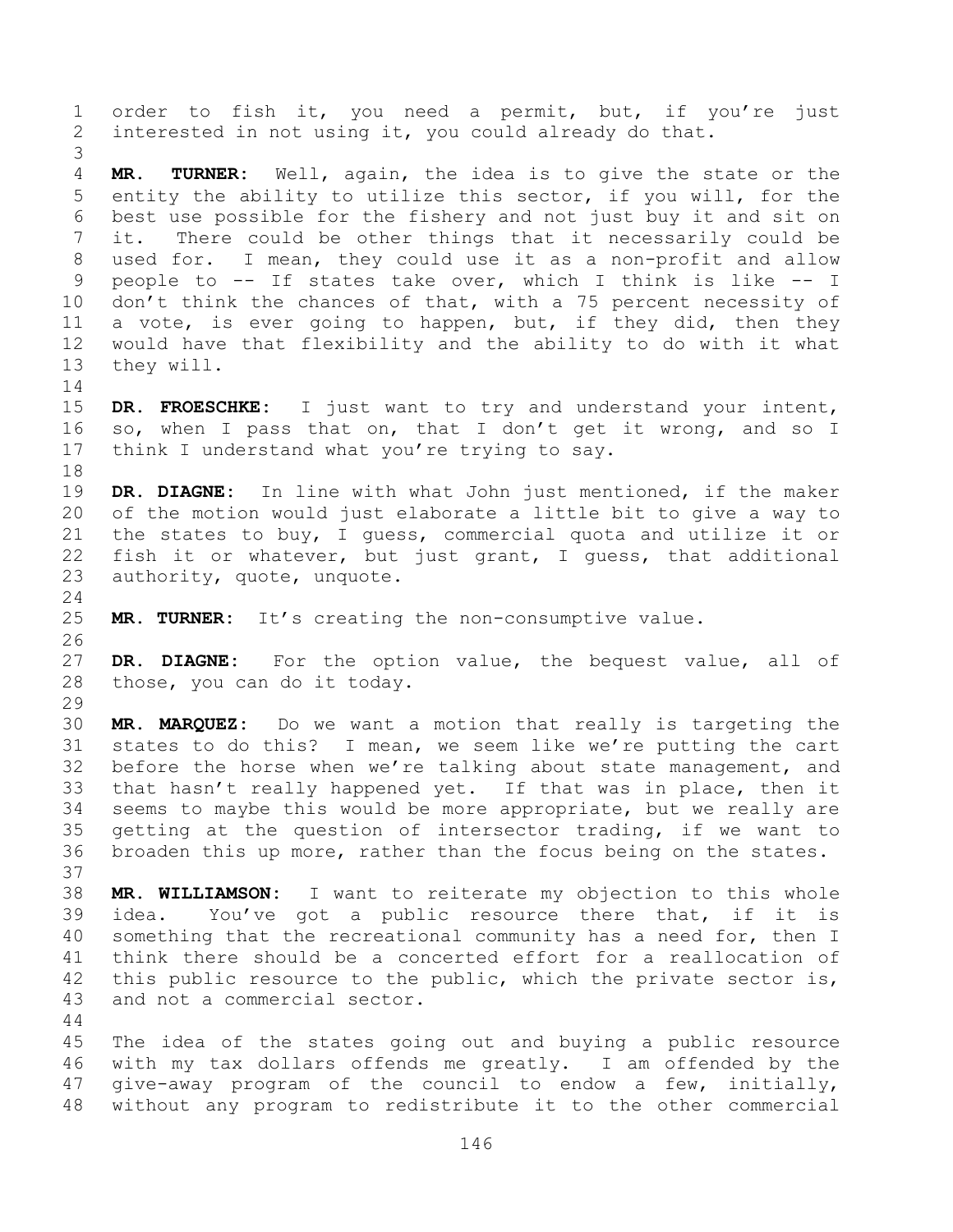folks who would like to have some of it, and it's held by a few folks. I know I'm singing to the choir here, but I just wanted to voice my opinion and put it on the record that this motion, to me, it just makes no sense. Thank you. **CHAIRMAN CAPLINGER:** That is a great point. That is a great point, and we have already given the go-ahead to talk about reallocation, and we've already made that statement, haven't we, John? Isn't that what you're going back with, that we have an allocation issue and that needs to be readdressed? **DR. FROESCHKE:** Yes, you made an earlier motion about that, if I recall. **CHAIRMAN CAPLINGER:** Okay, and so that is already there. I think something like this though, Troy, could at least -- It is another tool, and it is not ideal, because it is a public resource, and those individuals who have been given it don't pay any royalties, like you would timber or minerals or anything else. **DR. FROESCHKE:** Okay, I guess you did not make a motion yet on revisiting allocation. **CHAIRMAN CAPLINGER:** Okay. Well, that will be next. Let's go back to the motion that Mark put up. Does anyone -- Can we vote on this? Is there a second for this, this intersector trading? No? We do not want to pursue this, and is that right? Okay. That motion does fail. We do need a motion to -- Kellie, why don't you help us with this? A motion to review the historic allocation between the commercial and recreational sectors. **MS. RALSTON: Maybe we could say for the council to reconsider red snapper allocations and incorporate a discussion of a broad suite of factors in their evaluation, and so the implication there is it's broader than it was with the previous Amendment 28 conversation.** Feel free to wordsmith that. **CHAIRMAN CAPLINGER:** Assane, yes, sir. **DR. DIAGNE:** Just a question, if I may. If you guys could help in listing some of those factors, that will be great, I think, to make this more specific, if you have some of those factors in mind. **MS. RALSTON:** I think if you could look at social, economic,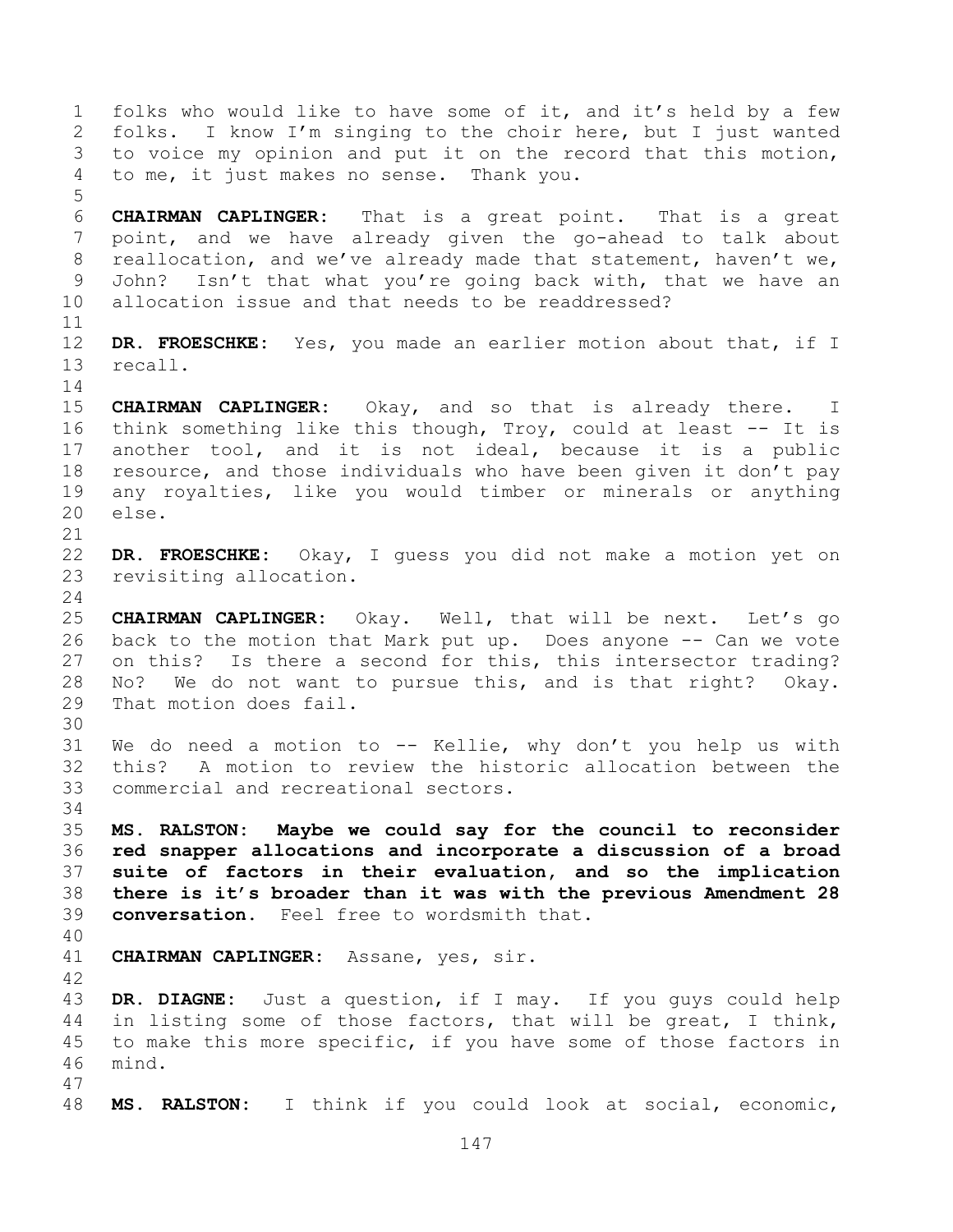historical catch, and, if anybody else has any other ideas, I'm happy to include those, but I just remember -- Unfortunately, Roy is in the other room, but the ruling on the lawsuit had to do with the fact that there were certain things that weren't 5 considered and fully discussed, and so perhaps -- She was specifically referring to the fact that the commercial harvest was constrained under the IFQ program and that the council didn't give that full consideration. I know there's some disagreement about how that might play in, but, in order to avoid future concerns and conflicts, I think that does need to be addressed.

 **MR. BROWN:** We could look at the change in effort, the change in how many commercial fishermen are out there today versus recreational fishermen when the data was originally looked at. 

 **MS. RALSTON:** Yes, and it seems to me that the big component is really looking at that historical basis and then also updating it with current information as far forward as we possibly can, 20 and so I don't know how you capture that.

 **MR. MILLER:** I have a question, just for my knowledge, I guess. How much of the commercial fish are sold outside of the five Gulf states? Does anyone know?

 **DR. FROESCHKE:** I don't know. I don't know that there are many dealers outside of the Southeast Region. You have to sell a commercial fish through a licensed federal dealer. Do you mean that is consumed in Chicago?

 **MR. MILLER:** Yes, and it's a federal resource. Someone in Chicago can order a red snapper, right?

**DR. FROESCHKE:** Is Jason Delacruz still here?

**MS. KAREN HOAK:** No, he's gone.

 **DR. FROESCHKE:** I think he was the one -- They had those tag things, where eventually the tag followed the fish all the way to market, and so, when you got your meal, you could -- Gulf Wild is what it was called. You could scan it with like a QR code and see where that fish was caught and all that, and so it seems like the opposite would also be true, that you could track where it eventually ended up, but I don't have that information. 

 **MR. BOYD:** I think it depends on which fish house they go into. I know that there is a large operation in Florida who sells mostly up the east coast, and I know our guys, our commercial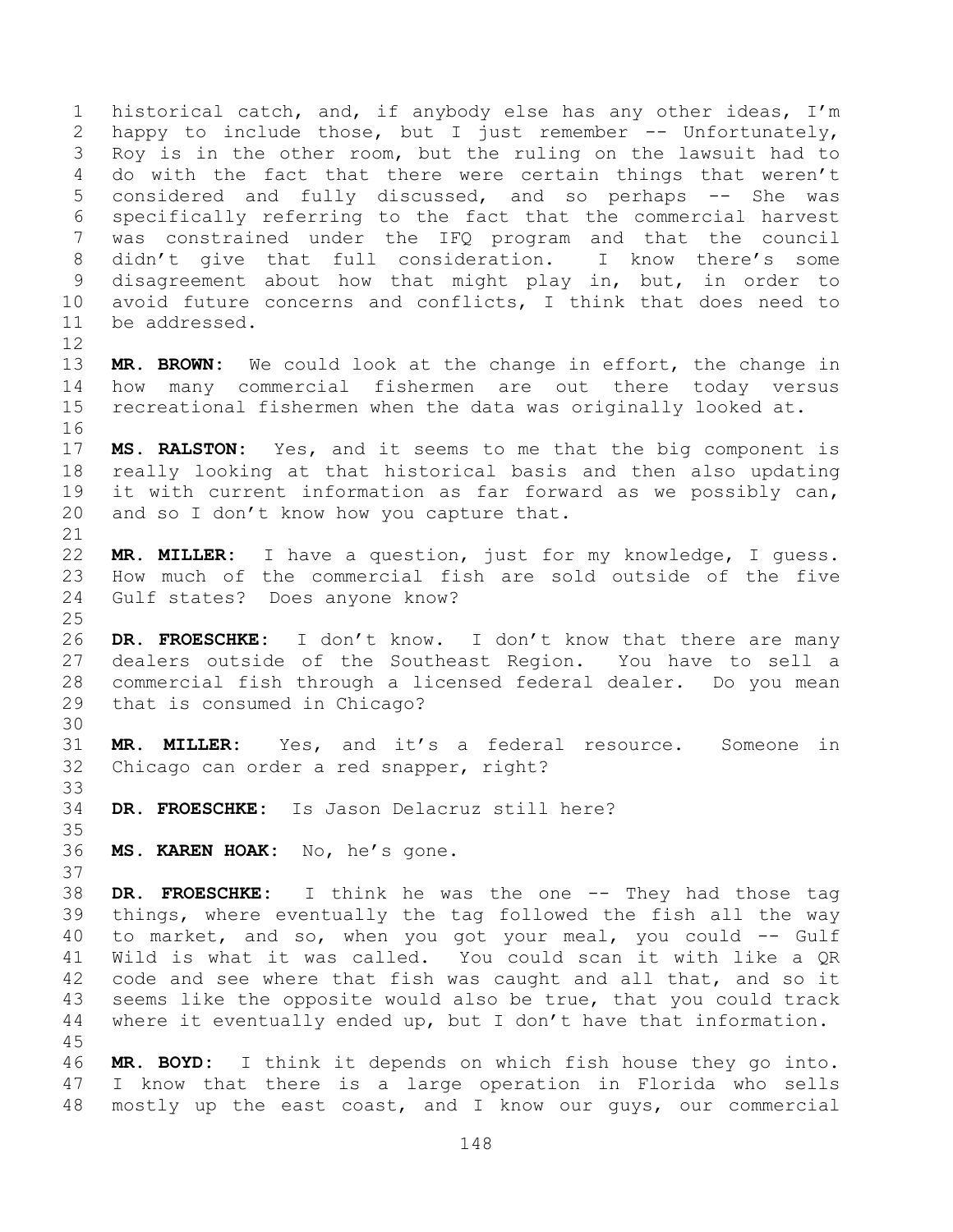guys, in Texas sell quite a bit to Sysco, a food service company, and then also they sell a lot locally into smaller grocery stores, and so I think it has something to do -- I think Harlan sells mostly to restaurants in the New Orleans area, doesn't he? Roy, do you know about that? **DR. CRABTREE:** I think Harlan mostly sells catfish. I don't know, but we might have some data on where red snapper goes, but I am not sure if we do or don't. **MR. BOYD:** I think it has to do a lot with where they offload those fish and then where they go. **MR. MICHAEL MCDERMOTT:** I just wanted to get in line with the motion. I know we're still hashing this one over, but I think we need to make some motion to fast-track the Snapper Check and Tails and Scales data to be accepted. I know, when I reviewed the PowerPoints that were in our materials, there was like a 200,000-pound disparity in the Tails and Scales data and the MRIP data, and there was like a million-pound disparity in the Snapper Check and the MRIP data for Alabama, and so that will get us some fish right there, if we can get that fast-tracked. **CHAIRMAN CAPLINGER:** All right. Let's vote on this motion. **MR. KENNEDY:** Can I add one more thing? The most important thing they need to consider is the increased participation in the recreational sector here when they're reallocating, because the commercial sector is fixed participation, and the recreational sector is ever-increasing, and that's why we need reallocation consideration. **AP MEMBER:** I agree. That's why we're here, right? **CHAIRMAN CAPLINGER:** Can we add that to the motion? **MR. WILLIAMSON: I would make a friendly amendment to this motion to the effect of reconsider red snapper allocation, including all relevant factors, not limited to the following. Including, but not limited to. CHAIRMAN CAPLINGER:** It's in there. Including all relevant factors, but not limited to the following. Is that right? **MR. WILLIAMSON:** Yes. **CHAIRMAN CAPLINGER:** Is that correct?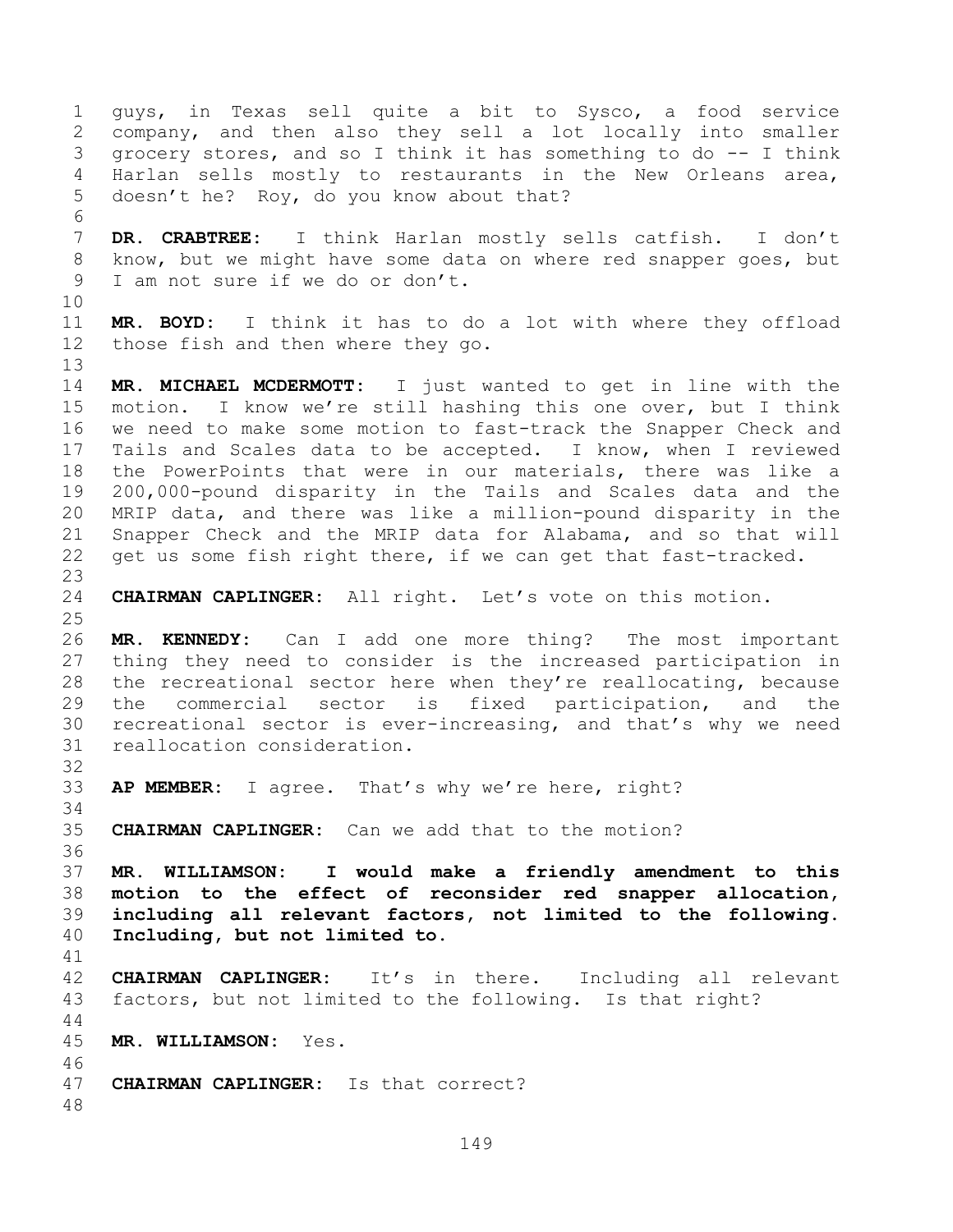**MR. WILLIAMSON: After "allocation", change that to "considering all relevant factors". CHAIRMAN CAPLINGER:** Okay. Do we have a second on this? We have a second. **All in favor; any opposition. The motion passes.**  To Michael's point about getting each state up to speed and getting their management plan or management tools certified, should we make a motion to the Gulf Council asking them to make their best efforts to work together to come up with a plan for 12 state management of red snapper, because my fear is that they're going to get so caught in the politics of my snapper versus your snapper and your line versus my line and all that that we're going to have a mess. Is that something that we should -- **MS. CAMILLA SHIREMAN:** You have a motion. Your first motion was to support state management of all recreational red snapper. 19 Basically, it's a statement of support. **CHAIRMAN CAPLINGER:** Sure. **MS. SHIREMAN:** If you want to reword it -- It was to support state management of all recreational red snapper. **MR. MCDERMOTT:** The state management and the data collection methods, like the Snapper Check and the Tails and Scales, are two separate things, as far as I understand it, and so they could fast-track the data collection methods and spend as much time as they want debating the -- **MR. LANDGRAF:** Your motion, your point, is more specific to your state, because it's the state with the most distance between each of the two datasets. **MR. MCDERMOTT:** There is a big disparity in Mississippi and Alabama. It's a million pounds in Alabama, and it's 200,000 pounds in Mississippi. They said we harvested like 275,000, and Tails and Scales is saying we harvested 75,000 pounds, and so that's like 1.2 million pounds between Mississippi and Alabama. **MR. LANDGRAF:** Your statement is around closing the gap between the two, to have some consistency in the numbers. **DR. CRABTREE:** If I could, one year's estimate from Tails and

 Scales, though, was in fact higher than the MRIP estimate, and so the catch estimate from Mississippi is extremely uncertain, and so I would be amazed if they weren't -- That doesn't mean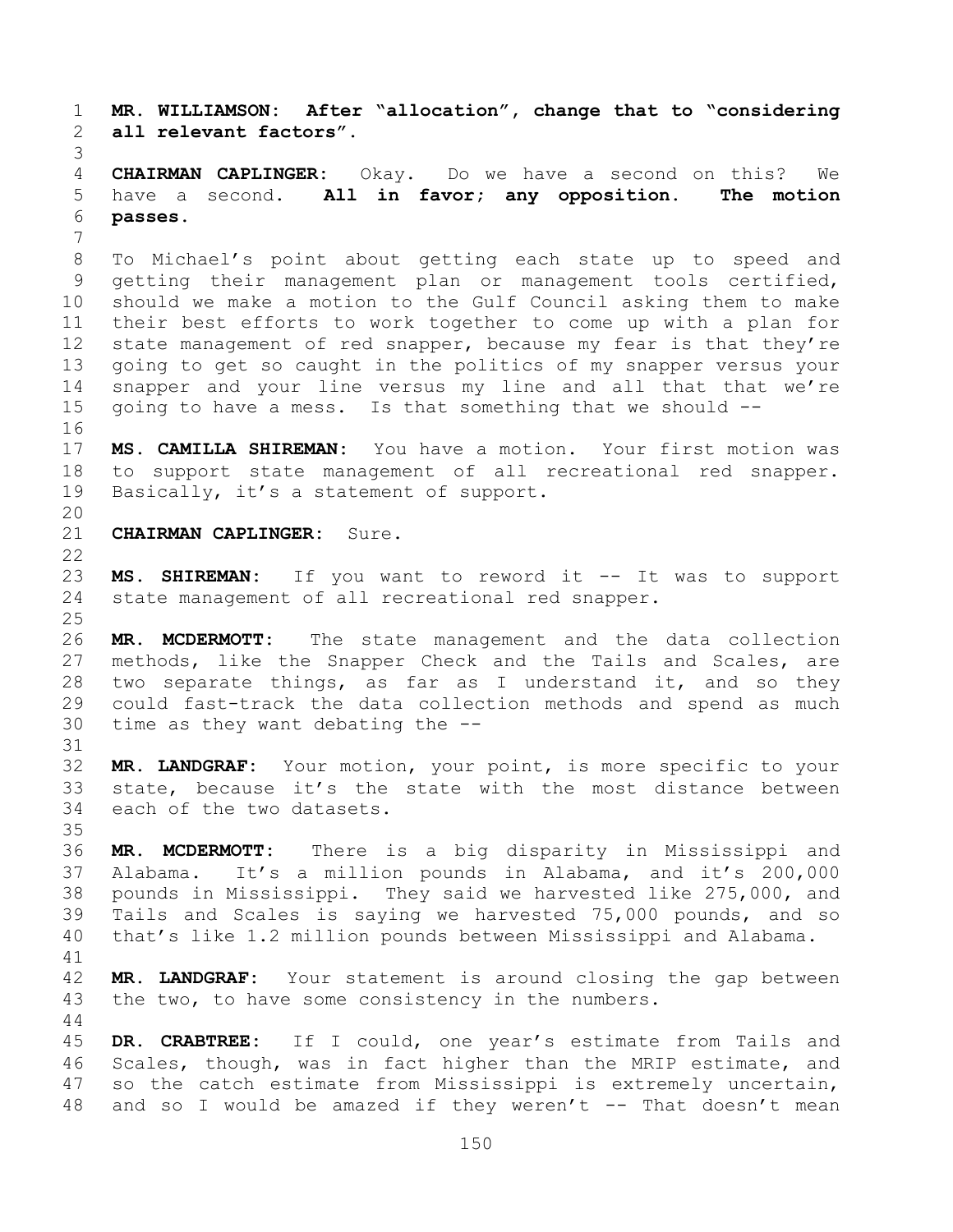1 that they're giving different answers. We, effectively, don't estimate a specific catch for Mississippi that's usable, because there is so few fish caught in Mississippi. **MR. KENNEDY:** Did you say the state plans should be approved soon, this year? **DR. CRABTREE:** Yes, we expect that Tails and Scales and Snapper Check will likely be certified sometime during the year, but I 10 don't know when. **CHAIRMAN CAPLINGER:** Yes, John. **DR. FROESCHKE:** So two points. One, I think it would be very helpful, in terms of the state management, if you had a recommendation about how you thought the council should go about doing the allocation and whether it should be a landings-based or something else or a long time series or some of those options, if you had some thoughts about what you thought would be the best way, and that's where the council has really struggled. The other point is I'm just going to ask Shannon -- Remember, when landings are changed historically, say that you revise and say we caught 200,000 pounds less in some state, it needs to go through the stock assessment to figure out how many days and things you would get in a season, because that really -- If you caught less, the fishing mortality is the same, and so it must mean that the model is going to estimate the productivity is less, and could you just sort of elaborate on that, just so everyone is clear? **DR. CALAY:** That is a very -- People often assume that, if the landings are in fact lower than what is in the stock assessment model, that means that they will get more fish. Actually, in general, the opposite is true. If the landings are in fact lower, when you put that into the model, it typically estimates that the standing stock was lower or the productivity of the stock is lower, and that usually leads to catch recommendations that are in fact lower than what you had before. It's a counterintuitive effect of stock assessments that the higher -- I don't want to lead how people could misinform port samplers, but, in general, the higher the removals, the more productive the stock must be, to some extent, and so those removals actually scale your catch recommendation, to some extent. I mean, I am oversimplifying, because there are always situations where the stock is depleted and requires a recovery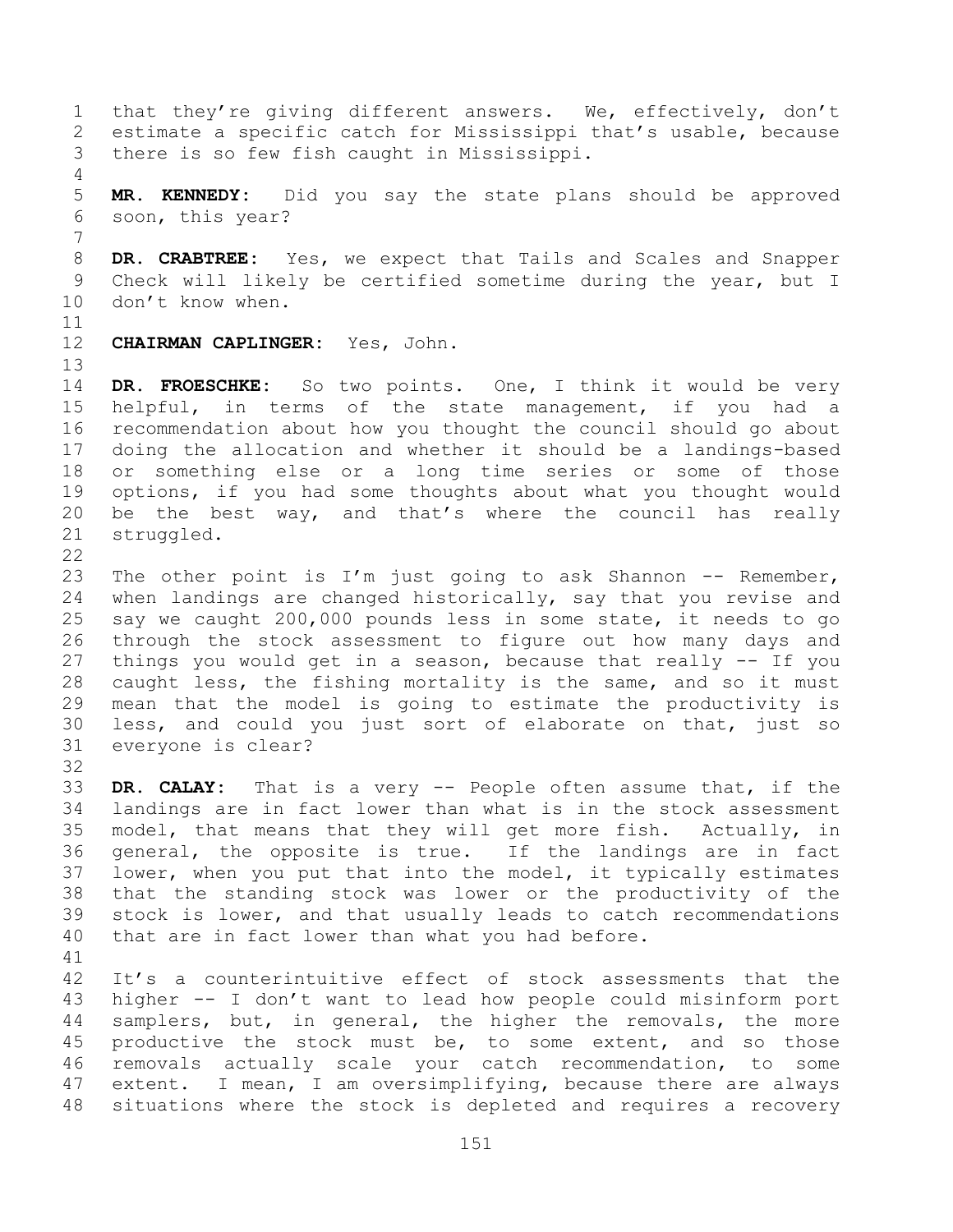plan, but it's not a simple relationship, where, if the removals are lower, then you can expect the catch limits to increase. It's not that simple.

 **DR. CRABTREE:** If, for example, you're going to use catch history to decide the state-by-state allocations, if you believe Alabama's catches have been overestimated, then you need to correct those back in time, or you're going to over-allocate fish to Alabama, and so that's the question. Does Snapper Check -- Is the reality that their catches have been lower all the way back in time, or is this something that just happened? 

 I don't think we know the answer to that, but it plays into how all of this works, but you can't create fish just by switching a survey from one method to the next. That doesn't put any more fish in the water.

 **CHAIRMAN CAPLINGER:** On our third task, improve fisheries data collection, do we want to say something like recreational anglers would -- We encourage the Gulf Council to look at ways to electronically or to voluntarily electronically report fish or somehow we are willing to look at any method of improving the data collection, so that the modeling and stock assessments can become more accurate, or is there something that we should say in support of data collection, that we're willing to take this on, as recreational anglers?

 **MR. MILLER:** I may have missed it earlier, but, the ten-million- dollar effort that's undergoing, that's going to, obviously, play into this. Is there any input that we can give to that or recommendations or lobby for additional funding for it? Is there some discussion on that?

**CHAIRMAN CAPLINGER:** I think it's in progress.

 **DR. CALAY:** Let me just tell you that we think, just from the stock assessment perspective alone -- The objective here is to create a point estimate of the absolute magnitude of abundance of red snapper, and that is a useful piece of information, because we can fit that to the stock assessment. It will help us reduce uncertainty.

 There is also information that Roy was discussing about maybe there will be tagging that occurs and other things that we can achieve out of that ten-million-dollar effort, but I think that, largely, there is already a steering committee for that, and it might be hard, at this point, to change the direction of how that's headed, but there is always a need for additional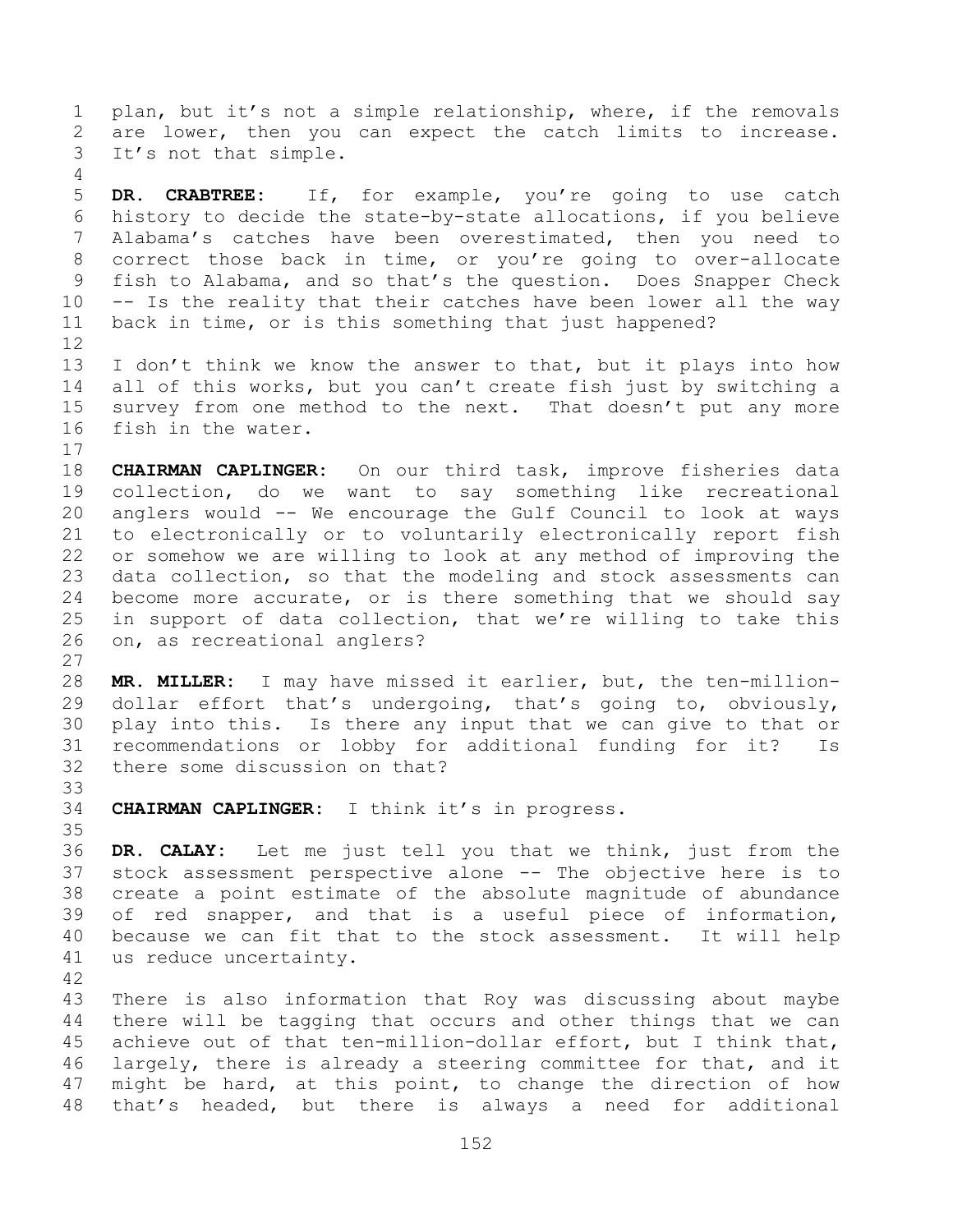research.

 I do think it would be helpful to understand that, as we increase the regulatory complexity, there is a need to enhance our fishery-independent sampling information, and so enhance fishery-independent age composition and length composition and indices is helpful.

 You also need to realize that, if you want to essentially stratify this assessment into five areas, that does actually increase the amount of information you will need to conduct a similar stock assessment across all five of those areas, and so now maybe you're looking at whether things like reproduction differ between these areas, and that's a very difficult question to address correctly. That's an expensive question to address. 

 This state management program is likely to incur additional costs to maintain the current complexity and the current quality 19 of the stock assessment. In order to do that, multiplied by five, you're going to have to -- There will be additional resources required. If you want, I can try to give you some kind of a list of what I think are the highest priority items, but --

 **CHAIRMAN CAPLINGER:** Electronic reporting or electronic data collection, something that an angler comes into the dock and says, okay, I've caught -- Like iSnapper.

 **DR. CALAY:** One thing that is very -- One of the things we feel about the stock assessment is the least accurate part of the information is our information about discards, the magnitude of discards, how large are the discards. How big are these fish? How old are these fish? Any information that we can obtain from the fishermen about discarding is helpful. We have very small observer programs for these discard estimates, and so that would certainly be very helpful.

 **MR. DUVALL:** As far as the Snapper Check, two of the last three years, my boat has been the most reported in Alabama, and so we report every trip we make, and I think it's very important, and it's easy to do. It takes like -- We're idling into the dock, and we get on our phone and we do the report, and it does ask for your discards, how many did you discard dead and that type of information, and I think, as recreational anglers, it's our responsibility to provide the data, and so anything we can do like that to encourage or require, whatever you want to call it, to get good information, we need to recommend that, I think.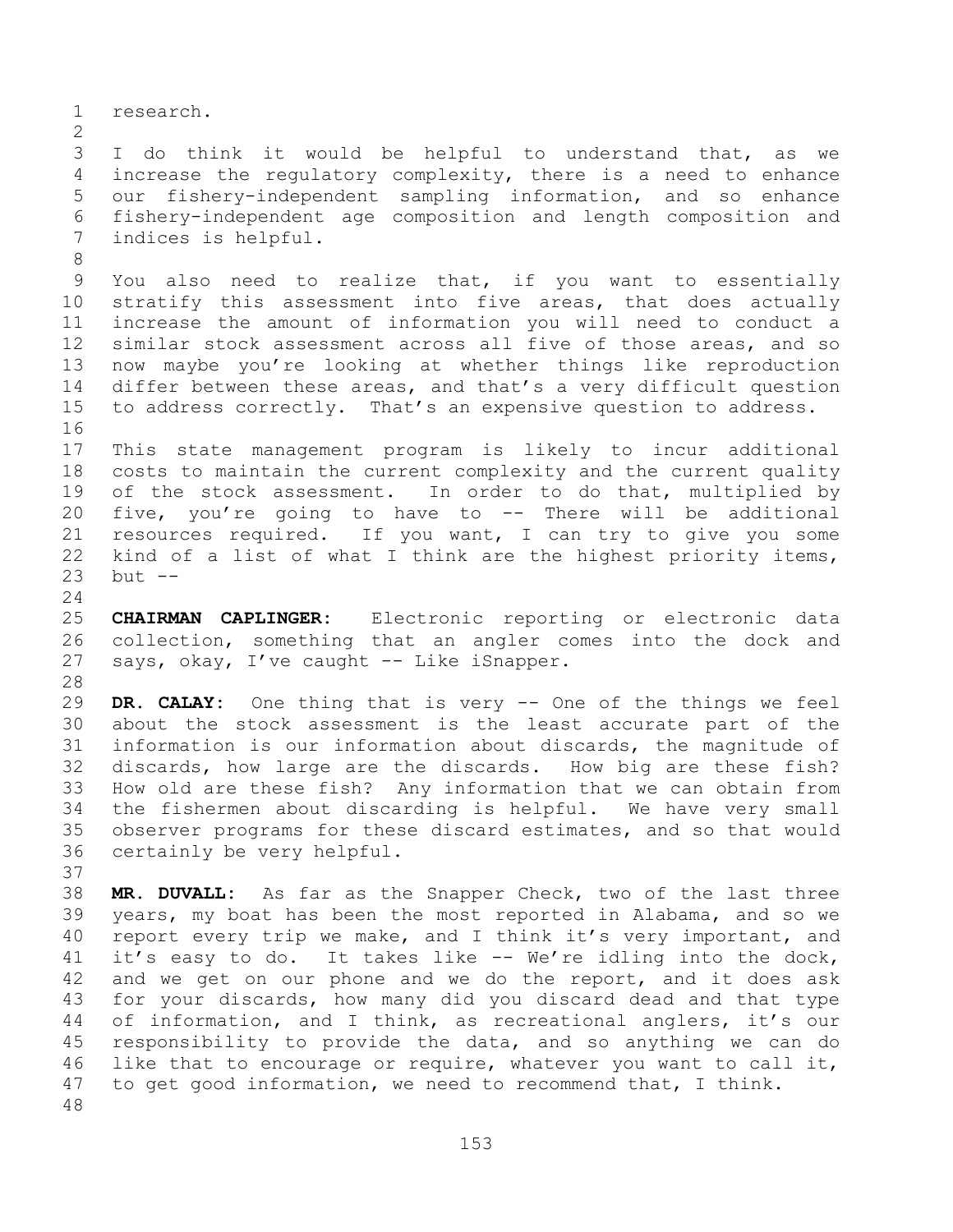**CHAIRMAN CAPLINGER:** I agree, and it engages the fishermen, and I think, if they feel like they're a part, then they will be more willing to help, more willing to report. **MS. RALSTON:** I just threw this together to see what you all think about this. **To request that the council explore voluntary angler reporting options of harvest and discards and how that information can best be incorporated into stock assessments and management decisions. MR. LANDGRAF:** Is that for all states or with applicable states, like Louisiana has the LA Creel, which is already an approved method? **MS. RALSTON:** I would say it's for all states. It would be separate from the state reporting, and so you would be looking at some sort of a phone app that you could voluntarily report your information. As Roy said, what we need to understand is how that voluntarily- reported data comes in and how do we calibrate that with the harvest information that we're getting from the state programs, that we're getting from MRIP, and then how can we take that and use it, whether it's to inform discard mortality estimates, whether it's to kind of make our estimates of harvest more robust, and those sorts of things. **CHAIRMAN CAPLINGER:** All right. Do we have a second? We have a second. **All in favor; any opposition. The motion passes.** We have fifteen minutes to get your motions in. We're running out. **MR. KENNEDY:** I will make one. Don't start writing it yet, but just a little background. We went through many years of decreased creel limits on red snapper, and it has resulted in increasingly-short seasons, and so that's counterintuitive. It's not what they thought would happen. You think, if you reduce your creel limit, you're supposed to be able to fish longer, but it doesn't work like that, and so, at our last -- Maybe at our last panel meeting, or maybe the last council meeting, Dr. Crabtree suggested that, if the stock gets fished down a little bit, then the size of the fish would go down and we wouldn't reach the quota as much, and that's one thing to consider. **The other thing to consider is, if we increase the creel limit, perhaps we'll protect more of the bigger fish, and so maybe we can ask the council to consider increasing the recreational**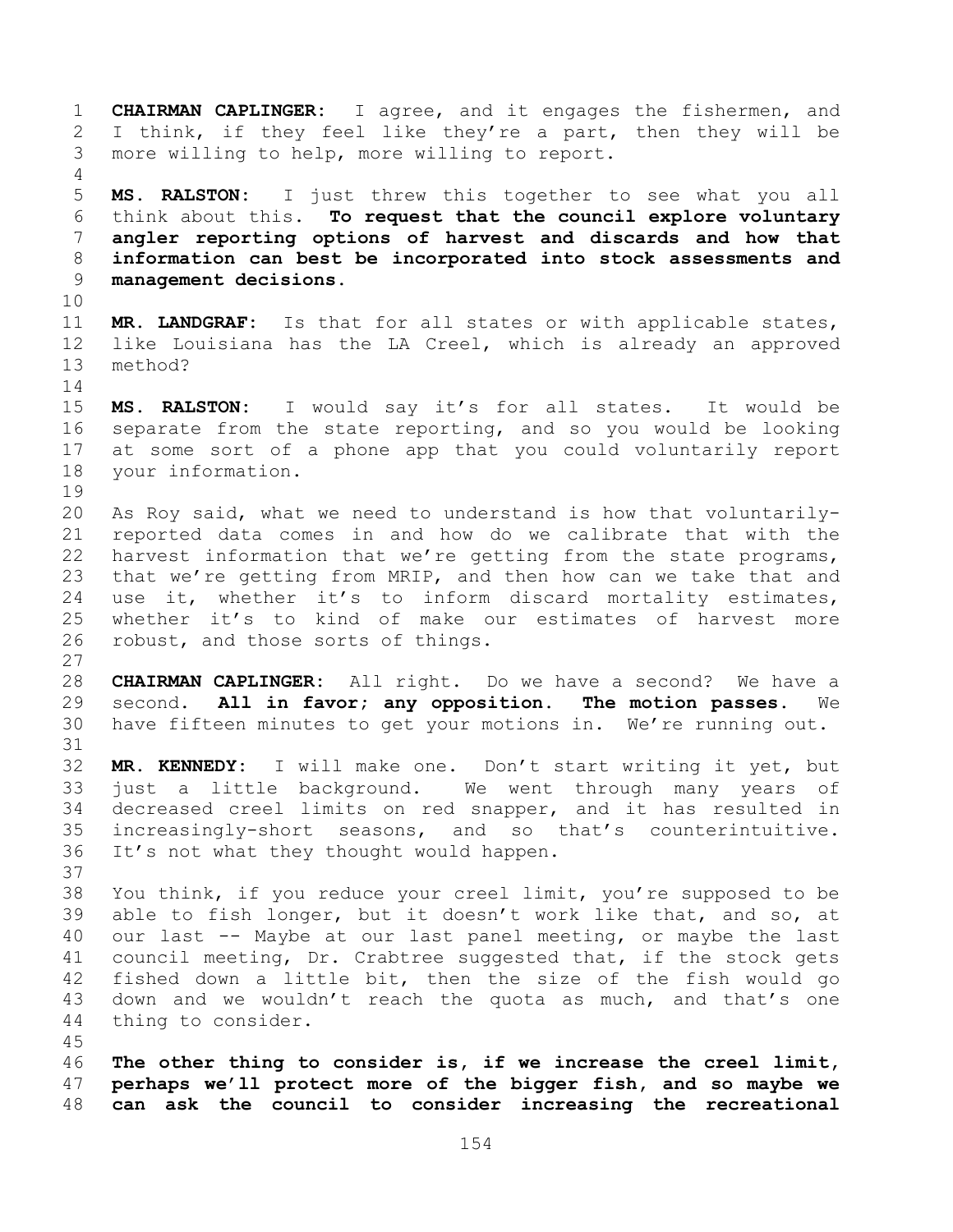**creel limit on red snapper say to three fish with one fish over twenty inches, and the other two fish have got to be under twenty inches.**  That way, I don't think our pound catch rate would go up, but perhaps that would give us a longer season, something in that regard, going the total opposite direction that we keep going, and so ask the council to consider a three-fish recreational bag limit with a two-fish twenty-inch maximum with one fish over twenty inches. **CHAIRMAN CAPLINGER:** I have no idea how that would work. **MR. KENNEDY:** Maybe it will go in the other direction. **CHAIRMAN CAPLINGER:** A comment from me would be it would hard to catch any under twenty inches where I fish, but I tell you that you bring up a good point, and something we discussed earlier, and that is, if there was a way that we had a slot and that we maybe either did not keep the big fish, or it would be one per boat, instead of you going out and catching six twenty-five- pound snapper, or twenty-pound snapper, and one big fish, and you focus on smaller fish, or a smaller size limit, and maybe you just kept one to bring back to the dock. I don't think there is any -- The meat quality of those big fish 27 is not there, and to bring back ten or twelve of these big fish, I just think it's just -- The signal is kind of ethically poor. **MR. KENNEDY:** It seems like the average size has gotten close to ten pounds, and so, basically, that means a person's limit is two ten-pound fish, and so each person brings twenty pounds in. Well, the idea is to fix it so that you make people bring in two three-pounders and one ten-pounder. You're bringing back sixteen pounds instead of twenty pounds, and that train of thought might fix it so that we get more days, being that the other train of thought is continually decreasing our limit results in fewer days. It doesn't have to be twenty inches. It can be twenty-four inches, but I just want to force people to bring less pounds in, and maybe that will get us more days, because, in the stock assessment deal, we can't win. I am hearing, both options, we're fouled. If we catch more pounds, great, the fishery is thriving, but we reach our quota too quick, and we get less days. If we catch less pounds for no apparent reason, that means the fishery is stressed, but we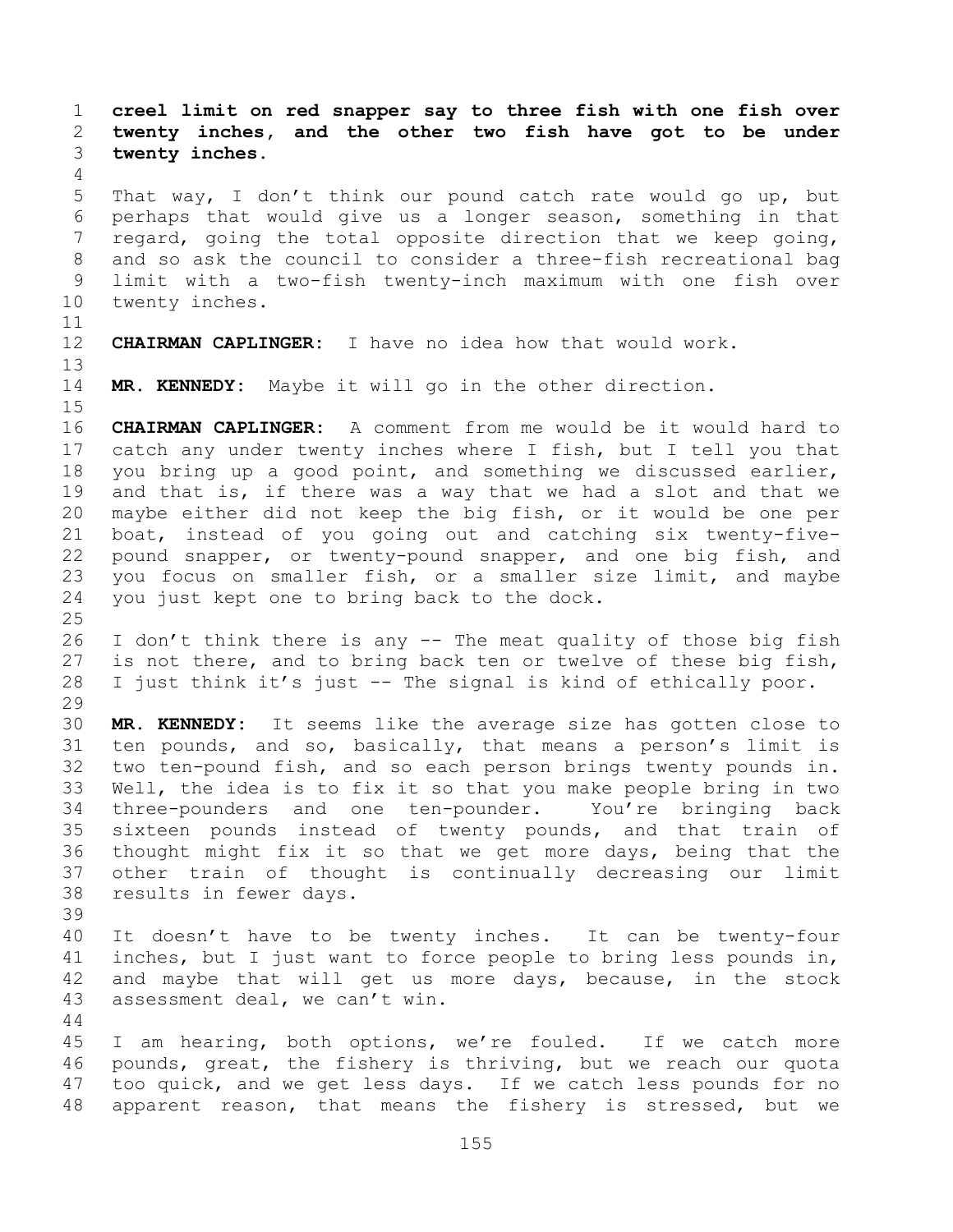1 don't reach our quota as quick, and so we should get more days, but we might not, because, if the fishery is stressed, then the stock assessment is going to be worse. What we have to do is figure out a way to catch less pounds, but for a reason, so that we don't get tagged with the stock is stressed and making us catch less pounds. **CHAIRMAN CAPLINGER:** Shannon, what do you estimate when it's a two-fish limit and you put that into the model? What size fish are you estimating that each recreational angler brings in? I mean, is that a six-pound fish or -- **DR. CRABTREE:** The average fish size differs depending on where you are, but I think that the average has been around eight pounds or something like that. It varies depending on where you 17 are, but I think the average, overall, is somewhere in the neighborhood of eight pounds. It varies from year-to-year. **MR. KENNEDY:** But it's growing, it seems like, every year, right? **DR. CRABTREE:** I wouldn't say every year, but the general trend over the past decade has been up, but it's different on charter boats, and it's different on headboats, and it's different on private boats. It's different east versus west. It's based on fish that are actually measured dockside by the state people who do the dockside intercepts. **MR. LANDGRAF:** My comment, I actually, personally, I like that idea of increasing the creel limit. **MR. KENNEDY:** Do something out of the box that's opposite of what we've been doing. **MR. LANDGRAF:** Right. Well, I mean, I was born in a landlocked state and fished freshwater, and every lake that I ever went to had some kind of size limit or slot limit. Even on the coast, you've got trout limits, and so, to me, size limits are -- Even with snapper, as they are now, right? So having something like that between that sixteen and twenty or twenty-two -- **MR. KENNEDY:** A minimum size limit, that just makes us upgrade and kill bigger fish, which is counterintuitive when you're trying to protect the species. **MR. LANDGRAF:** Maybe we don't actually put the size up there. Maybe that's something that more science can help justify.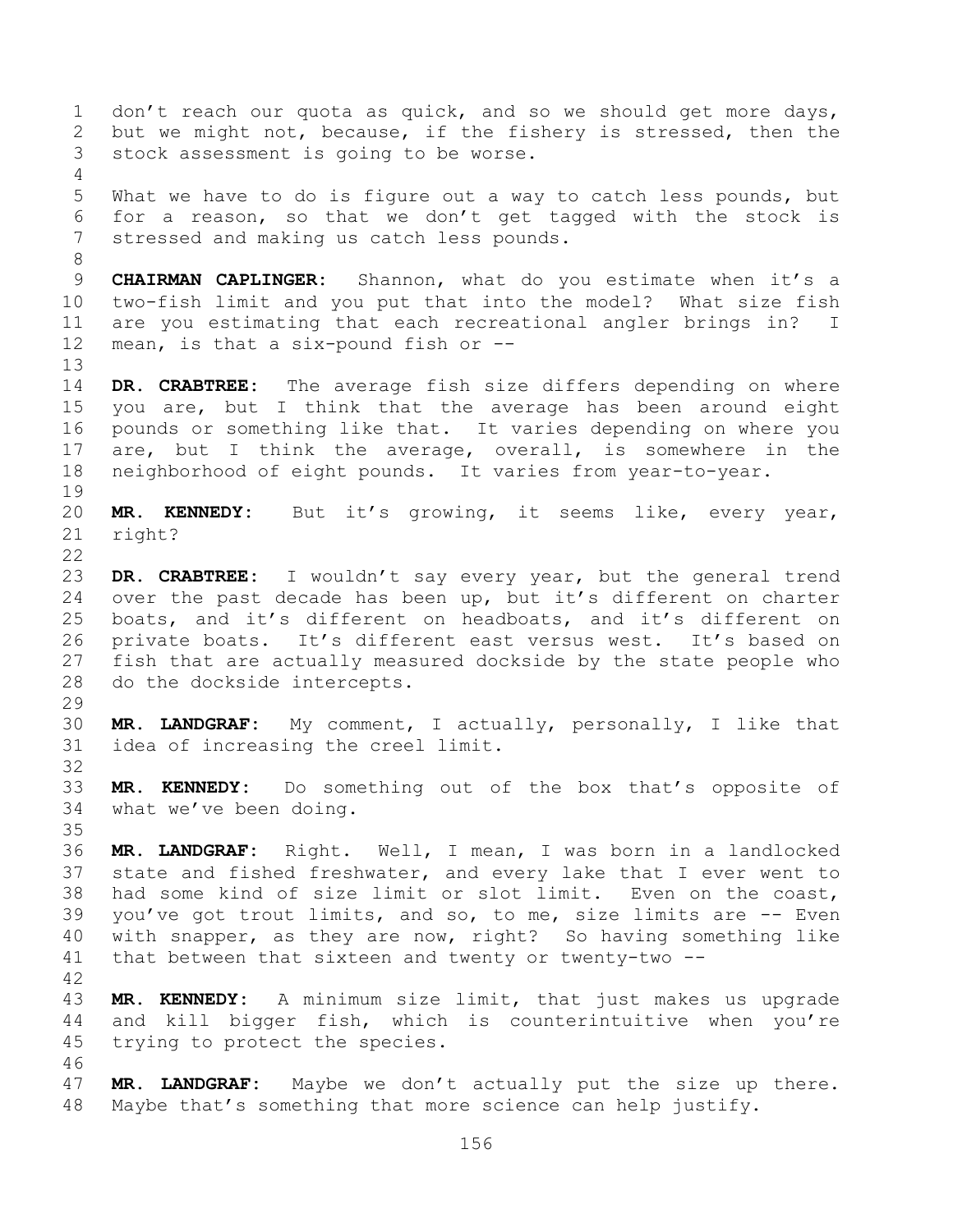**MR. KENNEDY:** Yes, and we want to keep one big fish and the other one can be two little ones. I would put that out there, maybe, a three-fish bag limit with two small fish and one big fish, with sizes to be determined. **MR. LANDGRAF:** To me, a seven or eight-pound snapper is the perfect fish, and it's -- **CHAIRMAN CAPLINGER:** Marcus, rather than say three-fish bag limit, do you want to say explore -- **MR. KENNEDY:** Increasing the current two-fish bag limit. **CHAIRMAN CAPLINGER:** Yes, or explore a slot limit to see if -- **MR. KENNEDY:** Not a bonified slot limit. I don't want to say that we can keep three fish between twenty and thirty inches. I would like to see us be able to keep two fish, or three fish, under a certain size and one fish over that. I want to always allow somebody to keep that big one that's probably going to be put off dead anyway. **MR. LANDGRAF:** In Louisiana, that's like our redfish. We have one over twenty-seven, and the other four are between sixteen and twenty-seven. **MR. KENNEDY:** It's like the comment was made earlier. Nothing gets on people's goat worse than catching a really nice something-or-other and having to send it floating off, especially a big snapper. **CHAIRMAN CAPLINGER:** When I say, "slot limit", it means that you could keep one or some amount above, but you don't have to keep all of them that size. **MR. KENNEDY:** Yes, one big one and the rest of them little. **CHAIRMAN CAPLINGER:** You shouldn't be encouraged to keep all of them that size. That's what you're inferring to. **MR. KENNEDY:** Right now, we're forcing upgrading, and so doing this will take some of the pressure off of doing that. **MR. MCDERMOTT:** I agree with the spirit of the motion that we need to do something different. I think I said it, the first 47 time we met, that, if we continue in this model, you're going to catch your limit from the couch, and that's true, because you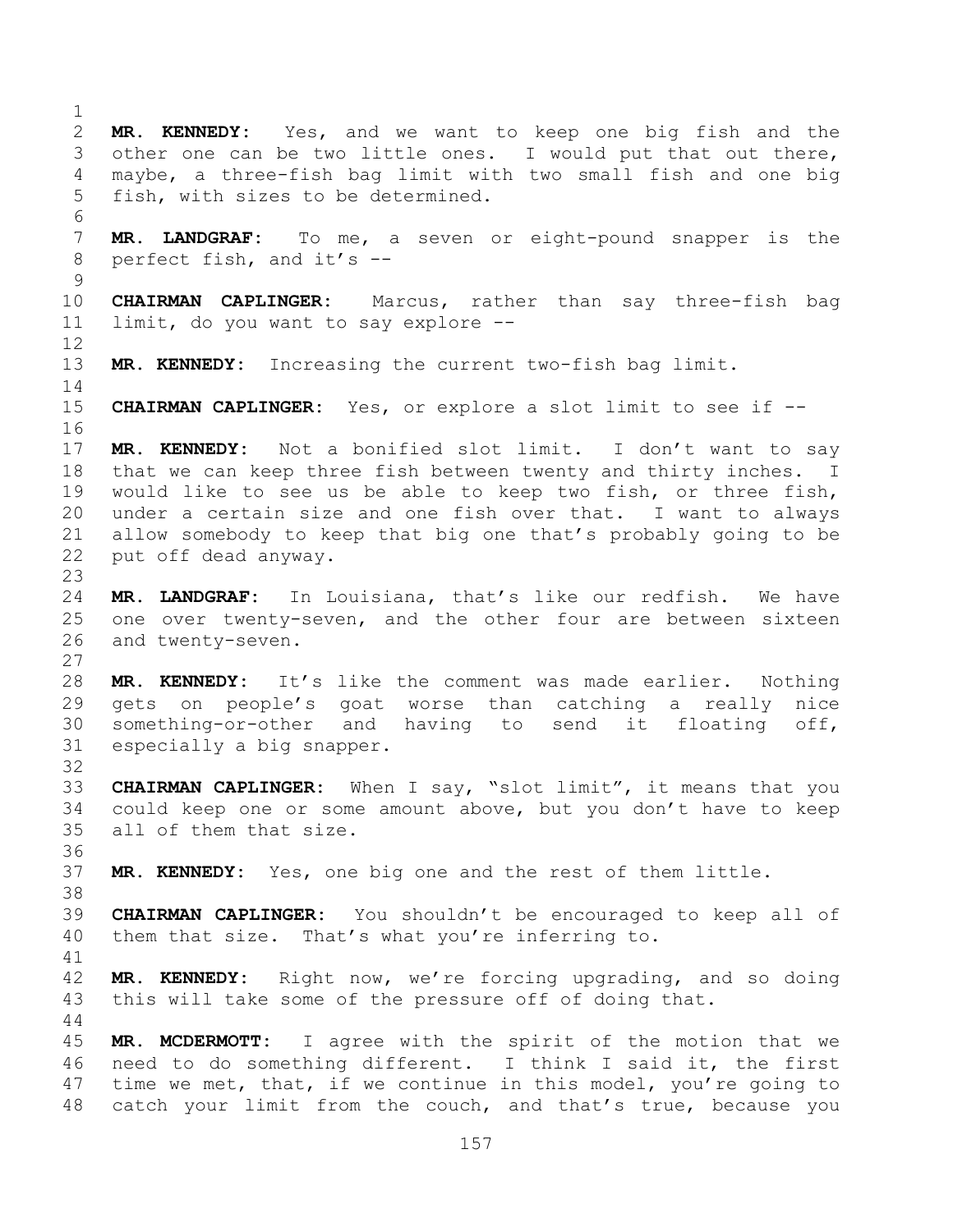are assigned a certain -- There is too many assumptions in there and so, obviously, we're going to catch over our limit, but the only concern I have about this is possibly, possibly, trading some of the smaller fish dead discards for now larger dead fish discards, and that's all. That's my only comment on that. **MR. LANDGRAF:** That was the point that I was going to make. Aren't you going to increase your discard problem by having a slot? **MR. KENNEDY:** I doubt it, but that's why I said I don't want a slot limit. One of any size that's outside the slot -- **MR. LANDGRAF:** Are you going to throw away, throw back, three ten-pounders trying to get the other two? **MR. KENNEDY:** No. **MR. LANDGRAF:** So you can keep them all? **MR. KENNEDY:** Like I said, currently, the system ain't working. We made that same argument against the current deal. I've just got to do something, because we've got new problems that they ain't even thinking about, and I hate to even mention them to them, but we're training sharks and porpoises to come to boats now to eat our fish when we throw them back, at least off of Alabama, inside of a hundred foot, where the fish have the best chance to live. We have maybe five minutes to get our fish and then leave, because the porpoises come. If you've got a slow boat, they will follow you to the next spot, and the same thing with the sharks. I can't believe we're training sharks, but I think we're doing that too, because they will sit there, and I don't care if the fish is half dead or alive, but the things eat them, and so we've just got to do something different. I say increase it over two, but I just want it over two, where we can keep three or four, and then all of them except one that we keep will be the smaller version, and then one will be the bigger version, and I don't think that we're going to increase our discards or anything significantly. They will do the number crunch on it, and no telling what their number crunch will come out to be, but at least it will be different than what it has been, going in the total opposite direction, because what they've been doing is resulting in an increasingly small season. **CHAIRMAN CAPLINGER:** All right. Do you want to take a stab at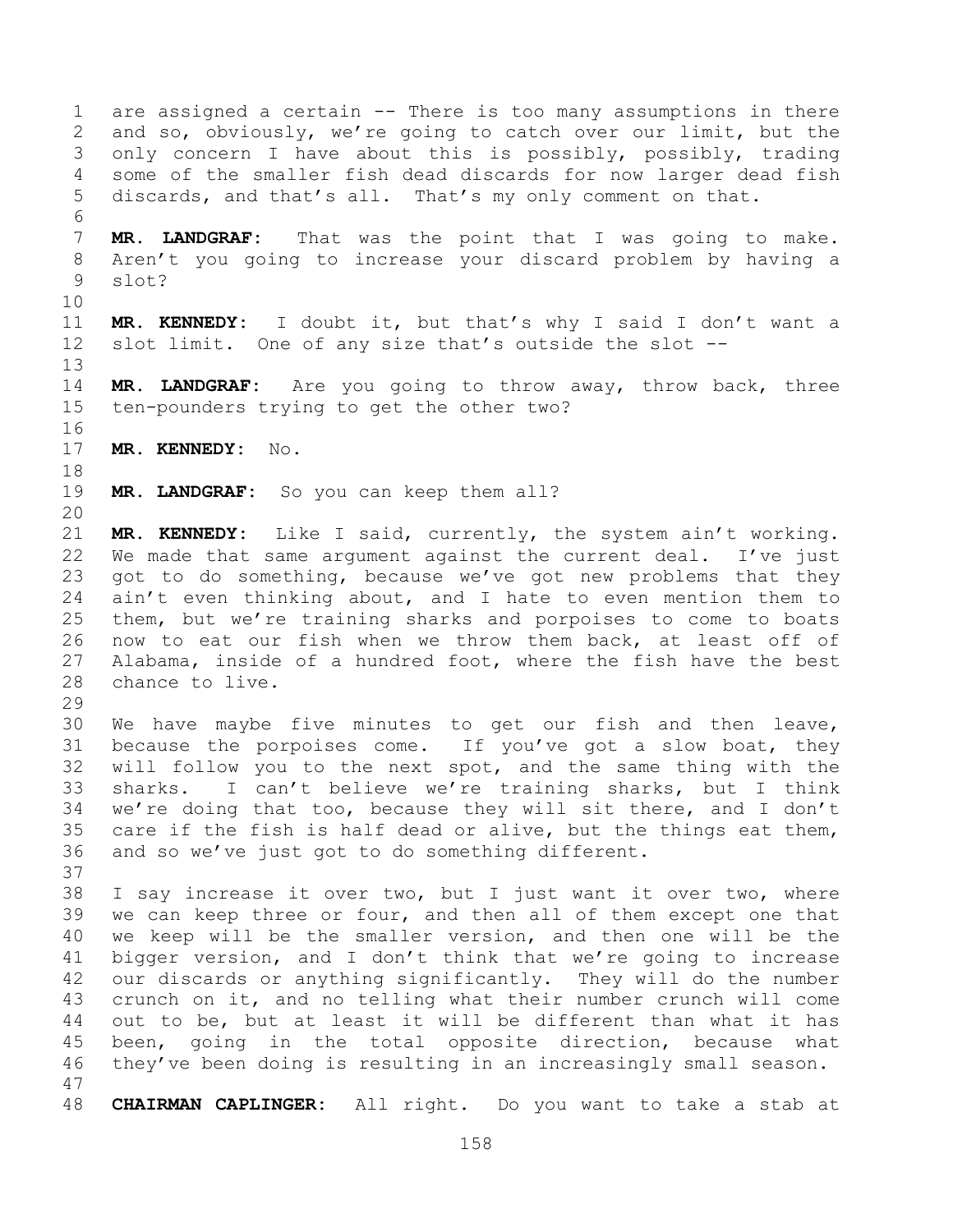this? You've got two minutes. **MR. BOX:** Charlie, can I say one thing? First, this is a slot limit, because it's the minimum, and you said you didn't want a slot. **MR. KENNEDY:** A slot limit plus an over. **MR. BOX:** The slot is the minimum, whatever is legal, and you're 10 creating the upper end, and only one over that, and so it's a slot. **MR. KENNEDY:** Yes, a slot plus an over, yes. **MR. BOX:** Do we want to get into making motions like this, when it seems like the other motions that we were making were pushing for state management and letting the states have the tools and - - **MR. KENNEDY:** John asked us for with specifics like this. **DR. FROESCHKE:** Well, I guess I didn't prompt a particular motion. It's just that, at the first meeting, we had a sort of full range, based on that report that you all reviewed, and so state management is one option. There are other of these controls, bag limits and size limits and things, and so I just wanted to not get off the radar, but you guys are clear to make any recommendations, or not, that you feel is appropriate. **MR. BLANKENSHIP:** I kind of have the same concern that Ray does. I mean, going back again, this is my specific fishing that I do, and there is sometimes that I go to some places that I go, and I guess maybe it's the fishing method, and maybe I would have to go back to using double hooks and cut bait, if you wanted to catch small ones, but I can go to a spot and not catch anything under twenty to twenty-five inches. **MR. KENNEDY:** There's a lot of people that ain't like us. That's the way we are, and we go and everything is ten to twenty pounds and that's it. **MR. BLANKENSHIP:** I'm not exceptional. I'm just your average old sixty-five-year-old fisherman that don't go out more than ten or fifteen miles and still catch them like that, and so I would hate for us to recommend something that, like Ray was saying, where people are going to go out there and discard oversized just to catch something smaller.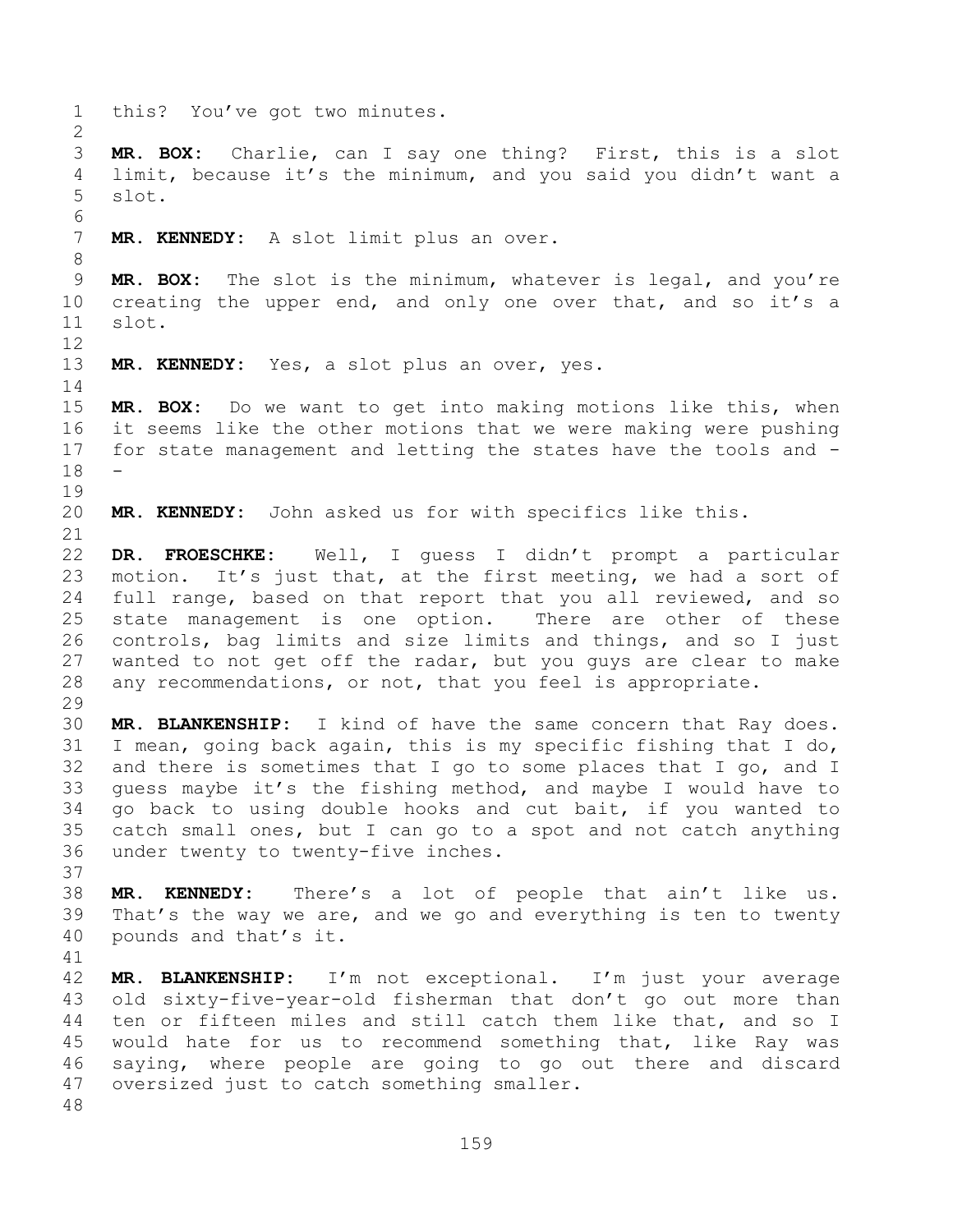**CHAIRMAN CAPLINGER:** We've got another comment from the back. **MR. RUSS DUNN:** Just one totally outside-of-the-box thought, if you're interested in looking at pounds, is what about an aggregate pounds limit per angler, instead of a fish limit? Instead of two fish, you get fifteen pounds or twelve pounds or whatever, and you could apply that by the angler or by the boat or whatever. That way, you keep whatever it is you catch, be it small or large, to whatever that aggregate per angler pounds limit, and I don't know of any analysis that's ever been done on the idea or anything, but it's one -- **CHAIRMAN CAPLINGER:** I don't know how you would -- The enforcement might be a disaster. **MR. KENNEDY:** But that would keep them from keeping the big fish. **CHAIRMAN CAPLINGER:** Okay, and so, like Ed mentioned, in Louisiana, it's a slot, and we have a five-redfish limit. Only one can be over twenty-seven inches. The rest have to be between sixteen and twenty-seven inches. Is that kind of what we're talking about here, or do you want to -- Instead of getting specific, do you want to just say that we ask the council to consider other options, other bag limits or other size, slots -- **MR. KENNEDY:** Just increasing the two-fish bag limit with the slots is fine. **CHAIRMAN CAPLINGER:** That could perhaps increase our opportunity, and I hate to catch three fish and then, all of a sudden, we go from three days to a day. **MR. LANDGRAF:** I think, just like you posed it, you can consider increasing the bag limit, for example, and list that example. **MR. KENNEDY:** That will be great, yes. Consider increasing the current recreational bag limit, for example, to three fish, with two fish under twenty-six inches and one fish over. **MR. LANDGRAF:** Yes, and we all don't have to agree on everything in here. **MR. KENNEDY:** I just wanted to do something different. **MR. LANDGRAF:** We can throw it up there.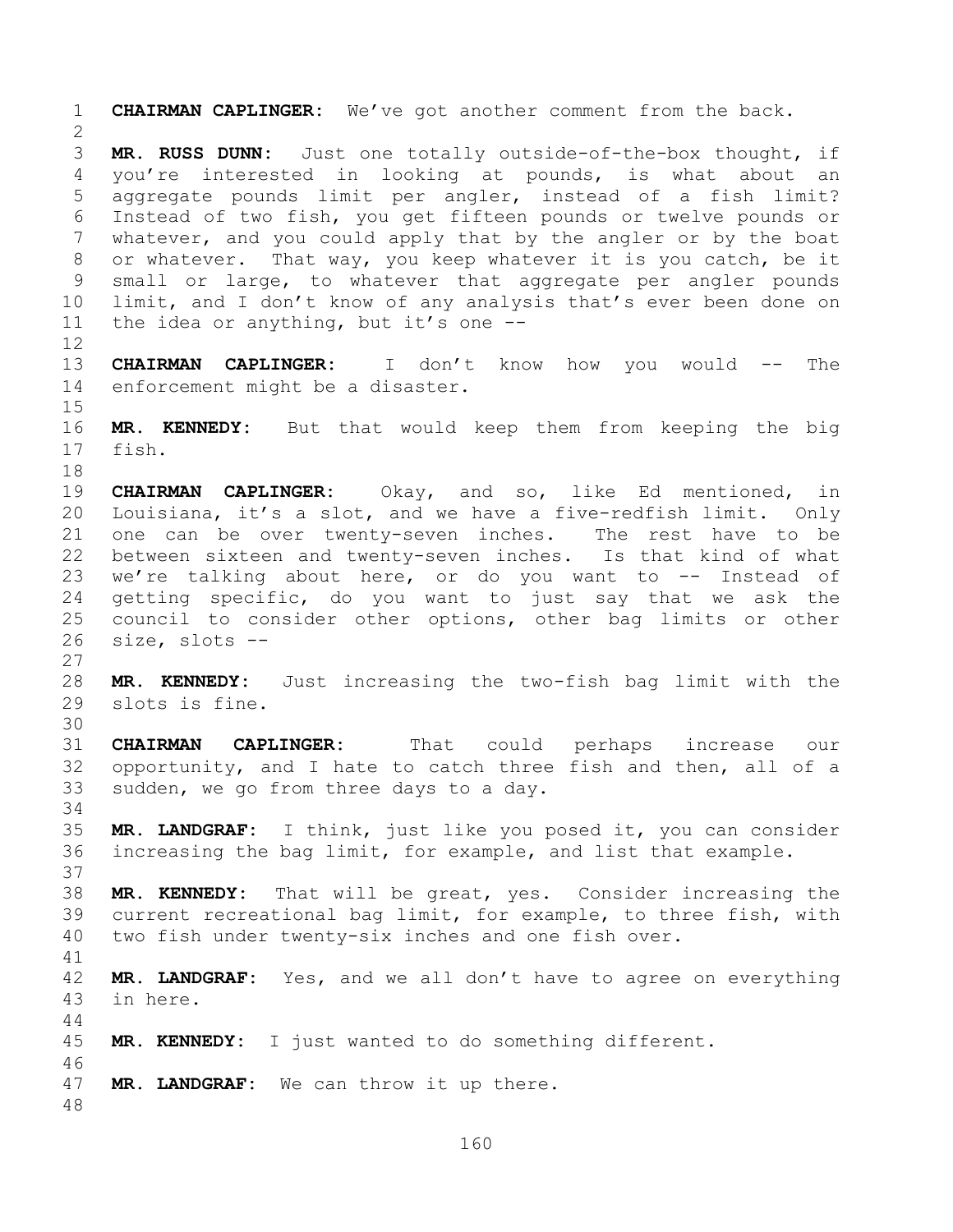**CHAIRMAN CAPLINGER:** We don't know what a twenty-six-inch fish. **MR. LANDGRAF:** I don't know that I know either. **CHAIRMAN CAPLINGER:** Exactly. **MR. VALENCIANO:** We're already telling the state to manage the stock. I don't see the need for this, and, if you compare it to redfish, you don't have a mortality problem with redfish. You're catching them in three feet of water. You throw them back, and he goes off and swims off. You can't compare the two. **DR. FROESCHKE:** At the risk of speaking on behalf of Dr. Shipp, I asked him if there was anything that he wanted me to convey on his behalf, and he said the one thing that he was going to emphasize, if he were here, was the concept of depth and distance management. We know that bigger fish tend to be in deeper water, and that perhaps changing the way we fish and restricting that to shallow waters, in some mechanism, could achieve both a reduced catch rate and direct towards smaller fish. That might be more of -- I think you would benefit from having him here to speak on his behalf, and perhaps, sometime soon, we could do that, but just to think about it. **CHAIRMAN CAPLINGER:** I think, when we talked last year, you talked about an area offshore that would essentially be a breeding ground and off limits, maybe 300 feet and deeper, or 400 feet and deeper, or something like that. Is that right? **DR. FROESCHKE:** Yes, and, if you think about it, the way that red drum -- Red drum are basically depth and distance. It's not necessarily depth. It's offshore, most of those, but you can't catch them in federal waters, and obviously those exact boundaries certainly would not work for red snapper, but I think that's the concept that has been introduced. **CHAIRMAN CAPLINGER:** Okay. We have a motion on the table right now. Do I have a second? **MR. LANDGRAF:** I will second the motion. **CHAIRMAN CAPLINGER: All in favor; all opposed. The motion fails.** John, are we done? Is there anything else? All I would like to say is I know this is a big effort. It's a big effort for you all to come, and these were pretty tough traveling scenarios, and we certainly appreciate you coming and doing this, because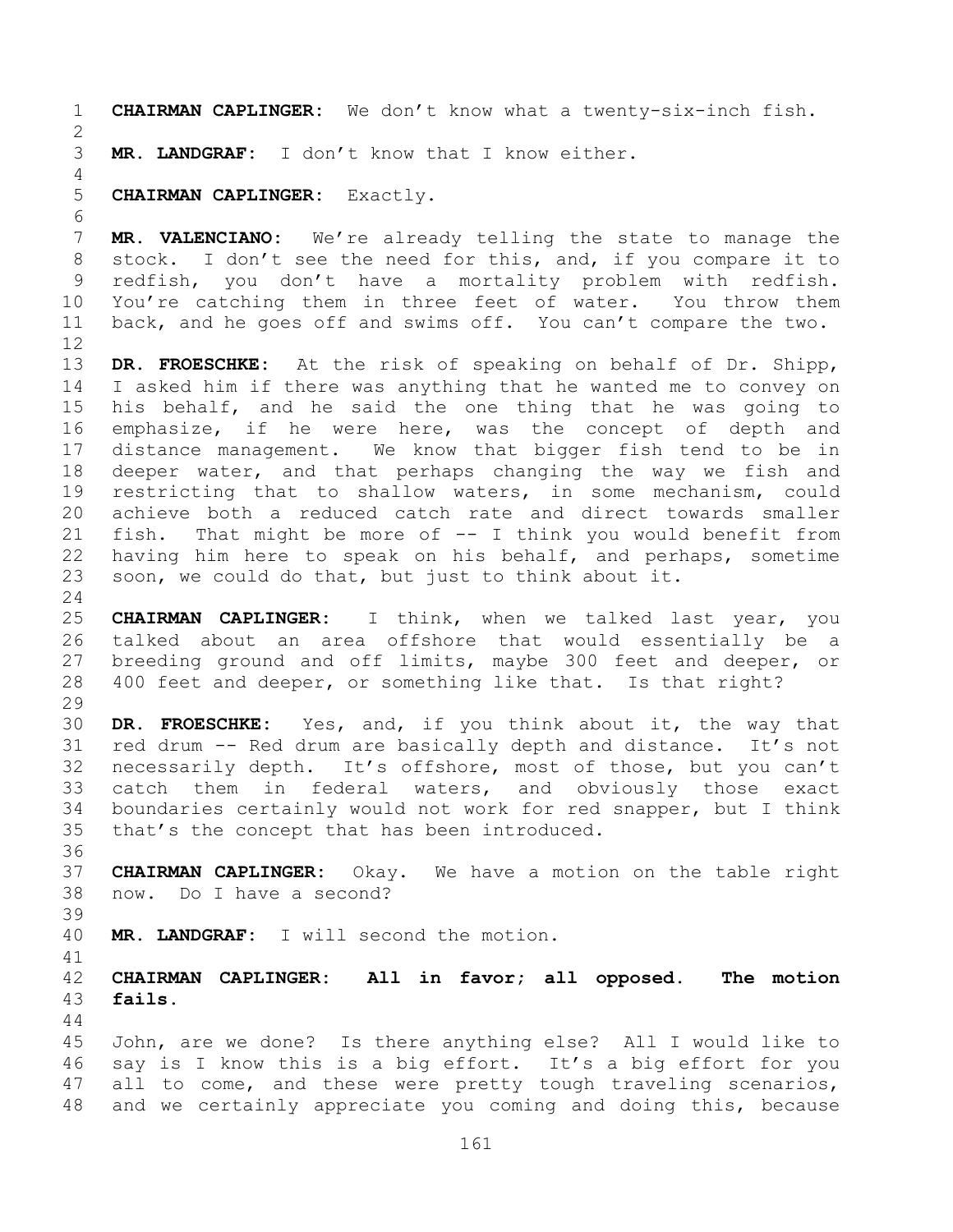this is the only way we are going to get anything changed, and, like I said, I'm a cup-half-full guy, and I heard a lot of good things, and I think we've come a long way in just a year. Maybe next year things will be even better, but I want to thank Dr. Crabtree for this opportunity, and I want to thank Shannon and Assane, and I want to thank Ava, and, of course, John. Thank you so much. Karen, thank you for keeping me on track. Kathy certainly was a big help in getting this organized and 10 getting everyone here, and so this is a good opportunity for us, and don't think that we don't appreciate it. Sometimes it may seem contentious, and it may seem like maybe we're not grateful, and it is because we have been frustrated for quite some time. It is certainly not personal. It is an opportunity that we appreciate, and so I can't thank you enough for being here, everybody. **MR. WILLIAMSON:** I don't think that our work here is done. I just want to point out that the headboat snapper boat people spent over three years to get where they are today. We have had two meetings, three days, and there are a whole bunch of things that are getting ready to happen with respect to the Modern Fish Act and with respect to the ten-million-dollar study, and we haven't even heard what the numbers are going to be for this latest MRIP, and so I suggest that we meet again, approximately the same time we did the first time. I mean, there's a whole lot of unfinished business, plus the council is going to be meeting, at least once, between now and May or June, and so I just want to point out to you that, in my opinion, we haven't even begun to address the issues, and it will be very interesting to see what happens in Congress and with the states and the reports that are coming up in the next couple of weeks. **MR. LUITJEN:** I think Key West for the next meeting. **MR. WILLIAMSON:** I like this travel business, but I mean, honestly, and I believe this so strongly, but you can have it in San Antonio and I will just drive down to wherever you're at. That's fine, but we do need to keep on working on this stuff. **DR. CALAY:** I wanted to thank everyone for the opportunity to speak. I found this meeting actually productive, and I thought your questions were both very interesting and also extremely appropriate, and so I was very pleased by what I heard, and I actually learned quite a bit, too.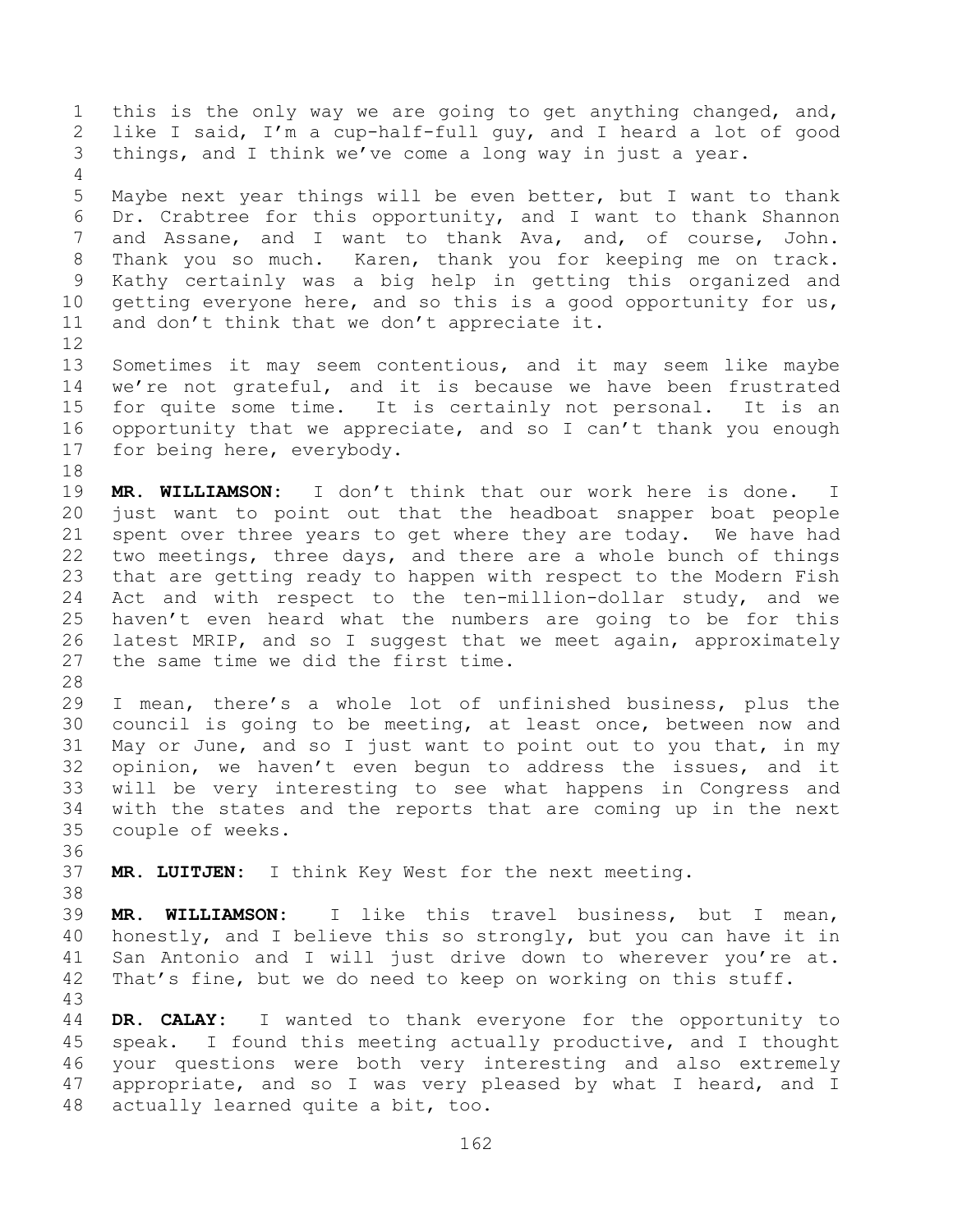I also wanted to stop by saying that we are currently conducting the 2018 red snapper assessment, and the assessment webinars are open to the public. They are open to anyone who wants to participate, and I think that the announcements can be found on the Gulf Council website. Yes, they can, and so feel free, if you are interested in participating in that process, to register for the webinars. You can listen only, if you want to, and so it is a very open process, and we actually encourage the participation of the fishing community. That has been a very productive collaboration, and so you're very welcome. **CHAIRMAN CAPLINGER:** Thank you. Do we have a motion to adjourn or any other new business? Then we have a motion to adjourn. **MR. MARQUEZ:** Hold on. **I'm told that I need to make a motion to meet again down the road at some time that they determine. CHAIRMAN CAPLINGER:** Okay. Does our budget allow for another vacation? Okay. Then we have a motion to continue these meetings, and it's seconded. All in favor; any opposition. **The motion passes**. Within a year? **MR. MILLER:** Charlie, I'm in it for the long haul, but when we signed up, it was a two-year commitment. Are we bound to just two years? Is the nature of our existence two years, period, twenty-four months? **DR. FROESCHKE:** This committee was an ad hoc committee, and it would be reviewed and potentially renewed, or reappointed, in two years, and so the council could do a few things. They could disband the group and say the work is done, they could renew the AP and then reappoint, and people would have to reapply and be reappointed, or they could -- That is the council's choice. **MR. MILLER:** When is our two years up? **DR. FROESCHKE:** I believe it should be April of 2019. **DR. SIMMONS:** The ad hoc APs are reviewed every year, and so the council will be reviewing all of the ad hoc APs at the January council meeting, and so ad hoc is every year, but, typically, the council keeps the group until your work is done or they're satisfied with the recommendations that have been provided by

 the group.